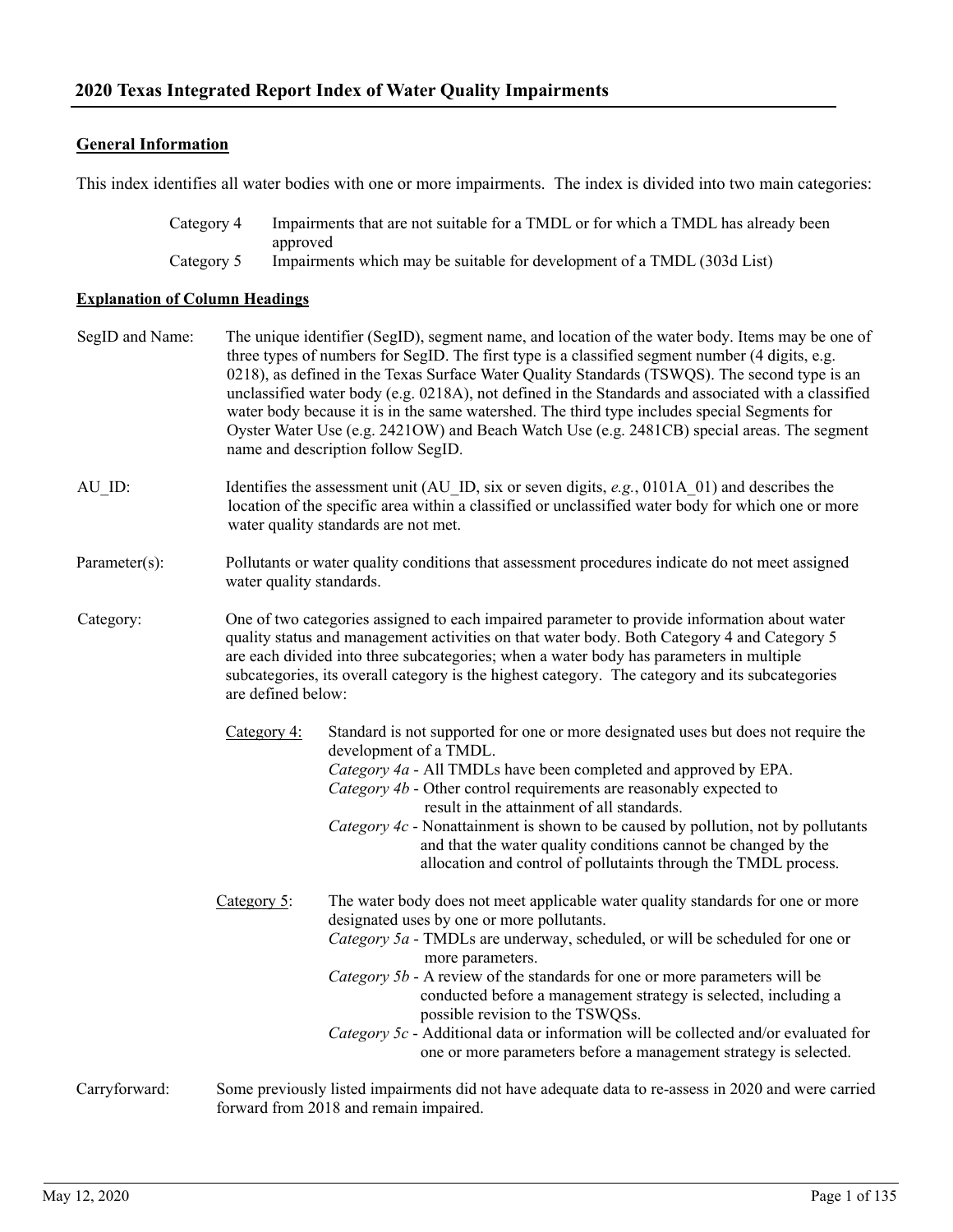|                   | SegID: 0101A Dixon Creek<br>Dixon Creek - intermittent stream with perennial pools from the confluence with the Canadian River in<br>Hutchinson County upstream to the confluence with Middle and East Dixon creeks in Carson County |          |                   |
|-------------------|--------------------------------------------------------------------------------------------------------------------------------------------------------------------------------------------------------------------------------------|----------|-------------------|
| Parameter(s)      |                                                                                                                                                                                                                                      | Category | Carryforward      |
|                   | Depressed dissolved oxygen in water                                                                                                                                                                                                  |          |                   |
| 0101A 01          | Dixon Creek an Appendix D Intermittent stream with perennial pools from the                                                                                                                                                          | 5c       | <b>Yes</b>        |
|                   | confluence with the Canadian River upstream to the confluence with the<br>permitted outfall receiving waters tributary                                                                                                               |          |                   |
| Parameter(s)      |                                                                                                                                                                                                                                      | Category | <b>Carryforwa</b> |
| Selenium in water |                                                                                                                                                                                                                                      |          |                   |
| 0101A 01          | Dixon Creek an Appendix D Intermittent stream with perennial pools from the                                                                                                                                                          | 5c       | No                |
|                   | confluence with the Canadian River upstream to the confluence with the<br>permitted outfall receiving waters tributary                                                                                                               |          |                   |

| SegID: 0101B Rock Creek | Perennial stream from the confluence with the Canadian River upstream to the headwaters in Carson County |          |              |
|-------------------------|----------------------------------------------------------------------------------------------------------|----------|--------------|
| Parameter(s)            |                                                                                                          | Category | Carryforward |
|                         | Bacteria in water (Recreation Use)                                                                       |          |              |
| 0101B 01                | Appendix D, Perennial stream from the confluence with the Canadian River up to                           | 5c       | No           |
|                         | SH 136 in the City of Borger                                                                             |          |              |

| <b>SegID: 0102</b>       | <b>Lake Meredith</b><br>Lake Meredith - from Sanford Dam in Hutchinson County to a point immediately upstream of the confluence of<br>Camp Creek in Potter County, up to the normal pool elevation of 2936.5 feet (impounds Canadian River) |                 |                |
|--------------------------|---------------------------------------------------------------------------------------------------------------------------------------------------------------------------------------------------------------------------------------------|-----------------|----------------|
| Parameter(s)             |                                                                                                                                                                                                                                             | <i>Category</i> | Carryforward   |
| Chloride in water        |                                                                                                                                                                                                                                             |                 |                |
| $0102 - 01$              | Lake Meredith downstream of a line from red starboard marker 14 at Blue West                                                                                                                                                                | 5c              | N <sub>0</sub> |
|                          | Campground to green port marker 11 north of Fritch Canyon                                                                                                                                                                                   |                 |                |
| $0102$ 02                | Lake Meredith upstream of a line from red starboard marker 14 at Blue West                                                                                                                                                                  | 5c              | N <sub>0</sub> |
|                          | Campground to green port marker 11 north of Fritch Canyon                                                                                                                                                                                   |                 |                |
| Parameter(s)             |                                                                                                                                                                                                                                             | <i>Category</i> | Carryforward   |
| Mercury in edible tissue |                                                                                                                                                                                                                                             |                 |                |
| $0102 - 01$              | Lake Meredith downstream of a line from red starboard marker 14 at Blue West                                                                                                                                                                | 5c              | N <sub>0</sub> |
|                          | Campground to green port marker 11 north of Fritch Canyon                                                                                                                                                                                   |                 |                |
| $0102\_02$               | Lake Meredith upstream of a line from red starboard marker 14 at Blue West                                                                                                                                                                  | 5c              | N <sub>0</sub> |
|                          | Campground to green port marker 11 north of Fritch Canyon                                                                                                                                                                                   |                 |                |
| Parameter(s)             |                                                                                                                                                                                                                                             | Category        | Carryforward   |
| Sulfate in water         |                                                                                                                                                                                                                                             |                 |                |
| 0102 01                  | Lake Meredith downstream of a line from red starboard marker 14 at Blue West                                                                                                                                                                | 5c              | N <sub>0</sub> |
|                          | Campground to green port marker 11 north of Fritch Canyon                                                                                                                                                                                   |                 |                |
| $0102$ 02                | Lake Meredith upstream of a line from red starboard marker 14 at Blue West                                                                                                                                                                  | 5c              | N <sub>0</sub> |
|                          | Campground to green port marker 11 north of Fritch Canyon                                                                                                                                                                                   |                 |                |
| Parameter(s)             |                                                                                                                                                                                                                                             | <i>Category</i> | Carryforward   |
|                          | <b>Total dissolved solids in water</b>                                                                                                                                                                                                      |                 |                |
| 0102 01                  | Lake Meredith downstream of a line from red starboard marker 14 at Blue West                                                                                                                                                                | 5c              | N <sub>0</sub> |
|                          | Campground to green port marker 11 north of Fritch Canyon                                                                                                                                                                                   |                 |                |
| $0102$ 02                | Lake Meredith upstream of a line from red starboard marker 14 at Blue West                                                                                                                                                                  | 5c              | N <sub>0</sub> |
|                          | Campground to green port marker 11 north of Fritch Canyon                                                                                                                                                                                   |                 |                |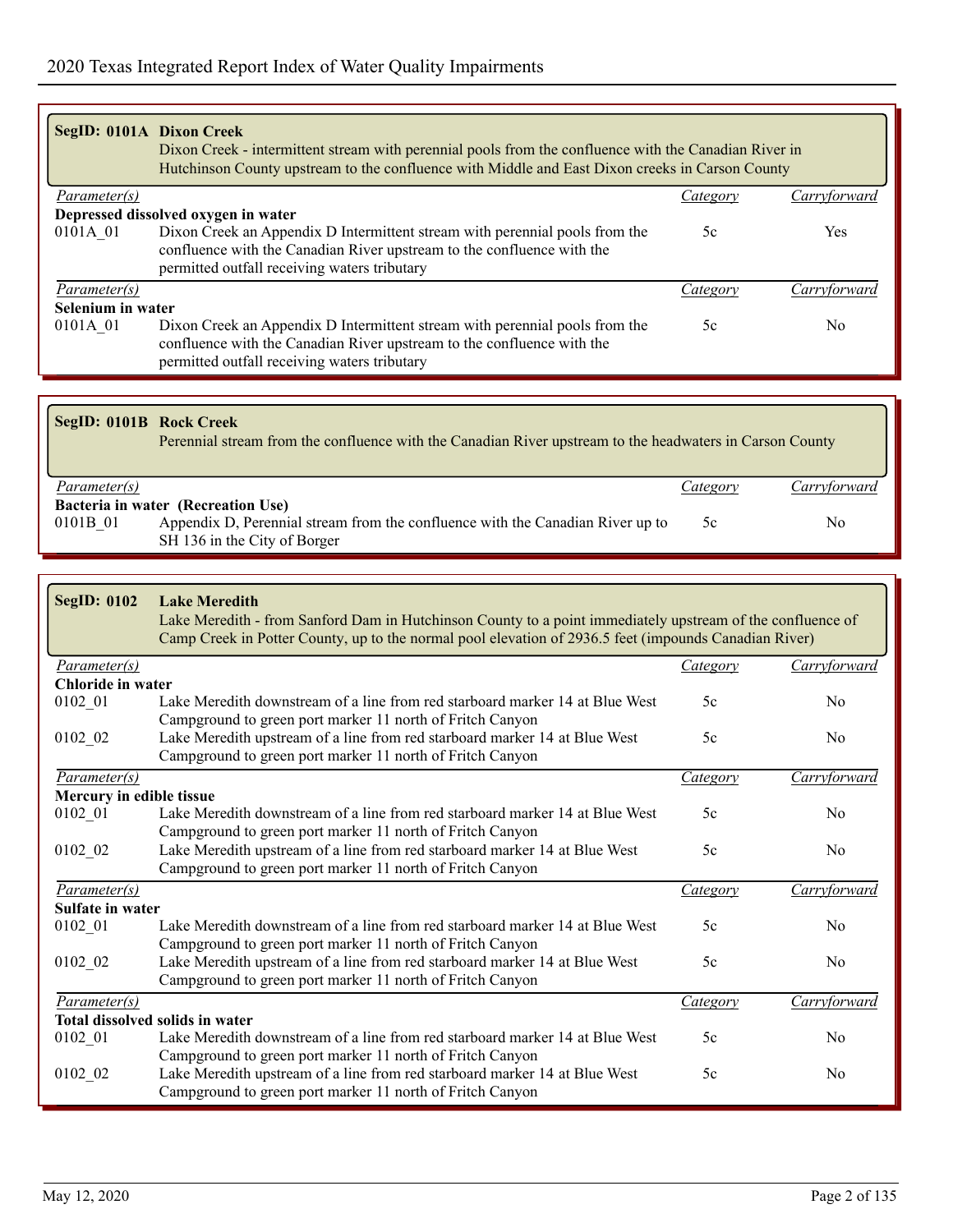| <b>SegID: 0103</b>  | <b>Canadian River Above Lake Meredith</b><br>From a point immediately upstream of the confluence of Camp Creek in Potter County to the New Mexico State<br>Line in Oldham County |          |              |
|---------------------|----------------------------------------------------------------------------------------------------------------------------------------------------------------------------------|----------|--------------|
| <i>Parameter(s)</i> |                                                                                                                                                                                  | Category | Carryforward |
| Chloride in water   |                                                                                                                                                                                  |          |              |
| 0103 01             | From the headwaters of Lake Meredith upstream to the confluence with Sand                                                                                                        | 5c       | No.          |
|                     | Creek                                                                                                                                                                            |          |              |
| 0103 02             | From the confluence with Sand Creek upstream to the confluence with Punta de                                                                                                     | 5c       | No.          |
|                     | Agua Creek                                                                                                                                                                       |          |              |
| 0103 03             | From the confluence with Punta de Agua Creek upstream to the New Mexico                                                                                                          | 5c       | No.          |
|                     | State Line                                                                                                                                                                       |          |              |

|              | SegID: 0103A East Amarillo Creek<br>From the confluence of the Canadian River to the headwaters of Thompson Park Lake in Amarillo |          |              |
|--------------|-----------------------------------------------------------------------------------------------------------------------------------|----------|--------------|
| Parameter(s) |                                                                                                                                   | Category | Carryforward |
|              | Bacteria in water (Recreation Use)                                                                                                |          |              |
| 0103A 01     | From the confluence with the Canadian River upstream to the Thompson Park                                                         | 5c       | No.          |
|              | Lake spillway                                                                                                                     |          |              |

| $\beta$ SegID: 0104  | <b>Wolf Creek</b><br>From the Oklahoma State Line in Lipscomb County to a point 2.0 km (1.2 mi) upstream of FM 3045 in Ochiltree<br>County |          |              |  |  |
|----------------------|--------------------------------------------------------------------------------------------------------------------------------------------|----------|--------------|--|--|
| <i>Parameter(s)</i>  |                                                                                                                                            | Category | Carryforward |  |  |
| Temperature in water |                                                                                                                                            |          |              |  |  |
| 0104 01              | From the Oklahoma State Line upstream to the confluence with Plum Creek                                                                    | 5c       | No           |  |  |

| <b>SegID: 0105</b> | Rita Blanca Lake<br>Rita Blanca Lake - from Rita Blanca Dam in Hartley County up to the normal pool elevation of 3860 feet<br>(impounds Rita Blanca Creek) |          |              |
|--------------------|------------------------------------------------------------------------------------------------------------------------------------------------------------|----------|--------------|
| Parameter(s)       |                                                                                                                                                            | Category | Carryforward |
|                    | Depressed dissolved oxygen in water                                                                                                                        |          |              |
| 0105 01            | Rita Blanca Lake from Rita Blanca Dam up to the normal pool elevation of 3860                                                                              | 5c       | Yes          |
|                    | feet                                                                                                                                                       |          |              |
| Parameter(s)       |                                                                                                                                                            | Category | Carrytorward |
| рH                 |                                                                                                                                                            |          |              |
| 0105 01            | Rita Blanca Lake from Rita Blanca Dam up to the normal pool elevation of 3860<br>feet                                                                      | 5c       | No           |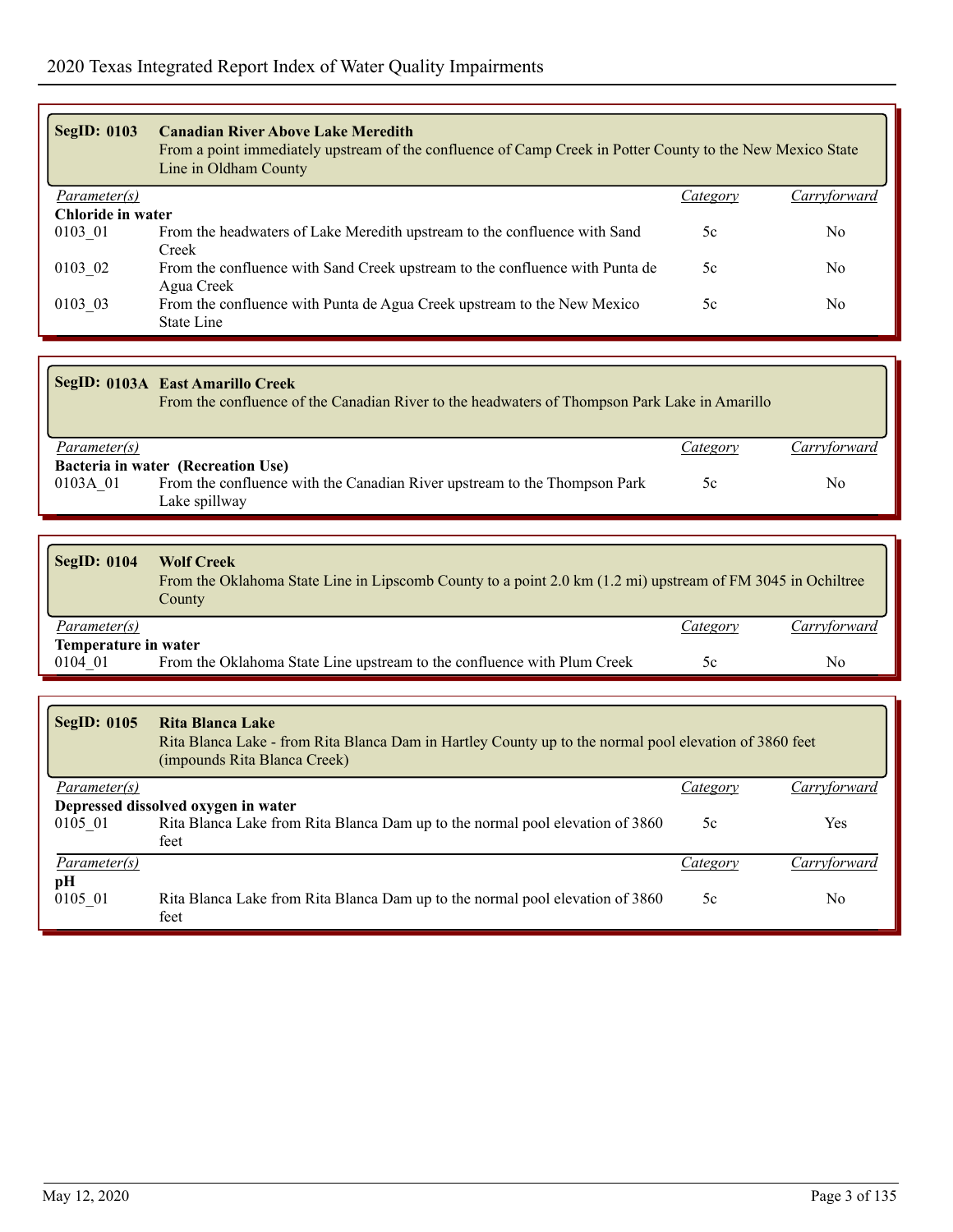| SegID: 0201A Mud Creek | Mud Creek - from the confluence of the Red River upstream to the headwater near the intersection of US 82 and<br>Bowie CR 3403                |                |                     |
|------------------------|-----------------------------------------------------------------------------------------------------------------------------------------------|----------------|---------------------|
| <i>Parameter(s)</i>    |                                                                                                                                               | Category       | <i>Carryforward</i> |
|                        | Bacteria in water (Recreation Use)                                                                                                            |                |                     |
| 0201A 01               | Mud Creek from the confluence of the Red River upstream to the headwater near<br>the intersection of US 82 and Bowie CR 3403                  | 5 <sub>b</sub> | <b>Yes</b>          |
| Parameter(s)           |                                                                                                                                               | Category       | Carryforward        |
|                        | Depressed dissolved oxygen in water                                                                                                           |                |                     |
| 0201A 01               | Mud Creek from the confluence of the Red River upstream to the headwater near<br>the intersection of US 82 and Bowie CR 3403                  | 5c             | N <sub>0</sub>      |
|                        |                                                                                                                                               |                |                     |
|                        | SegID: 0202A Bois D' Arc Creek<br>Bois D' Arc Creek - from the confluence of the Red River upstream to the headwater northwest of Whitewright |                |                     |

| <i>Parameter(s)</i> |                                                                               | Category | <u>Carryforward</u> |
|---------------------|-------------------------------------------------------------------------------|----------|---------------------|
|                     | <b>Bacteria in water (Recreation Use)</b>                                     |          |                     |
| 0202A 03            | Bois D' Arc Creek from the confluence of Pace Creek upstream to the headwater |          | No                  |
|                     | northwest of Whitewright                                                      |          |                     |

|              | SegID: 0202C Pecan Bayou<br>Pecan Bayou - from the confluence of the Red River upstream to the headwater south of Red River CR 2242-S |          |              |  |  |
|--------------|---------------------------------------------------------------------------------------------------------------------------------------|----------|--------------|--|--|
| Parameter(s) |                                                                                                                                       | Category | Carryforward |  |  |
|              | Bacteria in water (Recreation Use)                                                                                                    |          |              |  |  |
| 0202C 01     | Pecan Bayou from the confluence of the Red River upstream to the headwater                                                            | 5c       | No.          |  |  |
|              | south of Red River CR 2242-S                                                                                                          |          |              |  |  |

|                     | SegID: 0202E Post Oak Creek<br>Post Oak Creek - from the confluence of Choctaw Creek upstream to the headwater east of Shadow St northwest<br>of Sherman |          |              |
|---------------------|----------------------------------------------------------------------------------------------------------------------------------------------------------|----------|--------------|
| <i>Parameter(s)</i> |                                                                                                                                                          | Category | Carryforward |
|                     | Bacteria in water (Recreation Use)                                                                                                                       |          |              |
| 0202E 01            | Post Oak Creek from the confluence of Choctaw Creek upstream to the                                                                                      | 5c       | No           |
|                     | confluence of Sand Creek                                                                                                                                 |          |              |

|              | <b>SegID: 0202F Choctaw Creek</b><br>From the confluence with the Red River east of Denison to the upstream perennial portion near the intersection<br>of SH 56 and SH 289 in Grayson County |                |              |  |
|--------------|----------------------------------------------------------------------------------------------------------------------------------------------------------------------------------------------|----------------|--------------|--|
| Parameter(s) |                                                                                                                                                                                              | Category       | Carryforward |  |
|              | Bacteria in water (Recreation Use)                                                                                                                                                           |                |              |  |
| 0202F 01     | From the confluence with the Red River upstream to the confluence with Post                                                                                                                  | 5 <sub>b</sub> | No.          |  |
|              | Oak Creek                                                                                                                                                                                    |                |              |  |
| 0202F 02     | From the confluence with Post Oak Creek upstream to the headwaters near the                                                                                                                  | .5b            | No.          |  |
|              | intersection of SH 56 and SH 289 in Grayson County                                                                                                                                           |                |              |  |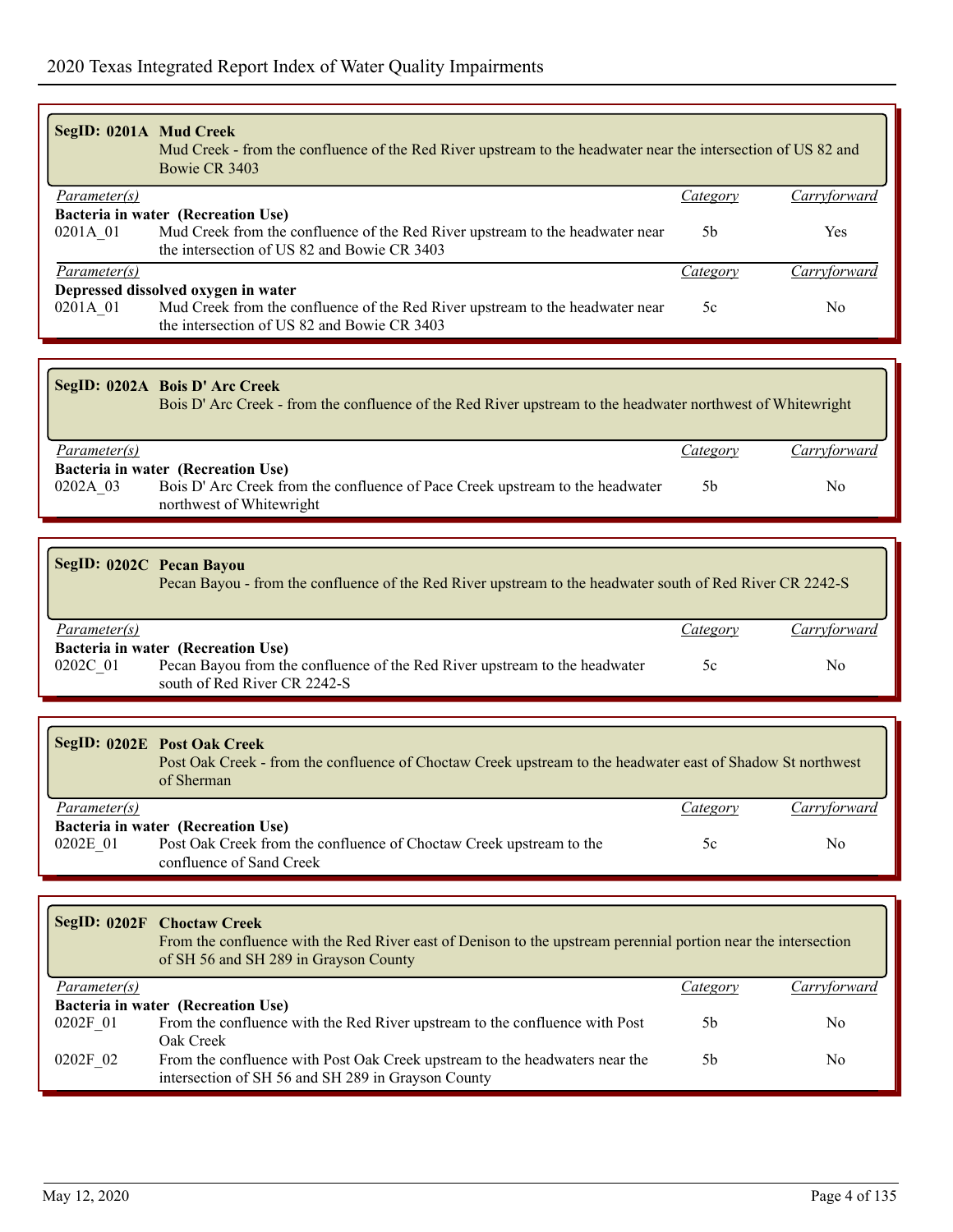|                     | SegID: 0202G Smith Creek<br>Smith Creek - from the confluence of Pine Creek upstream to the confluence of two unnamed streams south of<br>Loop 286 in Paris                                                       |                 |              |
|---------------------|-------------------------------------------------------------------------------------------------------------------------------------------------------------------------------------------------------------------|-----------------|--------------|
| Parameter(s)        |                                                                                                                                                                                                                   | <b>Category</b> | Carryforward |
| 0202G 01            | Bacteria in water (Recreation Use)<br>Smith Creek from the confluence of Pine Creek upstream to the confluence of<br>two unnamed streams south of Loop 286 in Paris                                               | 5 <sub>b</sub>  | No           |
|                     |                                                                                                                                                                                                                   |                 |              |
|                     | SegID: 0202I Little Pine Creek<br>Little Pine Creek - from the confluence of Big Pine Creek upstream to the headwater north of Detroit, TX                                                                        |                 |              |
| Parameter(s)        |                                                                                                                                                                                                                   | <b>Category</b> | Carryforward |
| 0202I_01            | Depressed dissolved oxygen in water<br>Little Pine Creek from the confluence of Big Pine Creek upstream to the<br>headwater north of Detroit, TX                                                                  | 5c              | Yes          |
|                     |                                                                                                                                                                                                                   |                 |              |
|                     |                                                                                                                                                                                                                   |                 |              |
|                     | <b>SegID: 0202L Honey Grove Creek</b><br>Honey Grove Creek - from the confluence of Bois d'Arc Creek upstream to the headwater east of Honey Grove                                                                |                 |              |
| Parameter(s)        |                                                                                                                                                                                                                   | Category        | Carryforward |
| 0202L_01            | Bacteria in water (Recreation Use)<br>Honey Grove Creek from the confluence of Bois d'Arc Creek upstream to the<br>headwater east of Honey Grove                                                                  | 5 <sub>b</sub>  | No           |
|                     |                                                                                                                                                                                                                   |                 |              |
|                     | <b>SegID: 0202N Hicks Creek</b><br>Hicks Creek - from the confluence of Pine Creek upstream to the headwater 520 m south of Gate 2 Rd on Camp<br>Maxey                                                            |                 |              |
| <i>Parameter(s)</i> |                                                                                                                                                                                                                   | <i>Category</i> | Carryforward |
| 0202N 01            | Bacteria in water (Recreation Use)<br>Hicks Creek from the confluence of Pine Creek upstream to the confluence of an                                                                                              | 5c              | No           |
|                     | unnamed tributary 135 m downstream of US 271 north of Paris                                                                                                                                                       |                 |              |
|                     |                                                                                                                                                                                                                   |                 |              |
|                     |                                                                                                                                                                                                                   |                 |              |
|                     | SegID: 0205A Wildhorse Creek<br>Wildhorse Creek - from the confluence of Red River east of Burkburnett upstream to the headwater 1.9 km south<br>of SH 240 and 11 km west of Burkburnett in Wichita County        |                 |              |
| <i>Parameter(s)</i> |                                                                                                                                                                                                                   | Category        | Carryforward |
| 0205A <sub>01</sub> | Bacteria in water (Recreation Use)<br>Wildhorse Creek from the confluence of Red River east of Burkburnett upstream<br>to the headwater 1.9 km south of SH 240 and 11 km west of Burkburnett in<br>Wichita County | 5c              | No           |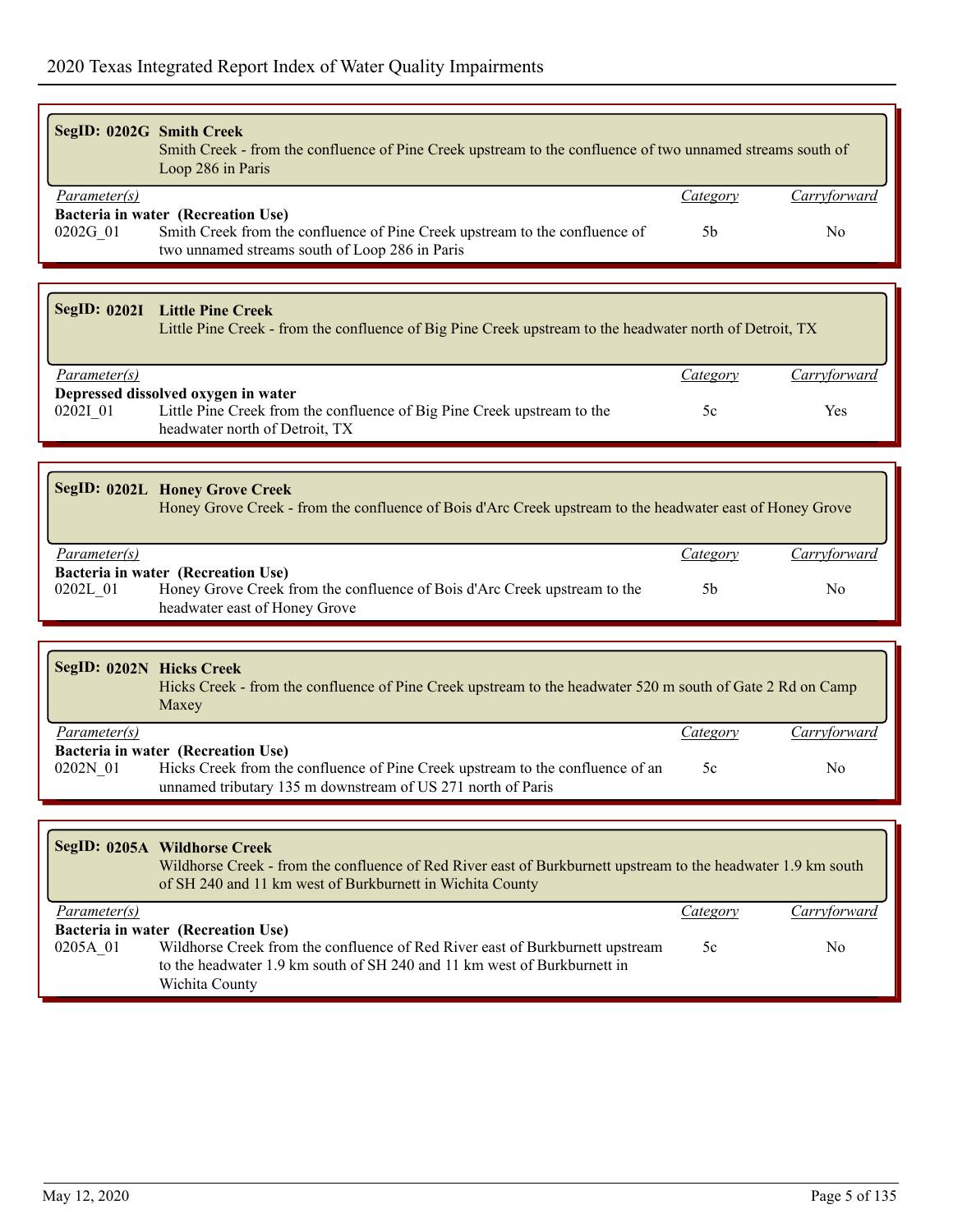|                     | <b>SegID: 0206B South Groesbeck Creek</b><br>South Groesbeck Creek - from the confluence of Groesbeck Creek and North Groesbeck Creek upstream to the<br>headwater 12.6 km southwest of Childress                                                                                             |                 |                |
|---------------------|-----------------------------------------------------------------------------------------------------------------------------------------------------------------------------------------------------------------------------------------------------------------------------------------------|-----------------|----------------|
| Parameter(s)        |                                                                                                                                                                                                                                                                                               | <b>Category</b> | Carryforward   |
| 0206B <sub>01</sub> | Bacteria in water (Recreation Use)<br>South Groesbeck Creek from the confluence of Groesbeck Creek and North<br>Groesbeck Creek upstream to the headwater 12.6 km southwest of Childress                                                                                                      | 5 <sub>b</sub>  | N <sub>0</sub> |
|                     |                                                                                                                                                                                                                                                                                               |                 |                |
| <b>SegID: 0207</b>  | <b>Lower Prairie Dog Town Fork Red River</b><br>Lower Prairie Dog Town Fork Red River - from a point immediately upstream of the confluence of Buck Creek<br>in Hardeman County to a point 100 meters (110 yards) upstream of the confluence of Salt Fork Creek in<br><b>Armstrong County</b> |                 |                |
| Parameter(s)        |                                                                                                                                                                                                                                                                                               | Category        | Carryforward   |
| 0207_04             | Bacteria in water (Recreation Use)<br>Lower Prairie Dog Town Fork Red River from the confluence of Battle Creek<br>upstream to the confluence of Salt Fork Creek upstream of SH 207 south of<br>Claude                                                                                        | 5 <sub>b</sub>  | Yes            |
|                     |                                                                                                                                                                                                                                                                                               |                 |                |
|                     |                                                                                                                                                                                                                                                                                               |                 |                |
| <b>SegID: 0211</b>  | <b>Little Wichita River</b><br>From the confluence with the Red River in Clay County to Lake Arrowhead Dam in Clay County                                                                                                                                                                     |                 |                |
| Parameter(s)        |                                                                                                                                                                                                                                                                                               | Category        | Carryforward   |
| 0211 02             | Depressed dissolved oxygen in water<br>From the confluence with the East Fork Little Wichita River upstream to the Lake<br>Arrowhead Dam                                                                                                                                                      | 5c              | Yes            |
|                     |                                                                                                                                                                                                                                                                                               |                 |                |
|                     | SegID: 0212A Little Wichita River above Lake Arrowhead<br>Little Wichita River - from the headwater of Lake Arrowhead at normal pool elevation of 926 feet upstream to<br>the confluence of the North and South Forks of Little Wichita River north of Archer City                            |                 |                |
| Parameter(s)        |                                                                                                                                                                                                                                                                                               | <i>Category</i> | Carryforward   |
|                     | Bacteria in water (Recreation Use)<br>0212A_01 Little Wichita River from the headwater of Lake Arrowhead at normal pool<br>elevation of 926 feet upstream to the confluence of the North and South Forks of<br>Little Wichita River north of Archer City                                      | 5c              | No             |
|                     |                                                                                                                                                                                                                                                                                               |                 |                |
| <b>SegID: 0214</b>  | <b>Wichita River Below Diversion Lake Dam</b><br>From the confluence with the Red River in Clay County to Diversion Dam in Archer County                                                                                                                                                      |                 |                |
| Parameter(s)        |                                                                                                                                                                                                                                                                                               | <b>Category</b> | Carryforward   |
| 0214 05             | Bacteria in water (Recreation Use)<br>From the confluence with Beaver Creek upstream to the Diversion Lake Dam                                                                                                                                                                                | 5c              | No             |
|                     |                                                                                                                                                                                                                                                                                               |                 |                |
|                     | SegID: 0214A Beaver Creek<br>From the confluence of the Wichita River west of Wichita Falls in Wichita County upstream to the headwaters<br>west of Crowell in Foard County                                                                                                                   |                 |                |
| Parameter(s)        | Bacteria in water (Recreation Use)                                                                                                                                                                                                                                                            | Category        | Carryforward   |
|                     |                                                                                                                                                                                                                                                                                               |                 |                |

0214A 02 From the confluence with Bull Creek upstream to the Santa Rosa Lake dam 5b No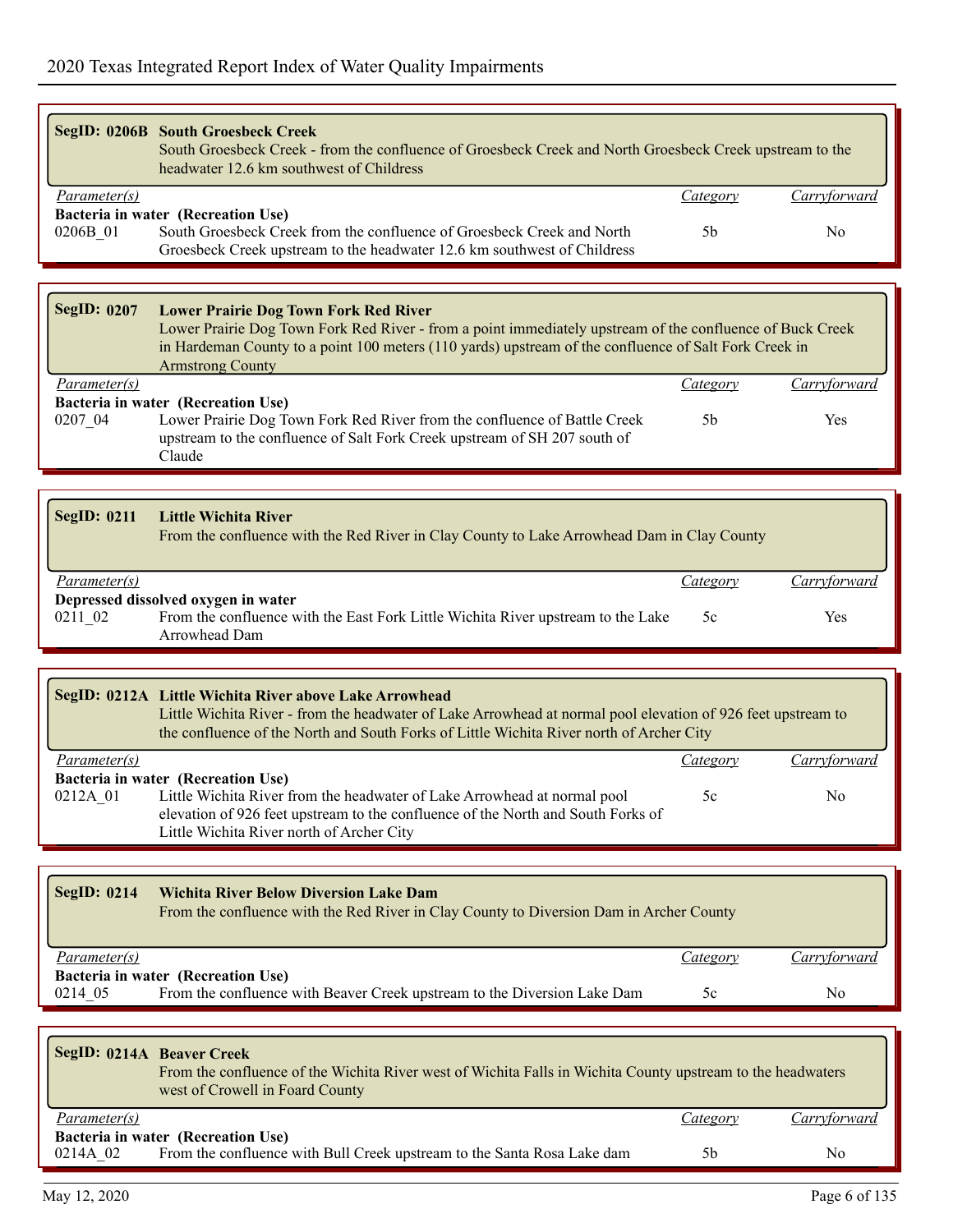|                     | <b>SegID: 0214F</b> Unnamed tributary of Buffalo Creek<br>Unnamed tributary of Buffalo Creek - from the confluence of Buffalo Creek upstream to the headwater at<br>eastbound frontage road of US 287 in Iowa Park |                |                     |
|---------------------|--------------------------------------------------------------------------------------------------------------------------------------------------------------------------------------------------------------------|----------------|---------------------|
| <i>Parameter(s)</i> |                                                                                                                                                                                                                    | Category       | <b>Carryforward</b> |
|                     | Bacteria in water (Recreation Use)                                                                                                                                                                                 |                |                     |
| 0214F 01            | Unnamed tributary from the confluence of Buffalo Creek upstream to the                                                                                                                                             | 5 <sub>b</sub> | No.                 |
|                     | headwater at eastbound frontage road of US 287 in Iowa Park                                                                                                                                                        |                |                     |

| <b>SegID: 0219</b>              | <b>Lake Wichita</b><br>Lake Wichita - from Lake Wichita Dam in Wichita County up to the normal pool elevation of 980.5 feet<br>(impounds Holliday Creek) |          |              |  |
|---------------------------------|----------------------------------------------------------------------------------------------------------------------------------------------------------|----------|--------------|--|
| Parameter(s)                    |                                                                                                                                                          | Category | Carryforward |  |
| Chloride in water               |                                                                                                                                                          |          |              |  |
| 0219 01                         | Lake Wichita from the dam up to the normal pool elevation of 980.5 feet                                                                                  | 5c       | No           |  |
| Parameter(s)                    |                                                                                                                                                          | Category | Carryforward |  |
| Sulfate in water                |                                                                                                                                                          |          |              |  |
| 0219 01                         | Lake Wichita from the dam up to the normal pool elevation of 980.5 feet                                                                                  | 5c       | No           |  |
| Parameter(s)                    |                                                                                                                                                          | Category | Carryforward |  |
| Total dissolved solids in water |                                                                                                                                                          |          |              |  |
| 0219 01                         | Lake Wichita from the dam up to the normal pool elevation of 980.5 feet                                                                                  | 5c       | No           |  |

| <b>SegID: 0221</b>  | <b>Middle Fork Pease River</b><br>Middle Fork Pease River - from the confluence with the North Fork Pease River in Cottle County to the<br>confluence of Boggy Creek and Mott Creek in Motley County |          |              |
|---------------------|------------------------------------------------------------------------------------------------------------------------------------------------------------------------------------------------------|----------|--------------|
| <i>Parameter(s)</i> |                                                                                                                                                                                                      | Category | Carryforward |
| Chloride in water   |                                                                                                                                                                                                      |          |              |
| 0221 01             | Middle Fork Pease River from the confluence of the North Fork Pease River<br>upstream to the confluence of the South Fork Pease River                                                                | 5c       | No.          |
| Parameter(s)        |                                                                                                                                                                                                      | Category | Carryforward |
| Sulfate in water    |                                                                                                                                                                                                      |          |              |
| 0221 01             | Middle Fork Pease River from the confluence of the North Fork Pease River<br>upstream to the confluence of the South Fork Pease River                                                                | 5c       | No.          |
| Parameter(s)        |                                                                                                                                                                                                      | Category | Carrytorwara |
|                     | Total dissolved solids in water                                                                                                                                                                      |          |              |
| 0221 01             | Middle Fork Pease River from the confluence of the North Fork Pease River<br>upstream to the confluence of the South Fork Pease River                                                                | 5c       | No.          |

| <b>SegID: 0223</b>                     | <b>Greenbelt Lake</b><br>Greenbelt Lake - from Greenbelt Dam in Donley County up to the normal pool elevation of 2664 feet (impounds<br>Salt Fork Red River) |                |              |  |
|----------------------------------------|--------------------------------------------------------------------------------------------------------------------------------------------------------------|----------------|--------------|--|
| <i>Parameter(s)</i>                    |                                                                                                                                                              | Category       | Carryforward |  |
| <b>Excessive algal growth in water</b> |                                                                                                                                                              |                |              |  |
| 0223 01                                | Greenbelt Lake from the dam up to normal pool elevation of 2664 feet                                                                                         | $\overline{c}$ | No.          |  |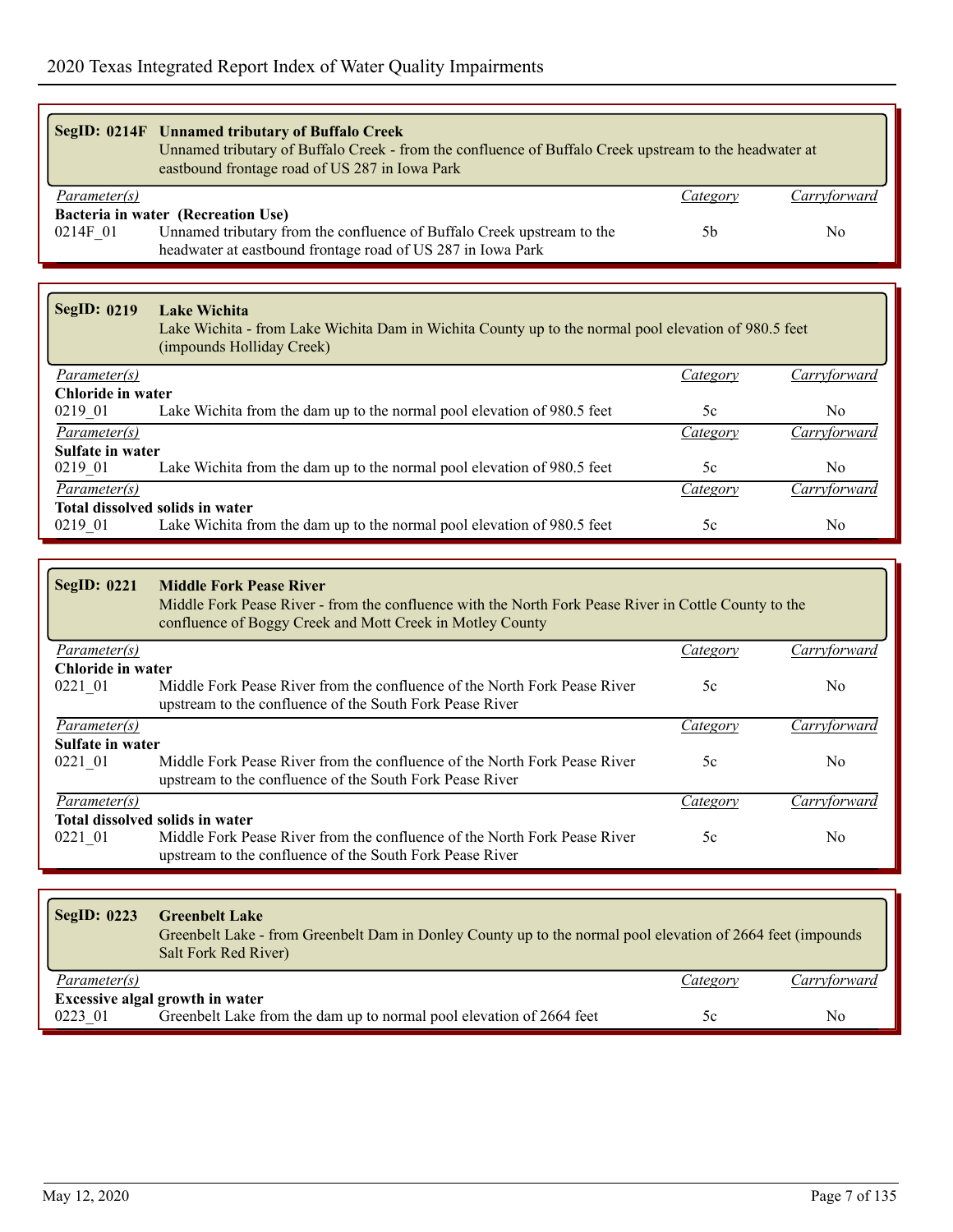| <b>SegID: 0226</b>  | <b>South Fork Wichita River</b><br>South Fork Wichita River - from the confluence with the North Fork Wichita River in Knox County to a point<br>15.0 km (9.3 mi) upstream of US 82 in Dickens County |          |                |
|---------------------|-------------------------------------------------------------------------------------------------------------------------------------------------------------------------------------------------------|----------|----------------|
| <i>Parameter(s)</i> |                                                                                                                                                                                                       | Category | Carryforward   |
| Chloride in water   |                                                                                                                                                                                                       |          |                |
| 0226 01             | South Fork Wichita River from the confluence of the North Fork Wichita River<br>upstream to SH 6                                                                                                      | 5c       | N <sub>0</sub> |
| 0226 02             | South Fork Wichita River from SH 6 upstream to the confluence of Willow Creek                                                                                                                         | 5c       | N <sub>0</sub> |
| 0226 03             | South Fork Wichita River from confluence of Willow Creek upstream to the<br>confluence of Long Canyon Creek                                                                                           | 5c       | N <sub>0</sub> |
| 0226 04             | South Fork Wichita River from the confluence of Long Canyon Creek upstream<br>to a point 15.0 km upstream of US 82                                                                                    | 5c       | No.            |

| <b>SegID: 0228</b>  | <b>Mackenzie Reservoir</b><br>Mackenzie Reservoir - from Mackenzie Dam in Briscoe County up to the normal pool elevation of 3100 feet<br>(impounds Tule Creek) |          |                |
|---------------------|----------------------------------------------------------------------------------------------------------------------------------------------------------------|----------|----------------|
| <i>Parameter(s)</i> |                                                                                                                                                                | Category | Carryforward   |
| Sulfate in water    |                                                                                                                                                                |          |                |
| 0228 01             | Mackenzie Reservoir from the dam up to the normal pool elevation of 3100 feet                                                                                  | 5c       | No             |
| Parameter(s)        |                                                                                                                                                                | Category | Carryforward   |
|                     | Total dissolved solids in water                                                                                                                                |          |                |
| 0228 01             | Mackenzie Reservoir from the dam up to the normal pool elevation of 3100 feet                                                                                  | 5c       | N <sub>0</sub> |

| <b>SegID: 0229</b>  | <b>Upper Prairie Dog Town Fork Red River</b><br>Upper Prairie Dog Town Fork Red River - from a point 100 meters (110 yards) upstream of the confluence of<br>Salt Fork Creek in Armstrong County to Lake Tanglewood Dam in Randall County |          |              |  |
|---------------------|-------------------------------------------------------------------------------------------------------------------------------------------------------------------------------------------------------------------------------------------|----------|--------------|--|
| <i>Parameter(s)</i> |                                                                                                                                                                                                                                           | Category | Carryforward |  |
|                     | Bacteria in water (Recreation Use)                                                                                                                                                                                                        |          |              |  |
| 0229 01             | Upper Prairie Dog Town Fork Red River from a point 100 m (110 yds) upstream<br>of the confluence of Salt Creek upstream to the Palo Duro Canyon State Park<br>northern boundary                                                           | 5c       | No.          |  |
| Parameter(s)        |                                                                                                                                                                                                                                           | Category | Carryforward |  |
|                     | Depressed dissolved oxygen in water                                                                                                                                                                                                       |          |              |  |
| 0229 02             | Upper Prairie Dog Town Fork Red River from the Palo Duro Canyon State Park<br>northern boundary upstream to Tanglewood Dam                                                                                                                | 5c       | No.          |  |
| Parameter(s)        |                                                                                                                                                                                                                                           | Category | Carryforward |  |
| pН                  |                                                                                                                                                                                                                                           |          |              |  |
| 0229 02             | Upper Prairie Dog Town Fork Red River from the Palo Duro Canyon State Park<br>northern boundary upstream to Tanglewood Dam                                                                                                                | 5c       | No.          |  |

|                     | <b>SegID: 0299A Sweetwater Creek</b><br>Sweetwater Creek - from the Oklahoma State Line upstream to the headwaters SW of the intersection of Gray<br>CR 1268 and CR 748 |          |                |
|---------------------|-------------------------------------------------------------------------------------------------------------------------------------------------------------------------|----------|----------------|
| <i>Parameter(s)</i> |                                                                                                                                                                         | Category | Carryforward   |
| 0299A 01            | Bacteria in water (Recreation Use)<br>Sweetwater Creek from the Oklahoma State Line upstream to the confluence of<br>Graham Creek south of Mobeetie                     | 5c       | N <sub>0</sub> |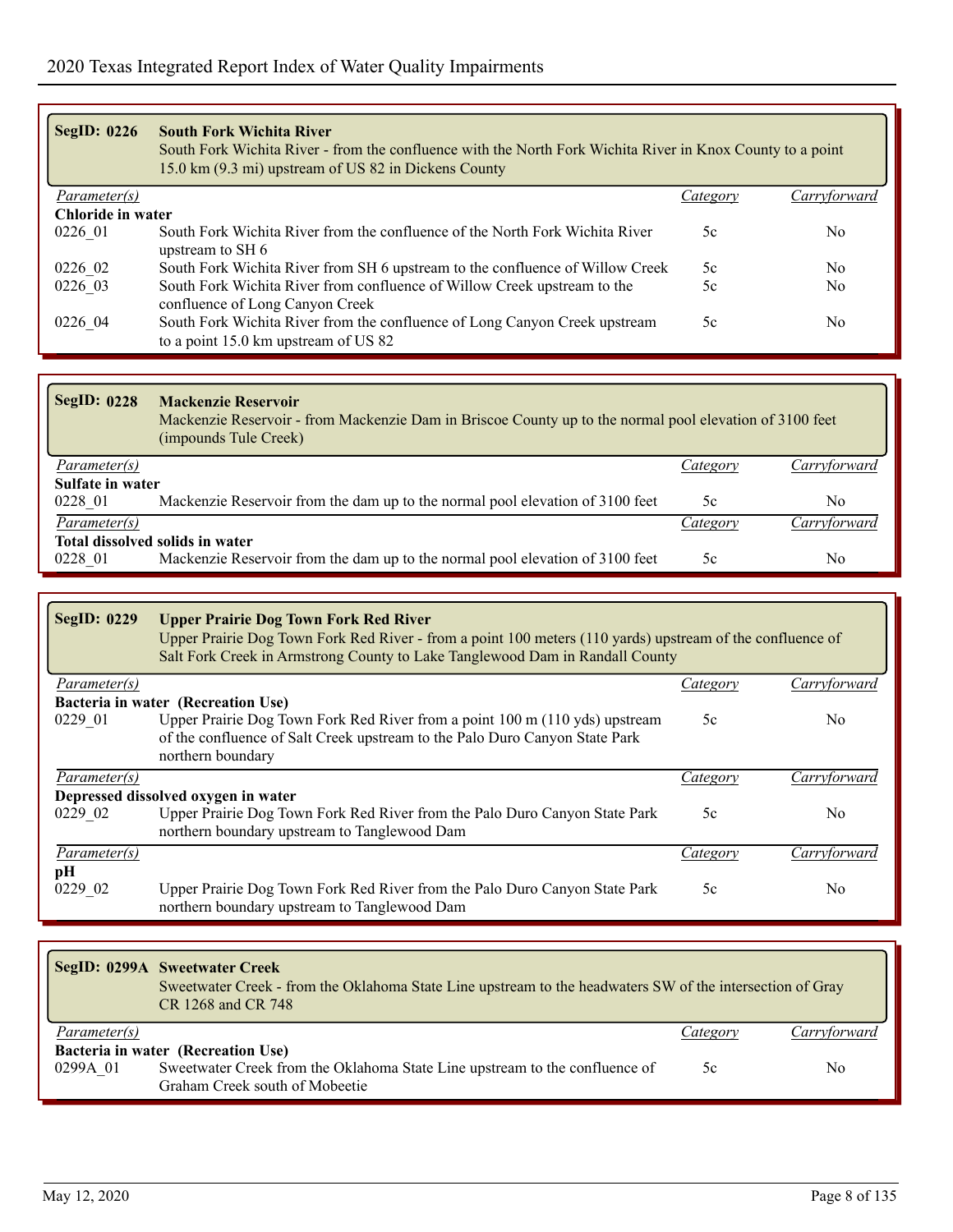| <b>SegID: 0302</b>  | <b>Wright Patman Lake</b><br>From Wright Patman Lake Dam in Bowie/Cass County to a point 1.5 km (0.9 mi) downstream of Bassett Creek<br>in Bowie/Cass County, up to the normal pool elevation of 226.4 feet (impounds the Sulphur River) |          |              |
|---------------------|------------------------------------------------------------------------------------------------------------------------------------------------------------------------------------------------------------------------------------------|----------|--------------|
| <i>Parameter(s)</i> |                                                                                                                                                                                                                                          | Category | Carryforward |
| pН                  |                                                                                                                                                                                                                                          |          |              |
| 0302 11             | 2700 acres near dam                                                                                                                                                                                                                      | 5b       | No.          |
| 0302 12             | 2000 acres in northern arms of reservoir                                                                                                                                                                                                 | 5b       | No           |
| 0302 13             | 5600 acres in mid-reservoir                                                                                                                                                                                                              | .5b      | Yes          |
| 0302 14             | 9000 acres in upper portion of reservoir                                                                                                                                                                                                 | 5b       | Yes          |

| SegID: 0302A Big Creek | Intermittent stream with perennial pools from Wright Patman Lake upstream to I 30                                                     |          |              |
|------------------------|---------------------------------------------------------------------------------------------------------------------------------------|----------|--------------|
| Parameter(s)           |                                                                                                                                       | Category | Carryforward |
|                        | Depressed dissolved oxygen in water                                                                                                   |          |              |
| 0302A 02               | Intermittent stream with perennial pools from FM 2149 upstream to 1.3 km south<br>of US 82 southeast of the City of New Boston; App D | 5c       | No           |

|                     | <b>SegID: 0302H Elliott Creek</b><br>Elliott Creek from the confluence with Wright Patman Lake east of Redwater, upstream to the Elliott Creek<br>Reservoir dam in Bowie County |          |              |
|---------------------|---------------------------------------------------------------------------------------------------------------------------------------------------------------------------------|----------|--------------|
| <i>Parameter(s)</i> |                                                                                                                                                                                 | Category | Carryforward |
|                     | Depressed dissolved oxygen in water                                                                                                                                             |          |              |
| 0302H 01            | Elliott Creek from the confluence with Wright Patman Lake east of Redwater,<br>upstream to the Elliott Creek Reservoir dam in Bowie County                                      | 5c       | No.          |

|                     | <b>SegID: 0303B White Oak Creek</b><br>From the confluence of the Sulphur River north of Naples in Morris County to Lake Sulphur Springs in Hopkins<br>County   |                |              |
|---------------------|-----------------------------------------------------------------------------------------------------------------------------------------------------------------|----------------|--------------|
| <i>Parameter(s)</i> |                                                                                                                                                                 | Category       | Carryforward |
|                     | Bacteria in water (Recreation Use)                                                                                                                              |                |              |
| 0303B 01            | Portion of White Oak Creek from the confluence with the South Sulphur River<br>approximately 40 km (25 mi) upstream to the confluence with Lacy Creek; App<br>D | 5 <sub>b</sub> | No.          |
| 0303B 03            | Portion of White Oak Creek from the confluence with the Ripley Creek to<br>approximately 0.26 km upstream of FM 900 in northeast Hopkins County; App D          | .5h            | No           |
| 0303B 04            | Portion of White Oak Creek from approximately 0.26 km upstream of FM 900 in<br>northeast Hopkins County upstream to Lake Sulphur Springs.                       | 5 <sub>b</sub> | No           |
| Parameter(s)        |                                                                                                                                                                 | Category       | Carryforward |
|                     | Depressed dissolved oxygen in water                                                                                                                             |                |              |
| 0303B 03            | Portion of White Oak Creek from the confluence with the Ripley Creek to<br>approximately 0.26 km upstream of FM 900 in northeast Hopkins County; App D          | 5c             | <b>Yes</b>   |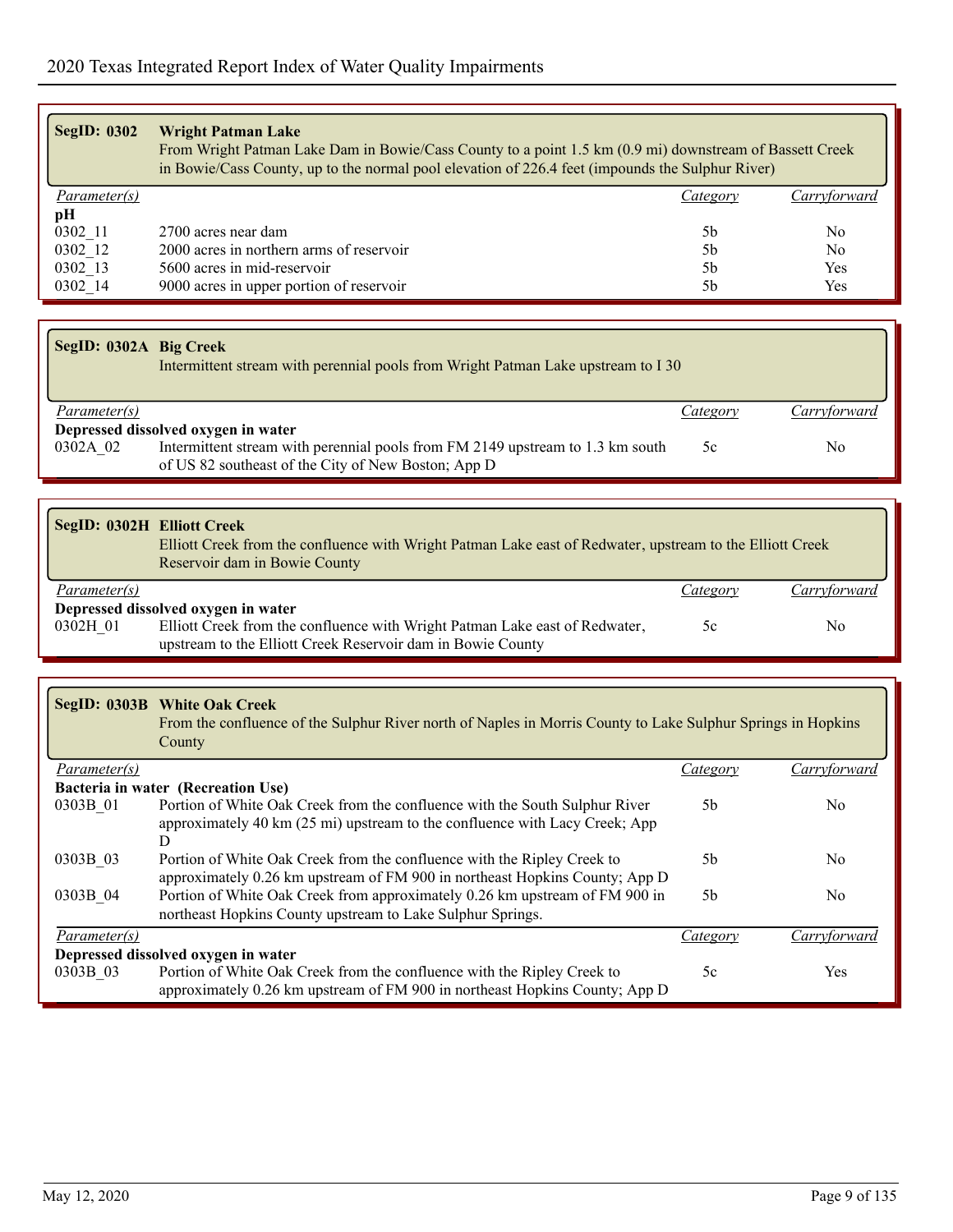portion of the stream east of Wolfe City in Hunt County

|                    | <b>SegID: 0303P Mustang Creek</b><br>Mustang Creek from the confluence with the Sulphur River northeast of Talco upstream to the headwaters north<br>of Deport                     |                 |                |
|--------------------|------------------------------------------------------------------------------------------------------------------------------------------------------------------------------------|-----------------|----------------|
| Parameter(s)       |                                                                                                                                                                                    | Category        | Carryforward   |
| 0303P_01           | Depressed dissolved oxygen in water<br>Mustang Creek from the confluence with the Sulphur River northeast of Talco<br>upstream to the headwaters north of Deport                   | 5c              | N <sub>o</sub> |
|                    |                                                                                                                                                                                    |                 |                |
| <b>SegID: 0304</b> | <b>Days Creek</b><br>From the Arkansas State Line in Bowie County to the confluence of Swampoodle Creek and Nix Creek in Bowie<br>County.                                          |                 |                |
| Parameter(s)       |                                                                                                                                                                                    | <b>Category</b> | Carryforward   |
| 0304 01            | Bacteria in water (Recreation Use)<br>From the Arkansas State Line in Bowie County to the confluence of Swampoodle<br>Creek and Nix Creek in Bowie County.                         | 5c              | N <sub>o</sub> |
|                    |                                                                                                                                                                                    |                 |                |
|                    | <b>SegID: 0304C Wagner Creek</b><br>Perennial stream from the confluence with Days Creek upstream to the headwaters 0.3 km west of Birdwell<br>Davis Road                          |                 |                |
| Parameter(s)       |                                                                                                                                                                                    | <b>Category</b> | Carryforward   |
| 0304C 01           | Bacteria in water (Recreation Use)<br>Perennial stream from the confluence with Days Creek upstream to a point 1.5<br>km upstream of IH 30; App D                                  | 5c              | No             |
|                    |                                                                                                                                                                                    |                 |                |
| <b>SegID: 0306</b> | <b>Upper South Sulphur River</b><br>From a point 1.0 km (0.6 mi) upstream of SH 71 in Delta/Hopkins County to SH 78 in Fannin County                                               |                 |                |
| Parameter(s)       |                                                                                                                                                                                    | Category        | Carryforward   |
| 0306 01            | Bacteria in water (Recreation Use)<br>Portion of the Upper South Sulphur River from a point 1 km (.6 mi) upstream of<br>SH 71 upstream approximately 10 km (6 mi) to Dunbar Creek. | 5c              | No             |
| Parameter(s)       |                                                                                                                                                                                    | Category        | Carryforward   |
| pH<br>0306_03      | Portion of the Upper South Sulphur River from the confluence with Hickory<br>Creek approximately 19 km (12 mi) to SH 71.                                                           | 5c              | Yes            |
|                    |                                                                                                                                                                                    |                 |                |
|                    | SegID: 0307A Middle Sulphur River<br>From the confluence Cooper Lake in Hopkins County to the upstream perennial portion of the stream east of<br>Wolfe City in Hunt County        |                 |                |
| Parameter(s)       |                                                                                                                                                                                    | <i>Category</i> | Carryforward   |
| 0307A 01           | Bacteria in water (Recreation Use)<br>From the confluence Cooper Lake in Hopkins County to the upstream perennial                                                                  | 5c              | No             |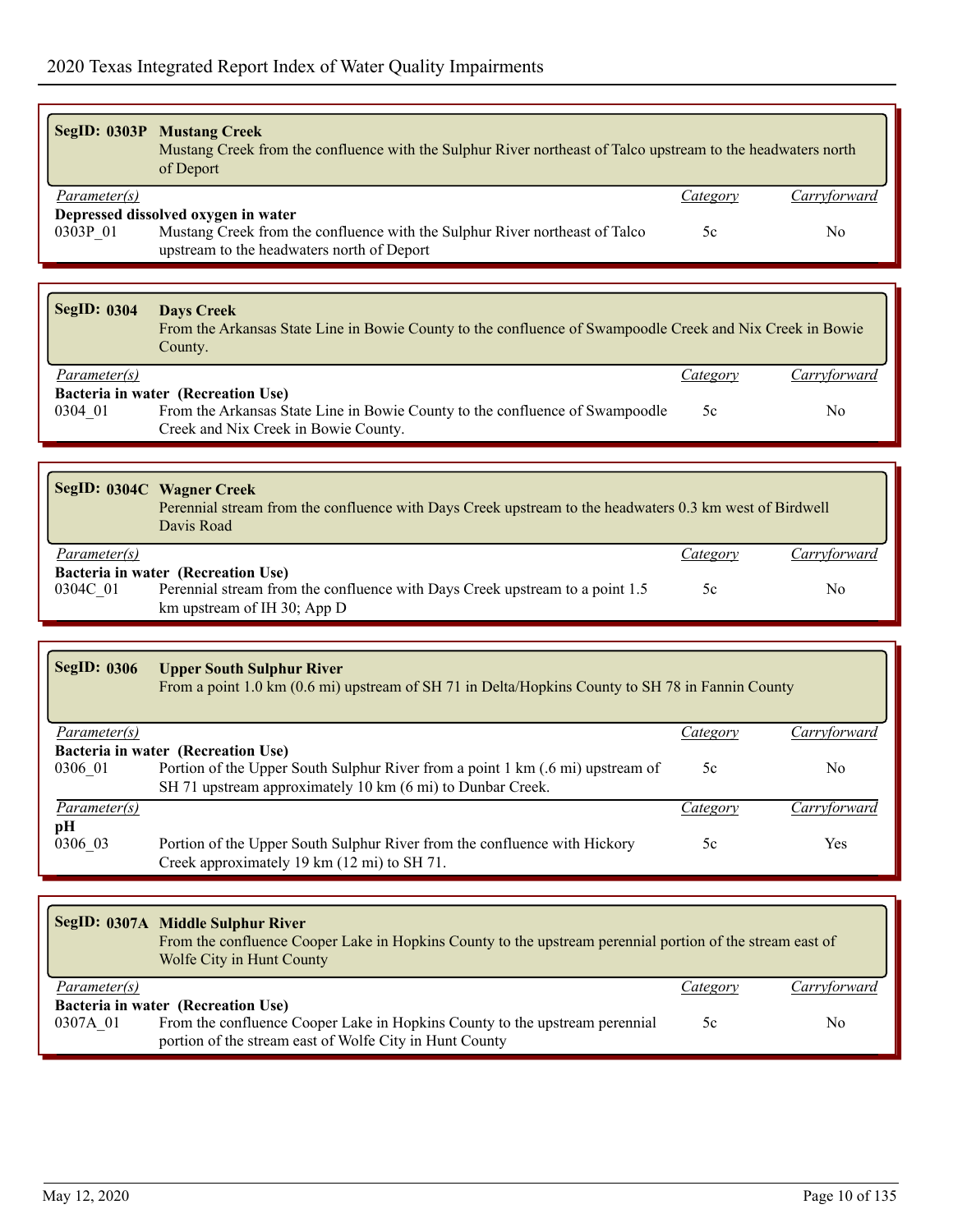| <b>SegID: 0401</b>       | <b>Caddo Lake</b>                                                                                          |                 |                     |
|--------------------------|------------------------------------------------------------------------------------------------------------|-----------------|---------------------|
|                          | From the Louisiana State Line in Harrison/Marion County to a point 12.3 km (7.6 mi) downstream of SH 43 in |                 |                     |
|                          | Harrison/Marion County, up to pool elevation of 168.5 feet (impounds Big Cypress Creek)                    |                 |                     |
| Parameter(s)             |                                                                                                            | <b>Category</b> | Carryforward        |
|                          | Depressed dissolved oxygen in water                                                                        |                 |                     |
| 0401 02                  | Harrison Bayou arm                                                                                         | 5c              | Yes                 |
| 0401 03                  | Goose Prairie arm                                                                                          | 5c              | No.                 |
| 0401 05                  | Clinton Lake                                                                                               | 5c              | Yes                 |
| 0401 07                  | Mid-lake near Uncertain                                                                                    | 5c              | Yes                 |
| <i>Parameter(s)</i>      |                                                                                                            | Category        | <u>Carryforward</u> |
| Mercury in edible tissue |                                                                                                            |                 |                     |
| 0401 01                  | Lower 5000 acres                                                                                           | 5c              | N <sub>0</sub>      |
| 0401 02                  | Harrison Bayou arm                                                                                         | 5c              | N <sub>0</sub>      |
| 0401 03                  | Goose Prairie arm                                                                                          | 5c              | No.                 |
| 0401 05                  | Clinton Lake                                                                                               | 5c              | N <sub>0</sub>      |
| 0401 07                  | Mid-lake near Uncertain                                                                                    | 5c              | No.                 |

|              | SegID: 0401A Harrison Bayou<br>From the confluence of Caddo Lake east of Karnack in Harrison County to the upstream perennial portion of the<br>stream east of Marshall in Harrison County |          |              |
|--------------|--------------------------------------------------------------------------------------------------------------------------------------------------------------------------------------------|----------|--------------|
| Parameter(s) |                                                                                                                                                                                            | Category | Carryforward |
|              | Depressed dissolved oxygen in water                                                                                                                                                        |          |              |
| 0401A 01     | Intermittent stream with perennial pools from the confluence with Caddo Lake<br>within the Caddo Lake National Wildlife Refuge east of the City of Karnack                                 | 5c       | Yes          |
|              | upstream to FM 1998 east of the City of Marshall. App D                                                                                                                                    |          |              |

| <b>SegID: 0402</b>       | <b>Big Cypress Creek Below Lake O' the Pines</b><br>From a point 12.3 km (7.6 mi) downstream of SH 43 in Harrison/Marion County to Ferrell's Bridge Dam in<br><b>Marion County</b> |                 |                |
|--------------------------|------------------------------------------------------------------------------------------------------------------------------------------------------------------------------------|-----------------|----------------|
| <i>Parameter(s)</i>      |                                                                                                                                                                                    | Category        | Carryforward   |
|                          | Depressed dissolved oxygen in water                                                                                                                                                |                 |                |
| 0402 02                  | From the confluence with Haggerty Creek upstream 25 km (15.5 mi) to the<br>confluence with Black Cypress Bayou.                                                                    | 5c              | <b>Yes</b>     |
| Parameter(s)             |                                                                                                                                                                                    | <i>Category</i> | Carryforward   |
| Mercury in edible tissue |                                                                                                                                                                                    |                 |                |
| 0402 01                  | From the confluence with Caddo Lake upstream 15 km (9 mi) to Haggerty Creek                                                                                                        | 5c              | No.            |
| 0402 02                  | From the confluence with Haggerty Creek upstream 25 km (15.5 mi) to the<br>confluence with Black Cypress Bayou.                                                                    | 5c              | No.            |
| 0402 03                  | From the confluence with Black Cypress Bayou upstream 23.8 km (14.7 mi) to<br>French Creek.                                                                                        | 5c              | N <sub>0</sub> |
| 0402 04                  | From the confluence with French Creek upstream 13 km (8 mi) to Lake O' the<br>Pines                                                                                                | 5c              | No             |

ŕ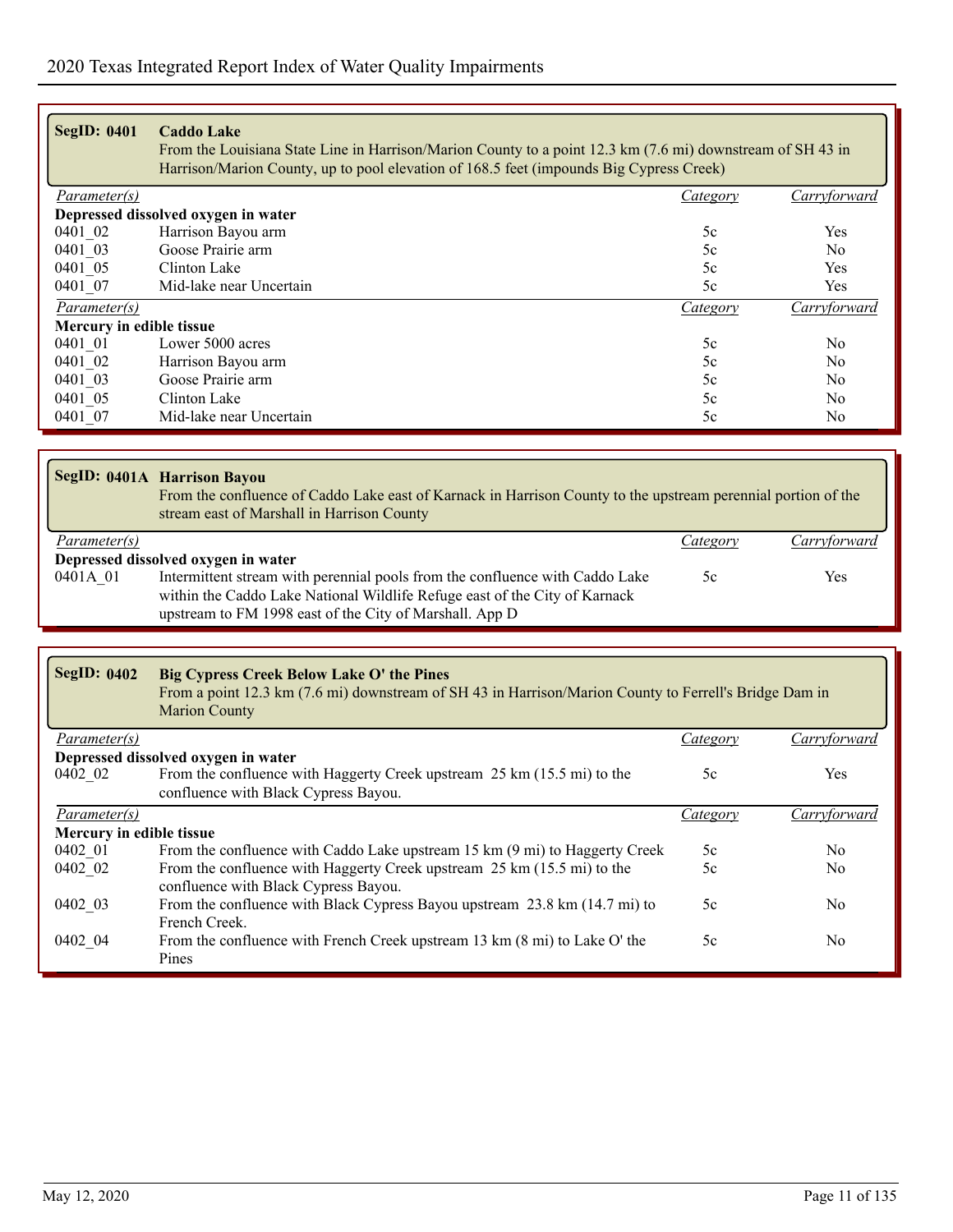|                                              | <b>SegID: 0402B Hughes Creek</b><br>Perennial stream from the confluence with Black Cypress Creek upstream to the headwaters 0.2 km east of CR<br>2115                                                                       |                 |                |
|----------------------------------------------|------------------------------------------------------------------------------------------------------------------------------------------------------------------------------------------------------------------------------|-----------------|----------------|
| <i>Parameter(s)</i>                          |                                                                                                                                                                                                                              | <b>Category</b> | Carryforward   |
| 0402B 01                                     | Depressed dissolved oxygen in water<br>Perennial stream from the confluence with Black Cypress Creek upstream to the<br>confluence with an unnamed first order tributary approximately 0.5 km<br>downstream of FM 250; App D | 5c              | N <sub>0</sub> |
|                                              |                                                                                                                                                                                                                              |                 |                |
|                                              |                                                                                                                                                                                                                              |                 |                |
| <b>SegID: 0403</b>                           | Lake O' the Pines<br>From Ferrell's Bridge Dam in Marion County to a point 1.0 km (0.6 mi) downstream of US 259 in<br>Morris/Upshur County, up to normal pool elevation of 228.5 feet (impounds Big Cypress Creek)           |                 |                |
| <i>Parameter(s)</i>                          |                                                                                                                                                                                                                              | <b>Category</b> | Carryforward   |
|                                              | Depressed dissolved oxygen in water                                                                                                                                                                                          |                 |                |
| 0403_04                                      | Upper 3700 acres                                                                                                                                                                                                             | 4a              | Yes            |
| $\overline{Parameter(s)}$                    |                                                                                                                                                                                                                              | Category        | Carryforward   |
| pН                                           |                                                                                                                                                                                                                              |                 |                |
| 0403 01                                      | Lower 5000 acres                                                                                                                                                                                                             | 5c              | N <sub>0</sub> |
| 0403 02                                      | Middle 5000 acres                                                                                                                                                                                                            | 5c              | N <sub>0</sub> |
| 0403 03                                      | Middle 5000 acres below Hwy 155                                                                                                                                                                                              | 5c              | N <sub>0</sub> |
|                                              |                                                                                                                                                                                                                              |                 |                |
|                                              |                                                                                                                                                                                                                              |                 |                |
| <b>SegID: 0404</b>                           | <b>Big Cypress Creek Below Lake Bob Sandlin</b><br>From a point 1.0 km (0.6 mi) downstream of US 259 in Morris/Upshur Counties to Fort Sherman Dam in<br>Camp/Titus Counties                                                 |                 |                |
| Parameter(s)                                 |                                                                                                                                                                                                                              | Category        | Carryforward   |
| 0404_02                                      | Bacteria in water (Recreation Use)<br>From the confluence with an unnamed tributary NHD RC 11140305002717<br>upstream 37.2 km (23 mi) to Lake Bob Sandlin                                                                    | 5 <sub>b</sub>  | No             |
|                                              |                                                                                                                                                                                                                              |                 |                |
|                                              | <b>SegID: 0404A Ellison Creek Reservoir</b>                                                                                                                                                                                  |                 |                |
|                                              | From the Morris County Dam up to normal pool elevation near Lone Star in Morris County (impounds Ellison<br>Creek)                                                                                                           |                 |                |
| Parameter(s)                                 |                                                                                                                                                                                                                              | <b>Category</b> | Carryforward   |
| Dioxin in edible tissue                      |                                                                                                                                                                                                                              |                 |                |
| 0404A 01                                     | From the Morris County Dam up to normal pool elevation near Lone Star in<br>Morris County (impounds Ellison Creek)                                                                                                           | 5a              | No             |
| Parameter(s)<br><b>PCBs</b> in edible tissue |                                                                                                                                                                                                                              | Category        | Carryforward   |

| <i>Parameter(s)</i>         |                                                                          | Category | Carryforward |
|-----------------------------|--------------------------------------------------------------------------|----------|--------------|
| <b>Toxicity in sediment</b> |                                                                          |          |              |
| 0404A 01                    | From the Morris County Dam up to normal pool elevation near Lone Star in | 5c.      | Yes          |
|                             | Morris County (impounds Ellison Creek)                                   |          |              |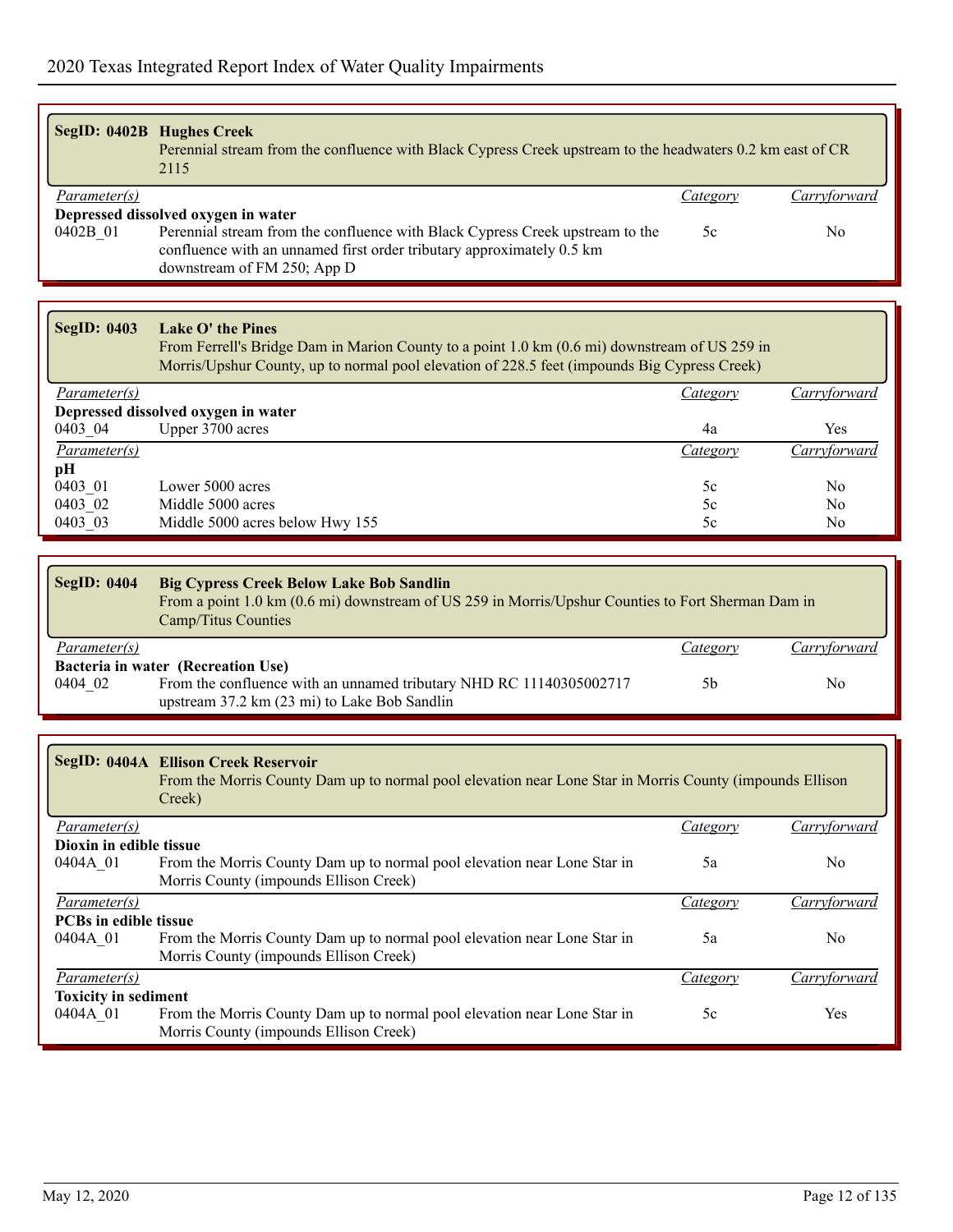|                                      | <b>SegID: 0404B Tankersley Creek</b><br>Perennial stream from the confluence with Big Cypress Creek upstream to the confluence with an unnamed<br>tributary 250 meters upstream of IH 30 |                 |                |
|--------------------------------------|------------------------------------------------------------------------------------------------------------------------------------------------------------------------------------------|-----------------|----------------|
| <i>Parameter(s)</i>                  |                                                                                                                                                                                          | <b>Category</b> | Carryforward   |
|                                      | Bacteria in water (Recreation Use)                                                                                                                                                       |                 |                |
| 0404B_01                             | From the confluence with Big Cypress Creek upstream 16.1 km (10 mi) to<br>Tankersley Lake. WQS Appendix D portion of the creek.                                                          | 5 <sub>b</sub>  | No             |
|                                      |                                                                                                                                                                                          |                 |                |
| SegID: 0404C Hart Creek              | Perennial stream from the confluence with Big Cypress Creek upstream to the headwaters 0.2 km south of CR<br>1635, Titus County                                                          |                 |                |
| Parameter(s)                         |                                                                                                                                                                                          | <b>Category</b> | Carryforward   |
| 0404C 01                             | Bacteria in water (Recreation Use)<br>Perennial stream from the confluence with Big Cypress Creek upstream to 0.2 km<br>upstream of FM 1402; App D                                       | 5 <sub>b</sub>  | No.            |
|                                      |                                                                                                                                                                                          |                 |                |
| SegID: 0404E Dry Creek               | Perennial stream from the confluence with Big Cypress Creek upstream to the headwaters near the intersection of<br>Texas and Fred roads, Camp County                                     |                 |                |
| Parameter(s)                         |                                                                                                                                                                                          | Category        | Carryforward   |
| 0404E 01                             | Bacteria in water (Recreation Use)<br>Perennial stream from the confluence with Big Cypress Creek upstream to the<br>confluence of Mile Branch and Little Creek; App D                   | 5c              | N <sub>0</sub> |
|                                      |                                                                                                                                                                                          |                 |                |
| <b>SegID: 0404J</b>                  | <b>Prairie Creek</b><br>From the confluence with Big Cypress Creek to Bennett Lake, south of Pittsburg in Camp County                                                                    |                 |                |
| Parameter(s)                         |                                                                                                                                                                                          | Category        | Carryforward   |
| 0404J 01                             | Depressed dissolved oxygen in water<br>From the confluence with Big Cypress Creek to Bennett Lake, south of Pittsburg<br>in Camp County                                                  | 5c              | No             |
|                                      |                                                                                                                                                                                          |                 |                |
|                                      | SegID: 0404N Lake Daingerfield<br>Southeast of the City of Daingerfield in Daingerfield State Park in Morris County                                                                      |                 |                |
| <i>Parameter(s)</i>                  |                                                                                                                                                                                          | <b>Category</b> | Carryforward   |
| Mercury in edible tissue<br>0404N 01 | Southeast of the City of Daingerfield in Daingerfield State Park in Morris County                                                                                                        | 5c              | No             |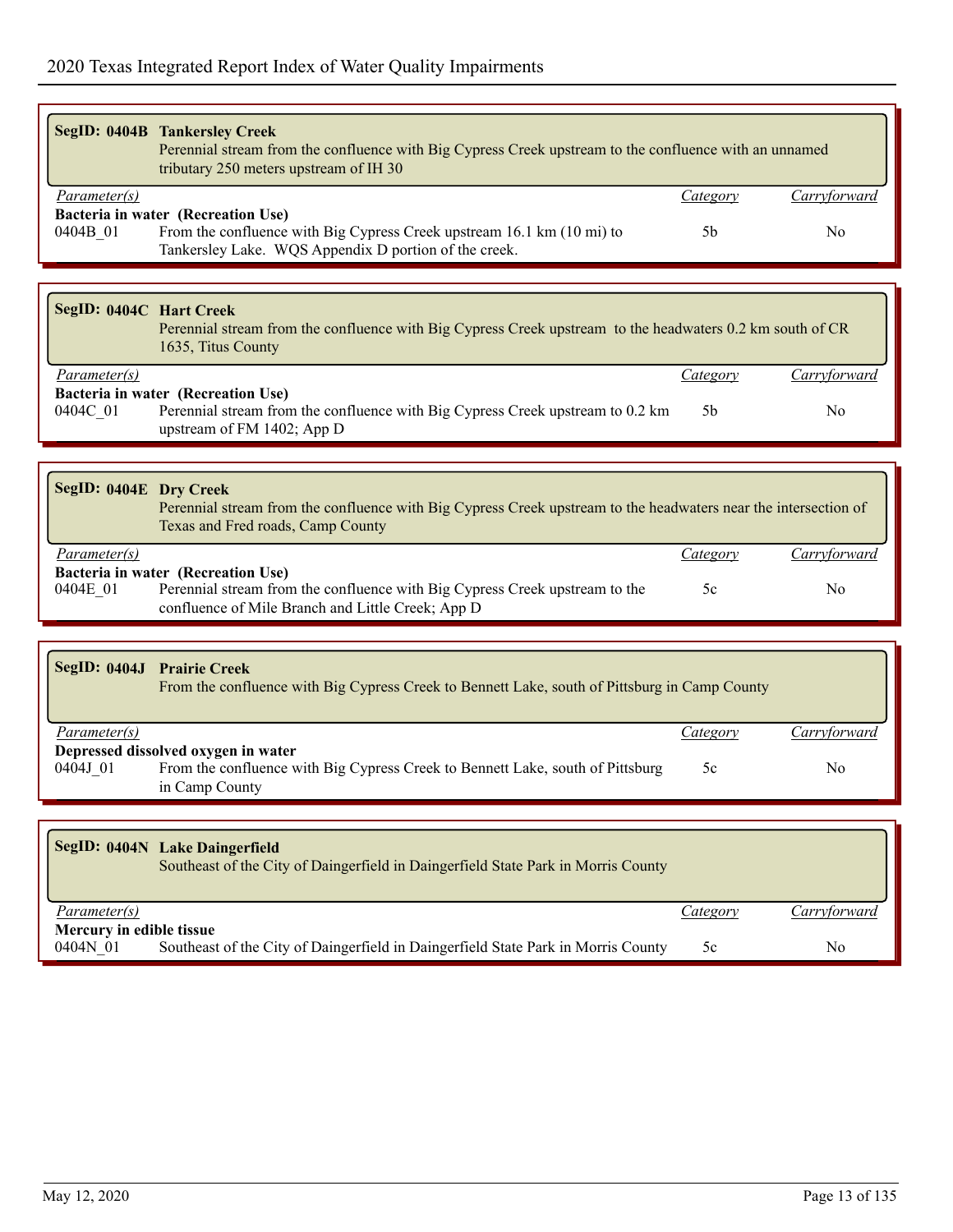| <b>SegID: 0405</b>  | <b>Lake Cypress Springs</b><br>From Franklin County Dam in Franklin County up to the normal pool elevation of 378 feet (impounds Big<br>Cypress Creek) |                 |                     |
|---------------------|--------------------------------------------------------------------------------------------------------------------------------------------------------|-----------------|---------------------|
| <i>Parameter(s)</i> |                                                                                                                                                        | Category        | <u>Carryforward</u> |
|                     | <b>Excessive algal growth in water</b>                                                                                                                 |                 |                     |
| 0405 01             | From the confluence with an unnamed tributary NHD RC 11140305002717                                                                                    | 5c              | N <sub>0</sub>      |
|                     | upstream 37.2 km (23 mi) to Lake Bob Sandlin                                                                                                           |                 |                     |
| 0405 02             | Upper 2600 acres                                                                                                                                       | 5c              | No.                 |
| 0405_03             | Panther Arm                                                                                                                                            | 5c              | No.                 |
| <i>Parameter(s)</i> |                                                                                                                                                        | <i>Category</i> | Carryforward        |
| pН                  |                                                                                                                                                        |                 |                     |
| 0405 01             | From the confluence with an unnamed tributary NHD RC 11140305002717                                                                                    | 5c              | No.                 |
|                     | upstream 37.2 km (23 mi) to Lake Bob Sandlin                                                                                                           |                 |                     |
| 0405 02             | Upper 2600 acres                                                                                                                                       | 5c              | No.                 |
| 0405 03             | Panther Arm                                                                                                                                            | 5c              | N <sub>0</sub>      |
|                     |                                                                                                                                                        |                 |                     |
|                     | SegID: 0405A Big Cypress Creek<br>From the confluence with Lake Cypress Springs in Franklin County, to approximately 5 mi west of State HWY            |                 |                     |

|                     | 37                                                                                                              |          |              |
|---------------------|-----------------------------------------------------------------------------------------------------------------|----------|--------------|
| Parameter(s)        |                                                                                                                 | Category | Carryforward |
|                     | Bacteria in water (Recreation Use)                                                                              |          |              |
| 0405A 01            | From the confluence with Lake Cypress springs in Franklin County, to<br>approximately 5 mi west of State HWY 37 | 5b       | No           |
| <i>Parameter(s)</i> |                                                                                                                 | Category | `arrvforward |
|                     | Depressed dissolved oxygen in water                                                                             |          |              |
| 0405A 01            | From the confluence with Lake Cypress springs in Franklin County, to<br>approximately 5 mi west of State HWY 37 | 5c       | Yes          |

| <b>SegID: 0406</b> | <b>Black Bayou</b><br>From the Louisiana State Line in Cass County to FM 96 in Cass County |          |              |
|--------------------|--------------------------------------------------------------------------------------------|----------|--------------|
| Parameter(s)       |                                                                                            | Category | Carryforward |
|                    | Bacteria in water (Recreation Use)                                                         |          |              |
| 0406 02            | From the confluence with Hurricane Creek upstream 28.6 km (17.7 mi) to NHD                 | 5c       | No           |
|                    | RC 11140304000881 near FM 96                                                               |          |              |
| Parameter(s)       |                                                                                            | Category | Carryforward |
|                    | Depressed dissolved oxygen in water                                                        |          |              |
| 0406 01            | Black Bayou from the LA state line upstream 19.1 km (11.8 mi) to the confluence            | 5c       | Yes          |
|                    | with Hurricane Creek                                                                       |          |              |
| 0406 02            | From the confluence with Hurricane Creek upstream 28.6 km (17.7 mi) to NHD                 | 5c       | Yes          |
|                    | RC 11140304000881 near FM 96                                                               |          |              |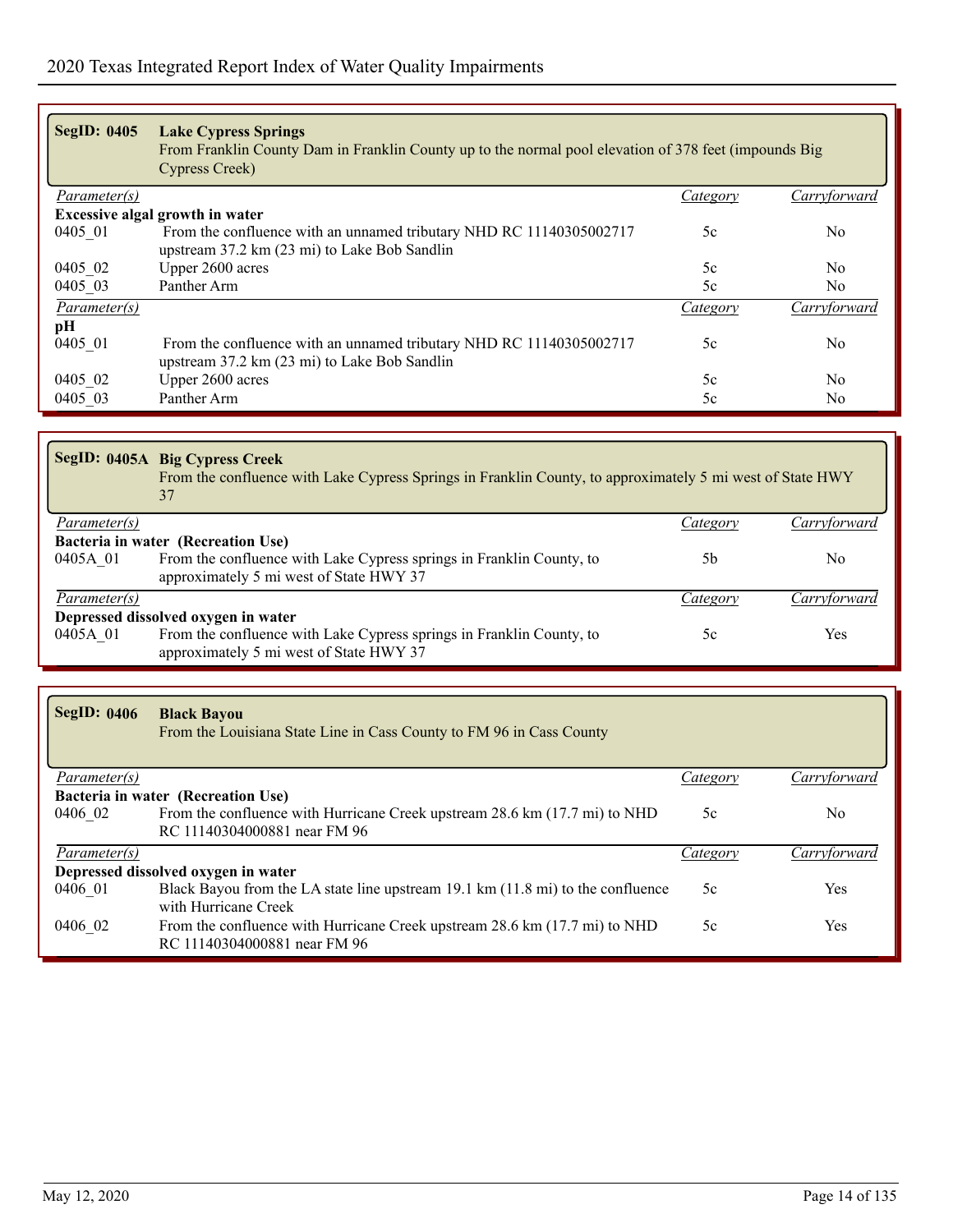| <b>SegID: 0407</b> | <b>James' Bayou</b><br>From the Louisiana State Line in Marion County to Club Lake Road northwest of Linden in Cass County |          |              |  |
|--------------------|----------------------------------------------------------------------------------------------------------------------------|----------|--------------|--|
| Parameter(s)       |                                                                                                                            | Category | Carryforward |  |
|                    | Bacteria in water (Recreation Use)                                                                                         |          |              |  |
| 0407 01            | From the LA state line upstream 31.6 km (19.6 mi) to the confluence with Bear                                              | 5c       | No.          |  |
|                    | Creek.                                                                                                                     |          |              |  |
| Parameter(s)       |                                                                                                                            | Category | Carryforward |  |
|                    | Depressed dissolved oxygen in water                                                                                        |          |              |  |
| 0407 02            | From the confluence with Bear Creek upstream 29.8 km (18.5 mi) to                                                          | 5c       | No           |  |
|                    | approximately 2 km north of HWY 11                                                                                         |          |              |  |

| <b>SegID: 0409</b>  | Little Cypress Bayou (Creek)<br>From the confluence of Big Cypress Creek in Harrison/Marion County to a point 1.0 km (0.6 mi) upstream of<br>FM 2088 in Wood County |          |                |  |
|---------------------|---------------------------------------------------------------------------------------------------------------------------------------------------------------------|----------|----------------|--|
| <i>Parameter(s)</i> |                                                                                                                                                                     | Category | Carryforward   |  |
|                     | Bacteria in water (Recreation Use)                                                                                                                                  |          |                |  |
| 0409 02             | From the confluence with Lawrence Creek upstream 29.2 km (18.1 mi) to the<br>confluence with NHD RC 11140307000368                                                  | 5c       | <b>Yes</b>     |  |
| 0409 04             | From the confluence with NHD RC 11140307001531 upstream 41.1 km (29.2)<br>mi) to the headwaters at FM 2088                                                          | 5c       | N <sub>0</sub> |  |
| Parameter(s)        |                                                                                                                                                                     | Category | Carryforward   |  |
|                     | Depressed dissolved oxygen in water                                                                                                                                 |          |                |  |
| 0409 01             | From the confluence with Big Cypress Creek upstream 41 km (25.4 mi) to the<br>confluence with Lawrence Creek                                                        | 5c       | N <sub>0</sub> |  |
| 0409 02             | From the confluence with Lawrence Creek upstream 29.2 km (18.1 mi) to the<br>confluence with NHD RC $11140307000368$                                                | 5c       | Yes            |  |

| SegID: 0409A Lilly Creek<br>From the confluence with Little Cypress Creek to the Camp County line near Lawton in Upshur County. |                                                                                                                                              |          |              |  |
|---------------------------------------------------------------------------------------------------------------------------------|----------------------------------------------------------------------------------------------------------------------------------------------|----------|--------------|--|
| Parameter(s)                                                                                                                    |                                                                                                                                              | Category | Carryforward |  |
| 0409A 01                                                                                                                        | Bacteria in water (Recreation Use)<br>From the confluence with Little Cypress Creek to the Camp County line near<br>Lawton in Upshur County. | .5b      | No           |  |

|              | SegID: 0409B South Lilly Creek<br>From the confluence of Lilly Creek to approximately 2 mi west of FM 1647 |          |              |
|--------------|------------------------------------------------------------------------------------------------------------|----------|--------------|
| Parameter(s) |                                                                                                            | Category | Carryforward |
|              | Bacteria in water (Recreation Use)                                                                         |          |              |
| 0409B 01     | From the confluence of Lilly Creek to approximately 2 mi west of FM 1647                                   | 5b       | No.          |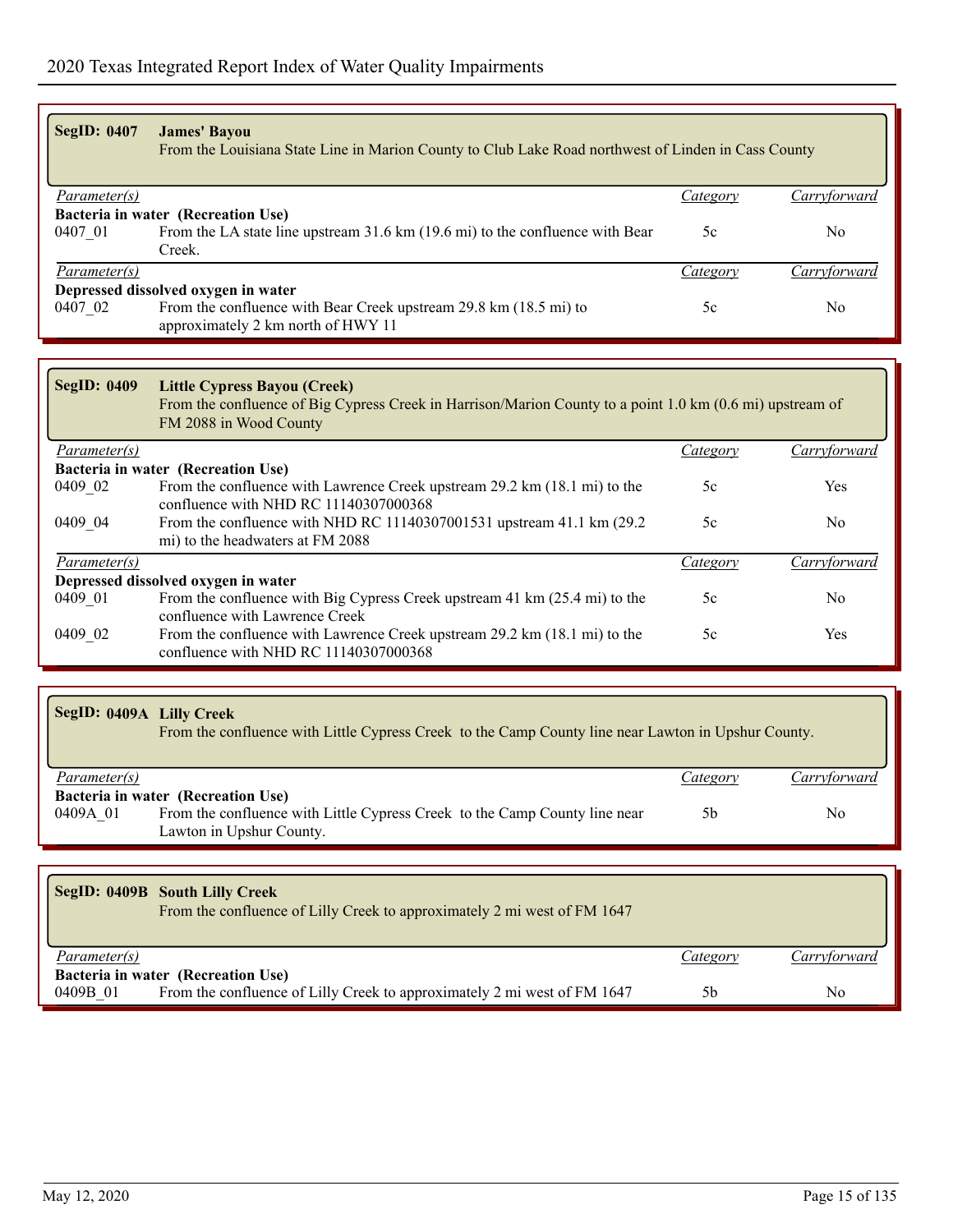| <b>SegID: 0410</b>         | <b>Black Cypress Bayou (Creek)</b><br>From the confluence with Big Cypress Creek in Marion County to the confluence with Kelly Creek in Cass<br>County                                          |                 |                |  |  |
|----------------------------|-------------------------------------------------------------------------------------------------------------------------------------------------------------------------------------------------|-----------------|----------------|--|--|
| Parameter(s)               |                                                                                                                                                                                                 | Category        | Carryforward   |  |  |
| Copper in water<br>0410 01 | From the confluence with Big Cypress Creek upstream 25 km (15.5 mi) to the<br>confluence with White Oak Creek                                                                                   | 5c              | Yes            |  |  |
| Parameter(s)               |                                                                                                                                                                                                 | Category        | Carryforward   |  |  |
|                            | Depressed dissolved oxygen in water                                                                                                                                                             |                 |                |  |  |
| 0410 02                    | From the confluence with White Oak Creek upstream 31.3 km (19.4 mi) to Pruitt<br>Lake                                                                                                           | 5c              | Yes            |  |  |
| 0410 04                    | From Pruitt Lake 26.4 km (16.4 mi) upstream to the confluence with Kelly Creek<br>in Cass County                                                                                                | 5c              | Yes            |  |  |
| Parameter(s)               |                                                                                                                                                                                                 | Category        | Carryforward   |  |  |
| Lead in water              |                                                                                                                                                                                                 |                 |                |  |  |
| 0410 03                    | Pruitt Lake beginning near HWY 155, extending upstream 1.8 km (1.1 mi)                                                                                                                          | 5c              | N <sub>0</sub> |  |  |
| $\overline{Parameter(s)}$  |                                                                                                                                                                                                 | <i>Category</i> | Carryforward   |  |  |
| Mercury in edible tissue   |                                                                                                                                                                                                 |                 |                |  |  |
| 0410 03                    | Pruitt Lake beginning near HWY 155, extending upstream 1.8 km (1.1 mi)                                                                                                                          | 5c              | N <sub>0</sub> |  |  |
|                            |                                                                                                                                                                                                 |                 |                |  |  |
|                            | SegID: 0410A Black Cypress Creek/Bayou<br>An Appendix D intermittent stream with perennial pools from the confluence with Kelly Creek upstream to FM<br>250 north of the City of Hughes Springs |                 |                |  |  |
| Parameter(s)               |                                                                                                                                                                                                 | Category        | Carryforward   |  |  |
| 0410A 01                   | Bacteria in water (Recreation Use)<br>Intermittent stream with perennial pools from the confluence with Kelly Creek<br>upstream to FM 250 north of the City of Hughes Springs; App D            | 5c              | N <sub>0</sub> |  |  |

| <b>SegID: 0501</b>           | <b>Sabine River Tidal</b><br>Sabine River Tidal - from the confluence with Sabine Lake in Orange County to West Bluff in Orange County |          |                |
|------------------------------|----------------------------------------------------------------------------------------------------------------------------------------|----------|----------------|
| Parameter(s)                 |                                                                                                                                        | Category | Carryforward   |
|                              | Bacteria in water (Recreation Use)                                                                                                     |          |                |
| 0501 01                      | Sabine River tidal from the confluence of Sabine Lake upstream to confluence of<br>Adams Bayou Tidal                                   | 5c       | N <sub>0</sub> |
| 0501 02                      | Sabine River tidal from the confluence of Adams Bayou Tidal upstream to the<br>confluence of Little Cypress Bayou                      | 5c       | N <sub>0</sub> |
| <i>Parameter(s)</i>          |                                                                                                                                        | Category | Carryforward   |
| <b>PCBs in edible tissue</b> |                                                                                                                                        |          |                |
| 0501 01                      | Sabine River tidal from the confluence of Sabine Lake upstream to confluence of<br>Adams Bayou Tidal                                   | 5c       | No.            |
| 0501 02                      | Sabine River tidal from the confluence of Adams Bayou Tidal upstream to the<br>confluence of Little Cypress Bayou                      | 5c       | No.            |
| 0501 03                      | Sabine River tidal from the confluence of Little Cypress Bayou upstream to the<br>confluence of Old River at West Bluff                | 5c       | No.            |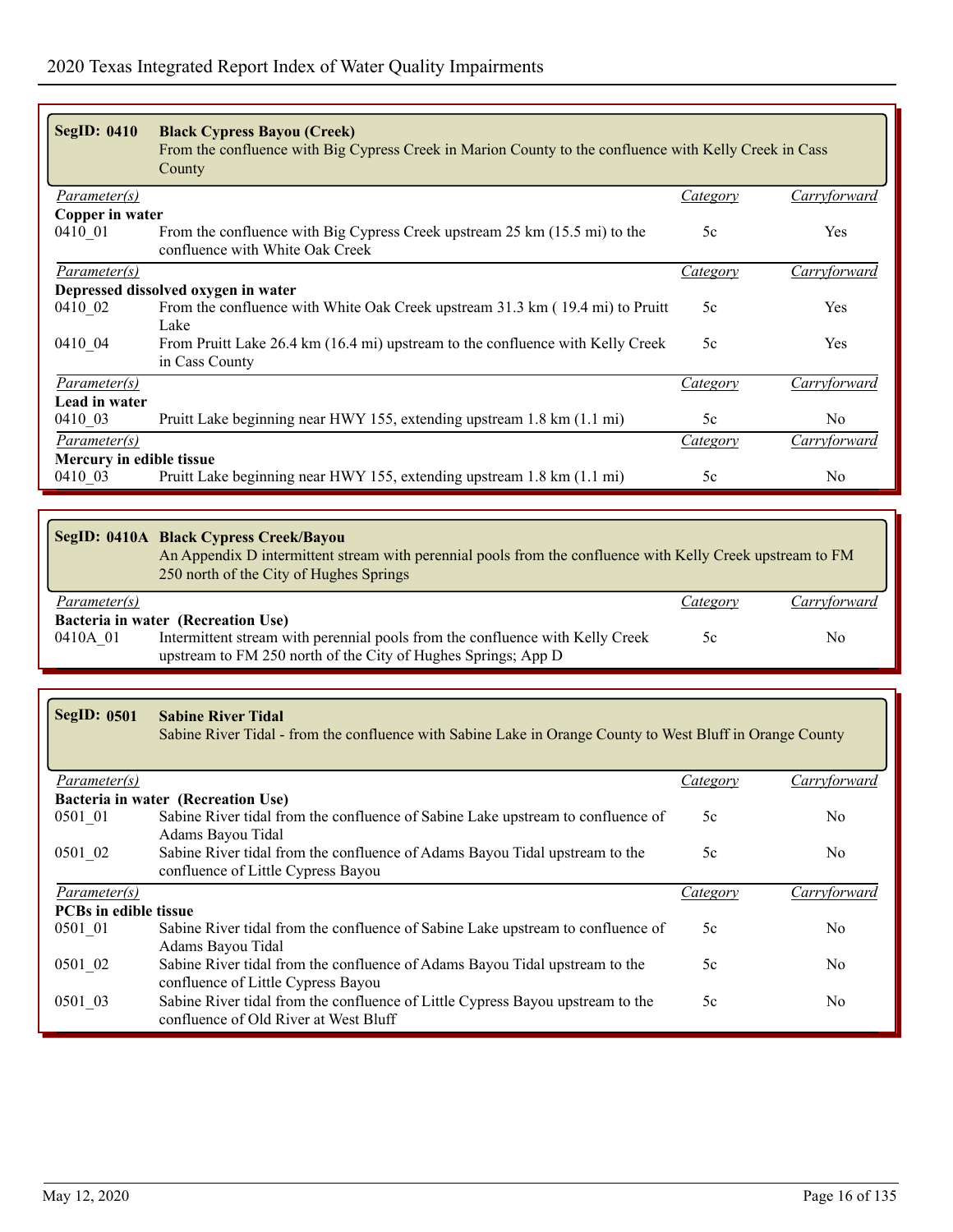|                           | SegID: 0501B Little Cypress Bayou<br>Little Cypress Bayou - from the confluence of the Sabine River upstream to the headwater near the intersection<br>of S Teal Rd and Dunromin Rd north of Orange   |                |                |
|---------------------------|-------------------------------------------------------------------------------------------------------------------------------------------------------------------------------------------------------|----------------|----------------|
| Parameter(s)              |                                                                                                                                                                                                       | Category       | Carryforward   |
|                           | Bacteria in water (Recreation Use)                                                                                                                                                                    |                |                |
| 0501B 01                  | Little Cypress Bayou from the confluence of the Sabine River upstream to a point<br>340m downstream of 16th St in Orange                                                                              | 5 <sub>b</sub> | Yes            |
| 0501B 02                  | Little Cypress Bayou from a point 340m downstream of 16th St in Orange<br>upstream to the confluence of an unnamed stream 100m downstream of Little<br>Cypress Dr                                     | 5 <sub>b</sub> | Yes            |
| 0501B 03                  | Little Cypress Bayou from the confluence of an unnamed stream 100m<br>downstream of Little Cypress Dr upstream to the headwater near the intersection<br>of S Teal Rd and Dunromin Rd north of Orange | 5 <sub>b</sub> | Yes            |
| Parameter(s)              |                                                                                                                                                                                                       | Category       | Carryforward   |
|                           | Depressed dissolved oxygen in water                                                                                                                                                                   |                |                |
| 0501B 01                  | Little Cypress Bayou from the confluence of the Sabine River upstream to a point<br>340m downstream of 16th St in Orange                                                                              | 5c             | N <sub>0</sub> |
| 0501B 02                  | Little Cypress Bayou from a point 340m downstream of 16th St in Orange<br>upstream to the confluence of an unnamed stream 100m downstream of Little<br>Cypress Dr                                     | 5c             | No             |
| 0501B 03                  | Little Cypress Bayou from the confluence of an unnamed stream 100m<br>downstream of Little Cypress Dr upstream to the headwater near the intersection<br>of S Teal Rd and Dunromin Rd north of Orange | 5c             | No             |
| $\overline{Parameter(s)}$ |                                                                                                                                                                                                       | Category       | Carryforward   |
| <b>Toxicity in water</b>  |                                                                                                                                                                                                       |                |                |
| 0501B 01                  | Little Cypress Bayou from the confluence of the Sabine River upstream to a point<br>340m downstream of 16th St in Orange                                                                              | 5c             | Yes            |
| 0501B 02                  | Little Cypress Bayou from a point 340m downstream of 16th St in Orange<br>upstream to the confluence of an unnamed stream 100m downstream of Little<br>Cypress Dr                                     | 5c             | Yes            |
| 0501B 03                  | Little Cypress Bayou from the confluence of an unnamed stream 100m<br>downstream of Little Cypress Dr upstream to the headwater near the intersection<br>of S Teal Rd and Dunromin Rd north of Orange | 5c             | Yes            |

|              | SegID: 0502A Nichols Creek<br>Nichols Creek from the confluence of the Sabine River upstream to the headwater at FM 1013 northwest of<br>Kirbyville |          |              |
|--------------|-----------------------------------------------------------------------------------------------------------------------------------------------------|----------|--------------|
| Parameter(s) |                                                                                                                                                     | Category | Carryforward |
|              | Bacteria in water (Recreation Use)                                                                                                                  |          |              |
| 0502A 01     | Nichols Creek from the confluence of the Sabine River upstream to the headwater                                                                     | 5c       | Yes          |
|              | at FM 1013 northwest of Kirbyville                                                                                                                  |          |              |
| Parameter(s) |                                                                                                                                                     | Category | Carrytorward |
|              | Depressed dissolved oxygen in water                                                                                                                 |          |              |
| 0502A 01     | Nichols Creek from the confluence of the Sabine River upstream to the headwater                                                                     | 5c       | Yes          |
|              | at FM 1013 northwest of Kirbyville                                                                                                                  |          |              |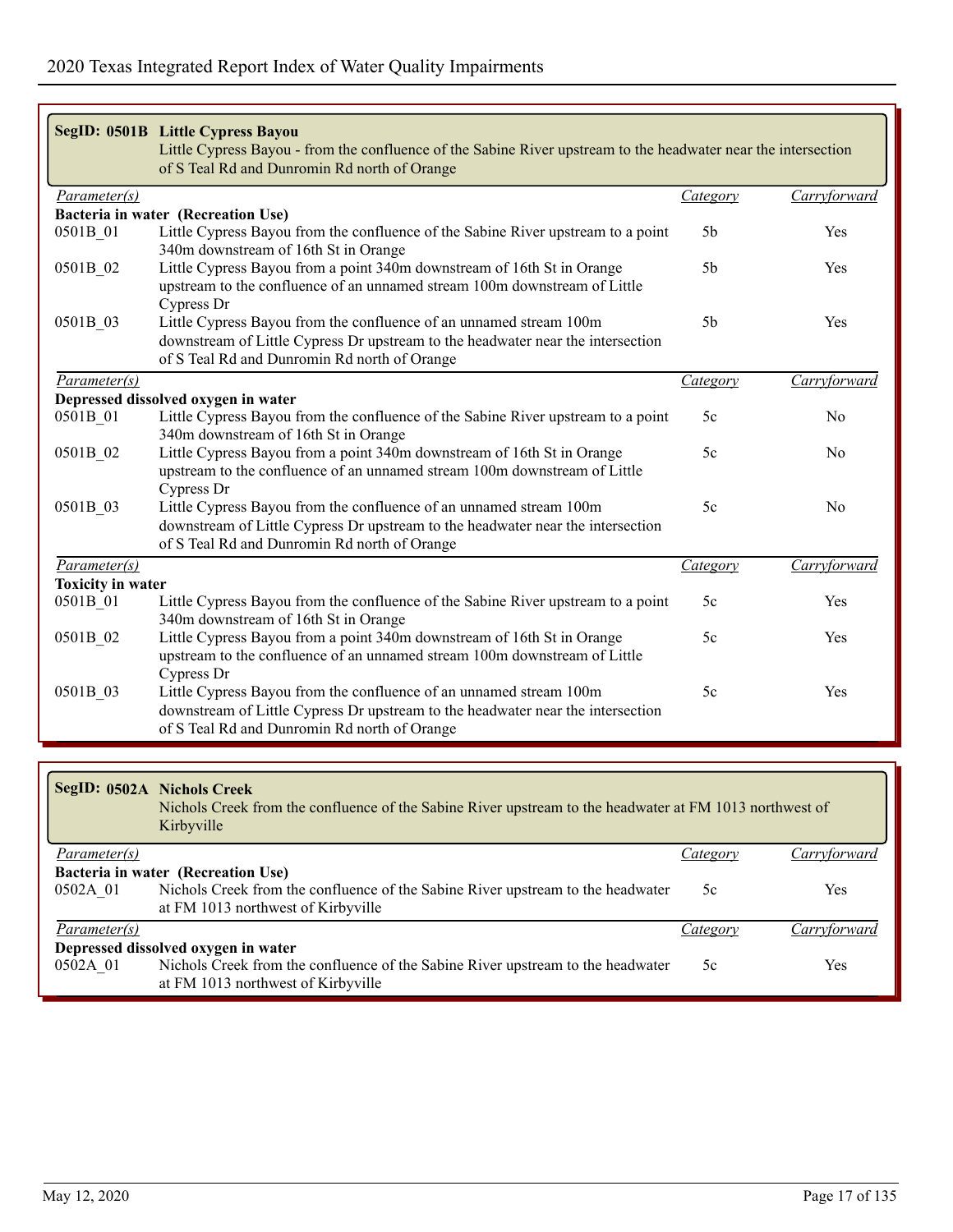| SegID: 0502B Caney Creek | Caney Creek - perennial stream from the Sabine River upstream to the confluence with Martin Branch                                                     |                 |                |
|--------------------------|--------------------------------------------------------------------------------------------------------------------------------------------------------|-----------------|----------------|
| Parameter(s)             |                                                                                                                                                        | Category        | Carryforward   |
|                          | Bacteria in water (Recreation Use)                                                                                                                     |                 |                |
| 0502B 02                 | Caney Creek an Appendix D perennial stream from the Davison St crossing in                                                                             | 5c              | Yes            |
|                          | Newton upstream to the confluence of Martin Branch                                                                                                     |                 |                |
|                          |                                                                                                                                                        |                 |                |
|                          | SegID: 0502E Cypress Creek<br>Cypress Creek - from the confluence of the Sabine River up to the headwater 500m south of FM 82 east of<br>Kirbyville    |                 |                |
| Parameter(s)             |                                                                                                                                                        | Category        | Carryforward   |
|                          | Depressed dissolved oxygen in water                                                                                                                    |                 |                |
| 0502E_01                 | Cypress Creek from the confluence of the Sabine River up to the headwater 500m<br>south of FM 82 east of Kirbyville                                    | 5 <sub>b</sub>  | Yes            |
|                          |                                                                                                                                                        |                 |                |
|                          |                                                                                                                                                        |                 |                |
|                          |                                                                                                                                                        |                 |                |
| <b>SegID: 0504</b>       | <b>Toledo Bend Reservoir</b>                                                                                                                           |                 |                |
|                          | Toledo Bend Reservoir - from Toledo Bend Dam in Newton County to a point immediately upstream of the                                                   |                 |                |
|                          | confluence of Murvaul Creek in Panola County, up to the normal pool elevation of 172 feet (impounds Sabine                                             |                 |                |
|                          | River)                                                                                                                                                 |                 |                |
| Parameter(s)             |                                                                                                                                                        | <b>Category</b> | Carryforward   |
| Mercury in edible tissue |                                                                                                                                                        |                 |                |
| 0504 01                  | Toledo Bend Reservoir from the dam up to a line from Louisiana State Park #15                                                                          | 5c              | No             |
|                          | (LA) west to near Pleasure Bend Rd (TX)                                                                                                                | 5c              | N <sub>0</sub> |
| 0504 02                  | Toledo Bend Reservoir Six Mile Bay, including Sandy Creek arm, from near                                                                               |                 |                |
|                          | Lakeview Rd on the northside peninsula to near Pleasure Bend Rd on the<br>southside peninsula                                                          |                 |                |
| 0504_03                  | Toledo Bend Reservoir Sunshine Bay arm, including Spring Hill Bay, from                                                                                | 5c              | N <sub>0</sub> |
|                          | Alpine Marina on the northside peninsula to New Haven Rd on the southside                                                                              |                 |                |
|                          | peninsula                                                                                                                                              |                 |                |
| 0504_04                  | Toledo Bend Reservoir from a line from Cypress Bend Golf Resort (LA) west to<br>Alpine Marina (TX) up to a line from North Toledo Bend State Park (LA) | 5c              | N <sub>0</sub> |

|         | southwest to Carter's Ferry Rd north of Patroon Bayou (TX)                       |    |                |
|---------|----------------------------------------------------------------------------------|----|----------------|
| 0504 05 | Toledo Bend Reservoir Patroon Bayou arm from Carter's Ferry Rd on northside      | 5c | N <sub>0</sub> |
|         | peninsula to Elma Ln on southside peninsula                                      |    |                |
| 0504 06 | Toledo Bend Reservoir from a line from the confluence of Ten Acre Creek (LA)     | 5c | N <sub>0</sub> |
|         | west to Shelby CR 2000 near Huxley, TX up to a line from the confluence of Pen   |    |                |
|         | Bayou (LA) west to the confluence of Tenaha Bayou (TX)                           |    |                |
| 0504 07 | Toledo Bend Reservoir from a line from the confluence of Pen Bayou (LA) west     | 5c | N <sub>0</sub> |
|         | to the confluence of Tenaha Bayou (TX) up to a point immediately upstream of     |    |                |
|         | the confluence of Murvaul Creek, up to the normal pool elevation of 172 feet     |    |                |
| 0504 11 | Toledo Bend Reservoir from a line from North Toledo Bend State Park (LA)         | 5c | No             |
|         | southwest to Carter's Ferry Rd north of Patroon Bayou (TX) up to a line from the |    |                |
|         | confluence of Ten Acre Creek (LA) west to Shelby CR 2000 near Huxley, TX         |    |                |
| 0504 12 | Toledo Bend Reservoir from a line from Louisiana State Park #15 (LA) west to     | 5c | No             |
|         | Pleasure Bend Rd (TX) up to Cypress Bend Golf Resort (LA) west to Alpine         |    |                |
|         | Marina (TX)                                                                      |    |                |
|         |                                                                                  |    |                |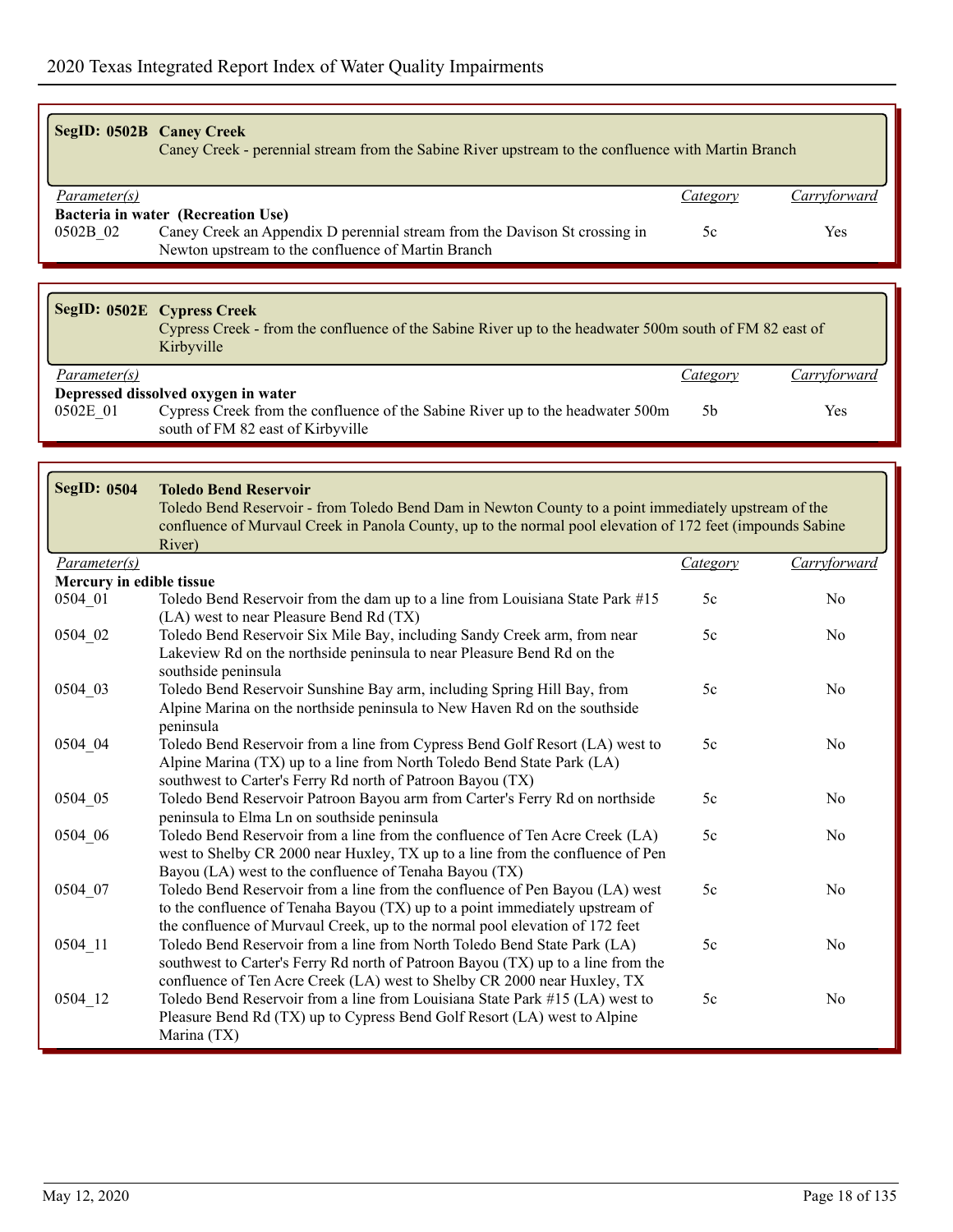| SegID: 0504E Clear Lake  | Clear Lake - an oxbow lake 12 mi northwest of Logansport, LA |          |              |
|--------------------------|--------------------------------------------------------------|----------|--------------|
| <i>Parameter(s)</i>      |                                                              | Category | Carryforward |
| Mercury in edible tissue |                                                              |          |              |
| 0504E 01                 | Clear Lake an oxbow lake 12 mi northwest of Logansport, LA   | 5c       | No           |
|                          |                                                              |          |              |

### **SegID: 0505 Sabine River Above Toledo Bend Reservoir** Sabine River Above Toledo Bend Reservoir - from a point immediately upstream of the confluence of Murvaul Creek in Panola County to a point 100 meters (110 yards) downstream of US 271 in Gregg County *Parameter(s) Category Carryforward* **Bacteria in water (Recreation Use)** 0505\_04 Sabine River from the confluence of Hatley Creek 7.7.km north of Tatum 5c No upstream to the confluence of Grace Creek near IH 20 west of Longview

#### **SegID: 0505B Grace Creek**

Grace Creek - perennial stream from the confluence of the Sabine River upstream to the headwater at FM 1844

| <i>Parameter(s)</i> |                                                                              | Category | Carryforward |
|---------------------|------------------------------------------------------------------------------|----------|--------------|
|                     | Bacteria in water (Recreation Use)                                           |          |              |
| 0505B 01            | Grace Creek an Appendix D perennial stream from the confluence of the Sabine | .5b      | No           |
|                     | River upstream to an unnamed tributary from Longview WWTP south of Loop      |          |              |
|                     | 281                                                                          |          |              |
| 0505B 02            | Grace Creek an Appendix D perennial stream from an unnamed tributary from    | .5b      | No           |
|                     | Longview WWTP south of Loop 281 upstream to the headwater at FM 1844         |          |              |

|                     | SegID: 0505G Wards Creek<br>Wards Creek - intermittent stream with perennial pools from the confluence of Sewell Creek upstream to the<br>confluence of an unnamed second order tributary approximately 0.6 km upstream of US 80 |          |              |
|---------------------|----------------------------------------------------------------------------------------------------------------------------------------------------------------------------------------------------------------------------------|----------|--------------|
| <i>Parameter(s)</i> |                                                                                                                                                                                                                                  | Category | Carryforward |
|                     | Depressed dissolved oxygen in water                                                                                                                                                                                              |          |              |
| 0505G 01            | Wards Creek an Appendix D intermittent stream with perennial pools from the                                                                                                                                                      | 5c       | Yes          |
|                     | confluence of Sewell Creek upstream to the confluence of an unnamed second                                                                                                                                                       |          |              |
|                     | order tributary approximately 0.6 km upstream of US 80                                                                                                                                                                           |          |              |

| SegID: 0505O Hills Lake  | Hills Lake - an oxbow lake 13 mi east of Carthage |          |              |
|--------------------------|---------------------------------------------------|----------|--------------|
| Parameter(s)             |                                                   | Category | Carryforward |
| Mercury in edible tissue |                                                   |          |              |
| 05050 01                 | Hills Lake an oxbow lake 13 mi east of Carthage   | 5c       | No           |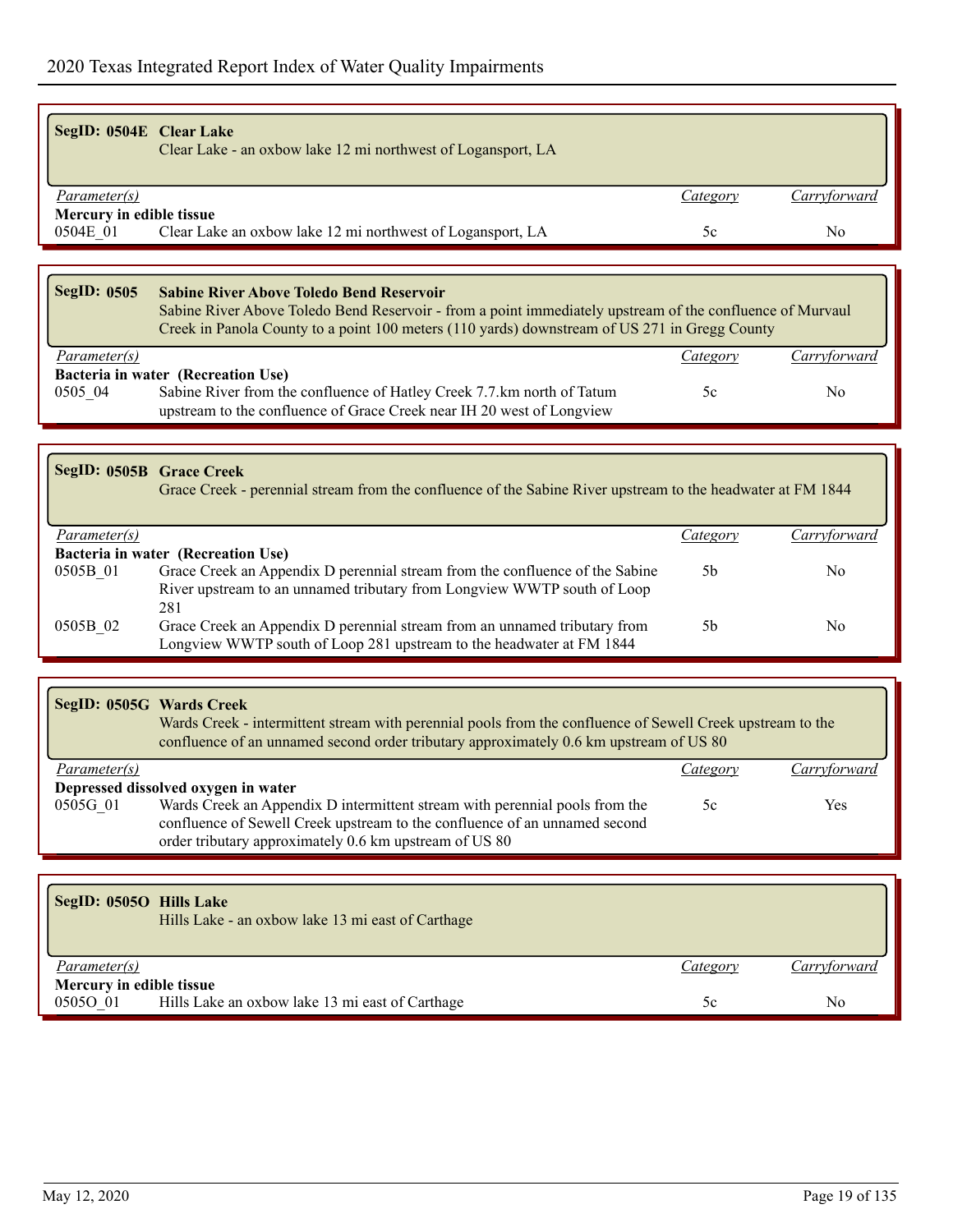| SegID: 0506A Harris Creek | Harris Creek - from the confluence of the Sabine River 5.7 km north of Winona upstream to the headwater near<br>SH 64 east of Tyler                                             |                 |                |
|---------------------------|---------------------------------------------------------------------------------------------------------------------------------------------------------------------------------|-----------------|----------------|
| Parameter(s)              |                                                                                                                                                                                 | Category        | Carryforward   |
| 0506A_01                  | Depressed dissolved oxygen in water<br>Harris Creek from the confluence of the Sabine River 5.7 km north of Winona<br>upstream to the headwater near SH 64 east of Tyler        | 5c              | N <sub>0</sub> |
|                           |                                                                                                                                                                                 |                 |                |
|                           | SegID: 0507G South Fork of Sabine River<br>South Fork of Sabine River - from the confluence of Lake Tawakoni upstream to the confluence of Parker and<br><b>Sabine Creeks</b>   |                 |                |
| Parameter(s)              |                                                                                                                                                                                 | Category        | Carryforward   |
| 0507G 01                  | Bacteria in water (Recreation Use)<br>South Fork of Sabine River from the confluence of Lake Tawakoni upstream to<br>the confluence of Parker and Sabine Creeks                 | 5 <sub>b</sub>  | No             |
|                           |                                                                                                                                                                                 |                 |                |
| <b>SegID: 0508</b>        | <b>Adams Bayou Tidal</b><br>From the confluence with the Sabine River in Orange County to a point 1.1 km (0.7 mi) upstream of IH 10 in<br><b>Orange County</b>                  |                 |                |
| Parameter(s)              |                                                                                                                                                                                 | <i>Category</i> | Carryforward   |
|                           | Bacteria in water (Recreation Use)                                                                                                                                              |                 |                |
| 0508_01                   | Lower 3 mi of segment                                                                                                                                                           | 4a              | N <sub>0</sub> |
| 0508 02                   | 2 mile reach near Western Avenue                                                                                                                                                | 4a              | Yes            |
| 0508 03<br>0508 04        | 1 mile reach near Green Avenue<br>Upper 2 miles of segment                                                                                                                      | 4a<br>4a        | Yes<br>Yes     |
| $\overline{Parameter(s)}$ |                                                                                                                                                                                 | Category        | Carryforward   |
|                           | Depressed dissolved oxygen in water                                                                                                                                             |                 |                |
|                           |                                                                                                                                                                                 |                 |                |
|                           |                                                                                                                                                                                 | 4a              | N <sub>0</sub> |
| 0508 01                   | Lower 3 mi of segment<br>2 mile reach near Western Avenue                                                                                                                       | 4a              | <b>Yes</b>     |
| 0508 02<br>0508 03        | 1 mile reach near Green Avenue                                                                                                                                                  | 4a              | Yes            |
| 0508 04                   | Upper 2 miles of segment                                                                                                                                                        | 4a              | Yes            |
|                           |                                                                                                                                                                                 |                 |                |
|                           | SegID: 0508A Adams Bayou Above Tidal<br>From a point 1.1 km (0.7 mi) upstream of IH 10 in Orange County upstream to the Orange County Line Relief<br>Ditch east of Mauriceville |                 |                |

|          | Depressed dissolved oxygen in water                                                   |    |     |  |  |
|----------|---------------------------------------------------------------------------------------|----|-----|--|--|
| 0508A 01 | From a point 1.1 km $(0.7 \text{ mi})$ upstream of IH 10 in Orange County upstream to | 4a | Yes |  |  |
|          | the Orange County Line Relief Ditch east of Mauriceville                              |    |     |  |  |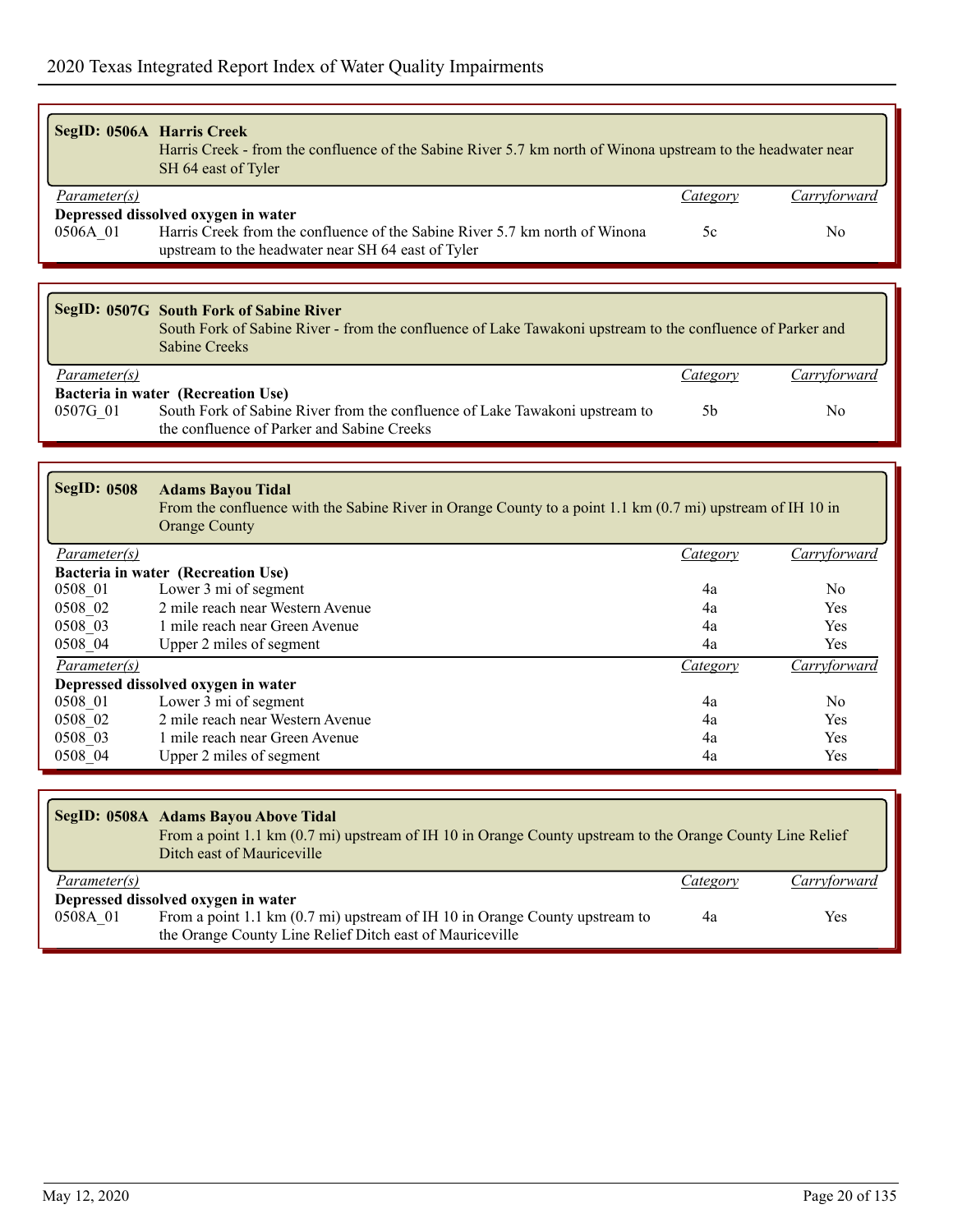| SegID: 0508B Gum Gully              | From the confluence of Adams Bayou to the upstream perennial portion of the stream northwest of Orange in<br><b>Orange County</b> |          |              |  |
|-------------------------------------|-----------------------------------------------------------------------------------------------------------------------------------|----------|--------------|--|
| <i>Parameter(s)</i>                 |                                                                                                                                   | Category | Carryforward |  |
|                                     | Bacteria in water (Recreation Use)                                                                                                |          |              |  |
| 0508B 01                            | From the confluence of Adams Bayou to the upstream perennial portion of the<br>stream northwest of Orange in Orange County        | 4a       | Yes          |  |
| Parameter(s)                        |                                                                                                                                   | Category | Carryforward |  |
| Depressed dissolved oxygen in water |                                                                                                                                   |          |              |  |
| 0508B 01                            | From the confluence of Adams Bayou to the upstream perennial portion of the<br>stream northwest of Orange in Orange County        | 4a       | <b>Yes</b>   |  |

# **SegID: 0508C Hudson Gully**

From the confluence with Adams Bayou to the headwaters near US 890 in Pinehurst in Orange County

| Parameter(s)        |                                                                       | Category | Carryforward |
|---------------------|-----------------------------------------------------------------------|----------|--------------|
|                     | Bacteria in water (Recreation Use)                                    |          |              |
| 0508C 01            | From the confluence with Adams Bayou to the headwaters near US 890 in | 4a       | Yes          |
|                     | Pinehurst in Orange County                                            |          |              |
| <i>Parameter(s)</i> |                                                                       | Category | ]arryforward |
|                     | Depressed dissolved oxygen in water                                   |          |              |
| 0508C 01            | From the confluence with Adams Bayou to the headwaters near US 890 in | 4a       | Yes          |
|                     | Pinehurst in Orange County                                            |          |              |

| SegID: $0510$       | <b>Lake Cherokee</b><br>Lake Cherokee - from Cherokee Dam in Gregg/Rusk County up to the normal pool elevation of 280 feet<br>(impounds Cherokee Bayou) |          |              |
|---------------------|---------------------------------------------------------------------------------------------------------------------------------------------------------|----------|--------------|
| <i>Parameter(s)</i> |                                                                                                                                                         | Category | Carryforward |
| рH<br>0510 02       | Lake Cherokee from a line at the East Texas Regional Airport runway up to the<br>normal pool elevation of 280 feet                                      | 5c       | No           |

| <b>SegID: 0511</b> | <b>Cow Bayou Tidal</b><br>From the confluence with the Sabine River in Orange County to a point 4.8 km (3.0 mi) upstream of IH 10 in<br><b>Orange County</b> |                 |                |  |
|--------------------|--------------------------------------------------------------------------------------------------------------------------------------------------------------|-----------------|----------------|--|
| Parameter(s)       |                                                                                                                                                              | Category        | Carryforward   |  |
|                    | Bacteria in water (Recreation Use)                                                                                                                           |                 |                |  |
| 0511 01            | Lower 5 miles                                                                                                                                                | 4a              | N <sub>0</sub> |  |
| 0511 03            | 5 mile reach near FM 1442 (north crossing)                                                                                                                   | 4a              | <b>Yes</b>     |  |
| 0511 04            | Upper 4 miles                                                                                                                                                | 4a              | Yes            |  |
| Parameter(s)       |                                                                                                                                                              | Category        | Carryforward   |  |
|                    | Depressed dissolved oxygen in water                                                                                                                          |                 |                |  |
| 0511 02            | 6 mile reach near FM 105                                                                                                                                     | 4a              | <b>Yes</b>     |  |
| 0511 03            | 5 mile reach near FM 1442 (north crossing)                                                                                                                   | 4a              | <b>Yes</b>     |  |
| 0511 04            | Upper 4 miles                                                                                                                                                | 4a              | Yes            |  |
| Parameter(s)       |                                                                                                                                                              | <i>Category</i> | Carryforward   |  |
| pН                 |                                                                                                                                                              |                 |                |  |
| 0511 04            | Upper 4 miles                                                                                                                                                | 4a              | Yes            |  |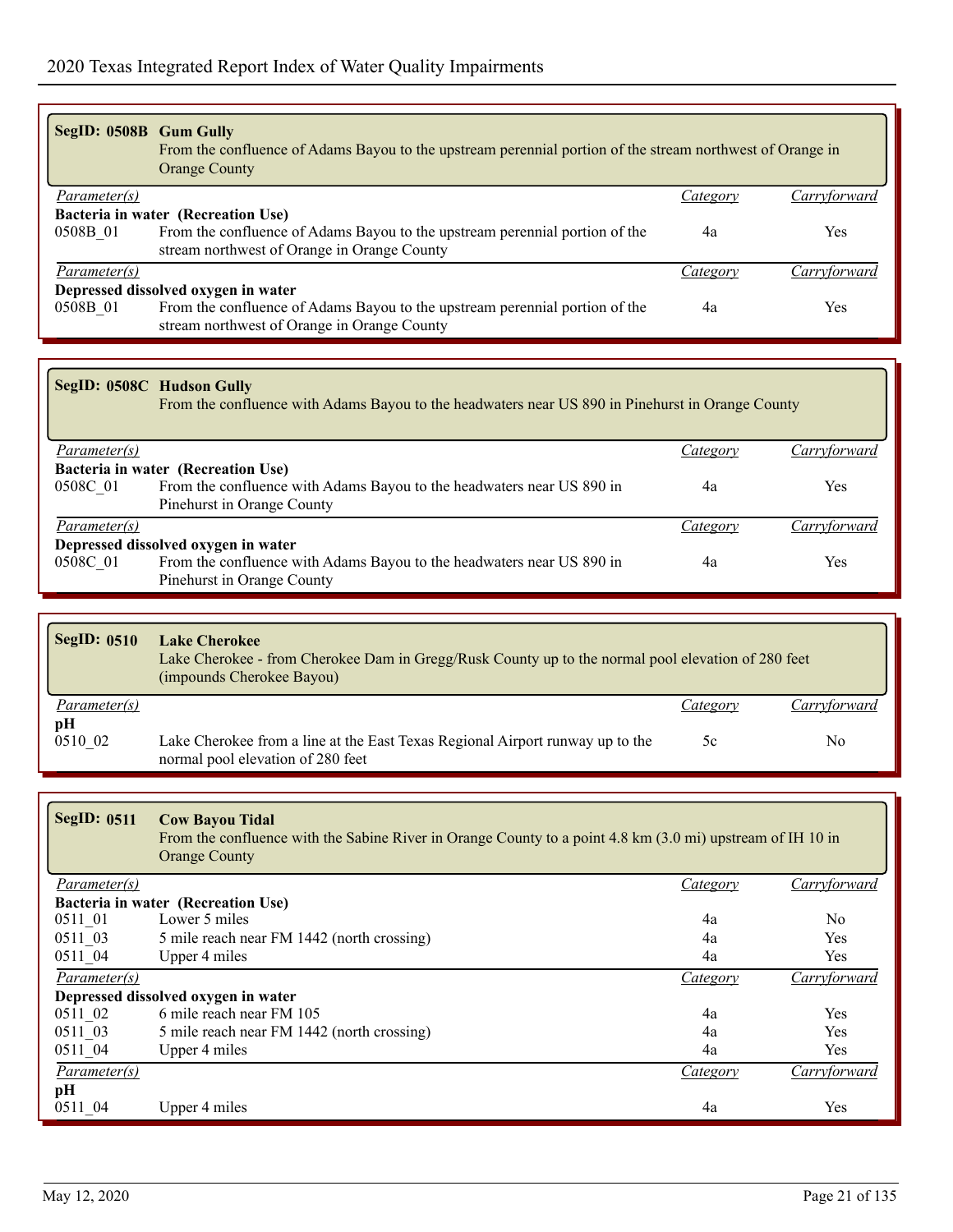|                         | SegID: 0511A Cow Bayou Above Tidal<br>From a point 4.8 km (3.0 mi) upstream of IH 10 in Orange County to the upstream perennial portion of the<br>stream northeast of Vidor in Orange County |          |              |
|-------------------------|----------------------------------------------------------------------------------------------------------------------------------------------------------------------------------------------|----------|--------------|
| <i>Parameter(s)</i>     |                                                                                                                                                                                              | Category | Carryforward |
|                         | Depressed dissolved oxygen in water                                                                                                                                                          |          |              |
| 0511A 02                | Upper 5.3 miles of above-tidal reach                                                                                                                                                         | 4a       | Yes          |
|                         |                                                                                                                                                                                              |          |              |
| SegID: 0511B Coon Bayou | From the confluence with Cow Bayou up to the extent of tidal limit in Orange County                                                                                                          |          |              |

| $\sim$              |                                                                                     |          |              |
|---------------------|-------------------------------------------------------------------------------------|----------|--------------|
|                     | From the confluence with Cow Bayou up to the extent of tidal limit in Orange County |          |              |
|                     |                                                                                     |          |              |
|                     |                                                                                     |          |              |
| <i>Parameter(s)</i> |                                                                                     | Category | Carryforward |
|                     | Bacteria in water (Recreation Use)                                                  |          |              |
| 0511B 01            | From the confluence with Cow Bayou up to the extent of tidal limit in Orange        | 4a       | <b>Yes</b>   |
|                     | County                                                                              |          |              |
| Parameter(s)        |                                                                                     | Category | Carryforward |
|                     | Depressed dissolved oxygen in water                                                 |          |              |
| 0511B 01            | From the confluence with Cow Bayou up to the extent of tidal limit in Orange        | 4a       | Yes          |
|                     | County                                                                              |          |              |

| SegID: 0511C Cole Creek | From the confluence of Cow Bayou west of Orange in Orange County to the upstream perennial portion of the<br>stream south of Mauriceville in Orange County |          |              |
|-------------------------|------------------------------------------------------------------------------------------------------------------------------------------------------------|----------|--------------|
| Parameter(s)            |                                                                                                                                                            | Category | Carryforward |
|                         | Depressed dissolved oxygen in water                                                                                                                        |          |              |
| 0511C 01                | From the confluence of Cow Bayou west of Orange in Orange County to the<br>upstream perennial portion of the stream south of Mauriceville in Orange County | 4a       | Yes          |

| SegID: 0511E Terry Gully | From the confluence with Cow Bayou in Orange County to the headwaters northeast of Vidor in Orange County    |          |              |
|--------------------------|--------------------------------------------------------------------------------------------------------------|----------|--------------|
| <i>Parameter(s)</i>      |                                                                                                              | Category | Carryforward |
|                          | Bacteria in water (Recreation Use)                                                                           |          |              |
| 0511E 01                 | From the confluence with Cow Bayou in Orange County to the headwaters<br>northeast of Vidor in Orange County | 4a       | Yes          |

| SegID: 0512A Running Creek<br>Running Creek - from the confluence of Lake Fork at the Hopkins/Wood County line upstream to the headwater<br>400 m south of SH 11 southeast of Sulphur Springs |                                                                                                                                                       |          |              |
|-----------------------------------------------------------------------------------------------------------------------------------------------------------------------------------------------|-------------------------------------------------------------------------------------------------------------------------------------------------------|----------|--------------|
| Parameter(s)                                                                                                                                                                                  |                                                                                                                                                       | Category | Carryforward |
|                                                                                                                                                                                               | Bacteria in water (Recreation Use)                                                                                                                    |          |              |
| 0512A 01                                                                                                                                                                                      | Running Creek from the confluence of Lake Fork at the Hopkins/Wood County<br>line upstream to the headwater 400 m south of SH 11 southeast of Sulphur | 5b       | Yes          |
|                                                                                                                                                                                               | Springs                                                                                                                                               |          |              |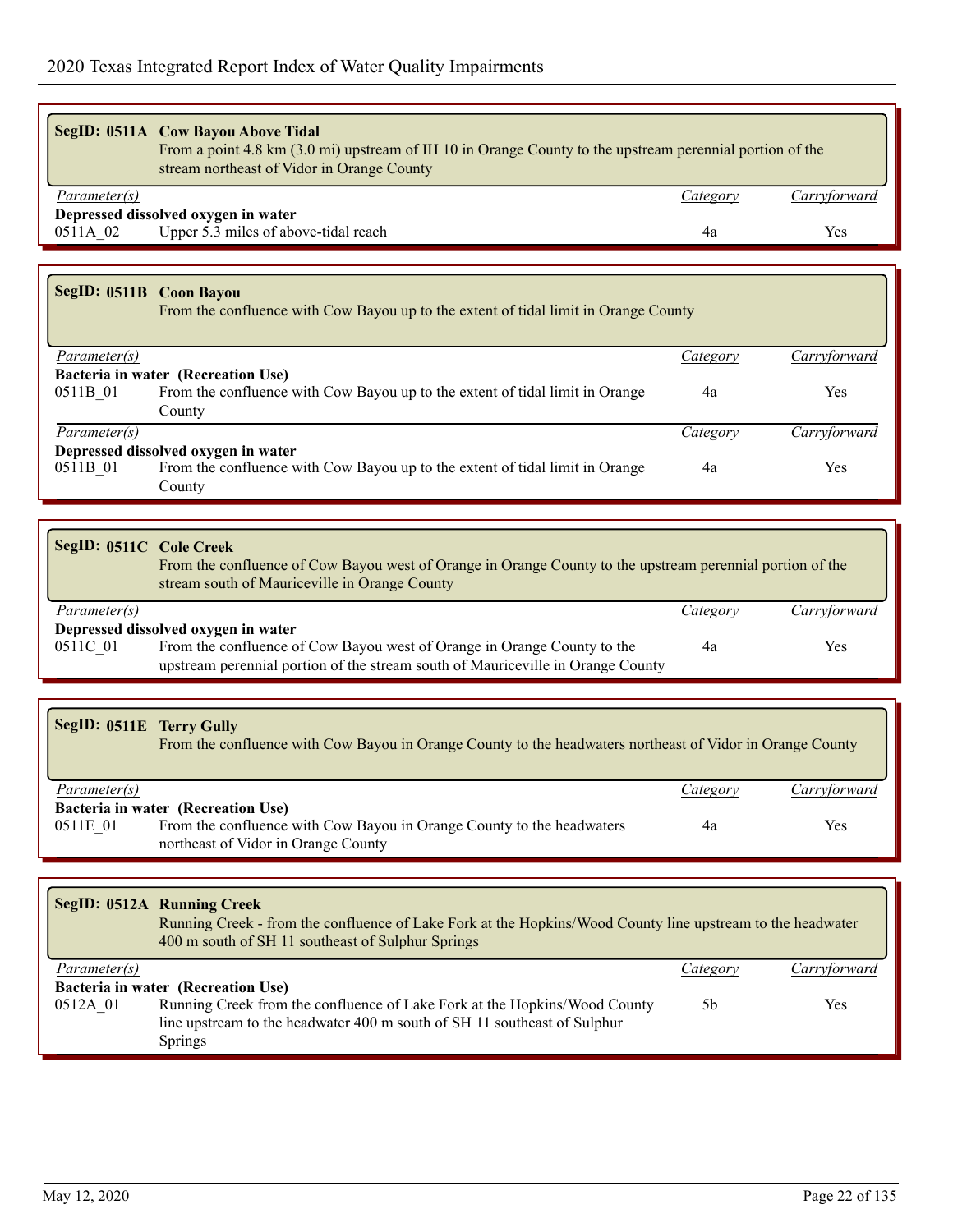|                    | SegID: 0512B Elm Creek<br>Elm Creek - from the confluence of Lake Fork 375 m downstream of FM 514 upstream to the headwater at<br>Hopkins CR 1110 southwest of Sulphur Springs      |                 |                     |  |
|--------------------|-------------------------------------------------------------------------------------------------------------------------------------------------------------------------------------|-----------------|---------------------|--|
| Parameter(s)       |                                                                                                                                                                                     | <i>Category</i> | <u>Carryforward</u> |  |
|                    | Bacteria in water (Recreation Use)                                                                                                                                                  |                 |                     |  |
| 0512B 01           | Elm Creek from the confluence of Lake Fork 375 m downstream of FM 514<br>upstream to the headwater at Hopkins CR 1110 southwest of Sulphur Springs                                  | 5 <sub>b</sub>  | Yes                 |  |
|                    |                                                                                                                                                                                     |                 |                     |  |
| SegID: 0513        | <b>Big Cow Creek</b><br>Big Cow Creek - from the confluence with the Sabine River in Newton County to a point 4.6 km (2.9 mi)<br>upstream of Recreational Road 255 in Newton County |                 |                     |  |
| Parameter(s)       |                                                                                                                                                                                     | <b>Category</b> | Carryforward        |  |
|                    | Bacteria in water (Recreation Use)                                                                                                                                                  |                 |                     |  |
| 0513 01            | Big Cow Creek from the confluence with the Sabine River southeast of Kirbyville<br>upstream to the confluence of White Oak Creek west of Kirbyville                                 | 5c              | N <sub>0</sub>      |  |
|                    |                                                                                                                                                                                     |                 |                     |  |
| <b>SegID: 0514</b> | <b>Big Sandy Creek</b><br>Big Sandy Creek - from the confluence with the Sabine River in Upshur County to a point 2.6 km (1.6 mi)<br>upstream of SH 11 in Hopkins County            |                 |                     |  |
| Parameter(s)       |                                                                                                                                                                                     | Category        | Carryforward        |  |
|                    | Bacteria in water (Recreation Use)                                                                                                                                                  |                 |                     |  |
| 0514 01            | Big Sandy Creek from the confluence with the Sabine River in Upshur County<br>upstream to the Lake Winnsboro Dam (Wood County Dam No. 4)                                            | 5c              | No                  |  |
| Parameter(s)       |                                                                                                                                                                                     | Category        | Carryforward        |  |
| pH                 |                                                                                                                                                                                     |                 |                     |  |
| 0514 02            | Big Sandy Creek from the Lake Winnsboro Dam (Wood County Dam No. 4)<br>upstream to a point 2.6 km (1.6 mi) upstream of SH 11 in Hopkins County                                      | 5c              | N <sub>0</sub>      |  |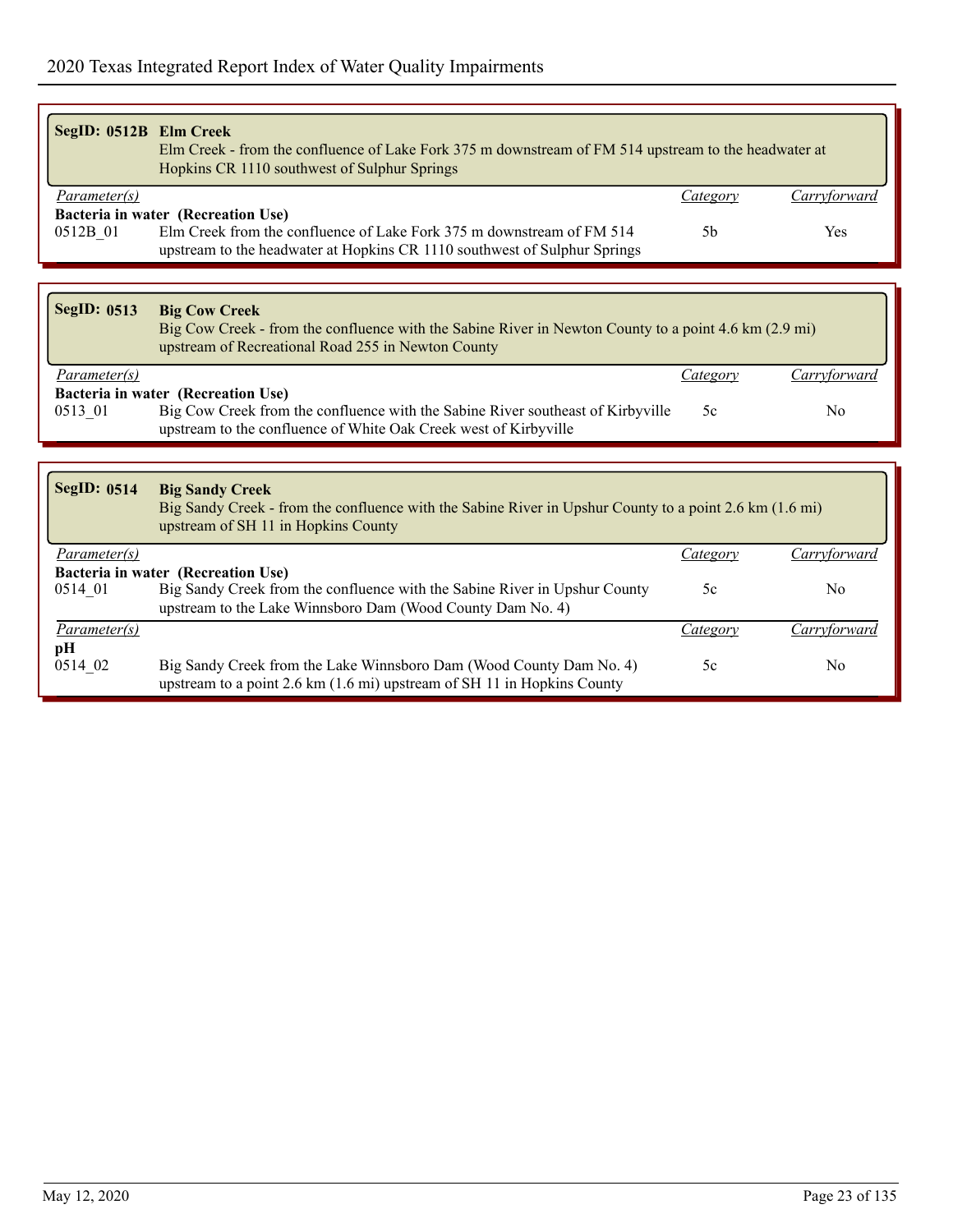| <b>SegID: 0601</b>           | <b>Neches River Tidal</b><br>From the confluence with Sabine Lake in Orange County to the Neches River Saltwater Barrier, which is at a<br>point 0.8 km (0.5 mi) downstream of the confluence of Pine Island Bayou, in Orange County |          |                |
|------------------------------|--------------------------------------------------------------------------------------------------------------------------------------------------------------------------------------------------------------------------------------|----------|----------------|
| <i>Parameter(s)</i>          |                                                                                                                                                                                                                                      | Category | Carryforward   |
|                              | Bacteria in water (Recreation Use)                                                                                                                                                                                                   |          |                |
| 0601 01                      | Lower boundary to top of first oxbow, above Bird Island Bayou confluence at<br>NHD RC 12020003000004                                                                                                                                 | 5а       | N <sub>0</sub> |
| $0601$ <sup>02</sup>         | Top of first oxbow to top of U.S. Nat'l Defense Reserve Fleet Basin at top of<br>NHD RC 12020003008459                                                                                                                               | 5a       | N <sub>0</sub> |
| 0601 03                      | Top of U.S. Nat'l Defense Reserve Fleet Basin to top of last oxbow below Kansas<br>City Southern Railroad bridge 0.44km upstream of NHD RC 12020003000013                                                                            | 5a       | N <sub>0</sub> |
| 0601 04                      | Top of last oxbow below Kansas City Southern Railroad bridge to saltwater<br>barrier at NHD RC 12020003000017                                                                                                                        | 5a       | N <sub>0</sub> |
| Parameter(s)                 |                                                                                                                                                                                                                                      | Category | Carryforward   |
| <b>PCBs in edible tissue</b> |                                                                                                                                                                                                                                      |          |                |
| 0601 01                      | Lower boundary to top of first oxbow, above Bird Island Bayou confluence at<br>NHD RC 12020003000004                                                                                                                                 | 5c       | N <sub>0</sub> |
| 0601 02                      | Top of first oxbow to top of U.S. Nat'l Defense Reserve Fleet Basin at top of<br>NHD RC 12020003008459                                                                                                                               | 5c       | N <sub>0</sub> |
| 0601 03                      | Top of U.S. Nat'l Defense Reserve Fleet Basin to top of last oxbow below Kansas<br>City Southern Railroad bridge 0.44km upstream of NHD RC 12020003000013                                                                            | 5c       | N <sub>0</sub> |
| 0601 04                      | Top of last oxbow below Kansas City Southern Railroad bridge to saltwater<br>barrier at NHD RC 12020003000017                                                                                                                        | 5c       | N <sub>0</sub> |

| SegID: 0601A Star Lake Canal<br>North of Groves in Jefferson County |          |                     |
|---------------------------------------------------------------------|----------|---------------------|
| <i>Parameter(s)</i>                                                 | Category | <u>Carryforward</u> |
| Bacteria in water (Recreation Use)                                  |          |                     |
| North of Groves in Jefferson County<br>0601A 01                     | $\infty$ | No                  |

| <b>SegID: 0602</b>       | <b>Neches River Below B. A. Steinhagen Lake</b><br>From the Neches River Saltwater Barrier, which is at a point 0.8 km (0.5 mi) downstream of the confluence of<br>Pine Island Bayou, in Orange County to Town Bluff Dam in Jasper/Tyler County |                 |                |
|--------------------------|-------------------------------------------------------------------------------------------------------------------------------------------------------------------------------------------------------------------------------------------------|-----------------|----------------|
| <i>Parameter(s)</i>      |                                                                                                                                                                                                                                                 | Category        | Carryforward   |
| Dioxin in edible tissue  |                                                                                                                                                                                                                                                 |                 |                |
| 0602 02                  | From the confluence with Village Creek 0608 upstream to the confluence with<br>Black Branch NHD RC 12020003000695                                                                                                                               | 5c              | N <sub>0</sub> |
| 0602 03                  | From the confluence with Black Branch upstream to confluence with unnamed<br>tributary at NHD RC 12020003000058                                                                                                                                 | 5c              | N <sub>0</sub> |
| 0602 04                  | From the confluence with unnamed tributary at NHD RC 12020003000058<br>upstream to Town Bluff Dam                                                                                                                                               | 5c              | N <sub>0</sub> |
| Parameter(s)             |                                                                                                                                                                                                                                                 | <i>Category</i> | Carryforward   |
| Mercury in edible tissue |                                                                                                                                                                                                                                                 |                 |                |
| 0602 02                  | From the confluence with Village Creek 0608 upstream to the confluence with<br>Black Branch NHD RC 12020003000695                                                                                                                               | 5c              | N <sub>0</sub> |
| 0602 03                  | From the confluence with Black Branch upstream to confluence with unnamed<br>tributary at NHD RC 12020003000058                                                                                                                                 | 5c              | N <sub>0</sub> |
| 0602 04                  | From the confluence with unnamed tributary at NHD RC 12020003000058<br>upstream to Town Bluff Dam                                                                                                                                               | 5c              | N <sub>0</sub> |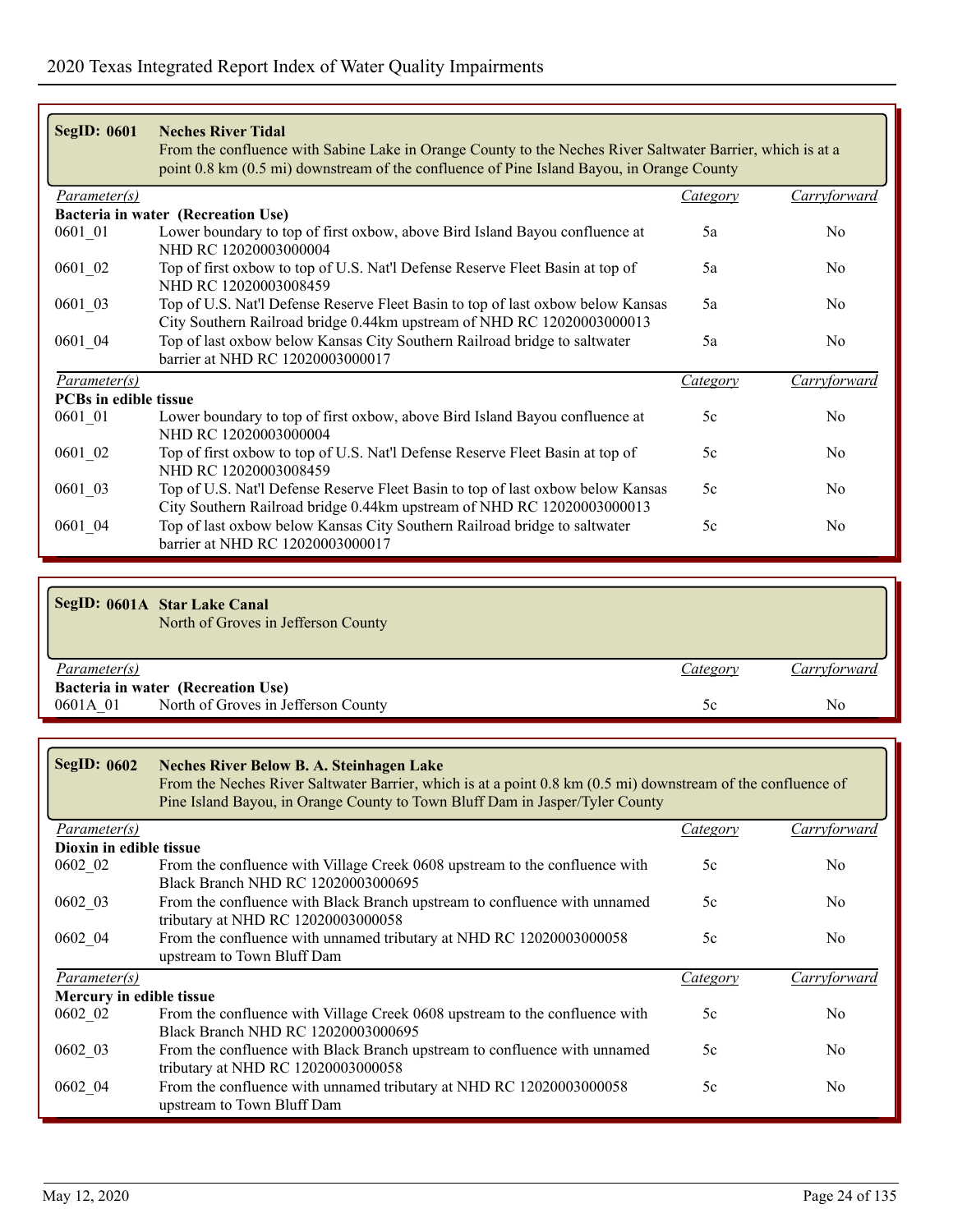| <b>SegID: 0603</b>       | <b>B. A. Steinhagen Lake</b><br>From Town Bluff Dam to a point immediately upstream of the confluence of Hopson Mill Creek on the Neches                                                                            |          |                |
|--------------------------|---------------------------------------------------------------------------------------------------------------------------------------------------------------------------------------------------------------------|----------|----------------|
|                          | River Arm and to a point immediately upstream of the confluence of Indian Creek on the Angelina River Arm, up<br>to the normal pool elevation of 83 feet                                                            |          |                |
| Parameter(s)             |                                                                                                                                                                                                                     | Category | Carryforward   |
| Dioxin in edible tissue  |                                                                                                                                                                                                                     |          |                |
| 0603 01                  | Main pool by dam to include all the area below the US HWY 190 bridge                                                                                                                                                | 5c       | N <sub>0</sub> |
| 0603_02                  | Area above the US HWY 190 bridge to the upper boundaries of the segment at<br>points immediately upstream of confluences Hopson Mill Creek (Neches Arm)<br>and Indian Creek (Angelina Arm)                          | 5c       | No             |
| Parameter(s)             |                                                                                                                                                                                                                     | Category | Carryforward   |
| Mercury in edible tissue |                                                                                                                                                                                                                     |          |                |
| 0603_01                  | Main pool by dam to include all the area below the US HWY 190 bridge                                                                                                                                                | 5c       | N <sub>0</sub> |
| 0603_02                  | Area above the US HWY 190 bridge to the upper boundaries of the segment at<br>points immediately upstream of confluences Hopson Mill Creek (Neches Arm)<br>and Indian Creek (Angelina Arm)                          | 5c       | No             |
|                          |                                                                                                                                                                                                                     |          |                |
|                          | SegID: 0603A Sandy Creek<br>From the confluence with B. A. Steinhagen Lake southwest of the City of Jasper in Jasper County upstream to<br>the headwaters at Recreational Road 255 north of Jasper in Jasper County |          |                |
| Parameter(s)             |                                                                                                                                                                                                                     | Category | Carryforward   |
|                          | Bacteria in water (Recreation Use)                                                                                                                                                                                  |          |                |
| 0603A_01                 | From the confluence with B.A. Steinhagen Lake upstream to 0.5 km below FM<br>776 east of the City of Jasper, App. D                                                                                                 | 5c       | No             |
|                          |                                                                                                                                                                                                                     |          |                |
| SegID: 0603B Wolf Creek  | From the confluence of B. A. Steinhagen Lake southeast of Colmesneil in Tyler County to the upstream<br>perennial portion of the stream south of Colmesneil in Tyler County                                         |          |                |
| Parameter(s)             |                                                                                                                                                                                                                     | Category | Carryforward   |
| 0603B 01                 | Bacteria in water (Recreation Use)<br>From the confluence of B.A. Steinhagen Lake upstream to Lake Amanda Dam.                                                                                                      | 5c       | N <sub>0</sub> |
|                          |                                                                                                                                                                                                                     |          |                |
| <b>SegID: 0604</b>       | <b>Neches River Below Lake Palestine</b><br>From a point immediately upstream of the confluence of Hopson Mill Creek in Jasper/Tyler County to Blackburn                                                            |          |                |

|                          | Crossing Dam in Anderson/Cherokee County                                                                                                             |                 |                |
|--------------------------|------------------------------------------------------------------------------------------------------------------------------------------------------|-----------------|----------------|
| Parameter(s)             |                                                                                                                                                      | <i>Category</i> | Carryforward   |
| Dioxin in edible tissue  |                                                                                                                                                      |                 |                |
| 0604 01                  | Lower boundary to a point immediately upstream of confluence of Biloxi Creek<br>0604M at NHD RC 12020002001061                                       | 5c              | N <sub>0</sub> |
| 0604 02                  | From the confluence of Biloxi Creek (0604M) upstream to the upper confluence<br>of Old River at NHD RC 12020002000037                                | 5c              | N <sub>0</sub> |
| 0604 03                  | From the upper confluence of Old River upstream to the confluence with Cedar<br>Creek in Cherokee County at NHD RC 12020002000085 near Hargrove Lake | 5c              | N <sub>0</sub> |
|                          |                                                                                                                                                      |                 |                |
| <i>Parameter(s)</i>      |                                                                                                                                                      | Category        | Carryforward   |
| Mercury in edible tissue |                                                                                                                                                      |                 |                |
| 0604 01                  | Lower boundary to a point immediately upstream of confluence of Biloxi Creek<br>0604M at NHD RC 12020002001061                                       | 5c              | N <sub>0</sub> |
| 0604 02                  | From the confluence of Biloxi Creek (0604M) upstream to the upper confluence<br>of Old River at NHD RC 12020002000037                                | 5c              | N <sub>0</sub> |
| 0604 03                  | From the upper confluence of Old River upstream to the confluence with Cedar<br>Creek in Cherokee County at NHD RC 12020002000085 near Hargrove Lake | 5c              | N <sub>0</sub> |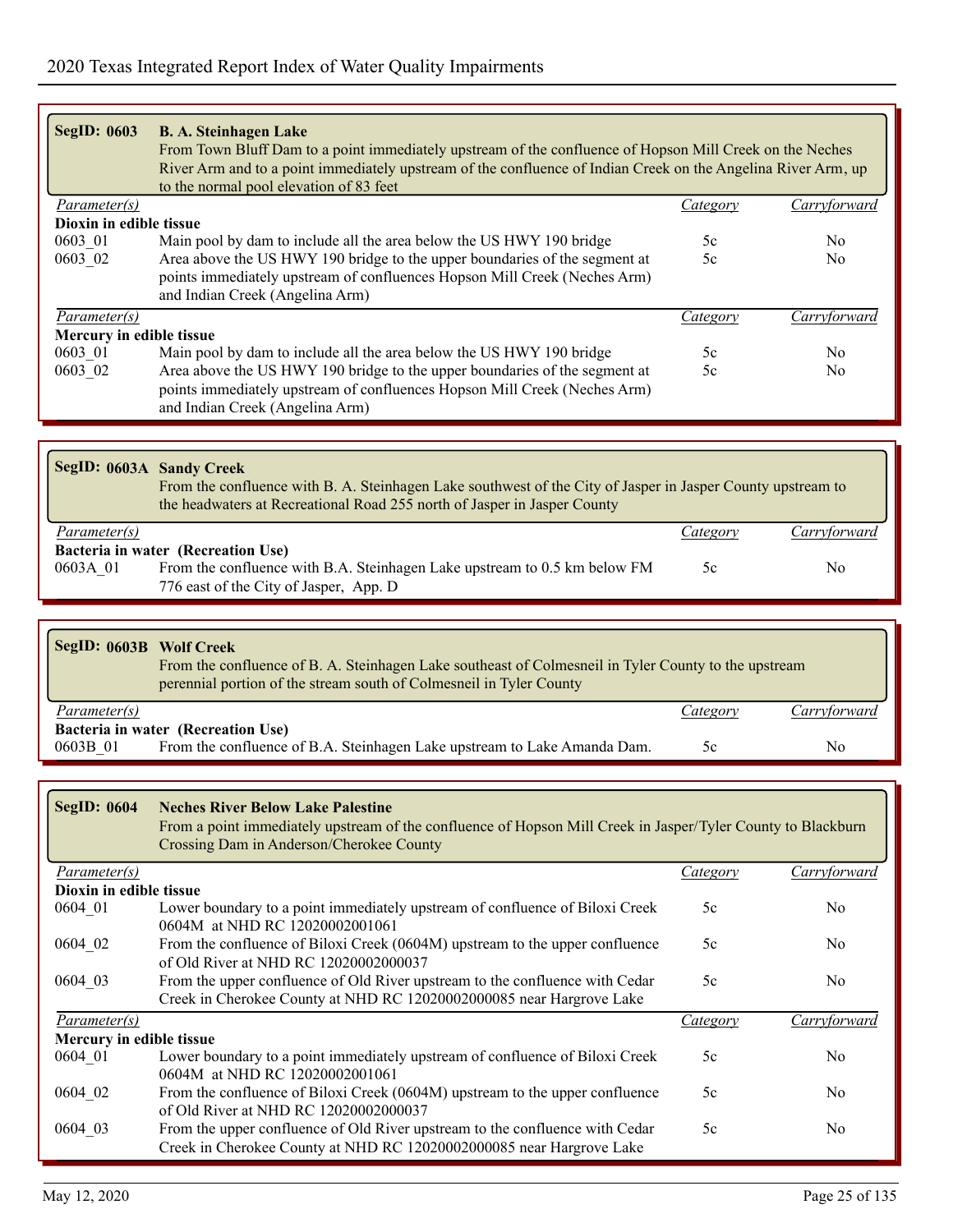| SegID: 0604A Cedar Creek | From the confluence of the Neches River southwest of Lufkin in Angelina County to the upstream perennial<br>portion of the stream in Lufkin in Angelina County          |          |              |  |  |
|--------------------------|-------------------------------------------------------------------------------------------------------------------------------------------------------------------------|----------|--------------|--|--|
| Parameter(s)             |                                                                                                                                                                         | Category | Carryforward |  |  |
|                          | Bacteria in water (Recreation Use)                                                                                                                                      |          |              |  |  |
| 0604A 02                 | From the confluence with Jack Creek (0604C) upstream to confluence with<br>unnamed tributary adjacent to State Loop 287, per App. D in WQS, at NHD RC<br>12020002000436 | 5c       | No.          |  |  |
| <i>Parameter(s)</i>      |                                                                                                                                                                         | Category | Carrytorwar  |  |  |
|                          | Depressed dissolved oxygen in water                                                                                                                                     |          |              |  |  |
| 0604A 03                 | From the confluence with unnamed tributary adjacent to SH Loop 287 upstream<br>to headwaters near Hoo Hoo Ave in the City of Lufkin                                     | 5c       | No.          |  |  |

|                     | <b>SegID: 0604B Hurricane Creek</b><br>From the confluence with Cedar Creek upstream to the headwaters near Groesbeck Ave in the City of Lufkin                                |          |              |
|---------------------|--------------------------------------------------------------------------------------------------------------------------------------------------------------------------------|----------|--------------|
| <i>Parameter(s)</i> |                                                                                                                                                                                | Category | Carryforward |
|                     | Bacteria in water (Recreation Use)                                                                                                                                             |          |              |
| 0604B 01            | From the confluence with Cedar Creek (0604A) upstream to confluence with<br>unnamed tributary 100m above State Loop 287 in Lufkin, per WQS App. D, at<br>NHD RC 12020002000043 | 5c       | No.          |

| SegID: 0604C Jack Creek<br>From the confluence of Cedar Creek southwest of Lufkin in Angelina County to the upstream perennial portion<br>of the stream in northeast Lufkin in Angelina County |                                                                                                                                                               |          |              |  |
|------------------------------------------------------------------------------------------------------------------------------------------------------------------------------------------------|---------------------------------------------------------------------------------------------------------------------------------------------------------------|----------|--------------|--|
| <i>Parameter(s)</i>                                                                                                                                                                            |                                                                                                                                                               | Category | Carryforward |  |
|                                                                                                                                                                                                | Bacteria in water (Recreation Use)                                                                                                                            |          |              |  |
| 0604C 01                                                                                                                                                                                       | From the confluence with Cedar Creek (0604A) upstream to confluence with<br>unnamed tributary 1.6km SW of US Hwy 69 NW of Lufkin at NHD RC<br>12020002012470. | 5c       | No           |  |

| SegID: 0604D Piney Creek | From the confluence of the Neches River at the Polk/Tyler/Angelina County lines east of Corrigan to the<br>upstream perennial portion of the stream east of Crockett in Houston County |          |              |
|--------------------------|----------------------------------------------------------------------------------------------------------------------------------------------------------------------------------------|----------|--------------|
| Parameter(s)             |                                                                                                                                                                                        | Category | Carryforward |
|                          | Bacteria in water (Recreation Use)                                                                                                                                                     |          |              |
| 0604D 02                 | Upper portion of stream from the confluence with Caney Creek (0604O) in                                                                                                                | 5c       | No.          |
|                          | Trinity County upstream to confluence with unnamed tributary at NHD RC<br>12020002000181 in Houston County 0.75km west of FM 2781.                                                     |          |              |
| Parameter(s)             |                                                                                                                                                                                        | Category | Carryforward |
|                          | Depressed dissolved oxygen in water                                                                                                                                                    |          |              |
| 0604D 01                 | Middle portion of the stream from the confluence with Bear Creek (0604L) in                                                                                                            | .5b      | <b>Yes</b>   |
|                          | Polk County upstream to the confluence with Caney Creek (0604O) in Trinity                                                                                                             |          |              |
|                          | County at NHD RC 12020002000163.                                                                                                                                                       |          |              |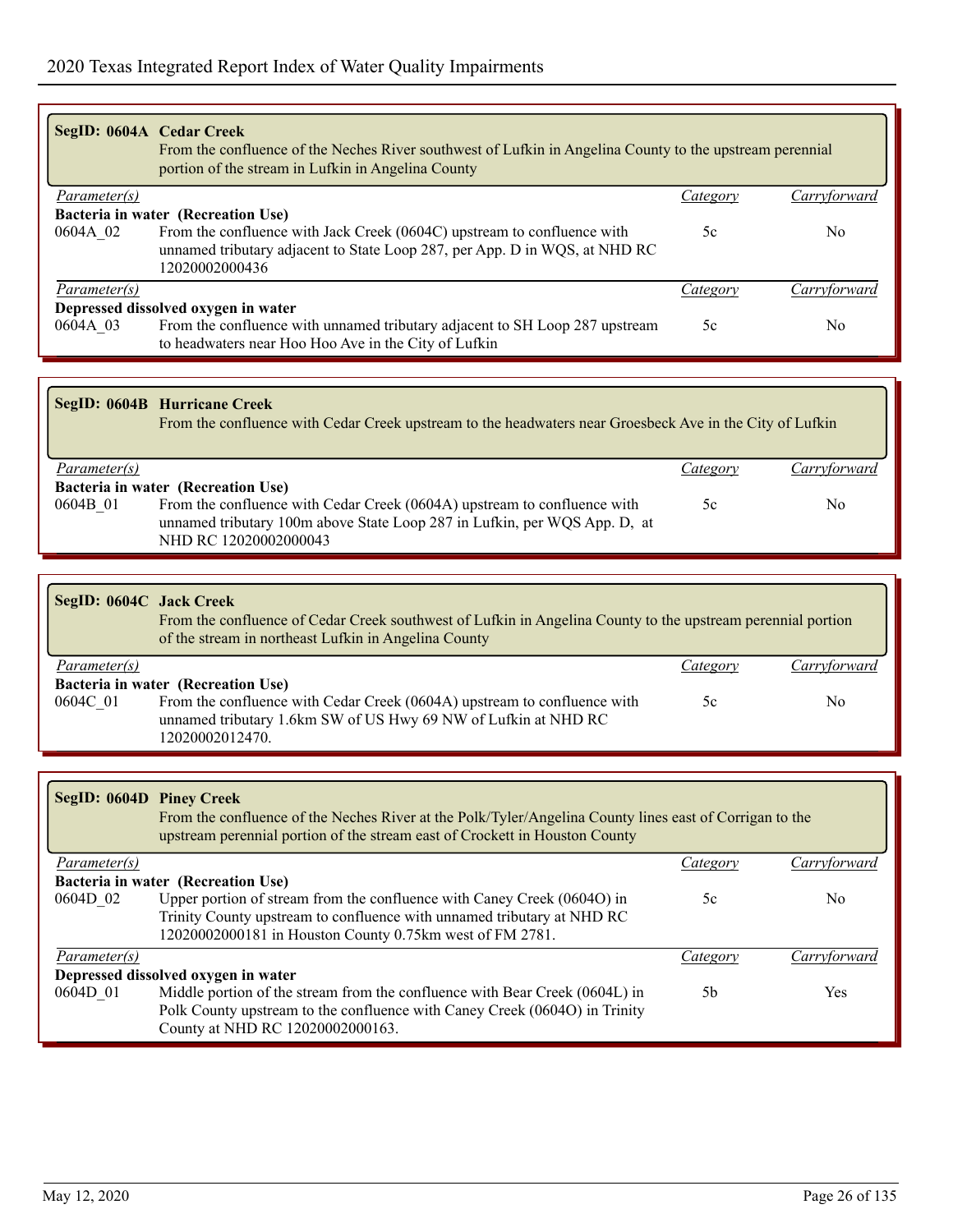| SegID: 0604M Biloxi Creek<br>From the confluence with the Neches River southeast of Diboll to FM 325 east of Lufkin in Angelina County |                                                                                                             |                 |                |  |  |  |
|----------------------------------------------------------------------------------------------------------------------------------------|-------------------------------------------------------------------------------------------------------------|-----------------|----------------|--|--|--|
| <i>Parameter(s)</i>                                                                                                                    |                                                                                                             | <b>Category</b> | Carryforward   |  |  |  |
|                                                                                                                                        | Bacteria in water (Recreation Use)                                                                          |                 |                |  |  |  |
| 0604M 03                                                                                                                               | From the confluence with One Eye Creek in Angelina County SE of Lufkin<br>upstream to FM 325 east of Lufkin | 5c              | N <sub>0</sub> |  |  |  |
| <i>Parameter(s)</i>                                                                                                                    |                                                                                                             | Category        | Carrytorward   |  |  |  |
|                                                                                                                                        | Depressed dissolved oxygen in water                                                                         |                 |                |  |  |  |
| 0604M 03                                                                                                                               | From the confluence with One Eye Creek in Angelina County SE of Lufkin<br>upstream to FM 325 east of Lufkin | 5c              | Yes            |  |  |  |

| SegID: 0604T Lake Ratcliff           | Lake in Houston County 3.4 mi northeast of Kennard |          |              |
|--------------------------------------|----------------------------------------------------|----------|--------------|
| <i>Parameter(s)</i>                  |                                                    | Category | Carryforward |
| Mercury in edible tissue<br>0604T 01 | Lake in Houston County 3.4 mi northeast of Kennard | 5c       | No           |
|                                      |                                                    |          |              |

| <b>SegID: 0605</b> | <b>Lake Palestine</b><br>From Blackburn Crossing Dam in Anderson/Cherokee County to a point 6.7km (4.2 mi) downstream of FM 279<br>in Henderson/Smith County, up to normal pool elevation of 345 feet (impounds Neches River) |          |                |  |
|--------------------|-------------------------------------------------------------------------------------------------------------------------------------------------------------------------------------------------------------------------------|----------|----------------|--|
| Parameter(s)       |                                                                                                                                                                                                                               | Category | Carryforward   |  |
| pН                 |                                                                                                                                                                                                                               |          |                |  |
| 0605 02            | From the first bend in lower portion of reservoir up to the SH 155 Bridge<br>crossing.                                                                                                                                        | 5b       | No             |  |
| 0605 03            | Upper mid-lake including Tyler Public Water Supply intake                                                                                                                                                                     | .5b      | No             |  |
| 0605 09            | Flat Creek Arm                                                                                                                                                                                                                | 5b       | N <sub>0</sub> |  |
| 0605 10            | Upper Lake                                                                                                                                                                                                                    | 5b       | No             |  |

|                     | SegID: 0605A Kickapoo Creek in Henderson County<br>From the confluence of Lake Palestine east of Brownsboro in Henderson County to the upstream perennial<br>portion of the stream northeast of Murchison in Henderson County |          |              |  |  |
|---------------------|-------------------------------------------------------------------------------------------------------------------------------------------------------------------------------------------------------------------------------|----------|--------------|--|--|
| Parameter(s)        |                                                                                                                                                                                                                               | Category | Carryforward |  |  |
|                     | Bacteria in water (Recreation Use)                                                                                                                                                                                            |          |              |  |  |
| 0605A 01            | From the confluence with Lake Palestine (0605) east of Brownsboro in                                                                                                                                                          | 5c       | <b>Yes</b>   |  |  |
|                     | Henderson County to the confluence with Slater Creek (0605E).                                                                                                                                                                 |          |              |  |  |
| 0605A 02            | From the confluence with Slater Creek (0605E) upstream to confluence with<br>unnamed tributary about 1.62 km north of FM 858 in Van Zandt County at NHD<br>RC 12020001000161.                                                 | 5c       | No.          |  |  |
| <i>Parameter(s)</i> |                                                                                                                                                                                                                               | Category | Carrytorward |  |  |
|                     | Depressed dissolved oxygen in water                                                                                                                                                                                           |          |              |  |  |
| 0605A 01            | From the confluence with Lake Palestine (0605) east of Brownsboro in<br>Henderson County to the confluence with Slater Creek (0605E).                                                                                         | 5c       | <b>Yes</b>   |  |  |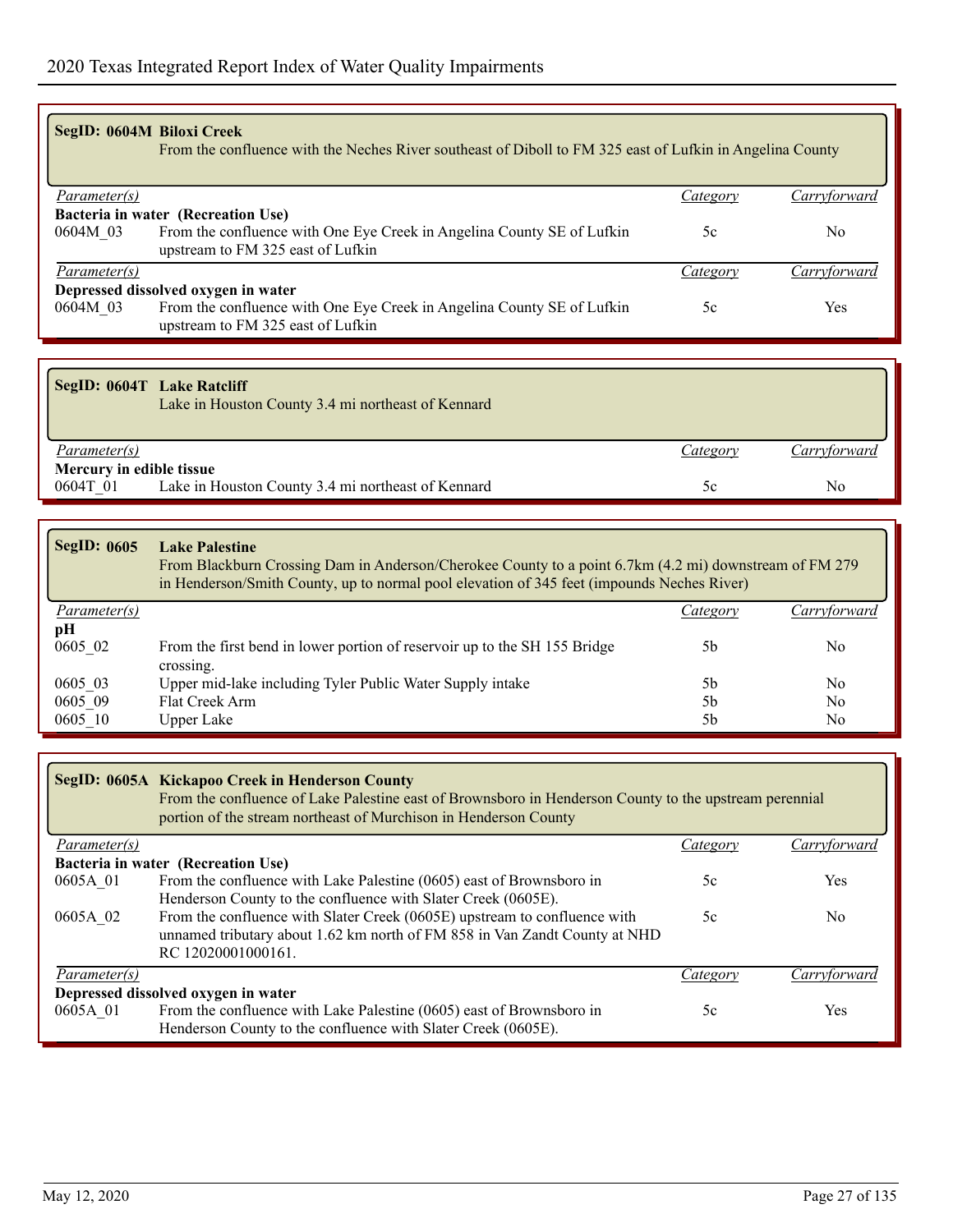| <b>SegID: 0606</b>  | <b>Neches River Above Lake Palestine</b><br>From a point 6.7 km (4.2 mi) downstream of FM 279 in Henderson/Smith County to Rhine Lake Dam in Van<br>Zandt County before it was breached in 2001 |          |              |  |
|---------------------|-------------------------------------------------------------------------------------------------------------------------------------------------------------------------------------------------|----------|--------------|--|
| Parameter(s)        |                                                                                                                                                                                                 | Category | Carryforward |  |
|                     | Bacteria in water (Recreation Use)                                                                                                                                                              |          |              |  |
| 0606 01             | From a point approximately 0.06km (0.03 mi) south of St. Louis Southwestern                                                                                                                     | 5c       | <b>Yes</b>   |  |
|                     | Railroad upstream to the confluence with Prairie Creek (0606A).                                                                                                                                 |          |              |  |
| 0606 02             | From the confluence with Prairie Creek (0606A) upstream to the Rhine Lake                                                                                                                       | 5c       | No.          |  |
|                     | Dam                                                                                                                                                                                             |          |              |  |
| <i>Parameter(s)</i> |                                                                                                                                                                                                 | Category | Carryforward |  |
|                     | Depressed dissolved oxygen in water                                                                                                                                                             |          |              |  |
| 0606 02             | From the confluence with Prairie Creek (0606A) upstream to the Rhine Lake                                                                                                                       | 5b       | Yes          |  |
|                     | Dam                                                                                                                                                                                             |          |              |  |

|              | SegID: 0606A Prairie Creek<br>Perennial stream from the confluence with the Neches River to an unnamed tributary approximately 0.6km<br>downstream of the US 69 bridge crossing. |                |     |
|--------------|----------------------------------------------------------------------------------------------------------------------------------------------------------------------------------|----------------|-----|
| Parameter(s) |                                                                                                                                                                                  | Category       |     |
|              | Bacteria in water (Recreation Use)                                                                                                                                               |                |     |
| 0606A 01     | From the confluence with Neches River (0606), per WQS App. D first entry for                                                                                                     | 5 <sub>b</sub> | No. |
|              | Prairie Creek at NHD RC 12020001000071 in Smith County upstream to the                                                                                                           |                |     |
|              | confluence with Black Fork Creek (0606D) at NHD RC 12020001000071.                                                                                                               |                |     |
| 0606A 03     | From the confluence with Caney Creek upstream to confluence with unnamed                                                                                                         | 5 <sub>b</sub> | No  |
|              | tributary appx. 0.6 km downstream of the US 69 bridge crossing, which is located                                                                                                 |                |     |
|              | appx. 0.6 km south of the City of Lindale, per App. D second line entry                                                                                                          |                |     |

## **SegID: 0606D Black Fork Creek**

Perennial stream from the confluence with Prairie Creek to a point 0.4 km downstream of FM 14 in Tyler

| Parameter(s)                       |                                                                                                                                                                                                                                                           | Category | Carryforward |
|------------------------------------|-----------------------------------------------------------------------------------------------------------------------------------------------------------------------------------------------------------------------------------------------------------|----------|--------------|
| Bacteria in water (Recreation Use) |                                                                                                                                                                                                                                                           |          |              |
| 0606D 02                           | From the confluence with unnamed tributary at NHD RC 12020001000072<br>upstream to a point 0.4km downstream of FM 14 in Tyler, at the confluence with<br>unnamed tributary at NHD RC 12020001000073, per WQS App. D second entry<br>for Black Fork Creek. | .5b      | No           |

| <b>SegID: 0607</b>  | <b>Pine Island Bayou</b><br>From the confluence with the Neches River in Hardin/Jefferson County to FM 787 in Hardin County                                           |          |              |
|---------------------|-----------------------------------------------------------------------------------------------------------------------------------------------------------------------|----------|--------------|
| <i>Parameter(s)</i> |                                                                                                                                                                       | Category | Carryforward |
|                     | Depressed dissolved oxygen in water                                                                                                                                   |          |              |
| 0607 01             | From the confluence with the Neches River upstream to unnamed tributary at<br>NHD RC 12020007001215 that runs through Sherwood Drive in northern City of<br>Beaumont. | 5b       | Yes          |
| 0607 02             | From the confluence with unnamed tributary that runs through Sherwood Drive in<br>northern City of Beaumont upstream to the confluence with Black Creek               | .5b      | Yes          |
| 0607 03             | From the confluence with Black Creek upstream to the confluence with Willow<br>Creek $(0607C)$                                                                        | 5b       | Yes          |
| 0607 04             | From the confluence with Willow Creek (0607C) upstream to the confluence with<br>Mayhaw Slough near oil fields                                                        | .5b      | Yes          |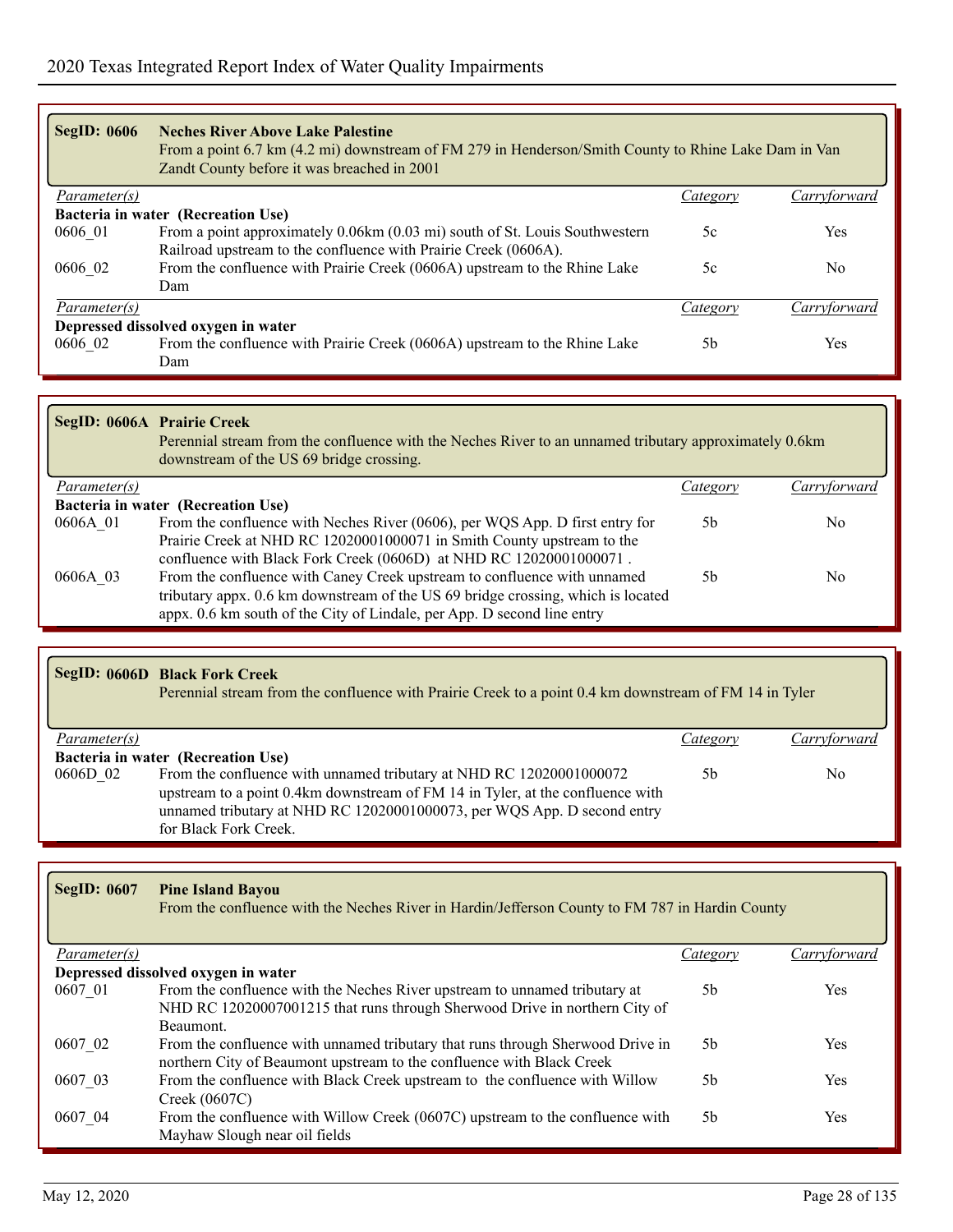|              | SegID: 0607A Boggy Creek<br>From the confluence of Pine Island Bayou upstream to the confluence with an unnamed tributary 4 km<br>downstream of the crossing of the Southern Pacific Railroad.                                             |          |              |  |
|--------------|--------------------------------------------------------------------------------------------------------------------------------------------------------------------------------------------------------------------------------------------|----------|--------------|--|
| Parameter(s) |                                                                                                                                                                                                                                            | Category | Carryforward |  |
|              | Depressed dissolved oxygen in water                                                                                                                                                                                                        |          |              |  |
| 0607A 02     | From the confluence with unnamed tributary 0.39 km downstream of CR 421<br>upstream to confluence with unnamed tributary 4 km downstream of the crossing<br>of the Southern Pacific Railroad, per WQS App. D, at NHD RC<br>12020007003034. | 5b       | Yes          |  |
|              |                                                                                                                                                                                                                                            |          |              |  |
|              | SegID: 0607B Little Pine Island Bayou<br>From the confluence of Pine Island Bayou southwest of Lumberton in Hardin County to the upstream perennial<br>portion of the stream west of Kountze in Hardin County                              |          |              |  |
| Parameter(s) | Denressed dissolved oxygen in water                                                                                                                                                                                                        | Category | Carryforwara |  |

|          | Depressed dissolved oxygen in water                                           |     |      |
|----------|-------------------------------------------------------------------------------|-----|------|
| 0607B 01 | From the confluence with Pine Island Bayou $(0607)$ at the Hardin/Jefferson   | .5b | Yes. |
|          | Counties border upstream to unnamed tributary 1.1 km SE of intersection of FM |     |      |
|          | 770 and FM 787 at NHD RC 12020007000021, same tributary as Big Thicket        |     |      |
|          | National Park boundary.                                                       |     |      |

|                     | SegID: 0607C Willow Creek<br>From the confluence of Pine Island Bayou north of Nome in Jefferson County to the upstream perennial portion<br>of the stream east of Devers in Liberty County |          |              |
|---------------------|---------------------------------------------------------------------------------------------------------------------------------------------------------------------------------------------|----------|--------------|
| <i>Parameter(s)</i> |                                                                                                                                                                                             | Category | Carryforward |
|                     | Depressed dissolved oxygen in water                                                                                                                                                         |          |              |
| 0607C 01            | From the confluence with Pine Island Bayou (0607) at the State Hwy 326 bridge                                                                                                               | 5b       | Yes          |
|                     | at NHD RC 12020007000258 upstream to headwaters NE of Devers in Liberty                                                                                                                     |          |              |
|                     | County at NHD RC 12020007000200.                                                                                                                                                            |          |              |

| <b>SegID: 0608</b>       | <b>Village Creek</b><br>From the confluence with the Neches River in Hardin County to Lake Kimble Dam in Hardin County         |          |              |  |
|--------------------------|--------------------------------------------------------------------------------------------------------------------------------|----------|--------------|--|
| Parameter(s)             |                                                                                                                                | Category | Carryforward |  |
| Mercury in edible tissue |                                                                                                                                |          |              |  |
| 0608 01                  | From the confluence with Neches River $(0602)$ upstream to confluence with<br>Cypress Creek (0608C)                            | 5c       | No           |  |
| 0608 02                  | From the confluence with Cypress Creek (0608C) upstream to confluence with<br>Beech Creek (0608A)                              | 5c       | No           |  |
| 0608 03                  | From the confluence with Beech Creek (0608A) upstream to confluence with Big<br>Sandy Creek and Kimball Creek in Hardin County | 5c       | No           |  |

| SegID: 0608A Beech Creek<br>From the confluence of Village Creek northeast of Kountze in Hardin County to the upstream perennial portion<br>of the stream southeast of Woodville in Tyler County |                                                                                                                                                                                     |          |              |
|--------------------------------------------------------------------------------------------------------------------------------------------------------------------------------------------------|-------------------------------------------------------------------------------------------------------------------------------------------------------------------------------------|----------|--------------|
| <i>Parameter(s)</i>                                                                                                                                                                              |                                                                                                                                                                                     | Category | Carryforward |
| Copper in water                                                                                                                                                                                  |                                                                                                                                                                                     |          |              |
| 0608A 01                                                                                                                                                                                         | From the confluence with Village Creek (0608) at NHD RC 12020006000017<br>upstream to the confluence with Drakes Branch 0.35 km upstream of FM1943<br>RD E at NHD RC 12020006000025 | 5c       | Yes          |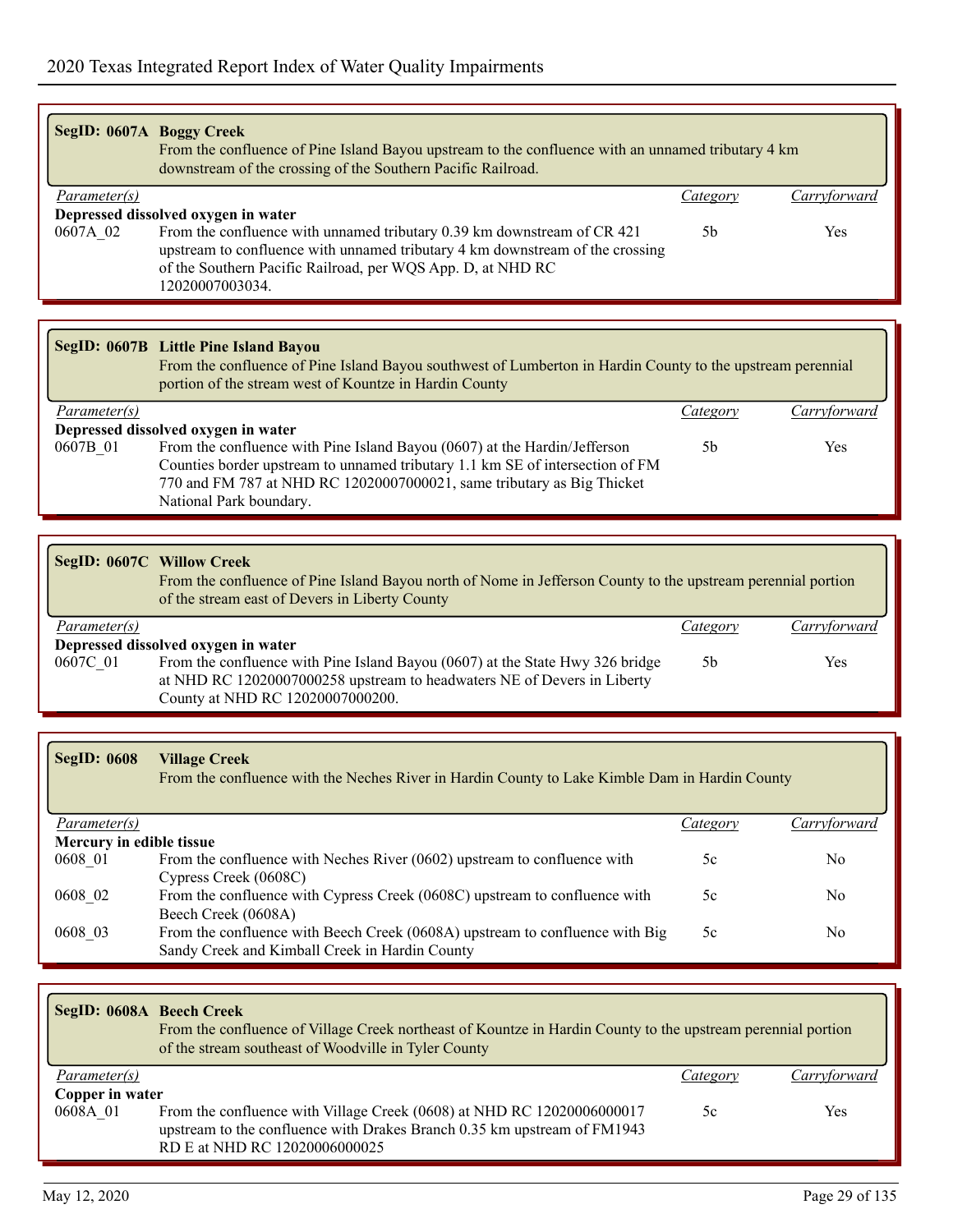|                                      | SegID: 0608C Cypress Creek<br>From the confluence of Village Creek (0608) east of Kountze in Hardin County to the confluence with Bad Luck<br>Creek northwest of Kountze in Hardin County                               |                |                |
|--------------------------------------|-------------------------------------------------------------------------------------------------------------------------------------------------------------------------------------------------------------------------|----------------|----------------|
| Parameter(s)                         |                                                                                                                                                                                                                         | Category       | Carryforward   |
| 0608C 01                             | Depressed dissolved oxygen in water<br>Upper portion from the confluence with unnamed tributary upstream of Pea<br>Monk Branch upstream to confluence with Bad Luck Creek, per WQS App. D, at<br>NHD RC 12020006000148. | 5 <sub>b</sub> | Yes            |
|                                      |                                                                                                                                                                                                                         |                |                |
|                                      | <b>SegID: 0608E Mill Creek in Hardin County</b><br>From the confluence of Village Creek (0608) west of Silsbee in Hardin County upstream to headwaters<br>northwest of Silsbee in Hardin County                         |                |                |
| Parameter(s)                         |                                                                                                                                                                                                                         | Category       | Carryforward   |
|                                      | Depressed dissolved oxygen in water                                                                                                                                                                                     |                |                |
| 0608E 01                             | From the confluence of Village Creek (0608) west of Silsbee in Hardin County<br>upstream to headwaters northwest of Silsbee in Hardin County                                                                            | 5c             | Yes            |
|                                      |                                                                                                                                                                                                                         |                |                |
|                                      | SegID: 0608G Lake Kimball<br>From Kimble Creek Dam northwest of Kountze in Hardin County to normal pool elevation in Tyler County<br>(impounds Kimble and Village Creeks)                                               |                |                |
| Parameter(s)                         |                                                                                                                                                                                                                         | Category       | Carryforward   |
| Mercury in edible tissue<br>0608G_01 | From Kimble Creek Dam northwest of Kountze in Hardin County to normal pool<br>elevation in Tyler County (impounds Kimble and Village Creeks)                                                                            | 5c             | N <sub>0</sub> |
|                                      |                                                                                                                                                                                                                         |                |                |
| <b>SegID: 0609</b>                   | <b>Angelina River Below Sam Rayburn Reservoir</b><br>From a point immediately upstream of the confluence of Indian Creek in Jasper County to Sam Rayburn Dam in<br>Jasper County                                        |                |                |
| Parameter(s)                         |                                                                                                                                                                                                                         | Category       | Carryforward   |
| Dioxin in edible tissue<br>0609_01   | From a point immediately upstream of the confluence of Indian Creek in Jasper<br>County to Sam Rayburn Dam in Jasper County                                                                                             | 5c             | N <sub>0</sub> |
| Parameter(s)                         |                                                                                                                                                                                                                         | Category       | Carryforward   |
| Mercury in edible tissue<br>0609_01  | From a point immediately upstream of the confluence of Indian Creek in Jasper<br>County to Sam Rayburn Dam in Jasper County                                                                                             | 5c             | No             |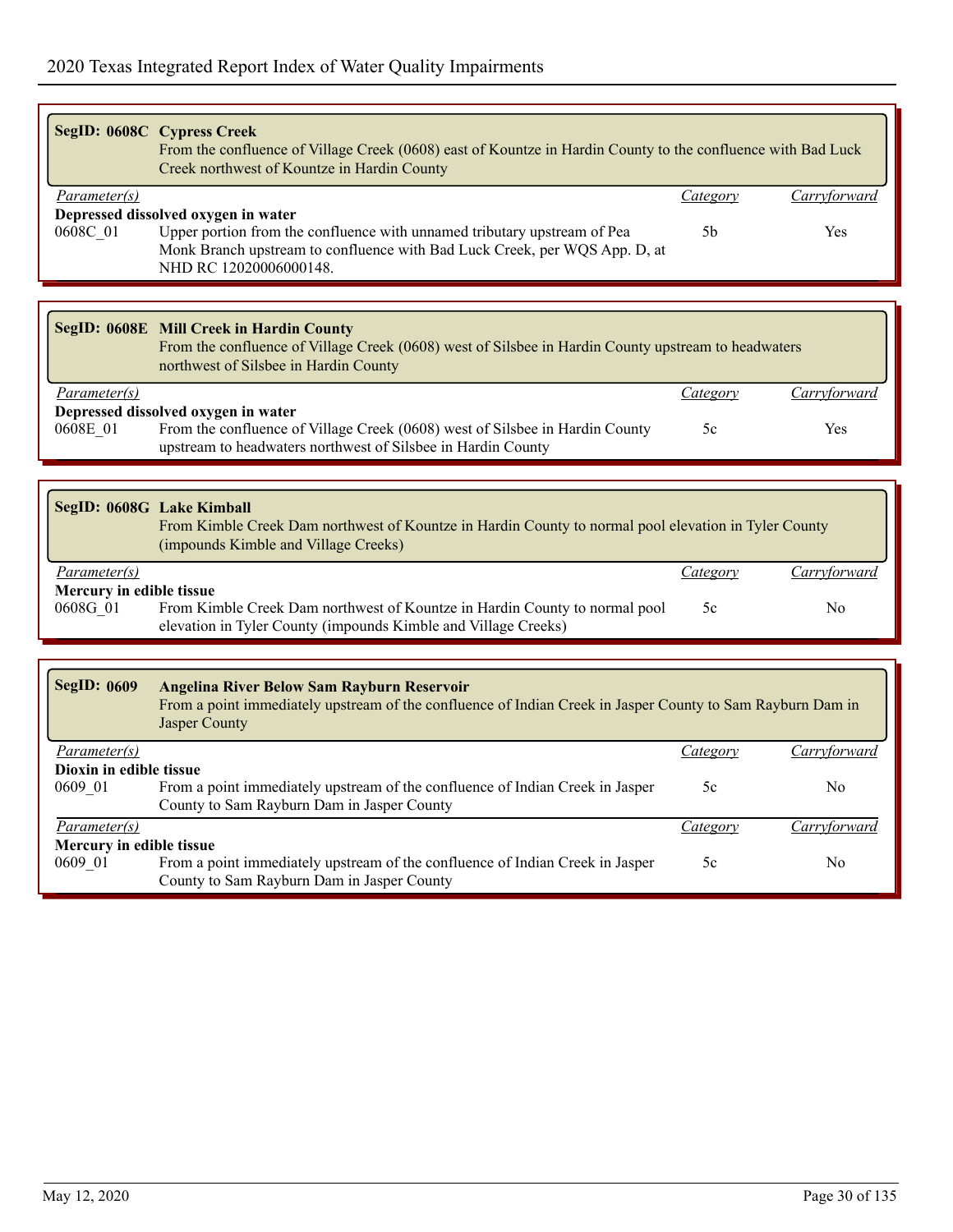| <b>SegID: 0610</b>        | <b>Sam Rayburn Reservoir</b><br>From Sam Rayburn Dam to a point 5.6 km (3.5 mi) upstream of Marion's Ferry on the Angelina River Arm and<br>to a point 3.9 km (2.4 mi) downstream of Curry Creek on the Attoyac Bayou Arm, up to the normal pool<br>elevation of 164.4 feet (except on the Angelina R |          |                |
|---------------------------|-------------------------------------------------------------------------------------------------------------------------------------------------------------------------------------------------------------------------------------------------------------------------------------------------------|----------|----------------|
| Parameter(s)              |                                                                                                                                                                                                                                                                                                       | Category | Carryforward   |
| Dioxin in edible tissue   |                                                                                                                                                                                                                                                                                                       |          |                |
| 0610 01                   | Sam Rayburn main pool by the dam to the Bear Creek and Ayish Arms                                                                                                                                                                                                                                     | 5c       | N <sub>0</sub> |
| 0610 02                   | Sam Rayburn lower Angelina River arm                                                                                                                                                                                                                                                                  | 5c       | N <sub>0</sub> |
| 0610 03                   | Sam Rayburn mid-Angelina River arm (area around SH 147)                                                                                                                                                                                                                                               | 5c       | N <sub>0</sub> |
| 0610_04                   | Sam Rayburn upper mid-Angelina River arm                                                                                                                                                                                                                                                              | 5c       | N <sub>0</sub> |
| 0610 05                   | Sam Rayburn lower Attoyac Bayou arm                                                                                                                                                                                                                                                                   | 5c       | No             |
| 0610 06                   | Sam Rayburn upper Attoyac Bayou arm                                                                                                                                                                                                                                                                   | 5c       | N <sub>0</sub> |
| 0610 07                   | Sam Rayburn upper Angelina arm                                                                                                                                                                                                                                                                        | 5c       | N <sub>0</sub> |
| 0610 08                   | Sam Rayburn Bear Creek arm                                                                                                                                                                                                                                                                            | 5c       | N <sub>0</sub> |
| 0610 09                   | Sam Rayburn lower Ayish Bayou arm                                                                                                                                                                                                                                                                     | 5c       | No             |
| $0610 - 10$               | Sam Rayburn upper Ayish Bayou arm                                                                                                                                                                                                                                                                     | 5c       | N <sub>o</sub> |
| $\overline{Parameter(s)}$ |                                                                                                                                                                                                                                                                                                       | Category | Carryforward   |
| Mercury in edible tissue  |                                                                                                                                                                                                                                                                                                       |          |                |
| 0610 01                   | Sam Rayburn main pool by the dam to the Bear Creek and Ayish Arms                                                                                                                                                                                                                                     | 5c       | No             |
| 0610 02                   | Sam Rayburn lower Angelina River arm                                                                                                                                                                                                                                                                  | 5c       | N <sub>0</sub> |
| 0610 03                   | Sam Rayburn mid-Angelina River arm (area around SH 147)                                                                                                                                                                                                                                               | 5c       | N <sub>0</sub> |
| 0610 04                   | Sam Rayburn upper mid-Angelina River arm                                                                                                                                                                                                                                                              | 5c       | N <sub>0</sub> |
| 0610 05                   | Sam Rayburn lower Attoyac Bayou arm                                                                                                                                                                                                                                                                   | 5c       | N <sub>0</sub> |
| 0610 06                   | Sam Rayburn upper Attoyac Bayou arm                                                                                                                                                                                                                                                                   | 5c       | No             |
| 0610 07                   | Sam Rayburn upper Angelina arm                                                                                                                                                                                                                                                                        | 5c       | N <sub>0</sub> |
| 0610 08                   | Sam Rayburn Bear Creek arm                                                                                                                                                                                                                                                                            | 5c       | N <sub>0</sub> |
| 0610 09                   | Sam Rayburn lower Ayish Bayou arm                                                                                                                                                                                                                                                                     | 5c       | N <sub>0</sub> |
| $0610 - 10$               | Sam Rayburn upper Ayish Bayou arm                                                                                                                                                                                                                                                                     | 5c       | N <sub>0</sub> |

|                     | SegID: 0610A Ayish Bayou<br>Perennial stream from the headwaters of Sam Rayburn Reservoir to the dam impounding Bland Lake<br>approximately 0.1km upstream of FM 1279 near the City of San Augustine |          |              |
|---------------------|------------------------------------------------------------------------------------------------------------------------------------------------------------------------------------------------------|----------|--------------|
| <i>Parameter(s)</i> |                                                                                                                                                                                                      | Category | Carryforward |
|                     | Bacteria in water (Recreation Use)                                                                                                                                                                   |          |              |
| 0610A 01            | From the headwaters of Sam Rayburn Reservoir, per WQS App. D, about 2.4 km                                                                                                                           | 5c       | No.          |
|                     | north of FM 83 upstream to confluence with unnamed tributary about 0.4 km SW                                                                                                                         |          |              |
|                     | of intersection of SH 147 and AT and SF Railroad at NHD RC 12020005000036.                                                                                                                           |          |              |
| 0610A 02            | From the confluence with unnamed tributary about 0.4 km SW of intersection of                                                                                                                        | 5c       | <b>Yes</b>   |
|                     | SH 147 and AT and SF Railroad in the City of San Augustine upstream to the                                                                                                                           |          |              |
|                     | Bland Lake dam, per WQS App. D.                                                                                                                                                                      |          |              |

| <b>SegID: 0611</b> | Angelina River Above Sam Rayburn Reservoir<br>From the aqueduct crossing 1.0 km (0.6 mi) upstream of the confluence of Paper Mill Creek in<br>Angelina/Nacogdoches County to the confluence of Barnhardt Creek and Mill Creek at FM 225 in Rusk County |          |              |
|--------------------|--------------------------------------------------------------------------------------------------------------------------------------------------------------------------------------------------------------------------------------------------------|----------|--------------|
| Parameter(s)       |                                                                                                                                                                                                                                                        | Category | Carryforward |
|                    | Bacteria in water (Recreation Use)                                                                                                                                                                                                                     |          |              |
| 0611 01            | From the aqueduct crossing upstream to the confluence with Old River Channel                                                                                                                                                                           | 5c       | No.          |
|                    | in Nacogdoches County about 2.8 km downstream of County Hwy 2625 at NHD<br>RC 12020004000039.                                                                                                                                                          |          |              |
| 0611 04            | From a point immediately upstream of confluence with East Fork Angelina River<br>(0611A) upstream to confluence with Barnhardt and Mill Creeks.                                                                                                        | 5c       | No.          |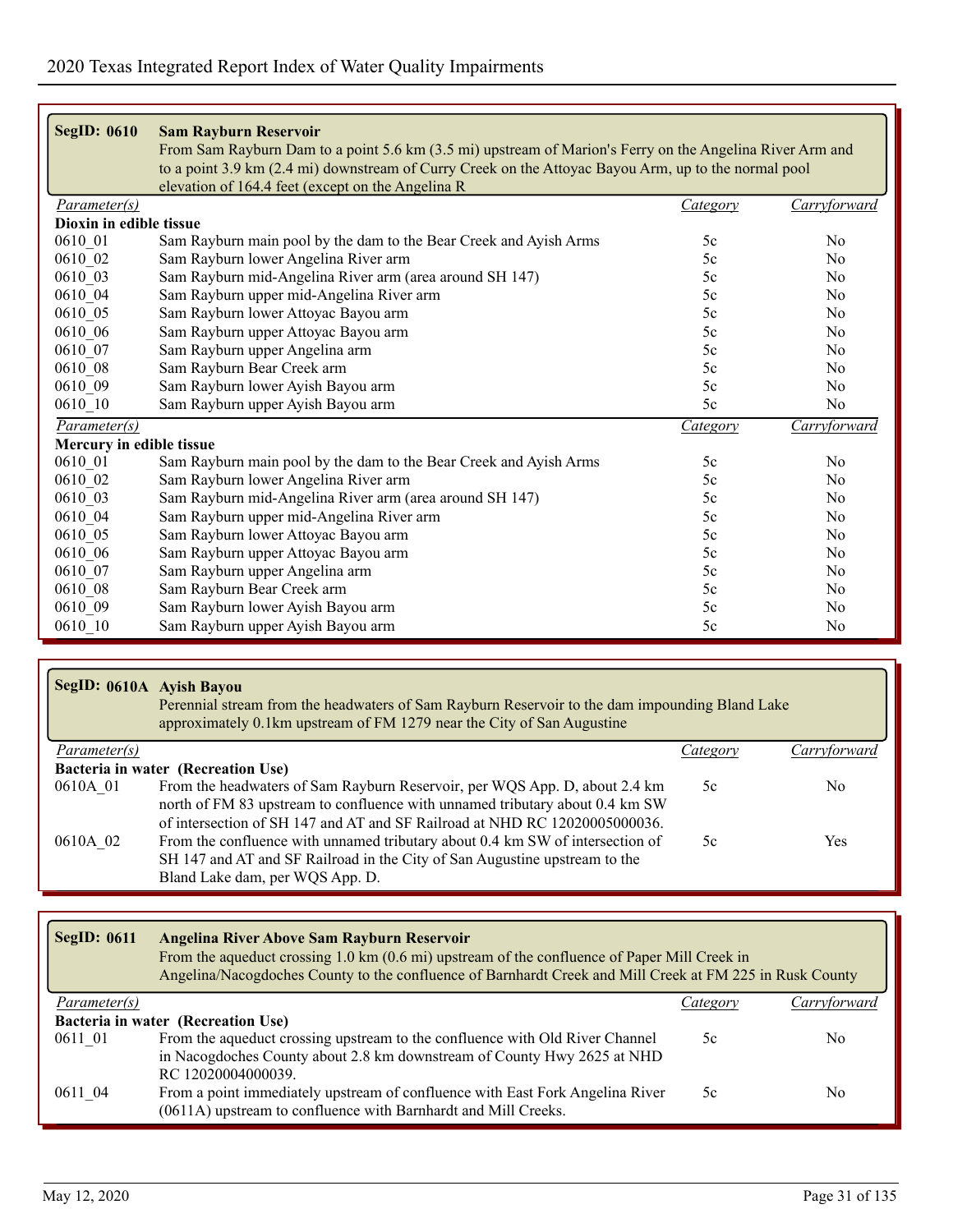|                     | SegID: 0611A East Fork Angelina River<br>From the confluence of the Angelina River at the Rusk/Nacogdoches county line upstream to the confluence with<br>Wooten Creek in Rusk County |          |              |
|---------------------|---------------------------------------------------------------------------------------------------------------------------------------------------------------------------------------|----------|--------------|
| <i>Parameter(s)</i> |                                                                                                                                                                                       | Category | Carryforward |
|                     | Bacteria in water (Recreation Use)                                                                                                                                                    |          |              |
| 0611A 01            | From the confluence with Angelina River (0611) at Rusk/Nacogdoches county                                                                                                             | 5c       | No.          |
|                     | line upstream to confluence with Beech Creek (0611J) in Rusk County                                                                                                                   |          |              |
| 0611A 02            | From a point immediately upstream of confluence with Beech Creek (0611J)                                                                                                              | 5c       | No           |
|                     | upstream to confluence with Wooten Creek (0611P)                                                                                                                                      |          |              |

# **SegID: 0611B La Nana Bayou**

| From the confluence of the Angelina River south of Nacogdoches in Nacogdoches County to the upstream<br>perennial portion of the stream north of Nacogdoches in Nacogdoches County |                                                                             |          |              |  |
|------------------------------------------------------------------------------------------------------------------------------------------------------------------------------------|-----------------------------------------------------------------------------|----------|--------------|--|
| <i>Parameter(s)</i>                                                                                                                                                                |                                                                             | Category | Carryforward |  |
|                                                                                                                                                                                    | Bacteria in water (Recreation Use)                                          |          |              |  |
| 0611B 01                                                                                                                                                                           | From the confluence with Angelina River (0611), per WQS App. D, upstream to | 5b       | No           |  |
|                                                                                                                                                                                    | State Loop 224 in City of Nacogdoches                                       |          |              |  |
| 0611B 02                                                                                                                                                                           | From the upstream side of State Loop 224 upstream to FM 1878 in City of     | .5b      | No           |  |
|                                                                                                                                                                                    | Nacogdoches, per WQS App. D.                                                |          |              |  |
| 0611B 03                                                                                                                                                                           | From the upstream side of FM 1878 in City of Nacogdoches upstream to        | .5b      | No           |  |
|                                                                                                                                                                                    | confluence with Banita Creek.                                               |          |              |  |

| SegID: 0611C Mud Creek<br>Perennial stream from the confluence with the Angelina River upstream to a point immediately upstream of the<br>confluence of Prairie Creek in Smith County |                                                                                                                                                                                                                                                       |          |              |  |
|---------------------------------------------------------------------------------------------------------------------------------------------------------------------------------------|-------------------------------------------------------------------------------------------------------------------------------------------------------------------------------------------------------------------------------------------------------|----------|--------------|--|
| <i>Parameter(s)</i>                                                                                                                                                                   |                                                                                                                                                                                                                                                       | Category | Carryforward |  |
|                                                                                                                                                                                       | Bacteria in water (Recreation Use)                                                                                                                                                                                                                    |          |              |  |
| 0611C 01                                                                                                                                                                              | From the confluence with Angelina River (0611), per WQS App. D, at the<br>Cherokee and Nacogdoches county line south of City of Reklaw upstream to top<br>of channelized/dredged portion about 2.3 km south of US hwy 79 at<br>-95.150452N/31.956933W | .5b      | No           |  |

| SegID: 0611D West Mud Creek<br>Perennial stream from the confluence with Mud Creek in Cherokee County upstream to the confluence of an<br>unnamed tributary 300 meters upstream of the most northern crossing of US 69 (approximately 2.25 km south of<br>the intersection of Loop 323) in the City |                                                                                |          |                     |  |
|-----------------------------------------------------------------------------------------------------------------------------------------------------------------------------------------------------------------------------------------------------------------------------------------------------|--------------------------------------------------------------------------------|----------|---------------------|--|
| Parameter(s)                                                                                                                                                                                                                                                                                        |                                                                                | Category | <i>Carryforward</i> |  |
|                                                                                                                                                                                                                                                                                                     | Bacteria in water (Recreation Use)                                             |          |                     |  |
| 0611D 01                                                                                                                                                                                                                                                                                            | From the confluence with Mud Creek (0611C), per WQS App. D, upstream to        | 5c       | Yes                 |  |
|                                                                                                                                                                                                                                                                                                     | confluence with unnamed tributary about 75 m north of WWTP in City of Tyler at |          |                     |  |
|                                                                                                                                                                                                                                                                                                     | NHD RC 12020004000212.                                                         |          |                     |  |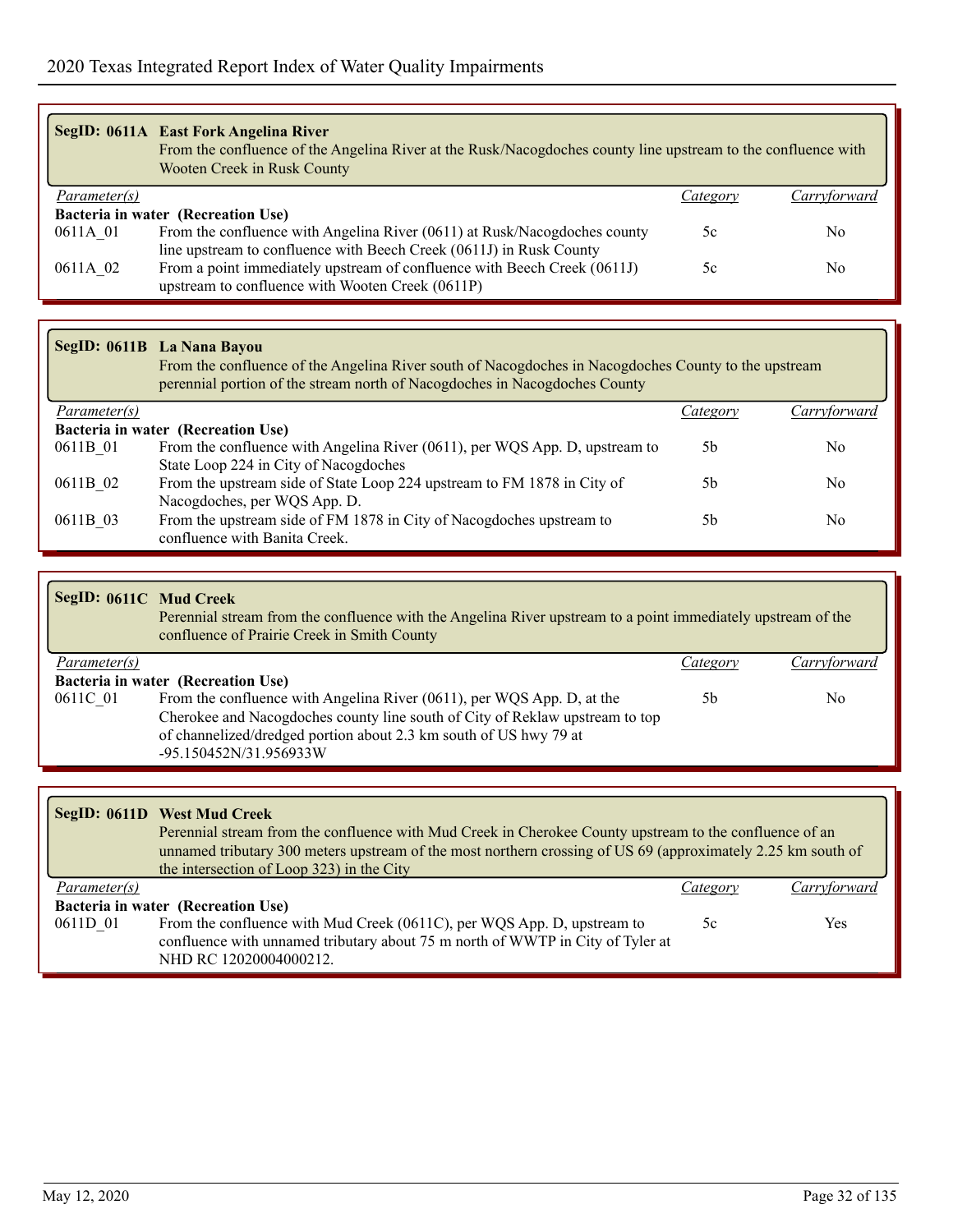| <b>SegID: 0612</b>  | <b>Attoyac Bayou</b><br>From a point 3.9 km (2.4 mi) downstream of Curry Creek in Nacogdoches/San Augustine County to FM 95 in<br><b>Rusk County</b> |          |              |
|---------------------|------------------------------------------------------------------------------------------------------------------------------------------------------|----------|--------------|
| <i>Parameter(s)</i> |                                                                                                                                                      | Category | Carryforward |
|                     | Bacteria in water (Recreation Use)                                                                                                                   |          |              |
| 0612 01             | From the lower boundary approximately at confluence with Granberry Branch<br>upstream to confluence with Polly Branch.                               | 5c       | No           |
| 0612 02             | From a point immediately upstream of Polly Branch confluence upstream to<br>confluence with Bear Bayou.                                              | 5c       | No           |
| 0612 03             | From a point immediately upstream of Bear Bayou upstream to upper boundary at<br>FM 95.                                                              | 5c       | No           |

| <b>SegID: 0615</b>       | Angelina River/Sam Rayburn Reservoir<br>The riverine portion of Sam Rayburn Reservoir from a point 5.6 km (3.5 mi) upstream of Marion's Ferry to the<br>aqueduct crossing 1.0 km (0.6 mi) upstream of the confluence of Paper Mill Creek |          |                |  |
|--------------------------|------------------------------------------------------------------------------------------------------------------------------------------------------------------------------------------------------------------------------------------|----------|----------------|--|
| Parameter(s)             |                                                                                                                                                                                                                                          | Category | Carryforward   |  |
|                          | Depressed dissolved oxygen in water                                                                                                                                                                                                      |          |                |  |
| 0615 01                  | The riverine portion of Sam Rayburn Reservoir from a point 5.6 km (3.5 mi)<br>upstream of Marion's Ferry to the aqueduct crossing 1.0 km (0.6 mi) upstream of<br>the confluence of Paper Mill Creek                                      | 5c       | Yes            |  |
| <i>Parameter(s)</i>      |                                                                                                                                                                                                                                          | Category | Carryforward   |  |
| Dioxin in edible tissue  |                                                                                                                                                                                                                                          |          |                |  |
| 0615 01                  | The riverine portion of Sam Rayburn Reservoir from a point 5.6 km (3.5 mi)<br>upstream of Marion's Ferry to the aqueduct crossing 1.0 km (0.6 mi) upstream of<br>the confluence of Paper Mill Creek                                      | 5c       | N <sub>0</sub> |  |
| Parameter(s)             |                                                                                                                                                                                                                                          | Category | Carryforward   |  |
| Mercury in edible tissue |                                                                                                                                                                                                                                          |          |                |  |
| 0615 01                  | The riverine portion of Sam Rayburn Reservoir from a point 5.6 km (3.5 mi)<br>upstream of Marion's Ferry to the aqueduct crossing 1.0 km (0.6 mi) upstream of<br>the confluence of Paper Mill Creek                                      | 5c       | N <sub>0</sub> |  |

|                                    | SegID: 0615A Paper Mill Creek<br>From the confluence with Angelina River/Sam Rayburn Reservoir (0615) upstream to confluence with Mill<br>Creek (0615B) |          |              |  |
|------------------------------------|---------------------------------------------------------------------------------------------------------------------------------------------------------|----------|--------------|--|
| Parameter(s)                       |                                                                                                                                                         | Category | Carryforward |  |
| Bacteria in water (Recreation Use) |                                                                                                                                                         |          |              |  |
| 0615A 01                           | From the confluence of Angelina River/Sam Rayburn (0615) upstream to<br>confluence with Mill Creek (0615B)                                              | 5b       | No.          |  |

| <b>SegID: 0701</b>  | Taylor Bayou/North Fork Taylor Bayou Above Tidal<br>From the saltwater lock 7.7 km (4.8 mi) downstream of SH 73 in Jefferson County to the Lower Neches Valley<br>Authority Canal crossing of North Fork Taylor Bayou in Jefferson County |          |              |
|---------------------|-------------------------------------------------------------------------------------------------------------------------------------------------------------------------------------------------------------------------------------------|----------|--------------|
| <i>Parameter(s)</i> |                                                                                                                                                                                                                                           | Category | Carryforward |
|                     | Depressed dissolved oxygen in water                                                                                                                                                                                                       |          |              |
| 0701 01             | From the saltwater lock 7.7 km (4.8 mi) downstream of SH 73 in Jefferson                                                                                                                                                                  | .5b      | Yes          |
|                     | County, per WQS App. C, upstream to the confluence with Hillebrandt Bayou<br>(0704)                                                                                                                                                       |          |              |
| 0701 02             | From the confluence with Hillebrandt Bayou upstream to confluences with North                                                                                                                                                             | .5b      | <b>Yes</b>   |
|                     | Fork Taylor Bayou and South Fork Bayou                                                                                                                                                                                                    |          |              |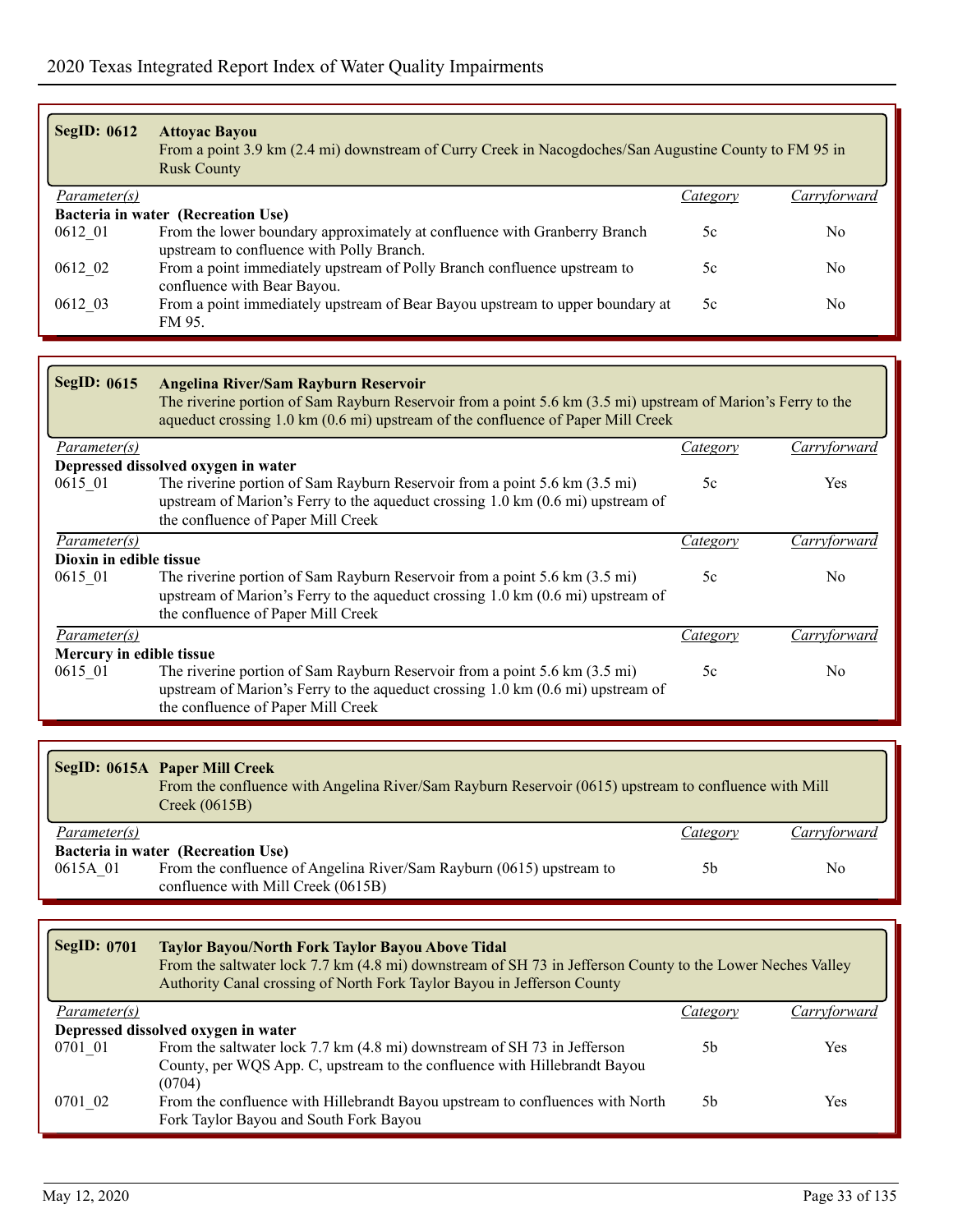|                     | <b>SegID: 0701D Shallow Prong Lake</b><br>Widest upper portion of Big Hill Bayou about 2.0 km (1.26 mi) north of Blind Lake |          |              |
|---------------------|-----------------------------------------------------------------------------------------------------------------------------|----------|--------------|
| <i>Parameter(s)</i> |                                                                                                                             | Category | Carryforward |
|                     | Depressed dissolved oxygen in water                                                                                         |          |              |
| 0701D 01            | Portion of Big Hill Bayou, Shallow Prong portion of NHD RC 12040201006920                                                   | 5c       | No           |

### **SegID: 0702 Intracoastal Waterway Tidal** From the confluence with Galveston Bay at Port Bolivar to the confluence with the Sabine-Neches/Port Arthur Canal (including Taylor Bayou Tidal from the confluence with the Intracoastal Waterway up to the saltwater lock 7.7 km (4.8 mi) downstream of SH 73 *Parameter(s) Category Carryforward* **Bacteria in water (Recreation Use)** 0702\_01 From the confluence with Sabine-Neches Canal Tidal (0703) to eastern most 5c No boundary of East Bay 0702\_02 Taylor Bayou tidal from the confluence with the Intracoastal Waterway Tidal to 5c No the saltwater barriers. *Parameter(s) Category Carryforward* **Dioxin in edible tissue** 0702\_03 From the eastern most boundary of East Bay to Port Bolivar 5a 5a No *Parameter(s) Category Carryforward* **PCBs in edible tissue** 0702\_03 From the eastern most boundary of East Bay to Port Bolivar 5a 5a

| SegID: 0702A Alligator Bayou and Main Canals A, B, C, and D<br>All perennial canals in Jefferson County Drainage District No. 7 that eventually drain into the tidal portion of<br>Taylor Bayou at the pump house gate, including Alligator Bayou |                                                                                                                                 |          |              |  |  |
|---------------------------------------------------------------------------------------------------------------------------------------------------------------------------------------------------------------------------------------------------|---------------------------------------------------------------------------------------------------------------------------------|----------|--------------|--|--|
| <i>Parameter(s)</i>                                                                                                                                                                                                                               |                                                                                                                                 | Category | Carryforward |  |  |
| <b>Toxicity in sediment</b>                                                                                                                                                                                                                       |                                                                                                                                 |          |              |  |  |
| 0702A 01                                                                                                                                                                                                                                          | From Taylor Bayou Tidal (0702) to confluence with Main Canal D above SH 82.                                                     | 5c       | Yes          |  |  |
| Parameter(s)                                                                                                                                                                                                                                      |                                                                                                                                 | Category | Carrytorward |  |  |
| <b>Toxicity in water</b>                                                                                                                                                                                                                          |                                                                                                                                 |          |              |  |  |
| 0702A 03                                                                                                                                                                                                                                          | Main Canal D from the confluence with Alligator Bayou at SH 82 upstream to<br>about 0.35 km upstream of confluence with Canal A | 5c       | Yes          |  |  |

| <b>SegID: 0703</b>                 | <b>Sabine-Neches Canal Tidal</b><br>From the confluence with Sabine Pass at the southern tip of Pleasure Island in Jefferson County to the Sabine<br>Lake seawall at the northern tip of Pleasure Island in Jefferson County |          |              |  |
|------------------------------------|------------------------------------------------------------------------------------------------------------------------------------------------------------------------------------------------------------------------------|----------|--------------|--|
| <i>Parameter(s)</i>                |                                                                                                                                                                                                                              | Category | Carryforward |  |
| Bacteria in water (Recreation Use) |                                                                                                                                                                                                                              |          |              |  |
| 0703 01                            | From the confluence with Sabine Pass at the southern tip of Pleasure Island in                                                                                                                                               | 5c       | No.          |  |
|                                    | Jefferson County to the Sabine Lake seawall at the northern tip of Pleasure Island                                                                                                                                           |          |              |  |
|                                    | in Jefferson County                                                                                                                                                                                                          |          |              |  |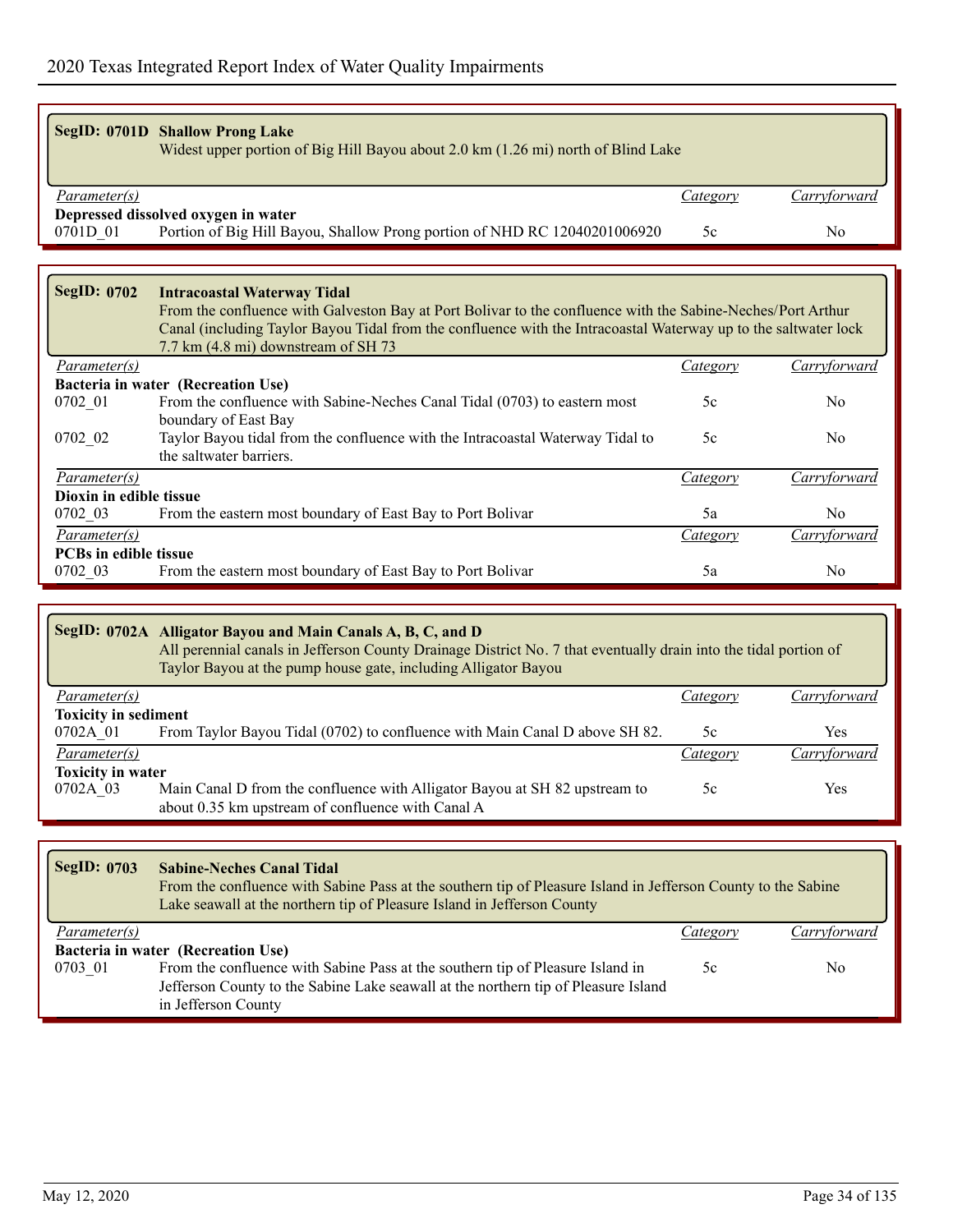| <b>SegID: 0704</b>                  | <b>Hillebrandt Bayou</b><br>From the confluence of Taylor Bayou in Jefferson County to a point 100 meters (110 yards) upstream of SH 124<br>in Jefferson County |          |              |  |
|-------------------------------------|-----------------------------------------------------------------------------------------------------------------------------------------------------------------|----------|--------------|--|
| <i>Parameter(s)</i>                 |                                                                                                                                                                 | Category | Carryforward |  |
|                                     | Bacteria in water (Recreation Use)                                                                                                                              |          |              |  |
| 0704 02                             | From the confluence with Willow Marsh Bayou (0704A) upstream to a point 100<br>meters (110 yards) upstream of SH 124 in Jefferson County                        | 5a       | No           |  |
| Parameter(s)                        |                                                                                                                                                                 | Category | Carryforward |  |
| Depressed dissolved oxygen in water |                                                                                                                                                                 |          |              |  |
| 0704 01                             | From the confluence with Taylor Bayou Above Tidal (0701) upstream to<br>confluence with Willow Marsh Bayou (0704A)                                              | .5b      | <b>Yes</b>   |  |

| SegID: 0801C Cotton Bayou<br>From the confluence of Cotton Lake southeast of Mont Belvieu in Chambers County upstream to a point (NHD)<br>RC 12040203000496) approximately 1 mi north of IH 10 in Chambers County |                                                                                                                                                                                        |          |              |  |  |
|-------------------------------------------------------------------------------------------------------------------------------------------------------------------------------------------------------------------|----------------------------------------------------------------------------------------------------------------------------------------------------------------------------------------|----------|--------------|--|--|
| <i>Parameter(s)</i>                                                                                                                                                                                               |                                                                                                                                                                                        | Category | Carryforward |  |  |
|                                                                                                                                                                                                                   | Bacteria in water (Recreation Use)                                                                                                                                                     |          |              |  |  |
| 0801C 01                                                                                                                                                                                                          | From the confluence of Cotton Lake southeast of Mont Belvieu in Chambers<br>County upstream to a point (NHD RC 12040203000496) approximately 1 mi<br>north of IH 10 in Chambers County | 5c       | No.          |  |  |
| <i>Parameter(s)</i>                                                                                                                                                                                               |                                                                                                                                                                                        | Category | Carrytorwa   |  |  |
|                                                                                                                                                                                                                   | Depressed dissolved oxygen in water                                                                                                                                                    |          |              |  |  |
| 0801C 01                                                                                                                                                                                                          | From the confluence of Cotton Lake southeast of Mont Belvieu in Chambers<br>County upstream to a point (NHD RC 12040203000496) approximately 1 mi<br>north of IH 10 in Chambers County | 5c       | Yes          |  |  |

| <b>SegID: 0802</b>           | <b>Trinity River Below Lake Livingston</b><br>From a point 3.1 km (1.9 mi) downstream of US 90 in Liberty County to Livingston Dam in Polk/San Jacinto<br>County |                 |                |  |
|------------------------------|------------------------------------------------------------------------------------------------------------------------------------------------------------------|-----------------|----------------|--|
| <i>Parameter(s)</i>          |                                                                                                                                                                  | Category        | Carryforward   |  |
| Dioxin in edible tissue      |                                                                                                                                                                  |                 |                |  |
| 0802 01                      | Lower 17 mi of segment                                                                                                                                           | 5a              | N <sub>0</sub> |  |
| 0802 02                      | Approximately 9 mi upstream to approximately 15 mi downstream of SH 105                                                                                          | 5a              | N <sub>0</sub> |  |
| 0802 03                      | 11 mi upstream to approximately 9 mi downstream of FM 787                                                                                                        | 5a              | N <sub>0</sub> |  |
| 0802 04                      | 5 mi upstream to 11 mi downstream of US 59                                                                                                                       | 5a              | N <sub>0</sub> |  |
| 0802 05                      | Upper 6 mi of segment                                                                                                                                            | 5a              | No             |  |
| <i>Parameter(s)</i>          |                                                                                                                                                                  | <i>Category</i> | Carryforward   |  |
| <b>PCBs</b> in edible tissue |                                                                                                                                                                  |                 |                |  |
| 0802 01                      | Lower 17 mi of segment                                                                                                                                           | 5a              | No.            |  |
| 0802 02                      | Approximately 9 mi upstream to approximately 15 mi downstream of SH 105                                                                                          | 5a              | N <sub>0</sub> |  |
| 0802 03                      | 11 mi upstream to approximately 9 mi downstream of FM 787                                                                                                        | 5a              | N <sub>0</sub> |  |
| 0802 04                      | 5 mi upstream to 11 mi downstream of US 59                                                                                                                       | 5a              | N <sub>0</sub> |  |
| 0802 05                      | Upper 6 mi of segment                                                                                                                                            | 5a              | N <sub>0</sub> |  |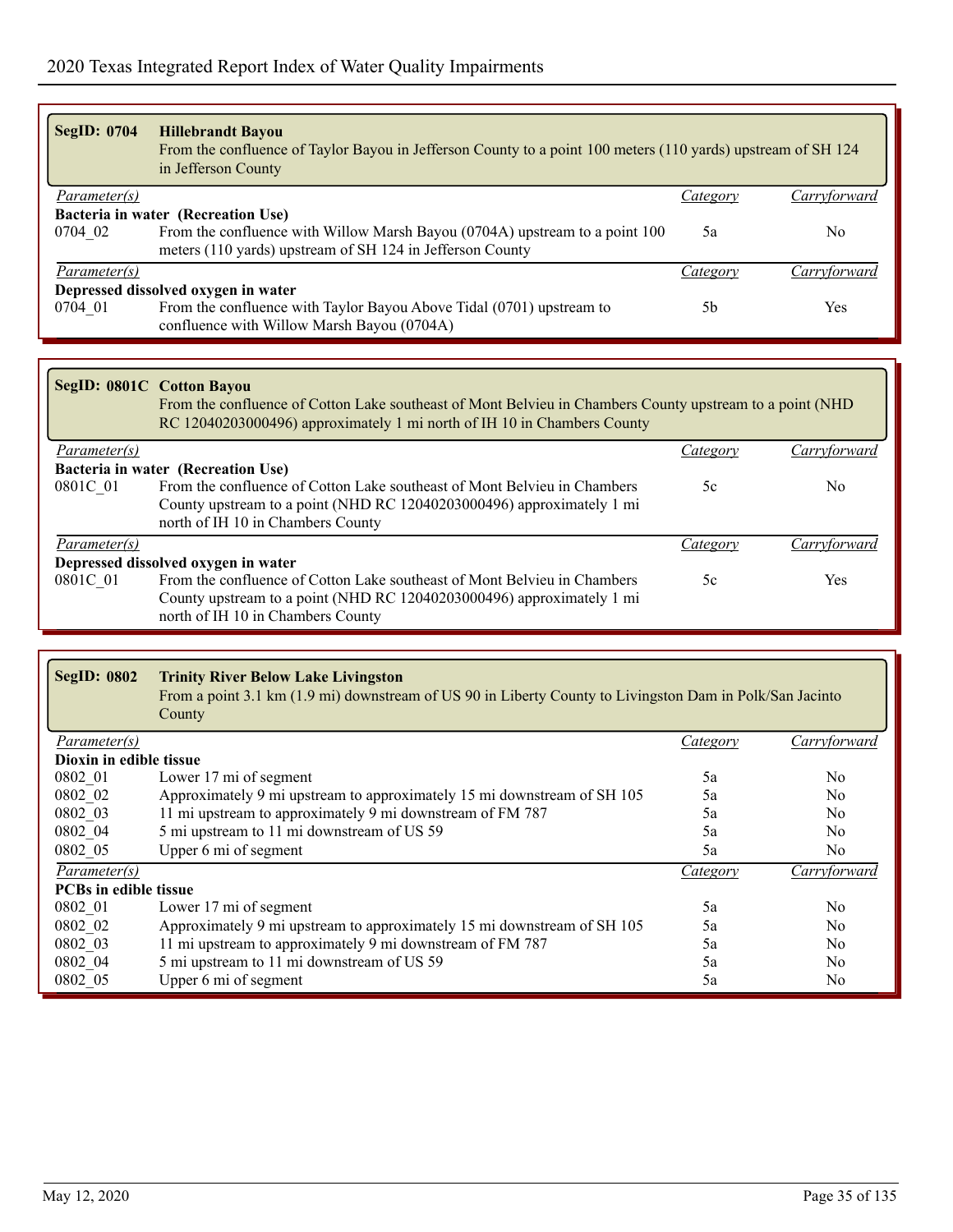| <b>SegID: 0803</b>               | <b>Lake Livingston</b><br>From Livingston Dam in Polk/San Jacinto County to a point 1.8 km (1.1 mi) upstream of Boggy Creek in<br>Houston/Leon County, up to normal pool elevation of 131 feet (impounds Trinity River) |                 |              |
|----------------------------------|-------------------------------------------------------------------------------------------------------------------------------------------------------------------------------------------------------------------------|-----------------|--------------|
| Parameter(s)                     |                                                                                                                                                                                                                         | <i>Category</i> | Carryforward |
| Dioxin in edible tissue          |                                                                                                                                                                                                                         |                 |              |
| 0803 01                          | Lowermost portion of reservoir, adjacent to dam                                                                                                                                                                         | 5a              | No           |
| 0803 02                          | Lower portion of reservoir, East Wolf Creek                                                                                                                                                                             | 5a              | No           |
| 0803 03                          | Lower portion of reservoir, East Willow Springs                                                                                                                                                                         | 5a              | No           |
| 0803 04                          | Middle portion of reservoir, East Pointblank                                                                                                                                                                            | 5a              | No           |
| 0803 05                          | Middle portion of reservoir, downstream of Kickapoo Creek                                                                                                                                                               | 5a              | No           |
| 0803 06                          | Middle portion of reservoir, centering on US 190                                                                                                                                                                        | 5a              | No           |
| 0803 07                          | Upper portion of reservoir, west of Carlisle                                                                                                                                                                            | 5a              | No           |
| 0803 08                          | Cove off upper portion of reservoir, East Trinity                                                                                                                                                                       | 5a              | No           |
| 0803_09                          | West Carolina Creek cove, off upper portion of reservoir                                                                                                                                                                | 5a              | No           |
| 0803 10<br>0803 11               | Upper portion of reservoir, centering on SH 19                                                                                                                                                                          | 5a              | No           |
|                                  | Riverine portion of reservoir, centering on SH 21<br>Remainder of reservoir                                                                                                                                             | 5a<br>5a        | No           |
| 0803_12                          |                                                                                                                                                                                                                         |                 | No           |
| Parameter(s)                     |                                                                                                                                                                                                                         | <b>Category</b> | Carryforward |
| PCBs in edible tissue<br>0803_01 | Lowermost portion of reservoir, adjacent to dam                                                                                                                                                                         | 5a              | No           |
| 0803 02                          | Lower portion of reservoir, East Wolf Creek                                                                                                                                                                             | 5a              | No           |
| 0803 03                          | Lower portion of reservoir, East Willow Springs                                                                                                                                                                         | 5a              | No           |
| 0803 04                          | Middle portion of reservoir, East Pointblank                                                                                                                                                                            | 5a              | No           |
| 0803 05                          | Middle portion of reservoir, downstream of Kickapoo Creek                                                                                                                                                               | 5a              | No           |
| 0803_06                          | Middle portion of reservoir, centering on US 190                                                                                                                                                                        | 5a              | No           |
| 0803_07                          | Upper portion of reservoir, west of Carlisle                                                                                                                                                                            | 5a              | No           |
| 0803 08                          | Cove off upper portion of reservoir, East Trinity                                                                                                                                                                       | 5a              | No           |
| 0803_09                          | West Carolina Creek cove, off upper portion of reservoir                                                                                                                                                                | 5a              | No           |
| $0803 - 10$                      | Upper portion of reservoir, centering on SH 19                                                                                                                                                                          | 5a              | No           |
| $0803 - 11$                      | Riverine portion of reservoir, centering on SH 21                                                                                                                                                                       | 5a              | No           |
| 0803_12                          | Remainder of reservoir                                                                                                                                                                                                  | 5a              | No           |
| Parameter(s)                     |                                                                                                                                                                                                                         | <i>Category</i> | Carryforward |
| Sulfate in water                 |                                                                                                                                                                                                                         |                 |              |
| 0803 01                          | Lowermost portion of reservoir, adjacent to dam                                                                                                                                                                         | 5 <sub>b</sub>  | No           |
| 0803 02                          | Lower portion of reservoir, East Wolf Creek                                                                                                                                                                             | 5 <sub>b</sub>  | No           |
| 0803 03                          | Lower portion of reservoir, East Willow Springs                                                                                                                                                                         | 5 <sub>b</sub>  | No           |
| 0803 04                          | Middle portion of reservoir, East Pointblank                                                                                                                                                                            | 5 <sub>b</sub>  | No           |
| 0803 05                          | Middle portion of reservoir, downstream of Kickapoo Creek                                                                                                                                                               | 5 <sub>b</sub>  | No           |
| 0803 06                          | Middle portion of reservoir, centering on US 190                                                                                                                                                                        | 5 <sub>b</sub>  | No           |
| 0803 07                          | Upper portion of reservoir, west of Carlisle                                                                                                                                                                            | 5 <sub>b</sub>  | No           |
| 0803_08                          | Cove off upper portion of reservoir, East Trinity                                                                                                                                                                       | 5 <sub>b</sub>  | No           |
| 0803 09                          | West Carolina Creek cove, off upper portion of reservoir                                                                                                                                                                | 5 <sub>b</sub>  | No           |
| 0803 10                          | Upper portion of reservoir, centering on SH 19                                                                                                                                                                          | 5 <sub>b</sub>  | No           |
| 0803 11                          | Riverine portion of reservoir, centering on SH 21                                                                                                                                                                       | 5 <sub>b</sub>  | No           |
| 0803 12                          | Remainder of reservoir                                                                                                                                                                                                  | 5b              | No           |

## **SegID: 0803G Lake Madisonville**

From Lake Madisonville Dam in Madison County up to the normal pool elevation of 285 feet (impounds Town Branch) *Parameter(s) Category Carryforward*

| $I$ <i>u<sub>l</sub></i> u <sub>l</sub> u <sub>l</sub> $I$ |                                                                              | $C^{\mu\nu\kappa\sigma}$ | $\frac{C_{u}U_{v}U_{v}U_{v}}{V}$ |
|------------------------------------------------------------|------------------------------------------------------------------------------|--------------------------|----------------------------------|
| Mercury in edible tissue                                   |                                                                              |                          |                                  |
| 0803G 01                                                   | From Lake Madisonville Dam in Madison County up to the normal pool elevation |                          | No                               |
|                                                            | of 285 feet (impounds Town Branch)                                           |                          |                                  |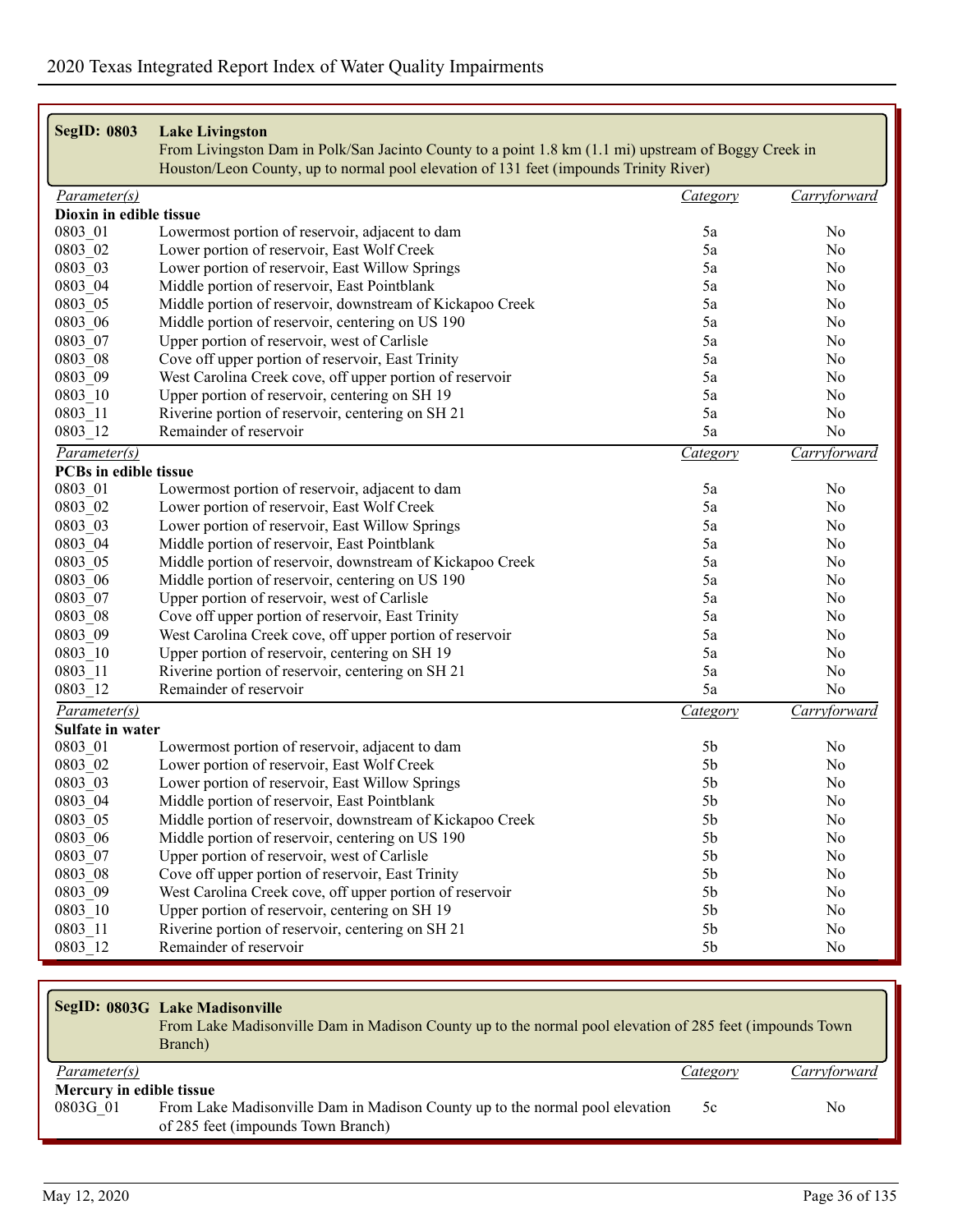| <b>SegID: 0804</b>           | <b>Trinity River Above Lake Livingston</b>                                                                                   |          |                |
|------------------------------|------------------------------------------------------------------------------------------------------------------------------|----------|----------------|
|                              | From a point 1.8 km (1.1 mi) upstream of Boggy Creek in Houston/Leon County to a point immediately                           |          |                |
|                              | upstream of the confluence of the Cedar Creek Reservoir discharge canal in Henderson/Navarro County                          |          |                |
| Parameter(s)                 |                                                                                                                              | Category | Carryforward   |
| Dioxin in edible tissue      |                                                                                                                              |          |                |
| 0804 01                      | From the lower end of the segment up to just above the confluence with<br>Hurricane Bayou in Houston County.                 | 5a       | No             |
| 0804 02                      | From just upstream of the confluence with Hurricane Bayou up to just above the<br>confluence with Boons Creek.               | 5a       | N <sub>0</sub> |
| 0804_03                      | From just upstream of the confluence with Boons Creek up to just above the<br>confluence with Caney Creek.                   | 5a       | No             |
| 0804 04                      | From the confluence with Caney Creek up to just above the confluence with<br>Indian Creek in Anderson County.                | 5a       | No             |
| 0804_05                      | From just above the confluence with Indian Creek in Anderson County up to just<br>above the confluence with Tehuacana Creek. | 5a       | N <sub>0</sub> |
| 0804 06                      | From just above the confluence with Tehuacana Creek to just above the<br>confluence with Richland Creek.                     | 5a       | No             |
| 0804_07                      | From just above the confluence with Richland Creek in Henderson County, up to<br>the upper end of the segment.               | 5a       | No             |
| Parameter(s)                 |                                                                                                                              | Category | Carryforward   |
| <b>PCBs</b> in edible tissue |                                                                                                                              |          |                |
| 0804 01                      | From the lower end of the segment up to just above the confluence with<br>Hurricane Bayou in Houston County.                 | 5a       | No             |
| 0804 02                      | From just upstream of the confluence with Hurricane Bayou up to just above the<br>confluence with Boons Creek.               | 5a       | No             |
| 0804 03                      | From just upstream of the confluence with Boons Creek up to just above the<br>confluence with Caney Creek.                   | 5a       | No             |
| 0804_04                      | From the confluence with Caney Creek up to just above the confluence with<br>Indian Creek in Anderson County.                | 5a       | No             |
| 0804 05                      | From just above the confluence with Indian Creek in Anderson County up to just<br>above the confluence with Tehuacana Creek. | 5a       | N <sub>0</sub> |
| 0804 06                      | From just above the confluence with Tehuacana Creek to just above the<br>confluence with Richland Creek.                     | 5a       | N <sub>0</sub> |
| 0804_07                      | From just above the confluence with Richland Creek in Henderson County, up to<br>the upper end of the segment.               | 5a       | No             |

|                     | SegID: 0804G Catfish Creek<br>Twenty mile stretch of Catfish Creek running upstream from US 287 in Anderson Co., to Catfish Creek Ranch<br>Lake just upstream of SH 19 in Henderson Co. |                |              |
|---------------------|-----------------------------------------------------------------------------------------------------------------------------------------------------------------------------------------|----------------|--------------|
| <i>Parameter(s)</i> |                                                                                                                                                                                         | Category       | Carryforward |
|                     | Bacteria in water (Recreation Use)                                                                                                                                                      |                |              |
| 0804G 01            | A 20 mi stretch of Catfish Creek running upstream from US 287 in Anderson Co.,                                                                                                          | .5b            | No           |
|                     | to Catfish Creek Ranch Lake just upstream of SH 19 in Henderson Co.                                                                                                                     |                |              |
| <i>Parameter(s)</i> |                                                                                                                                                                                         | Category       | Carryforward |
|                     | Depressed dissolved oxygen in water                                                                                                                                                     |                |              |
| 0804G 01            | A 20 mi stretch of Catfish Creek running upstream from US 287 in Anderson Co.,                                                                                                          | 5 <sub>b</sub> | <b>Yes</b>   |
|                     | to Catfish Creek Ranch Lake just upstream of SH 19 in Henderson Co.                                                                                                                     |                |              |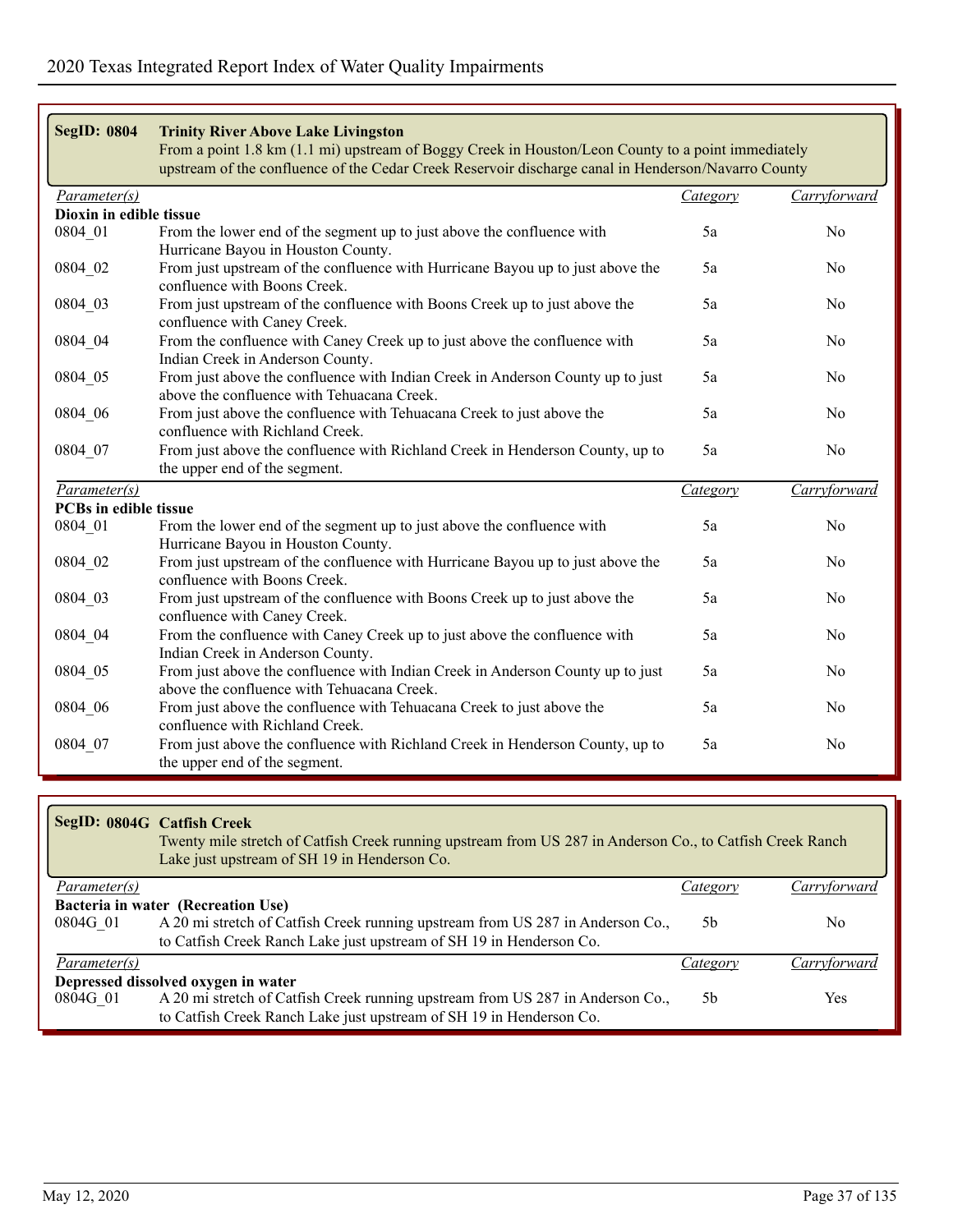|                           | SegID: 0804H Upper Keechi Creek<br>From confluence with segment 0804 Trinity River to the upper end of NHD stream Upper Keechi Creek (NHD<br>RC 12030201001075)         |                 |                |
|---------------------------|-------------------------------------------------------------------------------------------------------------------------------------------------------------------------|-----------------|----------------|
| Parameter(s)              |                                                                                                                                                                         | Category        | Carryforward   |
| 0804H 01                  | Depressed dissolved oxygen in water<br>From the confluence with segment 0804 Trinity River up to confluence with Twin<br>Branch (NHD RC 12030201027099)                 | 5 <sub>b</sub>  | Yes            |
|                           |                                                                                                                                                                         |                 |                |
|                           | SegID: 0804K Lower Keechi Creek<br>Perennial stream from the confluence with the Trinity River in Leon County upstream to the headwaters in Jewett<br>in Leon County    |                 |                |
| Parameter(s)              |                                                                                                                                                                         | <b>Category</b> | Carryforward   |
| 0804K 01                  | Bacteria in water (Recreation Use)<br>Perennial stream from the confluence with the Trinity River in Leon County<br>upstream to the headwaters in Jewett in Leon County | 5c              | No             |
|                           |                                                                                                                                                                         |                 |                |
| SegID: 0804L Town Creek   | Perennial stream from the confluence with Keechi Creek upstream to SH 256 (Appendix D)                                                                                  |                 |                |
| Parameter(s)              |                                                                                                                                                                         | Category        | Carryforward   |
| 0804L_01                  | Bacteria in water (Recreation Use)<br>Perennial stream from the confluence with Keechi Creek upstream to SH 256<br>(Appendix D)                                         | 5c              | N <sub>0</sub> |
|                           |                                                                                                                                                                         |                 |                |
|                           | <b>SegID: 0804M Bassett Creek</b><br>Perennial stream from the confluence with Town Creek upstream to Blue Lake                                                         |                 |                |
| Parameter(s)              |                                                                                                                                                                         | Category        | Carryforward   |
|                           | Impaired fish community in water                                                                                                                                        |                 |                |
| 0804M 01                  | From the confluence with Town Creek upstream to approximately 15m upstream<br>of the processing plant outfall                                                           | 5c              | N <sub>0</sub> |
| $\overline{Parameter(s)}$ |                                                                                                                                                                         | Category        | Carryforward   |
| 0804M_01                  | Impaired macrobenthic community in water<br>From the confluence with Town Creek upstream to approximately 15m upstream<br>of the processing plant outfall               | 5c              | N <sub>0</sub> |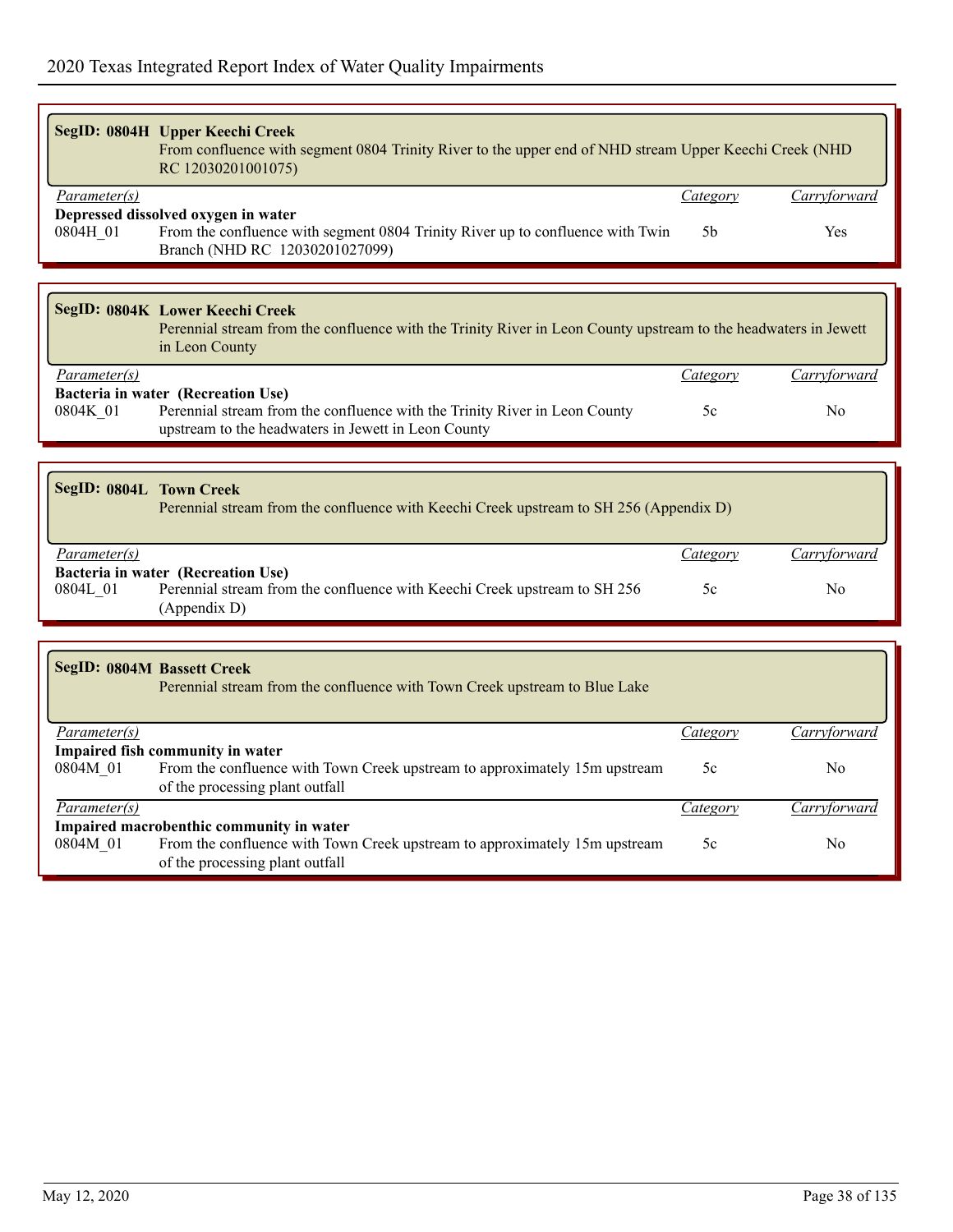| <b>SegID: 0805</b>           | <b>Upper Trinity River</b>                                                                              |                 |                |
|------------------------------|---------------------------------------------------------------------------------------------------------|-----------------|----------------|
|                              | From a point immediately upstream of the confluence of the Cedar Creek Reservoir discharge canal in     |                 |                |
|                              | Henderson/Navarro County to a point immediately upstream of the confluence of Elm Fork Trinity River in |                 |                |
|                              | <b>Dallas County</b>                                                                                    |                 |                |
| Parameter(s)                 |                                                                                                         | <b>Category</b> | Carryforward   |
|                              | Bacteria in water (Recreation Use)                                                                      |                 |                |
| 0805_03                      | From the confluence of Fivemile Creek upstream to the confluence of Cedar                               | 4a              | N <sub>0</sub> |
|                              | Creek.                                                                                                  |                 |                |
| 0805 04                      | From confluence of Cedar Creek upstream to confluence of Elm Fork Trinity                               | 4a              | No             |
|                              | River                                                                                                   |                 |                |
| Parameter(s)                 |                                                                                                         | <b>Category</b> | Carryforward   |
| Dioxin in edible tissue      |                                                                                                         |                 |                |
| 0805 01                      | From confluence of the Cedar Creek Reservoir discharge canal upstream to                                | 5a              | N <sub>0</sub> |
|                              | confluence of Smith Creek.                                                                              |                 |                |
| 0805 02                      | From confluence of Smith Creek upstream to confluence of Tenmile Creek.                                 | 5a              | No             |
| 0805 03                      | From the confluence of Fivemile Creek upstream to the confluence of Cedar                               | 5a              | N <sub>0</sub> |
|                              | Creek.                                                                                                  |                 |                |
| 0805 04                      | From confluence of Cedar Creek upstream to confluence of Elm Fork Trinity                               | 5a              | No             |
|                              | River                                                                                                   |                 |                |
| 0805_06                      | From confluence of Tenmile Creek upstream to confluence of Fivemile Creek                               | 5a              | No             |
| $\overline{Parameter(s)}$    |                                                                                                         | Category        | Carryforward   |
| <b>PCBs</b> in edible tissue |                                                                                                         |                 |                |
| 0805 01                      | From confluence of the Cedar Creek Reservoir discharge canal upstream to                                | 5a              | No             |
|                              | confluence of Smith Creek.                                                                              |                 |                |
| 0805 02                      | From confluence of Smith Creek upstream to confluence of Tenmile Creek.                                 | 5a              | No             |
| 0805 03                      | From the confluence of Fivemile Creek upstream to the confluence of Cedar                               | 5a              | No             |
|                              | Creek.                                                                                                  |                 |                |
| 0805 04                      | From confluence of Cedar Creek upstream to confluence of Elm Fork Trinity                               | 5a              | No             |
|                              | River                                                                                                   |                 |                |
| 0805_06                      | From confluence of Tenmile Creek upstream to confluence of Fivemile Creek                               | 5a              | N <sub>0</sub> |

| <b>SegID: 0806</b>           | <b>West Fork Trinity River Below Lake Worth</b><br>From a point immediately upstream of the confluence of Village Creek in Tarrant County to Lake Worth Dam in<br><b>Tarrant County</b> |                 |                |
|------------------------------|-----------------------------------------------------------------------------------------------------------------------------------------------------------------------------------------|-----------------|----------------|
| <i>Parameter(s)</i>          |                                                                                                                                                                                         | <i>Category</i> | Carryforward   |
| Dioxin in edible tissue      |                                                                                                                                                                                         |                 |                |
| 0806 01                      | From confluence of Village Creek upstream to confluence of Clear Fork Trinity                                                                                                           | 5a              | No             |
|                              | River                                                                                                                                                                                   |                 |                |
| 0806 02                      | From confluence of Clear Fork Trinity River upstream to Lake Worth Dam                                                                                                                  | 5a              | N <sub>0</sub> |
| Parameter(s)                 |                                                                                                                                                                                         | Category        | Carryforward   |
| <b>PCBs in edible tissue</b> |                                                                                                                                                                                         |                 |                |
| 0806 01                      | From confluence of Village Creek upstream to confluence of Clear Fork Trinity                                                                                                           | 5a              | No             |
|                              | River                                                                                                                                                                                   |                 |                |
| 0806 02                      | From confluence of Clear Fork Trinity River upstream to Lake Worth Dam                                                                                                                  | 5a              | No             |

| SegID: 0806A Fosdic Lake                 | From Fosdic Lake Dam to the reservoir headwaters in Oakland Lake Park in Tarrant County           |          |                |
|------------------------------------------|---------------------------------------------------------------------------------------------------|----------|----------------|
| <i>Parameter(s)</i>                      |                                                                                                   | Category | Carryforward   |
| <b>PCBs</b> in edible tissue<br>0806A 01 | From Fosdic Lake Dam to the reservoir headwaters in Oakland Lake Park in<br><b>Tarrant County</b> | 4a       | N <sub>0</sub> |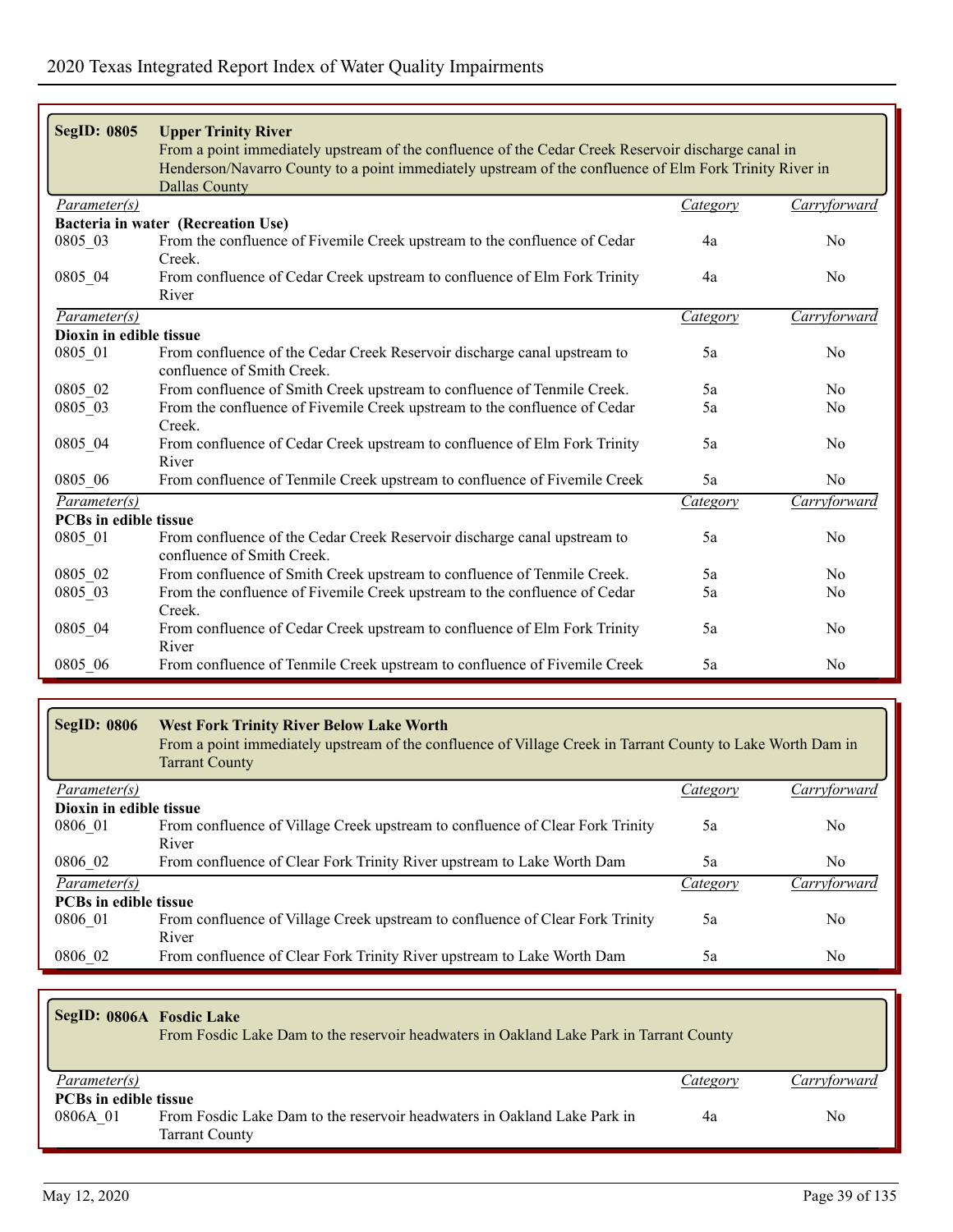| SegID: 0806B Echo Lake       | From Echo Lake Dam to the reservoirs headwaters in Tarrant County |          |                |
|------------------------------|-------------------------------------------------------------------|----------|----------------|
| <i>Parameter(s)</i>          |                                                                   | Category | Carryforward   |
| Dieldrin in edible tissue    |                                                                   |          |                |
| 0806B 01                     | From Echo Lake Dam to the reservoirs headwaters in Tarrant County | 5a       | N <sub>0</sub> |
| <i>Parameter(s)</i>          |                                                                   | Category | Carryforward   |
| Dioxin in edible tissue      |                                                                   |          |                |
| 0806B 01                     | From Echo Lake Dam to the reservoirs headwaters in Tarrant County | 5a       | No.            |
| Parameter(s)                 |                                                                   | Category | Carryforward   |
| <b>PCBs in edible tissue</b> |                                                                   |          |                |
| 0806B 01                     | From Echo Lake Dam to the reservoirs headwaters in Tarrant County | 4a       | No.            |

|              | <b>SegID: 0806D Marine Creek</b><br>Marine Creek from the confluence with West Fork Trinity River Below Lake Worth upstream to the Marine<br>Creek Reservoir dam   |          |              |
|--------------|--------------------------------------------------------------------------------------------------------------------------------------------------------------------|----------|--------------|
| Parameter(s) |                                                                                                                                                                    | Category | Carryforward |
| 0806D 01     | Bacteria in water (Recreation Use)<br>Marine Creek from the confluence with West Fork Trinity River Below Lake<br>Worth upstream to the Marine Creek Reservoir dam | 5c       | No           |

|              | <b>SegID: 0806E</b> Sycamore Creek<br>Five mi stretch of Sycamore Creek running upstream from confluence with the W. Fork of Trinity River to<br>confluence with Echo Lake Tributary in Fort Worth. |          |              |
|--------------|-----------------------------------------------------------------------------------------------------------------------------------------------------------------------------------------------------|----------|--------------|
| Parameter(s) |                                                                                                                                                                                                     | Category | Carryforward |
|              | Bacteria in water (Recreation Use)                                                                                                                                                                  |          |              |
| 0806E 01     | Five mi stretch of Sycamore Creek running upstream from confluence with the<br>W. Fork of Trinity River to confluence with Echo Lake Tributary in Fort Worth                                        | 4a       | Yes.         |

| <b>SegID: 0807</b>           | <b>Lake Worth</b><br>From Lake Worth Dam in Tarrant County to a point 4.0 km (2.5 mi) downstream of Eagle Mountain Dam in<br>Tarrant County, up to normal pool elevation of 594 feet (impounds West Fork Trinity River) |          |                |  |
|------------------------------|-------------------------------------------------------------------------------------------------------------------------------------------------------------------------------------------------------------------------|----------|----------------|--|
| <i>Parameter(s)</i>          |                                                                                                                                                                                                                         | Category | Carryforward   |  |
| Dioxin in edible tissue      |                                                                                                                                                                                                                         |          |                |  |
| 0807 01                      | From Lake Worth Dam in Tarrant County to a point 4.0 km (2.5 mi) downstream                                                                                                                                             | 5a       | N <sub>0</sub> |  |
|                              | of Eagle Mountain Dam in Tarrant County, up to normal pool elevation of 594                                                                                                                                             |          |                |  |
|                              | feet (impounds West Fork Trinity River)                                                                                                                                                                                 |          |                |  |
| Parameter(s)                 |                                                                                                                                                                                                                         | Category | Carryforward   |  |
| <b>PCBs in edible tissue</b> |                                                                                                                                                                                                                         |          |                |  |
| 0807 01                      | From Lake Worth Dam in Tarrant County to a point 4.0 km (2.5 mi) downstream                                                                                                                                             | 4a       | N <sub>0</sub> |  |
|                              | of Eagle Mountain Dam in Tarrant County, up to normal pool elevation of 594                                                                                                                                             |          |                |  |
|                              | feet (impounds West Fork Trinity River)                                                                                                                                                                                 |          |                |  |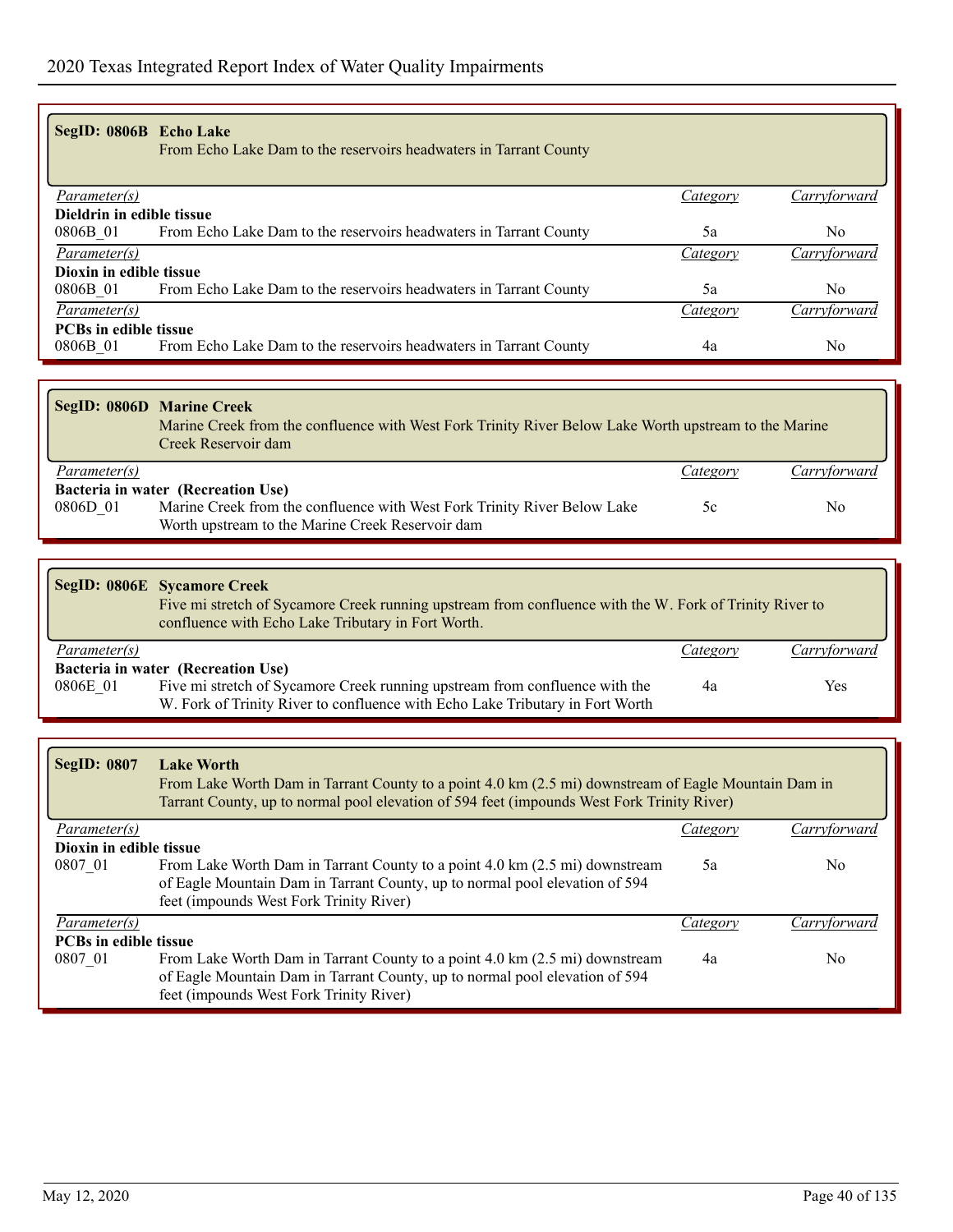| <b>SegID: 0808</b><br><b>West Fork Trinity River Below Eagle Mountain Reservoir</b><br>From a point 4.0 km (2.5 mi) downstream of Eagle Mountain Dam in Tarrant County to Eagle Mountain Dam in<br><b>Tarrant County</b><br>Carryforward<br>Parameter(s)<br><b>Category</b><br><b>PCBs</b> in edible tissue<br>0808_01<br>From a point 4.0 km (2.5 mi) downstream of Eagle Mountain Dam in Tarrant<br>No<br>4a<br>County to Eagle Mountain Dam in Tarrant County<br>SegID: 0809B Ash Creek<br>Intermittent stream with perennial pools from Eagle Mountain Lake in Tarrant County upstream to its confluence<br>with Mill Branch in Parker County<br>Carryforward<br>Parameter(s)<br><b>Category</b><br>Bacteria in water (Recreation Use)<br>0809B_01<br>Intermittent stream with perennial pools from Eagle Mountain Lake in Tarrant<br>5 <sub>b</sub><br>N <sub>o</sub><br>County upstream to its confluence with Mill Branch in Parker County<br><b>SegID: 0809C Dosier Creek</b><br>Perennial stream from the confluence of Dosier Slough cove upstream to the confluence with an intermittent<br>stream 1 km upstream of Boat Club Road<br>Parameter(s)<br>Carryforward<br>Category<br>Bacteria in water (Recreation Use)<br>0809C_01<br>Perennial stream from the confluence of Dosier Slough cove upstream to the<br>5c<br>N <sub>0</sub><br>confluence with an intermittent stream 1 km upstream of Boat Club Road<br><b>SegID: 0809D Derrett Creek</b><br>Perennial stream from the confluence with Derrett Creek cove to 0.22 km upstream of FM 718 where the<br>waterbody meets an intermittent stream<br>Carryforward<br>Parameter(s)<br>Category<br>Bacteria in water (Recreation Use)<br>Perennial stream from the confluence with Derrett Creek cove to 0.22 km<br>0809D 01<br>5c<br>No.<br>upstream of FM 718 where the waterbody meets an intermittent stream<br><b>SegID: 0810</b><br><b>West Fork Trinity River Below Bridgeport Reservoir</b><br>From a point 0.6 km (0.4 mi) downstream of the confluence of Oates Branch in Wise County to Bridgeport Dam<br>in Wise County<br>Carryforward<br>Parameter(s)<br><i>Category</i><br>Bacteria in water (Recreation Use)<br>Lower 25 mi of segment<br>0810 01<br>5c<br>N <sub>0</sub><br>SegID: 0810C Martin Branch<br>The eight mi stretch of Martin Branch running upstream from confluence with Center Creek to FM 730 south of<br>Decatur, Wise County.<br>Parameter(s)<br>Carryforward<br>Category<br>Bacteria in water (Recreation Use)<br>Eight mi stretch of Martin Branch running upstream from confluence with Center<br>0810C 01<br>5c<br>N <sub>0</sub><br>Creek to FM 730 south of Decatur, Wise County. |  |  |
|------------------------------------------------------------------------------------------------------------------------------------------------------------------------------------------------------------------------------------------------------------------------------------------------------------------------------------------------------------------------------------------------------------------------------------------------------------------------------------------------------------------------------------------------------------------------------------------------------------------------------------------------------------------------------------------------------------------------------------------------------------------------------------------------------------------------------------------------------------------------------------------------------------------------------------------------------------------------------------------------------------------------------------------------------------------------------------------------------------------------------------------------------------------------------------------------------------------------------------------------------------------------------------------------------------------------------------------------------------------------------------------------------------------------------------------------------------------------------------------------------------------------------------------------------------------------------------------------------------------------------------------------------------------------------------------------------------------------------------------------------------------------------------------------------------------------------------------------------------------------------------------------------------------------------------------------------------------------------------------------------------------------------------------------------------------------------------------------------------------------------------------------------------------------------------------------------------------------------------------------------------------------------------------------------------------------------------------------------------------------------------------------------------------------------------------------------------------------------------------------------------------------------------------------------------------------------------------------------------------------------------------------------------------------------------------|--|--|
|                                                                                                                                                                                                                                                                                                                                                                                                                                                                                                                                                                                                                                                                                                                                                                                                                                                                                                                                                                                                                                                                                                                                                                                                                                                                                                                                                                                                                                                                                                                                                                                                                                                                                                                                                                                                                                                                                                                                                                                                                                                                                                                                                                                                                                                                                                                                                                                                                                                                                                                                                                                                                                                                                          |  |  |
|                                                                                                                                                                                                                                                                                                                                                                                                                                                                                                                                                                                                                                                                                                                                                                                                                                                                                                                                                                                                                                                                                                                                                                                                                                                                                                                                                                                                                                                                                                                                                                                                                                                                                                                                                                                                                                                                                                                                                                                                                                                                                                                                                                                                                                                                                                                                                                                                                                                                                                                                                                                                                                                                                          |  |  |
|                                                                                                                                                                                                                                                                                                                                                                                                                                                                                                                                                                                                                                                                                                                                                                                                                                                                                                                                                                                                                                                                                                                                                                                                                                                                                                                                                                                                                                                                                                                                                                                                                                                                                                                                                                                                                                                                                                                                                                                                                                                                                                                                                                                                                                                                                                                                                                                                                                                                                                                                                                                                                                                                                          |  |  |
|                                                                                                                                                                                                                                                                                                                                                                                                                                                                                                                                                                                                                                                                                                                                                                                                                                                                                                                                                                                                                                                                                                                                                                                                                                                                                                                                                                                                                                                                                                                                                                                                                                                                                                                                                                                                                                                                                                                                                                                                                                                                                                                                                                                                                                                                                                                                                                                                                                                                                                                                                                                                                                                                                          |  |  |
|                                                                                                                                                                                                                                                                                                                                                                                                                                                                                                                                                                                                                                                                                                                                                                                                                                                                                                                                                                                                                                                                                                                                                                                                                                                                                                                                                                                                                                                                                                                                                                                                                                                                                                                                                                                                                                                                                                                                                                                                                                                                                                                                                                                                                                                                                                                                                                                                                                                                                                                                                                                                                                                                                          |  |  |
|                                                                                                                                                                                                                                                                                                                                                                                                                                                                                                                                                                                                                                                                                                                                                                                                                                                                                                                                                                                                                                                                                                                                                                                                                                                                                                                                                                                                                                                                                                                                                                                                                                                                                                                                                                                                                                                                                                                                                                                                                                                                                                                                                                                                                                                                                                                                                                                                                                                                                                                                                                                                                                                                                          |  |  |
|                                                                                                                                                                                                                                                                                                                                                                                                                                                                                                                                                                                                                                                                                                                                                                                                                                                                                                                                                                                                                                                                                                                                                                                                                                                                                                                                                                                                                                                                                                                                                                                                                                                                                                                                                                                                                                                                                                                                                                                                                                                                                                                                                                                                                                                                                                                                                                                                                                                                                                                                                                                                                                                                                          |  |  |
|                                                                                                                                                                                                                                                                                                                                                                                                                                                                                                                                                                                                                                                                                                                                                                                                                                                                                                                                                                                                                                                                                                                                                                                                                                                                                                                                                                                                                                                                                                                                                                                                                                                                                                                                                                                                                                                                                                                                                                                                                                                                                                                                                                                                                                                                                                                                                                                                                                                                                                                                                                                                                                                                                          |  |  |
|                                                                                                                                                                                                                                                                                                                                                                                                                                                                                                                                                                                                                                                                                                                                                                                                                                                                                                                                                                                                                                                                                                                                                                                                                                                                                                                                                                                                                                                                                                                                                                                                                                                                                                                                                                                                                                                                                                                                                                                                                                                                                                                                                                                                                                                                                                                                                                                                                                                                                                                                                                                                                                                                                          |  |  |
|                                                                                                                                                                                                                                                                                                                                                                                                                                                                                                                                                                                                                                                                                                                                                                                                                                                                                                                                                                                                                                                                                                                                                                                                                                                                                                                                                                                                                                                                                                                                                                                                                                                                                                                                                                                                                                                                                                                                                                                                                                                                                                                                                                                                                                                                                                                                                                                                                                                                                                                                                                                                                                                                                          |  |  |
|                                                                                                                                                                                                                                                                                                                                                                                                                                                                                                                                                                                                                                                                                                                                                                                                                                                                                                                                                                                                                                                                                                                                                                                                                                                                                                                                                                                                                                                                                                                                                                                                                                                                                                                                                                                                                                                                                                                                                                                                                                                                                                                                                                                                                                                                                                                                                                                                                                                                                                                                                                                                                                                                                          |  |  |
|                                                                                                                                                                                                                                                                                                                                                                                                                                                                                                                                                                                                                                                                                                                                                                                                                                                                                                                                                                                                                                                                                                                                                                                                                                                                                                                                                                                                                                                                                                                                                                                                                                                                                                                                                                                                                                                                                                                                                                                                                                                                                                                                                                                                                                                                                                                                                                                                                                                                                                                                                                                                                                                                                          |  |  |
|                                                                                                                                                                                                                                                                                                                                                                                                                                                                                                                                                                                                                                                                                                                                                                                                                                                                                                                                                                                                                                                                                                                                                                                                                                                                                                                                                                                                                                                                                                                                                                                                                                                                                                                                                                                                                                                                                                                                                                                                                                                                                                                                                                                                                                                                                                                                                                                                                                                                                                                                                                                                                                                                                          |  |  |
|                                                                                                                                                                                                                                                                                                                                                                                                                                                                                                                                                                                                                                                                                                                                                                                                                                                                                                                                                                                                                                                                                                                                                                                                                                                                                                                                                                                                                                                                                                                                                                                                                                                                                                                                                                                                                                                                                                                                                                                                                                                                                                                                                                                                                                                                                                                                                                                                                                                                                                                                                                                                                                                                                          |  |  |
|                                                                                                                                                                                                                                                                                                                                                                                                                                                                                                                                                                                                                                                                                                                                                                                                                                                                                                                                                                                                                                                                                                                                                                                                                                                                                                                                                                                                                                                                                                                                                                                                                                                                                                                                                                                                                                                                                                                                                                                                                                                                                                                                                                                                                                                                                                                                                                                                                                                                                                                                                                                                                                                                                          |  |  |
|                                                                                                                                                                                                                                                                                                                                                                                                                                                                                                                                                                                                                                                                                                                                                                                                                                                                                                                                                                                                                                                                                                                                                                                                                                                                                                                                                                                                                                                                                                                                                                                                                                                                                                                                                                                                                                                                                                                                                                                                                                                                                                                                                                                                                                                                                                                                                                                                                                                                                                                                                                                                                                                                                          |  |  |
|                                                                                                                                                                                                                                                                                                                                                                                                                                                                                                                                                                                                                                                                                                                                                                                                                                                                                                                                                                                                                                                                                                                                                                                                                                                                                                                                                                                                                                                                                                                                                                                                                                                                                                                                                                                                                                                                                                                                                                                                                                                                                                                                                                                                                                                                                                                                                                                                                                                                                                                                                                                                                                                                                          |  |  |
|                                                                                                                                                                                                                                                                                                                                                                                                                                                                                                                                                                                                                                                                                                                                                                                                                                                                                                                                                                                                                                                                                                                                                                                                                                                                                                                                                                                                                                                                                                                                                                                                                                                                                                                                                                                                                                                                                                                                                                                                                                                                                                                                                                                                                                                                                                                                                                                                                                                                                                                                                                                                                                                                                          |  |  |
|                                                                                                                                                                                                                                                                                                                                                                                                                                                                                                                                                                                                                                                                                                                                                                                                                                                                                                                                                                                                                                                                                                                                                                                                                                                                                                                                                                                                                                                                                                                                                                                                                                                                                                                                                                                                                                                                                                                                                                                                                                                                                                                                                                                                                                                                                                                                                                                                                                                                                                                                                                                                                                                                                          |  |  |
|                                                                                                                                                                                                                                                                                                                                                                                                                                                                                                                                                                                                                                                                                                                                                                                                                                                                                                                                                                                                                                                                                                                                                                                                                                                                                                                                                                                                                                                                                                                                                                                                                                                                                                                                                                                                                                                                                                                                                                                                                                                                                                                                                                                                                                                                                                                                                                                                                                                                                                                                                                                                                                                                                          |  |  |
|                                                                                                                                                                                                                                                                                                                                                                                                                                                                                                                                                                                                                                                                                                                                                                                                                                                                                                                                                                                                                                                                                                                                                                                                                                                                                                                                                                                                                                                                                                                                                                                                                                                                                                                                                                                                                                                                                                                                                                                                                                                                                                                                                                                                                                                                                                                                                                                                                                                                                                                                                                                                                                                                                          |  |  |
|                                                                                                                                                                                                                                                                                                                                                                                                                                                                                                                                                                                                                                                                                                                                                                                                                                                                                                                                                                                                                                                                                                                                                                                                                                                                                                                                                                                                                                                                                                                                                                                                                                                                                                                                                                                                                                                                                                                                                                                                                                                                                                                                                                                                                                                                                                                                                                                                                                                                                                                                                                                                                                                                                          |  |  |
|                                                                                                                                                                                                                                                                                                                                                                                                                                                                                                                                                                                                                                                                                                                                                                                                                                                                                                                                                                                                                                                                                                                                                                                                                                                                                                                                                                                                                                                                                                                                                                                                                                                                                                                                                                                                                                                                                                                                                                                                                                                                                                                                                                                                                                                                                                                                                                                                                                                                                                                                                                                                                                                                                          |  |  |
|                                                                                                                                                                                                                                                                                                                                                                                                                                                                                                                                                                                                                                                                                                                                                                                                                                                                                                                                                                                                                                                                                                                                                                                                                                                                                                                                                                                                                                                                                                                                                                                                                                                                                                                                                                                                                                                                                                                                                                                                                                                                                                                                                                                                                                                                                                                                                                                                                                                                                                                                                                                                                                                                                          |  |  |
|                                                                                                                                                                                                                                                                                                                                                                                                                                                                                                                                                                                                                                                                                                                                                                                                                                                                                                                                                                                                                                                                                                                                                                                                                                                                                                                                                                                                                                                                                                                                                                                                                                                                                                                                                                                                                                                                                                                                                                                                                                                                                                                                                                                                                                                                                                                                                                                                                                                                                                                                                                                                                                                                                          |  |  |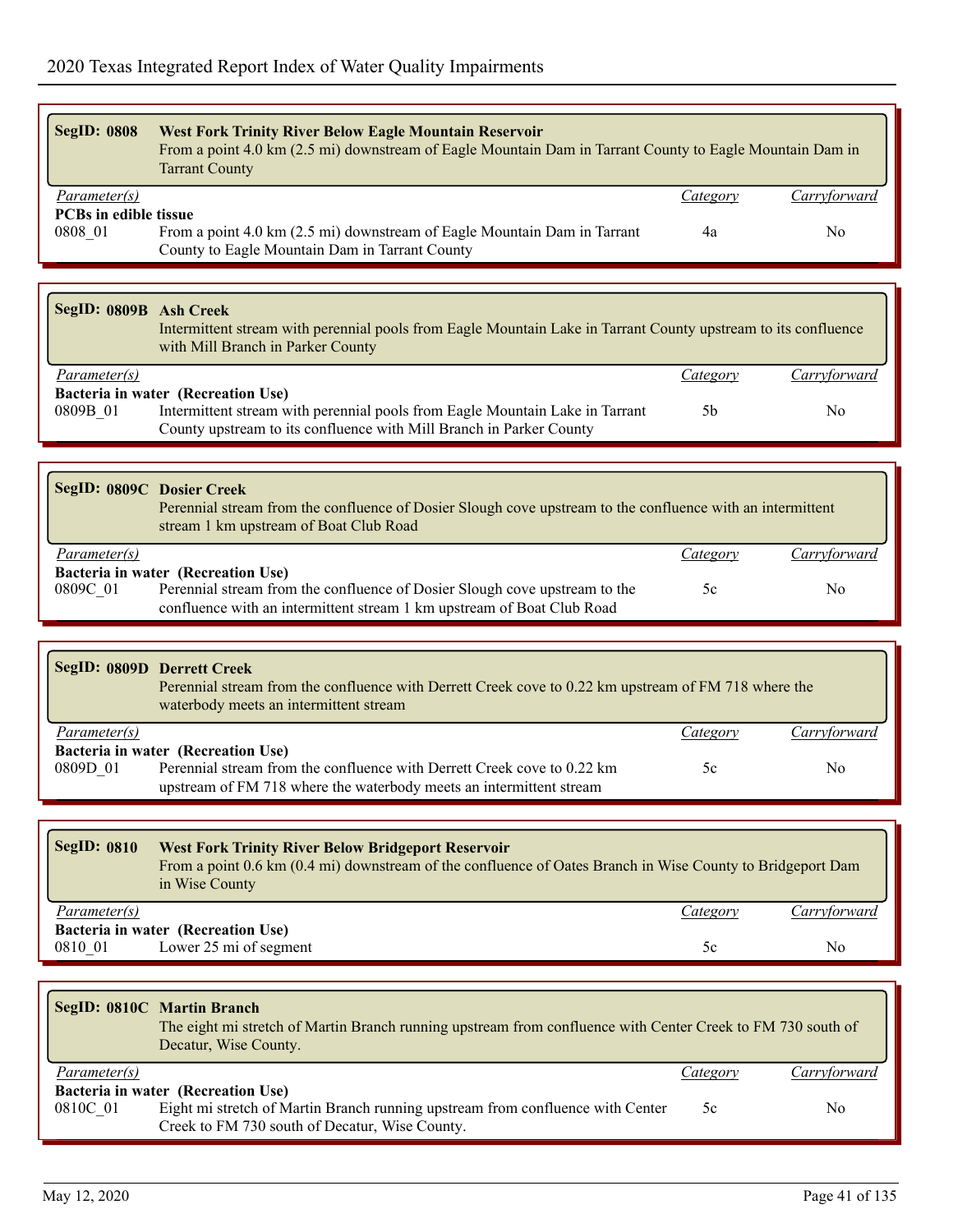| SegID: 0811B Beans Creek<br>Parameter(s)<br>0811B 01 | Perennial stream from the confluence with Bridgeport Reservoir at normal pool elevation upstream to the<br>headwaters approximately 4.4 km north of Perrin in Jack County<br>Bacteria in water (Recreation Use)<br>Perennial stream from the confluence with Bridgeport Reservoir at normal pool<br>elevation upstream to the headwaters approximately 4.4 km north of Perrin in | Category<br>5c | Carryforward<br>No |
|------------------------------------------------------|----------------------------------------------------------------------------------------------------------------------------------------------------------------------------------------------------------------------------------------------------------------------------------------------------------------------------------------------------------------------------------|----------------|--------------------|
|                                                      | Jack County                                                                                                                                                                                                                                                                                                                                                                      |                |                    |
|                                                      |                                                                                                                                                                                                                                                                                                                                                                                  |                |                    |
| <b>SegID: 0812</b>                                   | <b>West Fork Trinity River Above Bridgeport Reservoir</b><br>From a point immediately upstream of the confluence of Bear Hollow in Jack County to SH 79 in Archer County                                                                                                                                                                                                         |                |                    |
| Parameter(s)                                         |                                                                                                                                                                                                                                                                                                                                                                                  | Category       | Carryforward       |
| 0812_01                                              | Bacteria in water (Recreation Use)<br>Lower 25 mi of segment                                                                                                                                                                                                                                                                                                                     | 5c             | No                 |
| $\overline{Parameter(s)}$                            |                                                                                                                                                                                                                                                                                                                                                                                  | Category       | Carryforward       |
|                                                      | Total dissolved solids in water                                                                                                                                                                                                                                                                                                                                                  |                |                    |
| 0812_01                                              | Lower 25 mi of segment                                                                                                                                                                                                                                                                                                                                                           | 5c             | No                 |
| 0812_02                                              | Upper 60 mi of segment                                                                                                                                                                                                                                                                                                                                                           | 5c             | No                 |
|                                                      |                                                                                                                                                                                                                                                                                                                                                                                  |                |                    |
| <b>SegID: 0814</b>                                   | <b>Chambers Creek Above Richland-Chambers Reservoir</b><br>From a point 4.0 km (2.5 mi) downstream of Tupelo Branch in Navarro County to the confluence of North Fork<br><b>Chambers Creek and South Fork Chambers Creek</b>                                                                                                                                                     |                |                    |
| Parameter(s)                                         |                                                                                                                                                                                                                                                                                                                                                                                  | Category       | Carryforward       |
| 0814_02                                              | Bacteria in water (Recreation Use)<br>From just above the confluence with Cummins Creek up to just above the<br>confluence with Waxahachie Creek.                                                                                                                                                                                                                                | 5c             | No                 |
|                                                      |                                                                                                                                                                                                                                                                                                                                                                                  |                |                    |
| <b>SegID: 0815</b>                                   | <b>Bardwell Reservoir</b><br>From Bardwell Dam in Ellis County up to the normal pool elevation of 421 feet (impounds Waxahachie Creek)                                                                                                                                                                                                                                           |                |                    |
| Parameter(s)                                         |                                                                                                                                                                                                                                                                                                                                                                                  | Category       | Carryforward       |
| Sulfate in water<br>0815_01                          | From Bardwell Dam in Ellis County up to the normal pool elevation of 421 feet<br>(impounds Waxahachie Creek)                                                                                                                                                                                                                                                                     | 5c             | No                 |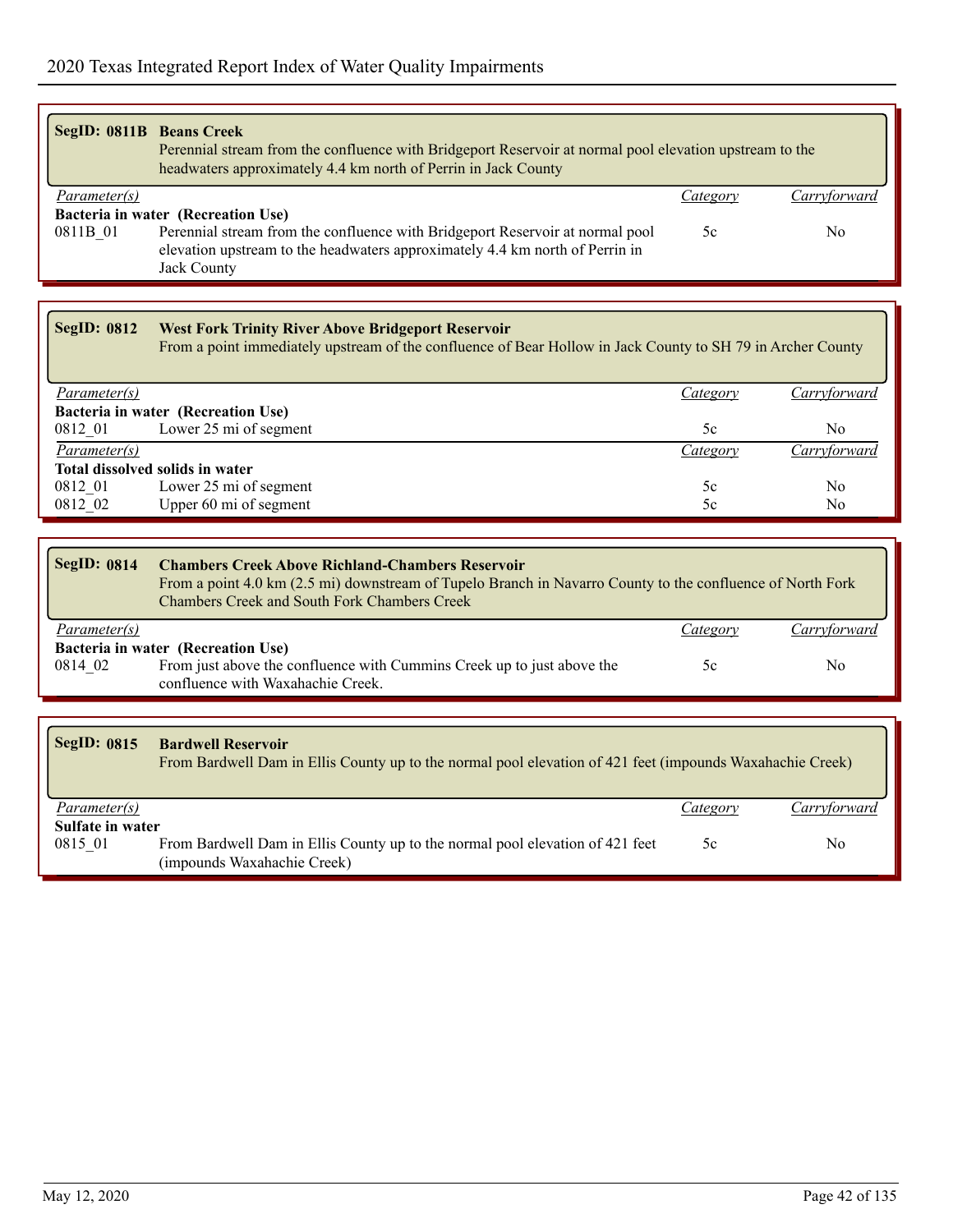| <b>SegID: 0818</b>  | <b>Cedar Creek Reservoir</b><br>From Joe B. Hoggsett Dam in Henderson County up to normal pool elevation of 322 feet (impounds Cedar<br>Creek) |          |                |
|---------------------|------------------------------------------------------------------------------------------------------------------------------------------------|----------|----------------|
| <i>Parameter(s)</i> |                                                                                                                                                | Category | Carryforward   |
| pН                  |                                                                                                                                                |          |                |
| 0818 02             | Caney Creek cove                                                                                                                               | 5b       | Yes            |
| 0818 03             | Clear Creek cove                                                                                                                               | 5b       | <b>Yes</b>     |
| 0818 04             | Lower portion of reservoir east of Key Ranch Estates                                                                                           | 5b       | N <sub>0</sub> |
| 0818 05             | Cove off lower portion of reservoir adjacent to Clearview Estates                                                                              | 5b       | <b>Yes</b>     |
| 0818 07             | Twin Creeks cove                                                                                                                               | 5b       | <b>Yes</b>     |
| 0818 08             | Prairie Creek cove                                                                                                                             | 5b       | <b>Yes</b>     |
| 0818 09             | Upper portion of reservoir adjacent to Lacy Fork cove                                                                                          | 5b       | N <sub>0</sub> |
| 0818 11             | Upper portion of reservoir east of Tolosa                                                                                                      | 5b       | N <sub>0</sub> |
| 0818 12             | Uppermost portion of reservoir downstream of Kings Creek                                                                                       | 5b       | Yes            |

|                     | SegID: 0818B Cedar Creek above Cedar Creek Reservoir<br>Perennial stream from the confluence with Cedar Creek Reservoir at normal pool elevation upstream to the<br>confluence of Muddy Cedar Creek and Rocky Cedar Creek in Kaufman County |          |              |
|---------------------|---------------------------------------------------------------------------------------------------------------------------------------------------------------------------------------------------------------------------------------------|----------|--------------|
| <i>Parameter(s)</i> |                                                                                                                                                                                                                                             | Category | Carryforward |
|                     | Bacteria in water (Recreation Use)                                                                                                                                                                                                          |          |              |
| 0818B 01            | Perennial stream from the confluence with Cedar Creek Reservoir at normal pool<br>elevation upstream to the confluence of Muddy Cedar Creek and Rocky Cedar<br>Creek in Kaufman County                                                      | 5c       | No.          |

| SegID: 0818C Kings Creek | Intermittent stream with perennial pools from the confluence with Cedar Creek Reservoir at normal pool<br>elevation upstream to the headwaters adjacent to FM 986 approximately 5 km north of Terrell in Kaufman<br>County |          |              |
|--------------------------|----------------------------------------------------------------------------------------------------------------------------------------------------------------------------------------------------------------------------|----------|--------------|
| <i>Parameter(s)</i>      |                                                                                                                                                                                                                            | Category | Carryforward |
|                          | Bacteria in water (Recreation Use)                                                                                                                                                                                         |          |              |
| 0818C 01                 | Intermittent stream with perennial pools from the confluence with Cedar Creek<br>Reservoir at normal pool elevation upstream to the headwaters adjacent to FM<br>986 approximately 5 km north of Terrell in Kaufman County | 5c       | No.          |

| <b>SegID: 0819</b>  | <b>East Fork Trinity River</b><br>From the confluence with the Trinity River in Kaufman County to Rockwall-Forney Dam in Kaufman County |          |              |  |
|---------------------|-----------------------------------------------------------------------------------------------------------------------------------------|----------|--------------|--|
| <i>Parameter(s)</i> |                                                                                                                                         | Category | Carryforward |  |
|                     | Bacteria in water (Recreation Use)                                                                                                      |          |              |  |
| 0819 01             | From the confluence with the Trinity River in Kaufman County to                                                                         | 5c       | No.          |  |
|                     | Rockwall-Forney Dam in Kaufman County                                                                                                   |          |              |  |
| Parameter(s)        |                                                                                                                                         | Category | Carryforward |  |
| Sulfate in water    |                                                                                                                                         |          |              |  |
| 0819 01             | From the confluence with the Trinity River in Kaufman County to                                                                         | 5c       | No           |  |
|                     | Rockwall-Forney Dam in Kaufman County                                                                                                   |          |              |  |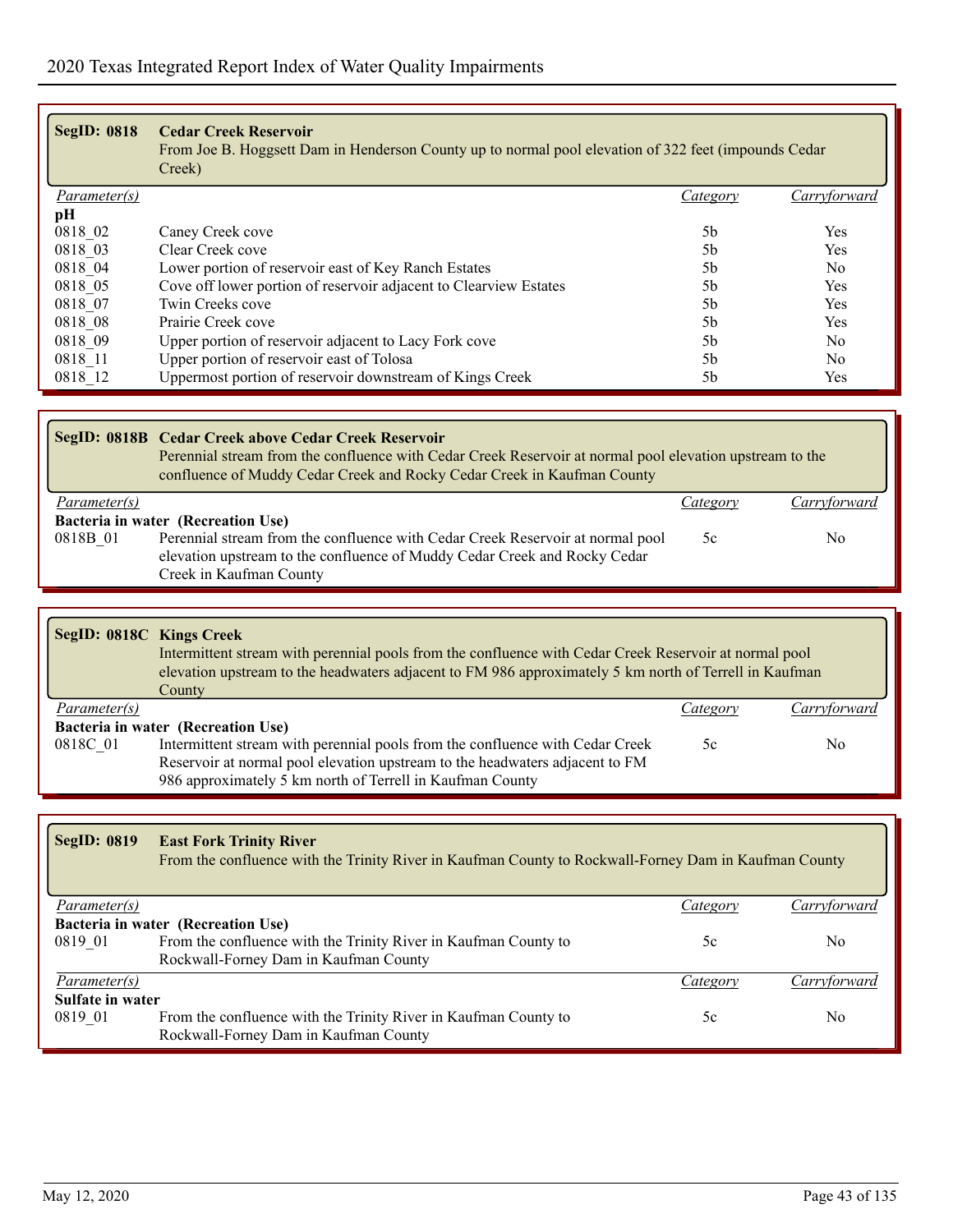|                     | <b>SegID: 0820B Rowlett Creek</b><br>Perennial stream from the normal pool elevation of Lake Ray Hubbard upstream to the Parker Road crossing                                                                                                          |                 |                |
|---------------------|--------------------------------------------------------------------------------------------------------------------------------------------------------------------------------------------------------------------------------------------------------|-----------------|----------------|
| Parameter(s)        |                                                                                                                                                                                                                                                        | <b>Category</b> | Carryforward   |
| 0820B 01            | Bacteria in water (Recreation Use)<br>Perennial stream from the normal pool elevation of Lake Ray Hubbard upstream<br>to the Parker Road crossing                                                                                                      | 5c              | N <sub>o</sub> |
|                     |                                                                                                                                                                                                                                                        |                 |                |
|                     | <b>SegID: 0821C Wilson Creek</b><br>From the confluence with Lake Lavon in Collin County up to West FM 455 (NHD RC 12030106000086), just<br>east of Celina, Collin Co., TX.                                                                            |                 |                |
| Parameter(s)        |                                                                                                                                                                                                                                                        | <i>Category</i> | Carryforward   |
| 0821C_01            | Bacteria in water (Recreation Use)<br>From the confluence with Lake Lavon in Collin County up to West FM 455<br>(NHD RC 12030106000086), just east of Celina, Collin Co., TX.                                                                          | 5c              | No             |
|                     |                                                                                                                                                                                                                                                        |                 |                |
|                     | SegID: 0821D East Fork Trinity River above Lake Lavon<br>A portion of the East Fork Trinity River extending from the confluence with Lake Lavon (segment 0821) to the<br>upper end of the water body (NHD RC 12030106000074) in Grayson County, Texas. |                 |                |
| Parameter(s)        |                                                                                                                                                                                                                                                        | <b>Category</b> | Carryforward   |
| 0821D <sub>01</sub> | Bacteria in water (Recreation Use)<br>A portion of the East Fork Trinity River extending from the confluence with Lake<br>Lavon (segment 0821) to the upper end of the water body (NHD RC<br>12030106000074) in Grayson County, Texas.                 | 5c              | N <sub>o</sub> |
|                     |                                                                                                                                                                                                                                                        |                 |                |
|                     | <b>SegID: 0822A Cottonwood Branch</b><br>A 6 mi stretch of Cottonwood Branch running upstream from confluence with Hackberry Creek, to Valley View<br>Road in Dallas County.                                                                           |                 |                |
| Parameter(s)        |                                                                                                                                                                                                                                                        | Category        | Carryforward   |
| 0822A 02            | Bacteria in water (Recreation Use)<br>A 3. 5 mi stretch of Cottonwood Branch running upstream from approximately<br>0.5 mi downstream of N. Story Rd. to Valley View Rd, Dallas, Co.                                                                   | 4a              | No.            |
|                     |                                                                                                                                                                                                                                                        |                 |                |
|                     | <b>SegID: 0822B Grapevine Creek</b><br>From the confluence with Elm Fork Trinity River in Dallas County upstream to its headwaters west of<br>International Parkway at DFW Airport in Tarrant County                                                   |                 |                |
| Parameter(s)        |                                                                                                                                                                                                                                                        | Category        | Carryforward   |
| 0822B_01            | Bacteria in water (Recreation Use)<br>From the confluence with Elm Fork Trinity River in Dallas County upstream to<br>its headwaters west of International Parkway at DFW Airport in Tarrant County                                                    | 4a              | No             |
|                     |                                                                                                                                                                                                                                                        |                 |                |
|                     |                                                                                                                                                                                                                                                        |                 |                |

| SegID: 0823C Clear Creek                                                                                 |          |              |
|----------------------------------------------------------------------------------------------------------|----------|--------------|
| From the confluence with Lake Lewisville in Denton County to the headwaters west of Montague in Montague |          |              |
| County                                                                                                   |          |              |
| <i>Parameter(s)</i>                                                                                      | Category | Carryforward |
| Bacteria in water (Recreation Use)                                                                       |          |              |
| 0823C 01 Lower 25 mi of segment                                                                          | $\infty$ | No           |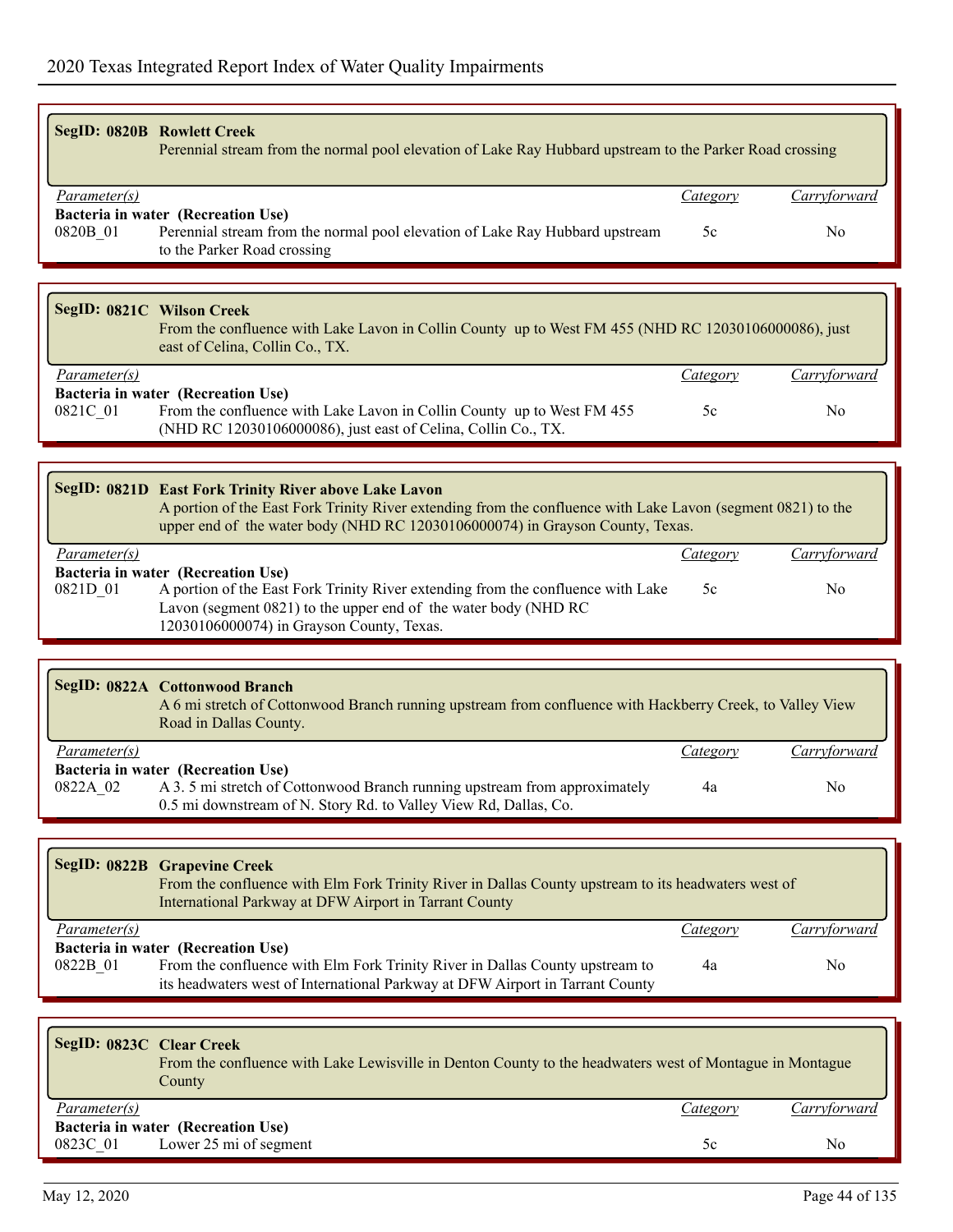| <b>SegID: 0824</b> | <b>Elm Fork Trinity River Above Ray Roberts Lake</b><br>From a point 9.5 km (5.9 mi) downstream of the confluence of Pecan Creek in Cooke County to US 82 in<br>Montague County |                 |                |
|--------------------|---------------------------------------------------------------------------------------------------------------------------------------------------------------------------------|-----------------|----------------|
| Parameter(s)       |                                                                                                                                                                                 | <i>Category</i> | Carryforward   |
|                    | Bacteria in water (Recreation Use)                                                                                                                                              |                 |                |
| 0824 03            | 3.5 mi reach near SH 51                                                                                                                                                         | 5c              | N <sub>0</sub> |
|                    |                                                                                                                                                                                 |                 |                |
| <b>SegID: 0826</b> | <b>Grapevine Lake</b><br>From Grapevine Dam in Tarrant County up to normal pool elevation of 535 feet (impounds Denton Creek)                                                   |                 |                |
| Parameter(s)       |                                                                                                                                                                                 | Category        | Carryforward   |
| pН<br>0826 07      | Upper portion of reservoir east of Marshall Creek Park                                                                                                                          | 5c              | Yes            |
|                    |                                                                                                                                                                                 |                 |                |
|                    | SegID: 0827A White Rock Creek above White Rock Lake<br>Perennial stream from the headwaters of White Rock Lake upstream to the headwaters at Hilcrest Road in Frisco            |                 |                |
| Parameter(s)       |                                                                                                                                                                                 | Category        | Carryforward   |
|                    | Bacteria in water (Recreation Use)                                                                                                                                              |                 |                |
| 0827A 01           | Perennial stream from the headwaters of White Rock Lake upstream to the<br>confluence with McKamy Branch east of the City of Addison                                            | 5c              | N <sub>0</sub> |
|                    |                                                                                                                                                                                 |                 |                |
|                    |                                                                                                                                                                                 |                 |                |
|                    | SegID: 0828A Village Creek<br>From the confluence with Lake Arlington in Tarrant County to the headwaters east of Joshua in Johnson County                                      |                 |                |
| Parameter(s)       |                                                                                                                                                                                 | Category        | Carryforward   |
| 0828A 01           | Bacteria in water (Recreation Use)<br>From Lake Arlington to the headwaters                                                                                                     | 5c              | N <sub>0</sub> |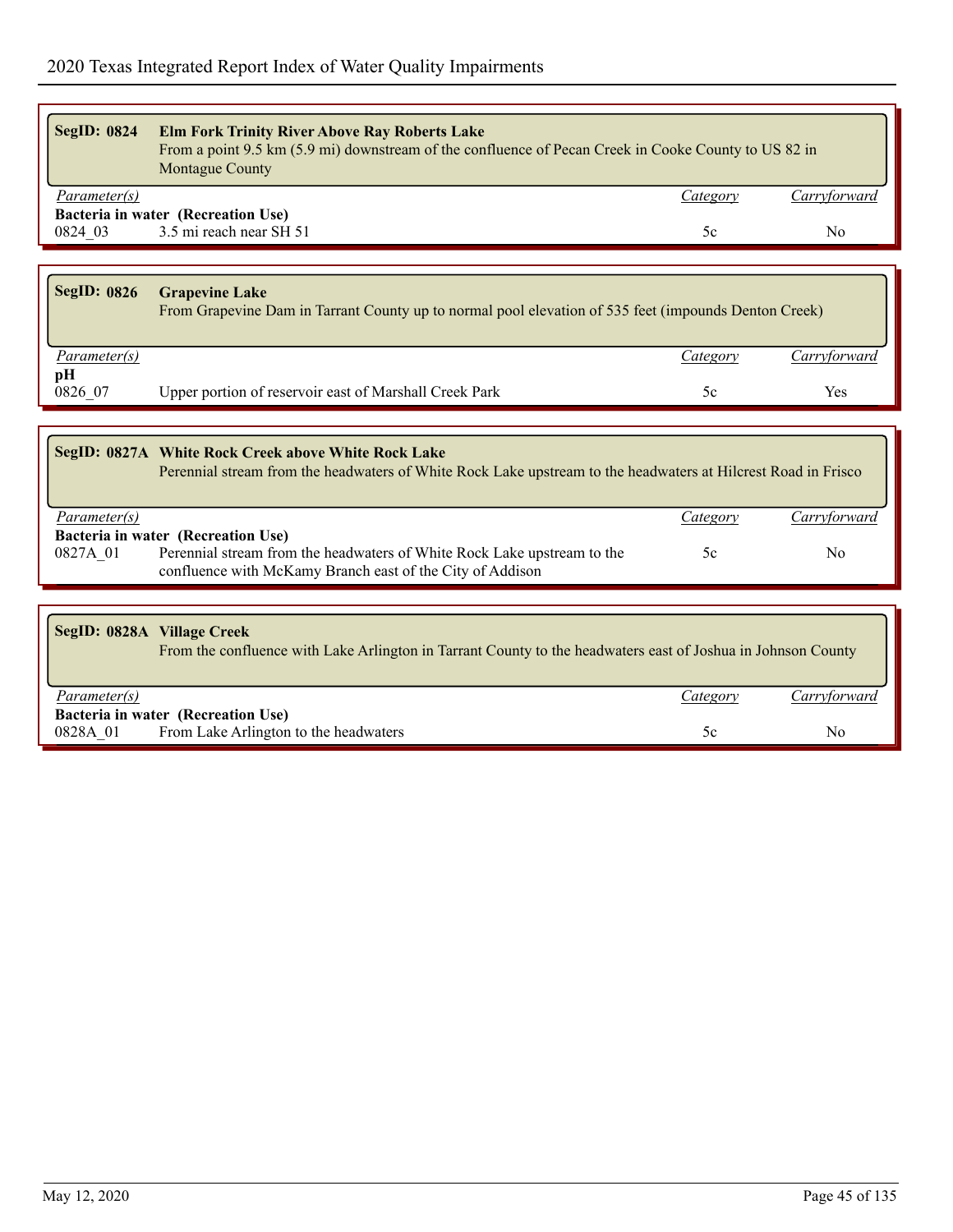| <b>SegID: 0829</b>           | <b>Clear Fork Trinity River Below Benbrook Lake</b><br>From the confluence with the West Fork Trinity River in Tarrant County to Benbrook Dam in Tarrant County |                 |                     |
|------------------------------|-----------------------------------------------------------------------------------------------------------------------------------------------------------------|-----------------|---------------------|
| Parameter(s)                 |                                                                                                                                                                 | <i>Category</i> | <u>Carryforward</u> |
|                              | Bacteria in water (Recreation Use)                                                                                                                              |                 |                     |
| 0829 02                      | From 1 mi upstream of the confluence with West Fork Trinity River up to the<br>confluence with Mary's Creek                                                     | 5c              | N <sub>0</sub>      |
| <i>Parameter(s)</i>          |                                                                                                                                                                 | <i>Category</i> | Carryforward        |
| Dioxin in edible tissue      |                                                                                                                                                                 |                 |                     |
| 0829 01                      | From the confluence with West Fork Trinity River to 1 mi upstream                                                                                               | 5a              | N <sub>0</sub>      |
| 0829 02                      | From 1 mi upstream of the confluence with West Fork Trinity River up to the<br>confluence with Mary's Creek                                                     | 5a              | No                  |
| 0829 03                      | From the confluence with Mary's Creek up to Benbrook Dam in Tarrant County,<br>TX.                                                                              | 5a              | N <sub>0</sub>      |
| Parameter(s)                 |                                                                                                                                                                 | <i>Category</i> | Carryforward        |
| <b>PCBs in edible tissue</b> |                                                                                                                                                                 |                 |                     |
| 0829 01                      | From the confluence with West Fork Trinity River to 1 mi upstream                                                                                               | 5a              | N <sub>0</sub>      |
| 0829 02                      | From 1 mi upstream of the confluence with West Fork Trinity River up to the<br>confluence with Mary's Creek                                                     | 5a              | No                  |
| 0829 03                      | From the confluence with Mary's Creek up to Benbrook Dam in Tarrant County,<br>TX                                                                               | 5a              | No                  |

| SegID: 0829A Lake Como                | From Lake Como Dam to the reservoir headwaters in Lake Como Park in Tarrant County    |          |              |
|---------------------------------------|---------------------------------------------------------------------------------------|----------|--------------|
| <i>Parameter(s)</i>                   |                                                                                       | Category | Carryforward |
| Dieldrin in edible tissue<br>0829A 01 | From Lake Como Dam to the reservoir headwaters in Lake Como Park in Tarrant           | 4a       | No.          |
|                                       | County                                                                                |          |              |
| <i>Parameter(s)</i>                   |                                                                                       | Category | Carryforward |
| Dioxin in edible tissue               |                                                                                       |          |              |
| 0829A 01                              | From Lake Como Dam to the reservoir headwaters in Lake Como Park in Tarrant           | 5a       | No           |
|                                       | County                                                                                |          |              |
| Parameter(s)                          |                                                                                       | Category | Carryforwara |
| <b>PCBs in edible tissue</b>          |                                                                                       |          |              |
| 0829A 01                              | From Lake Como Dam to the reservoir headwaters in Lake Como Park in Tarrant<br>County | 4a       | No           |

| <b>SegID: 0831</b>                  | <b>Clear Fork Trinity River Below Lake Weatherford</b><br>From a point 200 meters (220 yards) downstream of US 377 in Tarrant County to Weatherford Dam in Parker<br>County |          |              |  |
|-------------------------------------|-----------------------------------------------------------------------------------------------------------------------------------------------------------------------------|----------|--------------|--|
| <i>Parameter(s)</i>                 |                                                                                                                                                                             | Category | Carryforward |  |
|                                     | Bacteria in water (Recreation Use)                                                                                                                                          |          |              |  |
| 0831 01                             | Lower 12.75 mi, downstream from South Fork Trinity River confluence                                                                                                         | 5c       | No           |  |
| <i>Parameter(s)</i>                 |                                                                                                                                                                             | Category | Carryforward |  |
| Depressed dissolved oxygen in water |                                                                                                                                                                             |          |              |  |
| 0831 04                             | 2 mi upstream of South Fork Trinity River confluence to Squaw Creek                                                                                                         | 5c       | Yes          |  |
|                                     | Confluence                                                                                                                                                                  |          |              |  |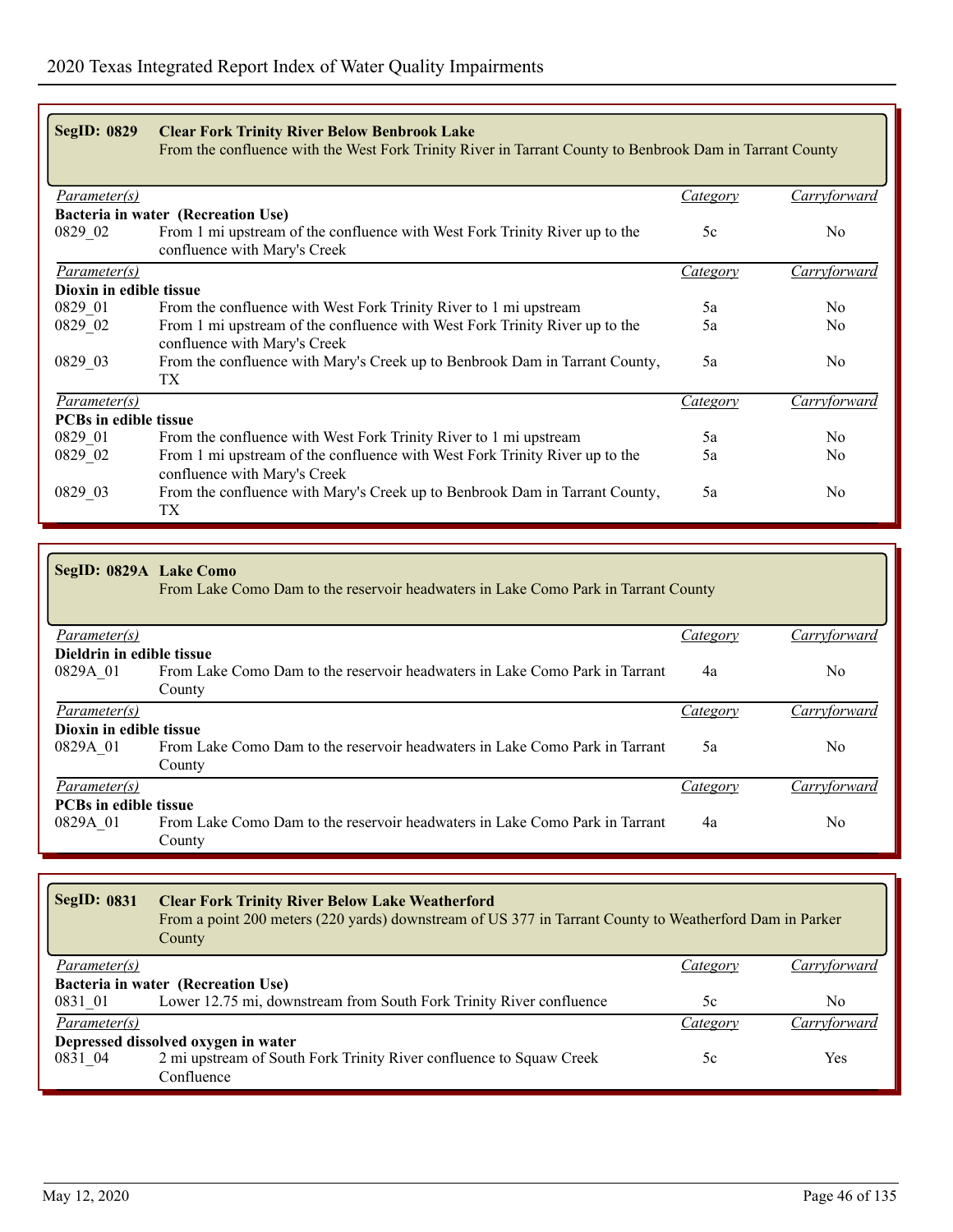| <b>SegID: 0833</b>       | <b>Clear Fork Trinity River Above Lake Weatherford</b><br>From a point 3.1 km (1.9 mi) upstream of FM 730 in Parker County, to the confluence with Strickland Creek<br>approximately 8 km (5 mi) upstream of FM 51 in Parker County                                                                         |                 |              |  |
|--------------------------|-------------------------------------------------------------------------------------------------------------------------------------------------------------------------------------------------------------------------------------------------------------------------------------------------------------|-----------------|--------------|--|
| Parameter(s)             |                                                                                                                                                                                                                                                                                                             | <b>Category</b> | Carryforward |  |
| 0833 03                  | Depressed dissolved oxygen in water<br>From the confluence of McKnight Branch to the confluence of Strickland Ck.<br>approximately 8 km (5 mi) upstream of FM 51 in Parker County.                                                                                                                          | 5b              | Yes          |  |
| 0833_04                  | From the confluence with Dobbs Branch to confluence with McKnight Branch                                                                                                                                                                                                                                    | 5b              | Yes          |  |
|                          |                                                                                                                                                                                                                                                                                                             |                 |              |  |
|                          | SegID: 0833A Clear Fork Trinity River Above Strickland Creek.<br>From the confluence with Strickland Creek up to Turpin Lake Road in Parker County.                                                                                                                                                         |                 |              |  |
| Parameter(s)             |                                                                                                                                                                                                                                                                                                             | <i>Category</i> | Carryforward |  |
| 0833A 01                 | Depressed dissolved oxygen in water<br>From the confluence with Strickland Creek up to Turpin Lake Road in Parker<br>County.                                                                                                                                                                                | 5c              | Yes          |  |
|                          |                                                                                                                                                                                                                                                                                                             |                 |              |  |
| <b>SegID: 0836</b>       | <b>Richland-Chambers Reservoir</b><br>From Richland-Chambers Dam to a point immediately upstream of the confluence of Pin Oak Creek on the<br>Richland Creek Arm and to a point 4.0 km (2.5 mi) downstream of Tupelo Branch on the Chambers Creek Arm,<br>up to the normal pool elevation of 315 ft (impoun |                 |              |  |
| Parameter(s)             |                                                                                                                                                                                                                                                                                                             | Category        | Carryforward |  |
| 0836 07                  | Bacteria in water (Recreation Use)<br>Remainder of reservoir                                                                                                                                                                                                                                                | 5c              | No           |  |
|                          |                                                                                                                                                                                                                                                                                                             |                 |              |  |
| SegID: 0836B Cedar Creek | From the confluence with Richland Chambers Reservoir to the upper end of the creek (NHD RC)<br>12030109012807)                                                                                                                                                                                              |                 |              |  |
| Parameter(s)             |                                                                                                                                                                                                                                                                                                             | Category        | Carryforward |  |
| 0836B 01                 | Depressed dissolved oxygen in water<br>From the confluence with Richland Chambers Reservoir to the upper end of the                                                                                                                                                                                         | 5b              | Yes          |  |

| <b>SegID: 0837</b>  | <b>Richland Creek Above Richland-Chambers Reservoir</b><br>From the confluence of Pin Oak Creek in Navarro County to Navarro Mills Dam in Navarro County |          |              |  |
|---------------------|----------------------------------------------------------------------------------------------------------------------------------------------------------|----------|--------------|--|
| <i>Parameter(s)</i> |                                                                                                                                                          | Category | Carryforward |  |
|                     | Bacteria in water (Recreation Use)                                                                                                                       |          |              |  |
| 0837 01             | From the confluence of Pin Oak Creek in Navarro County to Navarro Mills Dam                                                                              | 5c       | No           |  |
|                     | in Navarro County                                                                                                                                        |          |              |  |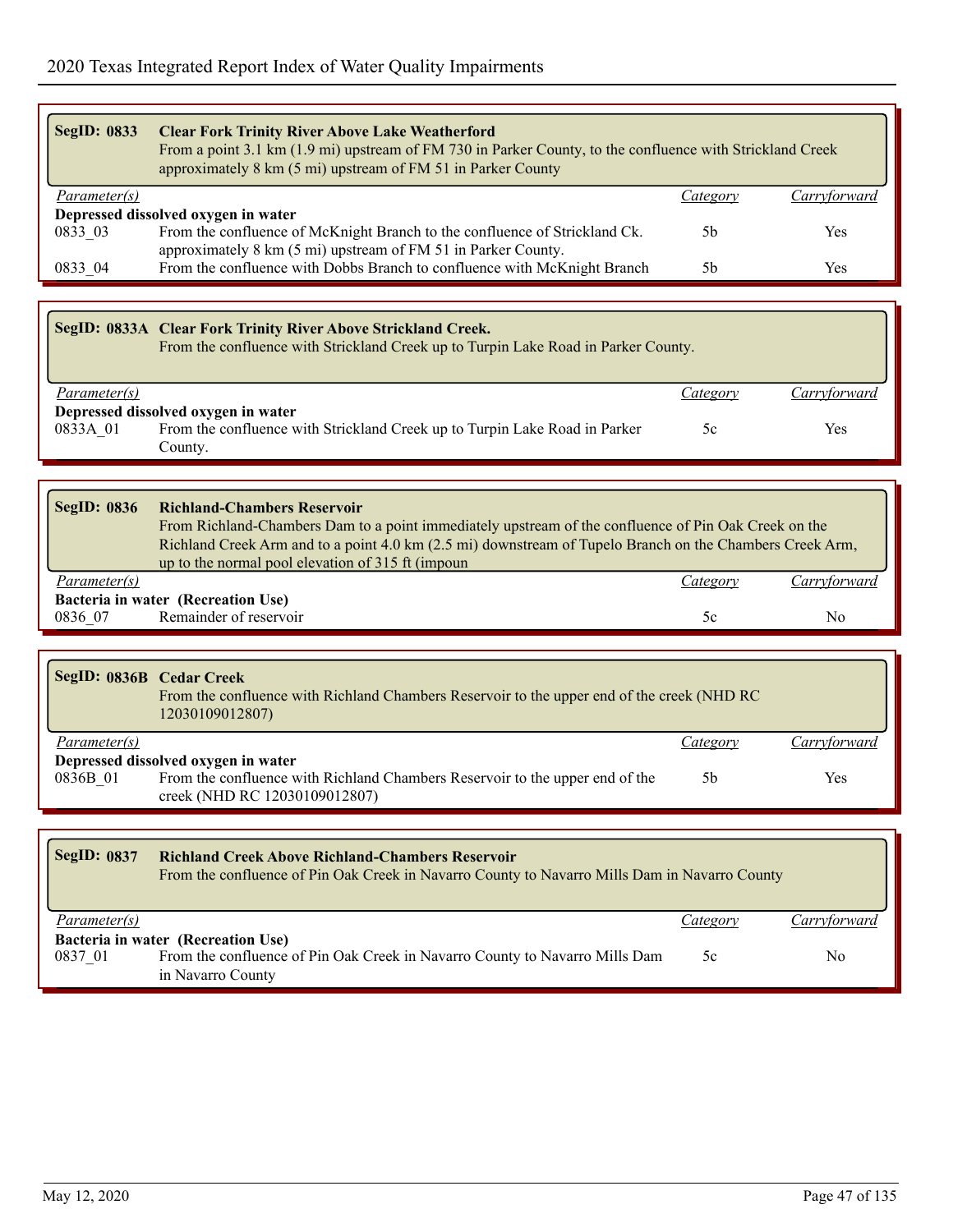| <b>SegID: 0841</b>           | <b>Lower West Fork Trinity River</b><br>From a point immediately upstream of the confluence of the Elm Fork Trinity River in Dallas County to a point<br>immediately upstream of the confluence of Village Creek in Tarrant County |                 |                     |  |
|------------------------------|------------------------------------------------------------------------------------------------------------------------------------------------------------------------------------------------------------------------------------|-----------------|---------------------|--|
| Parameter(s)                 |                                                                                                                                                                                                                                    | Category        | <u>Carryforward</u> |  |
|                              |                                                                                                                                                                                                                                    |                 |                     |  |
| 0841 01                      | Bacteria in water (Recreation Use)<br>From confluence of the Elm Fork Trinity River to the confluence with Johnson<br>Creek.                                                                                                       | 4a              | No.                 |  |
| Parameter(s)                 |                                                                                                                                                                                                                                    | Category        | Carryforward        |  |
| Dioxin in edible tissue      |                                                                                                                                                                                                                                    |                 |                     |  |
| 0841 01                      | From confluence of the Elm Fork Trinity River to the confluence with Johnson<br>Creek.                                                                                                                                             | 5a              | No.                 |  |
| 0841 02                      | From the confluence with Johnson Creek upstream to the confluence of Village<br>Creek.                                                                                                                                             | 5a              | No.                 |  |
| Parameter(s)                 |                                                                                                                                                                                                                                    | <i>Category</i> | Carryforward        |  |
| <b>PCBs in edible tissue</b> |                                                                                                                                                                                                                                    |                 |                     |  |
| 0841 01                      | From confluence of the Elm Fork Trinity River to the confluence with Johnson<br>Creek.                                                                                                                                             | 5a              | No.                 |  |
| 0841 02                      | From the confluence with Johnson Creek upstream to the confluence of Village<br>Creek.                                                                                                                                             | 5a              | No.                 |  |

|                              | SegID: 0841A Mountain Creek Lake<br>From Mountain Creek Lake Dam to the reservoir headwater at the confluence of Mountain and Fish Creeks, in<br>Dallas County (impounds Mountain Creek) |          |              |  |
|------------------------------|------------------------------------------------------------------------------------------------------------------------------------------------------------------------------------------|----------|--------------|--|
| <i>Parameter(s)</i>          |                                                                                                                                                                                          | Category | Carryforward |  |
| Dioxin in edible tissue      |                                                                                                                                                                                          |          |              |  |
| 0841A 01                     | From Mountain Creek Lake Dam to the reservoir headwater at the confluence of<br>Mountain and Fish Creeks, in Dallas County (impounds Mountain Creek)                                     | 5a       | No           |  |
| <i>Parameter(s)</i>          |                                                                                                                                                                                          | Category | Carrytorward |  |
| <b>PCBs in edible tissue</b> |                                                                                                                                                                                          |          |              |  |
| 0841A 01                     | From Mountain Creek Lake Dam to the reservoir headwater at the confluence of<br>Mountain and Fish Creeks, in Dallas County (impounds Mountain Creek)                                     | 4a       | No           |  |

|                     | SegID: 0841F Cottonwood Creek<br>A 6.5 mi stretch of Cottonwood Creek running upstream from approx. 0.1 mi upstream of Mountain Creek<br>Reservoir in Dallas Co., to SH 360 in, Tarrant Co. |          |              |
|---------------------|---------------------------------------------------------------------------------------------------------------------------------------------------------------------------------------------|----------|--------------|
| <i>Parameter(s)</i> |                                                                                                                                                                                             | Category | Carryforward |
|                     | Bacteria in water (Recreation Use)                                                                                                                                                          |          |              |
| 0841F 01            | A 6.5 mi stretch of Cottonwood Creek running upstream from approx. 0.1 mi<br>upstream of Mountain Creek Reservoir in Dallas Co., to SH 360 in, Tarrant Co.                                  | 4a       | No.          |

|                     | SegID: 0841G Dalworth Creek<br>A 2.2 mi stretch of Dalworth Creek running upstream from confluence with Lower W. Fork Trinity to County<br>Line Road in Grand Prairie, Dallas Co. |          |                |  |  |
|---------------------|-----------------------------------------------------------------------------------------------------------------------------------------------------------------------------------|----------|----------------|--|--|
| <i>Parameter(s)</i> |                                                                                                                                                                                   | Category | Carryforward   |  |  |
|                     | Bacteria in water (Recreation Use)                                                                                                                                                |          |                |  |  |
| 0841G 01            | A 2.2 mi stretch of Dalworth Creek running upstream from confluence with<br>Lower W. Fork Trinity to County Line Road in Grand Prairie, Dallas Co.                                | 4a       | N <sub>0</sub> |  |  |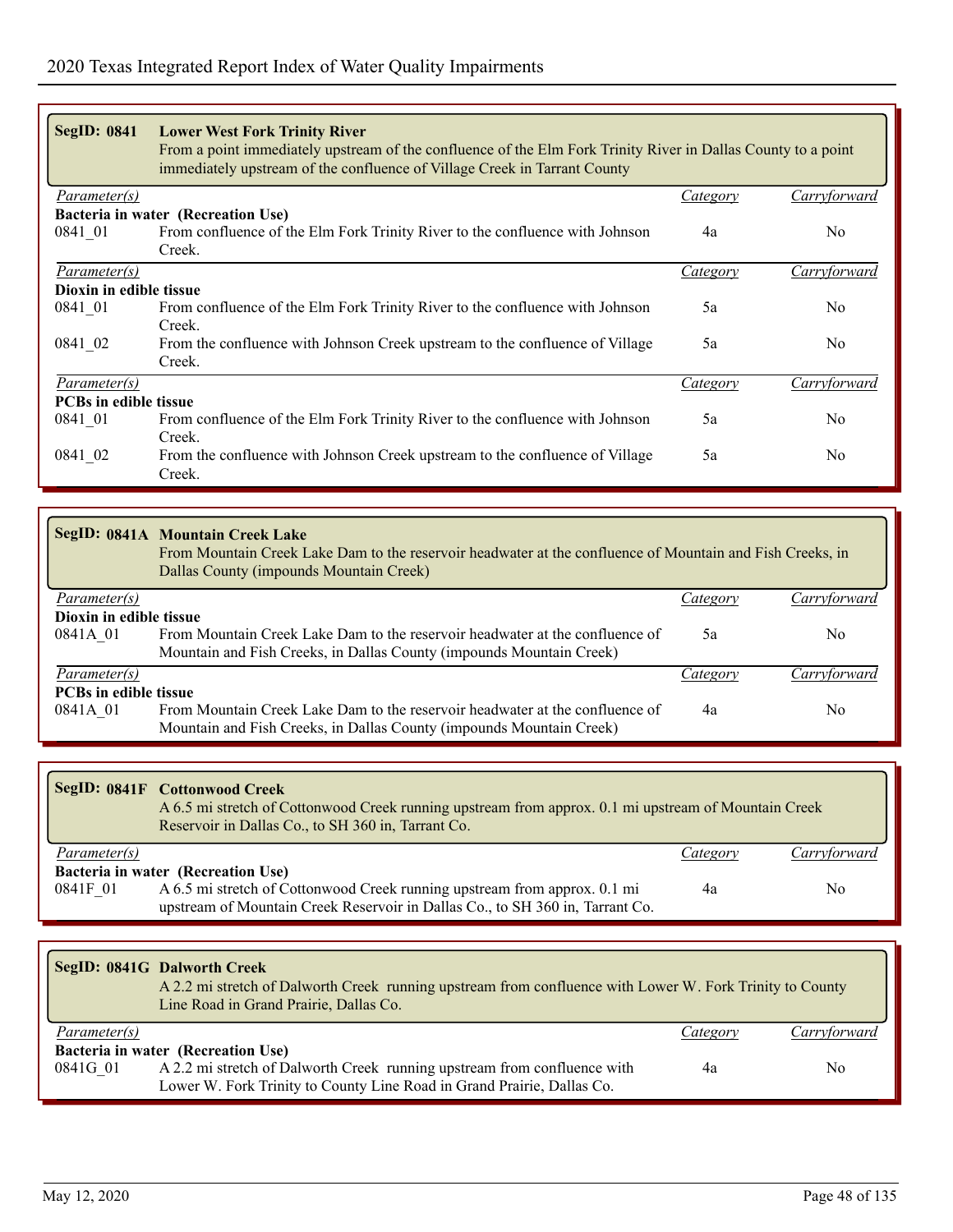|                          | <b>SegID: 0841I Dry Branch Creek</b><br>An 1.5 mi stretch of Dry Branch Creek running upstream from confluence with Lower W. Fork Trinity to Rock<br>Island Road in Irving, Dallas County.                                                                 |                 |                |
|--------------------------|------------------------------------------------------------------------------------------------------------------------------------------------------------------------------------------------------------------------------------------------------------|-----------------|----------------|
| Parameter(s)             |                                                                                                                                                                                                                                                            | <b>Category</b> | Carryforward   |
| 08411_01                 | Bacteria in water (Recreation Use)<br>An 1.5 mi stretch of Dry Branch Creek running upstream from confluence with<br>Lower W. Fork Trinity to Rock Island Road in Irving, Dallas County.                                                                   | 5c              | No             |
|                          |                                                                                                                                                                                                                                                            |                 |                |
| SegID: 0841K Fish Creek  | A 15 mi stretch of Fish Creek running upstream from the confluence with Mountain Creek Reservoir in Grand<br>Prairie, Dallas Co., to the upper end of the creek (NHD RC 12030102000107) in Arlington, Tarrant Co.                                          |                 |                |
| Parameter(s)             |                                                                                                                                                                                                                                                            | <b>Category</b> | Carryforward   |
| 0841K_01                 | Bacteria in water (Recreation Use)<br>A 15 mi stretch of Fish Creek running upstream from the confluence with<br>Mountain Creek Reservoir in Grand Prairie, Dallas Co., to the upper end of the<br>creek (NHD RC 12030102000107) in Arlington, Tarrant Co. | 4a              | N <sub>0</sub> |
|                          |                                                                                                                                                                                                                                                            |                 |                |
|                          | SegID: 0841L Johnson Creek<br>Four mi stretch of Johnson Creek running upstream from confluence with the Arbor Creek to just upstream of<br>130 in Grand Prairie, Tarrant Co.                                                                              |                 |                |
| Parameter(s)             |                                                                                                                                                                                                                                                            | <b>Category</b> | Carryforward   |
| 0841L_01                 | Bacteria in water (Recreation Use)<br>From the confluence wit the Lower West Fork Trinity River, upstream to just<br>south of Mayfield Road in Arlington, Tarrant, Co                                                                                      | 4a              | N <sub>0</sub> |
|                          |                                                                                                                                                                                                                                                            |                 |                |
| SegID: 0841M Kee Branch  | Six mi stretch of Kee Branch running upstream from confluence with Rush Creek to upper end of the creek<br>(NHD RC 12030102000165).                                                                                                                        |                 |                |
| Parameter(s)             |                                                                                                                                                                                                                                                            | Category        | Carryforward   |
| 0841M 01                 | Bacteria in water (Recreation Use)<br>Six mi stretch of Kee Branch running upstream from confluence with Rush Creek<br>to upper end of the creek (NHD RC 12030102000165).                                                                                  | 4a              | N <sub>0</sub> |
|                          |                                                                                                                                                                                                                                                            |                 |                |
| SegID: 0841N Kirby Creek | Four mi stretch of Kirby Creek running upstream from confluence with Fish Creek in Grand Prairie, Dallas Co.,<br>to just upstream of Great Southwest Parkway in Arlington, Tarrant Co.                                                                     |                 |                |
| Parameter(s)             |                                                                                                                                                                                                                                                            | <i>Category</i> | Carryforward   |
| 0841N 01                 | Bacteria in water (Recreation Use)<br>Four mi stretch of Kirby Creek running upstream from confluence with Fish<br>Creek in Grand Prairie, Dallas Co., to just upstream of Great Southwest Parkway<br>in Arlington, Tarrant Co.                            | 4a              | No             |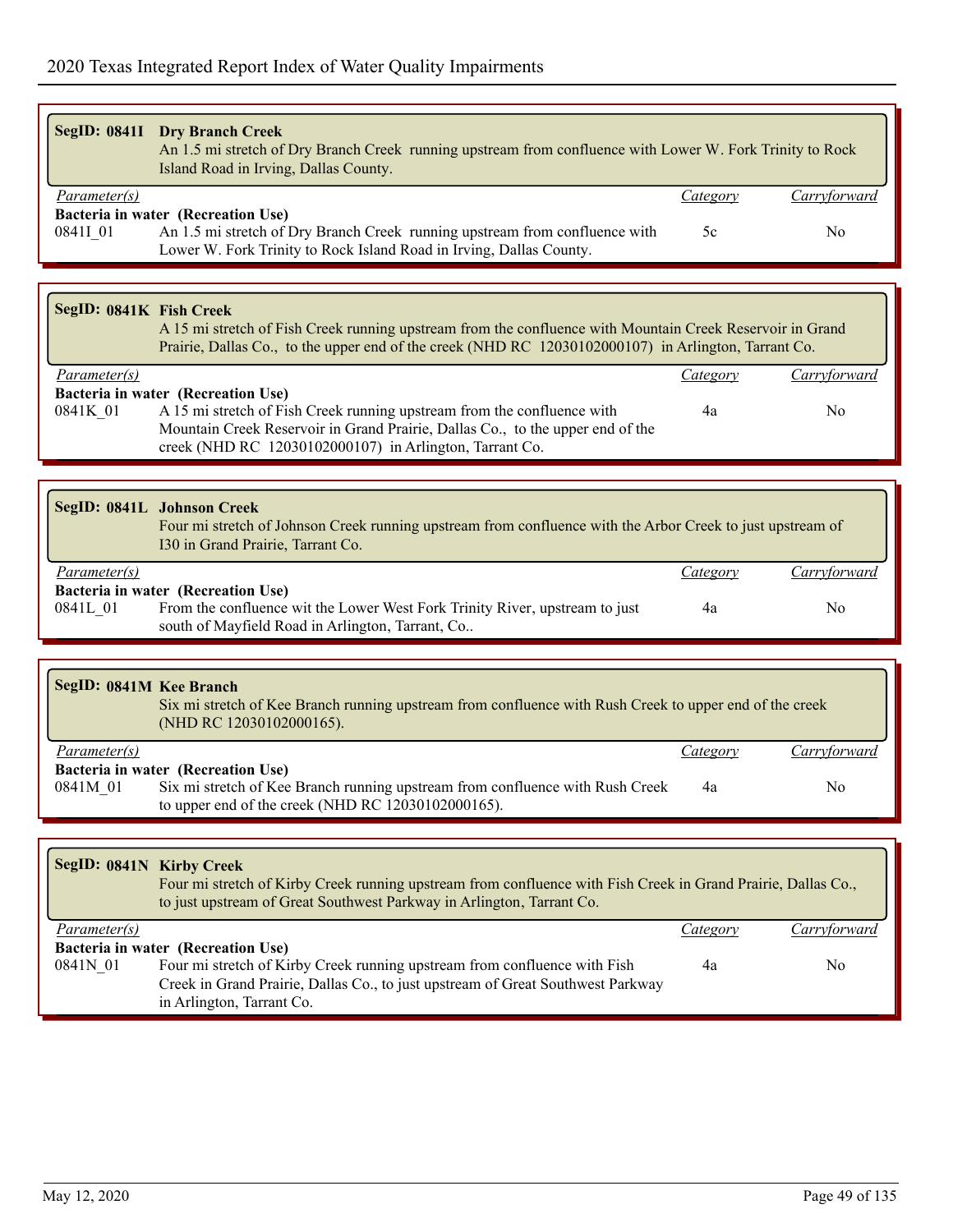| <b>SegID: 0841P North Fork Cottonwood Creek</b><br>A 4.4 mi stretch of North Fork Cottonwood Creek running upstream from confluence with the S. Fork<br>Cottonwood Creek in Grand Prairie, Dallas Co., to approx. 0.3 mi upstream of Carter St. in Arlington, Tarrant<br>Co. |                                                                                                                                                                                                                           |                 |                |  |
|------------------------------------------------------------------------------------------------------------------------------------------------------------------------------------------------------------------------------------------------------------------------------|---------------------------------------------------------------------------------------------------------------------------------------------------------------------------------------------------------------------------|-----------------|----------------|--|
| Parameter(s)                                                                                                                                                                                                                                                                 | Bacteria in water (Recreation Use)                                                                                                                                                                                        | <i>Category</i> | Carryforward   |  |
| 0841P 01                                                                                                                                                                                                                                                                     | A 4.4 mi stretch of North Fork Cottonwood Creek running upstream from<br>confluence with the S. Fork Cottonwood Creek in Grand Prairie, Dallas Co., to<br>approx. 0.3 mi upstream of Carter St. in Arlington, Tarrant Co. | 5a              | N <sub>0</sub> |  |
|                                                                                                                                                                                                                                                                              |                                                                                                                                                                                                                           |                 |                |  |
|                                                                                                                                                                                                                                                                              | SegID: 0841Q North Fork Fish Creek<br>North Fork Fish Creek from confluence with Fish Creek in Dallas Co. upstream to SH 360 in Tarrant Co.                                                                               |                 |                |  |
| Parameter(s)                                                                                                                                                                                                                                                                 |                                                                                                                                                                                                                           | Category        | Carryforward   |  |
|                                                                                                                                                                                                                                                                              | Bacteria in water (Recreation Use)                                                                                                                                                                                        |                 |                |  |
| 0841Q 01                                                                                                                                                                                                                                                                     | North Fork Fish Creek from confluence with Fish Creek in Dallas Co. upstream<br>to SH 360 in Tarrant Co.                                                                                                                  | 5a              | N <sub>0</sub> |  |
|                                                                                                                                                                                                                                                                              |                                                                                                                                                                                                                           |                 |                |  |
|                                                                                                                                                                                                                                                                              | <b>SegID: 0841U West Irving Creek</b><br>A 4 mi stretch of West Irving Branch running upstream from approx. 0.4 mi downstream of Oakdale Rd. to just<br>south of Sowers Road in Irving, Dallas Co.                        |                 |                |  |
| Parameter(s)                                                                                                                                                                                                                                                                 |                                                                                                                                                                                                                           | Category        | Carryforward   |  |
| 0841U_01                                                                                                                                                                                                                                                                     | Bacteria in water (Recreation Use)<br>A 4 mi stretch of West Irving Branch running upstream from approx. 0.4 mi<br>downstream of Oakdale Rd. to just south of Sowers Road in Irving, Dallas Co.                           | 4a              | N <sub>0</sub> |  |
|                                                                                                                                                                                                                                                                              |                                                                                                                                                                                                                           |                 |                |  |
|                                                                                                                                                                                                                                                                              | SegID: 0841V Crockett Branch<br>A 1 mi (1.5 KM) stretch of Crockett Branch extending upstream from the confluence with Cottonwood Creek to<br>the upper end of the creek (NHD RC 12030102044745)                          |                 |                |  |
| Parameter(s)                                                                                                                                                                                                                                                                 |                                                                                                                                                                                                                           | Category        | Carryforward   |  |
| 0841V_01                                                                                                                                                                                                                                                                     | Bacteria in water (Recreation Use)<br>A 1 mi (1.5 KM) stretch of Crockett Branch extending upstream from the<br>confluence with Cottonwood Creek to the upper end of the creek (NHD RC<br>12030102044745)                 | 4a              | N <sub>0</sub> |  |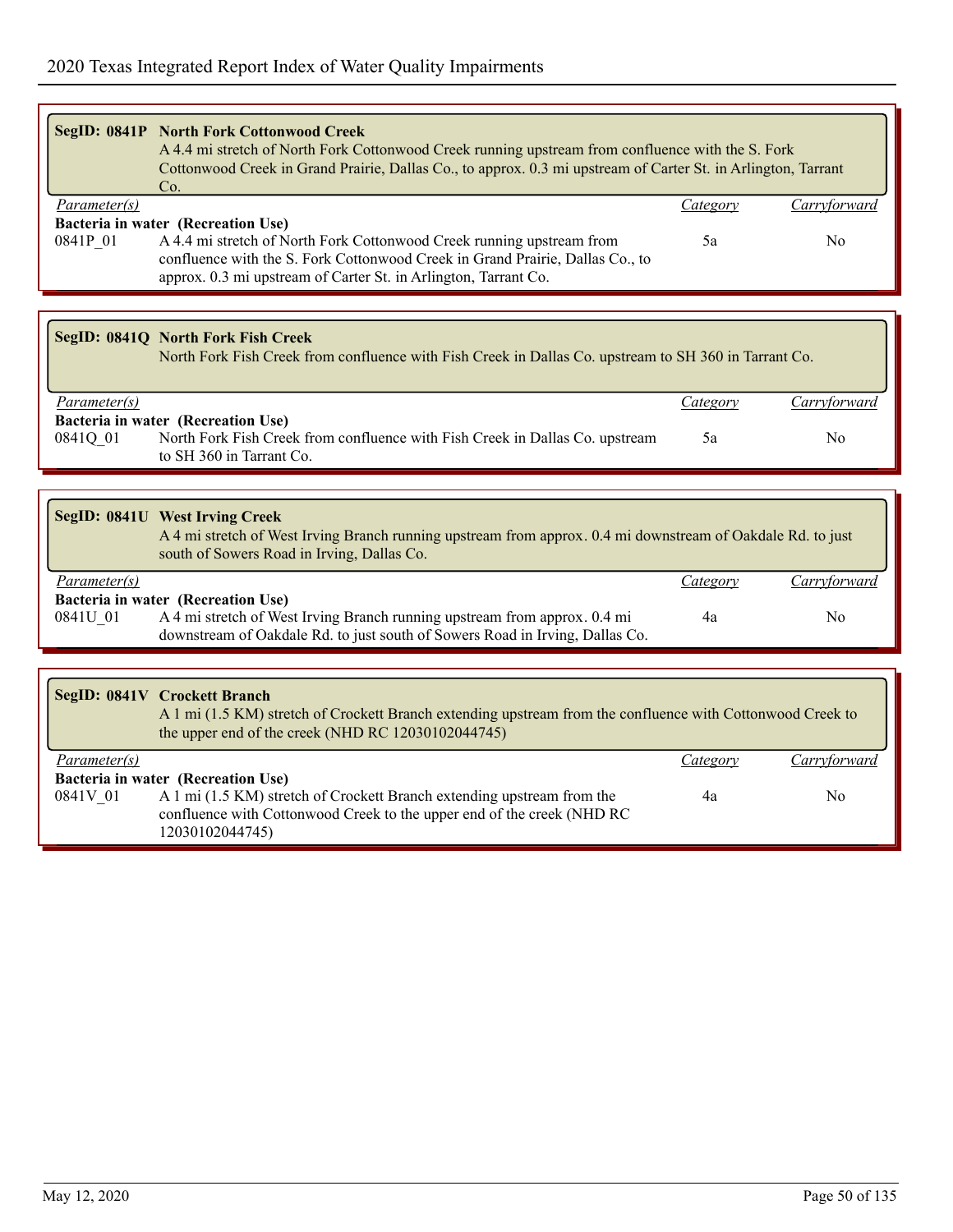| <b>SegID: 0901</b>           | <b>Cedar Bayou Tidal</b><br>From the confluence with Galveston Bay 1.0 km (0.6 mi) downstream of Tri-City Beach Road in Chambers<br>County to a point 2.2 km (1.4 mi) upstream of IH 10 in Chambers/Harris County |          |                |
|------------------------------|-------------------------------------------------------------------------------------------------------------------------------------------------------------------------------------------------------------------|----------|----------------|
| <i>Parameter(s)</i>          |                                                                                                                                                                                                                   | Category | Carryforward   |
|                              | Bacteria in water (Recreation Use)                                                                                                                                                                                |          |                |
| 0901 01                      | From the confluence with Galveston Bay 1.0 km (0.6 mi) downstream of Tri-City                                                                                                                                     | 5c       | No.            |
|                              | Beach Road to a point 2.2 km (1.4 mi) upstream of IH 10                                                                                                                                                           |          |                |
| Parameter(s)                 |                                                                                                                                                                                                                   | Category | Carryforward   |
| Dioxin in edible tissue      |                                                                                                                                                                                                                   |          |                |
| 0901 01                      | From the confluence with Galveston Bay 1.0 km (0.6 mi) downstream of Tri-City                                                                                                                                     | 5a       | N <sub>0</sub> |
|                              | Beach Road to a point 2.2 km (1.4 mi) upstream of IH 10                                                                                                                                                           |          |                |
| Parameter(s)                 |                                                                                                                                                                                                                   | Category | Carryforward   |
| <b>PCBs in edible tissue</b> |                                                                                                                                                                                                                   |          |                |
| 0901 01                      | From the confluence with Galveston Bay 1.0 km (0.6 mi) downstream of Tri-City                                                                                                                                     | 5a       | N <sub>0</sub> |
|                              | Beach Road to a point 2.2 km (1.4 mi) upstream of IH 10                                                                                                                                                           |          |                |

| SegID: 0901A Cary Bayou<br>From the confluence with Cedar Bayou Tidal to 0.8 km upstream of East Archer Rd |                                                                              |          |                |  |
|------------------------------------------------------------------------------------------------------------|------------------------------------------------------------------------------|----------|----------------|--|
| <i>Parameter(s)</i>                                                                                        |                                                                              | Category | Carryforward   |  |
|                                                                                                            | Bacteria in water (Recreation Use)                                           |          |                |  |
| 0901A 01                                                                                                   | From the confluence with Cedar Bayou Tidal to 0.8 km upstream of East Archer | 5c       | N <sub>0</sub> |  |
|                                                                                                            | Rd                                                                           |          |                |  |
| Parameter(s)                                                                                               |                                                                              | Category | Carryforward   |  |
| Depressed dissolved oxygen in water                                                                        |                                                                              |          |                |  |
| 0901A 01                                                                                                   | From the confluence with Cedar Bayou Tidal to 0.8 km upstream of East Archer | 5c       | No             |  |
|                                                                                                            | Rd                                                                           |          |                |  |

| <b>SegID: 0902</b>                  | <b>Cedar Bayou Above Tidal</b><br>From a point 2.2 km (1.4 mi) upstream of IH 10 in Chambers/Harris County to a point 7.4 km (4.6 mi) upstream<br>of FM 1960 in Liberty County |          |                |  |
|-------------------------------------|--------------------------------------------------------------------------------------------------------------------------------------------------------------------------------|----------|----------------|--|
| Parameter(s)                        |                                                                                                                                                                                | Category | Carryforward   |  |
|                                     | Bacteria in water (Recreation Use)                                                                                                                                             |          |                |  |
| 0902 01                             | From a point 2.2 km (1.4 miles) upstream of IH 10 to a point 7.4 km (4.6 miles)<br>upstream of FM 1960                                                                         | 5c       | N <sub>0</sub> |  |
| <i>Parameter(s)</i>                 |                                                                                                                                                                                | Category | Carrytorward   |  |
| Depressed dissolved oxygen in water |                                                                                                                                                                                |          |                |  |
| 0902 01                             | From a point 2.2 km (1.4 miles) upstream of IH 10 to a point 7.4 km (4.6 miles)<br>upstream of FM 1960                                                                         | 5c       | No.            |  |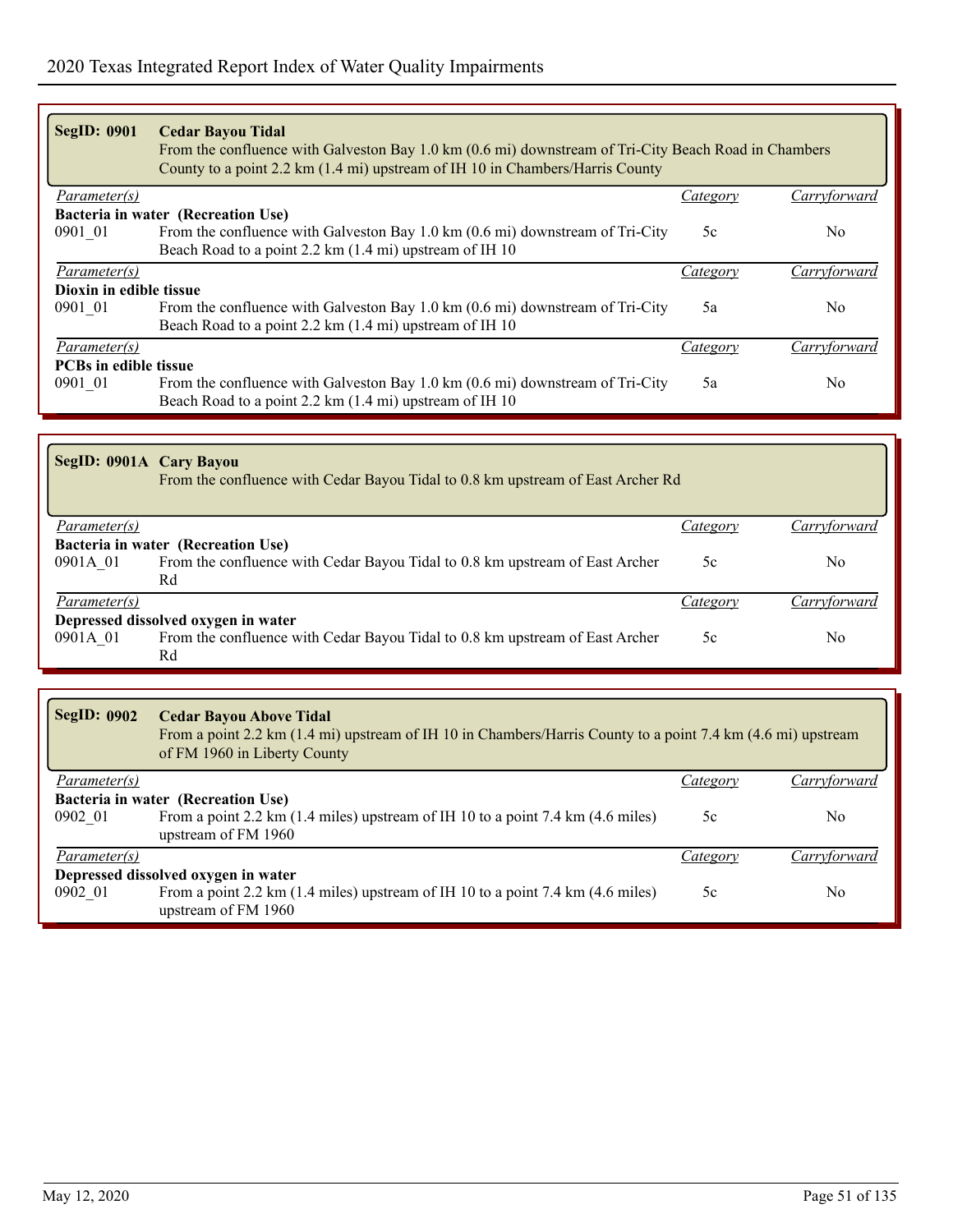| <b>SegID: 1001</b>           | <b>San Jacinto River Tidal</b><br>From a point 100 meters (110yards) downstream of IH 10 in Harris County to Lake Houston Dam in Harris<br>County |          |              |  |
|------------------------------|---------------------------------------------------------------------------------------------------------------------------------------------------|----------|--------------|--|
| Parameter(s)                 |                                                                                                                                                   | Category | Carryforward |  |
| Dioxin in edible tissue      |                                                                                                                                                   |          |              |  |
| 1001 01                      | From Lake Houston Dam to US Hwy 90                                                                                                                | 5a       | No           |  |
| 1001 02                      | From US Hwy 90 to IH 10                                                                                                                           | 5a       | No.          |  |
| Parameter(s)                 |                                                                                                                                                   | Category | Carryforward |  |
| <b>PCBs in edible tissue</b> |                                                                                                                                                   |          |              |  |
| 1001 01                      | From Lake Houston Dam to US Hwy 90                                                                                                                | 5a       | No.          |  |
| 1001 02                      | From US Hwy 90 to IH 10                                                                                                                           | 5a       | No           |  |
|                              |                                                                                                                                                   |          |              |  |
|                              |                                                                                                                                                   |          |              |  |

| $\beta$ SegID: 1002                | <b>Lake Houston</b>                                                                                         |          |              |  |  |
|------------------------------------|-------------------------------------------------------------------------------------------------------------|----------|--------------|--|--|
|                                    | From Lake Houston Dam in Harris County to the confluence of Spring Creek on the West Fork San Jacinto Arm   |          |              |  |  |
|                                    | in Harris/Montgomery County and to the confluence of Caney Creek on the East Fork San Jacinto Arm in Harris |          |              |  |  |
|                                    | County, up to normal pool elevation of 44                                                                   |          |              |  |  |
| Parameter(s)                       |                                                                                                             | Category | Carryforward |  |  |
| Bacteria in water (Recreation Use) |                                                                                                             |          |              |  |  |
| 1002 06                            | From the confluence with Spring Creek to West Lake Houston Pkwy                                             | 4a       | No           |  |  |

| SegID: 1002C Lake Isabell | Small lake located at the southern end of Lake Houston Park northeast of the Caney Creek (1010) and East Fork<br>of the San Jacinto River (1003) confluence in Harris County. |          |              |
|---------------------------|-------------------------------------------------------------------------------------------------------------------------------------------------------------------------------|----------|--------------|
| <i>Parameter(s)</i>       |                                                                                                                                                                               | Category | Carryforward |
| Mercury in edible tissue  |                                                                                                                                                                               |          |              |
| 1002C 01                  | Small lake located at the southern end of Lake Houston Park northeast of the                                                                                                  | 5c       | No.          |
|                           | Caney Creek (1010) and East Fork of the San Jacinto River (1003) confluence in                                                                                                |          |              |
|                           | Harris County.                                                                                                                                                                |          |              |

| <b>SegID: 1003</b>  | <b>East Fork San Jacinto River</b><br>From the confluence of Caney Creek in Harris County to US 190 in Walker County |          |              |
|---------------------|----------------------------------------------------------------------------------------------------------------------|----------|--------------|
| <i>Parameter(s)</i> |                                                                                                                      | Category | Carryforward |
|                     | Bacteria in water (Recreation Use)                                                                                   |          |              |
| 1003 01             | From the Caney Creek confluence upstream to US 59                                                                    | 4a       | No           |
| 1003 02             | From US Hwy 59 to a point immediately downstream of State Hwy 150                                                    | 4a       | No.          |
| 1003 03             | From a point immediately downstream of State Hwy 150 to US 190 (upper<br>segment boundary)                           | 4a       | No.          |

| <b>SegID: 1004</b><br><b>West Fork San Jacinto River</b><br>From the confluence of Spring Creek in Harris/Montgomery County to Conroe Dam in Montgomery County |                                                                           |          |              |  |
|----------------------------------------------------------------------------------------------------------------------------------------------------------------|---------------------------------------------------------------------------|----------|--------------|--|
| <i>Parameter(s)</i>                                                                                                                                            |                                                                           | Category | Carryforward |  |
|                                                                                                                                                                | Bacteria in water (Recreation Use)                                        |          |              |  |
| 1004 01                                                                                                                                                        | From the Spring Creek confluence upstream to the Stewart Creek confluence | 4a       | No           |  |
| 1004 02                                                                                                                                                        | From the Stewart Creek confluence upstream to the Lake Conroe Dam         | 4a       | No.          |  |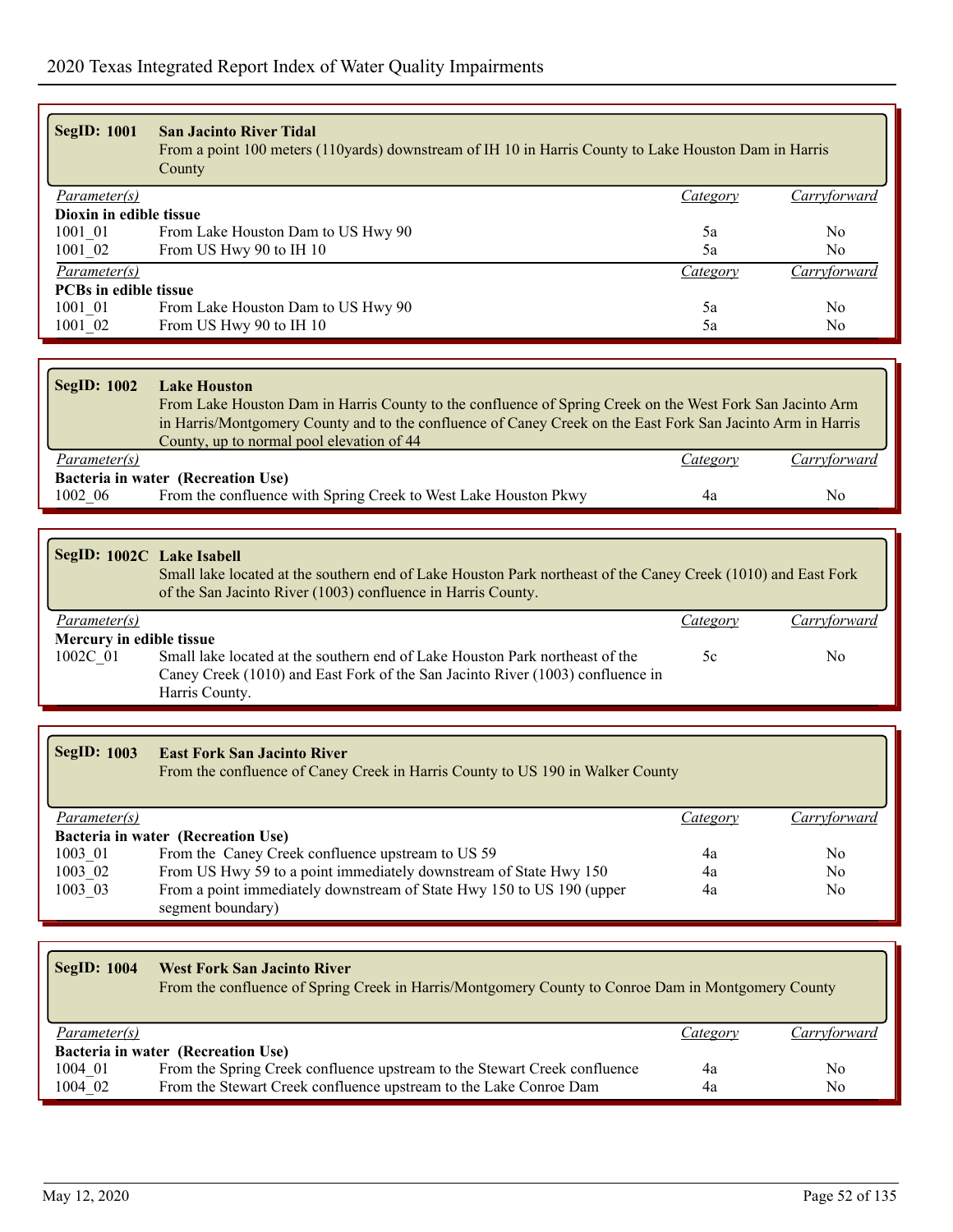| <b>SegID: 1004E Stewarts Creek</b><br>From headwaters northwest of old Montgomery Rd to confluence with West Fork of the San Jacinto River |                                                                                                                                                                                                              |                 |                |  |
|--------------------------------------------------------------------------------------------------------------------------------------------|--------------------------------------------------------------------------------------------------------------------------------------------------------------------------------------------------------------|-----------------|----------------|--|
| Parameter(s)                                                                                                                               |                                                                                                                                                                                                              | <i>Category</i> | Carryforward   |  |
|                                                                                                                                            | Bacteria in water (Recreation Use)                                                                                                                                                                           |                 |                |  |
| 1004E 02                                                                                                                                   | From Airport Rd to confluence with West Fork San Jacinto River                                                                                                                                               | 4a              | N <sub>o</sub> |  |
|                                                                                                                                            |                                                                                                                                                                                                              |                 |                |  |
|                                                                                                                                            |                                                                                                                                                                                                              |                 |                |  |
|                                                                                                                                            | SegID: 1004J White Oak Creek<br>Perennial stream from the confluence with West Fork San Jacinto River upstream to the confluence with East<br>Fork White Oak Creek and West Fork White Oak Creek in Conroe   |                 |                |  |
| Parameter(s)                                                                                                                               |                                                                                                                                                                                                              | Category        | Carryforward   |  |
|                                                                                                                                            | Bacteria in water (Recreation Use)                                                                                                                                                                           |                 |                |  |
| 1004J 01                                                                                                                                   | Perennial stream from the confluence with West Fork San Jacinto River upstream<br>to the confluence with East Fork White Oak Creek and West Fork White Oak<br>Creek in Conroe                                | 5a              | N <sub>0</sub> |  |
|                                                                                                                                            |                                                                                                                                                                                                              |                 |                |  |
| <b>SegID: 1005</b>                                                                                                                         | Houston Ship Channel/San Jacinto River Tidal<br>From the confluence with Galveston Bay at Morgan's Point in Harris/Chambers County to a point 100 meters<br>(110 yards) downstream of IH 10 in Harris County |                 |                |  |
| Parameter(s)                                                                                                                               |                                                                                                                                                                                                              | Category        | Carryforward   |  |
| Dioxin in edible tissue                                                                                                                    |                                                                                                                                                                                                              |                 |                |  |
| 1005 01                                                                                                                                    | Downstream I-10 to Lynchburg Ferry Road                                                                                                                                                                      | 5a              | N <sub>0</sub> |  |
| 1005 02                                                                                                                                    | Lynchburg Ferry Road to Goose Island                                                                                                                                                                         | 5a              | N <sub>o</sub> |  |
| 1005 03                                                                                                                                    | Goose Island to SH 146                                                                                                                                                                                       | 5a              | N <sub>o</sub> |  |
| 1005_04                                                                                                                                    | SH 146 to Morgans Point                                                                                                                                                                                      | 5a              | No             |  |
| $\overline{Parameter(s)}$                                                                                                                  |                                                                                                                                                                                                              | Category        | Carryforward   |  |
| <b>PCBs in edible tissue</b>                                                                                                               |                                                                                                                                                                                                              |                 |                |  |
|                                                                                                                                            |                                                                                                                                                                                                              |                 |                |  |
| 1005 01                                                                                                                                    | Downstream I-10 to Lynchburg Ferry Road                                                                                                                                                                      | 5a              | N <sub>0</sub> |  |

1005 Goose Island to SH 146 5a No SH 146 to Morgans Point 5a No

1005\_02 Lynchburg Ferry Road to Goose Island 5a No<br>
1005\_03 Goose Island to SH 146<br>
1005\_04 SH 146 to Morgans Point 5a No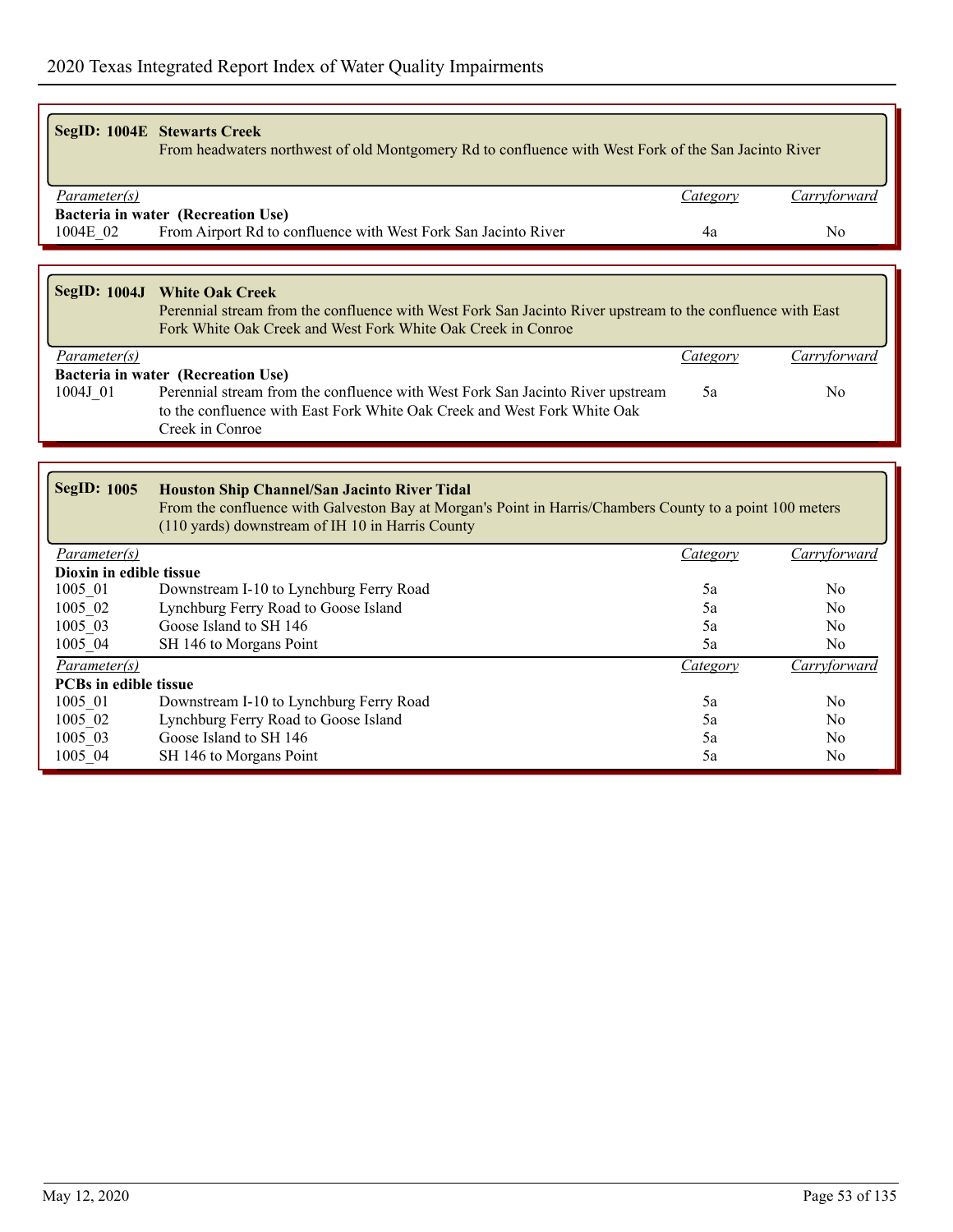| <b>SegID: 1006</b>                     | <b>Houston Ship Channel Tidal</b><br>From the confluence with the San Jacinto River in Harris County to a point immediately upstream of Greens<br>Bayou in Harris County, including tidal portions of tributaries |          |                     |
|----------------------------------------|-------------------------------------------------------------------------------------------------------------------------------------------------------------------------------------------------------------------|----------|---------------------|
| Parameter(s)                           |                                                                                                                                                                                                                   | Category | <b>Carryforward</b> |
| 1006 05                                | Bacteria in water (General Use)<br>Goodyear Creek-From confluence with Greens Bayou Tidal to Granada St. in<br>Harris County                                                                                      | 5c       | No                  |
| $\overline{Parameter(s)}$              |                                                                                                                                                                                                                   | Category | Carryforward        |
| Dioxin in edible tissue                |                                                                                                                                                                                                                   |          |                     |
| 1006_01                                | Houston Ship Channel Tidal-From the Greens Bayou confluence to the Patrick<br>Bayou confluence                                                                                                                    | 5a       | No                  |
| 1006_02                                | Houston Ship Channel Tidal- From the Patrick Bayou confluence to the Houston<br>Ship Channel/San Jacinto River Tidal (1005) confluence                                                                            | 5a       | No                  |
| 1006_03                                | Greens Bayou Tidal- From the Houston Ship Channel confluence to a point 0.7<br>km (0.4 mi) upstream of the Halls Bayou confluence                                                                                 | 5a       | No                  |
| 1006_04                                | Patrick Bayou Tidal - From the confluence with the Houston Ship Channel to 100<br>m (328 ft) upstream of the railroad bridge                                                                                      | 5a       | No                  |
| 1006_05                                | Goodyear Creek-From confluence with Greens Bayou Tidal to Granada St. in<br>Harris County                                                                                                                         | 5a       | No                  |
| 1006_06                                | Tucker Bayou- From the Houston Ship Channel confluence to a point 2.7 km (1.7)<br>mi) upstream                                                                                                                    | 5a       | No                  |
| 1006_07                                | Carpenters Bayou-From the Houston Ship Channel confluence to the lower<br>boundary of 1006B (2.3 m/ 1.4 mi) upstream from the Houston Ship Channel<br>confluence)                                                 | 5a       | No                  |
| Parameter(s)                           |                                                                                                                                                                                                                   | Category | <b>Carryforward</b> |
| PCBs in edible tissue                  |                                                                                                                                                                                                                   |          |                     |
| 1006_01                                | Houston Ship Channel Tidal-From the Greens Bayou confluence to the Patrick<br>Bayou confluence                                                                                                                    | 5a       | No                  |
| 1006_02                                | Houston Ship Channel Tidal- From the Patrick Bayou confluence to the Houston<br>Ship Channel/San Jacinto River Tidal (1005) confluence                                                                            | 5a       | No                  |
| 1006_03                                | Greens Bayou Tidal- From the Houston Ship Channel confluence to a point 0.7<br>km (0.4 mi) upstream of the Halls Bayou confluence                                                                                 | 5a       | No                  |
| 1006_04                                | Patrick Bayou Tidal - From the confluence with the Houston Ship Channel to 100<br>m (328 ft) upstream of the railroad bridge                                                                                      | 5a       | No                  |
| 1006_05                                | Goodyear Creek-From confluence with Greens Bayou Tidal to Granada St. in<br>Harris County                                                                                                                         | 5a       | No                  |
| 1006_06                                | Tucker Bayou- From the Houston Ship Channel confluence to a point 2.7 km (1.7)<br>mi) upstream                                                                                                                    | 5a       | No                  |
| 1006 07                                | Carpenters Bayou-From the Houston Ship Channel confluence to the lower<br>boundary of 1006B (2.3 m/ 1.4 mi) upstream from the Houston Ship Channel<br>confluence)                                                 | 5a       | No                  |
| Parameter(s)                           |                                                                                                                                                                                                                   | Category | Carryforward        |
| <b>Toxicity in sediment</b><br>1006 04 | Patrick Bayou Tidal - From the confluence with the Houston Ship Channel to 100<br>m (328 ft) upstream of the railroad bridge                                                                                      | 5c       | Yes                 |

| SegID: 1006D Halls Bayou | From the Greens Bayou confluence upstream to Frick Road in Harris County |          |              |
|--------------------------|--------------------------------------------------------------------------|----------|--------------|
| <i>Parameter(s)</i>      |                                                                          | Category | Carryforward |
|                          | Bacteria in water (Recreation Use)                                       |          |              |
| 1006D 01                 | From the Greens Bayou confluence upstream to US 59                       | 4a       | No           |
| 1006D 02                 | From US 59 upstream to Frick Road                                        | 4a       | No           |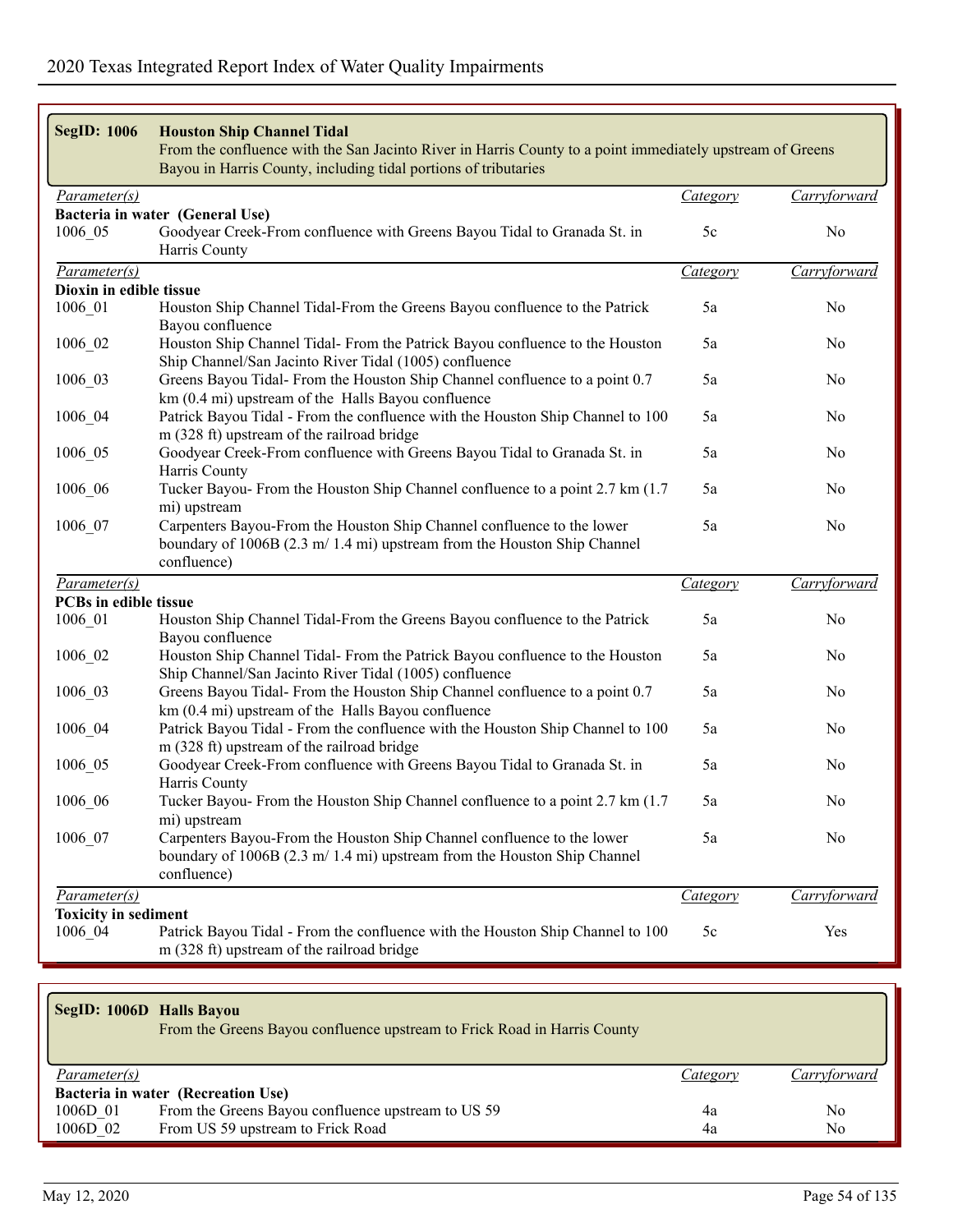|                          | SegID: 1006F Big Gulch Above Tidal<br>From the confluence with Greens Bayou Tidal to Wallisville Road in Harris County                                              |                       |                                |
|--------------------------|---------------------------------------------------------------------------------------------------------------------------------------------------------------------|-----------------------|--------------------------------|
| Parameter(s)<br>1006F 01 | Bacteria in water (Recreation Use)<br>From the confluence with Greens Bayou Tidal to Wallisville Road in Harris<br>County                                           | <i>Category</i><br>4a | Carryforward<br>No             |
|                          | <b>SegID: 1006H Spring Gully Above Tidal</b><br>From confluence with Greens Bayou to US 90 in Harris County                                                         |                       |                                |
| Parameter(s)<br>1006H 01 | Bacteria in water (Recreation Use)<br>From confluence with Greens Bayou to US 90 in Harris County                                                                   | Category<br>4a        | Carryforward<br>N <sub>0</sub> |
|                          |                                                                                                                                                                     |                       |                                |
| <b>SegID: 1006I</b>      | <b>Unnamed Tributary of Halls Bayou</b><br>From the confluence with Halls Bayou to a point 0.13 mi upstream of Richland Drive in Harris County                      |                       |                                |
| Parameter(s)             |                                                                                                                                                                     | Category              | Carryforward                   |
| 1006I 01                 | Bacteria in water (Recreation Use)<br>From the confluence with Halls Bayou to a point 0.13 mi upstream of Richland<br>Drive in Harris County                        | 4a                    | No                             |
|                          |                                                                                                                                                                     |                       |                                |
| <b>SegID: 1006J</b>      | <b>Unnamed Tributary of Halls Bayou</b><br>From the confluence with Halls Bayou (east of US 59 and south of Langley Road) to Mount Houston Road in<br>Harris County |                       |                                |
| Parameter(s)             |                                                                                                                                                                     | Category              | Carryforward                   |
| 1006J 01                 | Bacteria in water (Recreation Use)<br>From the Halls Bayou confluence (east of US 59 and south of Langley Road) to<br>Mount Houston Road                            | 4a                    | No                             |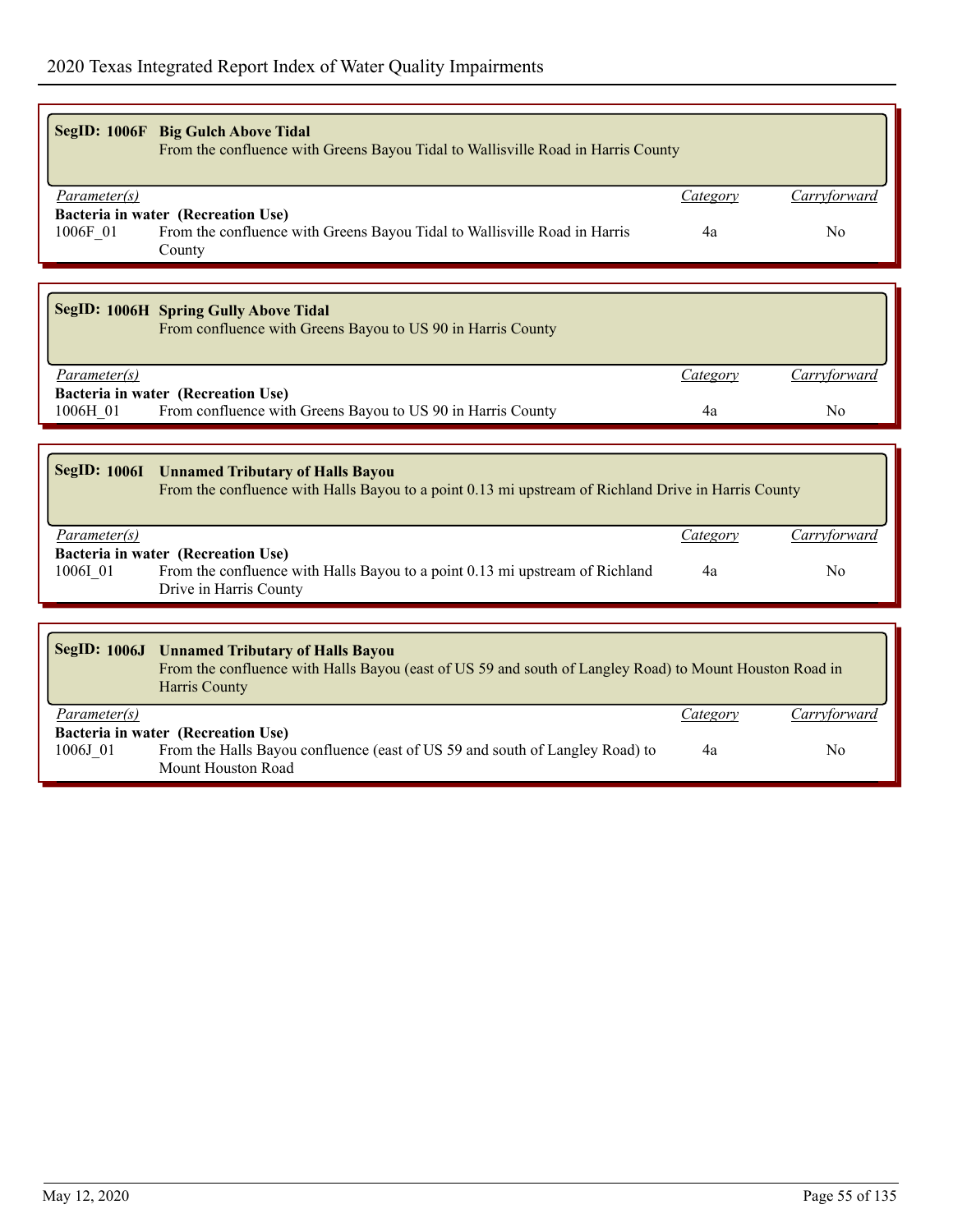| <b>SegID: 1007</b>           | Houston Ship Channel/Buffalo Bayou Tidal<br>From a point immediately upstream of Greens Bayou in Harris County to a point 100 meters (110 yards) |          |                |  |
|------------------------------|--------------------------------------------------------------------------------------------------------------------------------------------------|----------|----------------|--|
|                              | upstream of US 59 in Harris County, including tidal portion of tributaries                                                                       |          |                |  |
| Parameter(s)                 |                                                                                                                                                  | Category | Carryforward   |  |
|                              | Bacteria in water (General Use)                                                                                                                  |          |                |  |
| 1007_05                      | Vince Bayou Tidal - From the Houston Ship Channel confluence to SH 225                                                                           | 5c       | N <sub>0</sub> |  |
| $\overline{Parameter(s)}$    |                                                                                                                                                  | Category | Carryforward   |  |
| Dioxin in edible tissue      |                                                                                                                                                  |          |                |  |
| $1007 - 01$                  | Houston Ship Channel - From a point immediately upstream of Greens Bayou                                                                         | 5a       | No             |  |
|                              | Tidal to immediately upstream of the 69th Street WWTP outfall                                                                                    |          |                |  |
| 1007 02                      | Sims Bayou Tidal - From the Houston Ship Channel confluence to a point 11 km                                                                     | 5a       | N <sub>0</sub> |  |
| 1007 03                      | $(6.8 \text{ mi})$ upstream<br>Hunting Bayou Tidal - From the Houston Ship Channel confluence to IH-10                                           | 5a       | No             |  |
| 1007_04                      | Brays Bayou Tidal - From the Houston Ship Channel confluence to downstream                                                                       | 5a       | No.            |  |
|                              | of IH-45                                                                                                                                         |          |                |  |
| 1007 05                      | Vince Bayou Tidal - From the Houston Ship Channel confluence to SH 225                                                                           | 5a       | N <sub>0</sub> |  |
| 1007_06                      | Berry Bayou - From the Houston Ship Channel confluence to a point 2.4 km (1.5)                                                                   | 5a       | N <sub>0</sub> |  |
|                              | mi) upstream of the Sims Bayou confluence                                                                                                        |          |                |  |
| 1007 07                      | Buffalo Bayou - From immediately upstream of 69th Street WWTP outfall to US                                                                      | 5a       | No             |  |
|                              | 59                                                                                                                                               |          |                |  |
| 1007 08                      | Little Vince Bayou Tidal - From the Vince Bayou confluence to SH 225                                                                             | 5a       | N <sub>0</sub> |  |
| $\overline{Parameter(s)}$    |                                                                                                                                                  | Category | Carryforward   |  |
| <b>PCBs</b> in edible tissue |                                                                                                                                                  |          |                |  |
| $1007 - 01$                  | Houston Ship Channel - From a point immediately upstream of Greens Bayou<br>Tidal to immediately upstream of the 69th Street WWTP outfall        | 5a       | No             |  |
| 1007_02                      | Sims Bayou Tidal - From the Houston Ship Channel confluence to a point 11 km                                                                     | 5a       | N <sub>0</sub> |  |
|                              | $(6.8 \text{ mi})$ upstream                                                                                                                      |          |                |  |
| 1007 03                      | Hunting Bayou Tidal - From the Houston Ship Channel confluence to IH-10                                                                          | 5a       | N <sub>0</sub> |  |
| 1007_04                      | Brays Bayou Tidal - From the Houston Ship Channel confluence to downstream<br>of IH-45                                                           | 5a       | No             |  |
| 1007 05                      | Vince Bayou Tidal - From the Houston Ship Channel confluence to SH 225                                                                           | 5a       | N <sub>0</sub> |  |
| 1007 06                      | Berry Bayou - From the Houston Ship Channel confluence to a point 2.4 km (1.5)                                                                   | 5a       | N <sub>o</sub> |  |
|                              | mi) upstream of the Sims Bayou confluence                                                                                                        |          |                |  |
| 1007 07                      | Buffalo Bayou - From immediately upstream of 69th Street WWTP outfall to US<br>59                                                                | 5a       | No             |  |
| 1007_08                      | Little Vince Bayou Tidal - From the Vince Bayou confluence to SH 225                                                                             | 5a       | N <sub>o</sub> |  |
| $\overline{Parameter(s)}$    |                                                                                                                                                  | Category | Carryforward   |  |
| <b>Toxicity in sediment</b>  |                                                                                                                                                  |          |                |  |
| 1007_05                      | Vince Bayou Tidal - From the Houston Ship Channel confluence to SH 225                                                                           | 5c       | Yes            |  |

|              | SegID: 1007A Canal C-147<br>From the confluence with Sims Bayou to a point 0.71 km east of Beltway 8 in Houston            |                 |              |
|--------------|----------------------------------------------------------------------------------------------------------------------------|-----------------|--------------|
| Parameter(s) |                                                                                                                            | <i>Lategory</i> | `arrvforward |
| 1007A 01     | Bacteria in water (Recreation Use)<br>From the confluence with Sims Bayou upstream to a point 0.71 km east of<br>Beltway 8 | 4a              | No           |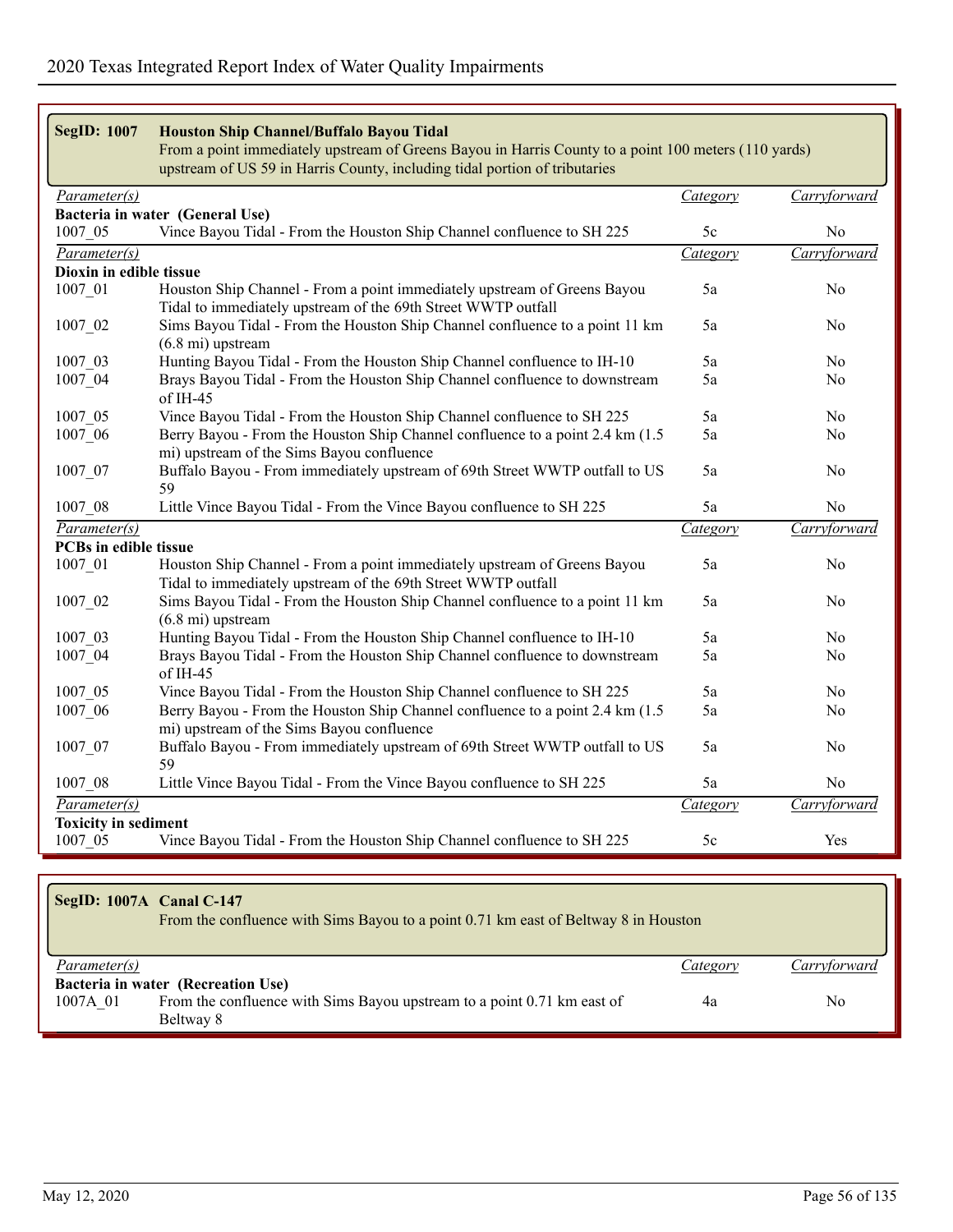|                                                                                                                                                                                        | SegID: 1007B Brays Bayou Above Tidal<br>From a point 11.5 km (7.1 mi) upstream of confluence with Houston Ship Channel up to SH 6                                                                           |                 |                                       |  |
|----------------------------------------------------------------------------------------------------------------------------------------------------------------------------------------|-------------------------------------------------------------------------------------------------------------------------------------------------------------------------------------------------------------|-----------------|---------------------------------------|--|
| <i>Parameter(s)</i>                                                                                                                                                                    |                                                                                                                                                                                                             | <i>Category</i> | Carryforward                          |  |
|                                                                                                                                                                                        | Bacteria in water (Recreation Use)                                                                                                                                                                          |                 |                                       |  |
| 1007B 01                                                                                                                                                                               | From a point 11.5 km (7.1 mi) upstream of confluence with Houston Ship<br>Channel up to SH 6                                                                                                                | 4a              | N <sub>0</sub>                        |  |
| 1007B 02                                                                                                                                                                               | From State Highway 6 upstream to Clodine Road                                                                                                                                                               | 4a              | N <sub>0</sub>                        |  |
| Parameter(s)<br>1007C 01                                                                                                                                                               | SegID: 1007C Keegans Bayou Above Tidal<br>From the Brays Bayou confluence upstream to Harris County line<br>Bacteria in water (Recreation Use)<br>From the Brays Bayou confluence to the Harris County Line | Category<br>4a  | <u>Carryforward</u><br>N <sub>0</sub> |  |
| SegID: 1007D Sims Bayou Above Tidal<br>Perennial stream from 11.0 km upstream of confluence with Houston Ship Channel upstream to Hiram Clark<br>Drive<br>Carryforward<br>Daramator(c) |                                                                                                                                                                                                             |                 |                                       |  |

| Parameter(s)                       |                                                                               | Category | Carryforward |
|------------------------------------|-------------------------------------------------------------------------------|----------|--------------|
| Bacteria in water (Recreation Use) |                                                                               |          |              |
| 1007D 01                           | From Fort Bend Parkway to Hiram Clarke                                        | 4a       | No           |
| 1007D 02                           | From Hiram Clark to 11 miles upstream of the confluence with the Houston Ship | 4a       | No           |
|                                    | Channel                                                                       |          |              |
| 1007D 03                           | From 11 miles upstream of the Houston Ship Channel confluence to SH 35        | 4a       | No           |

| SegID: 1007E Willow Waterhole Bayou Above Tidal<br>From the Brays Bayou confluence upstream to South Garden (in Missouri City) |          |              |
|--------------------------------------------------------------------------------------------------------------------------------|----------|--------------|
| <i>Parameter(s)</i>                                                                                                            | Category | Carryforward |
| Bacteria in water (Recreation Use)                                                                                             |          |              |
| From the Brays Bayou confluence upstream to South Garden Street<br>1007E 01                                                    | 4a       | No           |

|                                    | SegID: 1007F Berry Bayou Above Tidal<br>From a point 2.4 km (1.5 mi) upstream of the Sims Bayou confluence to the southern city limits of South<br>Houston |          |              |  |
|------------------------------------|------------------------------------------------------------------------------------------------------------------------------------------------------------|----------|--------------|--|
| Parameter(s)                       |                                                                                                                                                            | Category | Carryforward |  |
| Bacteria in water (Recreation Use) |                                                                                                                                                            |          |              |  |
| 1007F 01                           | From a point 2.4 km (1.5 mi) upstream of the Sims Bayou confluence to SH 3                                                                                 | 4a       | No.          |  |

|                                    | SegID: 1007G Kuhlman Gully Above Tidal<br>From Brays Bayou confluence to Atchison, Topeka and Santa Fe Railroad tracks in Harris County |          |              |  |
|------------------------------------|-----------------------------------------------------------------------------------------------------------------------------------------|----------|--------------|--|
| Parameter(s)                       |                                                                                                                                         | Category | Carryforward |  |
| Bacteria in water (Recreation Use) |                                                                                                                                         |          |              |  |
| 1007G 01                           | From Brays Bayou confluence to Atchison, Topeka and Santa Fe Railroad tracks                                                            | 4a       | No.          |  |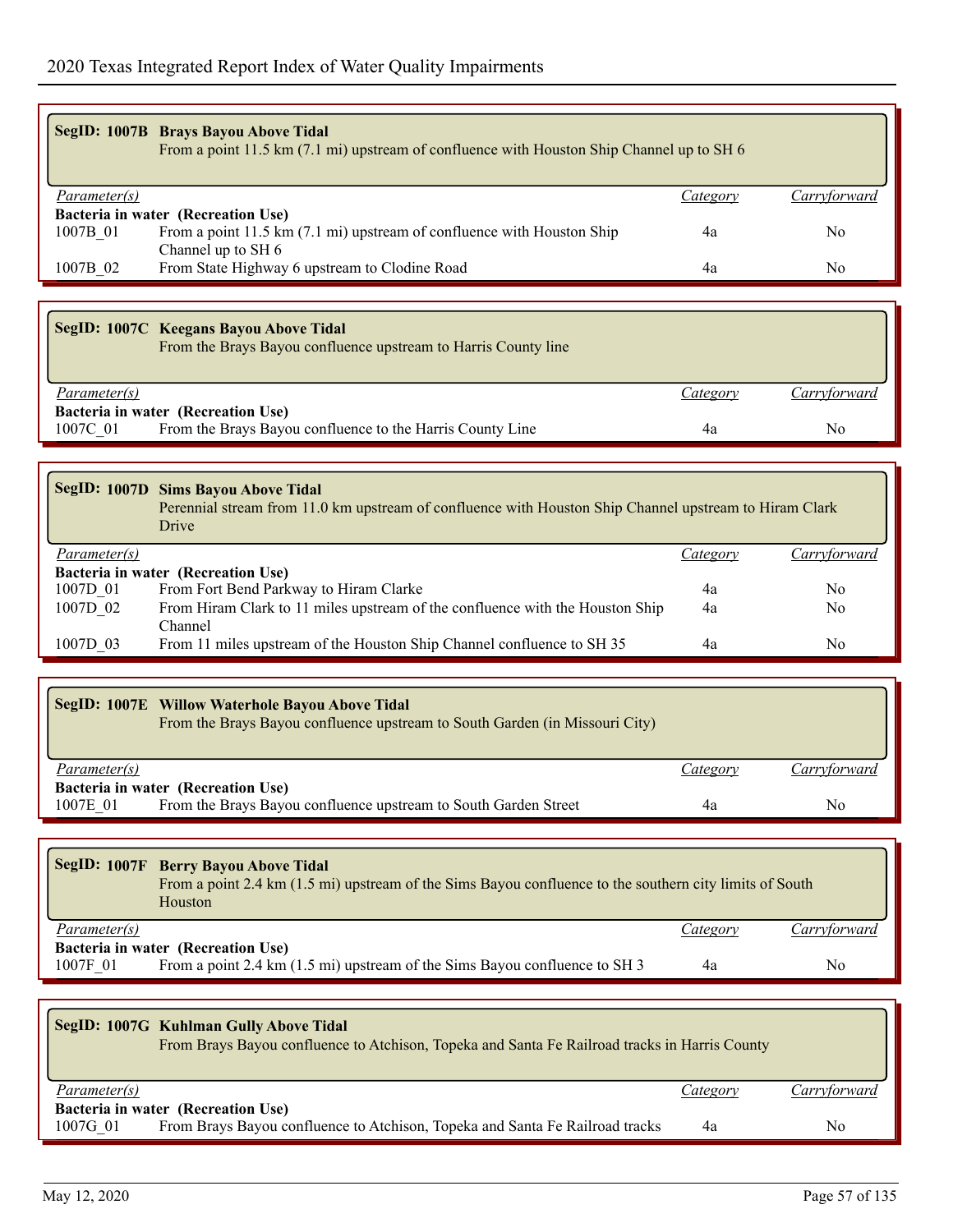| <b>SegID: 1007H Pine Gully Above Tidal</b><br>From the Sims Bayou confluence to 0.11 km (0.07 mi) east of Broadway Street in Harris County |                                                                             |          |              |  |
|--------------------------------------------------------------------------------------------------------------------------------------------|-----------------------------------------------------------------------------|----------|--------------|--|
| <i>Parameter(s)</i>                                                                                                                        |                                                                             | Category | Carryforward |  |
|                                                                                                                                            | Bacteria in water (Recreation Use)                                          |          |              |  |
| 1007H 01                                                                                                                                   | From the Sims Bayou confluence to 0.11 km (0.07 mi) east of Broadway Street | 4a       | No           |  |
| Parameter(s)                                                                                                                               |                                                                             | Category | Carryforward |  |
| Depressed dissolved oxygen in water                                                                                                        |                                                                             |          |              |  |
| 1007H 01                                                                                                                                   | From the Sims Bayou confluence to 0.11 km (0.07 mi) east of Broadway Street | 5c       | No           |  |

|                     | SegID: 1007I Plum Creek Above Tidal<br>From the Sims Bayou confluence to Telephone Road in Harris County |          |              |
|---------------------|----------------------------------------------------------------------------------------------------------|----------|--------------|
| <u>Parameter(s)</u> |                                                                                                          | Category | Carryforward |
|                     | Bacteria in water (Recreation Use)                                                                       |          |              |
| 1007I 01            | From the Sims Bayou confluence to Telephone Road in Harris County                                        | 4a       | No           |
| Parameter(s)        |                                                                                                          | Category | Carryforward |
|                     | Depressed dissolved oxygen in water                                                                      |          |              |
| 1007I 01            | From the Sims Bayou confluence to Telephone Road in Harris County                                        | 5c       | Yes          |

| SegID: 1007K Country Club Bayou Above Tidal<br>From just downstream of South Lockwood Drive to the confluence with Brays Bayou to approximately 0.5 mi<br>upstream of North Wayside Drive in Harris County |                                                                           |                 |              |  |
|------------------------------------------------------------------------------------------------------------------------------------------------------------------------------------------------------------|---------------------------------------------------------------------------|-----------------|--------------|--|
| Parameter(s)                                                                                                                                                                                               |                                                                           | Category        | Carryforward |  |
|                                                                                                                                                                                                            | Bacteria in water (Recreation Use)                                        |                 |              |  |
| 1007K 01                                                                                                                                                                                                   | From just downstream of South Lockwood Drive to the confluence with Brays | 4a              | No           |  |
|                                                                                                                                                                                                            | Bayou                                                                     |                 |              |  |
| Parameter(s)                                                                                                                                                                                               |                                                                           | <i>Category</i> | Carrytorward |  |
| Depressed dissolved oxygen in water                                                                                                                                                                        |                                                                           |                 |              |  |
| 1007K 01                                                                                                                                                                                                   | From just downstream of South Lockwood Drive to the confluence with Brays | 5c              | No.          |  |
|                                                                                                                                                                                                            | Bayou                                                                     |                 |              |  |

| <b>SegID: 1007L Unnamed Tributary of Brays Bayou</b><br>From the Brays Bayou confluence near Fondren Road to a point 0.97 km (0.60 mi) upstream in Harris County |          |              |  |  |
|------------------------------------------------------------------------------------------------------------------------------------------------------------------|----------|--------------|--|--|
| Parameter(s)                                                                                                                                                     | Category | Carryforward |  |  |
| Bacteria in water (Recreation Use)<br>From the Brays Bayou confluence near Fondren Road to a point (0.37 km) 0.60<br>1007L 01<br>mi upstream in Harris County    | 4a       | No           |  |  |

|                     | <b>SegID: 1007M Unnamed Tributary of Hunting Bayou</b><br>From the confluence with Hunting Bayou to Mercury Road in Harris County |          |              |  |  |
|---------------------|-----------------------------------------------------------------------------------------------------------------------------------|----------|--------------|--|--|
| <i>Parameter(s)</i> |                                                                                                                                   | Category | Carryforward |  |  |
|                     | Bacteria in water (Recreation Use)                                                                                                |          |              |  |  |
| 1007M 01            | From the confluence with Hunting Bayou to Mercury Road in Harris County                                                           | 4a       | No.          |  |  |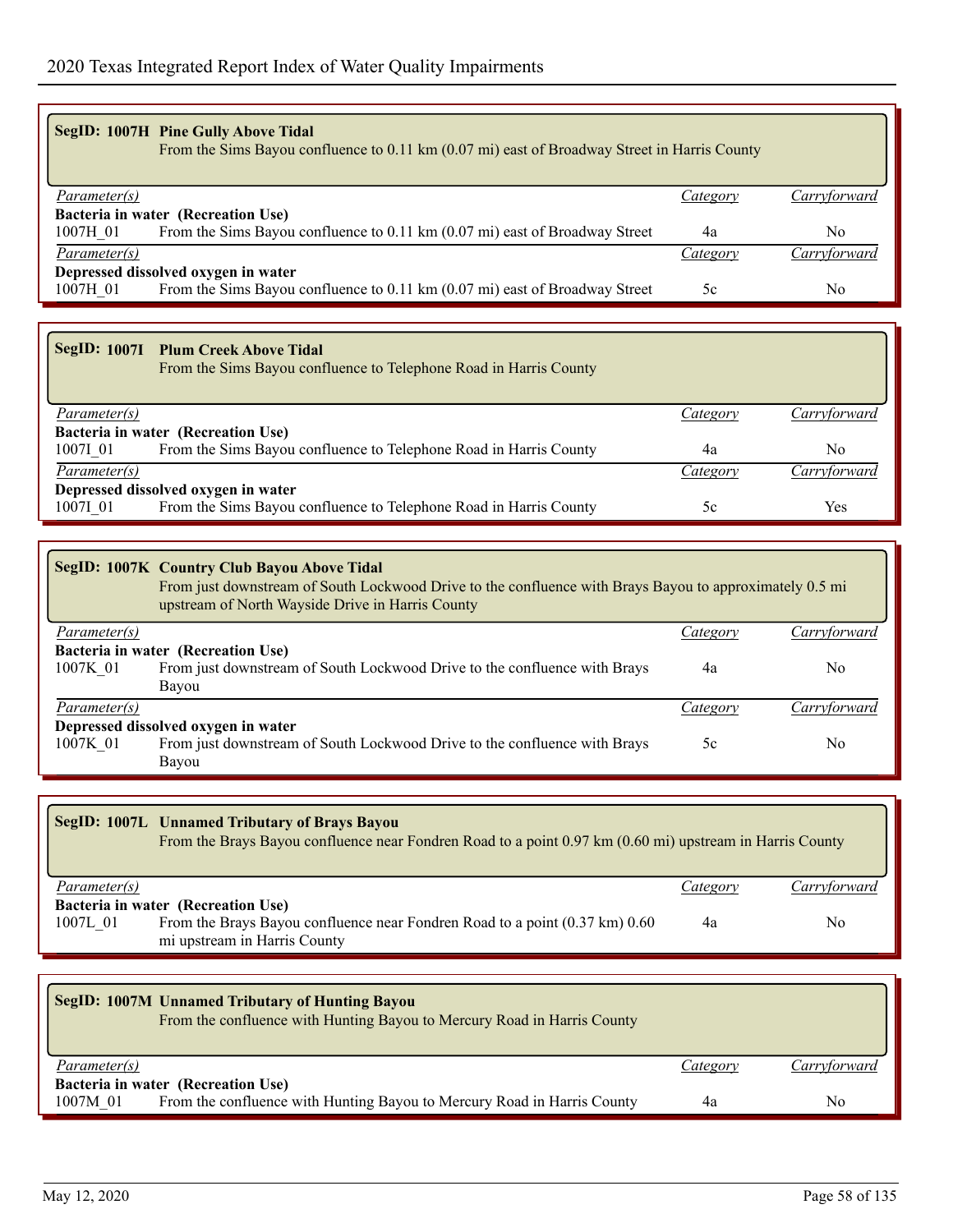| <b>SegID: 1007N Unnamed Tributary of Sims Bayou</b><br>From the confluence with Sims Bayou, south of Airport Road, east of SH 288 in Harris County |                                                                               |          |              |
|----------------------------------------------------------------------------------------------------------------------------------------------------|-------------------------------------------------------------------------------|----------|--------------|
| Parameter(s)                                                                                                                                       |                                                                               | Category | Carryforward |
|                                                                                                                                                    | Bacteria in water (Recreation Use)                                            |          |              |
| 1007N 01                                                                                                                                           | From the confluence with Sims Bayou, south of Airport Road, east of SH 288 in | 4a       | No.          |
|                                                                                                                                                    | Harris County                                                                 |          |              |
|                                                                                                                                                    |                                                                               |          |              |

## **SegID: 1007O Unnamed Tributary of Buffalo Bayou**

From the confluence with Buffalo Bayou to IH-10 between Hirsch Road and Lockwood in Harris County

| <i>Parameter(s)</i> |                                                                         | Category | Carryforward |
|---------------------|-------------------------------------------------------------------------|----------|--------------|
|                     | Bacteria in water (Recreation Use)                                      |          |              |
| 10070 01            | From the confluence with Buffalo Bayou to IH-10 between Hirsch Road and | 4a       | No           |
|                     | Lockwood in Harris County                                               |          |              |
| <i>Parameter(s)</i> |                                                                         | Category | Carryforward |
|                     | Depressed dissolved oxygen in water                                     |          |              |
| 10070 01            | From the confluence with Buffalo Bayou to IH-10 between Hirsch Road and | 5c       | Yes          |
|                     | Lockwood in Harris County                                               |          |              |

## **SegID: 1007R Hunting Bayou Above Tidal**

From the confluence with Hunting Bayou Tidal at IH-10 to Maury Street on the north fork and Bain Street on the south fork

| Parameter(s) |                                                               | Category | Carryforward |
|--------------|---------------------------------------------------------------|----------|--------------|
|              | Bacteria in water (Recreation Use)                            |          |              |
| 1007R 01     | From Bain Street to Sayers Street (South Fork)                | 4a       | No.          |
| 1007R 02     | From just east of Elysian Street to Falls Street (North Fork) | 4a       | No           |
| 1007R 03     | From Falls Street to Loop 610                                 | 4a       | No           |
| 1007R 04     | From Loop 610 East to IH 10                                   | 4a       | No           |
| Parameter(s) |                                                               | Category | Carryforward |
|              | Depressed dissolved oxygen in water                           |          |              |
| 1007R 01     | From Bain Street to Sayers Street (South Fork)                | 5c       | No           |
| 1007R 04     | From Loop 610 East to IH 10                                   | 5c       | Yes          |

## **SegID: 1007S Poor Farm Ditch** From the Brays Bayou confluence upstream 3.6 km (2.3 mi) to the Bissonnet Road bridge crossing *Parameter(s) Category Carryforward* **Bacteria in water (Recreation Use)** 1007S\_01 From the Brays Bayou confluence upstream 3.6 km (2.3 mi) to the Bissonnet 4a No Road bridge crossing

| SegID: 1007T Bintliff Ditch | From the Brays Bayou confluence upstream 5.8 km (3.6 mi) to the Fondren Road bridge crossing                                                                     |          |              |
|-----------------------------|------------------------------------------------------------------------------------------------------------------------------------------------------------------|----------|--------------|
| <i>Parameter(s)</i>         |                                                                                                                                                                  | Category | Carryforward |
| 1007T 01                    | Bacteria in water (Recreation Use)<br>From the Brays Bayou confluence to $0.57 \text{ km}$ ( $0.35 \text{ mi}$ ) upstream of the Fondren<br>Road bridge crossing | 4a       | No           |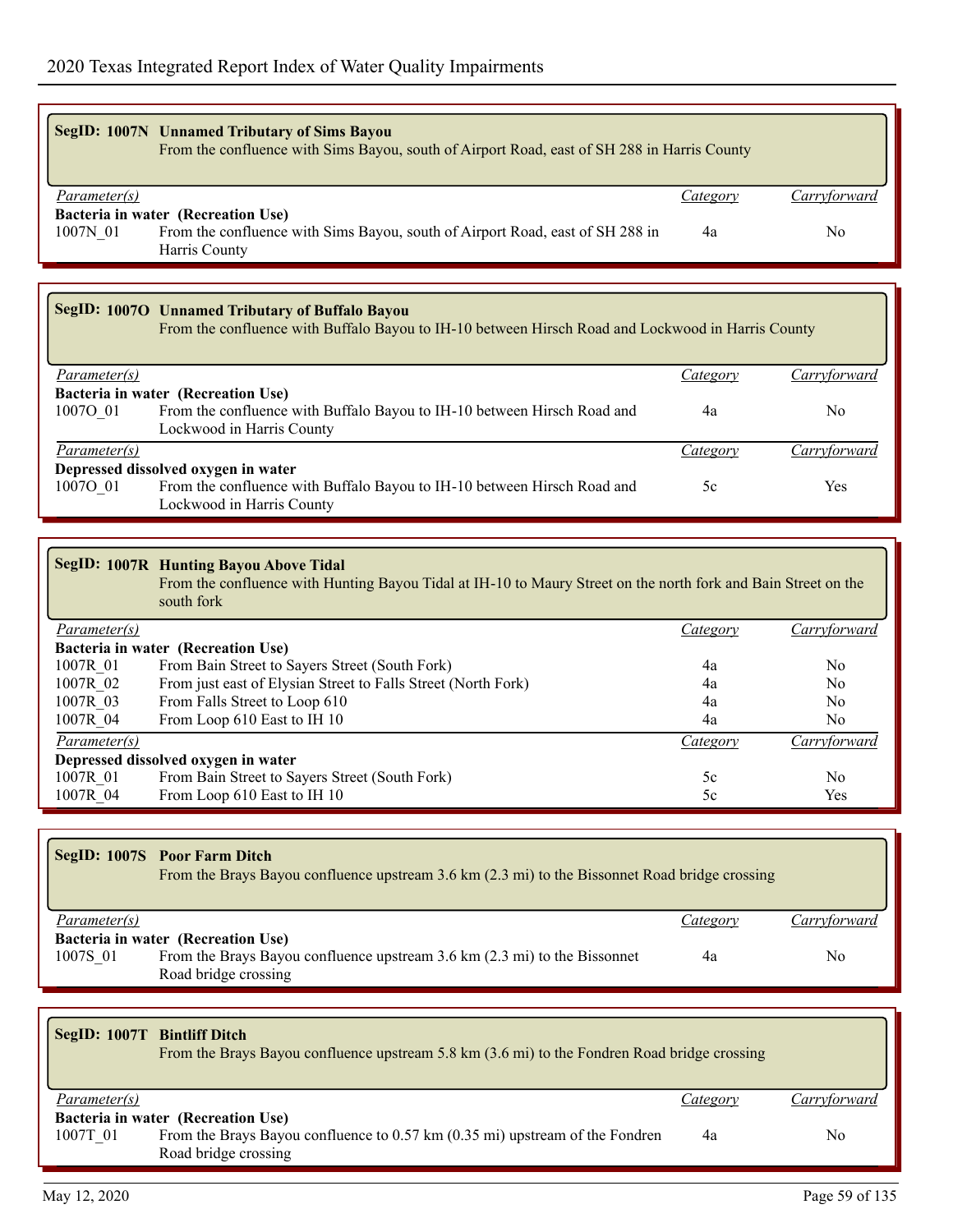|                                                | SegID: 1007U Mimosa Ditch                                                                                                                            |                 |              |
|------------------------------------------------|------------------------------------------------------------------------------------------------------------------------------------------------------|-----------------|--------------|
|                                                | From the Brays Bayou confluence upstream 2.9 km (1.8 mi) to the Chimney Rock bridge crossing                                                         |                 |              |
|                                                |                                                                                                                                                      |                 |              |
| Parameter(s)                                   |                                                                                                                                                      | <b>Category</b> | Carryforward |
|                                                | Bacteria in water (Recreation Use)                                                                                                                   |                 |              |
| 1007U_01                                       | From the Brays Bayou confluence upstream 2.9 km (1.8 mi) to the Chimney Rock                                                                         | 4a              | No           |
|                                                | bridge crossing                                                                                                                                      |                 |              |
|                                                |                                                                                                                                                      |                 |              |
|                                                |                                                                                                                                                      |                 |              |
|                                                | SegID: 1007V Unnamed Tributary of Hunting Bayou                                                                                                      |                 |              |
|                                                | From the Hunting Bayou confluence to 1.7 km $(1.1 \text{ mi})$ upstream of the confluence $(0.3 \text{ km west of})$<br><b>Collingsworth Street)</b> |                 |              |
|                                                |                                                                                                                                                      |                 |              |
| Parameter(s)                                   |                                                                                                                                                      | Category        | Carryforward |
|                                                | Bacteria in water (Recreation Use)<br>From the Hunting Bayou confluence to 1.7 km (1.1 mi) upstream of the                                           | 4a              | No.          |
| 1007V_01                                       | confluence (0.3 km west of Collingsworth Street                                                                                                      |                 |              |
|                                                |                                                                                                                                                      |                 |              |
|                                                |                                                                                                                                                      |                 |              |
|                                                | SegID: 1007W Harris County Flood Control Ditch D 138                                                                                                 |                 |              |
|                                                | From the confluence with Brays Bayou to a point immediately south of Beechnut Street in Houston                                                      |                 |              |
|                                                |                                                                                                                                                      |                 |              |
| Parameter(s)                                   |                                                                                                                                                      | <b>Category</b> | Carryforward |
|                                                | Bacteria in water (Recreation Use)                                                                                                                   |                 |              |
| 1007W_01                                       | From the confluence with Brays Bayou to a point immediately south of Beechnut                                                                        | 5a              | No           |
|                                                | Street in Houston                                                                                                                                    |                 |              |
|                                                |                                                                                                                                                      |                 |              |
| <b>SegID: 1008</b>                             | <b>Spring Creek</b>                                                                                                                                  |                 |              |
|                                                | From the confluence with the West Fork of the San Jacinto River in Harris/Montgomery County to the                                                   |                 |              |
|                                                | confluence with Kickapoo Creek in Harris/Waller County                                                                                               |                 |              |
| Parameter(s)                                   |                                                                                                                                                      | <i>Category</i> | Carryforward |
|                                                | Bacteria in water (Recreation Use)                                                                                                                   |                 |              |
| 1008 02                                        | Kickapoo Creek confluence to SH 249                                                                                                                  | 4a              | No           |
| 1008 03                                        | SH 249 to IH 45                                                                                                                                      | 4a              | No           |
| 1008 04                                        | IH 45 to the confluence with Lake Houston                                                                                                            | 4a              | No           |
|                                                |                                                                                                                                                      |                 |              |
|                                                | <b>SegID: 1008C Lower Panther Branch</b>                                                                                                             |                 |              |
|                                                | From the Spring Creek confluence upstream to the dam impounding Lake Woodlands in Montgomery County                                                  |                 |              |
|                                                |                                                                                                                                                      |                 |              |
|                                                |                                                                                                                                                      |                 |              |
| Parameter(s)                                   |                                                                                                                                                      | <b>Category</b> | Carryforward |
|                                                |                                                                                                                                                      |                 |              |
| Bacteria in water (Recreation Use)<br>1008C 01 | From Spring Creek confluence upstream to Saw Dust Road                                                                                               | 4a              | No           |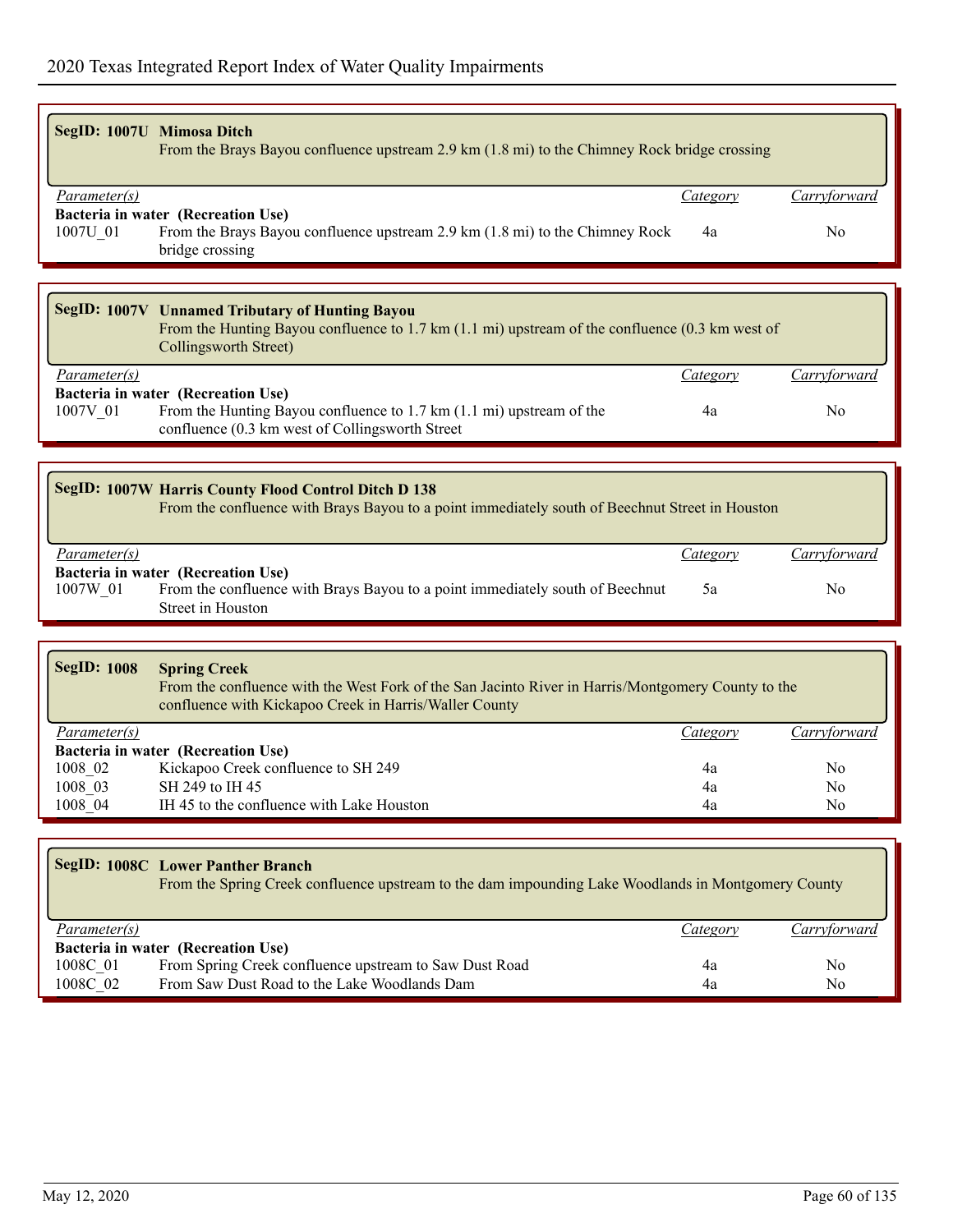|                           | <b>SegID: 1008H Willow Creek</b><br>From the Spring Creek confluence to a point 0.48 km (0.3 mi) north of Juergen Rd                                        |                 |                |
|---------------------------|-------------------------------------------------------------------------------------------------------------------------------------------------------------|-----------------|----------------|
| Parameter(s)              |                                                                                                                                                             | <i>Category</i> | Carryforward   |
|                           | Bacteria in water (Recreation Use)                                                                                                                          |                 |                |
| 1008H 01                  | From the Spring Creek confluence to a point 0.48 km (0.3 mi) north of Juergen                                                                               | 4a              | No             |
|                           | Rd                                                                                                                                                          |                 |                |
|                           |                                                                                                                                                             |                 |                |
| <b>SegID: 1008I</b>       | <b>Walnut Creek</b><br>From the Spring Creek confluence to a point 41.1 km (25.5 mi) upstream                                                               |                 |                |
| Parameter(s)              |                                                                                                                                                             | Category        | Carryforward   |
|                           | Bacteria in water (Recreation Use)                                                                                                                          |                 |                |
| 1008I 01                  | From the Spring Creek confluence to a point 41.1 km (25.5 mi) upstream                                                                                      | 5a              | N <sub>0</sub> |
|                           |                                                                                                                                                             |                 |                |
|                           |                                                                                                                                                             |                 |                |
| <b>SegID: 1008J</b>       | <b>Brushy Creek</b><br>From the Spring Creek confluence upstream to a point 5.6 km (3.5 mi) upstream of FM 1488                                             |                 |                |
| Parameter(s)              |                                                                                                                                                             | Category        | Carryforward   |
|                           | Bacteria in water (Recreation Use)                                                                                                                          |                 |                |
| 1008J_01                  | From the Spring Creek confluence upstream to a point 5.6 km (3.5 mi) upstream                                                                               | 5a              | N <sub>0</sub> |
|                           | of FM 1488                                                                                                                                                  |                 |                |
|                           |                                                                                                                                                             |                 |                |
| <b>SegID: 1009</b>        | <b>Cypress Creek</b><br>From the confluence with Spring Creek in Harris County to the confluence of Snake Creek and Mound Creek in<br><b>Waller County</b>  |                 |                |
| Parameter(s)              |                                                                                                                                                             | Category        | Carryforward   |
|                           | Bacteria in water (Recreation Use)                                                                                                                          |                 |                |
| 1009 01                   | Upper portion of segment to downstream of US 290                                                                                                            | 4a              | No             |
| 1009 02                   | US 290 to SH 249                                                                                                                                            | 4a              | No             |
| 1009 03                   | SH 249 to IH 45                                                                                                                                             | 4a              | N <sub>0</sub> |
| 1009 04                   | IH 45 to confluence with Spring Creek                                                                                                                       | 4a              | No             |
|                           |                                                                                                                                                             |                 |                |
|                           | <b>SegID: 1009C Faulkey Gully</b><br>From Cypress Creek confluence with upstream 3.2 km (2.0 mi), which is approximately 1.0 km upstream of<br>Louetta Road |                 |                |
| Parameter(s)              |                                                                                                                                                             | <b>Category</b> | Carryforward   |
|                           | Bacteria in water (Recreation Use)                                                                                                                          |                 |                |
| 1009C 01                  | From the Cypress Creek confluence to a point 11.7 km (7.2 mi) upstream                                                                                      | 4a              | No             |
|                           |                                                                                                                                                             |                 |                |
|                           |                                                                                                                                                             |                 |                |
| SegID: 1009D Spring Gully | From the Cypress Creek confluence upstream to near Spring Cypress Road                                                                                      |                 |                |

| Parameter(s) |                                                                        | Category | Carryforward   |
|--------------|------------------------------------------------------------------------|----------|----------------|
|              | Bacteria in water (Recreation Use)                                     |          |                |
| 1009D 01     | From the Cypress Creek confluence upstream to near Spring Cypress Road | 4а       | N <sub>0</sub> |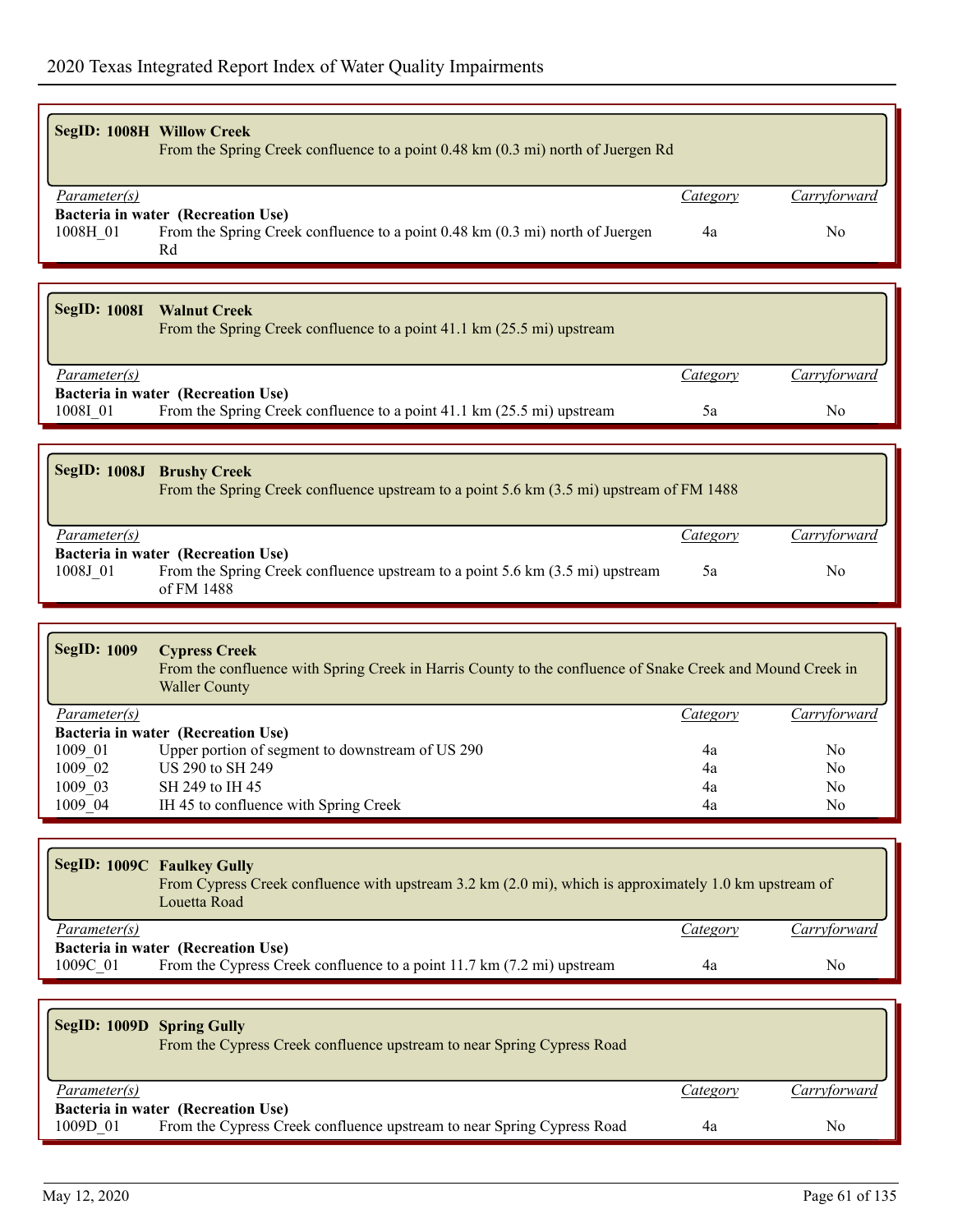|                     | <b>SegID: 1009E</b> Little Cypress Creek<br>From the Cypress Creek confluence to a point 11 km (6.8 mi) upstream in Harris County |          |              |
|---------------------|-----------------------------------------------------------------------------------------------------------------------------------|----------|--------------|
| <i>Parameter(s)</i> |                                                                                                                                   | Category | Carrvforward |
|                     | Bacteria in water (Recreation Use)                                                                                                |          |              |
| 1009E 01            | From the Cypress Creek confluence to a point 11 km (6.8 mi) upstream                                                              | 4a       | No           |
|                     |                                                                                                                                   |          |              |

## **SegID: 1010 Caney Creek**

From the confluence with the East Fork San Jacinto River in Harris County to SH 150 in Walker County

| <i>Parameter(s)</i> |                                    | Category | Carryforward |
|---------------------|------------------------------------|----------|--------------|
|                     | Bacteria in water (Recreation Use) |          |              |
| 1010 02             | FM 1097 to SH 105                  | 4a       | No           |
| 1010 03             | SH 105 to FM 2090                  | эa       | No           |
| 1010 04             | FM 2090 to lower segment boundary  | 4a       | No           |

|                                     | SegID: 1010C Spring Branch<br>From the Caney Creek confluence to a point 0.54 km (0.34 mi) upstream of SH 105 |          |               |  |
|-------------------------------------|---------------------------------------------------------------------------------------------------------------|----------|---------------|--|
| <i>Parameter(s)</i>                 |                                                                                                               | Category | Carryforward  |  |
|                                     | Bacteria in water (Recreation Use)                                                                            |          |               |  |
| 1010C 01                            | From the Caney Creek confluence to a point 0.54 km (0.34 mi) upstream of SH                                   | 5a       | Yes           |  |
|                                     | 105                                                                                                           |          |               |  |
| <i>Parameter(s)</i>                 |                                                                                                               | Category | L'arrytorwara |  |
| Depressed dissolved oxygen in water |                                                                                                               |          |               |  |
| 1010C 01                            | From the Caney Creek confluence to a point 0.54 km (0.34 mi) upstream of SH                                   | 5c       | Yes           |  |
|                                     | 105                                                                                                           |          |               |  |

| <b>SegID: 1011</b>  | <b>Peach Creek</b><br>From the confluence with Caney Creek in Montgomery County to SH 150 in Walker County |          |                     |
|---------------------|------------------------------------------------------------------------------------------------------------|----------|---------------------|
| <i>Parameter(s)</i> |                                                                                                            | Category | <u>Carryforward</u> |
|                     | Bacteria in water (Recreation Use)                                                                         |          |                     |
| 1011 01             | Upper segment boundary to US Hwy 59                                                                        | 4a       | No.                 |
| 1011 02             | US Hwy 59 to confluence with Caney Creek                                                                   | 4a       | No                  |

| <b>SegID: 1013</b> | <b>Buffalo Bayou Tidal</b><br>From a point 100 meters (110 yards) upstream of US 59 in Harris County to a point 400 meters (440 yards)<br>upstream of Shepherd Drive in Harris County |          |              |
|--------------------|---------------------------------------------------------------------------------------------------------------------------------------------------------------------------------------|----------|--------------|
| Parameter(s)       |                                                                                                                                                                                       | Category | Carryforward |
| 1013 01            | Bacteria in water (Recreation Use)<br>From a point immediately upstream of US 59 to a point immediately upstream of<br>Shepard Drive                                                  | 4a       | No           |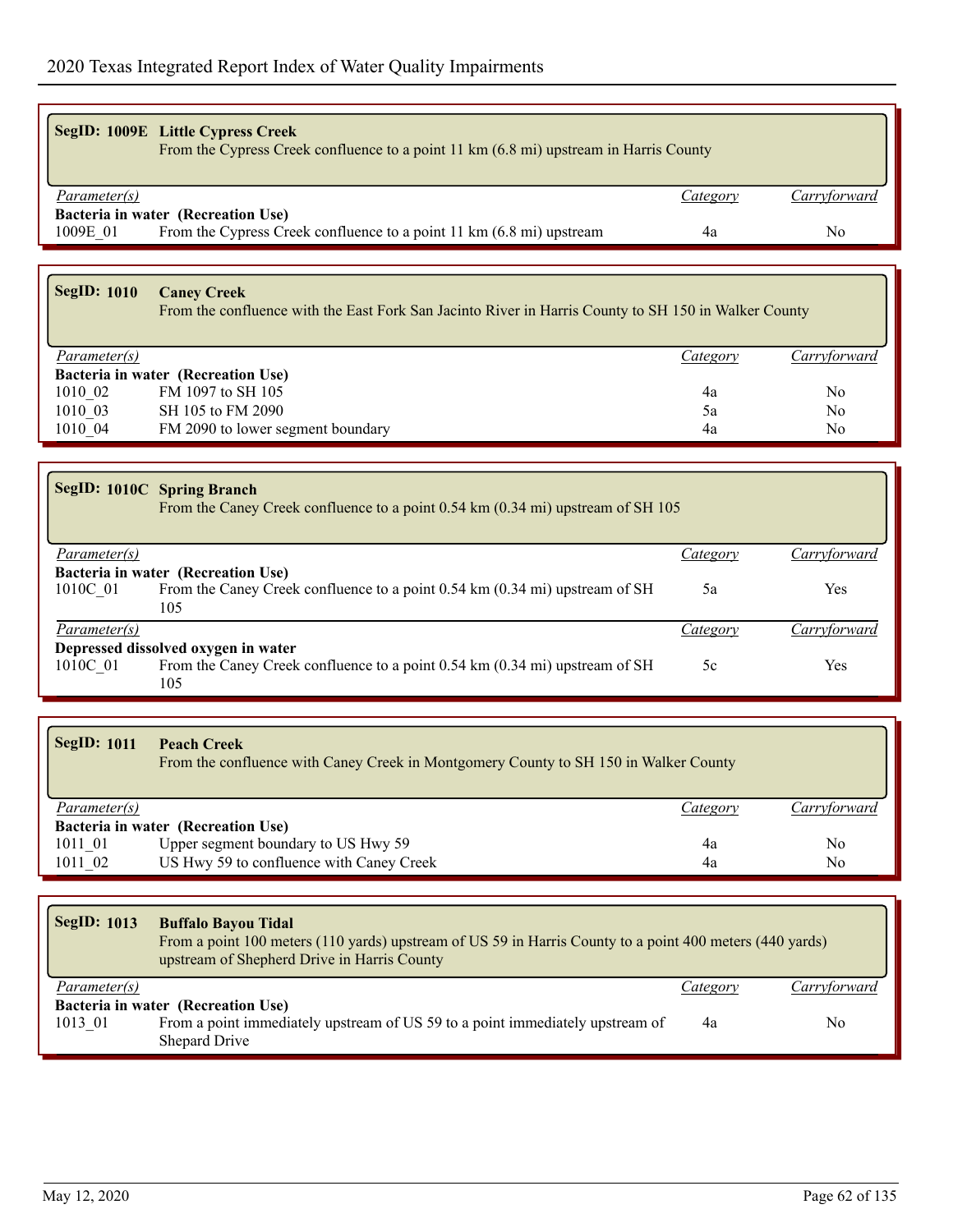|              | SegID: 1013A Little White Oak Bayou<br>From the White Oak Bayou confluence to Yale Street in Harris County |          |              |
|--------------|------------------------------------------------------------------------------------------------------------|----------|--------------|
| Parameter(s) |                                                                                                            | Category | Carryforward |
|              | Bacteria in water (Recreation Use)                                                                         |          |              |
| 1013A 01     | From the confluence of White Oak Bayou upstream to the RR Tracks north of IH<br>610                        | 4a       | No.          |
| Parameter(s) |                                                                                                            | Category | Carrytorward |
|              | Depressed dissolved oxygen in water                                                                        |          |              |
| 1013A 01     | From the confluence of White Oak Bayou upstream to the RR Tracks north of IH<br>610                        | 5c       | Yes          |

|                                    | SegID: 1013C Unnamed Non-Tidal Tributary of Buffalo Bayou Tidal<br>Located approximately 1.8 mi upstream of the Buffalo Bayou/White Oak Bayou confluence between IH-10 and<br>Memorial Drive west of IH-45 in Harris County |          |              |
|------------------------------------|-----------------------------------------------------------------------------------------------------------------------------------------------------------------------------------------------------------------------------|----------|--------------|
| <i>Parameter(s)</i>                |                                                                                                                                                                                                                             | Category | Carryforward |
| Bacteria in water (Recreation Use) |                                                                                                                                                                                                                             |          |              |
| 1013C 01                           | Located approximately 1.8 mi upstream of the Buffalo Bayou/White Oak Bayou<br>confluence between IH-10 and Memorial Drive west of IH-45 in Harris County                                                                    | 4a       | No           |
|                                    |                                                                                                                                                                                                                             |          |              |
| Parameter(s)                       |                                                                                                                                                                                                                             | Category | Arrytorwarc  |
|                                    | Depressed dissolved oxygen in water                                                                                                                                                                                         |          |              |
| 1013C 01                           | Located approximately 1.8 mi upstream of the Buffalo Bayou/White Oak Bayou<br>confluence between IH-10 and Memorial Drive west of IH-45 in Harris County                                                                    | 5c       | Yes          |

| <b>SegID: 1014</b>  | <b>Buffalo Bayou Above Tidal</b><br>From a point 400 meters (440 yards) upstream of Shepherd Drive in Harris County to SH 6 in Harris County |          |                     |  |  |
|---------------------|----------------------------------------------------------------------------------------------------------------------------------------------|----------|---------------------|--|--|
| <i>Parameter(s)</i> |                                                                                                                                              | Category | <u>Carryforward</u> |  |  |
|                     | Bacteria in water (Recreation Use)                                                                                                           |          |                     |  |  |
| 1014 01             | From a point immediately upstream of Shepherd Drive upstream to SH 6                                                                         | 4a       | No                  |  |  |

| SegID: 1014A Bear Creek<br>Perennial stream from the confluence with South Mayde Creek upstream to the confluence with an unnamed<br>tributary 1.24 km north of Longenbaugh Road |          |              |  |  |
|----------------------------------------------------------------------------------------------------------------------------------------------------------------------------------|----------|--------------|--|--|
| Parameter(s)                                                                                                                                                                     | Category | Carryforward |  |  |
| Bacteria in water (Recreation Use)<br>Confluence with South Mayde Creek to a point upstream of an unnamed tributary<br>1014A 01<br>north of Langenbaugh Road                     | 4a       | No.          |  |  |

|              | SegID: 1014B Buffalo Bayou/Barker Reservoir<br>Perennial stream from SH 6 in Harris County upstream to the confluence with Willow Fork Buffalo Bayou in<br>Fort Bend County |          |              |
|--------------|-----------------------------------------------------------------------------------------------------------------------------------------------------------------------------|----------|--------------|
| Parameter(s) |                                                                                                                                                                             | Category | Carryforward |
|              | Bacteria in water (Recreation Use)                                                                                                                                          |          |              |
| 1014B 01     | From SH 6 to the confluence with Willow Fork Buffalo Bayou                                                                                                                  | 4a       | No           |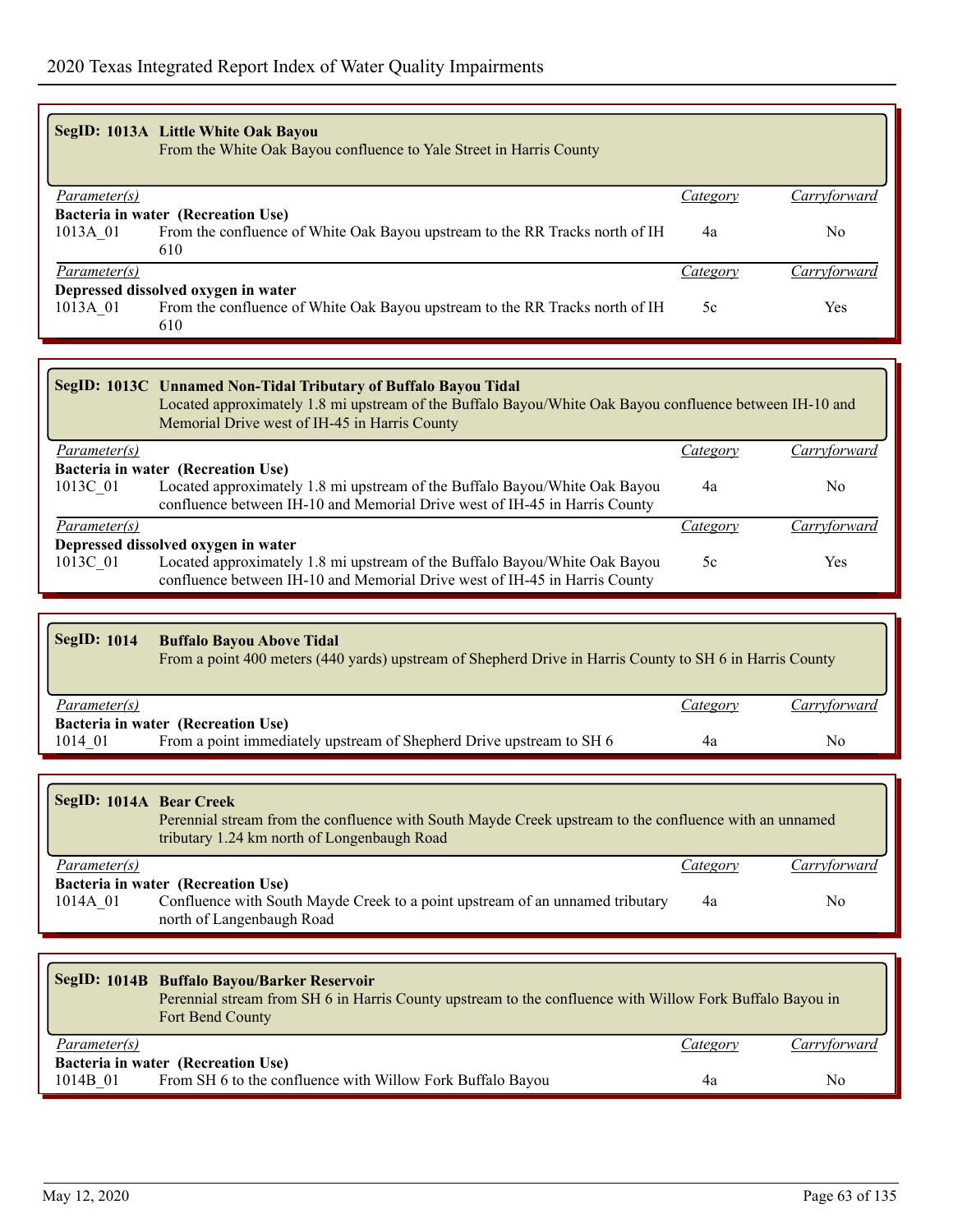|                     | SegID: 1014C Horsepen Creek<br>From the Langham Creek confluence upstream to a point 0.1 km (0.06 mi) west of Barker Cypress Road                                       |          |               |
|---------------------|-------------------------------------------------------------------------------------------------------------------------------------------------------------------------|----------|---------------|
| Parameter(s)        |                                                                                                                                                                         | Category | Carryforward  |
| 1014C 01            | Bacteria in water (Recreation Use)<br>From the Langham Creek confluence upstream to where channelization begins,<br>$0.62 \text{ km} (0.39 \text{ mi})$ north of FM 529 | 5a       | No            |
|                     |                                                                                                                                                                         |          |               |
|                     | SegID: 1014E Langham Creek<br>From the Dinner Creek confluence upstream to FM 529                                                                                       |          |               |
| Parameter(s)<br>- - |                                                                                                                                                                         | Category | 'Carryforward |

| Bacteria in water (Recreation Use) |                                                                        |  |    |  |  |
|------------------------------------|------------------------------------------------------------------------|--|----|--|--|
| 1014E 01                           | From the Bear Creek confluence upstream to the Dinner Creek confluence |  | N٥ |  |  |
|                                    |                                                                        |  |    |  |  |

| <b>SegID: 1014H South Mayde Creek</b><br>Perennial stream in the Addicks Reservoir flood pool area from the confluence with Buffalo Bayou upstream to<br>the confluence with an unnamed tributary 1.05 km south of Clay Road |                                                                                |          |              |  |  |
|------------------------------------------------------------------------------------------------------------------------------------------------------------------------------------------------------------------------------|--------------------------------------------------------------------------------|----------|--------------|--|--|
| Parameter(s)                                                                                                                                                                                                                 |                                                                                | Category | Carryforward |  |  |
|                                                                                                                                                                                                                              | Bacteria in water (Recreation Use)                                             |          |              |  |  |
| 1014H 01                                                                                                                                                                                                                     | Perennial stream in the Addicks Reservoir flood pool area from the confluence  | 4a       | No.          |  |  |
|                                                                                                                                                                                                                              | with Buffalo Bayou upstream to the confluence with an unnamed tributary 1.3 km |          |              |  |  |
|                                                                                                                                                                                                                              | (0.8 mi) west of Barker-Cypress Road                                           |          |              |  |  |
| 1014H 02                                                                                                                                                                                                                     | Perennial stream from the confluence with an unnamed tributary 1.3 km west of  | 4a       | No.          |  |  |
|                                                                                                                                                                                                                              | Barker-Cypress Road upstream to an unnamed tributary 1.05 km south of Clay     |          |              |  |  |
|                                                                                                                                                                                                                              | Road                                                                           |          |              |  |  |

|              | SegID: 1014K Turkey Creek<br>From the South Mayde Creek confluence upstream to FM 529, 1.1 km (0.68 mi) directly east of N. Eldridge<br>Pkwy in Harris County |          |              |
|--------------|---------------------------------------------------------------------------------------------------------------------------------------------------------------|----------|--------------|
| Parameter(s) |                                                                                                                                                               | Category | Carryforward |
|              | Bacteria in water (Recreation Use)                                                                                                                            |          |              |
| 1014K 01     | Perennial stream from the confluence with South Mayde Creek upstream to a                                                                                     | 4a       | No.          |
|              | point 0.16 km (0.1 mi) south of Clay Road                                                                                                                     |          |              |
| 1014K 02     | Perennial stream from a point 0.16 km (0.1 mi) south of Clay Road upstream to                                                                                 | 4a       | No.          |
|              | FM 529 1.1 km (0.68 mi) directly east of N. Eldridge Pkwy                                                                                                     |          |              |

|                     | SegID: 1014L Mason Creek<br>From the Buffalo Bayou confluence upstream to Mason Road upstream to 0.32 km (0.2 mi) east of Katyland<br>Drive |          |              |
|---------------------|---------------------------------------------------------------------------------------------------------------------------------------------|----------|--------------|
| <i>Parameter(s)</i> |                                                                                                                                             | Category | Carryforward |
|                     | Bacteria in water (Recreation Use)                                                                                                          |          |              |
| 1014L 01            | From the Buffalo Bayou confluence upstream to Mason Road                                                                                    | 4a       | No           |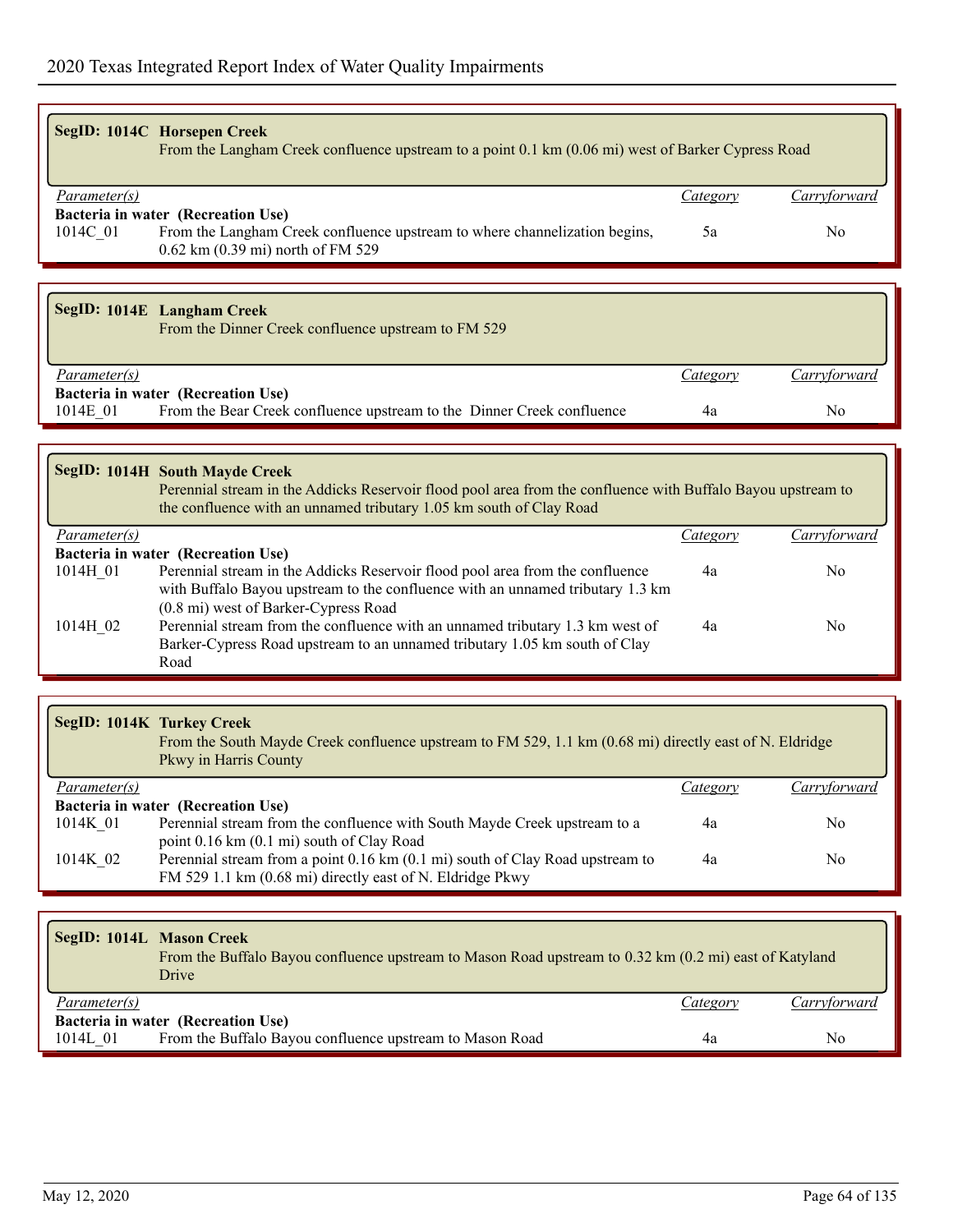|                     | SegID: 1014M Newman Branch (Neimans Bayou)<br>From the Buffalo Bayou Above Tidal confluence to 0.1 km (0.06 mi) upstream of Hammerly Blvd in Harris<br>County |                |                     |  |
|---------------------|---------------------------------------------------------------------------------------------------------------------------------------------------------------|----------------|---------------------|--|
| <i>Parameter(s)</i> |                                                                                                                                                               | Category       | <i>Carryforward</i> |  |
|                     | Bacteria in water (Recreation Use)                                                                                                                            |                |                     |  |
| 1014M 01            | From the Buffalo Bayou confluence to 0.1 km (0.06 mi) upstream of Hammerly<br>Blyd                                                                            | 4a             | N <sub>0</sub>      |  |
| <i>Parameter(s)</i> |                                                                                                                                                               | Category       | Carryforward        |  |
|                     | Depressed dissolved oxygen in water                                                                                                                           |                |                     |  |
| 1014M 01            | From the Buffalo Bayou confluence to 0.1 km (0.06 mi) upstream of Hammerly<br><b>B</b> lvd                                                                    | 5b             | Yes                 |  |
| <i>Parameter(s)</i> |                                                                                                                                                               | Category       | Carryforward        |  |
|                     | Impaired fish community in water                                                                                                                              |                |                     |  |
| 1014M 01            | From the Buffalo Bayou confluence to 0.1 km (0.06 mi) upstream of Hammerly<br><b>B</b> lvd                                                                    | 5 <sub>b</sub> | <b>Yes</b>          |  |
| <i>Parameter(s)</i> |                                                                                                                                                               | Category       | Carryforward        |  |
|                     | Impaired macrobenthic community in water                                                                                                                      |                |                     |  |
| 1014M 01            | From the Buffalo Bayou confluence to 0.1 km (0.06 mi) upstream of Hammerly<br><b>B</b> lvd                                                                    | 5 <sub>b</sub> | <b>Yes</b>          |  |

|                     | SegID: 1014N Rummel Creek<br>From the Buffalo Bayou Above Tidal confluence to 1.2 km (0.75 mi) upstream of IH-10 in Harris County       |          |                |
|---------------------|-----------------------------------------------------------------------------------------------------------------------------------------|----------|----------------|
| <i>Parameter(s)</i> |                                                                                                                                         | Category | Carryforward   |
| 1014N 01            | Bacteria in water (Recreation Use)<br>From the Buffalo Bayou Above Tidal confluence to 1.2 km $(0.75 \text{ mi})$ upstream of<br>IH-10- | 4a       | N <sub>0</sub> |

|              | SegID: 1014O Spring Branch<br>From Buffalo Bayou Above Tidal confluence to 1.4 km (0.87 mi) upstream of Long Point Road in Harris County            |          |              |
|--------------|-----------------------------------------------------------------------------------------------------------------------------------------------------|----------|--------------|
| Parameter(s) |                                                                                                                                                     | Category | Carryforward |
| 10140 01     | Bacteria in water (Recreation Use)<br>From Buffalo Bayou Above Tidal confluence to 1.4 km (0.87 mi) upstream of<br>Long Point Road in Harris County | 4a       | No           |

|              | SegID: 1015A Mound Creek<br>From the confluence with Lake Creek to a point 0.69 km east of FM 149 near Conroe                                                         |          |              |
|--------------|-----------------------------------------------------------------------------------------------------------------------------------------------------------------------|----------|--------------|
| Parameter(s) |                                                                                                                                                                       | Category | Carryforward |
|              | Bacteria in water (Recreation Use)                                                                                                                                    |          |              |
| 1015A 01     | Perennial stream from the confluence with Lake Creek upstream to the<br>confluence with an unnamed tributary approximately 0.75 km downstream of<br>Rabon-Chapel Road | 4a       | No           |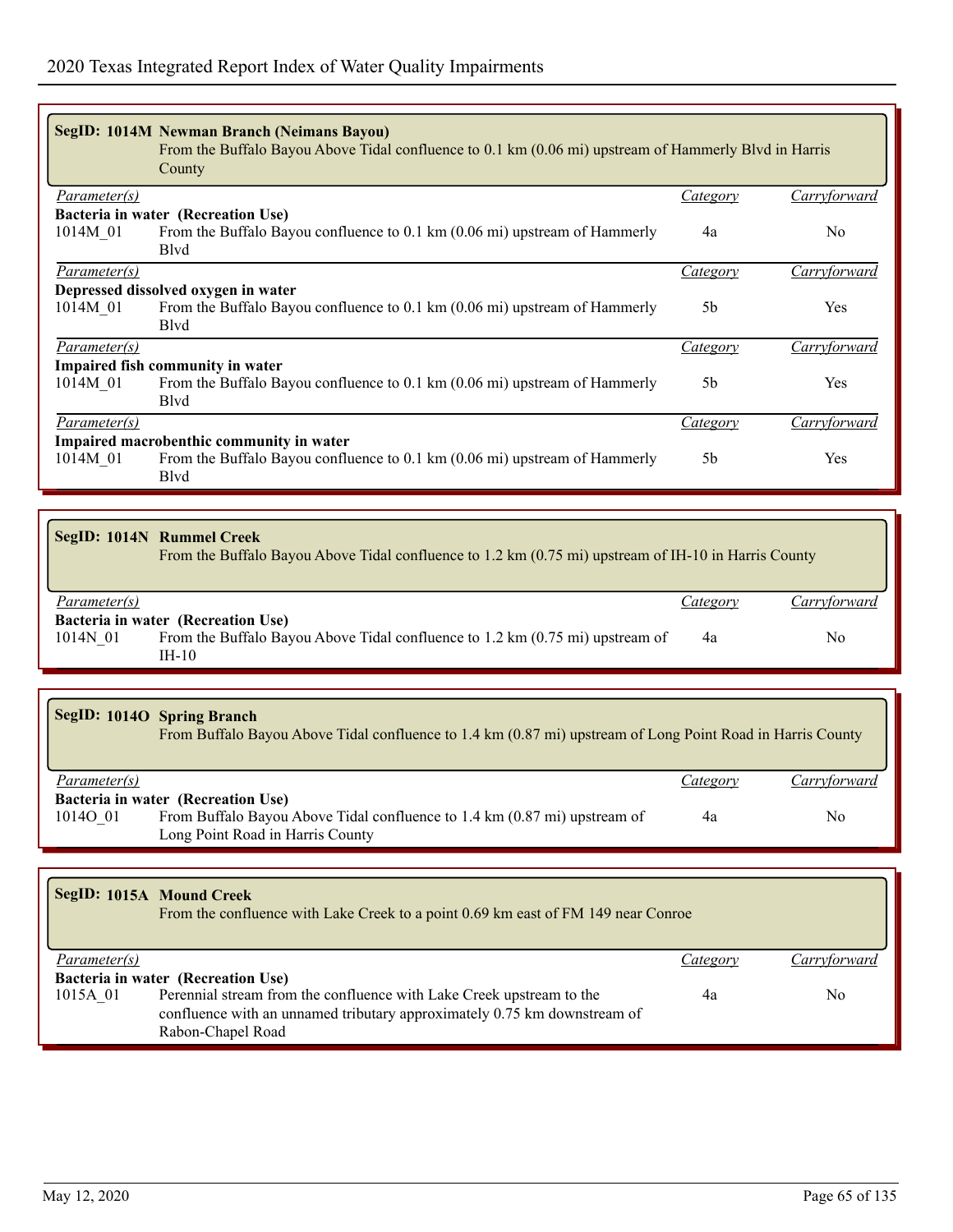| Parameter(s)<br><b>Category</b><br>Bacteria in water (Recreation Use)<br>Upper segment boundary (FM 1960) to IH 45<br>1016 01<br>4a<br>No<br>IH 45 to US 59<br>1016 02<br>4a<br>N <sub>0</sub><br>1016_03<br>From US 59 to the downstream boundary 0.7 km (0.4 mi) upstream of the Halls<br>N <sub>0</sub><br>4a<br>Bayou confluence<br>SegID: 1016A Garners Bayou<br>From the confluence with Greens Bayou upstream to a point 0.89 km northeast of Will Clayton Parkway near<br>Humble<br>Parameter(s)<br>Category<br>Bacteria in water (Recreation Use)<br>From the Greens Bayou confluence to the Williams Gully confluence<br>1016A 03<br>No<br>4a<br>SegID: 1016B Unnamed Tributary of Greens Bayou<br>From confluence with Greens Bayou to Hirsch Road in Harris County<br>Parameter(s)<br><i>Category</i><br>Bacteria in water (Recreation Use)<br>From confluence with Greens Bayou to Hirsch Road in Harris County<br>1016B 01<br>N <sub>0</sub><br>4a<br><b>SegID: 1016C</b> Unnamed Tributary of Greens Bayou<br>From the confluence with Greens Bayou, east of Aldine Westfield Road, to the Hardy Toll Road in Harris County<br>Parameter(s)<br><b>Category</b><br>Bacteria in water (Recreation Use)<br>From the confluence with Greens Bayou, east of Aldine Westfield Road, to the<br>1016C_01<br>N <sub>0</sub><br>4a<br>Hardy Toll Road in Harris County<br><b>SegID: 1016D Unnamed Tributary of Greens Bayou</b><br>From the confluence with Greens Bayou, west of El Dorado Country Club, upstream to a point 85 m downstream<br>of Crosswinds Drive, west of US Hwy 59 in Harris County<br>Parameter(s)<br><b>Category</b><br>Bacteria in water (Recreation Use)<br>1016D 01<br>From the confluence with Greens Bayou, west of El Dorado Country Club,<br>4a<br>N <sub>0</sub><br>upstream to a point 85 m downstream of Crosswinds Drive, west of US Hwy 59 | <b>SegID: 1016</b> | <b>Greens Bayou Above Tidal</b><br>From a point 0.7 km (0.4 mi) above the confluence of Halls Bayou in Harris County to a point 100 meters (110<br>yards) above FM 1960 in Harris County |  |              |  |
|------------------------------------------------------------------------------------------------------------------------------------------------------------------------------------------------------------------------------------------------------------------------------------------------------------------------------------------------------------------------------------------------------------------------------------------------------------------------------------------------------------------------------------------------------------------------------------------------------------------------------------------------------------------------------------------------------------------------------------------------------------------------------------------------------------------------------------------------------------------------------------------------------------------------------------------------------------------------------------------------------------------------------------------------------------------------------------------------------------------------------------------------------------------------------------------------------------------------------------------------------------------------------------------------------------------------------------------------------------------------------------------------------------------------------------------------------------------------------------------------------------------------------------------------------------------------------------------------------------------------------------------------------------------------------------------------------------------------------------------------------------------------------------------------------------------------------------------------------------------------------------|--------------------|------------------------------------------------------------------------------------------------------------------------------------------------------------------------------------------|--|--------------|--|
|                                                                                                                                                                                                                                                                                                                                                                                                                                                                                                                                                                                                                                                                                                                                                                                                                                                                                                                                                                                                                                                                                                                                                                                                                                                                                                                                                                                                                                                                                                                                                                                                                                                                                                                                                                                                                                                                                    |                    |                                                                                                                                                                                          |  | Carryforward |  |
|                                                                                                                                                                                                                                                                                                                                                                                                                                                                                                                                                                                                                                                                                                                                                                                                                                                                                                                                                                                                                                                                                                                                                                                                                                                                                                                                                                                                                                                                                                                                                                                                                                                                                                                                                                                                                                                                                    |                    |                                                                                                                                                                                          |  |              |  |
|                                                                                                                                                                                                                                                                                                                                                                                                                                                                                                                                                                                                                                                                                                                                                                                                                                                                                                                                                                                                                                                                                                                                                                                                                                                                                                                                                                                                                                                                                                                                                                                                                                                                                                                                                                                                                                                                                    |                    |                                                                                                                                                                                          |  |              |  |
|                                                                                                                                                                                                                                                                                                                                                                                                                                                                                                                                                                                                                                                                                                                                                                                                                                                                                                                                                                                                                                                                                                                                                                                                                                                                                                                                                                                                                                                                                                                                                                                                                                                                                                                                                                                                                                                                                    |                    |                                                                                                                                                                                          |  |              |  |
|                                                                                                                                                                                                                                                                                                                                                                                                                                                                                                                                                                                                                                                                                                                                                                                                                                                                                                                                                                                                                                                                                                                                                                                                                                                                                                                                                                                                                                                                                                                                                                                                                                                                                                                                                                                                                                                                                    |                    |                                                                                                                                                                                          |  |              |  |
|                                                                                                                                                                                                                                                                                                                                                                                                                                                                                                                                                                                                                                                                                                                                                                                                                                                                                                                                                                                                                                                                                                                                                                                                                                                                                                                                                                                                                                                                                                                                                                                                                                                                                                                                                                                                                                                                                    |                    |                                                                                                                                                                                          |  |              |  |
|                                                                                                                                                                                                                                                                                                                                                                                                                                                                                                                                                                                                                                                                                                                                                                                                                                                                                                                                                                                                                                                                                                                                                                                                                                                                                                                                                                                                                                                                                                                                                                                                                                                                                                                                                                                                                                                                                    |                    |                                                                                                                                                                                          |  | Carryforward |  |
|                                                                                                                                                                                                                                                                                                                                                                                                                                                                                                                                                                                                                                                                                                                                                                                                                                                                                                                                                                                                                                                                                                                                                                                                                                                                                                                                                                                                                                                                                                                                                                                                                                                                                                                                                                                                                                                                                    |                    |                                                                                                                                                                                          |  |              |  |
|                                                                                                                                                                                                                                                                                                                                                                                                                                                                                                                                                                                                                                                                                                                                                                                                                                                                                                                                                                                                                                                                                                                                                                                                                                                                                                                                                                                                                                                                                                                                                                                                                                                                                                                                                                                                                                                                                    |                    |                                                                                                                                                                                          |  |              |  |
|                                                                                                                                                                                                                                                                                                                                                                                                                                                                                                                                                                                                                                                                                                                                                                                                                                                                                                                                                                                                                                                                                                                                                                                                                                                                                                                                                                                                                                                                                                                                                                                                                                                                                                                                                                                                                                                                                    |                    |                                                                                                                                                                                          |  |              |  |
|                                                                                                                                                                                                                                                                                                                                                                                                                                                                                                                                                                                                                                                                                                                                                                                                                                                                                                                                                                                                                                                                                                                                                                                                                                                                                                                                                                                                                                                                                                                                                                                                                                                                                                                                                                                                                                                                                    |                    |                                                                                                                                                                                          |  | Carryforward |  |
|                                                                                                                                                                                                                                                                                                                                                                                                                                                                                                                                                                                                                                                                                                                                                                                                                                                                                                                                                                                                                                                                                                                                                                                                                                                                                                                                                                                                                                                                                                                                                                                                                                                                                                                                                                                                                                                                                    |                    |                                                                                                                                                                                          |  |              |  |
|                                                                                                                                                                                                                                                                                                                                                                                                                                                                                                                                                                                                                                                                                                                                                                                                                                                                                                                                                                                                                                                                                                                                                                                                                                                                                                                                                                                                                                                                                                                                                                                                                                                                                                                                                                                                                                                                                    |                    |                                                                                                                                                                                          |  |              |  |
|                                                                                                                                                                                                                                                                                                                                                                                                                                                                                                                                                                                                                                                                                                                                                                                                                                                                                                                                                                                                                                                                                                                                                                                                                                                                                                                                                                                                                                                                                                                                                                                                                                                                                                                                                                                                                                                                                    |                    |                                                                                                                                                                                          |  |              |  |
|                                                                                                                                                                                                                                                                                                                                                                                                                                                                                                                                                                                                                                                                                                                                                                                                                                                                                                                                                                                                                                                                                                                                                                                                                                                                                                                                                                                                                                                                                                                                                                                                                                                                                                                                                                                                                                                                                    |                    |                                                                                                                                                                                          |  | Carryforward |  |
|                                                                                                                                                                                                                                                                                                                                                                                                                                                                                                                                                                                                                                                                                                                                                                                                                                                                                                                                                                                                                                                                                                                                                                                                                                                                                                                                                                                                                                                                                                                                                                                                                                                                                                                                                                                                                                                                                    |                    |                                                                                                                                                                                          |  |              |  |
|                                                                                                                                                                                                                                                                                                                                                                                                                                                                                                                                                                                                                                                                                                                                                                                                                                                                                                                                                                                                                                                                                                                                                                                                                                                                                                                                                                                                                                                                                                                                                                                                                                                                                                                                                                                                                                                                                    |                    |                                                                                                                                                                                          |  |              |  |
|                                                                                                                                                                                                                                                                                                                                                                                                                                                                                                                                                                                                                                                                                                                                                                                                                                                                                                                                                                                                                                                                                                                                                                                                                                                                                                                                                                                                                                                                                                                                                                                                                                                                                                                                                                                                                                                                                    |                    |                                                                                                                                                                                          |  |              |  |
|                                                                                                                                                                                                                                                                                                                                                                                                                                                                                                                                                                                                                                                                                                                                                                                                                                                                                                                                                                                                                                                                                                                                                                                                                                                                                                                                                                                                                                                                                                                                                                                                                                                                                                                                                                                                                                                                                    |                    |                                                                                                                                                                                          |  | Carryforward |  |
| in Harris County                                                                                                                                                                                                                                                                                                                                                                                                                                                                                                                                                                                                                                                                                                                                                                                                                                                                                                                                                                                                                                                                                                                                                                                                                                                                                                                                                                                                                                                                                                                                                                                                                                                                                                                                                                                                                                                                   |                    |                                                                                                                                                                                          |  |              |  |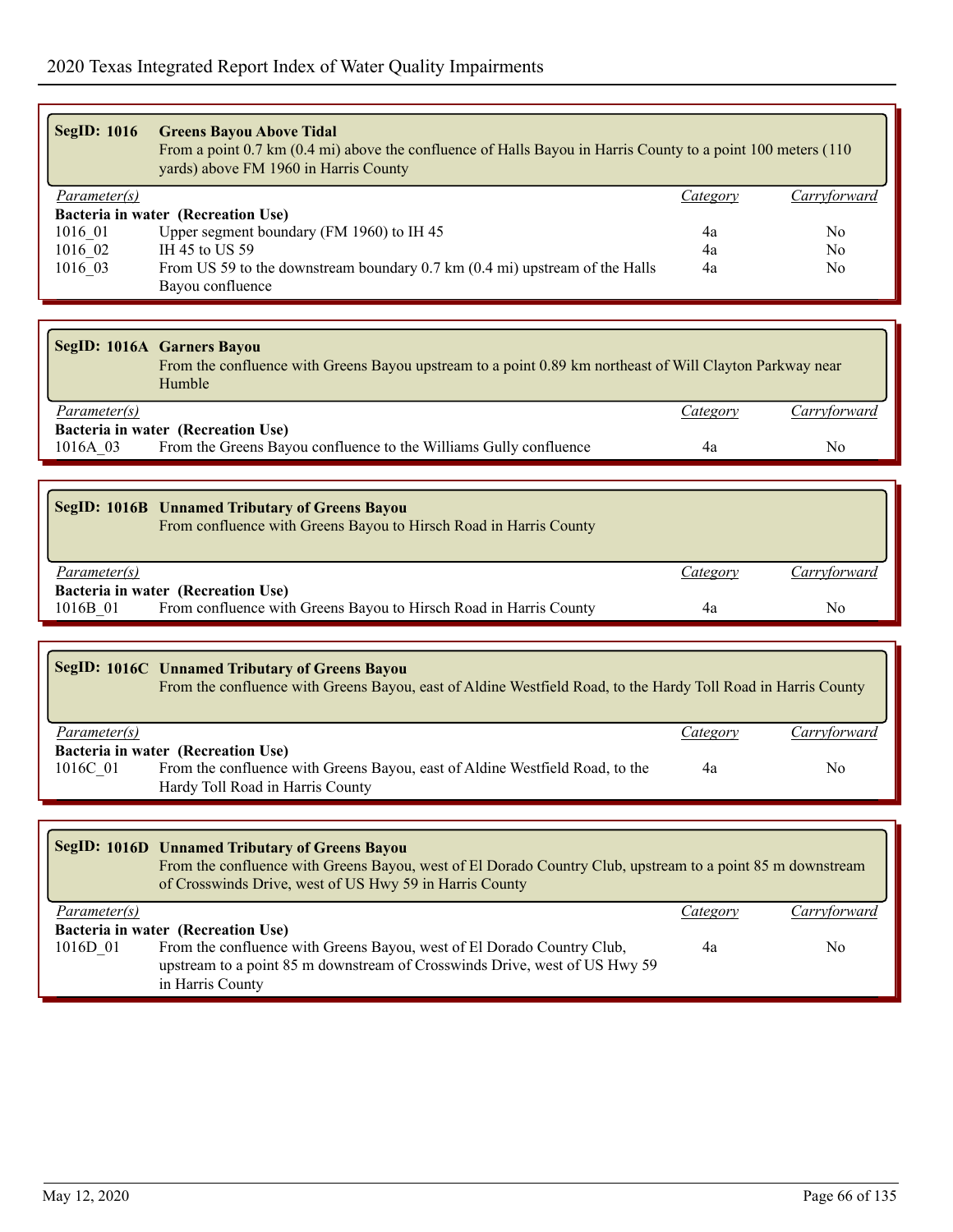| <b>SegID: 1017</b>  | <b>Whiteoak Bayou Above Tidal</b><br>From a point immediately upstream of the confluence of Little White Oak Bayou in Harris County to a point 3.0<br>km (1.9 mi) upstream of FM 1960 in Harris County |          |                |
|---------------------|--------------------------------------------------------------------------------------------------------------------------------------------------------------------------------------------------------|----------|----------------|
| <i>Parameter(s)</i> |                                                                                                                                                                                                        | Category | ' arrytorwara  |
|                     | Bacteria in water (Recreation Use)                                                                                                                                                                     |          |                |
| 1017 01             | Huffmeister Rd to the confluence with Vogel Creek                                                                                                                                                      | 4a       | No.            |
| 1017 02             | Vogel Creek to the Cole Creek confluence                                                                                                                                                               | 4a       | No.            |
| 1017 03             | Cole Creek confluence to the Brickhouse Gully confluence                                                                                                                                               | 4a       | N <sub>0</sub> |
| 1017 04             | From Brickhouse Gully confluence to a point immediately upstream of the                                                                                                                                | 4a       | No.            |
|                     | confluence of Little White Oak Bayou in Harris Co. (lower segment boundary).                                                                                                                           |          |                |

**SegID: 1017A Brickhouse Gully/Bayou** Perennial stream from the confluence with Whiteoak Bayou up to Gessner Road *Parameter(s) Category Carryforward* **Bacteria in water (Recreation Use)** 1017A\_01 Perennial stream from the confluence with Whiteoak Bayou up to Gessner Road 4a No

| SegID: 1017B Cole Creek | Perennial stream from the confluence with White Oak Bayou up to south of Beltway 8 |          |              |
|-------------------------|------------------------------------------------------------------------------------|----------|--------------|
| <i>Parameter(s)</i>     |                                                                                    | Category | Carryforward |
|                         | Bacteria in water (Recreation Use)                                                 |          |              |
| 1017B 02                | From Flintlock Street to confluence with White Oak Bayou                           | 4a       | No           |
|                         |                                                                                    |          |              |

|                                    | SegID: 1017C Vogel Creek<br>From the White Oak Bayou Above Tidal confluence to a point 3.2 km (2.0 mi) upstream of the White Oak Bayou<br>confluence to just south of State Hwy 249 in Harris County |          |              |  |  |
|------------------------------------|------------------------------------------------------------------------------------------------------------------------------------------------------------------------------------------------------|----------|--------------|--|--|
| Parameter(s)                       |                                                                                                                                                                                                      | Category | Carryforward |  |  |
| Bacteria in water (Recreation Use) |                                                                                                                                                                                                      |          |              |  |  |
| 1017C 01                           | From the White Oak Bayou confluence to a point $3.2 \text{ km} (2.0 \text{ mi})$ upstream                                                                                                            | 4a       | No           |  |  |

|                                     | SegID: 1017D Unnamed Tributary of Whiteoak Bayou<br>From the confluence with White Oak Bayou downstream of TC Jester, to Hempstead Hwy, north of US Hwy 290<br>in Harris County |          |              |  |
|-------------------------------------|---------------------------------------------------------------------------------------------------------------------------------------------------------------------------------|----------|--------------|--|
| Parameter(s)                        |                                                                                                                                                                                 | Category | Carryforward |  |
|                                     | Bacteria in water (Recreation Use)                                                                                                                                              |          |              |  |
| 1017D 01                            | From the confluence with White Oak Bayou downstream of TC Jester, to                                                                                                            | 4a       | No.          |  |
|                                     | Hempstead Hwy, north of US Hwy 290 in Harris County                                                                                                                             |          |              |  |
| Parameter(s)                        |                                                                                                                                                                                 | Category | Carryforward |  |
| Depressed dissolved oxygen in water |                                                                                                                                                                                 |          |              |  |
| 1017D 01                            | From the confluence with White Oak Bayou downstream of TC Jester, to                                                                                                            | 5c       | Yes          |  |
|                                     | Hempstead Hwy, north of US Hwy 290 in Harris County                                                                                                                             |          |              |  |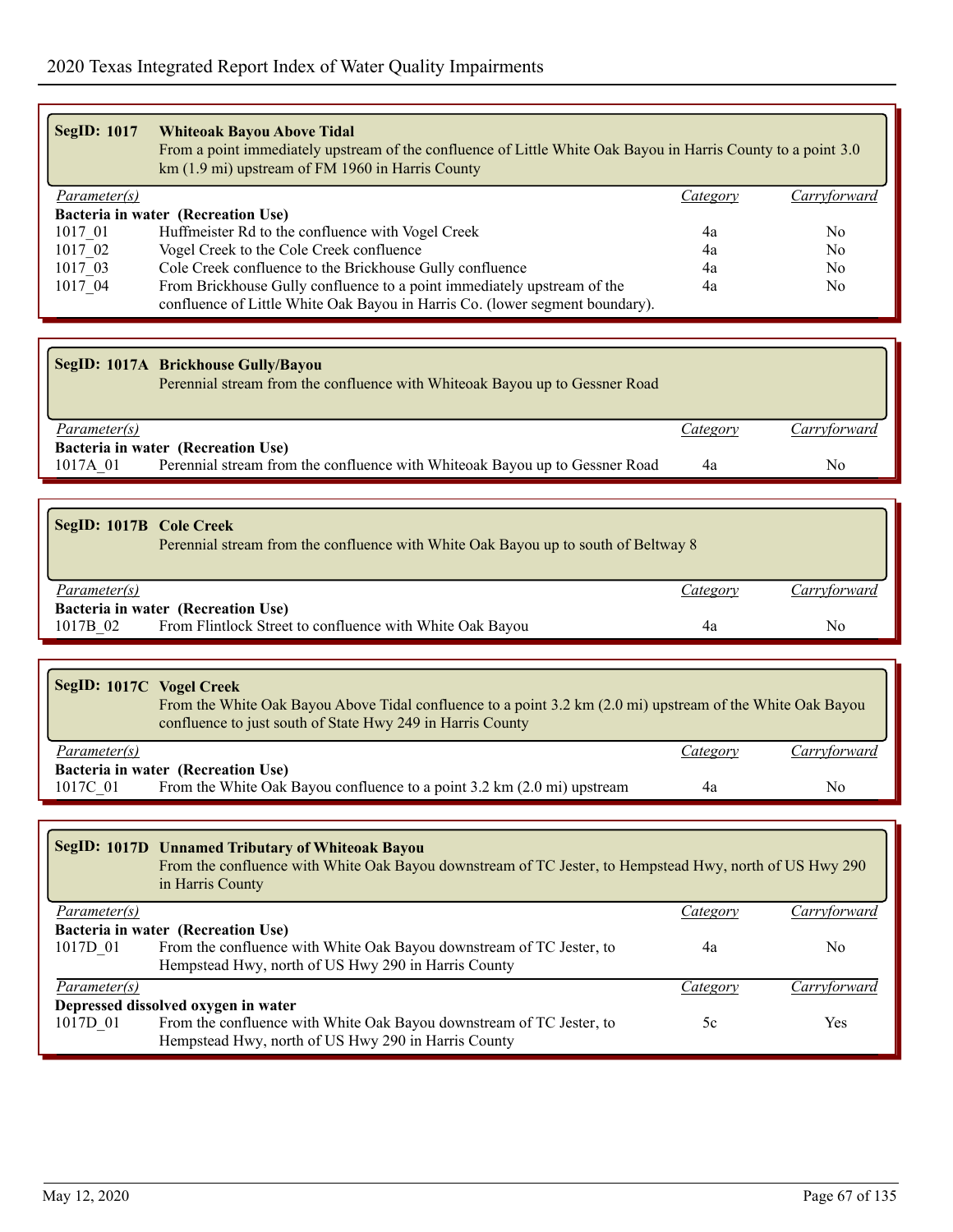|                     | SegID: 1017E Unnamed Tributary of White Oak Bayou<br>From the confluence with White Oak, near W 11th Street, to just upstream of W 26th Street, south of Loop 610 |          |                |
|---------------------|-------------------------------------------------------------------------------------------------------------------------------------------------------------------|----------|----------------|
|                     | W in Harris County                                                                                                                                                |          |                |
| <i>Parameter(s)</i> |                                                                                                                                                                   | Category | Carryforward   |
|                     | Bacteria in water (Recreation Use)                                                                                                                                |          |                |
| 1017E 01            | From the confluence with White Oak, near W 11th Street, to just upstream of W                                                                                     | 4a       | No.            |
|                     | 26th Street, south of Loop 610 W in Harris County                                                                                                                 |          |                |
|                     |                                                                                                                                                                   |          |                |
|                     |                                                                                                                                                                   |          |                |
|                     | <b>SegID: 1017F Rolling Fork Creek</b>                                                                                                                            |          |                |
|                     |                                                                                                                                                                   |          |                |
|                     | From the White Oak Bayou Above Tidal confluence to a point 3.9 km (2.4 mi) upstream                                                                               |          |                |
|                     |                                                                                                                                                                   |          |                |
|                     |                                                                                                                                                                   |          |                |
| <i>Parameter(s)</i> |                                                                                                                                                                   | Category | Carryforward   |
|                     | Bacteria in water (Recreation Use)                                                                                                                                |          |                |
| 1017F 01            | From the White Oak Bayou Above Tidal confluence to a point 3.9 km (2.4 mi)                                                                                        | 4a       | N <sub>0</sub> |

**SegID: 1101 Clear Creek Tidal** From the Clear Lake confluence at a point 3.2 km (2.0 mi) downstream of El Camino Real in Galveston/Harris County to a point 100 m (110 yards) upstream of FM528 in Galveston/Harris County

| <i>Parameter(s)</i>          |                                                    | Category        | Carryforward   |
|------------------------------|----------------------------------------------------|-----------------|----------------|
|                              | Bacteria in water (Recreation Use)                 |                 |                |
| 1101 01                      | Upper segment boundary to Chigger Creek confluence | 4a              | Yes            |
| 1101 02                      | Chigger Creek confluence to IH 45                  | 4a              | N <sub>0</sub> |
| $1101$ 03                    | IH 45 to Cow Bayou confluence                      | 4a              | N <sub>o</sub> |
| <i>Parameter(s)</i>          |                                                    | <i>Category</i> | Carryforward   |
| Dioxin in edible tissue      |                                                    |                 |                |
| 1101 01                      | Upper segment boundary to Chigger Creek confluence | 5a              | N <sub>0</sub> |
| 1101 02                      | Chigger Creek confluence to IH 45                  | 5a              | N <sub>o</sub> |
| 1101 03                      | IH 45 to Cow Bayou confluence                      | 5a              | N <sub>0</sub> |
| $1101_04$                    | Cow Bayou confluence to confluence with Clear Lake | 5a              | N <sub>o</sub> |
| <i>Parameter(s)</i>          |                                                    | <i>Category</i> | Carryforward   |
| <b>PCBs in edible tissue</b> |                                                    |                 |                |
| 1101 01                      | Upper segment boundary to Chigger Creek confluence | 5a              | N <sub>0</sub> |
| 1101 02                      | Chigger Creek confluence to IH 45                  | 5a              | N <sub>0</sub> |
| 1101 03                      | IH 45 to Cow Bayou confluence                      | 5a              | N <sub>0</sub> |
| 1101 04                      | Cow Bayou confluence to confluence with Clear Lake | 5a              | N <sub>0</sub> |

|                     | SegID: 1101A Magnolia Creek<br>From the Clear Creek Tidal confluence upstream to 0.8 km (0.5 mi) upstream of the confluence with the second<br>unnamed tributary |          |              |
|---------------------|------------------------------------------------------------------------------------------------------------------------------------------------------------------|----------|--------------|
| <i>Parameter(s)</i> |                                                                                                                                                                  | Category | Carryforward |
|                     | Bacteria in water (Recreation Use)                                                                                                                               |          |              |
| 1101A 01            | From the Clear Creek Tidal confluence upstream 7.7 km (4.8 mi)                                                                                                   | 4a       | No           |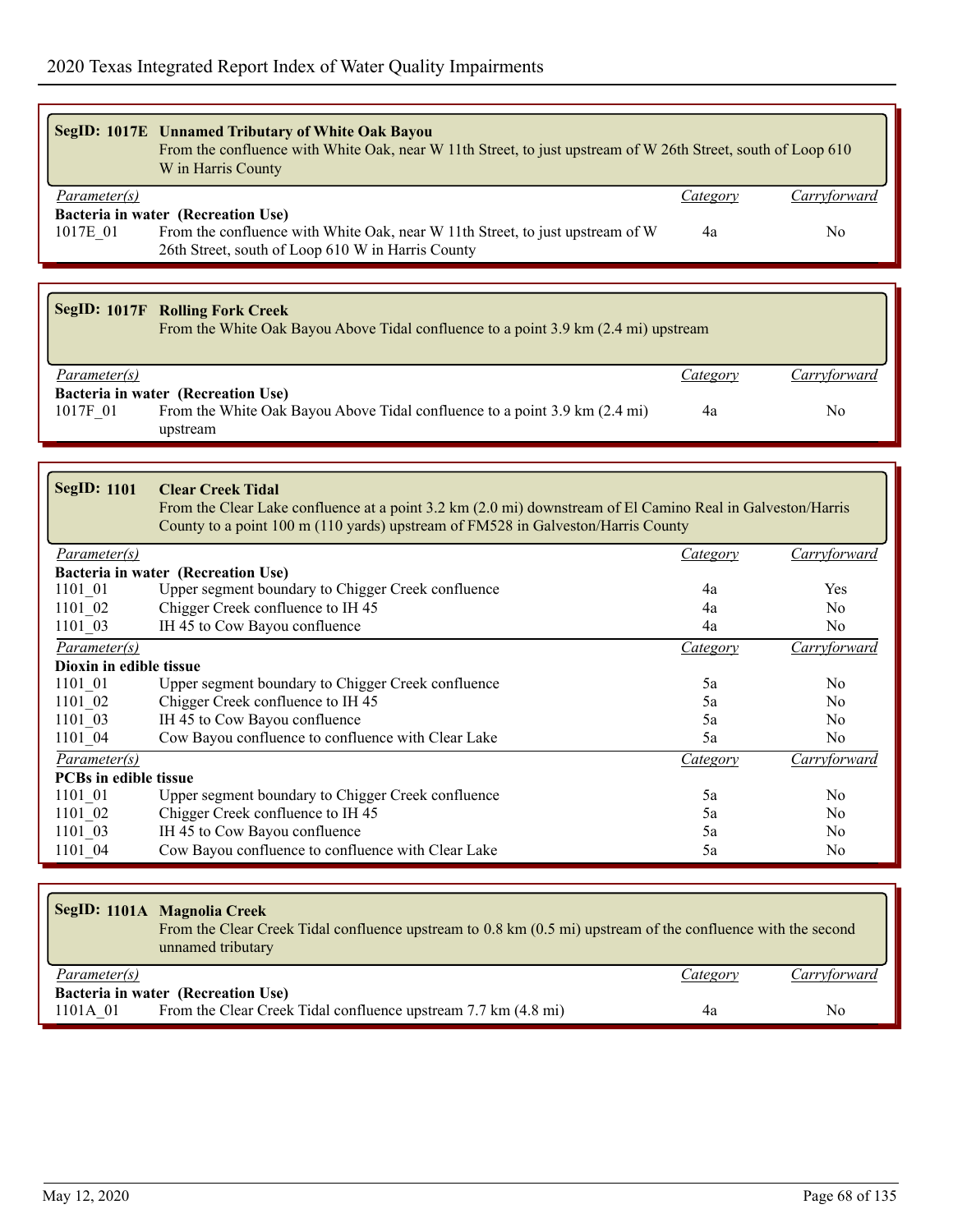|                        | SegID: 1101B Chigger Creek<br>From the confluence with Clear Creek Tidal to the Brazos River Authority Canal near CR 143 in Galveston<br>County |          |              |
|------------------------|-------------------------------------------------------------------------------------------------------------------------------------------------|----------|--------------|
| Parameter(s)           |                                                                                                                                                 | Category | Carryforward |
|                        | Bacteria in water (Recreation Use)                                                                                                              |          |              |
| 1101B 01               | From the headwaters to FM 528                                                                                                                   | 4a       | No.          |
|                        |                                                                                                                                                 |          |              |
| SegID: 1101C Cow Bayou | From the Clear Creek Tidal confluence to SH 3 in Galveston County                                                                               |          |              |
| <i>Parameter(s)</i>    |                                                                                                                                                 | Category | Carryforward |
|                        | Bacteria in water (Recreation Use)                                                                                                              |          |              |
| 1101C 01               | From the Clear Creek Tidal confluence to SH3                                                                                                    | 4a       | No.          |
|                        |                                                                                                                                                 |          |              |
|                        | SegID: 1101D Robinson Bayou<br>From confluence with Clear Creek to 0.33 mi upstream of Webster Street in Galveston County                       |          |              |

| <i>Parameter(s)</i>                |                                                       | $\angle$ ategory | Carryforward |
|------------------------------------|-------------------------------------------------------|------------------|--------------|
| Bacteria in water (Recreation Use) |                                                       |                  |              |
| 1101D 01                           | From headwater to Abilene St                          | 4a               | No           |
| $1101D$ 02                         | From Abilene St. to confluence with Clear Creek Tidal | 4а               | <b>Yes</b>   |

|                                     | SegID: 1101E Unnamed Trib of Clear Creek Tidal<br>From Clear Creek Tidal confluence to a point 3.2 km (2.0 mi) immediately downstream of I-45 in Galveston<br>County |          |              |  |
|-------------------------------------|----------------------------------------------------------------------------------------------------------------------------------------------------------------------|----------|--------------|--|
| <i>Parameter(s)</i>                 |                                                                                                                                                                      | Category | Carryforward |  |
|                                     | Bacteria in water (Recreation Use)                                                                                                                                   |          |              |  |
| 1101E 01                            | From the Clear Creek Tidal confluence to a point 3.0 km (1.9 mi) upstream                                                                                            | 4a       | Yes          |  |
| <i>Parameter(s)</i>                 |                                                                                                                                                                      | Category | Carryforward |  |
| Depressed dissolved oxygen in water |                                                                                                                                                                      |          |              |  |
| 1101E 01                            | From the Clear Creek Tidal confluence to a point 3.0 km (1.9 mi) upstream                                                                                            | 5c       | No           |  |

| SegID: 1102                  | <b>Clear Creek Above Tidal</b><br>From a point 100 meters (110 yards) upstream of FM 528 in Galveston/Harris County to Rouen Road in Fort<br><b>Bend County</b> |                 |                |  |
|------------------------------|-----------------------------------------------------------------------------------------------------------------------------------------------------------------|-----------------|----------------|--|
| <i>Parameter(s)</i>          |                                                                                                                                                                 | <b>Category</b> | Carryforward   |  |
|                              | Bacteria in water (Recreation Use)                                                                                                                              |                 |                |  |
| 1102 02                      | SH 288 to Hickory Slough confluence                                                                                                                             | 4a              | N <sub>0</sub> |  |
| 1102 03                      | Hickory Slough confluence to Turkey Creek confluence                                                                                                            | 4a              | N <sub>0</sub> |  |
| 1102_04                      | Turkey Creek confluence to Mary's Creek confluence                                                                                                              | 4a              | N <sub>0</sub> |  |
| Parameter(s)                 |                                                                                                                                                                 | Category        | Carryforward   |  |
| <b>PCBs</b> in edible tissue |                                                                                                                                                                 |                 |                |  |
| 1102 01                      | Upper segment boundary (Rouen Road) to SH 288                                                                                                                   | 5a              | N <sub>0</sub> |  |
| 1102 02                      | SH 288 to Hickory Slough confluence                                                                                                                             | 5a              | N <sub>0</sub> |  |
| 1102 03                      | Hickory Slough confluence to Turkey Creek confluence                                                                                                            | 5a              | N <sub>0</sub> |  |
| 1102 04                      | Turkey Creek confluence to Mary's Creek confluence                                                                                                              | 5a              | N <sub>0</sub> |  |
| 1102 05                      | Mary's Creek confluence to lower segment boundary                                                                                                               | 5a              | N <sub>0</sub> |  |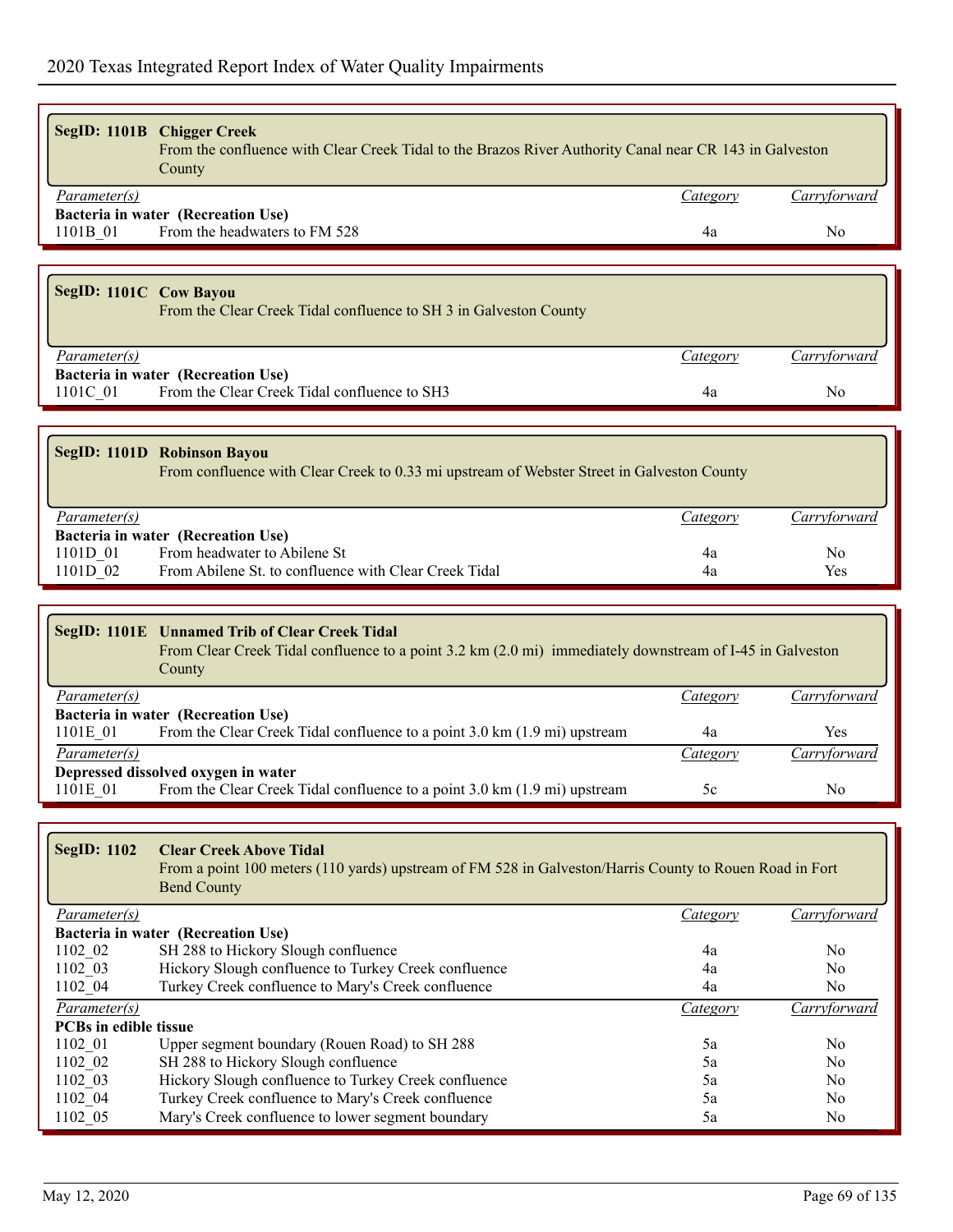|                     | <b>SegID: 1102A Cowart Creek</b><br>From the Clear Creek Above Tidal confluence in Galveston County to SH 35 in Brazoria County                                                                                                                                                                                             |          |                |
|---------------------|-----------------------------------------------------------------------------------------------------------------------------------------------------------------------------------------------------------------------------------------------------------------------------------------------------------------------------|----------|----------------|
| Parameter(s)        |                                                                                                                                                                                                                                                                                                                             | Category | Carryforward   |
|                     | Bacteria in water (Recreation Use)                                                                                                                                                                                                                                                                                          |          |                |
| 1102A 01            | Sunset Drive to SH 35                                                                                                                                                                                                                                                                                                       | 4a       | Yes            |
| 1102A 02            | Confluence with Clear Creek to Sunset Drive                                                                                                                                                                                                                                                                                 | 4a       | N <sub>0</sub> |
|                     |                                                                                                                                                                                                                                                                                                                             |          |                |
|                     |                                                                                                                                                                                                                                                                                                                             |          |                |
|                     | SegID: 1102B Mary's Creek/ North Fork Mary's Creek<br>Perennial stream from the confl. with Clear Creek upstream to the confl. with N. and S. Fork Mary's Creek near<br>FM 1128, approx. 5 km SW of Pearland. Includes perennial portions of N. Fork Mary's Creek from the confl. of<br>Mary's Creek to the confl. with unn |          |                |
| Parameter(s)        |                                                                                                                                                                                                                                                                                                                             | Category | Carryforward   |
| 1102B_01            | Bacteria in water (Recreation Use)<br>From the Clear Creek Above Tidal confluence upstream to the N. and S. Fork<br>Mary's Creek near FM 1128                                                                                                                                                                               | 4a       | N <sub>0</sub> |
|                     |                                                                                                                                                                                                                                                                                                                             |          |                |
|                     | SegID: 1102D Turkey Creek<br>From the Clear Creek Above Tidal confluence to a point 0.98 km (0.61 mi) upstream of Scarsdale Blvd                                                                                                                                                                                            |          |                |
| Parameter(s)        |                                                                                                                                                                                                                                                                                                                             | Category | Carryforward   |
|                     | Bacteria in water (Recreation Use)                                                                                                                                                                                                                                                                                          |          |                |
| 1102D <sub>01</sub> | From the Clear Creek Above Tidal confluence to a point 0.98 km (0.61 mi)<br>upstream of Scarsdale Blvd                                                                                                                                                                                                                      | 4a       | Yes            |
|                     |                                                                                                                                                                                                                                                                                                                             |          |                |
|                     | <b>SegID: 1102F Mary's Creek Bypass</b><br>From the Mary's Creek confluence NE of FM 518 to a point 0.96 km (0.60 mi) upstream to the Mary's Creek<br>confluence (NW of County Road 126)                                                                                                                                    |          |                |
| Parameter(s)        |                                                                                                                                                                                                                                                                                                                             | Category | Carryforward   |
| 1102F_01            | Bacteria in water (Recreation Use)<br>From the Mary's Creek confluence NE of FM 518 to a point 0.96 km (0.60 mi)<br>upstream to the Mary's Creek confluence (NW of County Road 126)                                                                                                                                         | 4a       | Yes            |
|                     |                                                                                                                                                                                                                                                                                                                             |          |                |
|                     |                                                                                                                                                                                                                                                                                                                             |          |                |

|                     | SegID: 1102G Unnamed Tributary of Mary's Creek<br>From the Mary's Creek confluence 1.3 km (0.84 mi) west of FM 1128 to a point 1.2 km (0.75 mi) upstream to the<br>confluence of an unnamed tributary |          |              |
|---------------------|-------------------------------------------------------------------------------------------------------------------------------------------------------------------------------------------------------|----------|--------------|
| <i>Parameter(s)</i> |                                                                                                                                                                                                       | Category | Carryforward |
|                     | Bacteria in water (Recreation Use)                                                                                                                                                                    |          |              |
| $1102G$ 01          | From the Mary's Creek confluence 1.3 km (0.84 mi) west of FM 1128 to a point                                                                                                                          | 4a       | Yes          |
|                     | 1.2 km (0.75 mi) upstream to the confluence of an unnamed tributary                                                                                                                                   |          |              |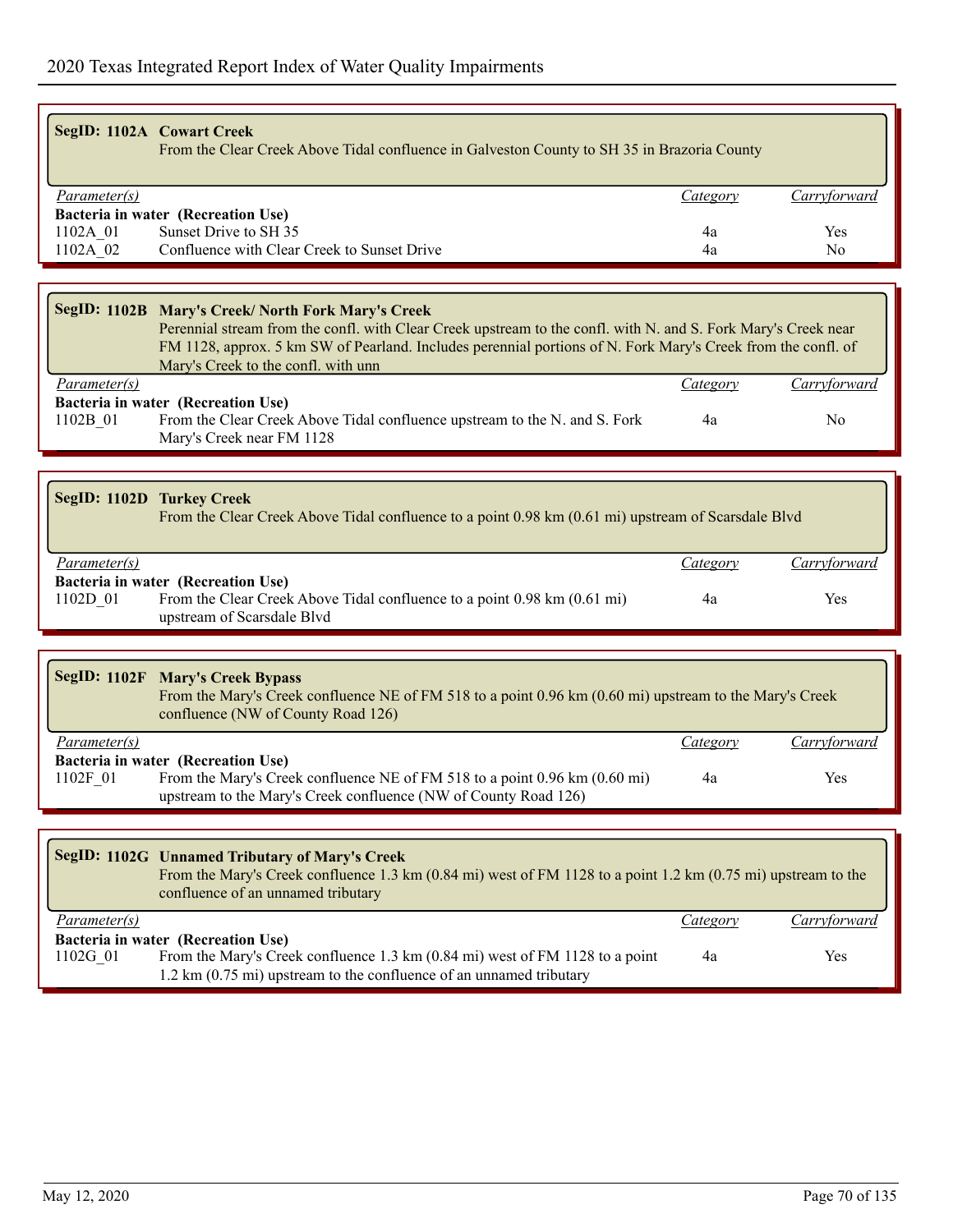| <b>SegID: 1103</b>        | <b>Dickinson Bayou Tidal</b><br>From the Dickinson Bay confluence 2.1 km (1.3 mi) downstream of SH 146 in Galveston County to a point 4.0<br>km (2.5 mi) downstream of FM 517 in Galveston County |                 |                |
|---------------------------|---------------------------------------------------------------------------------------------------------------------------------------------------------------------------------------------------|-----------------|----------------|
| Parameter(s)              |                                                                                                                                                                                                   | <i>Category</i> | Carryforward   |
|                           | Bacteria in water (Recreation Use)                                                                                                                                                                |                 |                |
| 1103 01                   | From the Dickinson Bay confluence (downstream of State Hwy 146) upstream to<br>the Gum Bayou confluence                                                                                           | 4a              | N <sub>0</sub> |
| 1103 02                   | From the Gum Bayou confluence upstream to the Benson Bayou confluence                                                                                                                             | 4a              | N <sub>0</sub> |
| 1103 03                   | From the Benson Bayou confluence upstream to the Bordens Gully confluence                                                                                                                         | 4a              | Yes            |
| 1103 04                   | From the Bordens Gully confluence upstream to a point 4.0 km (2.5 mi)<br>downstream of FM 517                                                                                                     | 4a              | No             |
| Parameter(s)              |                                                                                                                                                                                                   | <b>Category</b> | Carryforward   |
|                           | Depressed dissolved oxygen in water                                                                                                                                                               |                 |                |
| 1103 01                   | From the Dickinson Bay confluence (downstream of State Hwy 146) upstream to<br>the Gum Bayou confluence                                                                                           | 5 <sub>b</sub>  | Yes            |
| 1103 02                   | From the Gum Bayou confluence upstream to the Benson Bayou confluence                                                                                                                             | 5 <sub>b</sub>  | Yes            |
| 1103 03                   | From the Benson Bayou confluence upstream to the Bordens Gully confluence                                                                                                                         | 5 <sub>b</sub>  | Yes            |
| 1103 04                   | From the Bordens Gully confluence upstream to a point 4.0 km (2.5 mi)<br>downstream of FM 517                                                                                                     | 5 <sub>b</sub>  | No             |
| Parameter(s)              |                                                                                                                                                                                                   | Category        | Carryforward   |
| Dioxin in edible tissue   |                                                                                                                                                                                                   |                 |                |
| 1103_01                   | From the Dickinson Bay confluence (downstream of State Hwy 146) upstream to<br>the Gum Bayou confluence                                                                                           | 5a              | No             |
| 1103 02                   | From the Gum Bayou confluence upstream to the Benson Bayou confluence                                                                                                                             | 5a              | N <sub>0</sub> |
| 1103 03                   | From the Benson Bayou confluence upstream to the Bordens Gully confluence                                                                                                                         | 5a              | N <sub>0</sub> |
| 1103 04                   | From the Bordens Gully confluence upstream to a point 4.0 km (2.5 mi)<br>downstream of FM 517                                                                                                     | 5a              | N <sub>0</sub> |
| $\overline{Parameter(s)}$ |                                                                                                                                                                                                   | Category        | Carryforward   |
| PCBs in edible tissue     |                                                                                                                                                                                                   |                 |                |
| 1103 01                   | From the Dickinson Bay confluence (downstream of State Hwy 146) upstream to<br>the Gum Bayou confluence                                                                                           | 5a              | N <sub>0</sub> |
| 1103 02                   | From the Gum Bayou confluence upstream to the Benson Bayou confluence                                                                                                                             | 5a              | N <sub>0</sub> |
| 1103 03                   | From the Benson Bayou confluence upstream to the Bordens Gully confluence                                                                                                                         | 5a              | N <sub>0</sub> |
| 1103 04                   | From the Bordens Gully confluence upstream to a point 4.0 km (2.5 mi)<br>downstream of FM 517                                                                                                     | 5a              | N <sub>o</sub> |

|              | SegID: 1103A Bensons Bayou<br>From the Dickinson Bayou confluence to point 0.6 km (0.37 mi) upstream of FM 646 in Galveston County |          |                |
|--------------|------------------------------------------------------------------------------------------------------------------------------------|----------|----------------|
| Parameter(s) |                                                                                                                                    | Category | Carryforward   |
|              | Bacteria in water (Recreation Use)                                                                                                 |          |                |
| 1103A 01     | From the Dickinson Bayou Tidal confluence to point $0.6 \text{ km}$ $(0.37 \text{ mi})$ upstream<br>of FM $646$                    | 4a       | No.            |
| Parameter(s) |                                                                                                                                    | Category | Carryforward   |
|              | Depressed dissolved oxygen in water                                                                                                |          |                |
| 1103A 01     | From the Dickinson Bayou Tidal confluence to point $0.6 \text{ km}$ $(0.37 \text{ mi})$ upstream<br>of FM $646$                    | 5b       | N <sub>0</sub> |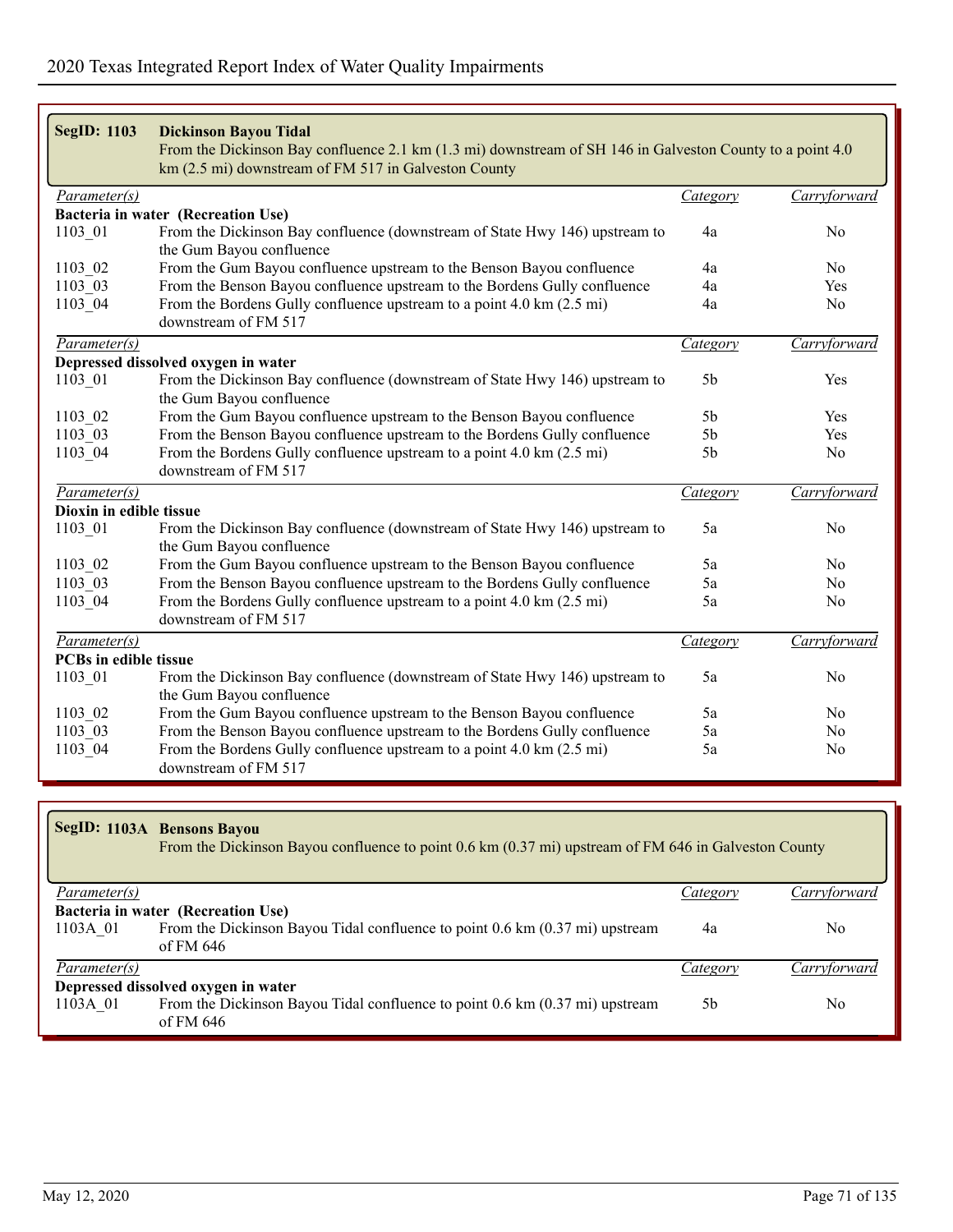|                                     | SegID: 1103B Bordens Gully<br>From the Dickinson Bayou Tidal confluence to a point 1.4 km (0.87 mi) upstream of FM 646 in Galveston<br><b>County</b> |          |              |  |  |
|-------------------------------------|------------------------------------------------------------------------------------------------------------------------------------------------------|----------|--------------|--|--|
| Parameter(s)                        |                                                                                                                                                      | Category | Carryforward |  |  |
| Bacteria in water (Recreation Use)  |                                                                                                                                                      |          |              |  |  |
| 1103B 01                            | From the Dickinson Bayou Tidal confluence to a point 1.4 km (0.87 mi) upstream<br>of FM $646$                                                        | 4a       | No           |  |  |
| <i>Parameter(s)</i>                 |                                                                                                                                                      | Category | Carrytorward |  |  |
| Depressed dissolved oxygen in water |                                                                                                                                                      |          |              |  |  |
| 1103B 01                            | From the Dickinson Bayou Tidal confluence to a point 1.4 km (0.87 mi) upstream<br>of FM $646$                                                        | 5c       | Yes          |  |  |

|                                     | SegID: 1103C Geisler Bayou<br>From the Dickinson Bayou Tidal confluence to a point 1.37 km (0.85 mi) upstream of FM 646 in Galveston<br>County |          |              |  |  |
|-------------------------------------|------------------------------------------------------------------------------------------------------------------------------------------------|----------|--------------|--|--|
| Parameter(s)                        |                                                                                                                                                | Category | Carryforward |  |  |
| Bacteria in water (Recreation Use)  |                                                                                                                                                |          |              |  |  |
| 1103C 01                            | From the Dickinson Bayou Tidal confluence to a point 1.37 km (0.85 mi)<br>upstream of FM 646                                                   | 4a       | No           |  |  |
| <i>Parameter(s)</i>                 |                                                                                                                                                | Category | Carryforward |  |  |
| Depressed dissolved oxygen in water |                                                                                                                                                |          |              |  |  |
| 1103C 01                            | From the Dickinson Bayou Tidal confluence to a point 1.37 km (0.85 mi)<br>upstream of FM 646                                                   | 5b       | Yes          |  |  |

| SegID: 1103D Gum Bayou<br>From the Dickinson Bayou Tidal confluence to State Hwy 96 in Galveston County |          |                     |  |  |  |
|---------------------------------------------------------------------------------------------------------|----------|---------------------|--|--|--|
| <i>Parameter(s)</i>                                                                                     | Category | <i>Carryforward</i> |  |  |  |
| Bacteria in water (Recreation Use)                                                                      |          |                     |  |  |  |
| From Dickinson Bayou Tidal confluence to State Hwy 96<br>1103D 01                                       | 4a       | No                  |  |  |  |

| <b>SegID: 1103E Cedar Creek</b> | From the Dickinson Bayou Tidal confluence to a point 0.63 km (0.39 mi) upstream FM 517 in Galveston County                             |          |                |
|---------------------------------|----------------------------------------------------------------------------------------------------------------------------------------|----------|----------------|
| <i>Parameter(s)</i>             |                                                                                                                                        | Category | Carryforward   |
| 1103E 01                        | <b>Bacteria in water (Recreation Use)</b><br>From the Dickinson Bayou Tidal confluence to a point 0.63 km (0.39 mi)<br>upstream FM 517 | 4a       | N <sub>0</sub> |

Г.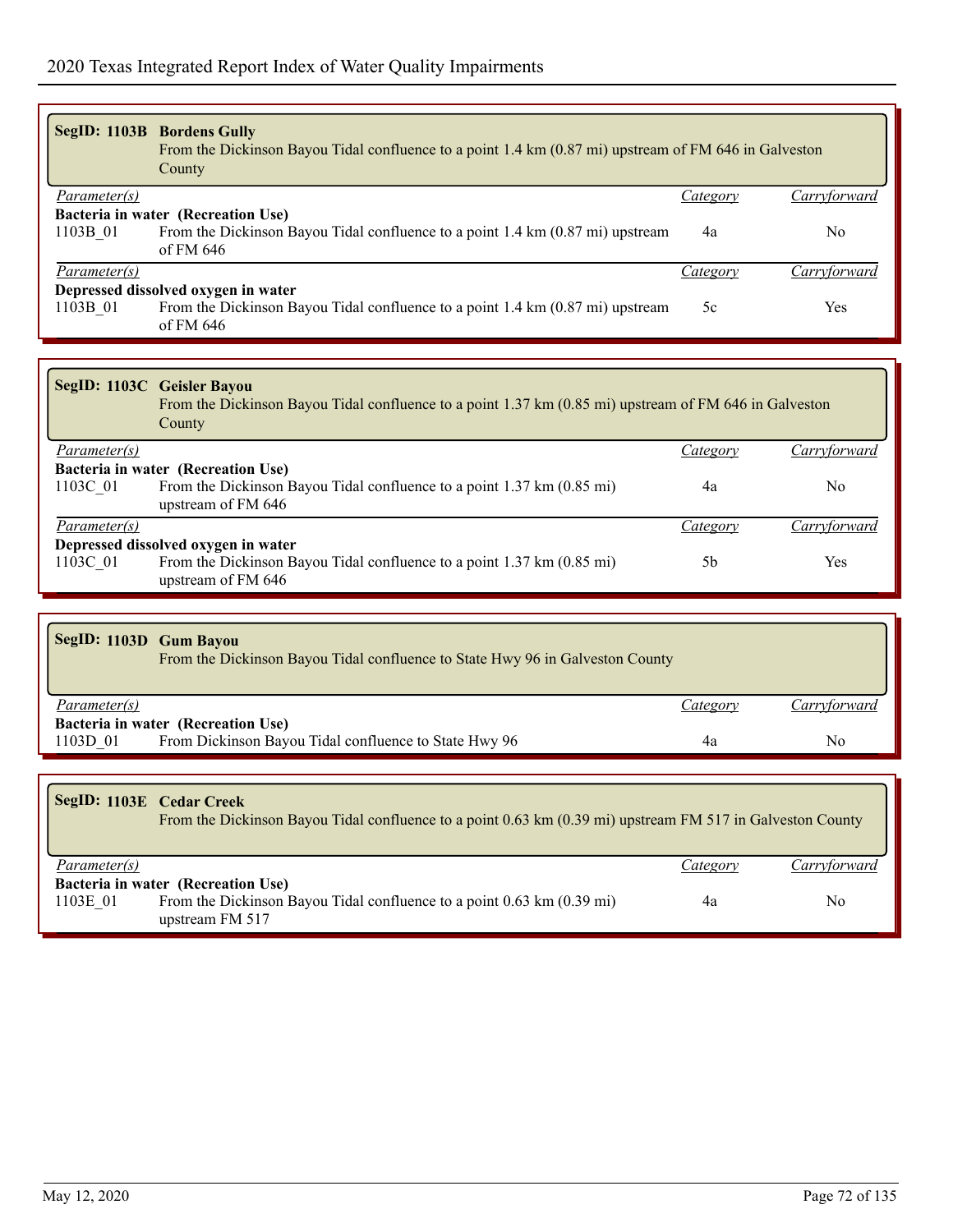|                     | SegID: 1103F Unnamed Tributary of Dickinson Bayou Tidal<br>From the Dickinson Bayou Tidal confluence to a point 0.36 km (0.22 mi) upstream of State Hwy 6                          |                 |                     |
|---------------------|------------------------------------------------------------------------------------------------------------------------------------------------------------------------------------|-----------------|---------------------|
| <i>Parameter(s)</i> |                                                                                                                                                                                    | Category        | <i>Carryforward</i> |
|                     | Bacteria in water (Recreation Use)                                                                                                                                                 |                 |                     |
| 1103F 01            | From the Dickinson Bayou Tidal confluence to a point $0.36 \text{ km}$ (0.22 mi<br>upstream of State Hwy 6                                                                         | 5a              | N <sub>0</sub>      |
| Parameter(s)        |                                                                                                                                                                                    | <b>Category</b> | Carryforward        |
|                     | Depressed dissolved oxygen in water                                                                                                                                                |                 |                     |
| 1103F 01            | From the Dickinson Bayou Tidal confluence to a point 0.36 km (0.22 mi<br>upstream of State Hwy 6                                                                                   | 5c              | N <sub>0</sub>      |
|                     |                                                                                                                                                                                    |                 |                     |
|                     | SegID: 1103G Unnamed Tributary of Gum Bayou<br>From the confluence with Gum Bayou to a point 0.39 mi south of the FM 646/FM 1266 intersection between<br>League City and Dickinson |                 |                     |
| <i>Parameter(s)</i> |                                                                                                                                                                                    | Category        | Carryforward        |
|                     | Bacteria in water (Recreation Use)                                                                                                                                                 |                 |                     |
| 1103G 01            | From the confluence with Gum Bayou to a point 0.39 mi south of the FM 646/FM<br>1266 intersection between League City and Dickinson                                                | 5a              | No.                 |

| <b>SegID: 1104</b> | <b>Dickinson Bayou Above Tidal</b><br>From a point 4.0 km (2.5 mi) downstream of FM 517 in Galveston County to FM 528 in Galveston County |          |              |  |  |
|--------------------|-------------------------------------------------------------------------------------------------------------------------------------------|----------|--------------|--|--|
| Parameter(s)       |                                                                                                                                           | Category | Carryforward |  |  |
|                    | Bacteria in water (Recreation Use)                                                                                                        |          |              |  |  |
| 1104 01            | From the lower segment boundary (a point 4.0 km [2.5 mi] downstream of FM                                                                 | 4a       | Yes          |  |  |
|                    | 517) to FM 517                                                                                                                            |          |              |  |  |
| 1104 02            | From FM 517 upstream to FM 528                                                                                                            | 4a       | No.          |  |  |

| <b>SegID: 1105</b>  | <b>Bastrop Bayou Tidal</b><br>From the confluence with Bastrop Bay 1.1 km (0.7 mi) downstream of the Intracoastal Waterway in Brazoria<br>County to a point 8.6km (5.3 mi) upstream of Business 288 at Lake Jackson in Brazoria County |          |              |
|---------------------|----------------------------------------------------------------------------------------------------------------------------------------------------------------------------------------------------------------------------------------|----------|--------------|
| <i>Parameter(s)</i> |                                                                                                                                                                                                                                        | Category | Carryforward |
|                     | Bacteria in water (Recreation Use)                                                                                                                                                                                                     |          |              |
| 1105 01             | From the confluence with Bastrop Bay 1.1 km (0.7 mi) downstream of the                                                                                                                                                                 | 5c       | No           |
|                     | Intracoastal Waterway in Brazoria County to a point 8.6 km (5.3 mi) upstream of                                                                                                                                                        |          |              |
|                     | Business 288 at Lake Jackson in Brazoria County                                                                                                                                                                                        |          |              |

|                     | SegID: 1105A Flores Bayou<br>From a point 2.6 km (1.6 mi) downstream of County Road 171 upstream to SH 35 in Brazoria County |          |              |
|---------------------|------------------------------------------------------------------------------------------------------------------------------|----------|--------------|
| <i>Parameter(s)</i> |                                                                                                                              | Category | Carryforward |
|                     | Bacteria in water (Recreation Use)                                                                                           |          |              |
| 1105A 03            | From the confluence with Austin Bayou Above Tidal upstream to the a point 2.6<br>km (1.6 mi) downstream of County Road 171   | 5b       | No           |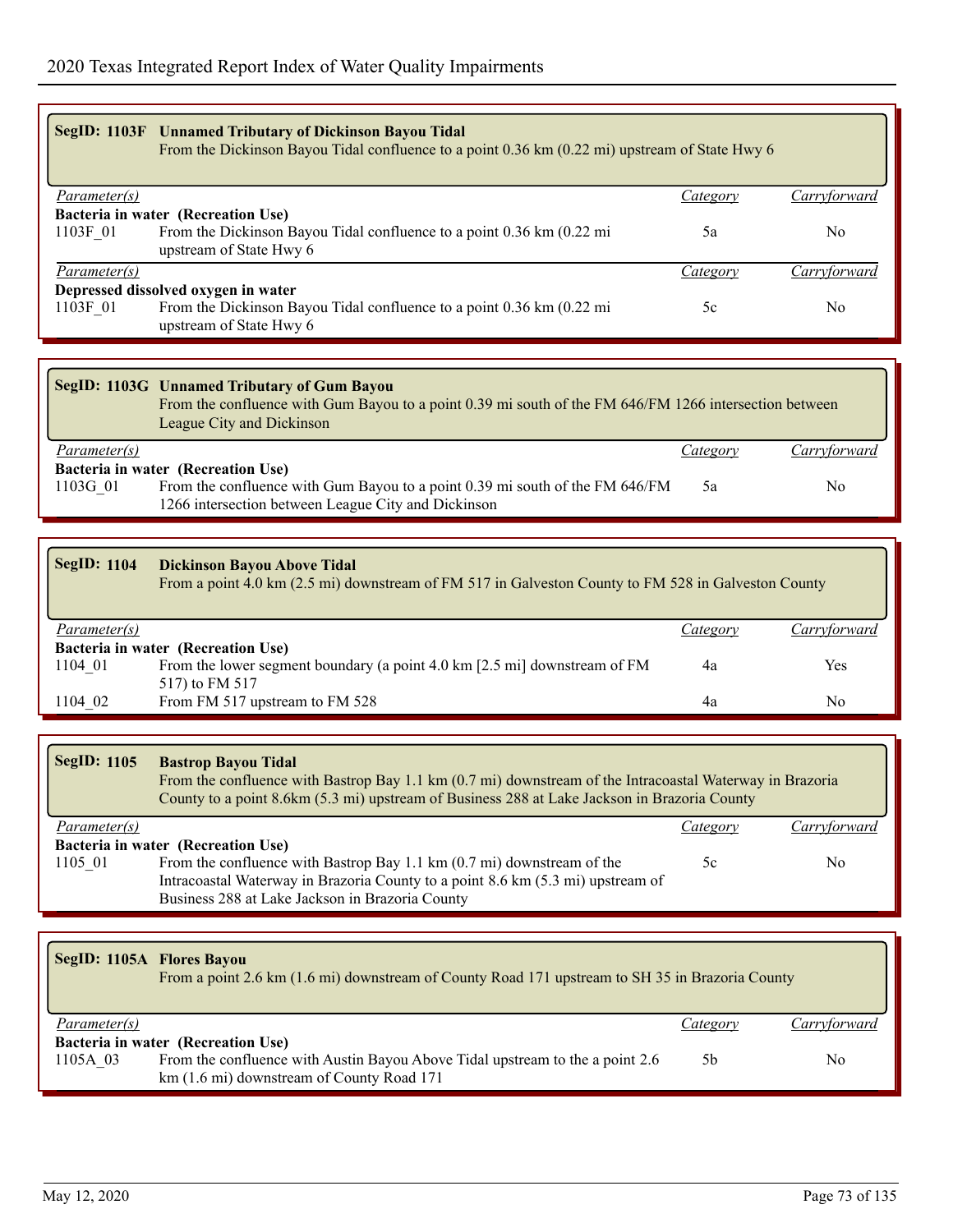| SegID: 1105B Austin Bayou Tidal<br>From the Bastrop Bayou Tidal confluence to the confluence with Brushy Bayou in Brazoria County<br>Carryforward<br><i>Parameter(s)</i><br>Category<br>Bacteria in water (Recreation Use)<br>From the Bastrop Bayou Tidal confluence to the confluence with Brushy Bayou<br>1105B_01<br>5c<br>No<br>in Brazoria County<br>SegID: 1105C Austin Bayou Above Tidal<br>From the confluence of Bastrop Bayou upstream (Austin Bayou Tidal upper boundary) to 0.3 km (0.19 mi)<br>upstream of SH 288 in Brazoria County<br>Parameter(s)<br>Carryforward<br><b>Category</b><br>Bacteria in water (Recreation Use)<br>1105C 01<br>From the confluence of Bastrop Bayou upstream (Austin Bayou Tidal upper<br>5 <sub>b</sub><br>No<br>boundary) to 0.3 km (0.19 mi) upstream of SH 288 in Brazoria County<br>SegID: 1105E Brushy Bayou<br>From the confluence with Austin Bayou Above Tidal (1105C) upstream to end of canal approximately 0.4 mi<br>upstream of FM 210 crossing east of the City of Angleton in Brazoria County.<br>Carryforward<br>Parameter(s)<br><b>Category</b><br>Bacteria in water (Recreation Use)<br>From the confluence with Austin Bayou Above Tidal (1105C) upstream to end of<br>1105E_01<br>5 <sub>b</sub><br>Yes<br>canal approximately 0.4 mi upstream of FM 210 crossing east of the City of<br>Angleton in Brazoria County.<br>Parameter(s)<br>Carryforward<br><b>Category</b><br>Depressed dissolved oxygen in water<br>From the confluence with Austin Bayou Above Tidal (1105C) upstream to end of<br>1105E_01<br>Yes<br>5c<br>canal approximately 0.4 mi upstream of FM 210 crossing east of the City of<br>Angleton in Brazoria County.<br><b>SegID: 1107</b><br><b>Chocolate Bayou Tidal</b><br>From the Chocolate Bay confluence 1.4 km (0.9 mi) downstream of FM 2004 to a point 4.2 km (2.6 mi)<br>downstream of SH 35 in Brazoria County<br>Parameter(s)<br>Carryforward<br>Category<br>Bacteria in water (Recreation Use)<br>From the Chocolate Bay confluence 1.4 km (0.9 mi) downstream of FM 2004 to a<br>1107_01<br>5a<br>No<br>point 4.2 km (2.6 mi) downstream of SH 35<br>Carryforward<br>$\overline{Parameter(s)}$<br><b>Category</b><br>Dioxin in edible tissue<br>From the Chocolate Bay confluence 1.4 km (0.9 mi) downstream of FM 2004 to a<br>1107_01<br>No<br>5a<br>point 4.2 km (2.6 mi) downstream of SH 35<br>Carryforward<br>Parameter(s)<br><b>Category</b><br>PCBs in edible tissue<br>From the Chocolate Bay confluence 1.4 km (0.9 mi) downstream of FM 2004 to a<br>1107_01<br>5a<br>No<br>point 4.2 km (2.6 mi) downstream of SH 35 |  |  |
|-----------------------------------------------------------------------------------------------------------------------------------------------------------------------------------------------------------------------------------------------------------------------------------------------------------------------------------------------------------------------------------------------------------------------------------------------------------------------------------------------------------------------------------------------------------------------------------------------------------------------------------------------------------------------------------------------------------------------------------------------------------------------------------------------------------------------------------------------------------------------------------------------------------------------------------------------------------------------------------------------------------------------------------------------------------------------------------------------------------------------------------------------------------------------------------------------------------------------------------------------------------------------------------------------------------------------------------------------------------------------------------------------------------------------------------------------------------------------------------------------------------------------------------------------------------------------------------------------------------------------------------------------------------------------------------------------------------------------------------------------------------------------------------------------------------------------------------------------------------------------------------------------------------------------------------------------------------------------------------------------------------------------------------------------------------------------------------------------------------------------------------------------------------------------------------------------------------------------------------------------------------------------------------------------------------------------------------------------------------------------------------------------------------------------------------------------------------------------------------------------------------------------------------------------------------------------------------------------------------------------------------|--|--|
|                                                                                                                                                                                                                                                                                                                                                                                                                                                                                                                                                                                                                                                                                                                                                                                                                                                                                                                                                                                                                                                                                                                                                                                                                                                                                                                                                                                                                                                                                                                                                                                                                                                                                                                                                                                                                                                                                                                                                                                                                                                                                                                                                                                                                                                                                                                                                                                                                                                                                                                                                                                                                                   |  |  |
|                                                                                                                                                                                                                                                                                                                                                                                                                                                                                                                                                                                                                                                                                                                                                                                                                                                                                                                                                                                                                                                                                                                                                                                                                                                                                                                                                                                                                                                                                                                                                                                                                                                                                                                                                                                                                                                                                                                                                                                                                                                                                                                                                                                                                                                                                                                                                                                                                                                                                                                                                                                                                                   |  |  |
|                                                                                                                                                                                                                                                                                                                                                                                                                                                                                                                                                                                                                                                                                                                                                                                                                                                                                                                                                                                                                                                                                                                                                                                                                                                                                                                                                                                                                                                                                                                                                                                                                                                                                                                                                                                                                                                                                                                                                                                                                                                                                                                                                                                                                                                                                                                                                                                                                                                                                                                                                                                                                                   |  |  |
|                                                                                                                                                                                                                                                                                                                                                                                                                                                                                                                                                                                                                                                                                                                                                                                                                                                                                                                                                                                                                                                                                                                                                                                                                                                                                                                                                                                                                                                                                                                                                                                                                                                                                                                                                                                                                                                                                                                                                                                                                                                                                                                                                                                                                                                                                                                                                                                                                                                                                                                                                                                                                                   |  |  |
|                                                                                                                                                                                                                                                                                                                                                                                                                                                                                                                                                                                                                                                                                                                                                                                                                                                                                                                                                                                                                                                                                                                                                                                                                                                                                                                                                                                                                                                                                                                                                                                                                                                                                                                                                                                                                                                                                                                                                                                                                                                                                                                                                                                                                                                                                                                                                                                                                                                                                                                                                                                                                                   |  |  |
|                                                                                                                                                                                                                                                                                                                                                                                                                                                                                                                                                                                                                                                                                                                                                                                                                                                                                                                                                                                                                                                                                                                                                                                                                                                                                                                                                                                                                                                                                                                                                                                                                                                                                                                                                                                                                                                                                                                                                                                                                                                                                                                                                                                                                                                                                                                                                                                                                                                                                                                                                                                                                                   |  |  |
|                                                                                                                                                                                                                                                                                                                                                                                                                                                                                                                                                                                                                                                                                                                                                                                                                                                                                                                                                                                                                                                                                                                                                                                                                                                                                                                                                                                                                                                                                                                                                                                                                                                                                                                                                                                                                                                                                                                                                                                                                                                                                                                                                                                                                                                                                                                                                                                                                                                                                                                                                                                                                                   |  |  |
|                                                                                                                                                                                                                                                                                                                                                                                                                                                                                                                                                                                                                                                                                                                                                                                                                                                                                                                                                                                                                                                                                                                                                                                                                                                                                                                                                                                                                                                                                                                                                                                                                                                                                                                                                                                                                                                                                                                                                                                                                                                                                                                                                                                                                                                                                                                                                                                                                                                                                                                                                                                                                                   |  |  |
|                                                                                                                                                                                                                                                                                                                                                                                                                                                                                                                                                                                                                                                                                                                                                                                                                                                                                                                                                                                                                                                                                                                                                                                                                                                                                                                                                                                                                                                                                                                                                                                                                                                                                                                                                                                                                                                                                                                                                                                                                                                                                                                                                                                                                                                                                                                                                                                                                                                                                                                                                                                                                                   |  |  |
|                                                                                                                                                                                                                                                                                                                                                                                                                                                                                                                                                                                                                                                                                                                                                                                                                                                                                                                                                                                                                                                                                                                                                                                                                                                                                                                                                                                                                                                                                                                                                                                                                                                                                                                                                                                                                                                                                                                                                                                                                                                                                                                                                                                                                                                                                                                                                                                                                                                                                                                                                                                                                                   |  |  |
|                                                                                                                                                                                                                                                                                                                                                                                                                                                                                                                                                                                                                                                                                                                                                                                                                                                                                                                                                                                                                                                                                                                                                                                                                                                                                                                                                                                                                                                                                                                                                                                                                                                                                                                                                                                                                                                                                                                                                                                                                                                                                                                                                                                                                                                                                                                                                                                                                                                                                                                                                                                                                                   |  |  |
|                                                                                                                                                                                                                                                                                                                                                                                                                                                                                                                                                                                                                                                                                                                                                                                                                                                                                                                                                                                                                                                                                                                                                                                                                                                                                                                                                                                                                                                                                                                                                                                                                                                                                                                                                                                                                                                                                                                                                                                                                                                                                                                                                                                                                                                                                                                                                                                                                                                                                                                                                                                                                                   |  |  |
|                                                                                                                                                                                                                                                                                                                                                                                                                                                                                                                                                                                                                                                                                                                                                                                                                                                                                                                                                                                                                                                                                                                                                                                                                                                                                                                                                                                                                                                                                                                                                                                                                                                                                                                                                                                                                                                                                                                                                                                                                                                                                                                                                                                                                                                                                                                                                                                                                                                                                                                                                                                                                                   |  |  |
|                                                                                                                                                                                                                                                                                                                                                                                                                                                                                                                                                                                                                                                                                                                                                                                                                                                                                                                                                                                                                                                                                                                                                                                                                                                                                                                                                                                                                                                                                                                                                                                                                                                                                                                                                                                                                                                                                                                                                                                                                                                                                                                                                                                                                                                                                                                                                                                                                                                                                                                                                                                                                                   |  |  |
|                                                                                                                                                                                                                                                                                                                                                                                                                                                                                                                                                                                                                                                                                                                                                                                                                                                                                                                                                                                                                                                                                                                                                                                                                                                                                                                                                                                                                                                                                                                                                                                                                                                                                                                                                                                                                                                                                                                                                                                                                                                                                                                                                                                                                                                                                                                                                                                                                                                                                                                                                                                                                                   |  |  |
|                                                                                                                                                                                                                                                                                                                                                                                                                                                                                                                                                                                                                                                                                                                                                                                                                                                                                                                                                                                                                                                                                                                                                                                                                                                                                                                                                                                                                                                                                                                                                                                                                                                                                                                                                                                                                                                                                                                                                                                                                                                                                                                                                                                                                                                                                                                                                                                                                                                                                                                                                                                                                                   |  |  |
|                                                                                                                                                                                                                                                                                                                                                                                                                                                                                                                                                                                                                                                                                                                                                                                                                                                                                                                                                                                                                                                                                                                                                                                                                                                                                                                                                                                                                                                                                                                                                                                                                                                                                                                                                                                                                                                                                                                                                                                                                                                                                                                                                                                                                                                                                                                                                                                                                                                                                                                                                                                                                                   |  |  |
|                                                                                                                                                                                                                                                                                                                                                                                                                                                                                                                                                                                                                                                                                                                                                                                                                                                                                                                                                                                                                                                                                                                                                                                                                                                                                                                                                                                                                                                                                                                                                                                                                                                                                                                                                                                                                                                                                                                                                                                                                                                                                                                                                                                                                                                                                                                                                                                                                                                                                                                                                                                                                                   |  |  |
|                                                                                                                                                                                                                                                                                                                                                                                                                                                                                                                                                                                                                                                                                                                                                                                                                                                                                                                                                                                                                                                                                                                                                                                                                                                                                                                                                                                                                                                                                                                                                                                                                                                                                                                                                                                                                                                                                                                                                                                                                                                                                                                                                                                                                                                                                                                                                                                                                                                                                                                                                                                                                                   |  |  |
|                                                                                                                                                                                                                                                                                                                                                                                                                                                                                                                                                                                                                                                                                                                                                                                                                                                                                                                                                                                                                                                                                                                                                                                                                                                                                                                                                                                                                                                                                                                                                                                                                                                                                                                                                                                                                                                                                                                                                                                                                                                                                                                                                                                                                                                                                                                                                                                                                                                                                                                                                                                                                                   |  |  |
|                                                                                                                                                                                                                                                                                                                                                                                                                                                                                                                                                                                                                                                                                                                                                                                                                                                                                                                                                                                                                                                                                                                                                                                                                                                                                                                                                                                                                                                                                                                                                                                                                                                                                                                                                                                                                                                                                                                                                                                                                                                                                                                                                                                                                                                                                                                                                                                                                                                                                                                                                                                                                                   |  |  |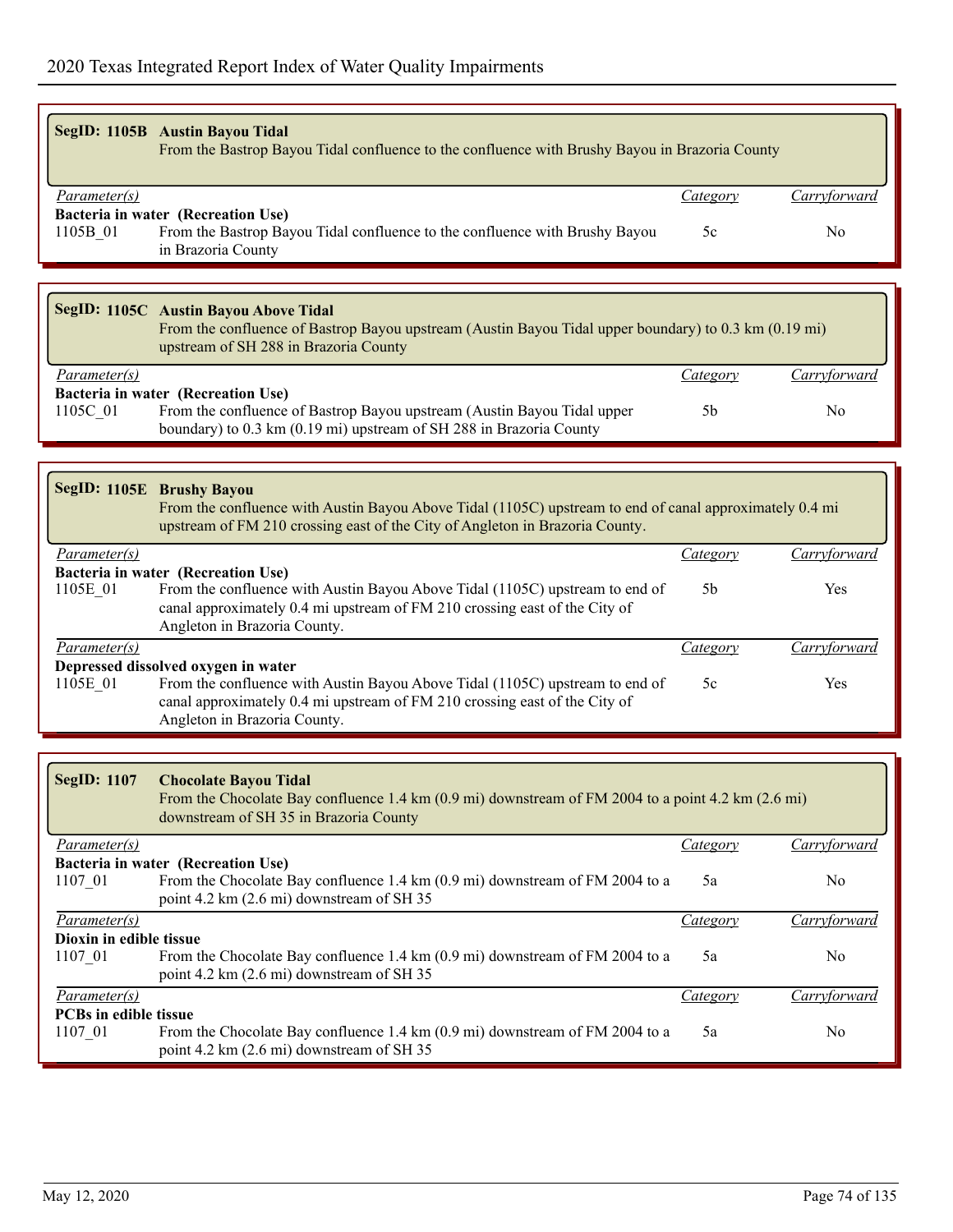| <b>SegID: 1108</b>        | <b>Chocolate Bayou Above Tidal</b><br>From a point 4.2 km (2.6 mi) downstream of SH 35 in Brazoria County to SH 6 in Brazoria County                                                     |          |                |
|---------------------------|------------------------------------------------------------------------------------------------------------------------------------------------------------------------------------------|----------|----------------|
| Parameter(s)              |                                                                                                                                                                                          | Category | Carryforward   |
| 1108 01                   | Bacteria in water (Recreation Use)<br>From a point 4.2 km (2.6 mi) downstream of SH 35 to SH 6                                                                                           | 5a       | N <sub>0</sub> |
|                           |                                                                                                                                                                                          |          |                |
| <b>SegID: 1109</b>        | <b>Oyster Creek Tidal</b><br>From the Intercoastal Waterway confluence to a point 100 meters (110 yards) upstream of FM 2004 in Brazoria<br>County                                       |          |                |
| Parameter(s)              |                                                                                                                                                                                          | Category | Carryforward   |
| 1109 01                   | Bacteria in water (Recreation Use)<br>From the Intracoastal Waterway confluence to a point 100 m (110 yds) upstream<br>of FM 2004                                                        | 5a       | N <sub>0</sub> |
|                           |                                                                                                                                                                                          |          |                |
| <b>SegID: 1110</b>        | <b>Oyster Creek Above Tidal</b><br>From a point 100 meters (110 yards) upstream of FM 2004 in Brazoria County to a point 4.3 km (2.7 mi)<br>upstream of Scanlan Road in Fort Bend County |          |                |
| Parameter(s)              |                                                                                                                                                                                          | Category | Carryforward   |
| 1110 01                   | Bacteria in water (Recreation Use)<br>From a point 100 meters (110 yards) upstream of FM 2004 in Brazoria County<br>upstream to the Styles Bayou confluence                              | 5a       | $\overline{N}$ |
| $\overline{Parameter(s)}$ |                                                                                                                                                                                          | Category | Carryforward   |
| 1110 01                   | Depressed dissolved oxygen in water<br>From a point 100 meters (110 yards) upstream of FM 2004 in Brazoria County<br>upstream to the Styles Bayou confluence                             | 5c       | Yes            |
| 1110_03                   | From an unnamed tributary [2.9 km (1.8 mi) downstream of FM 1462] upstream<br>to a point 4.3 km (2.7 mi) upstream of Scanlan Road in Fort Bend County                                    | 5c       | Yes            |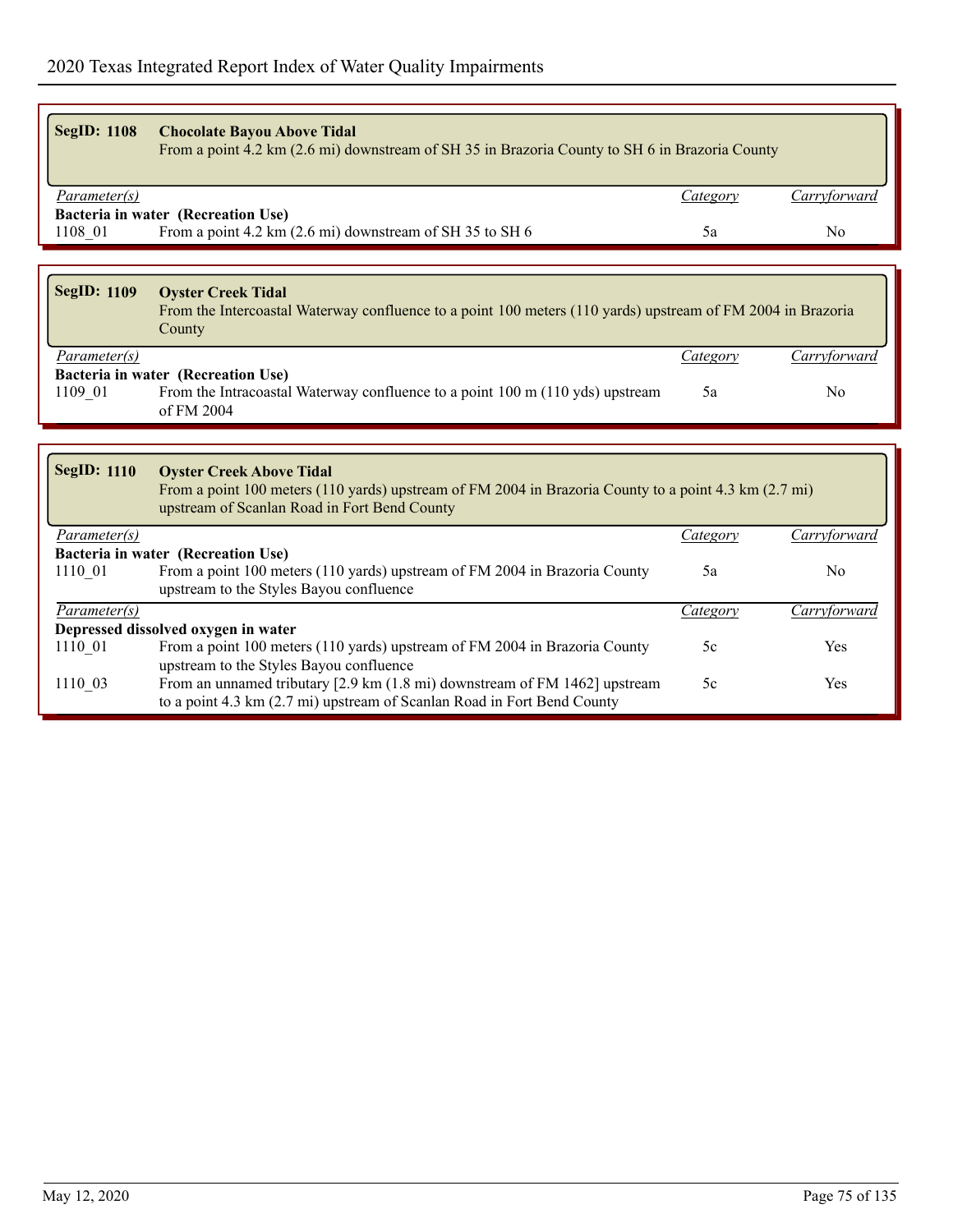| <b>SegID: 1113</b>           | <b>Armand Bayou Tidal</b><br>From the Clear Lake confluence (at NASA Road 1 bridge) in Harris County to a point 0.8 km (0.5 mi)<br>downstream of Genoa-Red Bluff Road in Pasadena in Harris County (includes Mud Lake/Pasadena Lake) |                 |                     |
|------------------------------|--------------------------------------------------------------------------------------------------------------------------------------------------------------------------------------------------------------------------------------|-----------------|---------------------|
| <i>Parameter(s)</i>          |                                                                                                                                                                                                                                      | Category        | <b>Carryforward</b> |
|                              | Bacteria in water (Recreation Use)                                                                                                                                                                                                   |                 |                     |
| 1113 03                      | From the Big Island Slough confluence upstream to a point $0.8 \text{ km} (0.5 \text{ mi})$<br>downstream of Genoa-Red Bluff Road                                                                                                    | 4a              | N <sub>0</sub>      |
| Parameter(s)                 |                                                                                                                                                                                                                                      | <b>Category</b> | Carryforward        |
|                              | Depressed dissolved oxygen in water                                                                                                                                                                                                  |                 |                     |
| 1113 02                      | From the Horsepen Bayou confluence to the Big Island Slough confluence                                                                                                                                                               | 5 <sub>b</sub>  | Yes                 |
| 1113 03                      | From the Big Island Slough confluence upstream to a point 0.8 km (0.5 mi)                                                                                                                                                            | 5 <sub>b</sub>  | Yes                 |
|                              | downstream of Genoa-Red Bluff Road                                                                                                                                                                                                   |                 |                     |
| Parameter(s)                 |                                                                                                                                                                                                                                      | <b>Category</b> | <b>Carryforward</b> |
| Dioxin in edible tissue      |                                                                                                                                                                                                                                      |                 |                     |
| 1113_01                      | From the Clear Lake confluence at Nasa Road 1 to the Horsepen Bayou<br>confluence                                                                                                                                                    | 5c              | N <sub>0</sub>      |
| 1113 02                      | From the Horsepen Bayou confluence to the Big Island Slough confluence                                                                                                                                                               | 5c              | N <sub>0</sub>      |
| 1113 03                      | From the Big Island Slough confluence upstream to a point 0.8 km (0.5 mi)<br>downstream of Genoa-Red Bluff Road                                                                                                                      | 5c              | No                  |
| Parameter(s)                 |                                                                                                                                                                                                                                      | Category        | Carryforward        |
| <b>PCBs in edible tissue</b> |                                                                                                                                                                                                                                      |                 |                     |
| 1113 01                      | From the Clear Lake confluence at Nasa Road 1 to the Horsepen Bayou<br>confluence                                                                                                                                                    | 5c              | N <sub>0</sub>      |
| 1113 02                      | From the Horsepen Bayou confluence to the Big Island Slough confluence                                                                                                                                                               | 5c              | N <sub>0</sub>      |
| 1113 03                      | From the Big Island Slough confluence upstream to a point 0.8 km (0.5 mi)<br>downstream of Genoa-Red Bluff Road                                                                                                                      | 5c              | No                  |

|              | SegID: 1113A Armand Bayou Above Tidal<br>From the upper segment boundary of Armand Bayou Tidal, 0.8 km (0.5 mi) downstream of Genoa-Red Bluff<br>Road), upstream to Beltway 8 in Harris County |                |                |
|--------------|------------------------------------------------------------------------------------------------------------------------------------------------------------------------------------------------|----------------|----------------|
| Parameter(s) |                                                                                                                                                                                                | Category       | Carryforward   |
|              | Bacteria in water (Recreation Use)                                                                                                                                                             |                |                |
| 1113A 01     | From the upper segment boundary of Armand Bayou Tidal 0.8 km (0.5 mi)<br>downstream of Genoa-Red Bluff Road) upstream to Beltway 8                                                             | 4a             | N <sub>0</sub> |
| Parameter(s) |                                                                                                                                                                                                | Category       | Carryforward   |
|              | Depressed dissolved oxygen in water                                                                                                                                                            |                |                |
| 1113A 01     | From the upper segment boundary of Armand Bayou Tidal 0.8 km (0.5 mi)<br>downstream of Genoa-Red Bluff Road) upstream to Beltway 8                                                             | 5 <sub>b</sub> | Yes            |
| Parameter(s) |                                                                                                                                                                                                | Category       | Carryforward   |
|              | Impaired fish community in water                                                                                                                                                               |                |                |
| 1113A 01     | From the upper segment boundary of Armand Bayou Tidal 0.8 km (0.5 mi)<br>downstream of Genoa-Red Bluff Road) upstream to Beltway 8                                                             | 5 <sub>b</sub> | Yes            |
| Parameter(s) |                                                                                                                                                                                                | Category       | Carryforward   |
|              | Impaired macrobenthic community in water                                                                                                                                                       |                |                |
| 1113A 01     | From the upper segment boundary of Armand Bayou Tidal 0.8 km (0.5 mi)<br>downstream of Genoa-Red Bluff Road) upstream to Beltway 8                                                             | 5 <sub>b</sub> | Yes            |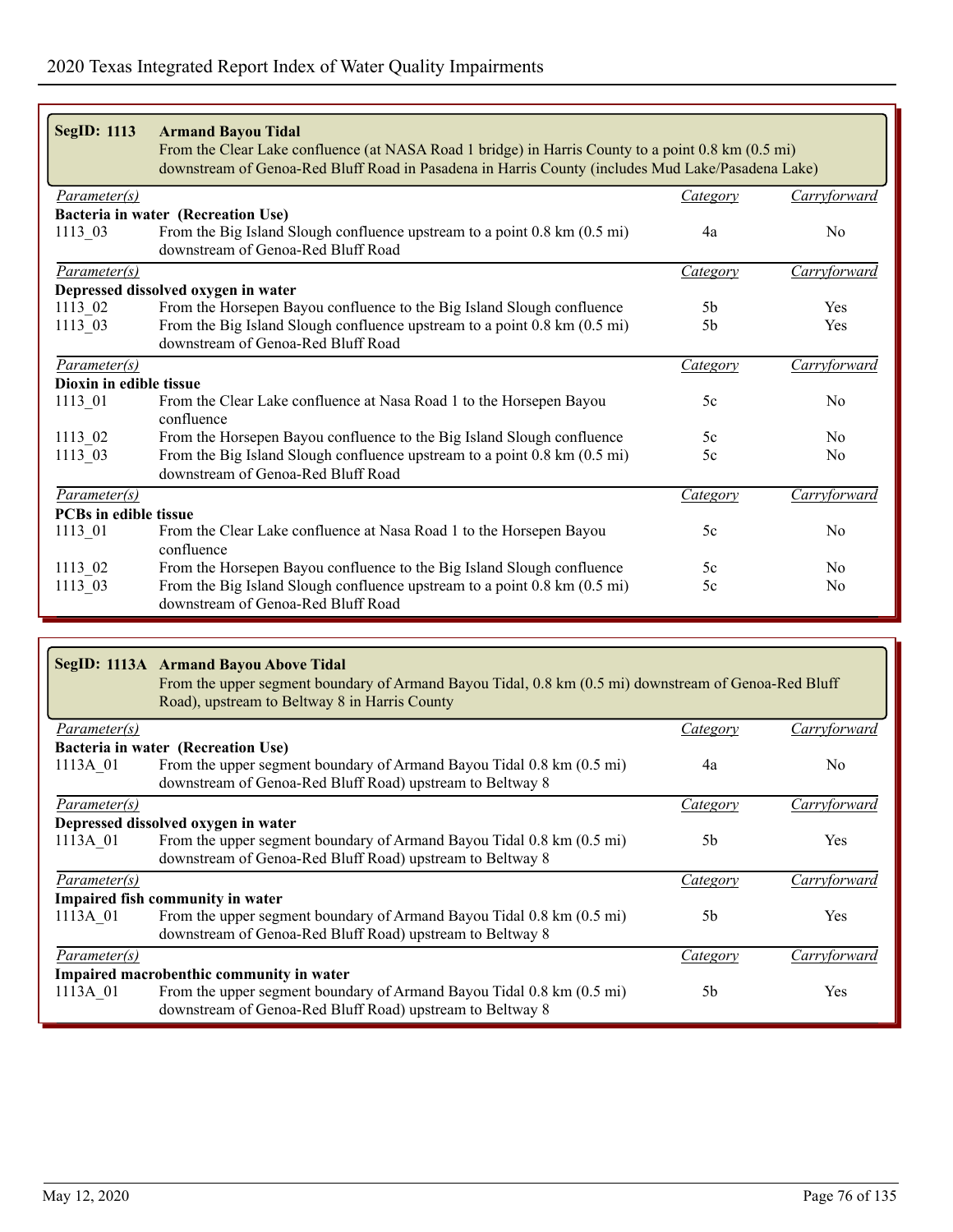|                                 | SegID: 1113B Horsepen Bayou Tidal<br>From the Armand Bayou confluence to the SH3                                                            |                 |                                |
|---------------------------------|---------------------------------------------------------------------------------------------------------------------------------------------|-----------------|--------------------------------|
| Parameter(s)                    |                                                                                                                                             | <i>Category</i> | Carryforward                   |
| 1113B 01                        | Bacteria in water (Recreation Use)<br>From the Armand Bayou confluence to the SH3                                                           | 4a              | N <sub>0</sub>                 |
|                                 |                                                                                                                                             |                 |                                |
|                                 | SegID: 1113C Unnamed Tributary to Horsepen Bayou<br>From the Horsepen Bayou confluence to Reseda Road                                       |                 |                                |
| Parameter(s)                    |                                                                                                                                             | Category        | Carryforward                   |
| 1113C 01                        | Bacteria in water (Recreation Use)<br>From the Horsepen Bayou confluence to Reseda Drive                                                    | 4a              | N <sub>0</sub>                 |
|                                 | SegID: 1113D Willow Springs Bayou<br>From the Armand Bayou confluence to a point 2.8 km $(1.8 \text{ mi})$ upstream to an unnamed tributary |                 |                                |
| <i>Parameter(s)</i><br>1113D 01 | Bacteria in water (Recreation Use)<br>From the Armand Bayou confluence to a point 2.8 km (1.8 mi) upstream to an<br>unnamed tributary       | Category<br>4a  | Carryforward<br>N <sub>0</sub> |
|                                 |                                                                                                                                             |                 |                                |

|              | SegID: 1113E Big Island Slough<br>From the Armand Bayou confluence upstream to a point 2.4 km (1.5 mi) north of Spenser Hwy |          |              |
|--------------|-----------------------------------------------------------------------------------------------------------------------------|----------|--------------|
| Parameter(s) |                                                                                                                             | Category | Carryforward |
|              | Bacteria in water (Recreation Use)                                                                                          |          |              |
| 1113E 01     | From the Armand Bayou confluence upstream to a point 2.4 km (1.5 mi) north of<br>Spencer Hwy                                | 4a       | No           |

| SegID: 1202J Big Creek | Big Creek - from the confluence of the Brazos River upstream to the confluence of Cottonwood Creek and Coon<br>Creek                                                                                                 |          |              |
|------------------------|----------------------------------------------------------------------------------------------------------------------------------------------------------------------------------------------------------------------|----------|--------------|
| <i>Parameter(s)</i>    |                                                                                                                                                                                                                      | Category | Carryforward |
|                        | Bacteria in water (Recreation Use)                                                                                                                                                                                   |          |              |
| 1202J 01               | Big Creek from the confluence of the Brazos River upstream to the confluence of<br>an unnamed tributary 2.1 km downstream of FM 2977 south of Rosenberg                                                              | 5a       | No.          |
| 1202J 02               | Big Creek Appendix D intermittent stream with perennial pools section from the<br>confluence with an unnamed tributary 2.1 km downstream of FM 2977 upstream<br>to the confluence of Cottonwood Creek and Coon Creek | 5a       | Yes          |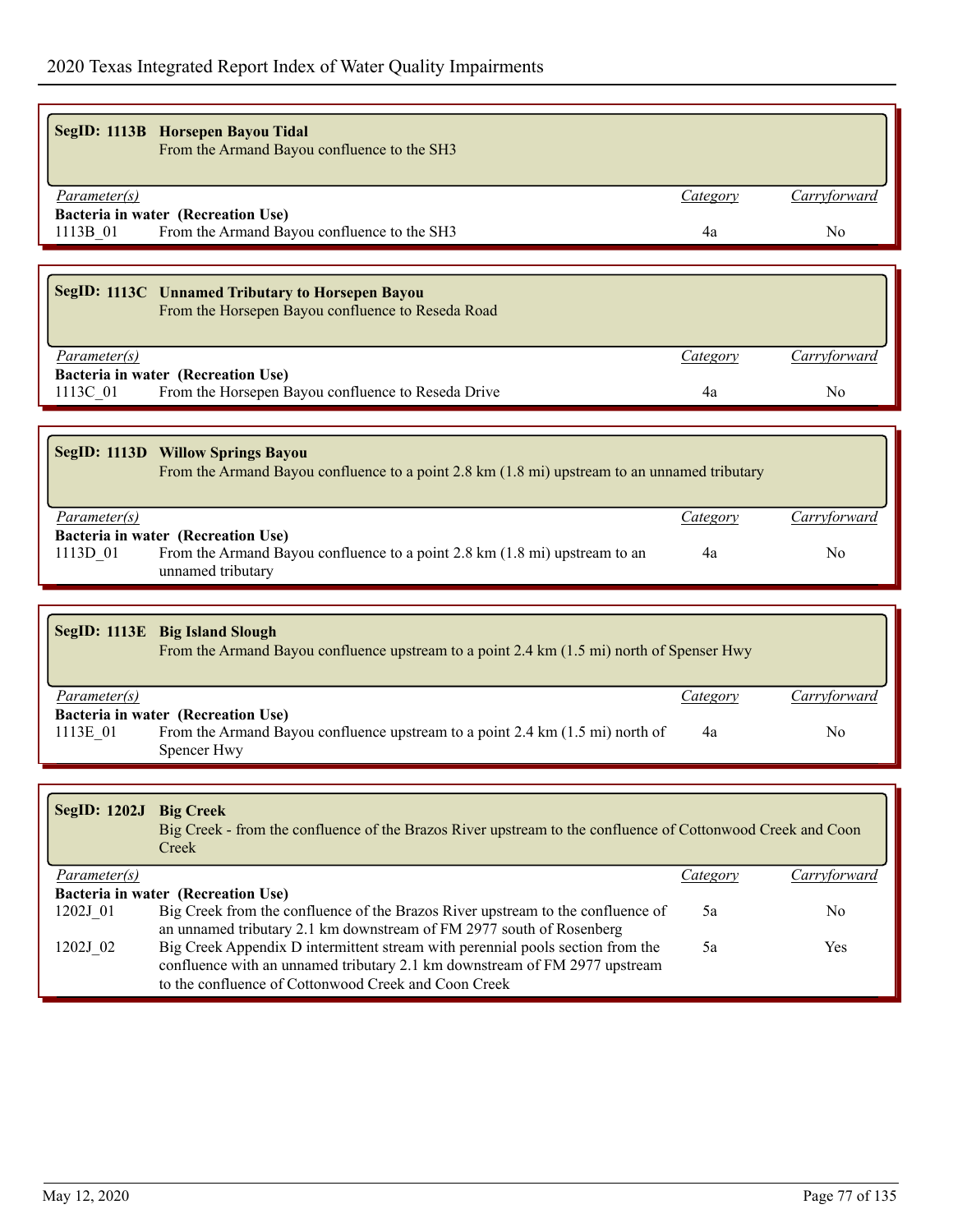| <b>SegID: 1202K Mill Creek</b> | From confluence of East and West Mill Creeks downstream to confluence with Brazos River |         |              |
|--------------------------------|-----------------------------------------------------------------------------------------|---------|--------------|
| Parameter(s)                   |                                                                                         | ategory | `arrvforward |
|                                | Bacteria in water (Recreation Use)                                                      |         |              |
| 1202K 01                       | Portion of Mill Creek from confluence with Brazos River upstream to confluence          | 5c      | No           |
|                                | with East/West Forks Mill Creek in Austin County.                                       |         |              |

## **SegID: 1204A Camp Creek**

From its confluence with the Brazos River downstream of Lake Granbury, upstream to its headwaters, 0.9 mi north of US Hwy 67 in Johnson County.

## *Parameter(s) Category Carryforward*

|          | <b>Bacteria in water (Recreation Use)</b>                                |     |
|----------|--------------------------------------------------------------------------|-----|
| 1204A 01 | From its confluence with the Brazos River downstream of Lake Granbury,   | Yes |
|          | upstream to its headwaters, 0.9 mi north of US Hwy 67 in Johnson County. |     |

## **SegID: 1208 Brazos River Above Possum Kingdom Lake**

From a point immediately upstream of the confluence of Cove Creek at Salem Bend in Young County to the confluence of the Double Mountain Fork Brazos River and the Salt Fork Brazos River in Stonewall County

| <i>Parameter(s)</i> |                                                                              | Category | Carryforward |
|---------------------|------------------------------------------------------------------------------|----------|--------------|
|                     | Bacteria in water (Recreation Use)                                           |          |              |
| 1208 02             | Portion of segment from confluence with Spring Branch upstream to confluence | 5c       | No           |
|                     | with Fish Creek                                                              |          |              |
| 1208 04             | From confluence with Boggy Creek upstream to confluence with Millers Creek   | 5c       | Yes          |
| 1208 05             | From confluence with Millers Creek upstream to confluence with Lake Creek    | 5c       | No           |

| <b>SegID: 1209</b> | <b>Navasota River Below Lake Limestone</b><br>From the confluence with the Brazos River in Grimes County to Sterling C. Robertson Dam in Leon/Robertson<br>County |          |              |
|--------------------|-------------------------------------------------------------------------------------------------------------------------------------------------------------------|----------|--------------|
| Parameter(s)       |                                                                                                                                                                   | Category | Carryforward |
| 1209 05            | Bacteria in water (Recreation Use)<br>Portion of Navasota River from confluence with Camp Creek upstream to Lake<br>Limestone Dam in Robertson County.            | 5a       | No           |

|                                         | SegID: 1209A Country Club Lake<br>From the Country Club Branch Dam up to normal pool elevation in Bryan in Brazos County |          |              |
|-----------------------------------------|--------------------------------------------------------------------------------------------------------------------------|----------|--------------|
| <i>Parameter(s)</i>                     |                                                                                                                          | Category | Carryforward |
| <b>Toxicity in sediment</b><br>1209A 01 | From the Country Club Branch Dam up to normal pool elevation in Bryan in<br><b>Brazos County</b>                         | 5c       | Yes.         |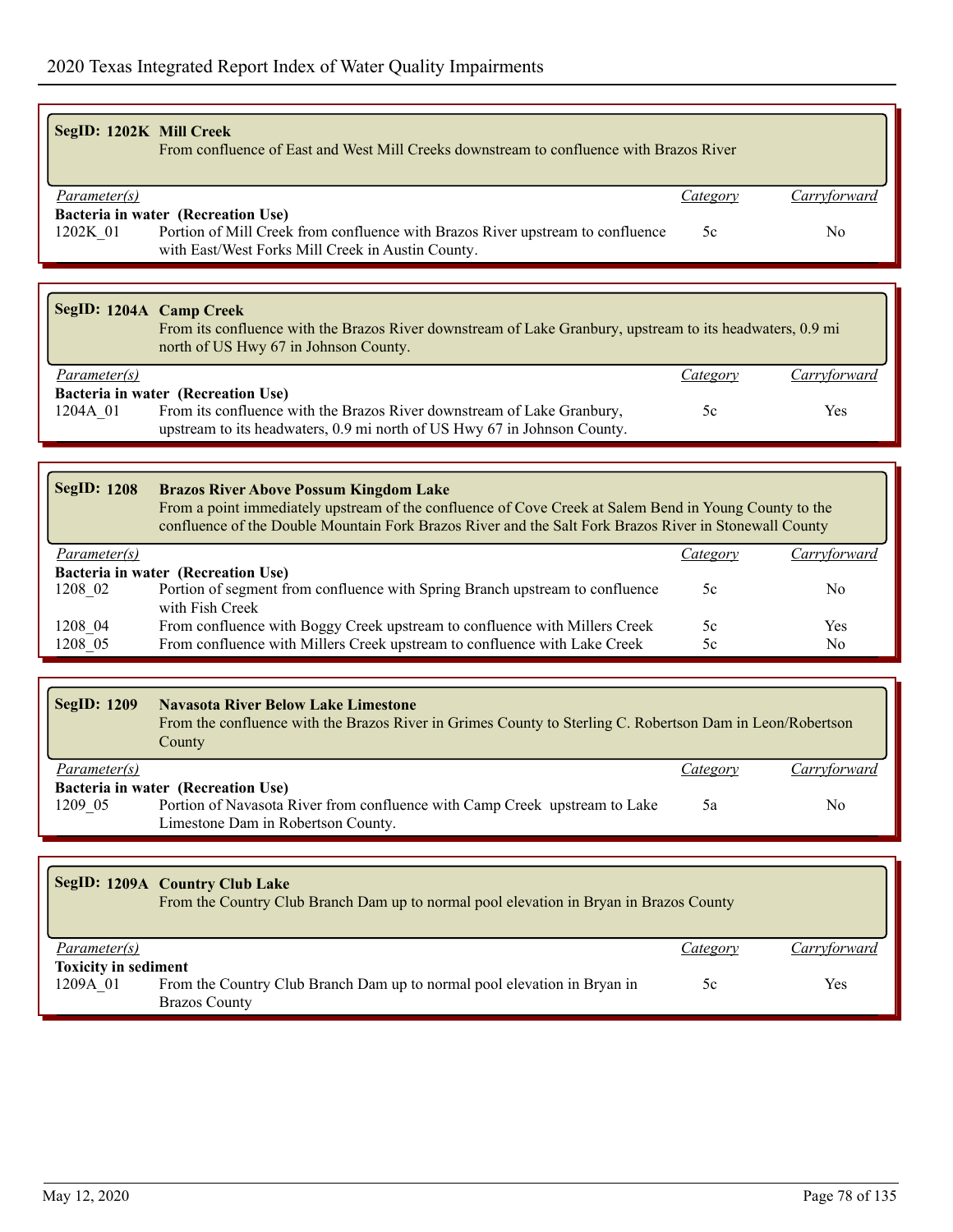|                                         | SegID: 1209B Fin Feather Lake<br>From Fin Feather Dam up to normal pool elevation in northwest Bryan in Brazos County                                                                                                                                                                                |                 |                |
|-----------------------------------------|------------------------------------------------------------------------------------------------------------------------------------------------------------------------------------------------------------------------------------------------------------------------------------------------------|-----------------|----------------|
| Parameter(s)                            |                                                                                                                                                                                                                                                                                                      | <b>Category</b> | Carryforward   |
| <b>Toxicity in sediment</b><br>1209B_01 | From Fin Feather Dam up to normal pool elevation in northwest Bryan in Brazos<br>County                                                                                                                                                                                                              | 5c              | Yes            |
|                                         |                                                                                                                                                                                                                                                                                                      |                 |                |
|                                         | <b>SegID: 1209C Carters Creek</b><br>Perennial stream from the confluence with the Navasota River southeast of College Station in Brazos County<br>upstream to the headwaters 1.6 km upstream on US 190                                                                                              |                 |                |
| Parameter(s)                            |                                                                                                                                                                                                                                                                                                      | <b>Category</b> | Carryforward   |
| 1209C_01                                | Bacteria in water (Recreation Use)<br>Perennial stream from the confluence with the Navasota River upstream to the<br>confluence of an unnamed tributary 0.5 km upstream of FM 158; App D                                                                                                            | 4a              | N <sub>0</sub> |
|                                         |                                                                                                                                                                                                                                                                                                      |                 |                |
|                                         |                                                                                                                                                                                                                                                                                                      |                 |                |
|                                         | <b>SegID: 1209D Country Club Branch</b><br>From the confluence with Country Club Lake in Bryan in Brazos County to the dam at Fin Feather Lake in<br><b>Bryan</b>                                                                                                                                    |                 |                |
| Parameter(s)                            |                                                                                                                                                                                                                                                                                                      | Category        | Carryforward   |
| 1209D <sub>01</sub>                     | Bacteria in water (Recreation Use)<br>From the confluence with Country Club Lake in Bryan in Brazos County to the<br>dam at Fin Feather Lake in Bryan                                                                                                                                                | 4a              | Yes            |
|                                         |                                                                                                                                                                                                                                                                                                      |                 |                |
|                                         | <b>SegID: 1209E Wickson Creek</b><br>Perennial stream from the confluence with an unnamed first order tributary (approximately 1.3 km upstream of<br>Reliance Road crossing) upstream to the confluence with an unnamed first order tributary approximately 15<br>meters upstream of Dilly Shaw Road |                 |                |
| Parameter(s)                            |                                                                                                                                                                                                                                                                                                      | <b>Category</b> | Carryforward   |
| 1209E 01                                | Bacteria in water (Recreation Use)<br>Perennial stream from the confluence with an unnamed first order tributary<br>(approximately 1.3 km upstream of Reliance Road crossing) upstream to the<br>confluence with an unnamed first order tributary approximately 15 meters                            | 5 <sub>b</sub>  | Yes            |
|                                         | upstream of Dilly Shaw Road                                                                                                                                                                                                                                                                          |                 |                |
|                                         |                                                                                                                                                                                                                                                                                                      |                 |                |
| <b>SegID: 1209H Duck Creek</b>          | From the confluence with the Navasota river in Robertson County to Twin Oak Reservoir dam in Robertson<br>County                                                                                                                                                                                     |                 |                |
| Parameter(s)                            |                                                                                                                                                                                                                                                                                                      | <i>Category</i> | Carryforward   |
| 1209H 02                                | Bacteria in water (Recreation Use)<br>Portion of Duck Creek from confluence with Mineral Creek in Robertson County<br>upstream to Twin Oak Reservoir dam in Robertson County.                                                                                                                        | 5c              | Yes            |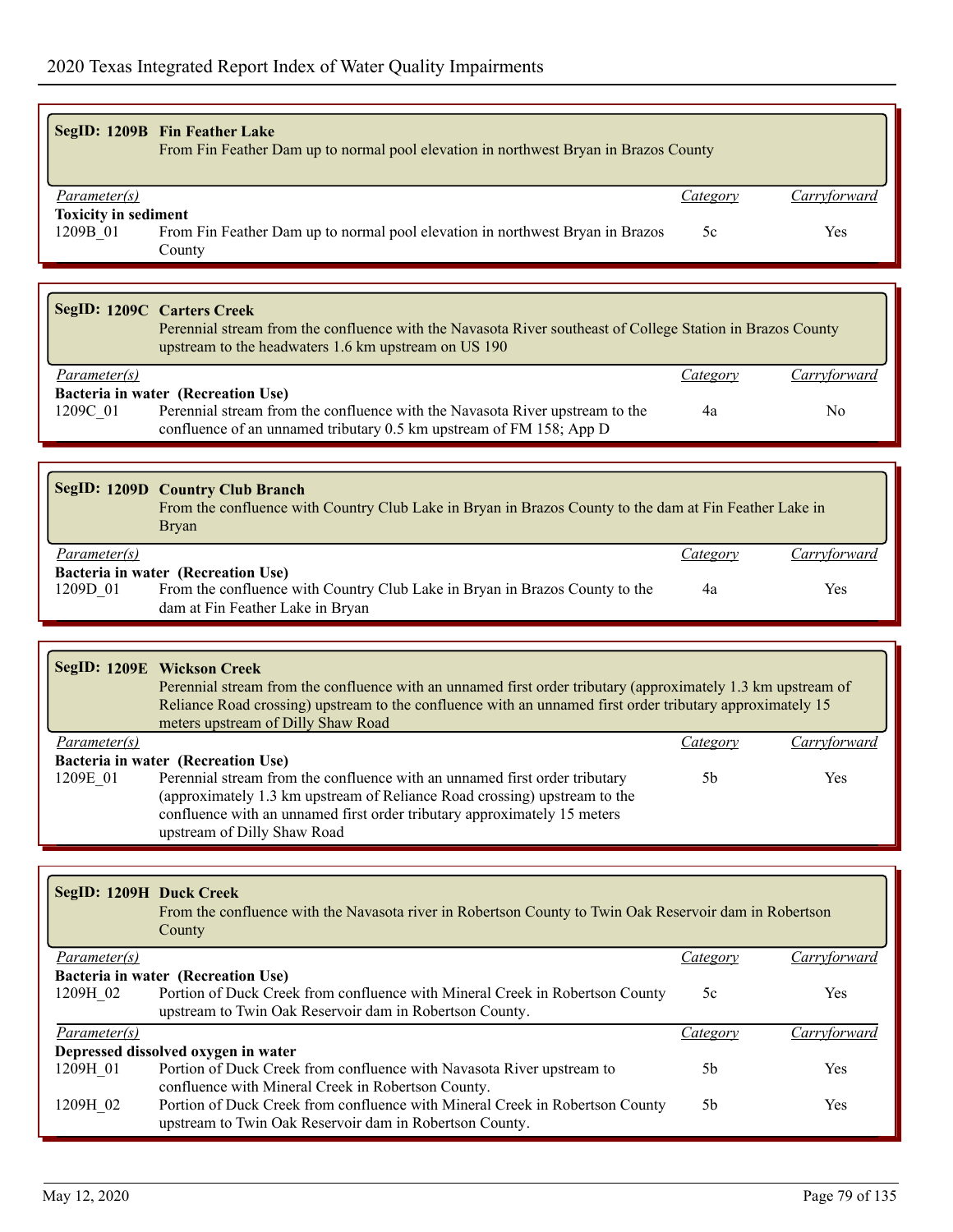| <b>SegID: 1209I</b> | <b>Gibbons Creek</b><br>From confluence with Navasota River in Grimes County to SH 90 in Grimes County                  |          |              |
|---------------------|-------------------------------------------------------------------------------------------------------------------------|----------|--------------|
| Parameter(s)        |                                                                                                                         | Category | Carryforward |
|                     | Bacteria in water (Recreation Use)                                                                                      |          |              |
| 12091 01            | Portion of Gibbons Creek from confluence with Navasota River upstream to                                                | .5b      | Yes.         |
|                     | confluence with Dry Creek in Grimes County.                                                                             |          |              |
| 12091 02            | Portion of Gibbons Creek from confluence with Dry Creek upstream to Gibbons                                             | .5b      | No.          |
|                     | Creek Reservoir dam in Grimes County                                                                                    |          |              |
| <i>Parameter(s)</i> |                                                                                                                         | Category | Carryforward |
|                     | Depressed dissolved oxygen in water                                                                                     |          |              |
| 12091 01            | Portion of Gibbons Creek from confluence with Navasota River upstream to<br>confluence with Dry Creek in Grimes County. | 5c       | Yes.         |

|              | SegID: 1209J Shepherd Creek<br>From the confluence with the Navasota River in Madison County to a point 0.7 mi upstream of FM 1452 in<br><b>Madison County</b> |          |              |
|--------------|----------------------------------------------------------------------------------------------------------------------------------------------------------------|----------|--------------|
| Parameter(s) |                                                                                                                                                                | Category | Carryforward |
|              | Bacteria in water (Recreation Use)                                                                                                                             |          |              |
| 1209J 01     | From the confluence with the Navasota River in Madison County to a point 0.7                                                                                   | 5c       | <b>Yes</b>   |
|              | mi upstream of FM 1452 in Madison County                                                                                                                       |          |              |

|                     | SegID: 1209K Steele Creek<br>From confluence with Navasota River in Robertson County to a point 2.4 mi upstream of FM 147 in Limestone<br>County |          |              |  |  |
|---------------------|--------------------------------------------------------------------------------------------------------------------------------------------------|----------|--------------|--|--|
| <i>Parameter(s)</i> |                                                                                                                                                  | Category | Carryforward |  |  |
|                     | Bacteria in water (Recreation Use)                                                                                                               |          |              |  |  |
| 1209K 02            | Portion of Steele Creek from confluence with Willow Creek upstream to<br>headwaters in Limestone County.                                         | .5b      | Yes          |  |  |

| SegID: 1209L Burton Creek<br>Burton Creek - from the confluence of Carters Creek in College Station upstream to the headwater 0.7 km<br>northeast of Finfeather Lake in Bryan                    |          |              |
|--------------------------------------------------------------------------------------------------------------------------------------------------------------------------------------------------|----------|--------------|
| <i>Parameter(s)</i>                                                                                                                                                                              | Category | Carryforward |
| Bacteria in water (Recreation Use)<br>Burton Creek from the confluence of Carters Creek in College Station upstream<br>1209L 01<br>to the headwater 0.7 km northeast of Finfeather Lake in Bryan | 4a       | No.          |

|              | SegID: 1210A Navasota River Above Lake Mexia<br>From the confluence with the headwaters of Lake Mexia in Limestone County to a point 1.25 mi upstream of SH<br>31 in Hill County |          |              |
|--------------|----------------------------------------------------------------------------------------------------------------------------------------------------------------------------------|----------|--------------|
| Parameter(s) |                                                                                                                                                                                  | Category | Carryforward |
|              | Bacteria in water (Recreation Use)                                                                                                                                               |          |              |
| 1210A 01     | From the confluence with the headwaters of Lake Mexia in Limestone County to<br>a point 1.25 mi upstream of SH 31 in Hill County                                                 | 5c       | Yes          |

 $\Box$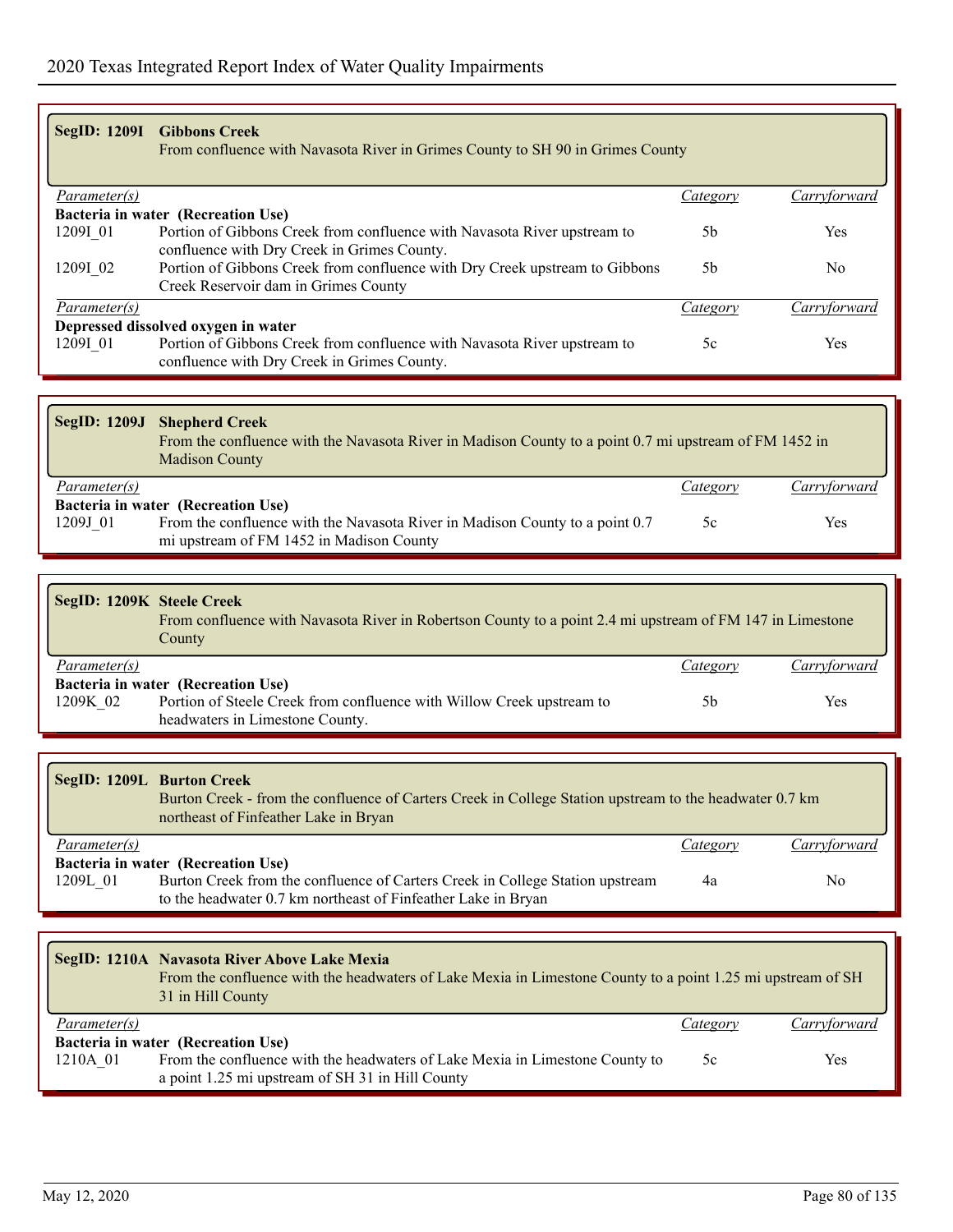|                                     | SegID: 1211A Davidson Creek<br>Intermittent stream with perennial pools from the confluence with Yegua Creek to 1.7 km above CR 322, Milam<br>County |          |              |  |
|-------------------------------------|------------------------------------------------------------------------------------------------------------------------------------------------------|----------|--------------|--|
| <i>Parameter(s)</i>                 |                                                                                                                                                      | Category | Carrytorward |  |
|                                     | Bacteria in water (Recreation Use)                                                                                                                   |          |              |  |
| 1211A 02                            | Intermittent stream with perennial pools from the confluence with Yegua Creek<br>upstream to 0.2 km above SH 21 near the City of Caldwell; App D     | 5c       | <b>Yes</b>   |  |
| Parameter(s)                        |                                                                                                                                                      | Category | arrytorward  |  |
| Depressed dissolved oxygen in water |                                                                                                                                                      |          |              |  |
| 1211A 02                            | Intermittent stream with perennial pools from the confluence with Yegua Creek<br>upstream to 0.2 km above SH 21 near the City of Caldwell; App D     | 5c       | Yes          |  |

| <b>SegID: 1212</b>  | <b>Somerville Lake</b><br>From Somerville Dam in Burleson/Washington County up to normal pool elevation of 238 feet (impounds Yegua<br>Creek) |          |                     |
|---------------------|-----------------------------------------------------------------------------------------------------------------------------------------------|----------|---------------------|
| <i>Parameter(s)</i> |                                                                                                                                               | Category | <i>Carryforward</i> |
| рH                  |                                                                                                                                               |          |                     |
| 1212 01             | Eastern end of reservoir near dam                                                                                                             | 5c       | Yes                 |
| 1212 03             | Middle of reservoir near Birch Creek State Park                                                                                               | 5c       | Yes                 |
| 1212 04             | Western end of reservoir near upper segment boundary                                                                                          | 5c       | Yes                 |

| SegID: 1212A Middle Yegua Creek<br>From the confluence with East Yegua and Yegua Creeks in Lee County to the Lee County/Williamson County<br>line |                                                                                                     |          |              |  |
|---------------------------------------------------------------------------------------------------------------------------------------------------|-----------------------------------------------------------------------------------------------------|----------|--------------|--|
| <i>Parameter(s)</i>                                                                                                                               |                                                                                                     | Category | Carryforward |  |
|                                                                                                                                                   | Bacteria in water (Recreation Use)                                                                  |          |              |  |
| 1212A 02                                                                                                                                          | From confluence with West Yegua Creek upstream to headwaters of water body<br>in Williamson County. | 5c       | Yes          |  |

| <b>SegID: 1213</b> | <b>Little River</b><br>From the confluence with the Brazos River in Milam County to the confluence of the Leon River and the<br>Lampasas River in Bell County |          |              |
|--------------------|---------------------------------------------------------------------------------------------------------------------------------------------------------------|----------|--------------|
| Parameter(s)       |                                                                                                                                                               | Category | Carryforward |
| 1213 04            | Bacteria in water (Recreation Use)<br>From confluence with Boggy Creek upstream to its confluence with Leon and<br>Lampasas Rivers                            | 5c       | Yes          |

|                     | SegID: 1213A Big Elm Creek<br>From the confluence with Little River in Milam county, 4.5 km northeast of the City of Cameron, upstream to<br>its headwaters in McLennan County, 0.7 km west of Moody. |          |              |
|---------------------|-------------------------------------------------------------------------------------------------------------------------------------------------------------------------------------------------------|----------|--------------|
| <i>Parameter(s)</i> |                                                                                                                                                                                                       | Category | Carryforward |
| 1213A 01            | Bacteria in water (Recreation Use)<br>Portion of Big Elm Creek from the confluence with the Little River upstream to<br>confluence with Little Elm Creek.                                             | .5b      | No.          |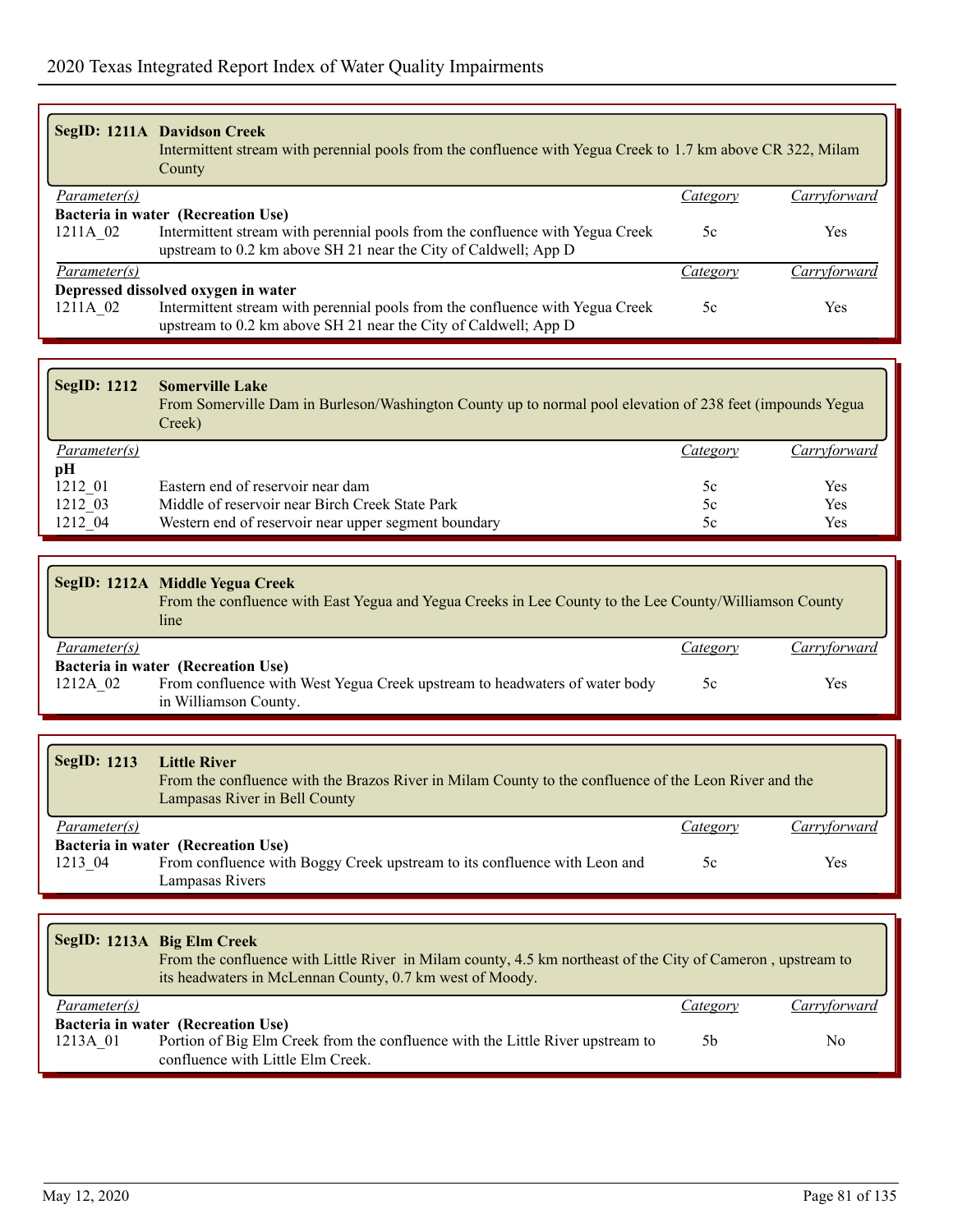|                     | SegID: 1217D North Fork Rocky Creek<br>Intermittent stream with perennial pools from the confluence with South Rocky Creek upstream to its headwaters<br>approximately 11 km west of US 183] |          |              |
|---------------------|----------------------------------------------------------------------------------------------------------------------------------------------------------------------------------------------|----------|--------------|
| <i>Parameter(s)</i> |                                                                                                                                                                                              | Category | Carryforward |
|                     | Depressed dissolved oxygen in water                                                                                                                                                          |          |              |
| 1217D 01            | Intermittent stream with perennial pools from the confluence with South Rocky                                                                                                                | 5c       | Yes          |
|                     | Creek upstream to its headwaters approximately 11 km west of US 183; App D                                                                                                                   |          |              |
|                     |                                                                                                                                                                                              |          |              |

| <b>SegID: 1218</b>  | <b>Nolan Creek/South Nolan Creek</b><br>From the confluence with the Leon River in Bell County to a point 100 meters (110 yards) upstream to the most<br>upstream crossing of US 190 and Loop 172 in Bell County |          |              |
|---------------------|------------------------------------------------------------------------------------------------------------------------------------------------------------------------------------------------------------------|----------|--------------|
| <i>Parameter(s)</i> |                                                                                                                                                                                                                  | Category | Carryforward |
|                     | Bacteria in water (Recreation Use)                                                                                                                                                                               |          |              |
| 1218 01             | Portion of Nolan Creek from the confluence with the Leon River upstream to                                                                                                                                       | 5c       | No           |
|                     | confluence with North Nolan/South Nolan Creek fork in Bell county                                                                                                                                                |          |              |
| 1218 02             | Portion of South Nolan Creek from confluence with North Nolan / Nolan Creek                                                                                                                                      | 5c       | No           |
|                     | fork upstream to confluence with Liberty Ditch in city of Killeen in Bell County.                                                                                                                                |          |              |

| SegID: 1218C Little Nolan Creek<br>From the confluence with Nolan Creek/South Nolan Creek upstream to headwaters in the city of Killeen, Bell<br>County. |                                                                                                                       |          |              |  |
|----------------------------------------------------------------------------------------------------------------------------------------------------------|-----------------------------------------------------------------------------------------------------------------------|----------|--------------|--|
| <i>Parameter(s)</i>                                                                                                                                      |                                                                                                                       | Category | Carryforward |  |
|                                                                                                                                                          | Bacteria in water (Recreation Use)                                                                                    |          |              |  |
| 1218C 01                                                                                                                                                 | From the confluence with Nolan Creek/South Nolan Creek upstream to<br>headwaters in the city of Killeen, Bell County. | .5b      | No           |  |

| SegID: 1218D Long Branch<br>Long Branch from the confluence with Nolan Creek/South Nolan Creek in Killeen upstream to the headwaters<br>on the Fort Hood Military Reservation north of Killeen |                                                                                |          |              |  |
|------------------------------------------------------------------------------------------------------------------------------------------------------------------------------------------------|--------------------------------------------------------------------------------|----------|--------------|--|
| Parameter(s)                                                                                                                                                                                   |                                                                                | Category | Carryforward |  |
|                                                                                                                                                                                                | Bacteria in water (Recreation Use)                                             |          |              |  |
| 1218D 01                                                                                                                                                                                       | Long Branch from the confluence with Nolan Creek/South Nolan Creek in          | 5c       | No           |  |
|                                                                                                                                                                                                | Killeen upstream to the headwaters on the Fort Hood Military Reservation north |          |              |  |
|                                                                                                                                                                                                | of Killeen                                                                     |          |              |  |

| <b>SegID: 1221</b>  | <b>Leon River Below Proctor Lake</b><br>From a point 100 meters (110 yards) upstream of FM 236 in Coryell County to Proctor Dam in Comanche<br>County |          |              |
|---------------------|-------------------------------------------------------------------------------------------------------------------------------------------------------|----------|--------------|
| <i>Parameter(s)</i> |                                                                                                                                                       | Category | Carryforward |
| 1221 06             | Bacteria in water (Recreation Use)<br>From confluence with South Leon Creek upstream to confluence with Walnut<br>Creek                               | 5c       | Yes          |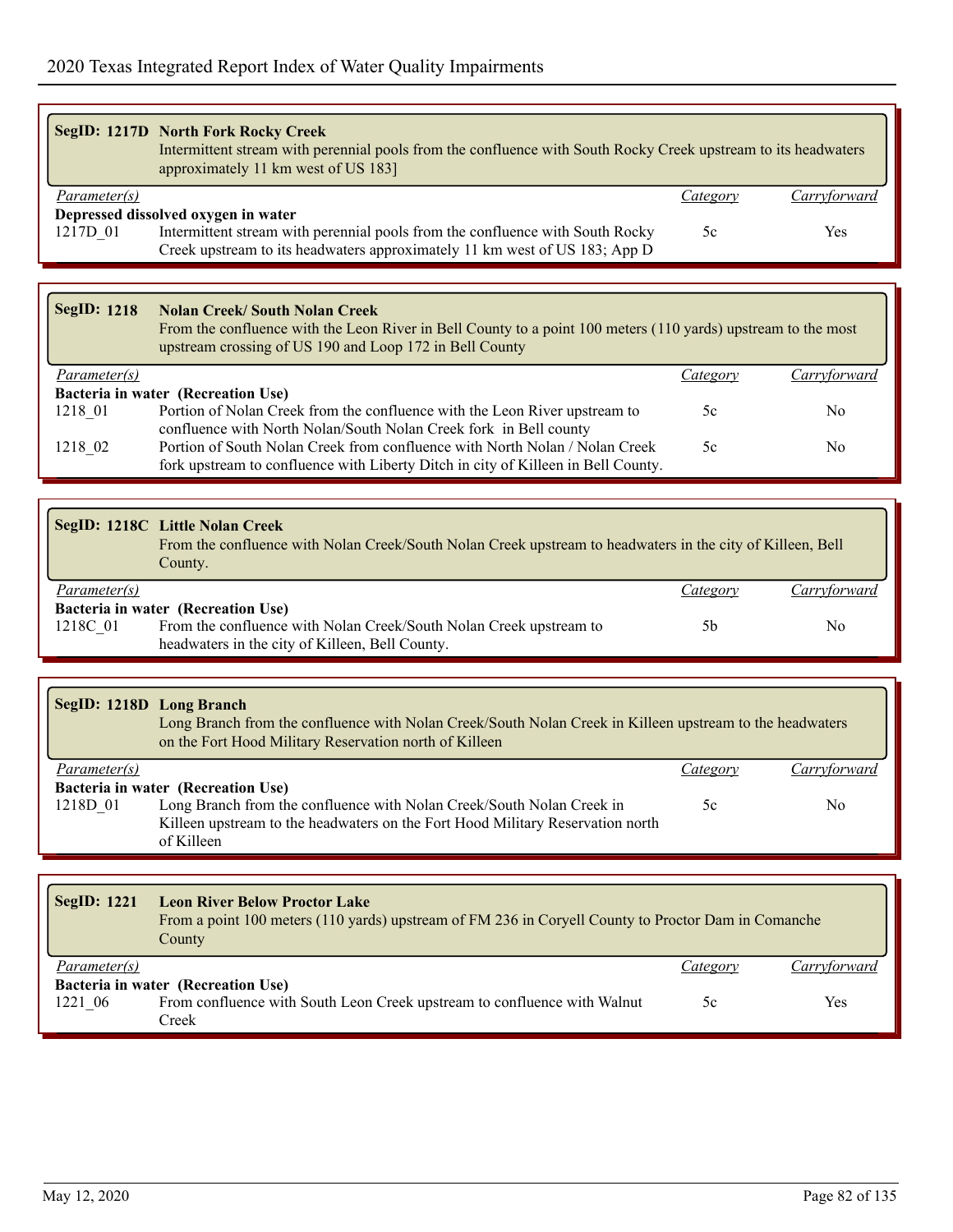| SegID: 1221A Resley Creek | From the confluence of the Leon River east of Gustine in Comanche County to the upstream perennial portion of<br>the stream north of Gustine in Erath County              |                |                |
|---------------------------|---------------------------------------------------------------------------------------------------------------------------------------------------------------------------|----------------|----------------|
| Parameter(s)              |                                                                                                                                                                           | Category       | Carryforward   |
|                           | Bacteria in water (Recreation Use)                                                                                                                                        |                |                |
| 1221A 01                  | Portion of Resley Creek from confluence with Leon River upstream to conf. with<br>unnamed tributary (NHD RC 12070201007823), approx. 1.0 mi N. of Comanche<br>County Line | 5 <sub>b</sub> | N <sub>0</sub> |
| 1221A 02                  | Portion of Resley Creek from confluence with unnamed tributary (NHD RC)<br>12070201007823), upstream to headwaters in Erath County.                                       | .5h            | <b>Yes</b>     |
| Parameter(s)              |                                                                                                                                                                           | Category       | Carryforward   |
|                           | Depressed dissolved oxygen in water                                                                                                                                       |                |                |
| 1221A 01                  | Portion of Resley Creek from confluence with Leon River upstream to conf. with<br>unnamed tributary (NHD RC 12070201007823), approx. 1.0 mi N. of Comanche<br>County Line | 5 <sub>b</sub> | <b>Yes</b>     |

|              | SegID: 1221D Indian Creek<br>Perennial stream from the confluence of the Leon River to the headwaters approximately 7.5 km west of<br>Comanche in Comanche County |                |              |
|--------------|-------------------------------------------------------------------------------------------------------------------------------------------------------------------|----------------|--------------|
| Parameter(s) |                                                                                                                                                                   | Category       | Carryforward |
|              | Bacteria in water (Recreation Use)                                                                                                                                |                |              |
| 1221D 01     | From confluence with Leon River, upstream to confluence with Armstrong Creek                                                                                      | 5 <sub>b</sub> | Yes          |
| 1221D 02     | Perennial stream from the confluence with Armstrong Creek approximately 1.5                                                                                       | 5b             | No           |
|              | km downstream of SH 36 upstream to the confluence with an unnamed tributary                                                                                       |                |              |
|              | approximately 0.1 km upstream of US 377; App D                                                                                                                    |                |              |

| SegID: 1221G Coryell Creek<br>Coryell Creek from the confluence of the Leon River west of Gatesville upstream to headwater at Coryell CR<br>219 north of Gatesville |                                                                                                                                       |          |              |  |
|---------------------------------------------------------------------------------------------------------------------------------------------------------------------|---------------------------------------------------------------------------------------------------------------------------------------|----------|--------------|--|
| Parameter(s)                                                                                                                                                        |                                                                                                                                       | Category | Carryforward |  |
|                                                                                                                                                                     | Bacteria in water (Recreation Use)                                                                                                    |          |              |  |
| 1221G 01                                                                                                                                                            | Coryell Creek from the confluence of the Leon River west of Gatesville upstream<br>to headwater at Coryell CR 219 north of Gatesville | 5c       | No           |  |

|              | <b>SegID: 1222A Duncan Creek</b><br>From the confluence of Proctor Lake northeast of Comanche in Comanche County to the upstream perennial<br>portion of the stream west of Comanche in Comanche County |          |              |
|--------------|---------------------------------------------------------------------------------------------------------------------------------------------------------------------------------------------------------|----------|--------------|
| Parameter(s) |                                                                                                                                                                                                         | Category | Carryforward |
|              | Bacteria in water (Recreation Use)                                                                                                                                                                      |          |              |
| 1222A 01     | From the confluence of Proctor Lake northeast of Comanche in Comanche                                                                                                                                   | 5c       | Yes          |
|              | County to the upstream perennial portion of the stream west of Comanche in                                                                                                                              |          |              |
|              | Comanche County                                                                                                                                                                                         |          |              |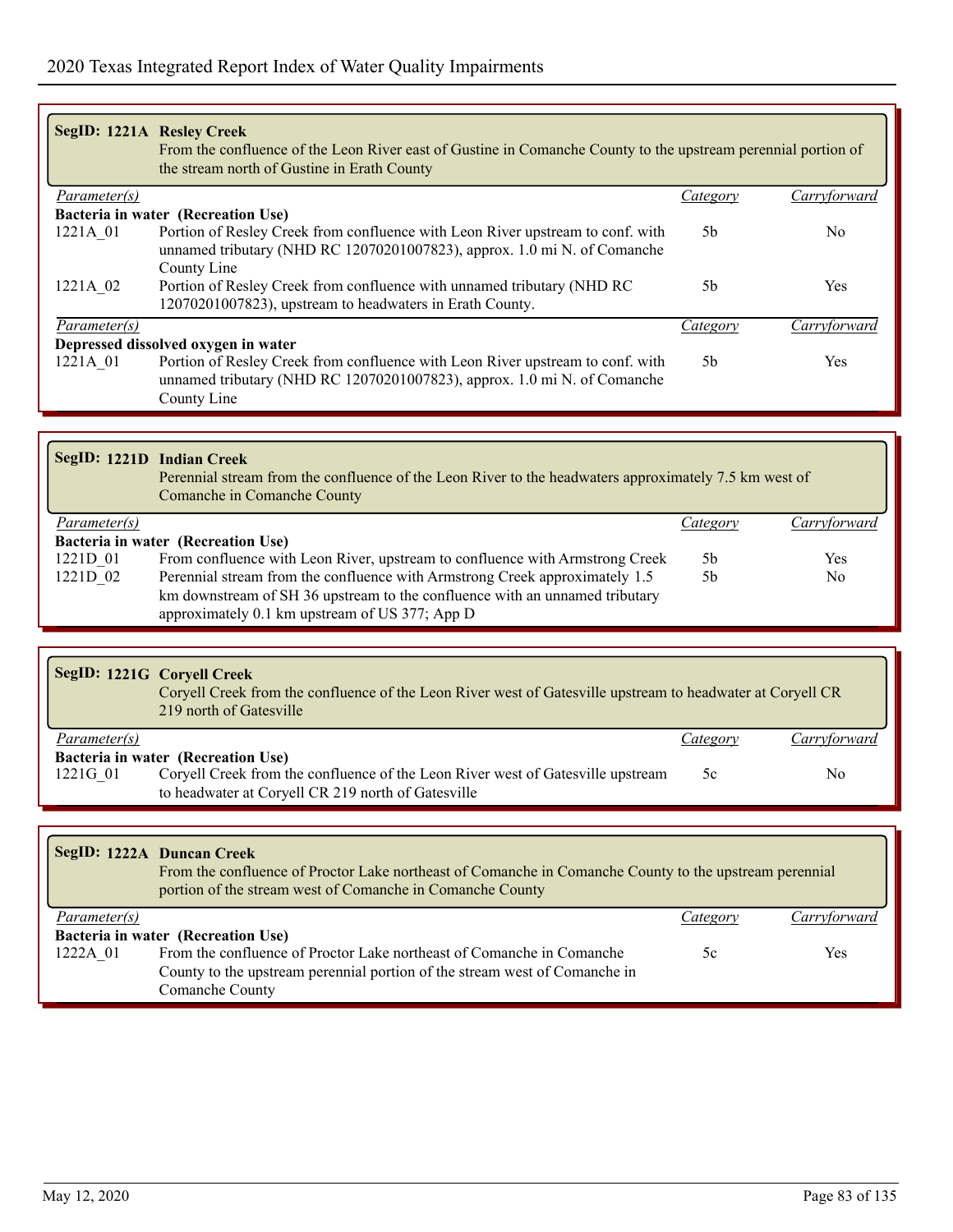|                           | SegID: 1222B Rush-Copperas Creek<br>From the confluence of Proctor Lake northeast of Comanche in Comanche County to the upstream perennial<br>portion of the stream northwest of Comanche in Comanche County      |                |                |
|---------------------------|-------------------------------------------------------------------------------------------------------------------------------------------------------------------------------------------------------------------|----------------|----------------|
| Parameter(s)              |                                                                                                                                                                                                                   | Category       | Carryforward   |
| 1222B 01                  | Bacteria in water (Recreation Use)<br>From the confluence of Proctor Lake northeast of Comanche in Comanche<br>County to the upstream perennial portion of the stream northwest of Comanche in<br>Comanche County | 5c             | <b>Yes</b>     |
|                           |                                                                                                                                                                                                                   |                |                |
| SegID: 1222C Sabana River | From the confluence of Proctor Lake northeast of Comanche in Comanche County to the upstream perennial<br>portion of the stream northwest of Rising Star in Eastland County                                       |                |                |
| Parameter(s)              |                                                                                                                                                                                                                   | Category       | Carryforward   |
| 1222C 01                  | Bacteria in water (Recreation Use)<br>Portion of Sabana River from confluence with Proctor Lake in Comanche County<br>upstream to confluence with Elm Creek in Eastland County.                                   | 5 <sub>b</sub> | No             |
|                           |                                                                                                                                                                                                                   |                |                |
|                           | SegID: 1222E Sweetwater Creek<br>From its confluence with Copperas Creek, upstream to its headwaters, 6.3 mi west of Comanche in Comanche<br>County                                                               |                |                |
| Parameter(s)              |                                                                                                                                                                                                                   | Category       | Carryforward   |
| 1222E_01                  | Bacteria in water (Recreation Use)<br>From its confluence with Copperas Creek, upstream to its headwaters, 6.3 mi<br>west of Comanche in Comanche County                                                          | 5c             | <b>Yes</b>     |
|                           |                                                                                                                                                                                                                   |                |                |
| <b>SegID: 1223</b>        | <b>Leon River Below Leon Reservoir</b><br>From a point immediately upstream of the confluence of Mill Branch in Comanche County to Leon Dam in<br><b>Eastland County</b>                                          |                |                |
| Parameter(s)              |                                                                                                                                                                                                                   | Category       | Carryforward   |
|                           | Bacteria in water (Recreation Use)                                                                                                                                                                                |                |                |
| 1223_01                   | From a point immediately upstream of the confluence of Mill Branch in                                                                                                                                             | 5c             | N <sub>0</sub> |

|                     | $\sim$ climately $\sim$ county; you have only hear the house county;  |          |                     |
|---------------------|-----------------------------------------------------------------------|----------|---------------------|
| <i>Parameter(s)</i> |                                                                       | Category | <i>Carryforward</i> |
|                     | Depressed dissolved oxygen in water                                   |          |                     |
| 1223 01             | From a point immediately upstream of the confluence of Mill Branch in | эc       | No                  |
|                     | Comanche County to Leon Dam in Eastland County                        |          |                     |

| SegID: $1226$       | <b>North Bosque River</b><br>From a point immediately upstream of the confluence of Long Branch in McLennan County to a point<br>immediately upstream of the confluence of Indian Creek in Erath County |          |              |
|---------------------|---------------------------------------------------------------------------------------------------------------------------------------------------------------------------------------------------------|----------|--------------|
| <i>Parameter(s)</i> |                                                                                                                                                                                                         | Category | Carryforward |
|                     | <b>Excessive algal growth in water</b>                                                                                                                                                                  |          |              |
| 1226 02             | Portion of North Bosque River from confluence with Neils Creek upstream to<br>confluence with Meridian Creek in Bosque County.                                                                          | 4a       | No.          |
| 1226 03             | Portion of North Bosque River from confluence with Meridian Creek upstream to<br>confluence with Duffau Creek in Bosque County.                                                                         | 4a       | No           |
| 1226 04             | Portion of North Bosque River from confluence with Duffau Creek in Bosque<br>County upstream to a point immediately upstream of Indian Creek confluence<br>(end of segment) in Erath County.            | 4a       | No           |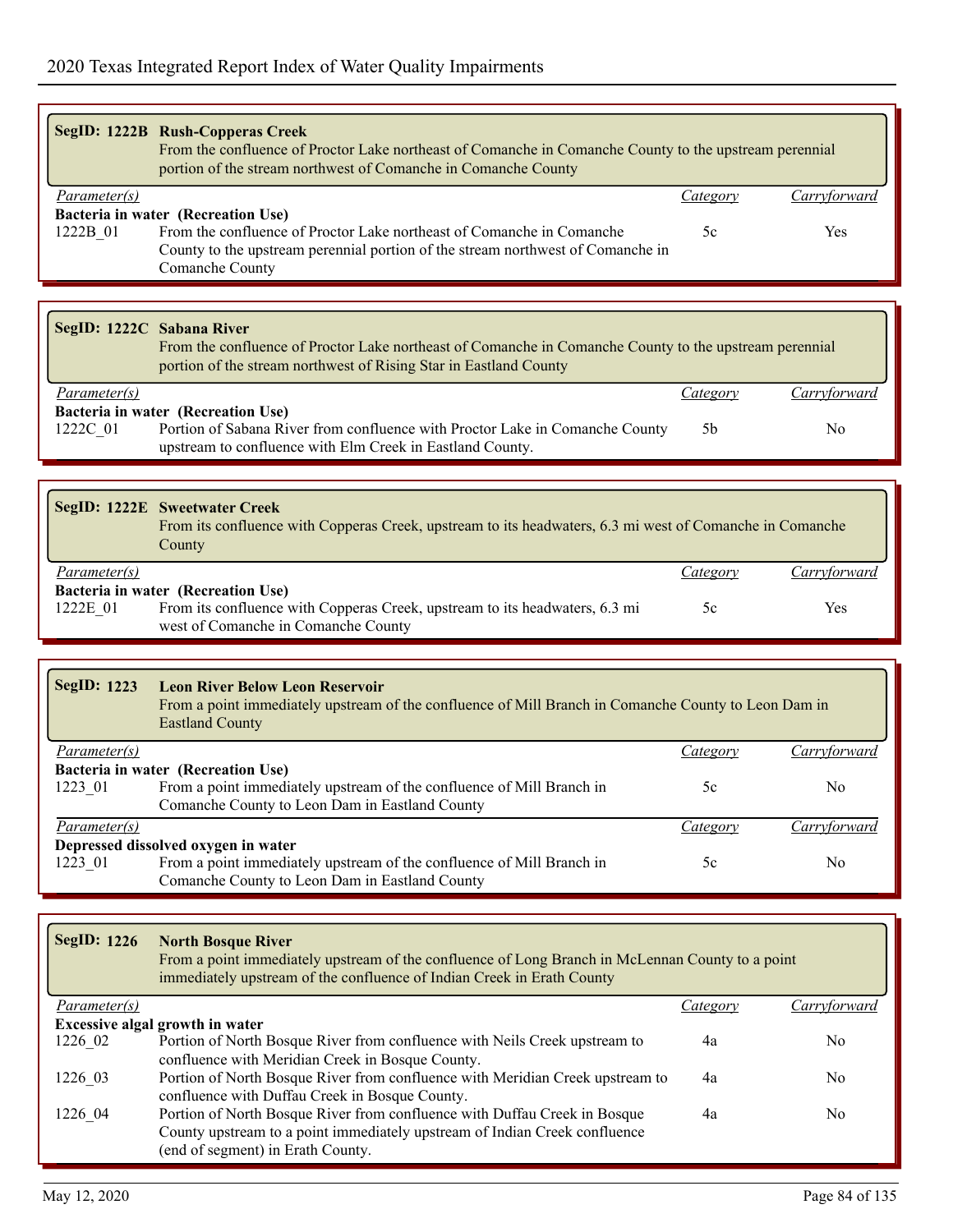| SegID: 1226B Green Creek         | From the confluence of the North Bosque River south of Clairette in Erath County upstream to its headwaters<br>10km west of Stephenville in Erath County                                        |                 |                |
|----------------------------------|-------------------------------------------------------------------------------------------------------------------------------------------------------------------------------------------------|-----------------|----------------|
| Parameter(s)                     |                                                                                                                                                                                                 | Category        | Carryforward   |
| 1226B_01                         | Depressed dissolved oxygen in water<br>From the confluence of the North Bosque River south of Clairette in Erath<br>County upstream to its headwaters 10km west of Stephenville in Erath County | 5c              | Yes            |
|                                  |                                                                                                                                                                                                 |                 |                |
| <b>SegID: 1226G Spring Creek</b> | From the confluence with the North Bosque River in Hamilton County to the headwaters 8.5 mi west of Hico in<br><b>Hamilton County</b>                                                           |                 |                |
| Parameter(s)                     |                                                                                                                                                                                                 | Category        | Carryforward   |
| 1226G 01                         | Bacteria in water (Recreation Use)<br>From the confluence with the North Bosque River in Hamilton County to the<br>headwaters 8.5 mi west of Hico in Hamilton County                            | 5c              | N <sub>0</sub> |
|                                  |                                                                                                                                                                                                 |                 |                |
|                                  | SegID: 1226K Little Duffau Creek<br>From its confluence with Duffau Creek, upstream to its headwaters 2.4 mi south west of US 67 in Erath County                                                |                 |                |
| Parameter(s)                     |                                                                                                                                                                                                 | Category        | Carryforward   |
| 1226K 01                         | Bacteria in water (Recreation Use)<br>From its confluence with Duffau Creek, upstream to its headwaters 2.4 mi south<br>west of US 67 in Erath County                                           | 5c              | Yes            |
|                                  |                                                                                                                                                                                                 |                 |                |
| <b>SegID: 1227</b>               | <b>Nolan River</b><br>From a point immediately upstream of the confluence of Rock Creek in Hill County to Cleburne Dam in Johnson<br>County                                                     |                 |                |
| Parameter(s)                     |                                                                                                                                                                                                 | Category        | Carryforward   |
| 1227_02                          | Bacteria in water (Recreation Use)<br>Portion of Nolan River from confluence with Mustang Creek in Hill County<br>upstream to confluence with Lake Pat Cleburne Dam in Johnson County.          | 5c              | N <sub>0</sub> |
| Parameter(s)                     |                                                                                                                                                                                                 | <i>Category</i> | Carryforward   |
| Sulfate in water                 |                                                                                                                                                                                                 |                 |                |
| 1227_01                          | Portion of Nolan River from confluence with Whitney Lake upstream to<br>confluence with Mustang Creek in Hill County.                                                                           | 5b              | No             |
| 1227_02                          | Portion of Nolan River from confluence with Mustang Creek in Hill County<br>upstream to confluence with Lake Pat Cleburne Dam in Johnson County.                                                | 5 <sub>b</sub>  | No             |
| Parameter(s)                     |                                                                                                                                                                                                 | <b>Category</b> | Carryforward   |
| 1227_01                          | Total dissolved solids in water<br>Portion of Nolan River from confluence with Whitney Lake upstream to                                                                                         | 5b              | No             |
|                                  | confluence with Mustang Creek in Hill County.                                                                                                                                                   |                 |                |
| 1227_02                          | Portion of Nolan River from confluence with Mustang Creek in Hill County<br>upstream to confluence with Lake Pat Cleburne Dam in Johnson County.                                                | 5 <sub>b</sub>  | No             |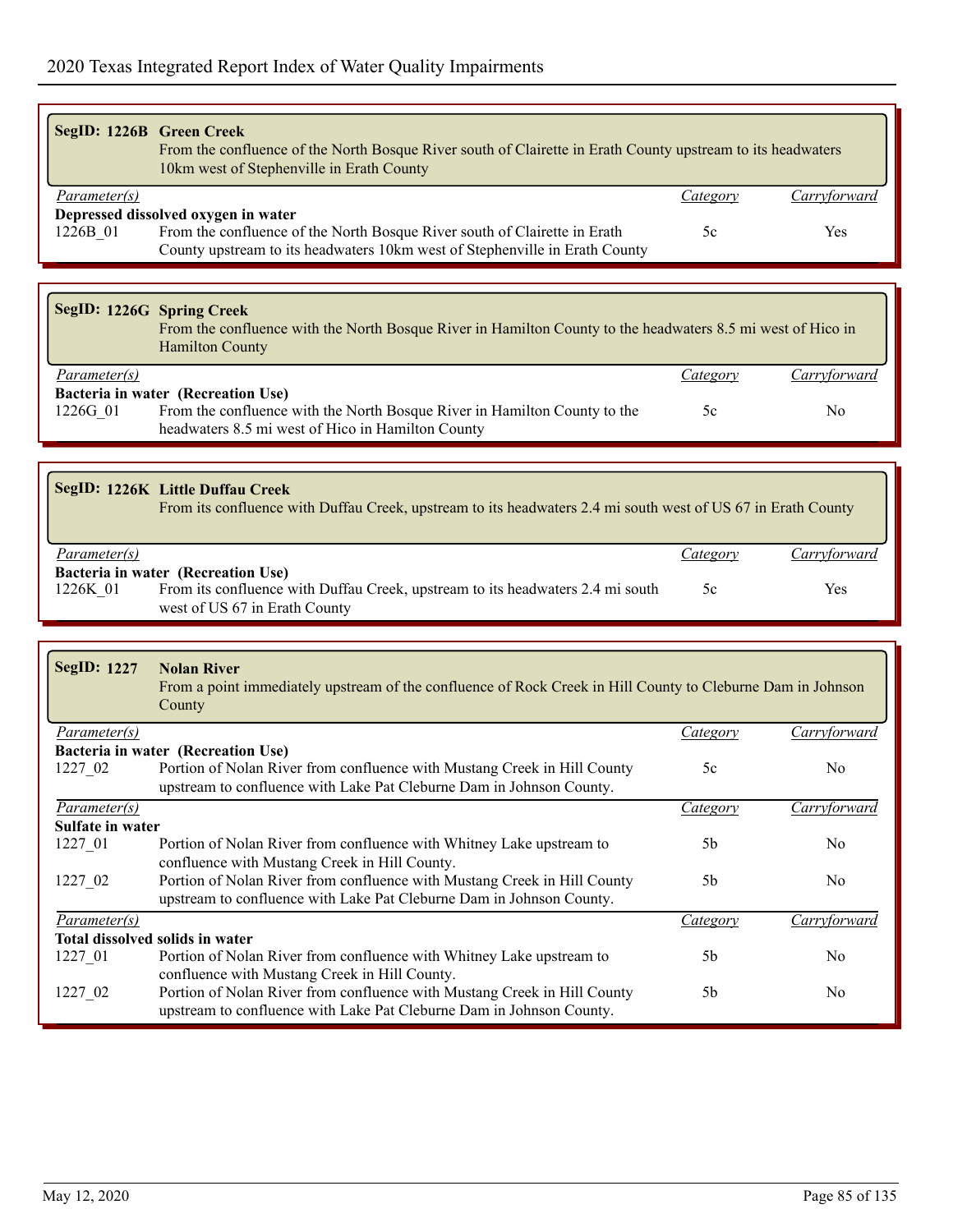| SegID: $1232$       | <b>Clear Fork Brazos River</b><br>From the confluence with the Brazos River in Young County to the most upstream crossing of US 180 in Fisher<br>County |          |              |
|---------------------|---------------------------------------------------------------------------------------------------------------------------------------------------------|----------|--------------|
| <i>Parameter(s)</i> |                                                                                                                                                         | Category | Carryforward |
|                     | Bacteria in water (Recreation Use)                                                                                                                      |          |              |
| 1232 04             | From confluence with Bitter Creek upstream to end of segment                                                                                            | 5c       | No           |
|                     |                                                                                                                                                         |          |              |

## **SegID: 1232A California Creek** From the confluence of Paint Creek southeast of Haskell in Haskell County to the headwaters southwest of Stamford in Jones County *Parameter(s) Category Carryforward* **Bacteria in water (Recreation Use)** 1232A\_01 Portion of California Creek from confluence with Paint Creek in Haskell County 5c No upstream to confluence with Thompson Creek in Jones County. *Parameter(s) Category Carryforward* **Impaired fish community in water**<br>1232A 01 Portion of California 1232 Portion of California Creek from confluence with Paint Creek in Haskell County 5c Yes upstream to confluence with Thompson Creek in Jones County.

| <b>SegID: 1238</b>  | <b>Salt Fork Brazos River</b><br>From the confluence of the Double Mountain Fork Brazos River in Stonewall County to the most upstream<br>crossing of SH 207 in Crosby County |                 |                     |
|---------------------|-------------------------------------------------------------------------------------------------------------------------------------------------------------------------------|-----------------|---------------------|
| <i>Parameter(s)</i> |                                                                                                                                                                               | <i>Category</i> | <u>Carryforward</u> |
|                     | Bacteria in water (Recreation Use)                                                                                                                                            |                 |                     |
| 1238 03             | Portion of Salt Fork Brazos River from confluence with Butte Creek in Kent                                                                                                    | 5c              | No.                 |
|                     | County upstream to the most upstream crossing of SH 207 in Crosby County                                                                                                      |                 |                     |
| Parameter(s)        |                                                                                                                                                                               | Category        | Carryforward        |
| Chloride in water   |                                                                                                                                                                               |                 |                     |
| 1238 01             | Portion of Salt Fork Brazos River from confluence with Double Mountain Fork                                                                                                   | 5c              | No.                 |
|                     | Brazos River upstream to confluence with Croton Creek in Stonewall County.                                                                                                    |                 |                     |
| 1238 02             | Portion of Salt Fork Brazos River from confluence with Croton Creek in                                                                                                        | 5c              | No.                 |
|                     | Stonewall County upstream to confluence with Butte Creek in Kent County.                                                                                                      |                 |                     |
| 1238 03             | Portion of Salt Fork Brazos River from confluence with Butte Creek in Kent                                                                                                    | 5c              | No                  |
|                     | County upstream to the most upstream crossing of SH 207 in Crosby County                                                                                                      |                 |                     |

| <b>SegID: 1240</b>              | <b>White River Lake</b><br>From White River Dam in Crosby County up to the normal pool elevation of 2372.2 feet (impounds White<br>River) |                 |              |  |
|---------------------------------|-------------------------------------------------------------------------------------------------------------------------------------------|-----------------|--------------|--|
| Parameter(s)                    |                                                                                                                                           | <i>Category</i> | Carryforward |  |
| Chloride in water               |                                                                                                                                           |                 |              |  |
| 1240 01                         | From White River Dam in Crosby County up to the normal pool elevation of<br>2372.2 feet (impounds White River)                            | 5b              | No.          |  |
| <i>Parameter(s)</i>             |                                                                                                                                           | Category        | Carrytorward |  |
| Total dissolved solids in water |                                                                                                                                           |                 |              |  |
| 1240 01                         | From White River Dam in Crosby County up to the normal pool elevation of<br>2372.2 feet (impounds White River)                            | .5b             | No           |  |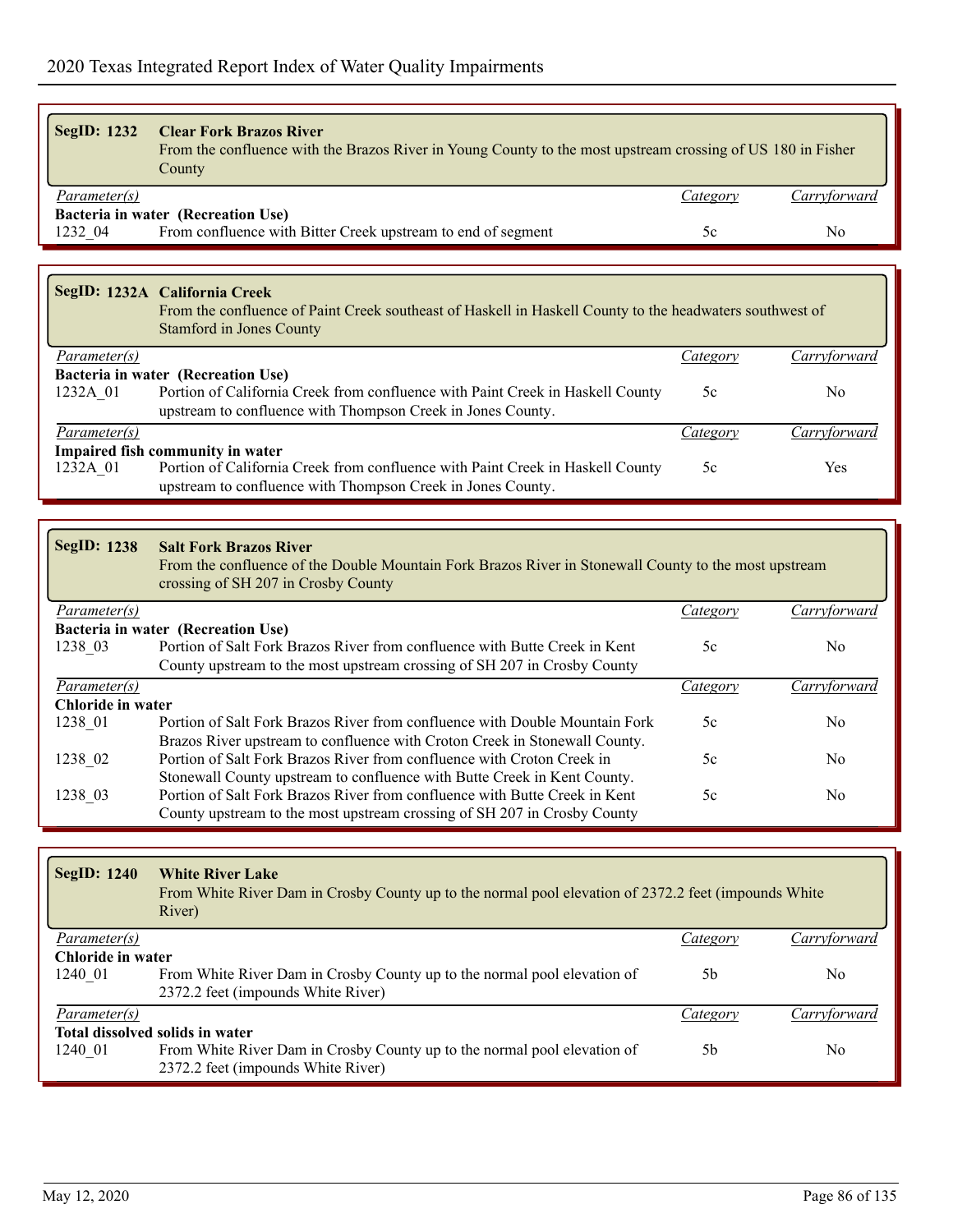| <b>SegID: 1241</b>       | <b>Double Mountain Fork Brazos River</b><br>From the confluence with the Salt Fork Brazos River in Stonewall County to the confluence of the North Fork<br>Double Mountain Fork Brazos River in Kent County                                                              |                |                |  |  |
|--------------------------|--------------------------------------------------------------------------------------------------------------------------------------------------------------------------------------------------------------------------------------------------------------------------|----------------|----------------|--|--|
| Parameter(s)             |                                                                                                                                                                                                                                                                          | Category       | Carryforward   |  |  |
|                          | Bacteria in water (Recreation Use)                                                                                                                                                                                                                                       |                |                |  |  |
| 1241 01                  | 25 mi near Hwy 83                                                                                                                                                                                                                                                        | 5 <sub>b</sub> | N <sub>0</sub> |  |  |
|                          |                                                                                                                                                                                                                                                                          |                |                |  |  |
|                          | SegID: 1241A North Fork Double Mountain Fork Brazos River<br>Perennial stream from the confluence with Double Mountain Fork Brazos River upstream to the confluence with<br>Yellow House Draw and Blackwater Draw, excluding Lake Ransom Canyon and Buffalo Springs Lake |                |                |  |  |
| Parameter(s)             |                                                                                                                                                                                                                                                                          | Category       | Carryforward   |  |  |
|                          | Bacteria in water (Recreation Use)                                                                                                                                                                                                                                       |                |                |  |  |
| 1241A 02                 | From the confluence with Buffalo Springs Lake upstream to the confluence with<br>Yellow House Draw and Blackwater Draw                                                                                                                                                   | 5c             | No             |  |  |
|                          |                                                                                                                                                                                                                                                                          |                |                |  |  |
|                          | SegID: 1241B Lake Alan Henry<br>Impounded Double Mountain Fork Brazos Rive, 20.0 mi south east of Post in Garza and Kent Counties.                                                                                                                                       |                |                |  |  |
| Parameter(s)             |                                                                                                                                                                                                                                                                          | Category       | Carryforward   |  |  |
| Mercury in edible tissue |                                                                                                                                                                                                                                                                          |                |                |  |  |
| 1241B 01                 | Impounded Double Mountain Fork Brazos Rive, 20.0 mi south east of Post in<br>Garza and Kent Counties.                                                                                                                                                                    | 5c             | N <sub>o</sub> |  |  |
|                          |                                                                                                                                                                                                                                                                          |                |                |  |  |
|                          | SegID: 1242B Cottonwood Branch<br>Intermittent stream with perennial pools from the confluence with Still Creek upstream 0.95 km to the<br>confluence with an unnamed tributary                                                                                          |                |                |  |  |

| <i>Parameter(s)</i> |                                                                           | Category | Carryforward |
|---------------------|---------------------------------------------------------------------------|----------|--------------|
|                     | Bacteria in water (Recreation Use)                                        |          |              |
| 1242B 01            | Portion of Cottonwood Branch from confluence with Still Creek upstream to | 5c       | Yes.         |
|                     | unnamed tributary (NHD RC 12070101000835) in Brazos County                |          |              |
| 1242B 02            | Portion of Cottonwood Branch from confluence with unnamed tributary (NHD  | 5c       | Yes          |
|                     | RC 12070101000835) upstream to headwaters in Brazos County.               |          |              |

| SegID: 1242C Still Creek | Perennial stream from the confluence with Thompson's Creek upstream to the headwaters in Brazos County near<br><b>US 190</b> |          |              |
|--------------------------|------------------------------------------------------------------------------------------------------------------------------|----------|--------------|
| <i>Parameter(s)</i>      |                                                                                                                              | Category | Carryforward |
|                          | Bacteria in water (Recreation Use)                                                                                           |          |              |
| 1242C 02                 | Portion of Still Creek from confluence with Cottonwood Branch upstream to                                                    | 5c       | Yes          |
|                          | headwaters in Brazos County near US 190.                                                                                     |          |              |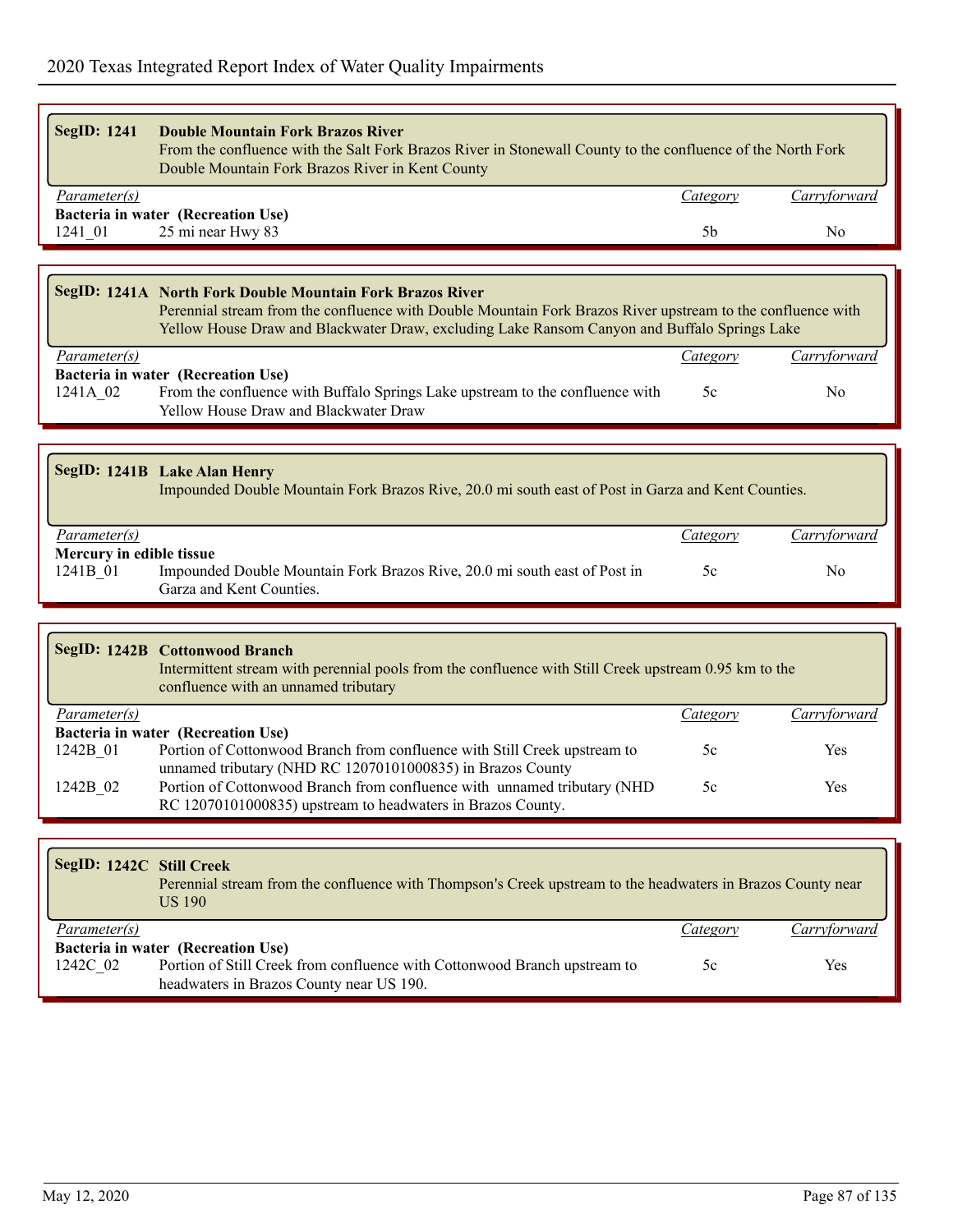|                         | <b>SegID: 1242D Thompsons Creek</b><br>Thompsons Creek - from the confluence of the Brazos River upstream to the confluence of Thompson's Branch,<br>north of FM 1687                                                    |                 |              |
|-------------------------|--------------------------------------------------------------------------------------------------------------------------------------------------------------------------------------------------------------------------|-----------------|--------------|
| Parameter(s)            |                                                                                                                                                                                                                          | Category        | Carryforward |
|                         | Bacteria in water (Recreation Use)                                                                                                                                                                                       |                 |              |
| 1242D 01                | Thompsons Creek an Appendix D perennial stream from the confluence of the<br>Brazos River upstream to the confluence of Still Creek in Brazos County.                                                                    | 5b              | No.          |
| 1242D <sub>02</sub>     | Thompsons Creek an Appendix D intermittent stream with perennial pools from<br>the confluence of Still Creek upstream to the confluence of Thompson's Branch,<br>north of FM 1687                                        | 5 <sub>b</sub>  | Yes          |
| Parameter(s)            |                                                                                                                                                                                                                          | <i>Category</i> | Carryforward |
| 1242D <sub>02</sub>     | Depressed dissolved oxygen in water<br>Thompsons Creek an Appendix D intermittent stream with perennial pools from<br>the confluence of Still Creek upstream to the confluence of Thompson's Branch,<br>north of FM 1687 | 5b              | Yes          |
|                         |                                                                                                                                                                                                                          |                 |              |
| SegID: 1242F Pond Creek | Perennial stream from the confluence with the Brazos River in Milam County upstream to the headwaters 0.18<br>km north of FM 935 in Bell County                                                                          |                 |              |
| Parameter(s)            |                                                                                                                                                                                                                          | <i>Category</i> | Carryforward |
|                         | Bacteria in water (Recreation Use)                                                                                                                                                                                       |                 |              |
| 1242F_01                | From the Brazos confluence upstream to Live Oak Creek confluence                                                                                                                                                         | 5c              | Yes          |
|                         |                                                                                                                                                                                                                          |                 |              |
| <b>SegID: 1242I</b>     | <b>Campbells Creek</b><br>From the confluence with the Little Brazos River upstream to the headwaters, one mi west of Old San Antonio<br>Road                                                                            |                 |              |
| <i>Parameter(s)</i>     | Bacteria in water (Recreation Use)                                                                                                                                                                                       | <i>Category</i> | Carryforward |
| 1242I_01                | From the confluence with the Little Brazos River upstream to the headwaters, one<br>mi west of Old San Antonio Road                                                                                                      | 5c              | Yes          |
|                         |                                                                                                                                                                                                                          |                 |              |
| SegID: 1242J Deer Creek | Deer Creek - perennial stream from the confluence of the Brazos River upstream to the confluence of Dog<br>Branch northwest of Lott                                                                                      |                 |              |
| <i>Parameter(s)</i>     |                                                                                                                                                                                                                          | Category        | Carryforward |
| 1242J 01                | Bacteria in water (Recreation Use)<br>Deer Creek an Appendix D perennial stream from the confluence of the Brazos<br>River upstream to the confluence of Dog Branch northwest of Lott                                    | 5c              | No           |
|                         |                                                                                                                                                                                                                          |                 |              |
| SegID: 1242K Mud Creek  |                                                                                                                                                                                                                          |                 |              |
|                         | From confluence with the Little Brazos River, upstream to the confluence with Touchstone Branch and Wolf Den<br>Branch, in Robertson County                                                                              |                 |              |
| <i>Parameter(s)</i>     |                                                                                                                                                                                                                          | <i>Category</i> | Carryforward |
| 1242K 01                | Bacteria in water (Recreation Use)<br>From confluence with the Little Brazos River, upstream to the confluence with                                                                                                      | 5b              | Yes          |

Touchstone Branch and Wolf Den Branch, in Robertson County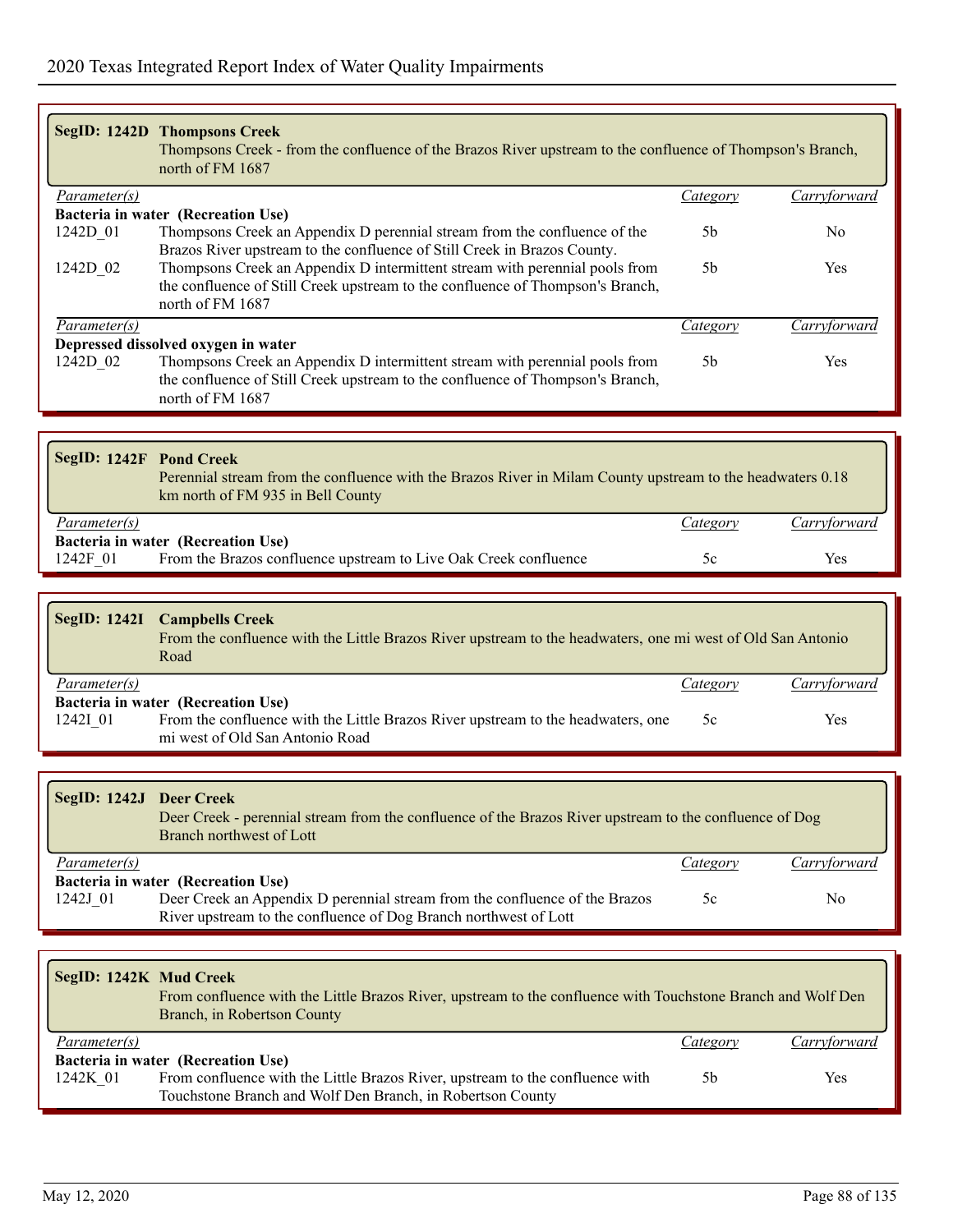|                        | SegID: 1242L Pin Oak Creek<br>From the confluence with the Little Brazos River in Robertson County upstream to the headwaters, 2.07 mi south<br>of Franklin           |                 |              |
|------------------------|-----------------------------------------------------------------------------------------------------------------------------------------------------------------------|-----------------|--------------|
| <i>Parameter(s)</i>    |                                                                                                                                                                       | Category        | Carryforward |
| 1242L 01               | Bacteria in water (Recreation Use)<br>From the confluence with the Little Brazos River in Robertson County upstream<br>to the headwaters, 2.07 mi south of Franklin   | 5 <sub>b</sub>  | Yes          |
|                        |                                                                                                                                                                       |                 |              |
|                        |                                                                                                                                                                       |                 |              |
|                        | SegID: 1242M Spring Creek<br>From the confluence with the Little Brazos River in Robertson County, upstream to the headwaters, 1.5 mi north<br>of FM 391              |                 |              |
| <i>Parameter(s)</i>    |                                                                                                                                                                       | <i>Category</i> | Carryforward |
| 1242M 01               | Bacteria in water (Recreation Use)<br>From the confluence with the Little Brazos River in Robertson County, upstream                                                  | 5 <sub>b</sub>  | Yes          |
|                        | to the headwaters, 1.5 mi north of FM 391                                                                                                                             |                 |              |
|                        |                                                                                                                                                                       |                 |              |
|                        |                                                                                                                                                                       |                 |              |
|                        | SegID: 1242O Walnut Creek<br>From the confluence with the Little Brazos River in Robertson County, upstream to the headwaters, one mi south<br>of White Rock          |                 |              |
| <i>Parameter(s)</i>    |                                                                                                                                                                       | Category        | Carryforward |
| 1242O_01               | Bacteria in water (Recreation Use)<br>From the confluence with the Little Brazos River in Robertson County, upstream<br>to the headwaters, one mi south of White Rock | 5 <sub>b</sub>  | Yes          |
|                        |                                                                                                                                                                       |                 |              |
| SegID: 1242P Big Creek | From the confluence with Little Brazos River in Falls County upstream to the confluence with unnamed creeks<br>near Mart in the northeast corner of Falls County      |                 |              |
| <i>Parameter(s)</i>    |                                                                                                                                                                       | Category        | Carryforward |
| 1242P 01               | Bacteria in water (Recreation Use)<br>Downstream portion of water body                                                                                                | 5 <sub>b</sub>  | Yes          |
|                        |                                                                                                                                                                       |                 |              |
|                        |                                                                                                                                                                       |                 |              |
| <b>SegID: 1244</b>     | <b>Brushy Creek</b><br>From the confluence with the San Gabriel River in Milam County to the confluence of South Brushy Creek in<br>Williamson County                 |                 |              |
| Parameter(s)           |                                                                                                                                                                       | Category        | Carryforward |
| 1244 01                | Bacteria in water (Recreation Use)<br>From the confluence of the San Gabriel River upstream to the confluence of                                                      | 5c              | No           |
| 1244 03                | <b>Mustang Creek</b><br>From the confluence of Cottonwood Creek upstream to the confluence of Lake<br>Creek                                                           | 5c              | No           |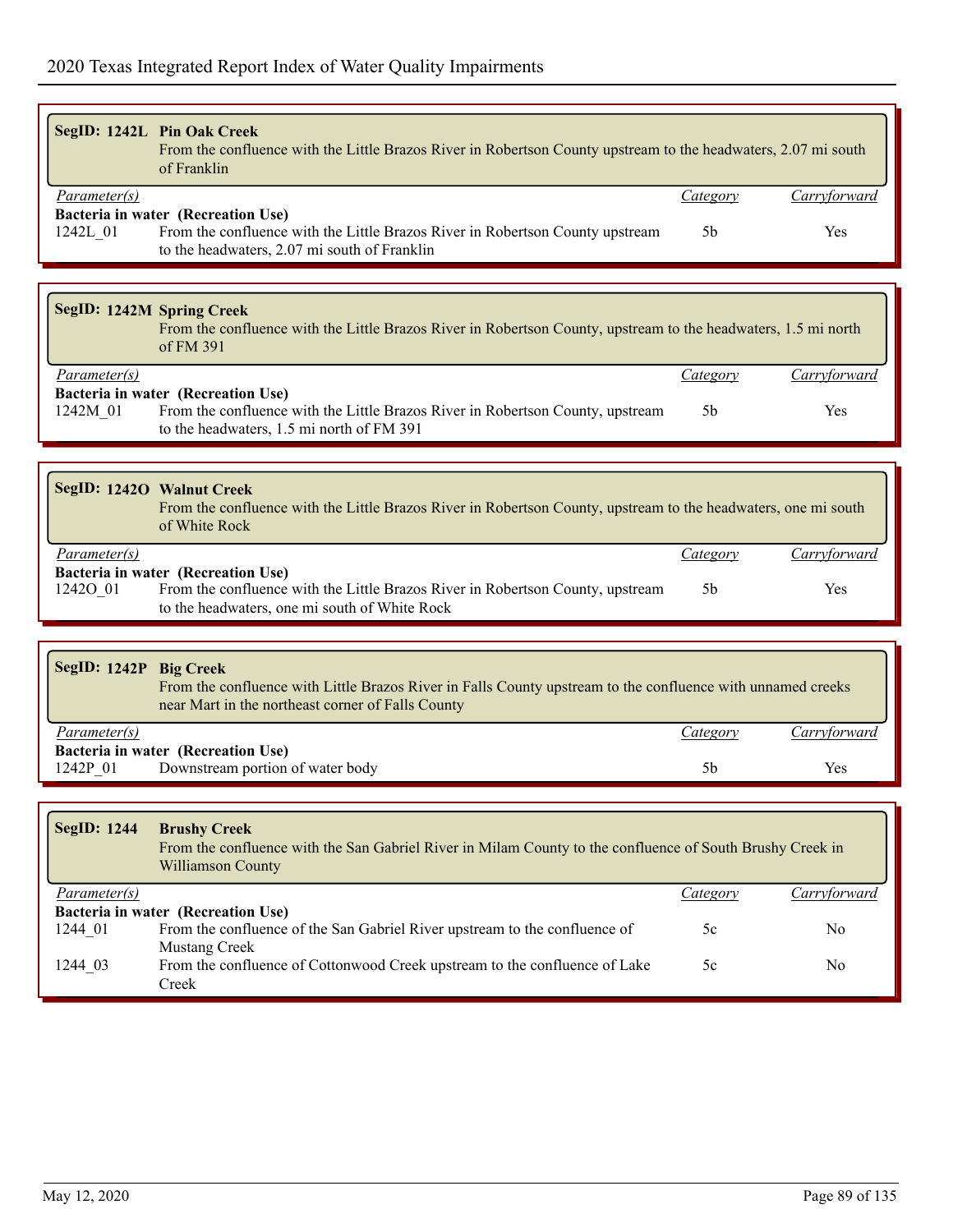| SegID: 1245                         | <b>Upper Oyster Creek</b><br>From Steep Bank Creek/Brazos River confluence in Fort Bend County to pumping station on Jones Creek<br>confluence at Brazos River in Fort Bend County (includes portions of Steep Bank Creek, Flat Bank Creek, and<br>Jones Creek) |                 |              |  |  |
|-------------------------------------|-----------------------------------------------------------------------------------------------------------------------------------------------------------------------------------------------------------------------------------------------------------------|-----------------|--------------|--|--|
| <i>Parameter(s)</i>                 |                                                                                                                                                                                                                                                                 | Category        | Carryforward |  |  |
|                                     | Bacteria in water (Recreation Use)                                                                                                                                                                                                                              |                 |              |  |  |
| 1245 01                             | From the confluence with the Brazos River upstream to Dam $#3$                                                                                                                                                                                                  | 4a              | No.          |  |  |
| 1245 03                             | From Harmon St. crossing in Sugar Land upstream to the end of the segment                                                                                                                                                                                       | 4a              | No.          |  |  |
| Parameter(s)                        |                                                                                                                                                                                                                                                                 | <i>Category</i> | Carryforward |  |  |
| Depressed dissolved oxygen in water |                                                                                                                                                                                                                                                                 |                 |              |  |  |
| 1245 02                             | From Dam #3 upstream to Harmon St. crossing in Sugar Land                                                                                                                                                                                                       | 4a              | No.          |  |  |
| 1245 03                             | From Harmon St. crossing in Sugar Land upstream to the end of the segment                                                                                                                                                                                       | 4a              | No.          |  |  |

| SegID: 1245C Bullhead Bayou<br>From its confluence with Steep Bank Creek in Fort Colony, upstream to its headwaters in Pecan Grove in Fort<br><b>Bend County</b> |                                                                           |          |              |  |  |
|------------------------------------------------------------------------------------------------------------------------------------------------------------------|---------------------------------------------------------------------------|----------|--------------|--|--|
| <i>Parameter(s)</i>                                                                                                                                              |                                                                           | Category | Carryforward |  |  |
|                                                                                                                                                                  | Bacteria in water (Recreation Use)                                        |          |              |  |  |
| 1245C 01                                                                                                                                                         | From its confluence with Steep Bank Creek in Fort Colony, upstream to its | 5c       | Yes          |  |  |
|                                                                                                                                                                  | headwaters in Pecan Grove in Fort Bend County                             |          |              |  |  |

|                     | SegID: 1245D Unnamed Tributary of Bullhead Bayou<br>Tributary to Bullhead Bayou in Fort Bend County |          |              |
|---------------------|-----------------------------------------------------------------------------------------------------|----------|--------------|
| <i>Parameter(s)</i> |                                                                                                     | Category | Carryforward |
|                     | Bacteria in water (Recreation Use)                                                                  |          |              |
| 1245D 01            | Tributary to Bullhead Bayou in Fort Bend County                                                     | 5c       | Yes          |

|                     | SegID: 1245F Alcorn Bayou<br>From the confluence with Steep Bank Creek upstream to its headwaters 0.5km east of Pecan Grove in Fort Bend<br>county          |          |              |
|---------------------|-------------------------------------------------------------------------------------------------------------------------------------------------------------|----------|--------------|
| <i>Parameter(s)</i> |                                                                                                                                                             | Category | Carryforward |
| 1245F 01            | Bacteria in water (Recreation Use)<br>From the confluence with Steep Bank Creek upstream to its headwaters 0.5km<br>east of Pecan Grove in Fort Bend county | .5h      | Yes          |

|              | SegID: 1245I Steep Bank Creek<br>From confluence with Oyster Creek (Flat Bank Creek portion) upstream to end of water body, 0.2 km east of US<br>59 in city of First Colony, Fort Bend County.      |          |              |
|--------------|-----------------------------------------------------------------------------------------------------------------------------------------------------------------------------------------------------|----------|--------------|
| Parameter(s) |                                                                                                                                                                                                     | Category | Carryforward |
| 1245I 01     | Bacteria in water (Recreation Use)<br>From confluence with Oyster Creek (Flat Bank Creek portion) upstream to end of<br>water body, 0.2 km east of US 59 in city of First Colony, Fort Bend County. | 5c       | Yes.         |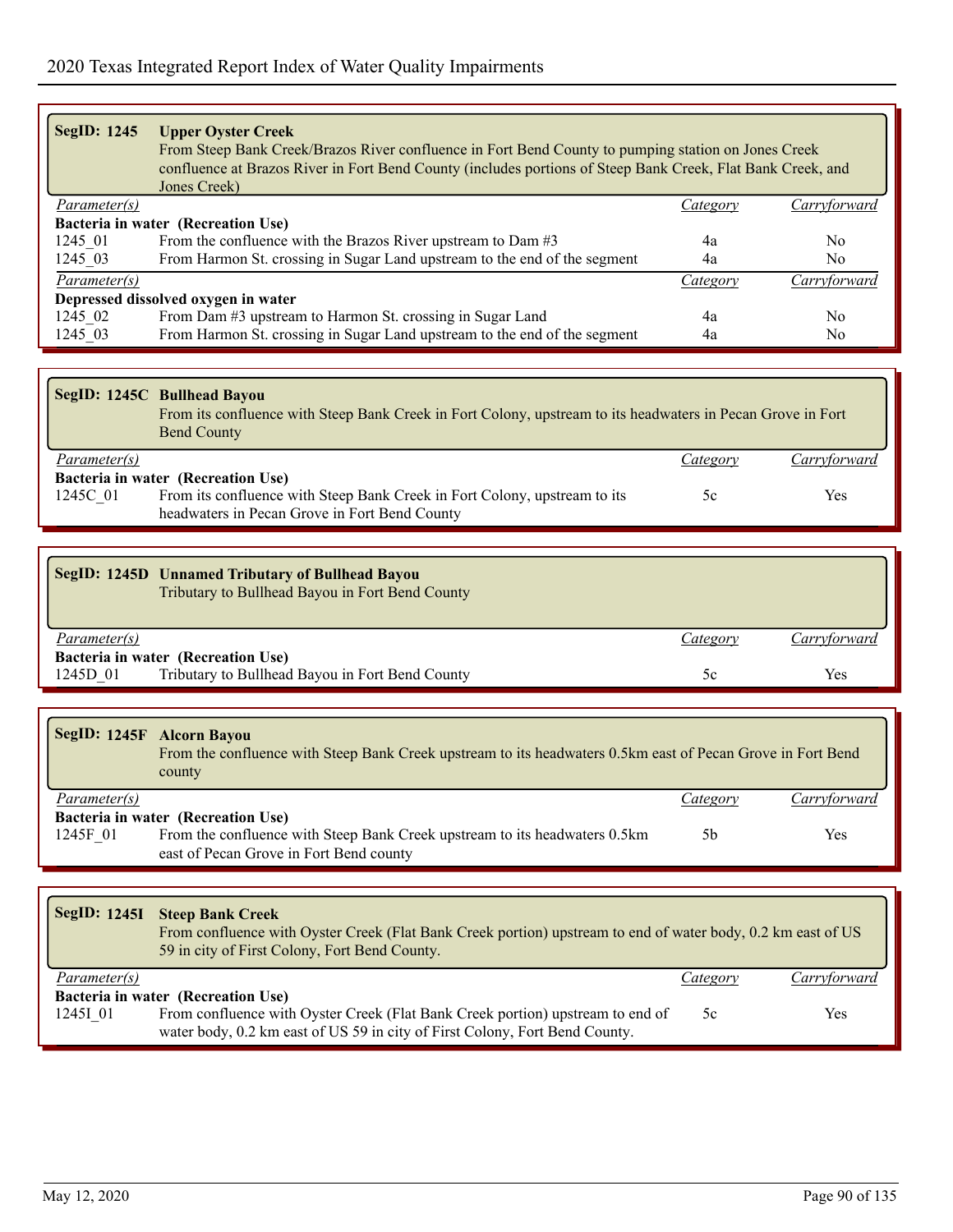| SegID: 1246E Wasp Creek<br>From the confluence with Tonk Creek in Crawford in McLennan County, upstream to the headwaters in Coryell<br>County, 0.15 mi east of FM 185 |                                                                                                                                                                                                                            |                            |                     |  |
|------------------------------------------------------------------------------------------------------------------------------------------------------------------------|----------------------------------------------------------------------------------------------------------------------------------------------------------------------------------------------------------------------------|----------------------------|---------------------|--|
| Parameter(s)<br>1246E 01                                                                                                                                               | Bacteria in water (Recreation Use)<br>From the confluence with Tonk Creek in Crawford in McLennan County,<br>upstream to the headwaters in Coryell County, 0.15 mi east of FM 185                                          | Category<br>5 <sub>b</sub> | Carryforward<br>Yes |  |
|                                                                                                                                                                        |                                                                                                                                                                                                                            |                            |                     |  |
| SegID: 1247A Willis Creek                                                                                                                                              | From the confluence with the headwaters of Granger Lake in Williamson County to CR 313 in Williamson<br>County                                                                                                             |                            |                     |  |
| Parameter(s)                                                                                                                                                           |                                                                                                                                                                                                                            | Category                   | Carryforward        |  |
| 1247A 01                                                                                                                                                               | Bacteria in water (Recreation Use)<br>From the confluence with the headwaters of Granger Lake in Williamson County<br>to CR 313 in Williamson County                                                                       | 5c                         | N <sub>0</sub>      |  |
|                                                                                                                                                                        |                                                                                                                                                                                                                            |                            |                     |  |
|                                                                                                                                                                        | <b>SegID: 1248C Mankins Branch</b><br>Perennial stream from the confluence with the San Gabriel River in Williamson County to the intersection of CR                                                                       |                            |                     |  |
|                                                                                                                                                                        | 105 and 104 in Williamson County                                                                                                                                                                                           |                            |                     |  |
| Parameter(s)                                                                                                                                                           |                                                                                                                                                                                                                            | Category                   | Carryforward        |  |
| 1248C 01                                                                                                                                                               | Bacteria in water (Recreation Use)<br>Perennial stream from the confluence with the San Gabriel River in Williamson<br>County to the intersection of CR 105 and 104 in Williamson County                                   | 5c                         | No                  |  |
|                                                                                                                                                                        |                                                                                                                                                                                                                            |                            |                     |  |
| <b>SegID: 1252</b>                                                                                                                                                     | <b>Lake Limestone</b><br>From Sterling C. Robertson Dam in Leon/Robertson County to a point 2.3 km (1.4 mi) downstream of SH 164 in<br>Limestone County, up to normal pool elevation of 363 feet (impounds Navasota River) |                            |                     |  |
| Parameter(s)<br>pН                                                                                                                                                     |                                                                                                                                                                                                                            | Category                   | Carryforward        |  |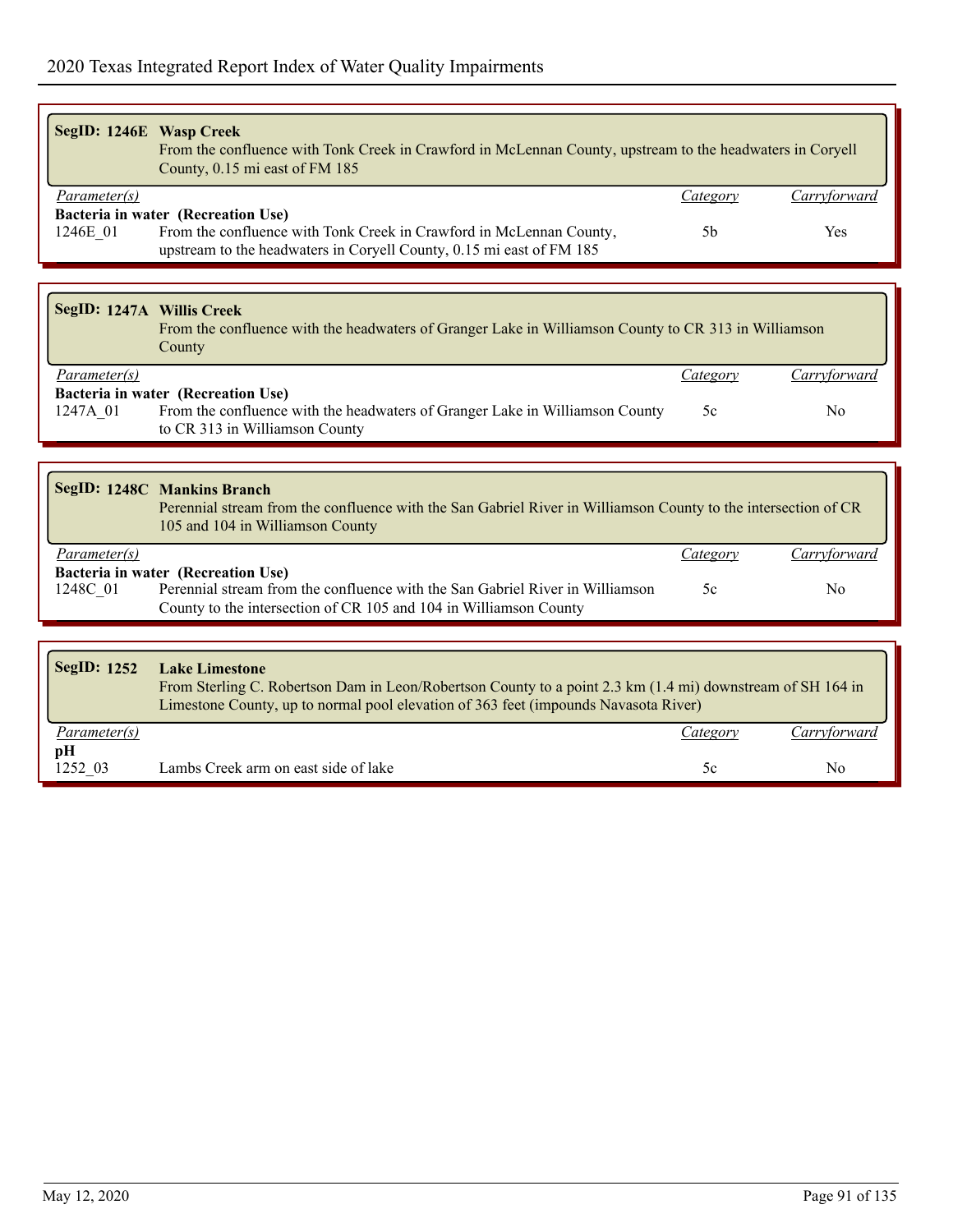| SegID: 1255         | <b>Upper North Bosque River</b><br>From a point immediately above the confluence of Indian Creek in Erath County to the confluence of the North<br>Fork and South Fork of the Bosque River in Erath County |                 |                |
|---------------------|------------------------------------------------------------------------------------------------------------------------------------------------------------------------------------------------------------|-----------------|----------------|
| <i>Parameter(s)</i> |                                                                                                                                                                                                            | <i>Category</i> | Carryforward   |
|                     | Bacteria in water (Recreation Use)                                                                                                                                                                         |                 |                |
| 1255 01             | Portion of Upper North Bosque River from confluence with Indian Creek<br>upstream to confluence with Dry Branch in Erath County.                                                                           | 5c              | N <sub>o</sub> |
| 1255 02             | Portion of Upper North Bosque River from confluence with Dry Branch<br>upstream to confluence with North/South Forks North Bosque River in Erath<br>County.                                                | 5c              | N <sub>0</sub> |
| Parameter(s)        |                                                                                                                                                                                                            | Category        | Carryforward   |
|                     | Depressed dissolved oxygen in water                                                                                                                                                                        |                 |                |
| 1255 02             | Portion of Upper North Bosque River from confluence with Dry Branch<br>upstream to confluence with North/South Forks North Bosque River in Erath<br>County.                                                | 5c              | Yes            |
| Parameter(s)        |                                                                                                                                                                                                            | <u>Category</u> | Carryforward   |
|                     | <b>Excessive algal growth in water</b>                                                                                                                                                                     |                 |                |
| 1255 01             | Portion of Upper North Bosque River from confluence with Indian Creek<br>upstream to confluence with Dry Branch in Erath County.                                                                           | 4a              | N <sub>0</sub> |
| 1255 02             | Portion of Upper North Bosque River from confluence with Dry Branch<br>upstream to confluence with North/South Forks North Bosque River in Erath<br>County.                                                | 4a              | N <sub>0</sub> |

| SegID: 1255A Goose Branch<br>From the confluence with the south fork of the North Bosque River 2.5 mi (4.0 km) west of Stephenville,<br>upstream to the headwaters $0.5$ mi $(0.8 \text{ km})$ north of FM $8$ in Erath County |                                                                                                       |          |              |  |
|--------------------------------------------------------------------------------------------------------------------------------------------------------------------------------------------------------------------------------|-------------------------------------------------------------------------------------------------------|----------|--------------|--|
| Parameter(s)                                                                                                                                                                                                                   |                                                                                                       | Category | Carryforward |  |
|                                                                                                                                                                                                                                | Bacteria in water (Recreation Use)                                                                    |          |              |  |
| 1255A 01                                                                                                                                                                                                                       | From the confluence with the south fork of the North Bosque River 2.5 mi (4.0)                        | 5c       | Yes          |  |
|                                                                                                                                                                                                                                | km) west of Stephenville, upstream to the headwaters 0.5 mi (0.8 km) north of<br>FM 8 in Erath County |          |              |  |

| SegID: 1255C Scarborough Creek<br>From the confluence with the North Fork of the upper North Bosque River, upstream to the headwaters 0.1 mi<br>$(0.2 \text{ km})$ southeast of FM 219 in Erath County |                                                                                |          |              |  |  |
|--------------------------------------------------------------------------------------------------------------------------------------------------------------------------------------------------------|--------------------------------------------------------------------------------|----------|--------------|--|--|
| <i>Parameter(s)</i>                                                                                                                                                                                    |                                                                                | Category | Carryforward |  |  |
|                                                                                                                                                                                                        | Bacteria in water (Recreation Use)                                             |          |              |  |  |
| 1255C 01                                                                                                                                                                                               | From the confluence with the North Fork of the upper North Bosque River,       | 5c       | Yes          |  |  |
|                                                                                                                                                                                                        | upstream to the headwaters 0.1 mi (0.2 km) southeast of FM 219 in Erath County |          |              |  |  |

| SegID: 1255D South Fork North Bosque River<br>From the confluence with the North Fork of the upper North Bosque River in Stephenville, upstream to the<br>headwaters 3 mi (4.8 km) north of FM 219 in Erath County |                                                                                 |          |              |  |
|--------------------------------------------------------------------------------------------------------------------------------------------------------------------------------------------------------------------|---------------------------------------------------------------------------------|----------|--------------|--|
| <i>Parameter(s)</i>                                                                                                                                                                                                |                                                                                 | Category | Carryforward |  |
|                                                                                                                                                                                                                    | Bacteria in water (Recreation Use)                                              |          |              |  |
| 1255D 01                                                                                                                                                                                                           | From the confluence with the North Fork of the upper North Bosque River in      | 5c       | No.          |  |
|                                                                                                                                                                                                                    | Stephenville, upstream to the headwaters 3 mi (4.8 km) north of FM 219 in Erath |          |              |  |
|                                                                                                                                                                                                                    | County                                                                          |          |              |  |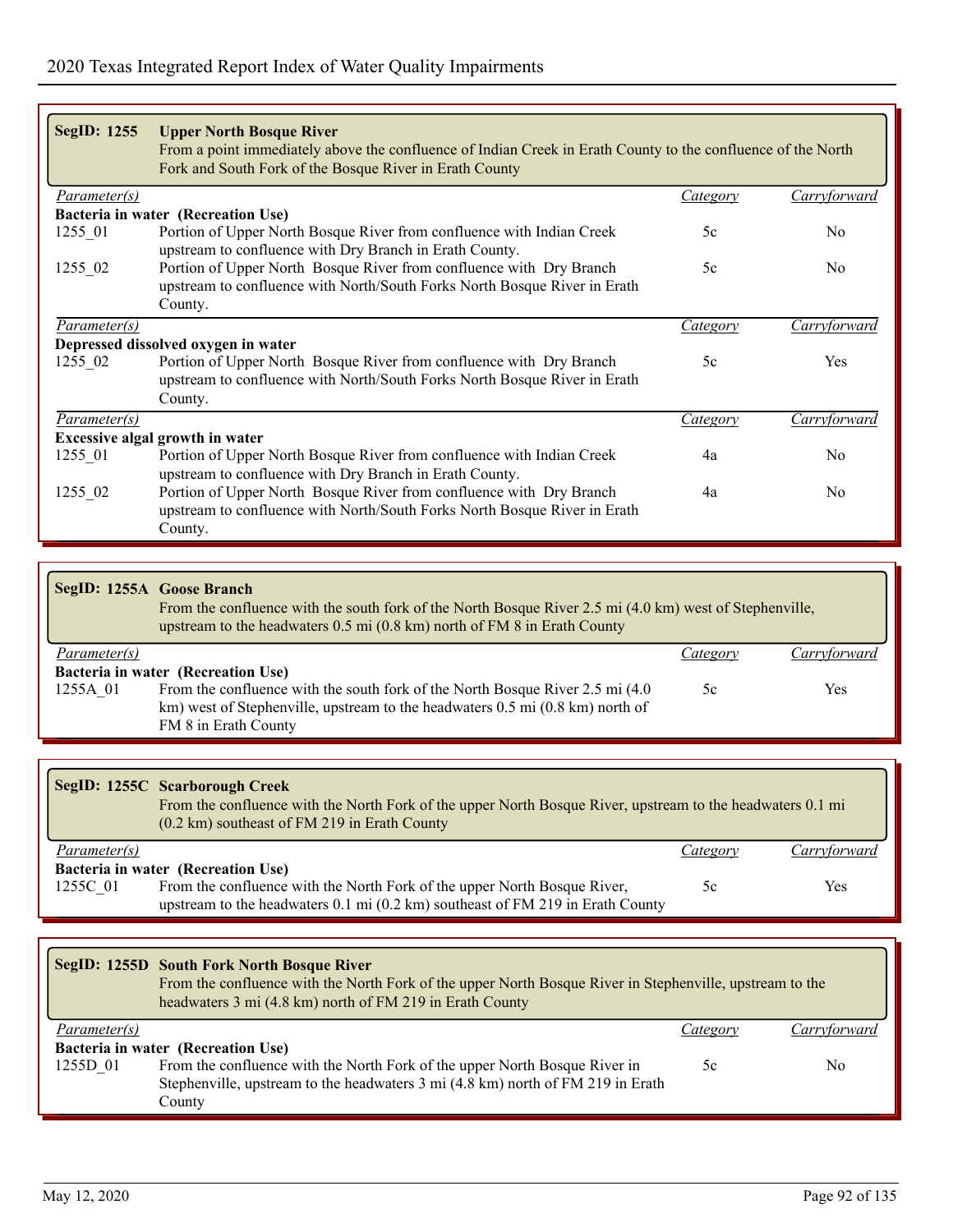|              | <b>SegID: 1255E Unnamed Tributary of Goose Branch</b><br>From the confluence with Goose Branch in Erath County to its headwaters, 0.2 mi southeast of the intersection of<br>FM 8 and Farm Road 1219       |                 |              |  |
|--------------|------------------------------------------------------------------------------------------------------------------------------------------------------------------------------------------------------------|-----------------|--------------|--|
| Parameter(s) |                                                                                                                                                                                                            | <i>Category</i> | Carryforward |  |
| 1255E 01     | Bacteria in water (Recreation Use)<br>From the confluence with Goose Branch in Erath County to its headwaters, 0.2<br>mi southeast of the intersection of FM 8 and Farm Road 1219                          | 5c              | Yes          |  |
|              |                                                                                                                                                                                                            |                 |              |  |
|              | SegID: 1255G Woodhollow Branch<br>From the confluence with the South Fork of the North Bosque River, 6 mi northwest of Stephenville, upstream to<br>the headwaters, 1.5 mi north of FM 219 in Erath County |                 |              |  |
| Parameter(s) |                                                                                                                                                                                                            | Category        | Carryforward |  |
|              | Bacteria in water (Recreation Use)                                                                                                                                                                         |                 |              |  |
| 1255G 01     | From the confluence with the South Fork of the North Bosque River, 6 mi<br>northwest of Stephenville, upstream to the headwaters, 1.5 mi north of FM 219 in<br>Erath County                                | 5c              | Yes          |  |
|              |                                                                                                                                                                                                            |                 |              |  |
| SegID: 1259  | <b>Leon River Above Belton Lake</b><br>From a point 100 meters (110 yards) upstream of FM 236 in Coryell County to a point immediately upstream of<br>the confluence with Plum Creek in Coryell County     |                 |              |  |
| Parameter(s) |                                                                                                                                                                                                            | <i>Category</i> | Carryforward |  |
|              | Bacteria in water (Recreation Use)                                                                                                                                                                         |                 |              |  |
| 1259 01      | Portion of Leon River from confluence with Lake Belton upstream to confluence<br>with Cottonwood Creek approximately 2.8 km south of Gatesville in Coryell<br>County                                       | 5c              | No           |  |
|              |                                                                                                                                                                                                            |                 |              |  |

| <b>SegID: 1301</b> | <b>San Bernard River Tidal</b><br>From the confluence with the Intracoastal Waterway in Brazoria County to a point 3.2 km (2.0 mi) upstream of<br>SH 35 in Brazoria County |          |              |
|--------------------|----------------------------------------------------------------------------------------------------------------------------------------------------------------------------|----------|--------------|
| Parameter(s)       |                                                                                                                                                                            | Category | Carryforward |
|                    | Bacteria in water (Recreation Use)                                                                                                                                         |          |              |
| 1301 01            | From the confluence with the Intracoastal Waterway in Brazoria County to a point                                                                                           | 5c       | No           |
|                    | 3.2 km (2.0 mi) upstream of SH 35 in Brazoria County                                                                                                                       |          |              |

| <b>SegID: 1302</b>  | <b>San Bernard River Above Tidal</b><br>From a point 3.2 km (2.0 mi) upstream of SH 35 in Brazoria County to the county road southeast of New Ulm in<br><b>Austin County</b> |          |              |  |  |
|---------------------|------------------------------------------------------------------------------------------------------------------------------------------------------------------------------|----------|--------------|--|--|
| <i>Parameter(s)</i> |                                                                                                                                                                              | Category | Carryforward |  |  |
|                     | Bacteria in water (Recreation Use)                                                                                                                                           |          |              |  |  |
| 1302 01             | From the confluence with the Intracoastal Waterway in Brazoria County to<br>confluence with Peach Creek                                                                      | 5c       | No           |  |  |
| 1302 02             | From the confluence with Peach Creek to the unnamed tributary at NHD RC<br>12090401001535 at N-96.03, W29.51                                                                 | 5c       | Yes          |  |  |
| 1302 03             | From the confluence with unnamed tributary at NHD RC 12090401001535 at<br>N-96.03, W29.51 to the confluence with Coushatta Creek                                             | 5c       | No           |  |  |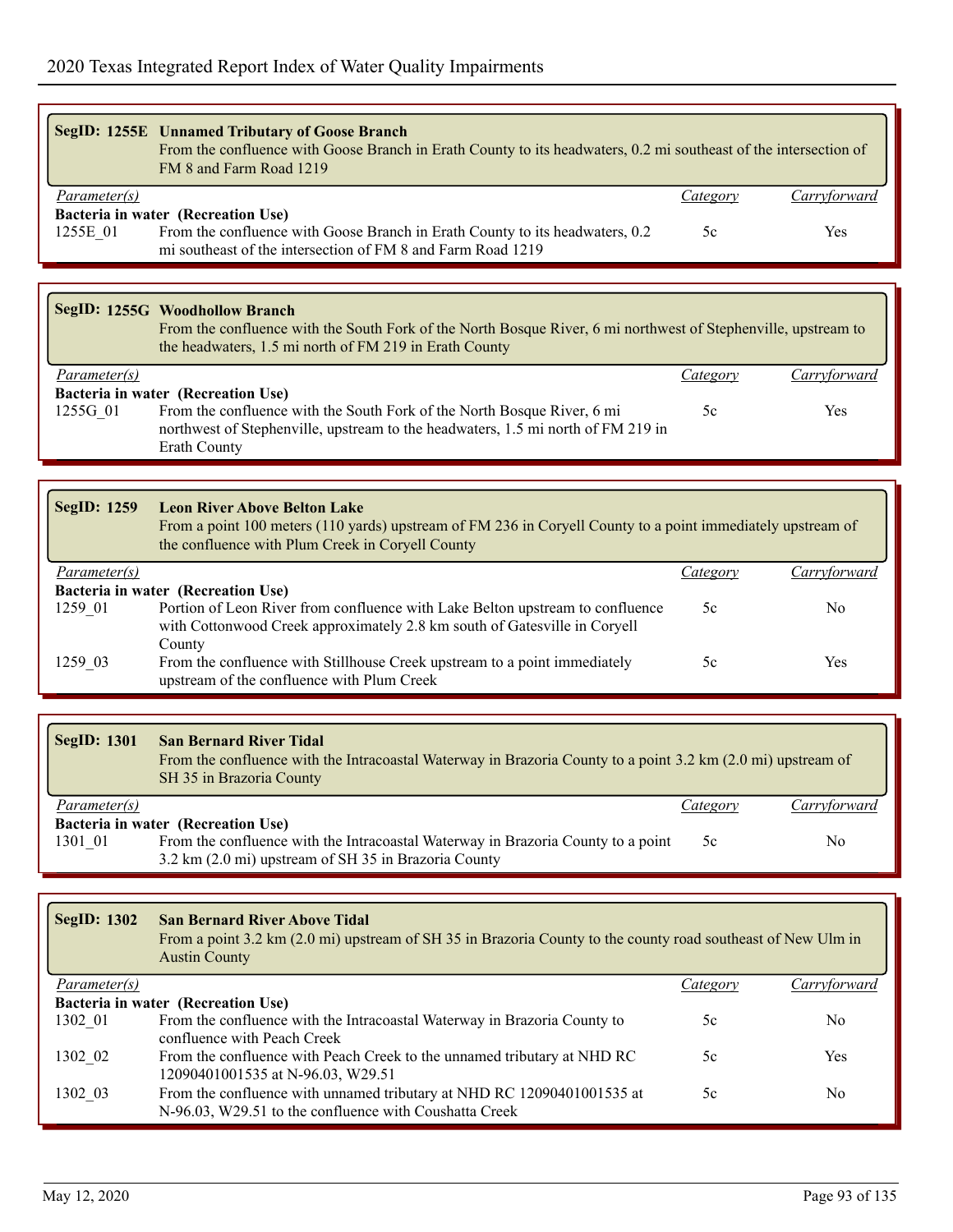|                                                                                                                                                                           | SegID: 1302A Gum Tree Branch<br>From the confluence with West Bernard Creek near Wharton CR 252 to the headwaters approximately 15 mi<br>upstream near RR 102                                     |                 |              |  |
|---------------------------------------------------------------------------------------------------------------------------------------------------------------------------|---------------------------------------------------------------------------------------------------------------------------------------------------------------------------------------------------|-----------------|--------------|--|
| Parameter(s)                                                                                                                                                              |                                                                                                                                                                                                   | <i>Category</i> | Carryforward |  |
| 1302A 01                                                                                                                                                                  | Bacteria in water (Recreation Use)<br>From the confluence with West Bernard Creek near Wharton CR 252 to the<br>headwaters approximately 15 mi upstream near RR 102                               | 5c              | Yes          |  |
|                                                                                                                                                                           |                                                                                                                                                                                                   |                 |              |  |
|                                                                                                                                                                           | <b>SegID: 1302B West Bernard Creek</b><br>From the confluence with the San Bernard River Above Tidal downstream of US highway 59 to the headwaters<br>approximately 40 mi upstream near FM 1093   |                 |              |  |
| Parameter(s)                                                                                                                                                              |                                                                                                                                                                                                   | Category        | Carryforward |  |
| 1302B 01                                                                                                                                                                  | Bacteria in water (Recreation Use)<br>From the confluence with the San Bernard River Above Tidal to the confluence<br>with Clarks Branch                                                          | 5c              | No           |  |
| 1302B 02                                                                                                                                                                  | From the confluence with Clarks Branch to the upper end of segment                                                                                                                                | 5c              | Yes          |  |
| Parameter(s)                                                                                                                                                              |                                                                                                                                                                                                   | Category        | Carryforward |  |
| 1302B <sub>01</sub>                                                                                                                                                       | Depressed dissolved oxygen in water<br>From the confluence with the San Bernard River Above Tidal to the confluence<br>with Clarks Branch                                                         | 5c              | No           |  |
|                                                                                                                                                                           |                                                                                                                                                                                                   |                 |              |  |
| SegID: 1302D Peach Creek                                                                                                                                                  | From the confluence with the San Bernard River in Wharton Co. to the headwaters approximately 8 km upstream<br>of FM-102 in Wharton Co.                                                           |                 |              |  |
| Parameter(s)                                                                                                                                                              |                                                                                                                                                                                                   | Category        | Carryforward |  |
| 1302D 01                                                                                                                                                                  | Bacteria in water (Recreation Use)<br>From the confluence with the San Bernard River in Wharton Co. to the<br>headwaters approximately 8 km upstream of FM-102 in Wharton Co.                     | 5 <sub>b</sub>  | No           |  |
|                                                                                                                                                                           |                                                                                                                                                                                                   |                 |              |  |
| SegID: 1302E Mound Creek<br>From the confluence with the San Bernard River in Brazoria Co. to the headwaters approximately 400 m<br>upstream of TX Hwy 36 in Ft. Bend Co. |                                                                                                                                                                                                   |                 |              |  |
| Parameter(s)                                                                                                                                                              |                                                                                                                                                                                                   | Category        | Carryforward |  |
| 1302E_01                                                                                                                                                                  | Depressed dissolved oxygen in water<br>From the confluence with the San Bernard River in Brazoria Co. to the<br>headwaters approximately 400 m upstream of TX Hwy 36 in Ft. Bend Co.              | 5c              | No           |  |
|                                                                                                                                                                           |                                                                                                                                                                                                   |                 |              |  |
| <b>SegID: 1304</b>                                                                                                                                                        | <b>Caney Creek Tidal</b><br>From the confluence with the Intracoastal Waterway in Matagorda County to a point 1.9 km (1.2 mi) upstream of<br>the confluence of Linville Bayou in Matagorda County |                 |              |  |
|                                                                                                                                                                           |                                                                                                                                                                                                   |                 |              |  |

1304 01 From the downstream end of segment to the confluence with Dead Slough 5a No 1304\_02 From the confluence with Dead Slough to the upstream end of segment 5a No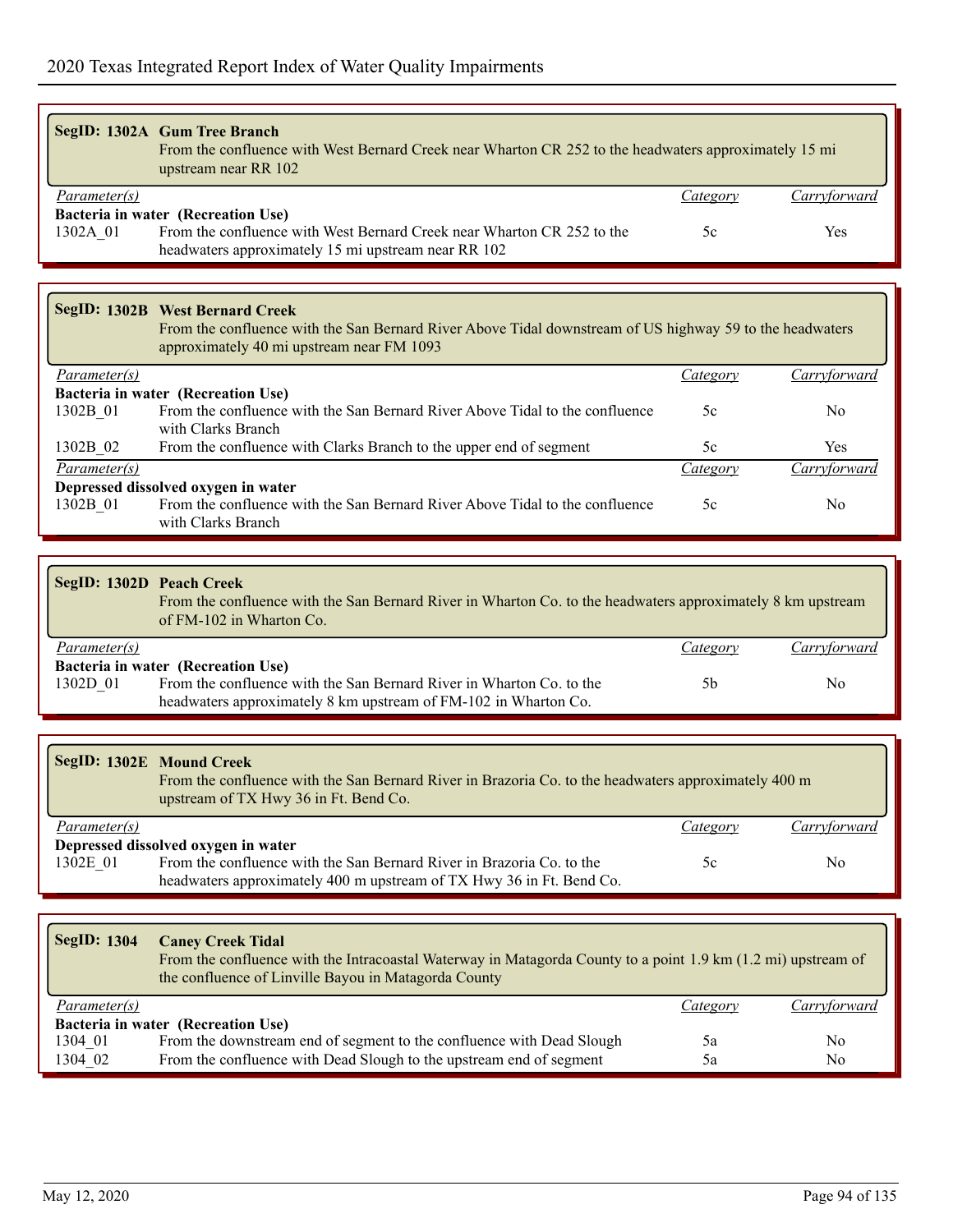|                          | SegID: 1304A Linnville Bayou<br>From the confluence with Caney Creek in Matagorda County upstream to a point 0.7 km above SH 35 in<br>Brazoria/Matagorda Counties                                        |                 |                |
|--------------------------|----------------------------------------------------------------------------------------------------------------------------------------------------------------------------------------------------------|-----------------|----------------|
| Parameter(s)             |                                                                                                                                                                                                          | <b>Category</b> | Carryforward   |
|                          | Bacteria in water (Recreation Use)                                                                                                                                                                       |                 |                |
| 1304A 01                 | Intermittent stream with perennial pools from a point 1.1 km above the<br>confluence with Caney Creek in Matagorda County upstream to a point 0.1 km<br>above SH 35 in Brazoria/Matagorda counties; AppD | 5a              | N <sub>0</sub> |
|                          |                                                                                                                                                                                                          |                 |                |
| <b>SegID: 1305</b>       | <b>Caney Creek Above Tidal</b><br>From a point 1.9 km (1.2 mi) upstream of the confluence of Linnville Bayou in Matagorda County to the<br>confluence of Water Hole Creek in Matagorda County            |                 |                |
| Parameter(s)             |                                                                                                                                                                                                          | <b>Category</b> | Carryforward   |
|                          | Depressed dissolved oxygen in water                                                                                                                                                                      |                 |                |
| 1305_03                  | From the confluence with Snead Slough in Matagorda Co. to the upper end of<br>segment at the confluence with Water Hole Creek in Matagorda Co.                                                           | 5c              | Yes            |
|                          |                                                                                                                                                                                                          |                 |                |
|                          | <b>SegID: 1402C Buckners Creek</b><br>Perennial stream from the confluence with the Colorado River upstream to the headwaters at Patterson Road<br>southeast of the City of Rosanky in Bastrop County    |                 |                |
| Parameter(s)             |                                                                                                                                                                                                          | <i>Category</i> | Carryforward   |
| 1402C_01                 | Depressed dissolved oxygen in water<br>Perennial stream from the confluence with the Colorado River upstream to the<br>confluence with Chandler Branch 1.6 km upstream of FM 154 in Fayette County       | 5c              | Yes            |
|                          |                                                                                                                                                                                                          |                 |                |
| SegID: 1402H Skull Creek | From the confluence with the Colorado River west of Eagle Lake in Colorado County to the upstream perennial<br>portion southwest of Columbus                                                             |                 |                |
| Parameter(s)             |                                                                                                                                                                                                          | <i>Category</i> | Carryforward   |
| 1402H_01                 | Depressed dissolved oxygen in water<br>From the confluence with the Colorado River west of Eagle Lake in Colorado<br>County to the upstream perennial portion southwest of Columbus                      | 5 <sub>b</sub>  | Yes            |
|                          |                                                                                                                                                                                                          |                 |                |
| SegID: 1403A Bull Creek  | From the confluence of Lake Austin in northwest Austin in Travis County to the upstream perennial portion of<br>the stream north of Austin in Travis County                                              |                 |                |
| Parameter(s)             |                                                                                                                                                                                                          | <b>Category</b> | Carryforward   |
| 1403A 04                 | Depressed dissolved oxygen in water<br>From Spicewood Springs Rd. crossing near Yaupon Dr. upstream to the<br>Spicewood Springs Dr. crossing near Oak Grove cemetery                                     | 5c              | Yes            |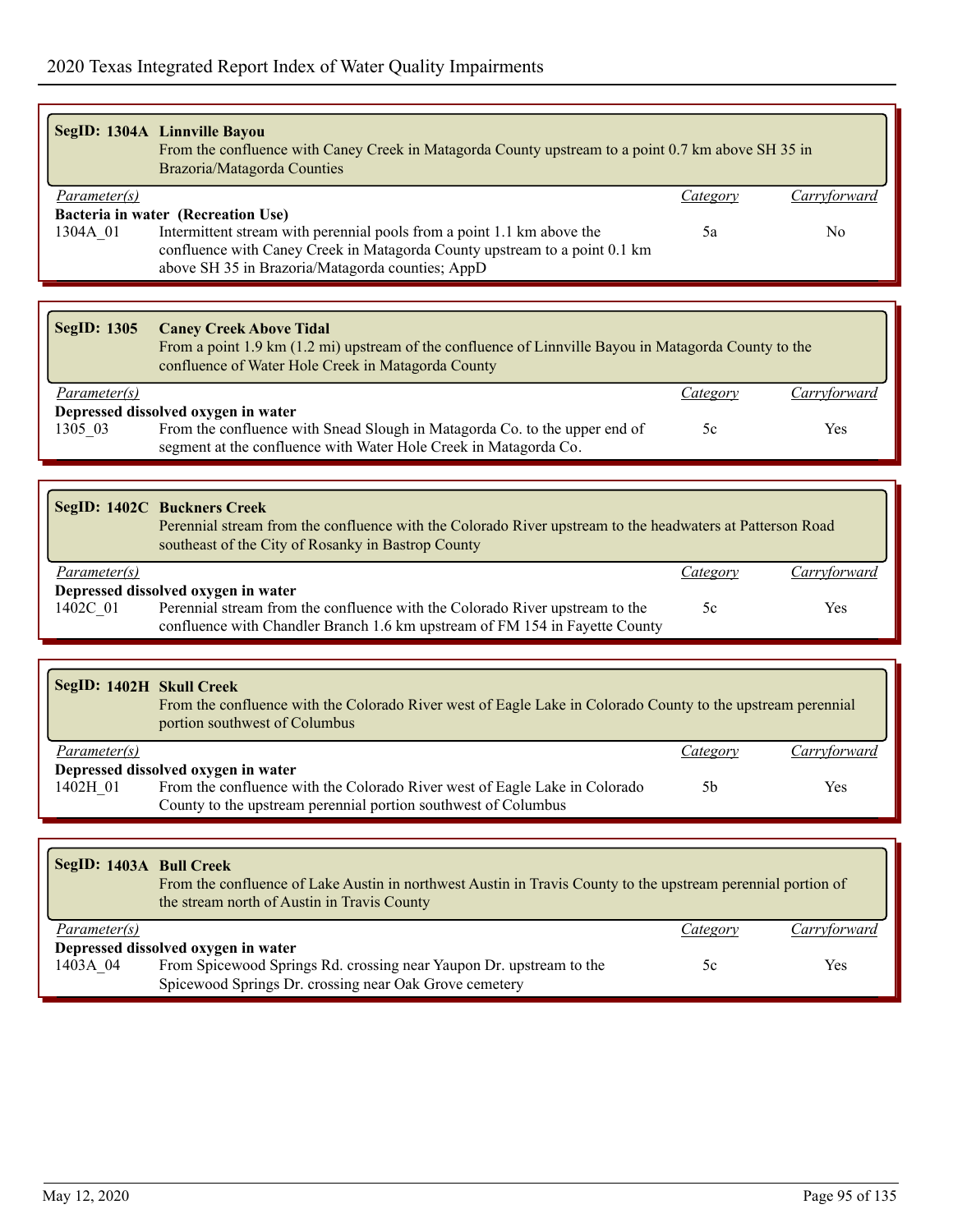| SegID: 1403J                         | <b>Spicewood Tributary to Shoal Creek</b><br>From the confluence of an unnamed tributary west of the MoPac Expressway in north Austin in Travis County<br>upstream to the head waters north of Williamsburg Circle in Travis County |                 |                     |
|--------------------------------------|-------------------------------------------------------------------------------------------------------------------------------------------------------------------------------------------------------------------------------------|-----------------|---------------------|
| <i>Parameter(s)</i>                  |                                                                                                                                                                                                                                     | <i>Category</i> | Carryforward        |
| 1403J_01                             | Bacteria in water (Recreation Use)<br>From the confluence of an unnamed tributary west of the MoPac Expressway in<br>north Austin in Travis County upstream to the head waters north of Williamsburg<br>Circle in Travis County     | 4a              | No                  |
|                                      |                                                                                                                                                                                                                                     |                 |                     |
|                                      |                                                                                                                                                                                                                                     |                 |                     |
|                                      | SegID: 1403K Taylor Slough South<br>From the confluence of Lake Austin in Travis County to the headwaters near South Meadow Circle on the Texas<br>Department of Aging and Disability Services campus in Austin in Travis County    |                 |                     |
| Parameter(s)                         |                                                                                                                                                                                                                                     | <i>Category</i> | Carryforward        |
|                                      | Bacteria in water (Recreation Use)                                                                                                                                                                                                  |                 |                     |
| 1403K 01                             | From the confluence of Lake Austin in Travis County to the headwaters near<br>South Meadow Circle on the Texas Department of Aging and Disability Services<br>campus in Austin in Travis County                                     | 4a              | Yes                 |
|                                      |                                                                                                                                                                                                                                     |                 |                     |
| SegID: 1407A Clear Creek             | From the confluence with Inks Lake in Burnet County west of Burnet upstream to a point 2 mi (3.2 km) west of<br>FM 2341 near Potato Hill northwest of Burnet                                                                        |                 |                     |
| Parameter(s)                         |                                                                                                                                                                                                                                     | <i>Category</i> | Carryforward        |
| <b>Aluminum in water</b><br>1407A_01 | From the confluence with Inks Lake upstream to FM 2341                                                                                                                                                                              | 5c              | No                  |
| $\overline{Parameter(s)}$            |                                                                                                                                                                                                                                     | Category        | Carryforward        |
| Copper in water                      |                                                                                                                                                                                                                                     |                 |                     |
| 1407A_01                             | From the confluence with Inks Lake upstream to FM 2341                                                                                                                                                                              | 5c              | N <sub>0</sub>      |
| $\overline{Parameter(s)}$            |                                                                                                                                                                                                                                     | Category        | Carryforward        |
| Nickel in water                      |                                                                                                                                                                                                                                     |                 |                     |
| 1407A_01                             | From the confluence with Inks Lake upstream to FM 2341                                                                                                                                                                              | 5c              | No                  |
| $\overline{Parameter(s)}$<br>pH      |                                                                                                                                                                                                                                     | Category        | Carryforward        |
| 1407A_01                             | From the confluence with Inks Lake upstream to FM 2341                                                                                                                                                                              | 5c              | No                  |
| Parameter(s)                         |                                                                                                                                                                                                                                     | <b>Category</b> | <b>Carryforward</b> |
| <b>Sulfate in water</b>              |                                                                                                                                                                                                                                     |                 |                     |
| 1407A_01                             | From the confluence with Inks Lake upstream to FM 2341                                                                                                                                                                              | 5c              | No                  |
| Parameter(s)                         |                                                                                                                                                                                                                                     | Category        | Carryforward        |
|                                      | Total dissolved solids in water<br>From the confluence with Inks Lake upstream to FM 2341                                                                                                                                           | 5c              | No                  |
| 1407A_01<br>Parameter(s)             |                                                                                                                                                                                                                                     |                 | Carryforward        |
| Zinc in water                        |                                                                                                                                                                                                                                     | Category        |                     |
| 1407A_01                             | From the confluence with Inks Lake upstream to FM 2341                                                                                                                                                                              | 5c              | No                  |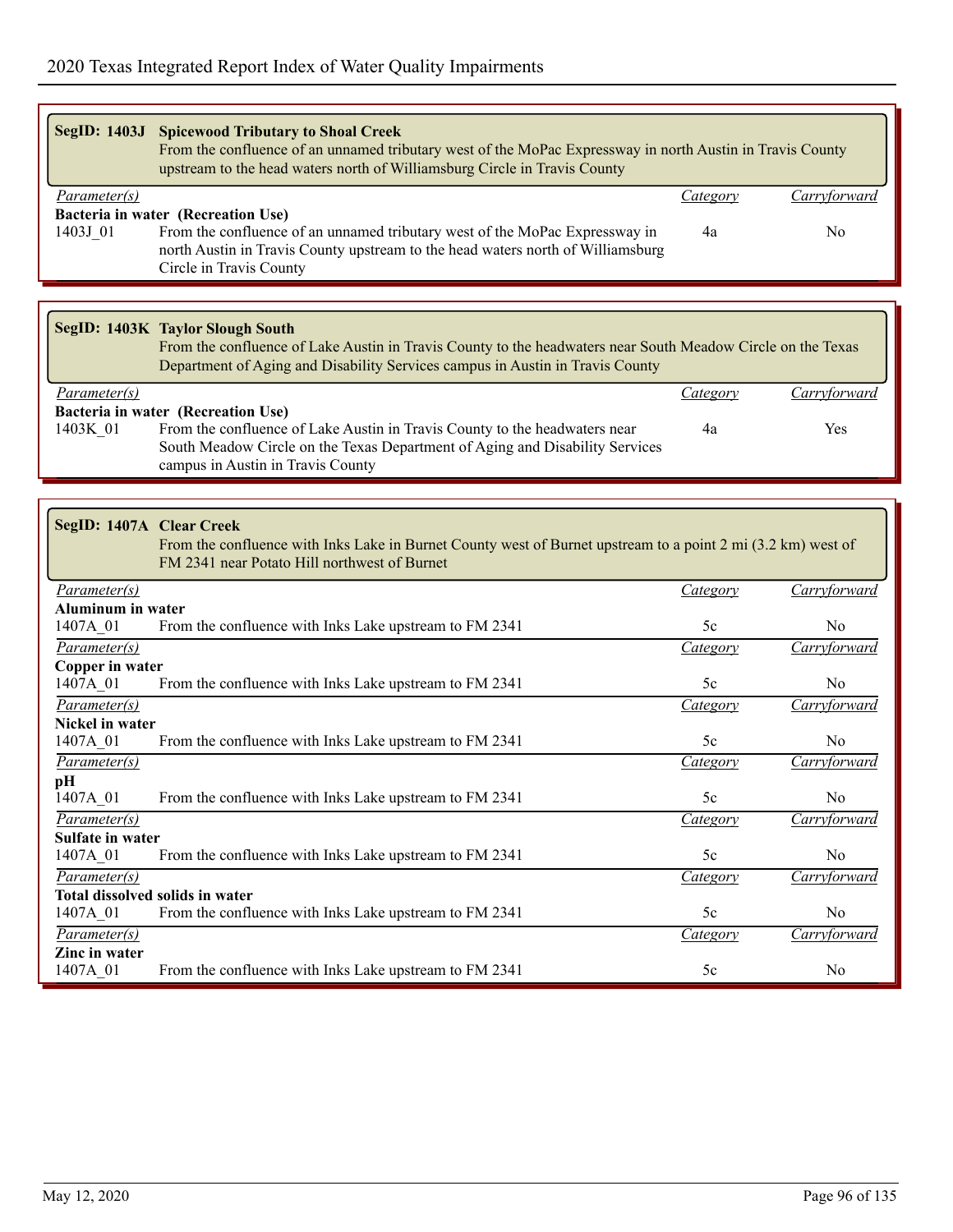| <b>SegID: 1411</b>                                                                                                                                        | E. V. Spence Reservoir<br>From Robert Lee Dam in Coke County to a point immediately upstream of the confluence of Little Silver Creek<br>in Coke County, up to the normal pool elevation of 1898 feet (impounds Colorado River) |                 |                     |  |
|-----------------------------------------------------------------------------------------------------------------------------------------------------------|---------------------------------------------------------------------------------------------------------------------------------------------------------------------------------------------------------------------------------|-----------------|---------------------|--|
| Parameter(s)                                                                                                                                              |                                                                                                                                                                                                                                 | Category        | Carryforward        |  |
| <b>Chloride in water</b>                                                                                                                                  |                                                                                                                                                                                                                                 |                 |                     |  |
| 1411 01                                                                                                                                                   | Main pool from the dam upstream to the Rough Creek arm                                                                                                                                                                          | 5c              | No.                 |  |
| 1411_02                                                                                                                                                   | From the Rough Creek arm upstream to the confluence of Little Silver Creek                                                                                                                                                      | 5c              | No                  |  |
| Parameter(s)                                                                                                                                              |                                                                                                                                                                                                                                 | <i>Category</i> | Carryforward        |  |
| <b>Sulfate in water</b><br>1411 01                                                                                                                        | Main pool from the dam upstream to the Rough Creek arm                                                                                                                                                                          | 4a              | No                  |  |
| 1411 02                                                                                                                                                   | From the Rough Creek arm upstream to the confluence of Little Silver Creek                                                                                                                                                      | 4a              | No                  |  |
| $\overline{Parameter(s)}$                                                                                                                                 |                                                                                                                                                                                                                                 | <i>Category</i> | Carryforward        |  |
|                                                                                                                                                           | Total dissolved solids in water                                                                                                                                                                                                 |                 |                     |  |
| 1411 01                                                                                                                                                   | Main pool from the dam upstream to the Rough Creek arm                                                                                                                                                                          | 4a              | N <sub>0</sub>      |  |
| 1411_02                                                                                                                                                   | From the Rough Creek arm upstream to the confluence of Little Silver Creek                                                                                                                                                      | 4a              | N <sub>0</sub>      |  |
|                                                                                                                                                           |                                                                                                                                                                                                                                 |                 |                     |  |
|                                                                                                                                                           |                                                                                                                                                                                                                                 |                 |                     |  |
| <b>SegID: 1412</b>                                                                                                                                        | <b>Colorado River Below Lake J. B. Thomas</b><br>From a point immediately upstream of the confluence of Little Silver Creek in Coke County to Colorado River<br>Dam in Scurry County                                            |                 |                     |  |
| Parameter(s)                                                                                                                                              |                                                                                                                                                                                                                                 | <b>Category</b> | Carryforward        |  |
| 1412_02                                                                                                                                                   | Bacteria in water (Recreation Use)<br>From the confluence of Beals Creek upstream to the dam below Barber Reservoir<br>pump station                                                                                             | 5b              | <b>Yes</b>          |  |
|                                                                                                                                                           |                                                                                                                                                                                                                                 |                 |                     |  |
| <b>SegID: 1412B Beals Creek</b>                                                                                                                           | From the confluence of the Colorado River south of Colorado City in Mitchell County to the confluence of<br>Mustang Draw and Sulphur Springs Draw in Howard County                                                              |                 |                     |  |
| Parameter(s)                                                                                                                                              |                                                                                                                                                                                                                                 | Category        | Carryforward        |  |
|                                                                                                                                                           | Bacteria in water (Recreation Use)                                                                                                                                                                                              |                 |                     |  |
| 1412B <sub>03</sub>                                                                                                                                       | From the confluence of Gutherie Draw upstream to the confluence of Mustang<br>Draw and Sulphur Springs Draw                                                                                                                     | 5 <sub>b</sub>  | Yes                 |  |
|                                                                                                                                                           |                                                                                                                                                                                                                                 |                 |                     |  |
| <b>SegID: 1413</b><br>Lake J. B. Thomas<br>From Colorado River Dam in Scurry County up to normal pool elevation of 2258 feet (impounds Colorado<br>River) |                                                                                                                                                                                                                                 |                 |                     |  |
| Parameter(s)                                                                                                                                              |                                                                                                                                                                                                                                 | <i>Category</i> | Carryforward        |  |
| Chloride in water<br>1413_01                                                                                                                              | From Colorado River Dam in Scurry County up to normal pool elevation of 2258<br>feet (impounds Colorado River)                                                                                                                  | 5 <sub>b</sub>  | No                  |  |
| Parameter(s)                                                                                                                                              |                                                                                                                                                                                                                                 | <i>Category</i> | <b>Carryforward</b> |  |
| 1413_01                                                                                                                                                   | Total dissolved solids in water<br>From Colorado River Dam in Scurry County up to normal pool elevation of 2258<br>feet (impounds Colorado River)                                                                               | 5b              | No                  |  |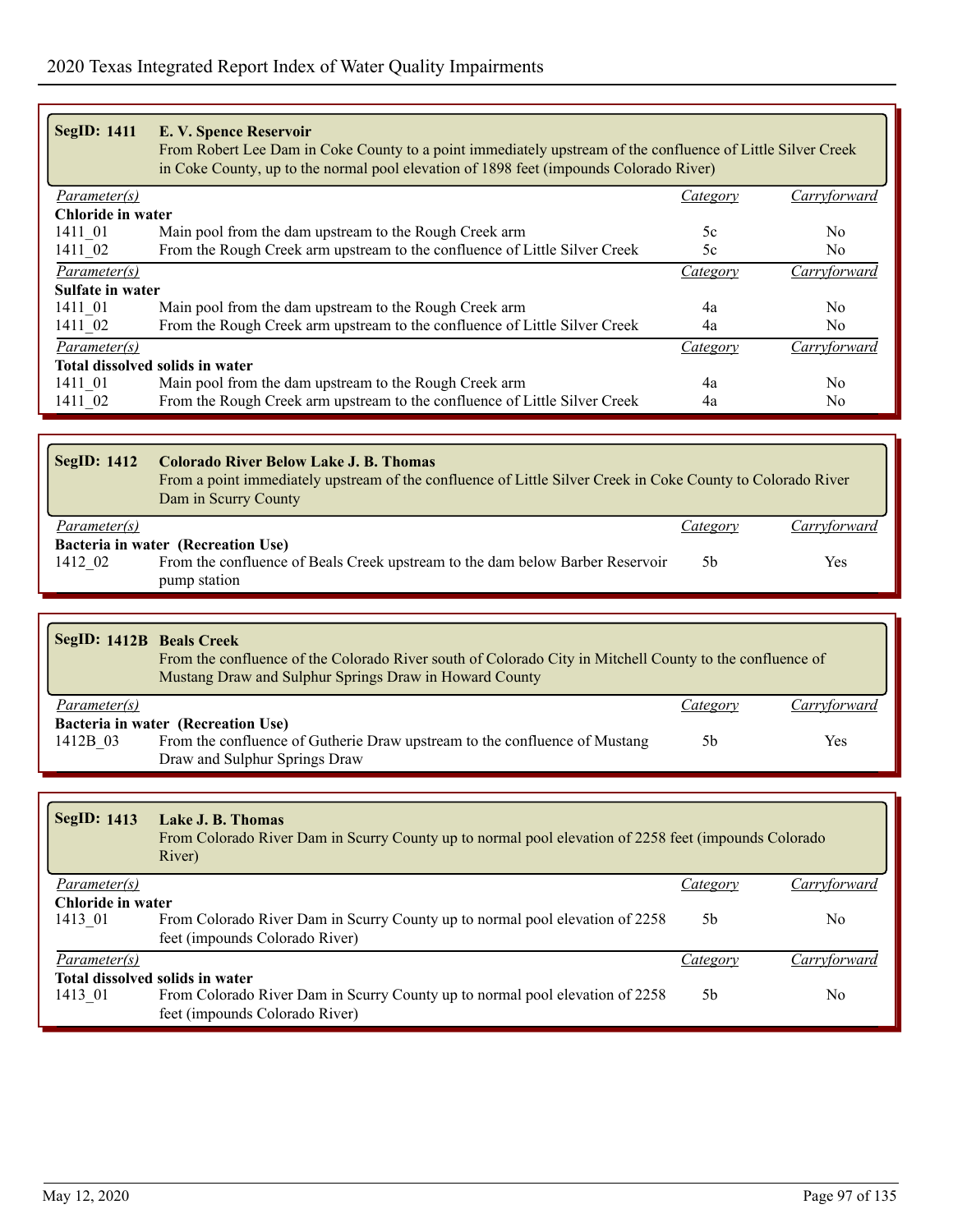| <b>SegID: 1416</b>           | <b>San Saba River</b><br>From the confluence with the Colorado River in San Saba County to the confluence of the North Valley Prong<br>and the Middle Valley Prong in Schleicher County                                                         |                 |                     |  |
|------------------------------|-------------------------------------------------------------------------------------------------------------------------------------------------------------------------------------------------------------------------------------------------|-----------------|---------------------|--|
| Parameter(s)                 |                                                                                                                                                                                                                                                 | Category        | Carryforward        |  |
| 1416 01                      | Bacteria in water (Recreation Use)<br>From the confluence with the Colorado River in San Saba County upstream to the<br><b>US 190</b>                                                                                                           | 5c              | N <sub>0</sub>      |  |
|                              |                                                                                                                                                                                                                                                 |                 |                     |  |
| SegID: 1416A Brady Creek     | From the confluence of the San Saba River southwest of San Saba in San Saba County to Brady Lake Dam west<br>of Brady in McCulloch County                                                                                                       |                 |                     |  |
| Parameter(s)                 |                                                                                                                                                                                                                                                 | <i>Category</i> | Carryforward        |  |
| 1416A 03                     | Depressed dissolved oxygen in water<br>From FM 714 upstream to Brady Lake dam                                                                                                                                                                   | 5c              | Yes                 |  |
|                              |                                                                                                                                                                                                                                                 |                 |                     |  |
|                              |                                                                                                                                                                                                                                                 |                 |                     |  |
| <b>SegID: 1421</b>           | <b>Concho River</b><br>From a point 2 km (1.2 mi) above the confluence of Fuzzy Creek in Concho County to San Angelo Dam on the<br>North Concho River in Tom Green County and to Nasworthy Dam on the South Concho River in Tom Green<br>County |                 |                     |  |
| Parameter(s)                 |                                                                                                                                                                                                                                                 | Category        | Carryforward        |  |
| 1421_08                      | Depressed dissolved oxygen in water<br>North Concho River, from the confluence with the South Concho River upstream<br>to O.C. Fisher dam                                                                                                       | 5c              | N <sub>0</sub>      |  |
|                              |                                                                                                                                                                                                                                                 |                 |                     |  |
| <b>SegID: 1425</b>           | O. C. Fisher Lake<br>From San Angelo Dam in Tom Green County up to normal pool elevation of 1908 feet (impounds North Concho<br>River)                                                                                                          |                 |                     |  |
| Parameter(s)                 |                                                                                                                                                                                                                                                 | <i>Category</i> | Carryforward        |  |
| Chloride in water<br>1425_01 | From San Angelo Dam in Tom Green County up to normal pool elevation of 1908<br>feet (impounds North Concho River)                                                                                                                               | 5c              | N <sub>0</sub>      |  |
| Parameter(s)                 |                                                                                                                                                                                                                                                 | <b>Category</b> | <b>Carryforward</b> |  |
|                              | Total dissolved solids in water                                                                                                                                                                                                                 |                 |                     |  |
| 1425_01                      | From San Angelo Dam in Tom Green County up to normal pool elevation of 1908<br>feet (impounds North Concho River)                                                                                                                               | 5c              | No                  |  |
|                              |                                                                                                                                                                                                                                                 |                 |                     |  |
|                              | SegID: 1427A Slaughter Creek<br>Intermittent stream with perennial pools from the confluence with Onion Creek to above US 290 west of Austin                                                                                                    |                 |                     |  |
| Parameter(s)                 |                                                                                                                                                                                                                                                 | Category        | Carryforward        |  |

| $1$ <i>u<sub>i</sub> u<sub>i</sub> u</i> <sub><i>u</i></sub> <i>u</i> <sub><i>i</i></sub> <i>u</i> <sub><i>i</i></sub> |                                                                                  | Cancz | $\alpha$ , $\beta$ , $\beta$ , $\alpha$ , $\alpha$ |
|------------------------------------------------------------------------------------------------------------------------|----------------------------------------------------------------------------------|-------|----------------------------------------------------|
|                                                                                                                        | Impaired macrobenthic community in water                                         |       |                                                    |
| 1427A 01                                                                                                               | Intermittent stream with perennial pools from the confluence with Onion Creek to |       | Yes                                                |
|                                                                                                                        | above US 290 west of Austin                                                      |       |                                                    |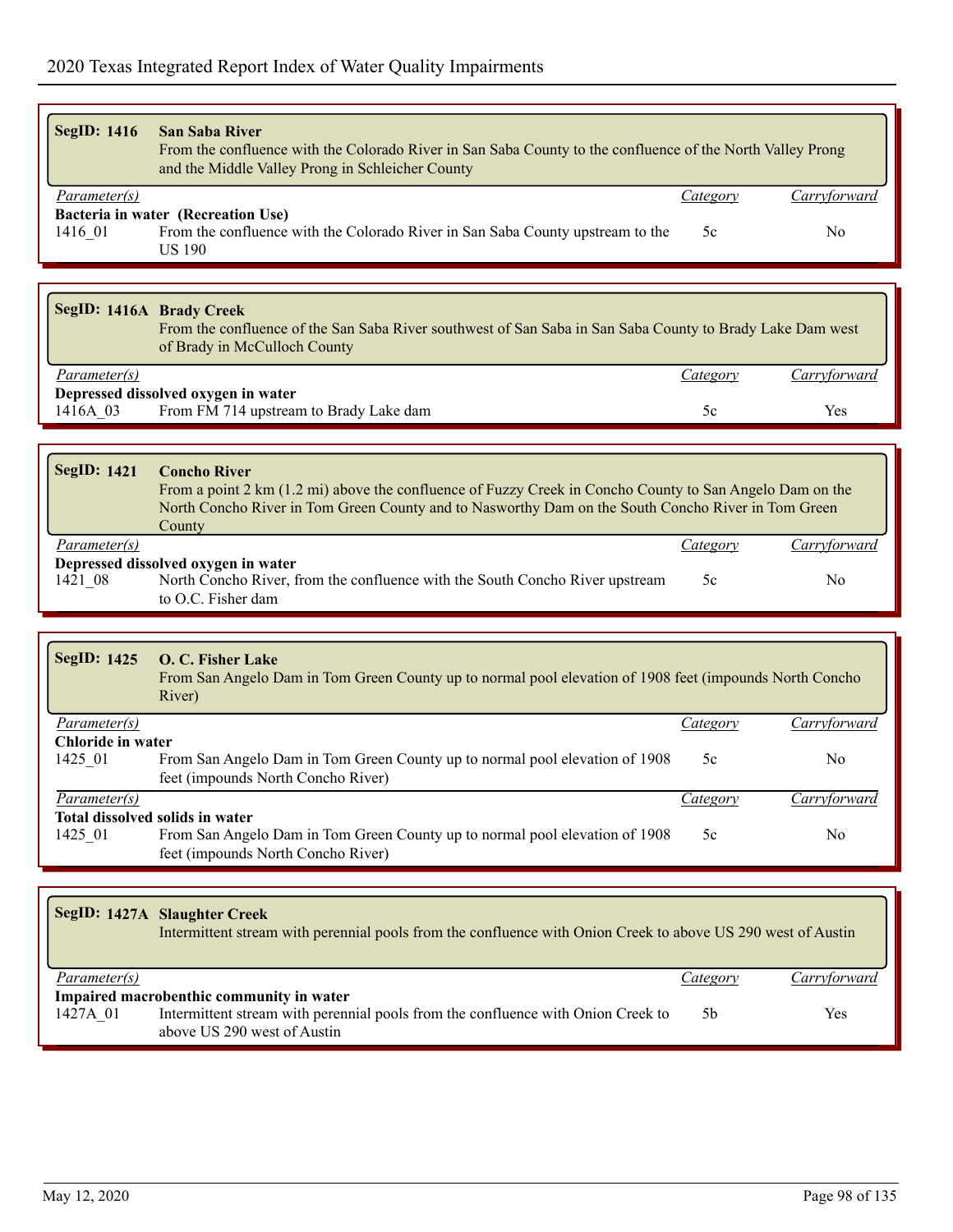From Cameron Road to the spring source

|                                    | SegID: 1428B Walnut Creek<br>From the confluence of the Colorado River in east Austin in Travis County to the upstream perennial portion of<br>the stream in north Austin in Travis County |          |              |
|------------------------------------|--------------------------------------------------------------------------------------------------------------------------------------------------------------------------------------------|----------|--------------|
| <i>Parameter(s)</i>                |                                                                                                                                                                                            | Category | Carryforward |
| Bacteria in water (Recreation Use) |                                                                                                                                                                                            |          |              |
| 1428B 05                           | From MoPac/Loop 1 upstream to Union Pacific Railroad tracks south of McNeil                                                                                                                | 4a       | No.          |
|                                    | Drive                                                                                                                                                                                      |          |              |
|                                    |                                                                                                                                                                                            |          |              |

|                     | SegID: 1428C Gilleland Creek<br>Perennial stream and intermittent stream with perennial pools from the confluence with the Colorado River up to<br>the spring source (Ward Spring) northwest of Pflugerville, in Travis County |          |                |
|---------------------|--------------------------------------------------------------------------------------------------------------------------------------------------------------------------------------------------------------------------------|----------|----------------|
| <i>Parameter(s)</i> |                                                                                                                                                                                                                                | Category | Carryforward   |
|                     | Bacteria in water (Recreation Use)                                                                                                                                                                                             |          |                |
| 1428C 01            | From the Colorado River upstream to Taylor Lane                                                                                                                                                                                | 4a       | N <sub>0</sub> |
| 1428C 03            | From Old Highway 20 to Cameron Road                                                                                                                                                                                            | 4a       | N <sub>0</sub> |
| 1428C 04            | From Cameron Road to the spring source                                                                                                                                                                                         | 4a       | No             |

|                                          | SegID: 1429C Waller Creek<br>From the confluence of Town Lake in central Austin in Travis County to the upstream portion of the stream in<br>north Austin in Travis County |          |                |  |
|------------------------------------------|----------------------------------------------------------------------------------------------------------------------------------------------------------------------------|----------|----------------|--|
| Parameter(s)                             |                                                                                                                                                                            | Category | Carryforward   |  |
|                                          | Bacteria in water (Recreation Use)                                                                                                                                         |          |                |  |
| 1429C 01                                 | From the confluence with Town Lake to East MLK Blvd.                                                                                                                       | 5c       | N <sub>0</sub> |  |
| 1429C 02                                 | From East MLK Blvd. to East 41st Street                                                                                                                                    | 4a       | No             |  |
| 1429C 03                                 | Upper portion of creek                                                                                                                                                     | 4a       | N <sub>0</sub> |  |
| Parameter(s)                             |                                                                                                                                                                            | Category | Carryforward   |  |
| Impaired macrobenthic community in water |                                                                                                                                                                            |          |                |  |
| 1429C 01                                 | From the confluence with Town Lake to East MLK Blvd.                                                                                                                       | 5c       | Yes            |  |

| SegID: 1433         | <b>O. H. Ivie Reservoir</b><br>From S. W. Freese Dam to a point 3.7 km (2.3 mi) downstream of the confluence of Mustang Creek on the<br>Colorado River Arm and to a point 2.0 km (1.2 mi) upstream of the confluence of Fuzzy Creek on the Concho<br>River Arm, up to the conservation pool level of |          |              |  |
|---------------------|------------------------------------------------------------------------------------------------------------------------------------------------------------------------------------------------------------------------------------------------------------------------------------------------------|----------|--------------|--|
| <i>Parameter(s)</i> |                                                                                                                                                                                                                                                                                                      | Category | Carryforward |  |
|                     | <b>Excessive algal growth in water</b>                                                                                                                                                                                                                                                               |          |              |  |
| 1433 01             | Main pool near dam                                                                                                                                                                                                                                                                                   | 5c       | No.          |  |
| 1433 02             | Concho River arm                                                                                                                                                                                                                                                                                     | 5c       | No.          |  |
| 1433 03             | Colorado River arm                                                                                                                                                                                                                                                                                   | 5c       | No.          |  |
| 1433 04             | Remainder of reservoir                                                                                                                                                                                                                                                                               | 5c       | No           |  |

| SegID: 1434G Alum Creek | From the confluence with the Colorado River in Bastrop County upstream to the headwaters near US 290<br>approximately 3.5 km southwest of McDade in Bastrop County |          |              |
|-------------------------|--------------------------------------------------------------------------------------------------------------------------------------------------------------------|----------|--------------|
| Parameter(s)            |                                                                                                                                                                    | Category | Carryforward |
|                         | Bacteria in water (Recreation Use)                                                                                                                                 |          |              |
| 1434G 01                | From the confluence with the Colorado River in Bastrop County upstream to the                                                                                      | 5c       | No.          |
|                         | headwaters near US 290 approximately 3.5 km southwest of McDade in Bastrop                                                                                         |          |              |
|                         | County                                                                                                                                                             |          |              |

г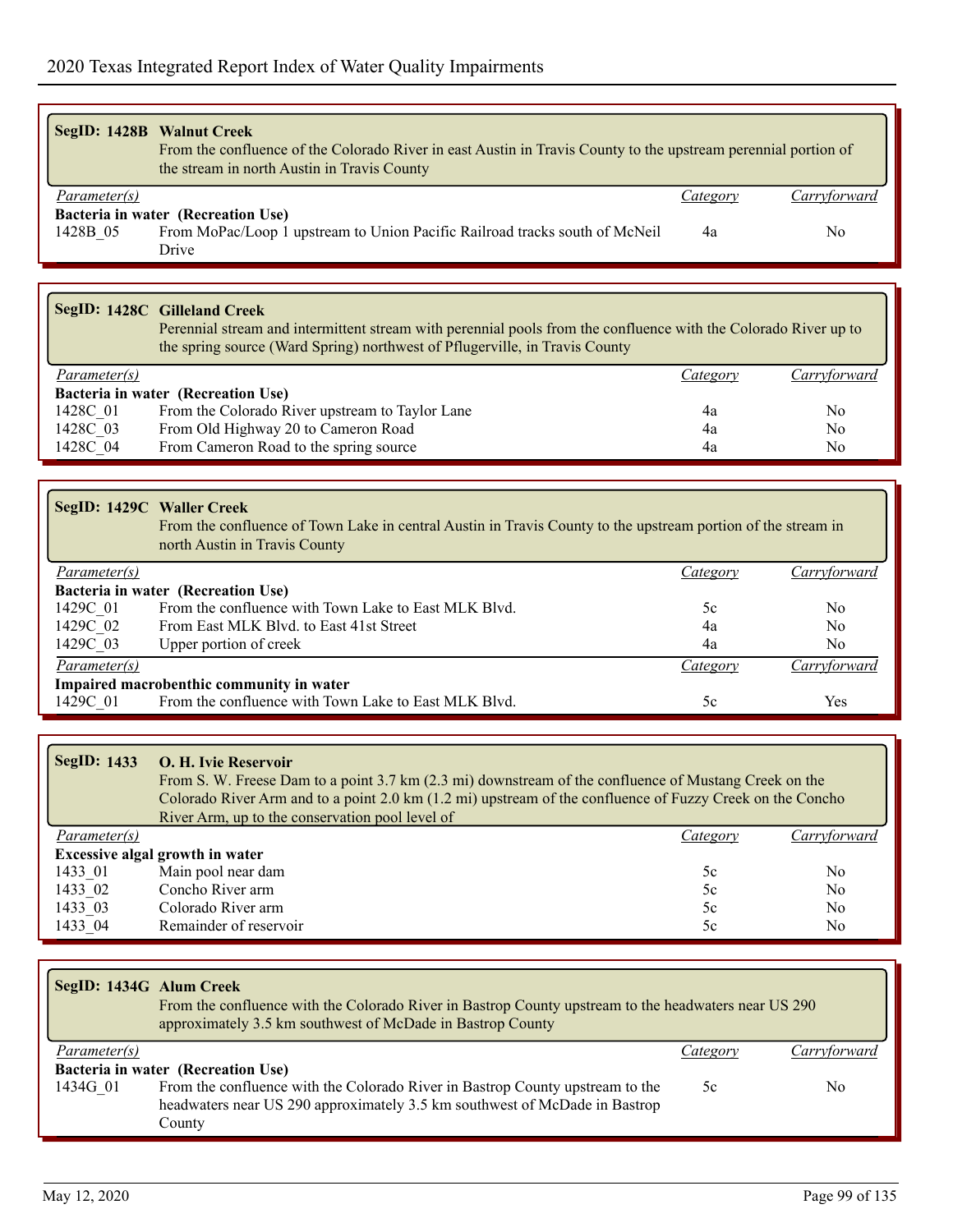| <b>SegID: 1501</b>  | <b>Tres Palacios Creek Tidal</b><br>From the confluence with Tres Palacios Bay in Matagorda County to a point 1.6 km (1.0 mi) upstream of the<br>confluence of Wilson Creek in Matagorda County |          |              |
|---------------------|-------------------------------------------------------------------------------------------------------------------------------------------------------------------------------------------------|----------|--------------|
| Parameter(s)        |                                                                                                                                                                                                 | Category | Carryforward |
|                     | Bacteria in water (Recreation Use)                                                                                                                                                              |          |              |
| 1501 01             | From the confluence with Willow Dam Creek at Tres Palacios Bay/Turtle Bay<br>upstream to a point 1.6 km (1.0 mi) upstream of the confluence of Wilson Creek<br>in Matagorda County              | 4a       | No.          |
| <i>Parameter(s)</i> |                                                                                                                                                                                                 | Category | Carryforward |
|                     | Depressed dissolved oxygen in water                                                                                                                                                             |          |              |
| 1501 01             | From the confluence with Willow Dam Creek at Tres Palacios Bay/Turtle Bay<br>upstream to a point 1.6 km (1.0 mi) upstream of the confluence of Wilson Creek<br>in Matagorda County              | .5b      | Yes          |

| <b>SegID: 1602</b>  | <b>Lavaca River Above Tidal</b><br>From a point 8.6 km (5.3 mi) downstream of US 59 in Jackson County to the confluence of Campbell Branch<br>west of Hallettsville in Lavaca County |          |                     |
|---------------------|--------------------------------------------------------------------------------------------------------------------------------------------------------------------------------------|----------|---------------------|
| <i>Parameter(s)</i> |                                                                                                                                                                                      | Category | <i>Carryforward</i> |
|                     | Bacteria in water (Recreation Use)                                                                                                                                                   |          |                     |
| 1602 02             | From the confluence of Beard Branch upstream to the upper end of segment at the<br>confluence of Campbell Branch in Hallettsville.                                                   | 5a       | No.                 |
| 1602 03             | Lower portion of segment from confluence with NHD RC 12100101002463<br>south of Edna in Jackson County upstream to confluence with Beard Branch                                      | 5a       | No                  |

| SegID: 1602B Rocky Creek           | Perennial stream from the confluence with the Lavaca River upstream to 2.9 km upstream of County Rd 364<br>north west of the City of Shiner |          |              |  |
|------------------------------------|---------------------------------------------------------------------------------------------------------------------------------------------|----------|--------------|--|
| <i>Parameter(s)</i>                |                                                                                                                                             | Category | Carryforward |  |
| Bacteria in water (Recreation Use) |                                                                                                                                             |          |              |  |
| 1602B 01                           | From the confluence of Lavaca River upstream to confluence of Ponton Creek                                                                  | 5a       | No           |  |

| SegID: 1602C Lavaca River Above Campbell Branch<br>From the confluence of Campbell Branch in Hallettsville to approximately 3.4 mi upstream of SH 95 in Lavaca<br>Co. |                                                                                |                |              |
|-----------------------------------------------------------------------------------------------------------------------------------------------------------------------|--------------------------------------------------------------------------------|----------------|--------------|
| <i>Parameter(s)</i>                                                                                                                                                   |                                                                                | Category       | Carryforward |
|                                                                                                                                                                       | Depressed dissolved oxygen in water                                            |                |              |
| 1602C 01                                                                                                                                                              | From confluence of Campbell Branch in Hallettsville upstream to the confluence | 5b             | Yes          |
|                                                                                                                                                                       | of West Prong Lavaca River                                                     |                |              |
| 1602C 02                                                                                                                                                              | From confluence of West Prong Lavaca River to the headwaters approximately     | 5 <sub>b</sub> | Yes          |
|                                                                                                                                                                       | 6.5 km upstream of TX Hwy 95 in the City of Moulton                            |                |              |

| SegID: 1803A Elm Creek | From the confluence of Sandies Creek east of Smiley in Gonzales County to the upstream perennial portion of<br>the stream southwest of Smiley in Gonzales County |          |              |
|------------------------|------------------------------------------------------------------------------------------------------------------------------------------------------------------|----------|--------------|
| <i>Parameter(s)</i>    |                                                                                                                                                                  | Category | Carryforward |
|                        | Depressed dissolved oxygen in water                                                                                                                              |          |              |
| 1803A 01               | From the confluence of Sandies Creek east of Smiley in Gonzales County to the<br>upstream perennial portion of the stream southwest of Smiley in Gonzales County | .5b      | Yes          |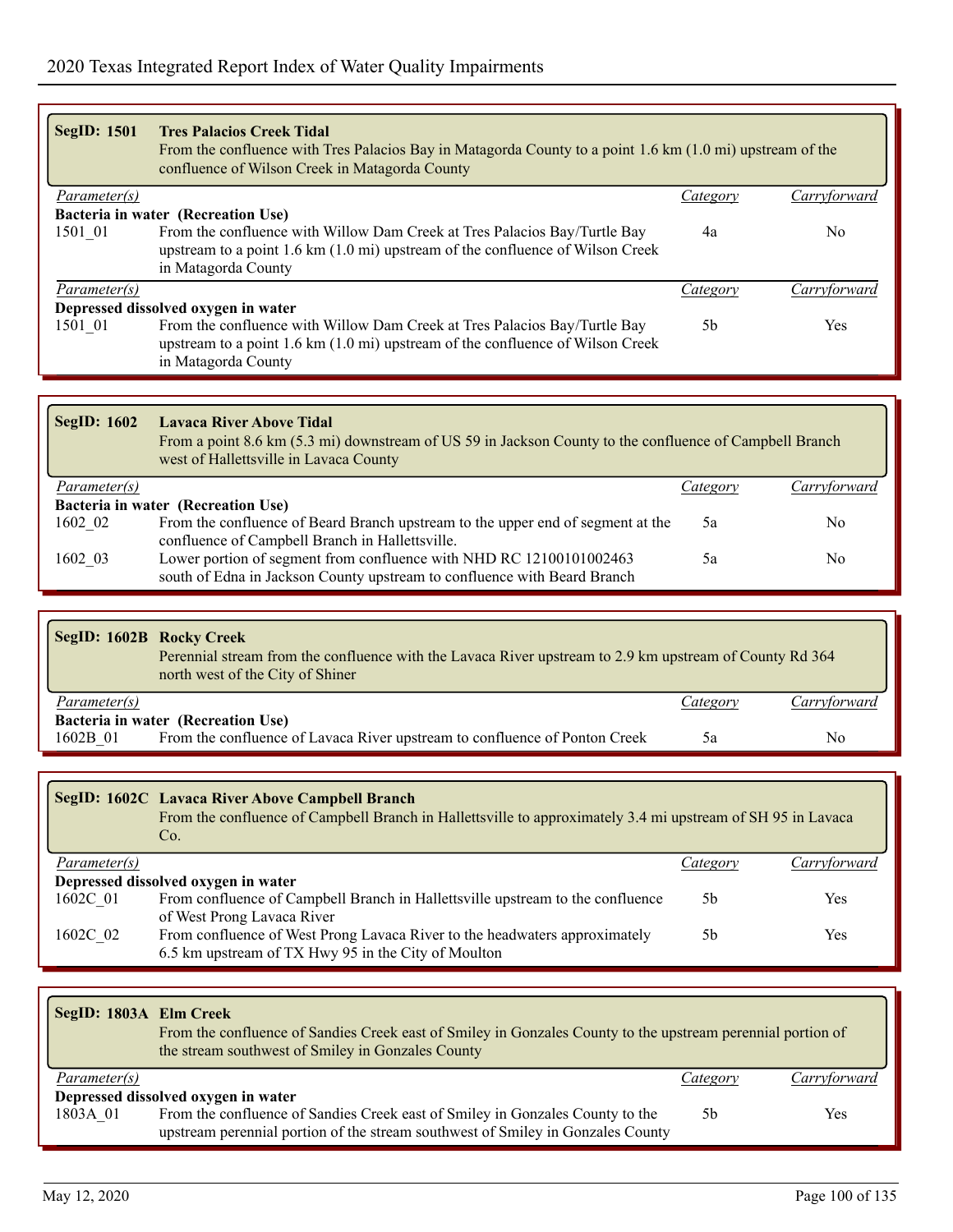|                     | <b>SegID: 1803B Sandies Creek</b><br>From the confluence of the Guadalupe River west of Cuero in DeWitt County to the upstream perennial portion<br>of the stream northwest of Smiley in Gonzales County |                 |                |  |  |
|---------------------|----------------------------------------------------------------------------------------------------------------------------------------------------------------------------------------------------------|-----------------|----------------|--|--|
| Parameter(s)        |                                                                                                                                                                                                          | Category        | Carryforward   |  |  |
|                     | Bacteria in water (Recreation Use)                                                                                                                                                                       |                 |                |  |  |
| 1803B 01            | From the confluence with the Guadalupe River to the confluence with Elm Ck.                                                                                                                              | 5 <sub>b</sub>  | No.            |  |  |
| 1803B 02            | From the confluence with Elm Creek to upper end of water body                                                                                                                                            | 5b              | Yes            |  |  |
| Parameter(s)        |                                                                                                                                                                                                          | <b>Category</b> | Carryforward   |  |  |
|                     | Depressed dissolved oxygen in water                                                                                                                                                                      |                 |                |  |  |
| 1803B 01            | From the confluence with the Guadalupe River to the confluence with Elm Ck.                                                                                                                              | 5 <sub>b</sub>  | N <sub>0</sub> |  |  |
| 1803B 02            | From the confluence with Elm Creek to upper end of water body                                                                                                                                            | 5 <sub>b</sub>  | <b>Yes</b>     |  |  |
| Parameter(s)        |                                                                                                                                                                                                          | Category        | Carryforward   |  |  |
|                     | Impaired fish community in water                                                                                                                                                                         |                 |                |  |  |
| 1803B 01            | From the confluence with the Guadalupe River to the confluence with Elm Ck.                                                                                                                              | 5 <sub>b</sub>  | <b>Yes</b>     |  |  |
| <i>Parameter(s)</i> |                                                                                                                                                                                                          | Category        | Carryforward   |  |  |
| 1803B 01            | Impaired macrobenthic community in water<br>From the confluence with the Guadalupe River to the confluence with Elm Ck.<br><b>Yes</b><br>5 <sub>b</sub>                                                  |                 |                |  |  |

| SegID: 1803C Peach Creek<br>From the confluence of the Guadalupe River southeast of Gonzales in Gonzales County to the upstream<br>perennial portion of the stream northeast of Waelder in Gonzales County |                |              |
|------------------------------------------------------------------------------------------------------------------------------------------------------------------------------------------------------------|----------------|--------------|
|                                                                                                                                                                                                            | Category       | Carryforward |
| Bacteria in water (Recreation Use)                                                                                                                                                                         |                |              |
| Lower 25 mi of water body                                                                                                                                                                                  | .5b            | No.          |
| From approx. 1.2 mi downstream of FM 1680 in Gonzales County to confluence                                                                                                                                 | 5 <sub>b</sub> | Yes          |
| with Elm Creek In Fayette County                                                                                                                                                                           |                |              |
|                                                                                                                                                                                                            | Category       | Carryforward |
| Depressed dissolved oxygen in water                                                                                                                                                                        |                |              |
| Lower 25 mi of water body                                                                                                                                                                                  | .5b            | Yes          |
| From approx. 1.2 mi downstream of FM 1680 in Gonzales County to confluence<br>with Elm Creek In Fayette County                                                                                             | 5 <sub>b</sub> | Yes          |
|                                                                                                                                                                                                            |                |              |

|                     | SegID: 1804A Geronimo Creek<br>From the confluence of the Guadalupe River south of Seguin in Guadalupe County to the upstream perennial<br>portion north of Seguin in Guadalupe County |          |              |
|---------------------|----------------------------------------------------------------------------------------------------------------------------------------------------------------------------------------|----------|--------------|
| <i>Parameter(s)</i> |                                                                                                                                                                                        | Category | Carryforward |
|                     | Bacteria in water (Recreation Use)                                                                                                                                                     |          |              |
| 1804A 01            | From the confluence of the Guadalupe River south of Seguin in Guadalupe                                                                                                                | 5c       | No           |
|                     | County to the upstream perennial portion north of Seguin in Guadalupe County                                                                                                           |          |              |

| SegID: 1805<br><b>Canyon Lake</b><br>From Canyon Dam in Comal County to a point 2.7 km (1.7 mi) downstream of Rebecca Creek Road in Comal<br>County, up to normal pool elevation of 909 feet (impounds Guadalupe River) |                                                                      |          |                |
|-------------------------------------------------------------------------------------------------------------------------------------------------------------------------------------------------------------------------|----------------------------------------------------------------------|----------|----------------|
| <i>Parameter(s)</i>                                                                                                                                                                                                     |                                                                      | Category | Carryforward   |
| Mercury in edible tissue                                                                                                                                                                                                |                                                                      |          |                |
| 1805 01                                                                                                                                                                                                                 | Cove around Jacob's Creek Park                                       | 5c       | No             |
| 1805 02                                                                                                                                                                                                                 | North end of Crane's Mill Park peninsula to south end of Canyon Park | 5c       | No             |
| 1805 03                                                                                                                                                                                                                 | Upper end of segment                                                 | 5c       | No             |
| 1805 04                                                                                                                                                                                                                 | Lower end of reservoir from dam upstream to Canyon Park              | 5c       | N <sub>0</sub> |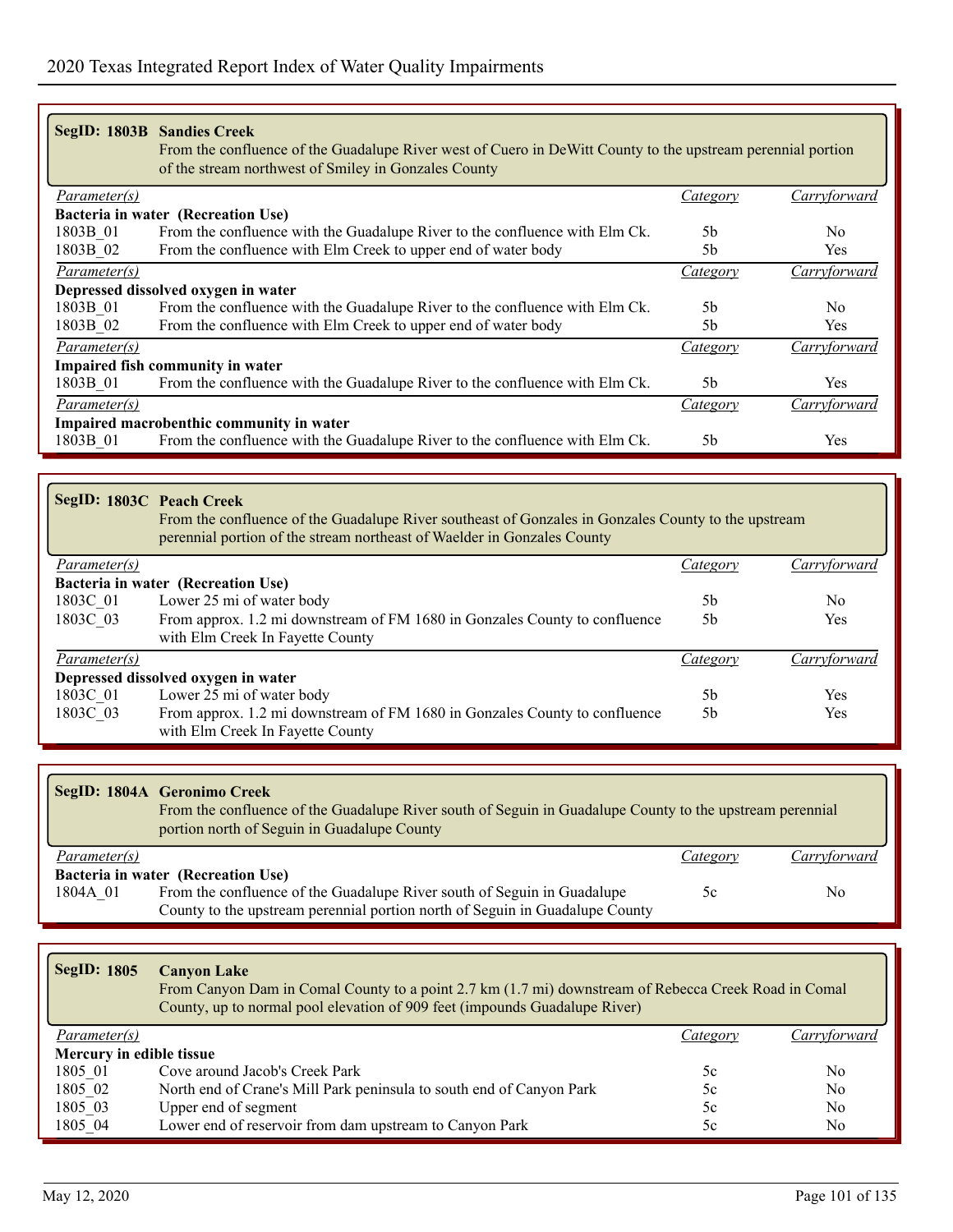| <b>SegID: 1806</b> | <b>Guadalupe River Above Canyon Lake</b><br>From a point 2.7 km (1.7 mi) downstream of Rebecca Creek Road in Comal County to the confluence of the<br>North Fork Guadalupe River and the South Fork Guadalupe River in Kerr County |          |              |
|--------------------|------------------------------------------------------------------------------------------------------------------------------------------------------------------------------------------------------------------------------------|----------|--------------|
| Parameter(s)       |                                                                                                                                                                                                                                    | Category | Carryforward |
|                    | Bacteria in water (Recreation Use)                                                                                                                                                                                                 |          |              |
| 1806 08            | From the confluence of Honey Creek in Comal County upstream to the<br>confluence of Big Joshua Creek in Kendall County                                                                                                             | 5c       | No.          |

| <b>SegID: 1806A Camp Meeting Creek</b><br>From the confluence with segment 1806 of the Guadalupe River up to the headwaters at Bearskin Road |                                                                                 |          |              |  |
|----------------------------------------------------------------------------------------------------------------------------------------------|---------------------------------------------------------------------------------|----------|--------------|--|
| <i>Parameter(s)</i>                                                                                                                          |                                                                                 | Category | Carryforward |  |
|                                                                                                                                              | Bacteria in water (Recreation Use)                                              |          |              |  |
| 1806A 01                                                                                                                                     | Intermittent stream with perennial pools from the confluence with the Guadalupe | 5a       | No           |  |
|                                                                                                                                              | River upstream to the dam on an unnamed impoundment, located downstream of      |          |              |  |
|                                                                                                                                              | Ranchero Road in the City of Kerrville.                                         |          |              |  |

|                     | SegID: 1806D Quinlan Creek<br>From the confluence of the Guadalupe River in Kerrville in Kerr County to the upstream perennial portion of the<br>stream north of Kerrville in Kerr County |          |              |
|---------------------|-------------------------------------------------------------------------------------------------------------------------------------------------------------------------------------------|----------|--------------|
| <i>Parameter(s)</i> |                                                                                                                                                                                           | Category | Carryforward |
|                     | Bacteria in water (Recreation Use)                                                                                                                                                        |          |              |
| 1806D 01            | From the confluence of the Guadalupe River in Kerryille in Kerr County to the                                                                                                             | 4a       | No.          |
|                     | upstream perennial portion of the stream north of Kerrville in Kerr County                                                                                                                |          |              |

| SegID: 1806E Town Creek | From the confluence of the Guadalupe River just upstream of FM 394 in Kerrville in Kerr County upstream to<br>the headwaters in Gillespie County approximately 4.5 mi (7.4 km) north of Kerryille |          |              |
|-------------------------|---------------------------------------------------------------------------------------------------------------------------------------------------------------------------------------------------|----------|--------------|
| <i>Parameter(s)</i>     |                                                                                                                                                                                                   | Category | Carryforward |
|                         | Bacteria in water (Recreation Use)                                                                                                                                                                |          |              |
| 1806E 01                | From the confluence of the Guadalupe River just upstream of FM 394 in                                                                                                                             | 4a       | No           |
|                         | Kerrville in Kerr County upstream to the headwaters in Gillespie County<br>approximately 4.5 mi (7.4 km) north of Kerrville                                                                       |          |              |

| <b>SegID: 1810</b>  | <b>Plum Creek</b><br>From the confluence with the San Marcos River in Caldwell County to FM 2770 in Hays County |          |              |
|---------------------|-----------------------------------------------------------------------------------------------------------------|----------|--------------|
| <i>Parameter(s)</i> |                                                                                                                 | Category | Carryforward |
|                     | Bacteria in water (Recreation Use)                                                                              |          |              |
| 1810 01             | Confluence with San Marcos River to approximately 2.5 mi upstream of the                                        | 4b       | No.          |
|                     | confluence with Clear Fork Plum Creek                                                                           |          |              |
| 1810 02             | From approximately 2.5 mi upstream of confluence with Clear Fork Plum Ck to                                     | 4b       | No.          |
|                     | approximately 0.5 mi upstream of SH21                                                                           |          |              |
| 1810 03             | From approximately 0.5 mi upstream of SH 21 to upper end of segment                                             | 4b       | No.          |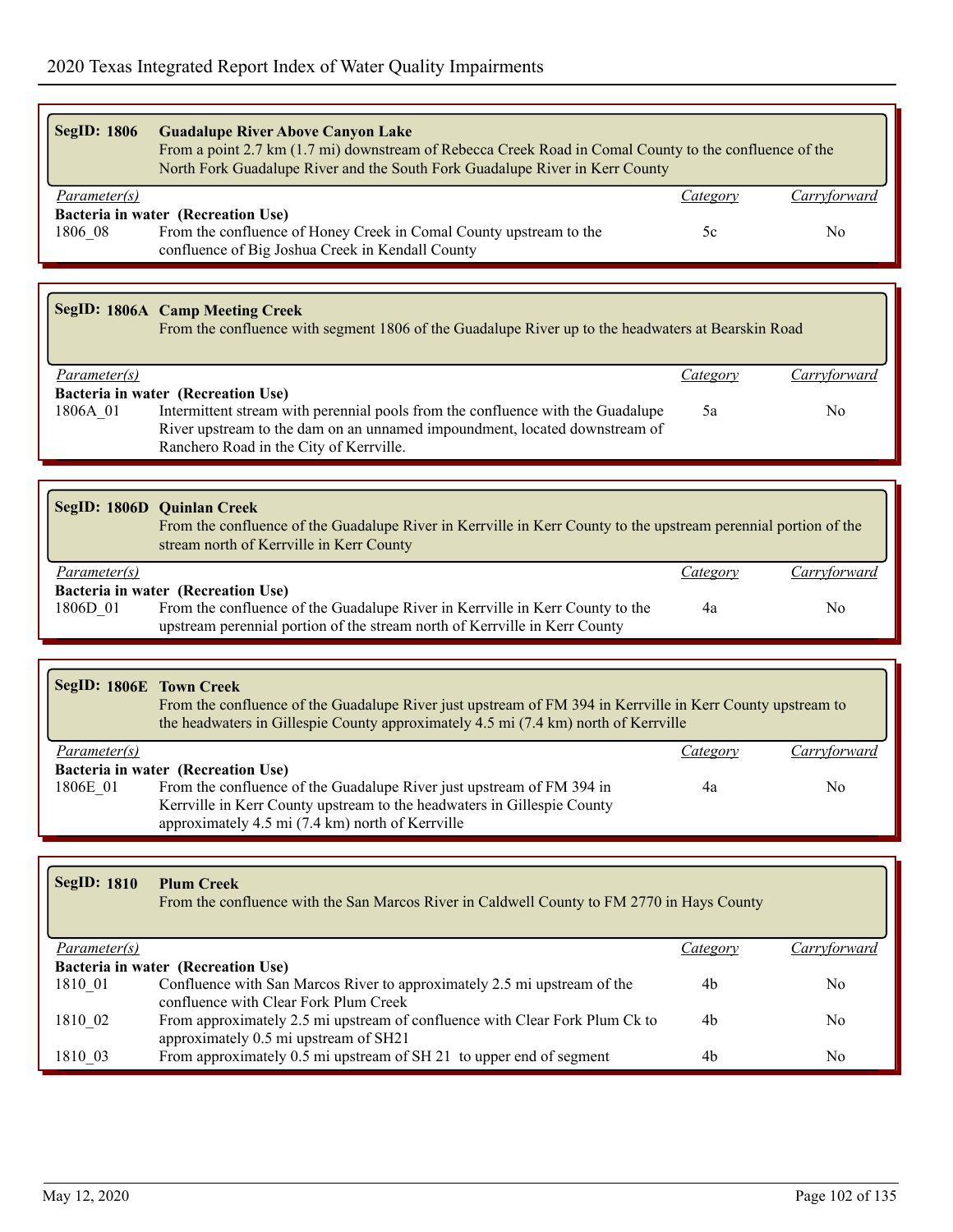| <b>SegID: 1811</b>        | <b>Comal River</b><br>From the confluence with the Guadalupe River in Comal County to Klingemann Street in New Braunfels in<br><b>Comal County</b>                                                         |                 |              |
|---------------------------|------------------------------------------------------------------------------------------------------------------------------------------------------------------------------------------------------------|-----------------|--------------|
| Parameter(s)              |                                                                                                                                                                                                            | <b>Category</b> | Carryforward |
| 1811 01                   | Bacteria in water (Recreation Use)<br>From the confluence with segment 1804 of the Guadalupe River up to just<br>upstream of the confluence with Dry Comal Creek in New Braunfels, Comal<br>County, Texas. | 5c              | No           |
|                           |                                                                                                                                                                                                            |                 |              |
|                           | SegID: 1811A Dry Comal Creek<br>From the confluence of the Comal River in New Braunfels in Comal County to the upstream perennial portion of<br>the stream southwest of New Braunfels in Comal County      |                 |              |
| Parameter(s)              |                                                                                                                                                                                                            | <b>Category</b> | Carryforward |
| 1811A_01                  | Bacteria in water (Recreation Use)<br>Lower 25 mi of water body                                                                                                                                            | 5c              | No           |
|                           |                                                                                                                                                                                                            |                 |              |
| <b>SegID: 1815</b>        | <b>Cypress Creek</b><br>From the confluence with the Blanco River in Hays County to a point 6.4 km (4.0 mi) upstream of the most<br>upstream unnamed county road crossing Hays County                      |                 |              |
| Parameter(s)              |                                                                                                                                                                                                            | Category        | Carryforward |
| 1815_01                   | Depressed dissolved oxygen in water<br>Lower 7 mi of segment                                                                                                                                               | 5c              | No           |
| $\overline{Parameter(s)}$ |                                                                                                                                                                                                            | <i>Category</i> | Carryforward |
|                           | Impaired fish community in water                                                                                                                                                                           |                 |              |
| 1815_01                   | Lower 7 mi of segment                                                                                                                                                                                      | 5c              | No           |
| Parameter(s)              | Impaired macrobenthic community in water                                                                                                                                                                   | Category        | Carryforward |
| 1815_01                   | Lower 7 mi of segment                                                                                                                                                                                      | 5c              | No           |
|                           |                                                                                                                                                                                                            |                 |              |
| <b>SegID: 1817</b>        | <b>North Fork Guadalupe River</b><br>From the confluence with the Guadalupe River in Kerr County to a point 18.2 km (11.3 mi) upstream of<br>Boneyard Draw in Kerr County                                  |                 |              |
| Parameter(s)              |                                                                                                                                                                                                            | Category        | Carryforward |
| 1817 01                   | Impaired fish community in water<br>From the confluence with the Guadalupe River in Kerr County to a point 18.2 km<br>(11.3 mi) upstream of Boneyard Draw in Kerr County                                   | 5c              | No           |
| $\overline{Parameter(s)}$ |                                                                                                                                                                                                            | <b>Category</b> | Carryforward |
| 1817_01                   | Impaired macrobenthic community in water<br>From the confluence with the Guadalupe River in Kerr County to a point 18.2 km<br>(11.3 mi) upstream of Boneyard Draw in Kerr County                           | 5c              | No           |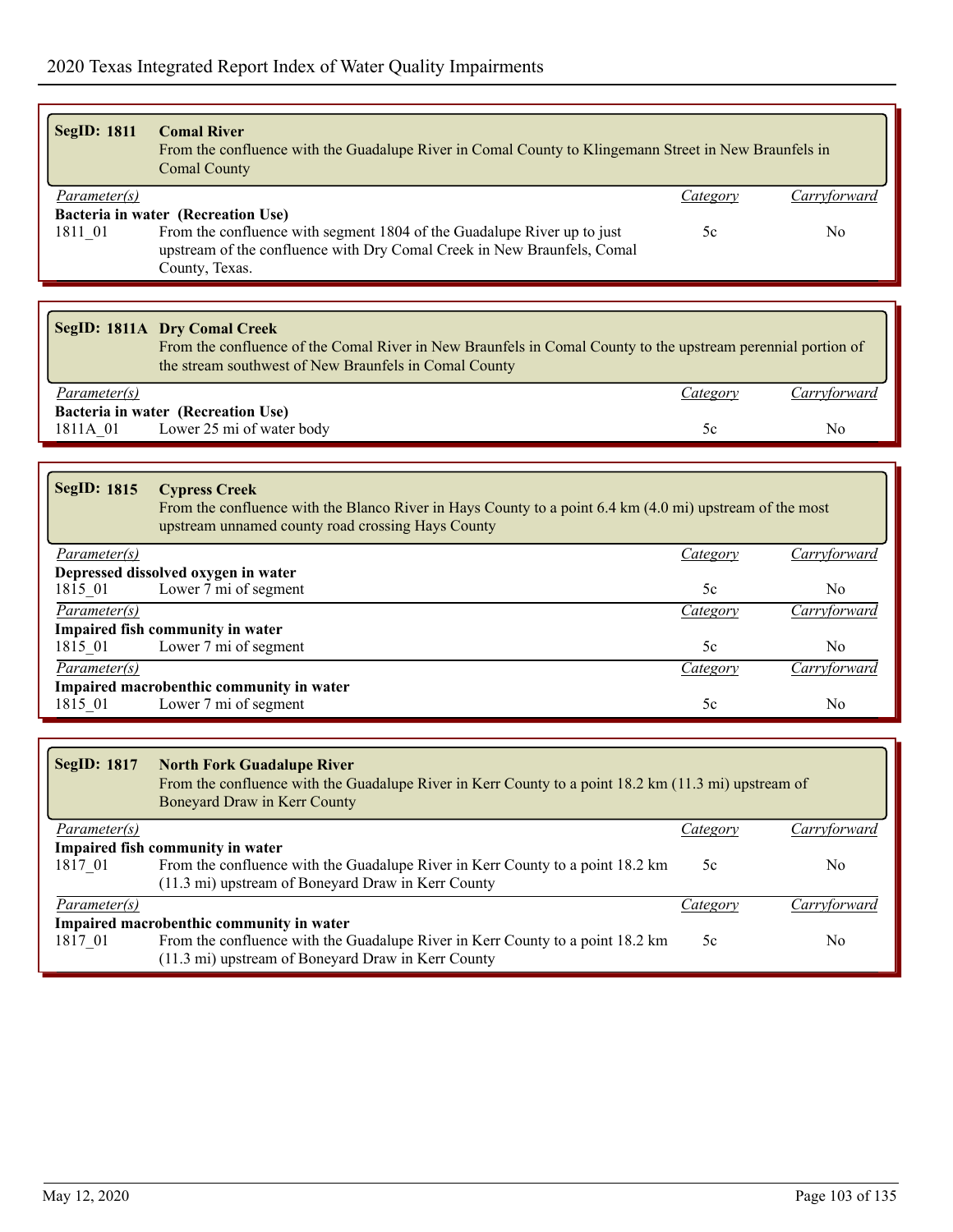| <b>SegID: 1818</b> | <b>South Fork Guadalupe River</b><br>From the confluence with the Guadalupe River in Kerr County to a point 4.8 km (3.0 mi) upstream of FM 187 in<br><b>Kerr County</b> |          |                     |
|--------------------|-------------------------------------------------------------------------------------------------------------------------------------------------------------------------|----------|---------------------|
| Parameter(s)       |                                                                                                                                                                         | Category | Carryforward        |
|                    | Impaired fish community in water                                                                                                                                        |          |                     |
| 1818 01            | Lower 1.5 mi of segment                                                                                                                                                 | 5c       | No                  |
| Parameter(s)       |                                                                                                                                                                         | Category | <i>Carryforward</i> |
|                    | Impaired macrobenthic community in water                                                                                                                                |          |                     |
| 1818 01            | Lower 1.5 mi of segment                                                                                                                                                 | 5c       | No                  |

| <b>SegID: 1901</b> | <b>Lower San Antonio River</b><br>From the confluence with the Guadalupe River in Refugio/Victoria County to a point 600 meters (660 yards)<br>downstream of FM 791 at Mays crossing near Falls City in Karnes County |          |               |
|--------------------|-----------------------------------------------------------------------------------------------------------------------------------------------------------------------------------------------------------------------|----------|---------------|
| Parameter(s)       |                                                                                                                                                                                                                       | Category | Carryforward  |
|                    | Bacteria in water (Recreation Use)                                                                                                                                                                                    |          |               |
| 1901 02            | 25 mi upstream of Manahuilla Creek                                                                                                                                                                                    | 4a       | No            |
| 1901 03            | From 25 mi upstream of Manahuilla Cr to 9 mi downstream of Escondido Cr                                                                                                                                               | 4a       | No            |
| 1901 04            | 9 mi downstream of Escondido Creek                                                                                                                                                                                    | 4a       | No            |
| Parameter(s)       |                                                                                                                                                                                                                       | Category | L'arrvtorward |
|                    | Impaired fish community in water                                                                                                                                                                                      |          |               |
| 1901 02            | 25 mi upstream of Manahuilla Creek                                                                                                                                                                                    | 5c       | <b>Yes</b>    |

| Parameter(s)<br>Carryforward<br>Category<br>Bacteria in water (Recreation Use)<br>From the confluence with Lower San Antonio River upstream to the confluence<br>1901A 01<br>No.<br>5c | SegID: 1901A Escondido Creek<br>From the confluence with Lower San Antonio River upstream to the headwaters near Karnes CR 210 and FM 99 |  |
|----------------------------------------------------------------------------------------------------------------------------------------------------------------------------------------|------------------------------------------------------------------------------------------------------------------------------------------|--|
|                                                                                                                                                                                        |                                                                                                                                          |  |
|                                                                                                                                                                                        | with Nichols Creek in Kenedy                                                                                                             |  |

|                     | SegID: 1901B Cabeza Creek<br>From the confluence with segment 1901, west of Goliad, Goliad County, up to the upper end of the water body<br>(NHD RC 12100303000882) |          |              |
|---------------------|---------------------------------------------------------------------------------------------------------------------------------------------------------------------|----------|--------------|
| <i>Parameter(s)</i> |                                                                                                                                                                     | Category | Carryforward |
|                     | Bacteria in water (Recreation Use)                                                                                                                                  |          |              |
| 1901B 01            | From the confluence with segment 1901, west of Goliad, Goliad County, up to<br>the upper end of the water body (NHD RC 12100303000882)                              | 5c       | Yes          |

 $\Box$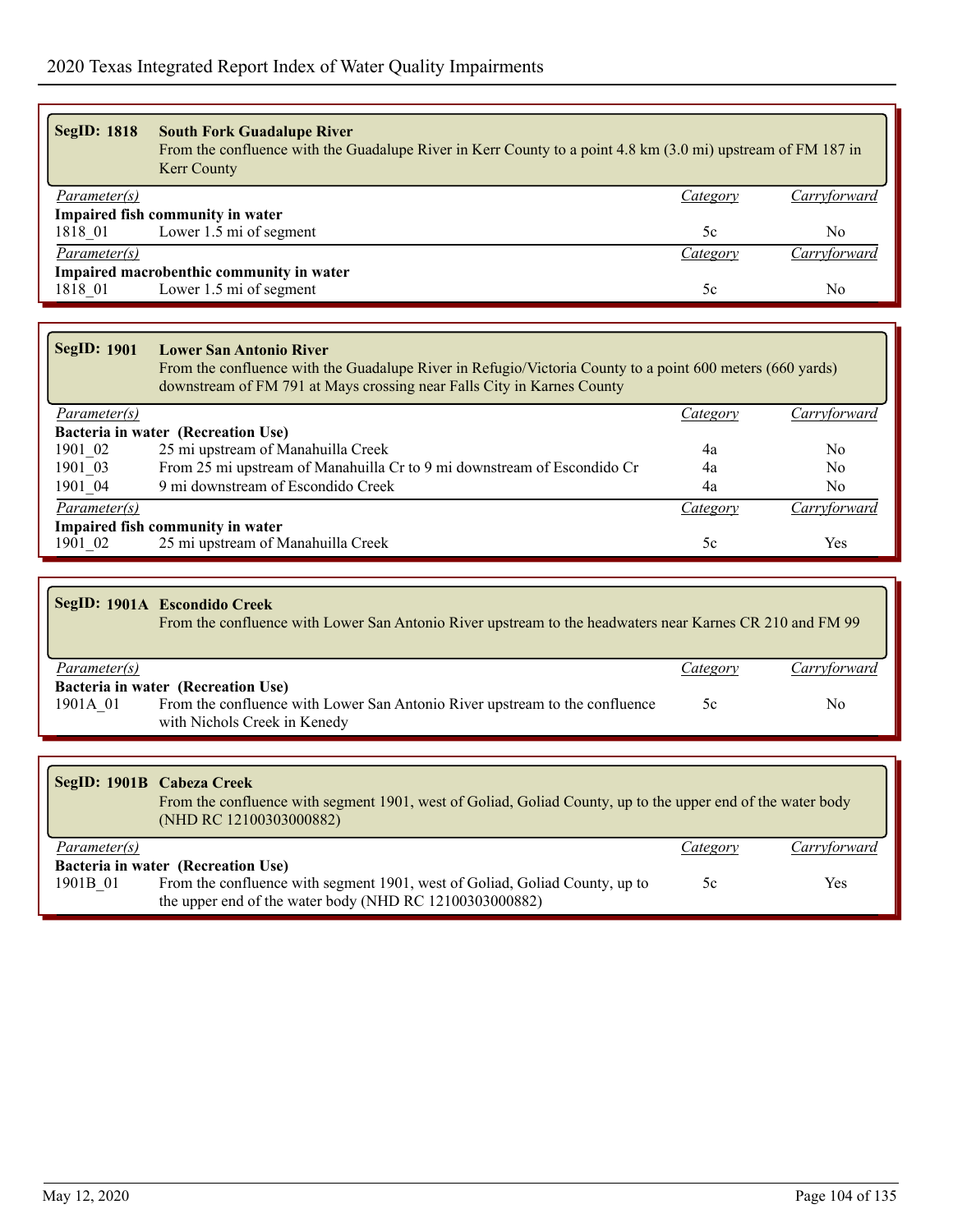| SegID: 1901F Ecleto Creek | From the confluence with the Lower San Antonio River upstream to the headwaters adjacent to SH 123 south of<br>Seguin in Guadalupe County |          |              |
|---------------------------|-------------------------------------------------------------------------------------------------------------------------------------------|----------|--------------|
| <i>Parameter(s)</i>       |                                                                                                                                           | Category | Carryforward |
|                           | Bacteria in water (Recreation Use)                                                                                                        |          |              |
| 1901F 01                  | From the confluence with the Lower San Antonio River upstream to the                                                                      | 5c       | No.          |
|                           | headwaters adjacent to SH 123 south of Seguin in Guadalupe County                                                                         |          |              |
| <i>Parameter(s)</i>       |                                                                                                                                           | Category | Carryforward |
|                           | Depressed dissolved oxygen in water                                                                                                       |          |              |
| 1901F 01                  | From the confluence with the Lower San Antonio River upstream to the                                                                      | 5c       | No           |
|                           | headwaters adjacent to SH 123 south of Seguin in Guadalupe County                                                                         |          |              |

| <b>SegID: 1902</b>  | <b>Lower Cibolo Creek</b><br>From the confluence with the San Antonio River in Karnes County to a point 100 meters (110 yards) downstream<br>of IH 10 in Bexar/Guadalupe County |          |              |
|---------------------|---------------------------------------------------------------------------------------------------------------------------------------------------------------------------------|----------|--------------|
| <i>Parameter(s)</i> |                                                                                                                                                                                 | Category | Carryforward |
|                     | Bacteria in water (Recreation Use)                                                                                                                                              |          |              |
| 1902 01             | From the confluence with the Lower San Antonio River in Karnes County<br>upstream to the confluence with Mulifest Creek                                                         | 5c       | No           |
| 1902 02             | From the confluence with Mulifest Creek upstream to the confluence with Pulaski<br>Creek                                                                                        | 5c       | No           |
| 1902 03             | From the confluence with Pulaski Creek upstream to the confluence with Clifton<br><b>Branch</b>                                                                                 | 5c       | No           |

|              | SegID: 1902A Martinez Creek<br>Perennial stream from the confluence with Lower Cibolo Creek upstream to the headwaters in Bexar County |          |              |
|--------------|----------------------------------------------------------------------------------------------------------------------------------------|----------|--------------|
| Parameter(s) |                                                                                                                                        | Category | Carryforward |
|              | Bacteria in water (Recreation Use)                                                                                                     |          |              |
| 1902A 01     | From the confluence with Lower Cibolo Creek upstream to the confluence with<br>Salitrillo Creek                                        | 5c       | No.          |

|                     | SegID: 1902C Clifton Branch<br>From the confluence of Lower Cibolo Creek upstream to the headwater 0.6 mi upstream of Wilson CR 424 north<br>of Stockdale |          |              |
|---------------------|-----------------------------------------------------------------------------------------------------------------------------------------------------------|----------|--------------|
| Parameter(s)        |                                                                                                                                                           | Category | Carryforward |
|                     | Bacteria in water (Recreation Use)                                                                                                                        |          |              |
| 1902C 01            | From the confluence of Lower Cibolo Creek upstream to the headwater 0.6 mi<br>upstream of Wilson CR 424 north of Stockdale                                | 5c       | No           |
| <i>Parameter(s)</i> |                                                                                                                                                           | Category | Carryforward |
|                     | Depressed dissolved oxygen in water                                                                                                                       |          |              |
| 1902C 01            | From the confluence of Lower Cibolo Creek upstream to the headwater 0.6 mi<br>upstream of Wilson CR 424 north of Stockdale                                | .5b      | No           |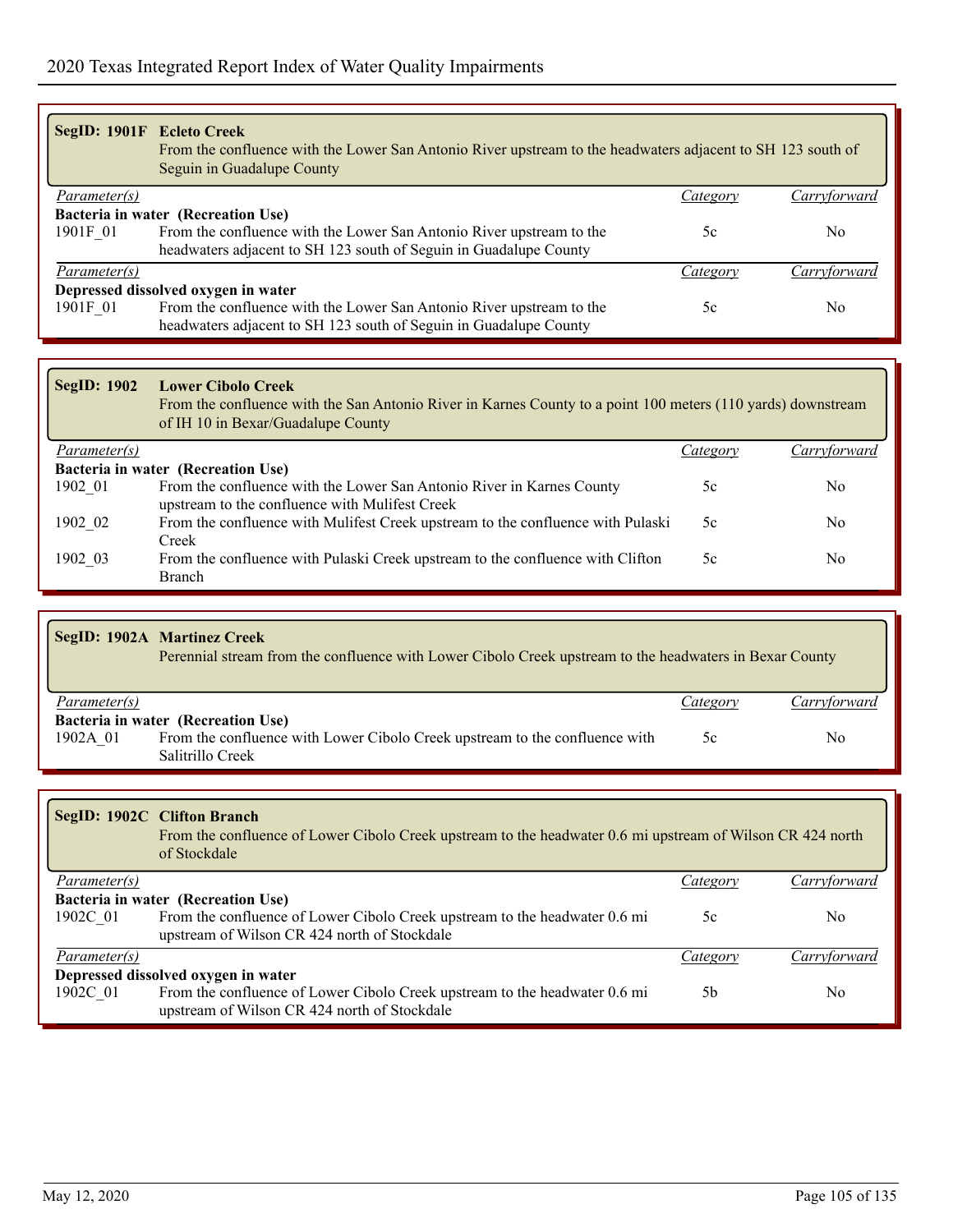| <b>SegID: 1903</b>                 | <b>Medina River Below Medina Diversion Lake</b><br>From the confluence with the San Antonio River in Bexar County to Medina Diversion Dam in Medina County                                                                               |                 |              |
|------------------------------------|------------------------------------------------------------------------------------------------------------------------------------------------------------------------------------------------------------------------------------------|-----------------|--------------|
| Parameter(s)                       |                                                                                                                                                                                                                                          | <b>Category</b> | Carryforward |
|                                    | Bacteria in water (Recreation Use)                                                                                                                                                                                                       |                 |              |
| 1903 01                            | From the confluence with the San Antonio River upstream to the confluence with<br>Palo Blanco Creek approximately 2.0 km upstream of FM 1937                                                                                             | 5c              | No           |
| 1903 02                            | From the confluence with Palo Blanco Creek approximately 2.0 km upstream of<br>FM 1937 upstream to the confluence with Lower Leon Creek                                                                                                  | 5c              | No           |
| 1903_03                            | From the confluence with Lower Leon Creek upstream to the confluence with<br>Medio Creek                                                                                                                                                 | 5c              | No           |
|                                    |                                                                                                                                                                                                                                          |                 |              |
| <b>SegID: 1905</b>                 | <b>Medina River Above Medina Lake</b><br>From a point immediately upstream of the confluence of Red Bluff Creek in Bandera County to the confluence of<br>the North Prong Medina River and the West Prong Medina River in Bandera County |                 |              |
| Parameter(s)                       |                                                                                                                                                                                                                                          | <i>Category</i> | Carryforward |
| 1905_01                            | Bacteria in water (Recreation Use)<br>From a point immediately upstream of the confluence of Red Bluff Creek<br>upstream to RM 470                                                                                                       | 5c              | No           |
|                                    |                                                                                                                                                                                                                                          |                 |              |
|                                    |                                                                                                                                                                                                                                          |                 |              |
| <b>SegID: 1906</b>                 | <b>Lower Leon Creek</b><br>From the confluence with the Medina River in Bexar County to a point 100 meters (110 yards) upstream of SH<br>16 northwest of San Antonio in Bexar County                                                     |                 |              |
| Parameter(s)                       |                                                                                                                                                                                                                                          | Category        | Carryforward |
| PCBs in edible tissue              |                                                                                                                                                                                                                                          |                 |              |
| 1906 03                            | From confluence with Indian Creek to Hwy 353 (New Laredo Hwy)                                                                                                                                                                            | 5a              | No           |
| 1906 04                            | From Hwy 353 (New Laredo Hwy) upstream approximately 2 mi to a point                                                                                                                                                                     | 5a              | No           |
| 1906 05                            | southeast of Pearsall Park<br>From a point southeast of Pearsall Park upstream to US 90 on the westside of San                                                                                                                           | 5a              | No           |
| 1906_06                            | Antonio<br>From US 90 on the westside of San Antonio upstream to a point 100 meters<br>upstream of SH 16 northwest of San Antonio                                                                                                        | 5a              | No           |
|                                    |                                                                                                                                                                                                                                          |                 |              |
| <b>SegID: 1908</b><br>Parameter(s) | <b>Upper Cibolo Creek</b><br>From the Missouri-Pacific Railroad Bridge west of Bracken in Comal County to a point 1.5 km (0.9 mi)<br>upstream of the confluence of Champee Springs in Kendall County                                     | Category        | Carryforward |

1908\_01 From confluence. with Balcones Creek to approx. 2 mi upstream of Hwy 87 in 5c No

Boerne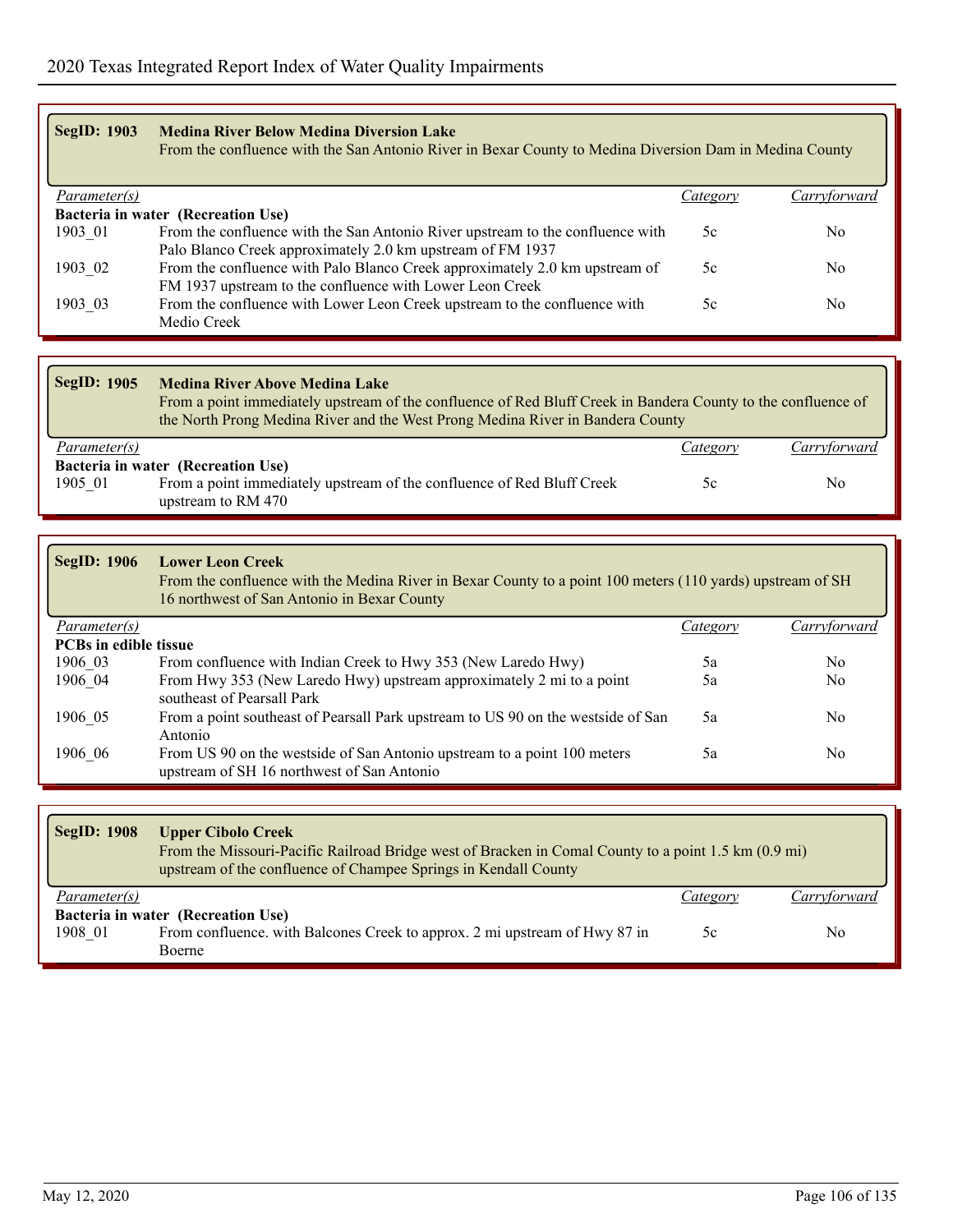| <b>SegID: 1910</b>                       | <b>Salado Creek</b><br>From the confluence with the San Antonio River in Bexar County to the confluence of Beitel Creek in Bexar<br>County |                 |                     |  |  |
|------------------------------------------|--------------------------------------------------------------------------------------------------------------------------------------------|-----------------|---------------------|--|--|
| <i>Parameter(s)</i>                      |                                                                                                                                            | Category        | <u>Carryforward</u> |  |  |
|                                          | Bacteria in water (Recreation Use)                                                                                                         |                 |                     |  |  |
| 1910 02                                  | From the confluence with Rosillo Creek up to the confluence with Pershing                                                                  | 4a              | N <sub>0</sub>      |  |  |
|                                          | Creek.                                                                                                                                     |                 |                     |  |  |
| 1910 03                                  | From the confluence with Pershing Creek up to the confluence with Walzem                                                                   | 4a              | N <sub>0</sub>      |  |  |
|                                          | Creek.                                                                                                                                     |                 |                     |  |  |
| 1910_04                                  | From the confluence with Walzem Creek up to the confluence with Beitel Creek                                                               | 4a              | N <sub>o</sub>      |  |  |
| <i>Parameter(s)</i>                      |                                                                                                                                            | <i>Category</i> | Carryforward        |  |  |
|                                          | Depressed dissolved oxygen in water                                                                                                        |                 |                     |  |  |
| 1910 04                                  | From the confluence with Walzem Creek up to the confluence with Beitel Creek                                                               | 4a              | <b>Yes</b>          |  |  |
| <i>Parameter(s)</i>                      |                                                                                                                                            | Category        | Carryforward        |  |  |
|                                          | Impaired fish community in water                                                                                                           |                 |                     |  |  |
| 1910 02                                  | From the confluence with Rosillo Creek up to the confluence with Pershing                                                                  | 5c              | N <sub>0</sub>      |  |  |
|                                          | Creek.                                                                                                                                     |                 |                     |  |  |
| Parameter(s)                             |                                                                                                                                            | <i>Category</i> | Carryforward        |  |  |
| Impaired macrobenthic community in water |                                                                                                                                            |                 |                     |  |  |
| 1910 02                                  | From the confluence with Rosillo Creek up to the confluence with Pershing                                                                  | 5c              | N <sub>0</sub>      |  |  |
|                                          | Creek.                                                                                                                                     |                 |                     |  |  |

|                                    | SegID: 1910A Walzem Creek<br>From the confluence with Salado Creek to approximately 1.5 mi upstream of Walzem Road in San Antonio |          |              |  |
|------------------------------------|-----------------------------------------------------------------------------------------------------------------------------------|----------|--------------|--|
| <i>Parameter(s)</i>                |                                                                                                                                   | Category | Carryforward |  |
| Bacteria in water (Recreation Use) |                                                                                                                                   |          |              |  |
| 1910A 01                           | From the confluence with Salado Creek upstream to Lanark Dr in San Antonio                                                        | 4a       | Yes          |  |
|                                    |                                                                                                                                   |          |              |  |

|              | SegID: 1910D Menger Creek<br>From the confluence with segment 1910 to the upper end of the water body, NHD RC 12100301000147. |          |              |
|--------------|-------------------------------------------------------------------------------------------------------------------------------|----------|--------------|
| Parameter(s) |                                                                                                                               | Category | Carryforward |
| 1910D 01     | Bacteria in water (Recreation Use)<br>From the confluence with segment 1910 to the upper end of the water body, NHD           | 4a       | Yes          |
|              | RC 12100301000147.                                                                                                            |          |              |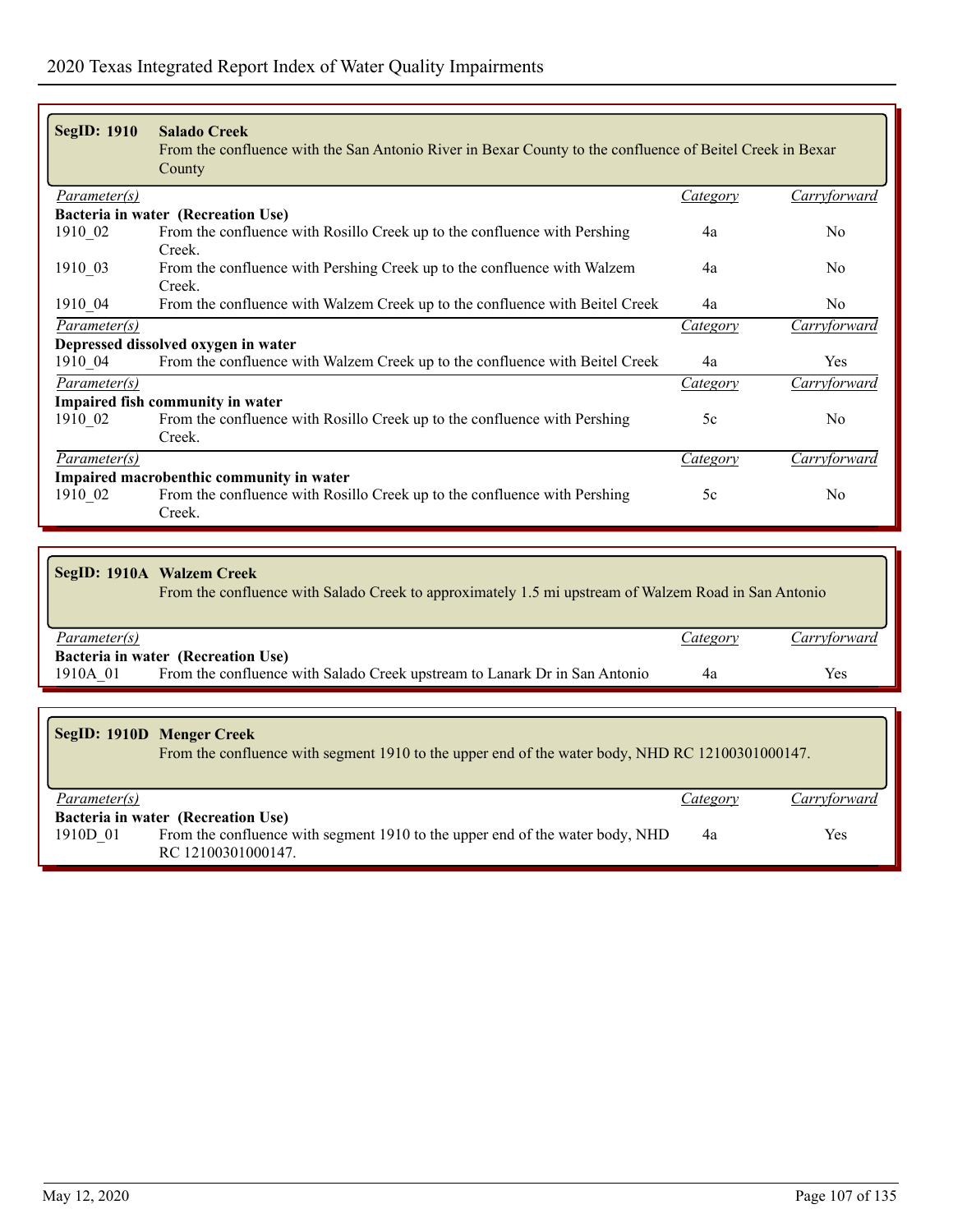| <b>SegID: 1911</b>        | <b>Upper San Antonio River</b><br>From a point 600 meters (660 yards) downstream of FM 791 at Mays Crossing near Falls City in Karnes County<br>to a point 100 meters (110 yards) upstream of Hildebrand Avenue at San Antonio in Bexar County |                 |                |
|---------------------------|------------------------------------------------------------------------------------------------------------------------------------------------------------------------------------------------------------------------------------------------|-----------------|----------------|
| Parameter(s)              |                                                                                                                                                                                                                                                | <i>Category</i> | Carryforward   |
|                           | Bacteria in water (Recreation Use)                                                                                                                                                                                                             |                 |                |
| 1911 03                   | From just upstream of the confluence with Picosa Creek up to just upstream of<br>the confluence with Lodi Branch in Floresville, Wilson County, Texas.                                                                                         | 4a              | N <sub>0</sub> |
| 1911 04                   | From just upstream of the confluence with Lodi Branch in Floresville, Wilson<br>County, Texas up to just upstream of the confluence with Calaveras Creek.                                                                                      | 4a              | N <sub>0</sub> |
| 1911 05                   | From just upstream of the confluence with Calaveras Creek up to just upstream of<br>the confluence with the Medina River.                                                                                                                      | 4a              | N <sub>0</sub> |
| 1911_08                   | From just upstream of the confluence with Sixmile Creek to just upstream of the<br>confluence with San Pedro Creek.                                                                                                                            | 4a              | N <sub>0</sub> |
| 1911 09                   | From just upstream of the confluence with San Pedro Creek up to the upper end<br>of the segment.                                                                                                                                               | 4a              | N <sub>0</sub> |
| $\overline{Parameter(s)}$ |                                                                                                                                                                                                                                                | Category        | Carryforward   |
|                           | Impaired fish community in water                                                                                                                                                                                                               |                 |                |
| 1911_08                   | From just upstream of the confluence with Sixmile Creek to just upstream of the<br>confluence with San Pedro Creek.                                                                                                                            | 5c              | N <sub>0</sub> |
| 1911 09                   | From just upstream of the confluence with San Pedro Creek up to the upper end<br>of the segment.                                                                                                                                               | 5c              | No             |
| <i>Parameter(s)</i>       |                                                                                                                                                                                                                                                | Category        | Carryforward   |
|                           | Impaired macrobenthic community in water                                                                                                                                                                                                       |                 |                |
| 1911 08                   | From just upstream of the confluence with Sixmile Creek to just upstream of the<br>confluence with San Pedro Creek.                                                                                                                            | 5c              | N <sub>0</sub> |

|                                    | SegID: 1911B Apache Creek<br>From the confluence with San Pedro Creek upstream to the headwaters at SH 421 (Bandera Rd) in San Antonio |          |              |  |
|------------------------------------|----------------------------------------------------------------------------------------------------------------------------------------|----------|--------------|--|
| <i>Parameter(s)</i>                |                                                                                                                                        | Category | Carryforward |  |
| Bacteria in water (Recreation Use) |                                                                                                                                        |          |              |  |
| 1911B 01                           | From the confluence with San Pedro Creek upstream to the confluence with                                                               | 4a       | No.          |  |
|                                    | Zarzamora Creek.                                                                                                                       |          |              |  |

|                                    | SegID: 1911C Alazan Creek<br>From the confluence with Apache Creek up to 0.4 KM (0.25 mi) upstream of St. Cloud Road (NHD RC<br>12100301000163) in San Antonio, Bexar County, Texas |          |              |  |
|------------------------------------|-------------------------------------------------------------------------------------------------------------------------------------------------------------------------------------|----------|--------------|--|
| <i>Parameter(s)</i>                |                                                                                                                                                                                     | Category | Carryforward |  |
| Bacteria in water (Recreation Use) |                                                                                                                                                                                     |          |              |  |
| 1911C 01                           | From the confluence with Apache Creek up to the confluence with Martinez                                                                                                            | 4a       | No.          |  |
|                                    | Creek.                                                                                                                                                                              |          |              |  |
| 1911C 02                           | From just upstream of the confluence with Martinez Creek to the upper end of the                                                                                                    | 4a       | Yes.         |  |
|                                    | segment.                                                                                                                                                                            |          |              |  |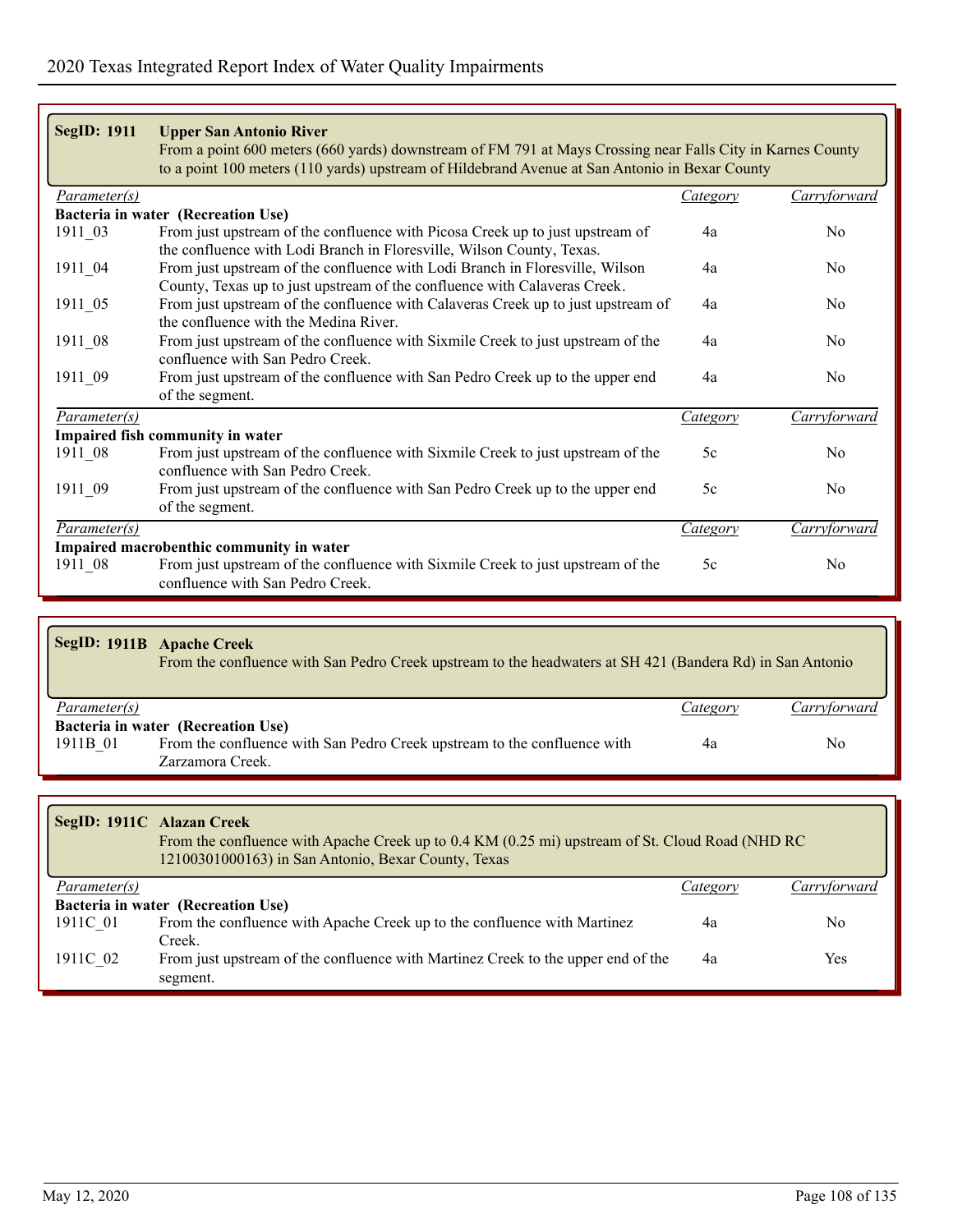|                                      | SegID: 1911D San Pedro Creek<br>From the confluence with segment 1911 to the upper end of the water body, NHD RC 12100301000867                                                                                        |                             |                           |
|--------------------------------------|------------------------------------------------------------------------------------------------------------------------------------------------------------------------------------------------------------------------|-----------------------------|---------------------------|
| Parameter(s)<br>1911D 01<br>1911D 02 | Bacteria in water (Recreation Use)<br>From the confluence with segment 1911 up to the confluence with Apache Creek.<br>From the confluence with Apache Creek to the upper end of the segment, NHD<br>RC 12100301000867 | <b>Category</b><br>4a<br>4a | Carryforward<br>No<br>Yes |
|                                      |                                                                                                                                                                                                                        |                             |                           |
|                                      | SegID: 1911E Sixmile Creek<br>From the confluence with 1911 to the upper end of the water body at NHD RC 12100301000061                                                                                                |                             |                           |
| Parameter(s)                         |                                                                                                                                                                                                                        | Category                    | Carryforward              |
| 1911E 01                             | Bacteria in water (Recreation Use)<br>From the confluence with 1911 to the upper end of the water body at NHD RC<br>12100301000061                                                                                     | 4a                          | Yes                       |
|                                      |                                                                                                                                                                                                                        |                             |                           |
| <b>SegID: 1911H Picosa Creek</b>     | From the confluence with segment 1911 to the upper end of the water body, NHD RC 12100303003001937                                                                                                                     |                             |                           |
| Parameter(s)                         |                                                                                                                                                                                                                        | Category                    | Carryforward              |
| 1911H 01                             | Depressed dissolved oxygen in water<br>From the confluence with 1911 up to the confluence with Mariana Creek                                                                                                           | 5c                          | N <sub>0</sub>            |
|                                      |                                                                                                                                                                                                                        |                             |                           |
| <b>SegID: 1911I</b>                  | <b>Martinez Creek</b><br>Martinez Creek from the confluence of Alazan Creek in central San Antonio upstream to the terminus at Vance<br>Jackson Rd in north San Antonio                                                |                             |                           |
| Parameter(s)                         |                                                                                                                                                                                                                        | Category                    | Carryforward              |
| 1911I 01                             | Bacteria in water (Recreation Use)<br>Martinez Creek from the confluence of Alazan Creek in central San Antonio<br>upstream to the concrete channel portion at San Francisco St in north San Antonio                   | 5a                          | N <sub>0</sub>            |
|                                      |                                                                                                                                                                                                                        |                             |                           |
|                                      |                                                                                                                                                                                                                        |                             |                           |
| <b>SegID: 1912</b>                   | <b>Medio Creek</b><br>From the confluence with the Medina River in Bexar County to a point 1.0 km (0.6 mi) upstream of IH 35 in San<br>Antonio in Bexar County                                                         |                             |                           |
| <i>Parameter(s)</i>                  |                                                                                                                                                                                                                        | Category                    | Carryforward              |
| 1912_01                              | Bacteria in water (Recreation Use)<br>From the confluence with the Medina River in Bexar County to a point 1.0 km<br>(0.6 mi) upstream of IH 35 in San Antonio in Bexar County                                         | 5c                          | N <sub>o</sub>            |
|                                      |                                                                                                                                                                                                                        |                             |                           |
| <b>SegID: 2001</b>                   | <b>Mission River Tidal</b><br>From the confluence with Mission Bay in Refugio County to a point 7.4 km (4.6 mi) downstream of US 77 in<br>Refugio County                                                               |                             |                           |
| Parameter(s)                         | Bacteria in water (Recreation Use)                                                                                                                                                                                     | <i>Category</i>             | Carryforward              |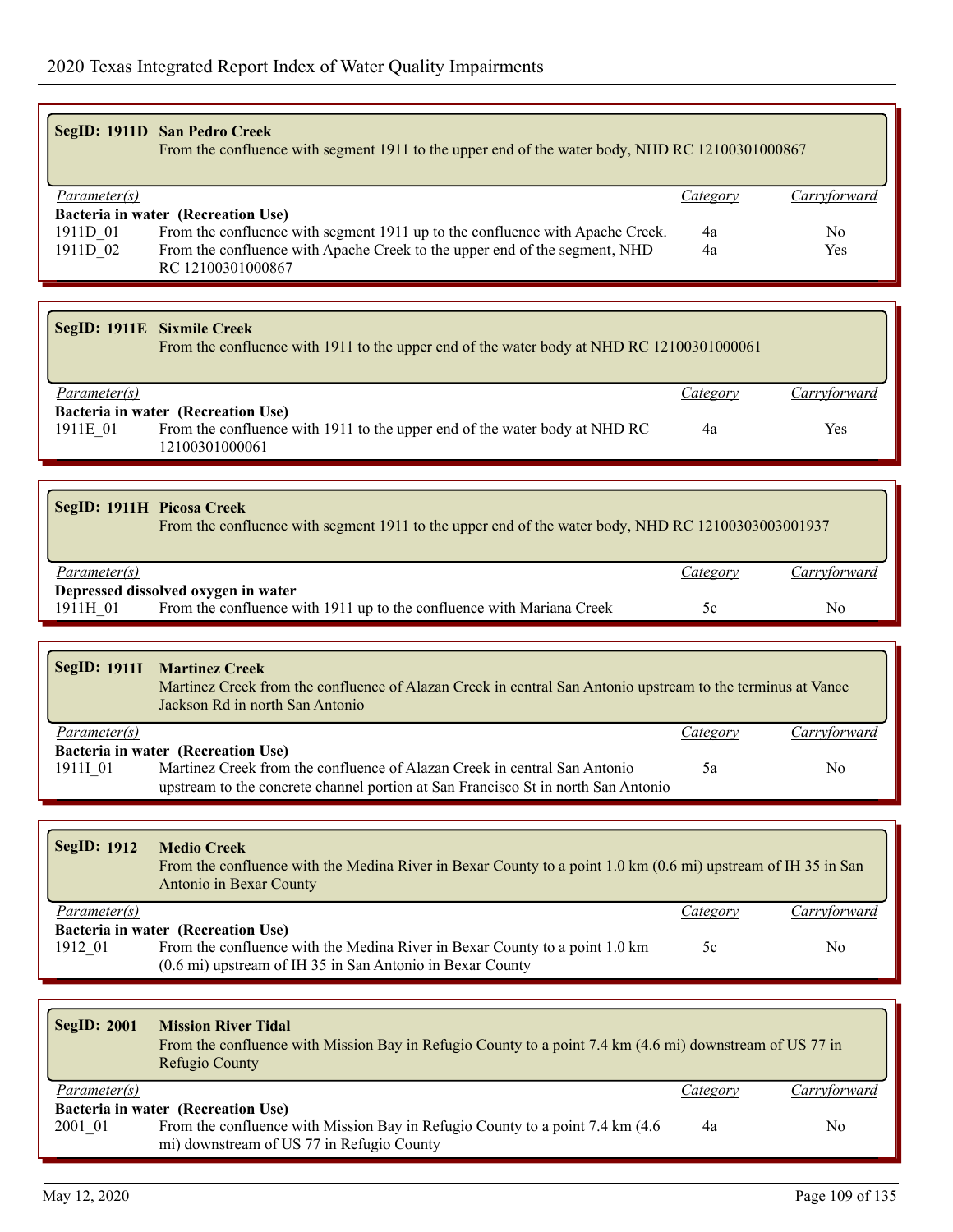| <b>SegID: 2003</b>  | <b>Aransas River Tidal</b><br>From the confluence with Copano Bay in Aransas/Refugio County to a point 1.6 km (1.0 mi) upstream of US 77<br>in Refugio/San Patricio County                          |                 |                                  |
|---------------------|-----------------------------------------------------------------------------------------------------------------------------------------------------------------------------------------------------|-----------------|----------------------------------|
| <i>Parameter(s)</i> |                                                                                                                                                                                                     | Category        | Carryforward                     |
| 2003_01             | Bacteria in water (Recreation Use)<br>From the confluence with Copano Bay in Aransas/Refugio County to a point 1.6<br>km (1.0 mi) upstream of US 77 in Refugio/San Patricio County                  | 4a              | N <sub>0</sub>                   |
|                     |                                                                                                                                                                                                     |                 |                                  |
| <b>SegID: 2004</b>  | <b>Aransas River Above Tidal</b><br>From a point 1.6 km (1.0 mi) upstream of US 77 in Refugio/San Patricio County to the confluence of Poesta<br>Creek and Aransas Creek in Bee County              |                 |                                  |
| Parameter(s)        |                                                                                                                                                                                                     | <b>Category</b> | Carryforward                     |
| 2004_02             | Bacteria in water (Recreation Use)<br>From the confluence with Papalote Creek to the upstream end of segment at the<br>confluence with Aransas Creek and Poesta Creek                               | 4a              | No.                              |
|                     |                                                                                                                                                                                                     |                 |                                  |
|                     |                                                                                                                                                                                                     |                 |                                  |
|                     | <b>SegID: 2004A Aransas Creek</b><br>From confluence with the Aransas River to the headwaters of the stream about 10 km upstream of US Highway<br>59                                                |                 |                                  |
| Parameter(s)        |                                                                                                                                                                                                     | Category        | Carryforward                     |
|                     | Bacteria in water (Recreation Use)<br>From confluence with the Aransas River to the headwaters of the stream about 10                                                                               | 5c              | Yes                              |
| 2004A_01            | km upstream of US Highway 59.                                                                                                                                                                       |                 |                                  |
|                     |                                                                                                                                                                                                     |                 |                                  |
|                     |                                                                                                                                                                                                     |                 |                                  |
|                     | SegID: 2004B Poesta Creek                                                                                                                                                                           |                 |                                  |
|                     | From the confluence with the Aransas River to the headwaters of the stream about 7.5 km upstream of FM 673.                                                                                         |                 |                                  |
|                     |                                                                                                                                                                                                     | Category        | Carryforward                     |
| Parameter(s)        | Bacteria in water (Recreation Use)                                                                                                                                                                  |                 |                                  |
| 2004B 02            | From the confluence with Talpacate Creek to the headwaters of the stream<br>approximately 7.5 km upstream of FM 673                                                                                 | 4a              | Yes                              |
|                     |                                                                                                                                                                                                     |                 |                                  |
|                     |                                                                                                                                                                                                     |                 |                                  |
| <b>SegID: 2102</b>  | <b>Nueces River Below Lake Corpus Christi</b><br>From Calallen Dam 1.7 km (1.1 mi) upstream of US 77/IH 37 in Nueces/San Patricio County to Wesley E. Seale<br>Dam in Jim Wells/San Patricio County |                 |                                  |
| Parameter(s)        |                                                                                                                                                                                                     | Category        | Carryforward                     |
|                     | Total dissolved solids in water                                                                                                                                                                     |                 |                                  |
| 2102 01<br>2102 02  | From the downstream end of segment upstream to FM 666<br>From FM 666 to the upstream end of segment at Lake Corpus Christi                                                                          | 5c<br>5c        | N <sub>o</sub><br>N <sub>o</sub> |
|                     |                                                                                                                                                                                                     |                 |                                  |
|                     |                                                                                                                                                                                                     |                 |                                  |
| <b>SegID: 2104</b>  | <b>Nueces River Above Frio River</b>                                                                                                                                                                |                 |                                  |
|                     | From the confluence of the Frio River in Live Oak County to Holland Dam in LaSalle County                                                                                                           |                 |                                  |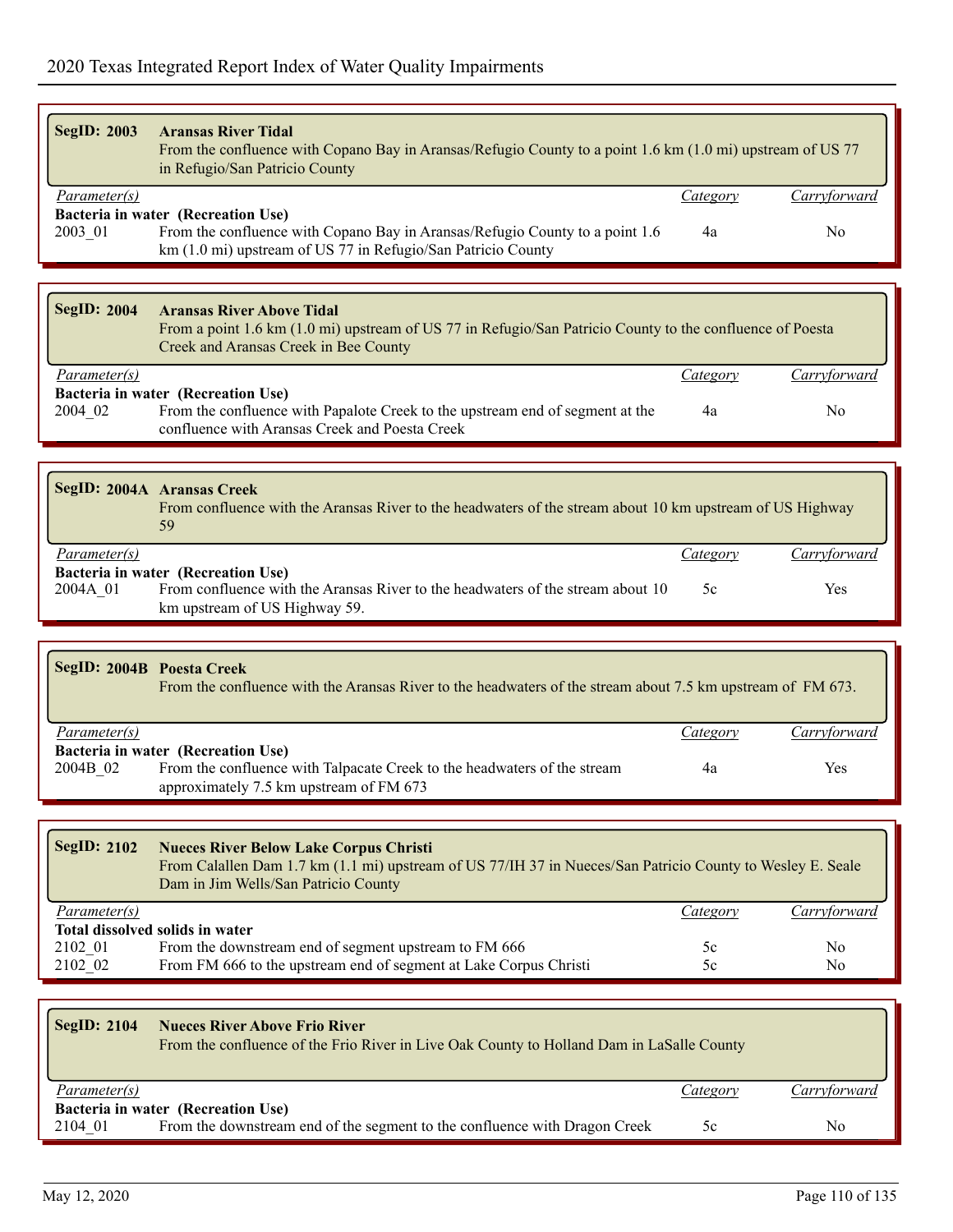| <b>SegID: 2105</b>        | <b>Nueces River Above Holland Dam</b><br>From Holland Dam in LaSalle County to a point 100 meters (110 yards) upstream of FM 1025 in Zavala County                                              |                 |                |
|---------------------------|-------------------------------------------------------------------------------------------------------------------------------------------------------------------------------------------------|-----------------|----------------|
| Parameter(s)              |                                                                                                                                                                                                 | <i>Category</i> | Carryforward   |
| 2105_02                   | Depressed dissolved oxygen in water<br>From the confluence with Sauz Macho Creek to the confluence of Line Oak<br>Slough                                                                        | 5c              | N <sub>0</sub> |
|                           |                                                                                                                                                                                                 |                 |                |
| <b>SegID: 2106</b>        | <b>Nueces/Lower Frio River</b><br>From a point 100 meters (110 yards) upstream of US 59 in Live Oak County to Choke Canyon Dam in Live Oak<br>County                                            |                 |                |
| Parameter(s)              |                                                                                                                                                                                                 | Category        | Carryforward   |
|                           | Bacteria in water (Recreation Use)                                                                                                                                                              |                 |                |
| 2106_02                   | The Frio River from the confluence with the Nueces River to Choke Canyon Dam                                                                                                                    | 5c              | No             |
| $\overline{Parameter(s)}$ |                                                                                                                                                                                                 | Category        | Carryforward   |
|                           | Total dissolved solids in water                                                                                                                                                                 |                 |                |
| 2106_01                   | The Nueces river from the downstream end of segment to the confluence with the<br>Frio River                                                                                                    | 5 <sub>b</sub>  | No             |
| 2106_02                   | The Frio River from the confluence with the Nueces River to Choke Canyon Dam                                                                                                                    | 5 <sub>b</sub>  | No             |
|                           |                                                                                                                                                                                                 |                 |                |
| <b>SegID: 2107</b>        | <b>Atascosa River</b><br>From the confluence with the Frio River in Live Oak County to the confluence of the West Prong Atascosa River<br>and the North Prong Atascosa River in Atascosa County |                 |                |
| Parameter(s)              |                                                                                                                                                                                                 | Category        | Carryforward   |
|                           | Bacteria in water (Recreation Use)                                                                                                                                                              |                 |                |
| 2107_01                   | From the downstream end of the segment at the confluence with the Frio River to<br>the confluence with Borrego Creek                                                                            | 5 <sub>b</sub>  | N <sub>0</sub> |
| 2107_02                   | From the confluence with Borrego Creek to the confluence with Galvan Creek                                                                                                                      | 5 <sub>b</sub>  | Yes            |
| $\overline{Parameter(s)}$ |                                                                                                                                                                                                 | Category        | Carryforward   |
|                           | Depressed dissolved oxygen in water                                                                                                                                                             |                 |                |
| 2107_02                   | From the confluence with Borrego Creek to the confluence with Galvan Creek                                                                                                                      | 5 <sub>b</sub>  | Yes            |
| $\overline{Parameter(s)}$ |                                                                                                                                                                                                 | Category        | Carryforward   |
|                           | Impaired fish community in water                                                                                                                                                                |                 |                |

| 2107 02             | From the confluence with Borrego Creek to the confluence with Galvan Creek   | 5b       | Yes          |
|---------------------|------------------------------------------------------------------------------|----------|--------------|
| 2107 03             | From the confluence with Galvan Creek to the confluence with Palo Alto Creek | 5b       | Yes          |
| <i>Parameter(s)</i> |                                                                              | Category | Carryforward |
|                     | Impaired macrobenthic community in water                                     |          |              |
| 2107 02             | From the confluence with Borrego Creek to the confluence with Galvan Creek   | 5b       | Yes          |
| 2107 03             | From the confluence with Galvan Creek to the confluence with Palo Alto Creek | 5b       | Yes          |

| <b>SegID: 2108</b>                 | <b>San Miguel Creek</b><br>From a point immediately upstream of the confluence of Mustang Branch in McMullen County to the confluence<br>of San Francisco Perez Creek and Chacon Creek in Frio County |                |              |  |
|------------------------------------|-------------------------------------------------------------------------------------------------------------------------------------------------------------------------------------------------------|----------------|--------------|--|
| Parameter(s)                       |                                                                                                                                                                                                       | Category       | Carryforward |  |
| Bacteria in water (Recreation Use) |                                                                                                                                                                                                       |                |              |  |
| 2108 01                            | From the downstream end of the segment to the confluence of Liveoak Creek                                                                                                                             | 5 <sub>b</sub> | Yes          |  |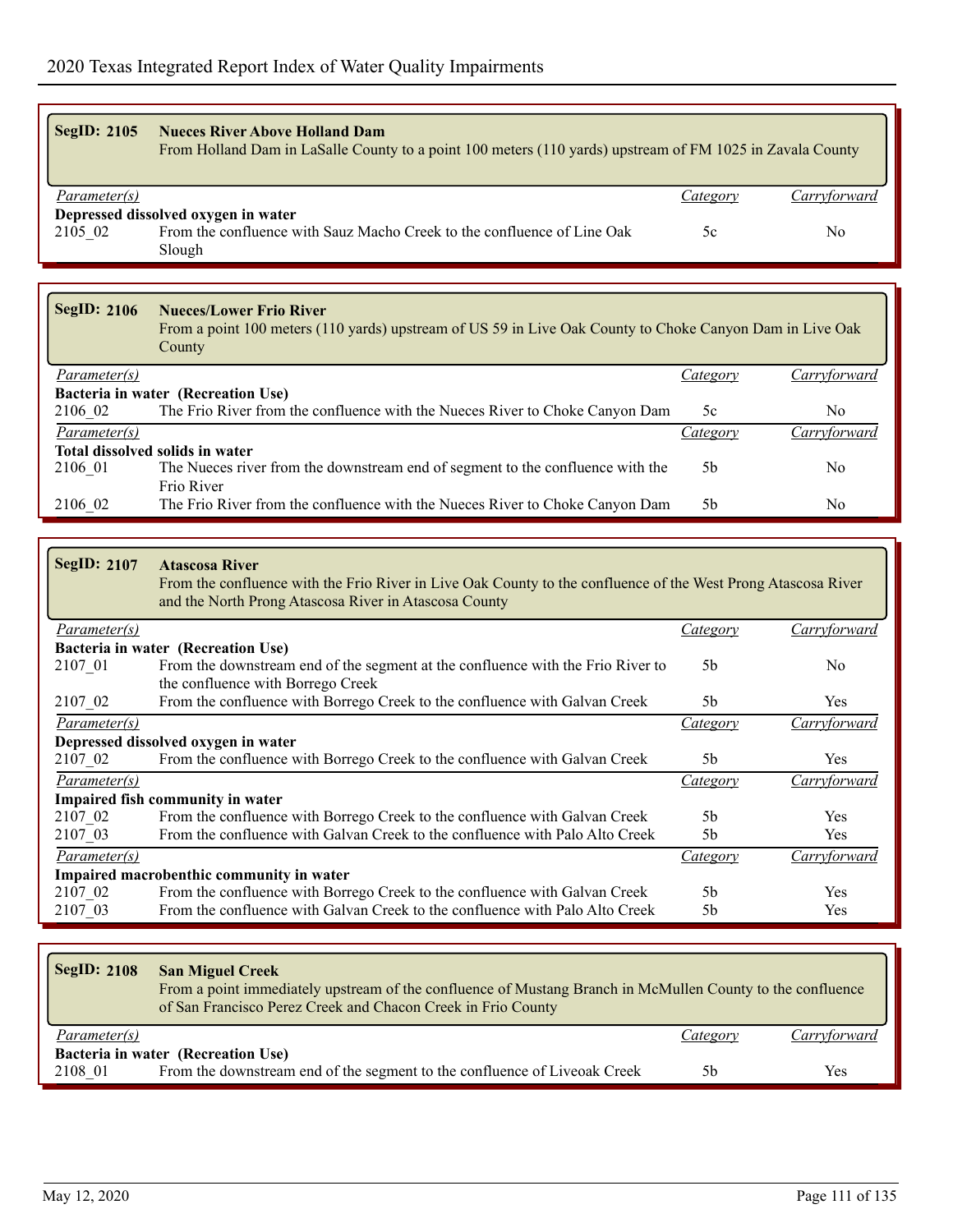| <b>SegID: 2109</b>                  | <b>Leona River</b><br>From the confluence with the Frio River in Frio County to US 83 in Uvalde County |          |                |  |
|-------------------------------------|--------------------------------------------------------------------------------------------------------|----------|----------------|--|
| <i>Parameter(s)</i>                 |                                                                                                        | Category | Carryforward   |  |
|                                     | Bacteria in water (Recreation Use)                                                                     |          |                |  |
| 2109 01                             | From the downstream end of segment to the confluence of Yoledigo Creek                                 | 5c       | Yes            |  |
| 2109 02                             | From the confluence of Yoledigo Creek to the confluence of Camp Lake Slough                            | 5c       | <b>Yes</b>     |  |
| 2109 03                             | From the confluence of Camp Lake Slough to the upper end of segment                                    | 5c       | Yes            |  |
| <i>Parameter(s)</i>                 |                                                                                                        | Category | Carryforward   |  |
| Depressed dissolved oxygen in water |                                                                                                        |          |                |  |
| 2109 03                             | From the confluence of Camp Lake Slough to the upper end of segment                                    | 5c       | N <sub>0</sub> |  |

| SegID: 2113         | <b>Upper Frio River</b><br>From a point 100 meters (110 yards) upstream of US 90 in Uvalde County to the confluence of the West Frio<br>River and the East Frio River in Real County |          |              |  |  |
|---------------------|--------------------------------------------------------------------------------------------------------------------------------------------------------------------------------------|----------|--------------|--|--|
| <i>Parameter(s)</i> |                                                                                                                                                                                      | Category | Carryforward |  |  |
|                     | Impaired fish community in water                                                                                                                                                     |          |              |  |  |
| 2113 01             | From the downstream end of the segment to the confluence with Bear Creek                                                                                                             | 5c       | Yes          |  |  |
| <i>Parameter(s)</i> |                                                                                                                                                                                      | Category | Carryforward |  |  |
|                     | Impaired macrobenthic community in water                                                                                                                                             |          |              |  |  |
| 2113 01             | From the downstream end of the segment to the confluence with Bear Creek                                                                                                             | 5c       | Yes          |  |  |

| <b>SegID: 2116</b>  | <b>Choke Canyon Reservoir</b><br>From Choke Canyon Dam to a point 4.2 km (2.6 mi) downstream of SH 16 on the Frio River Arm and to a point<br>100 meters (110 yards) upstream of the confluence of Mustang Branch on the San Miguel Creek Arm, up to the<br>normal pool elevation of 220.5 feet (impou |          |                |
|---------------------|--------------------------------------------------------------------------------------------------------------------------------------------------------------------------------------------------------------------------------------------------------------------------------------------------------|----------|----------------|
| <i>Parameter(s)</i> |                                                                                                                                                                                                                                                                                                        | Category | Carryforward   |
|                     | <b>Excessive algal growth in water</b>                                                                                                                                                                                                                                                                 |          |                |
| 2116 01             | 5120 acres near dam                                                                                                                                                                                                                                                                                    | 5c       | No             |
| 2116 02             | Small north arm of lake near dam and Willow Hollow Tank                                                                                                                                                                                                                                                | 5c       | No             |
| 2116 03             | 5120 acres in middle of lake                                                                                                                                                                                                                                                                           | 5c       | No             |
| 2116 04             | Large north arm near mid lake and Jacob Oil Field                                                                                                                                                                                                                                                      | 5c       | No             |
| 2116 05             | Southern arm near mid lake and Rec. Road 7 west of Calliham                                                                                                                                                                                                                                            | 5c       | N <sub>0</sub> |
| 2116 06             | Western end of lake up to RR 99 bridge                                                                                                                                                                                                                                                                 | 5c       | N <sub>0</sub> |
| 2116 07             | Remainder of lake from RR 99 bridge to upper end of segment                                                                                                                                                                                                                                            | 5c       | No             |

| <b>SegID: 2117</b> | <b>Frio River Above Choke Canyon Reservoir</b><br>From a point 4.2 km (2.6 mi) downstream of SH 16 in McMullen County to a point 100 meters (110 yards)<br>upstream of US 90 in Uvalde County |          |                |
|--------------------|-----------------------------------------------------------------------------------------------------------------------------------------------------------------------------------------------|----------|----------------|
| Parameter(s)       |                                                                                                                                                                                               | Category | Carryforward   |
|                    | Bacteria in water (Recreation Use)                                                                                                                                                            |          |                |
| 2117 01            | From the downstream end of segment to the confluence with Esperanza Creek                                                                                                                     | 5c       | N <sub>0</sub> |
| 2117 02            | From the confluence with Esperanza Creek to the confluence with Ruiz Creek                                                                                                                    | 5c       | N <sub>0</sub> |
| Parameter(s)       |                                                                                                                                                                                               | Category | Carryforward   |
|                    | Total dissolved solids in water                                                                                                                                                               |          |                |
| 2117 01            | From the downstream end of segment to the confluence with Esperanza Creek                                                                                                                     | 5c       | N <sub>0</sub> |
| 2117 02            | From the confluence with Esperanza Creek to the confluence with Ruiz Creek                                                                                                                    | 5c       | N <sub>0</sub> |
| 2117 03            | From the confluence with Ruiz Creek to the confluence with Live Oak Creek                                                                                                                     | 5c       | N <sub>0</sub> |
| 2117 04            | From the confluence with Live Oak Creek to the confluence with Elm Creek                                                                                                                      | 5c       | N <sub>0</sub> |
| 2117 05            | From the confluence with Elm Creek to the confluence with Spring Branch                                                                                                                       | 5c       | N <sub>0</sub> |
| 2117 06            | From the confluence with Spring Branch to the upstream end of the segment                                                                                                                     | 5c       | N <sub>0</sub> |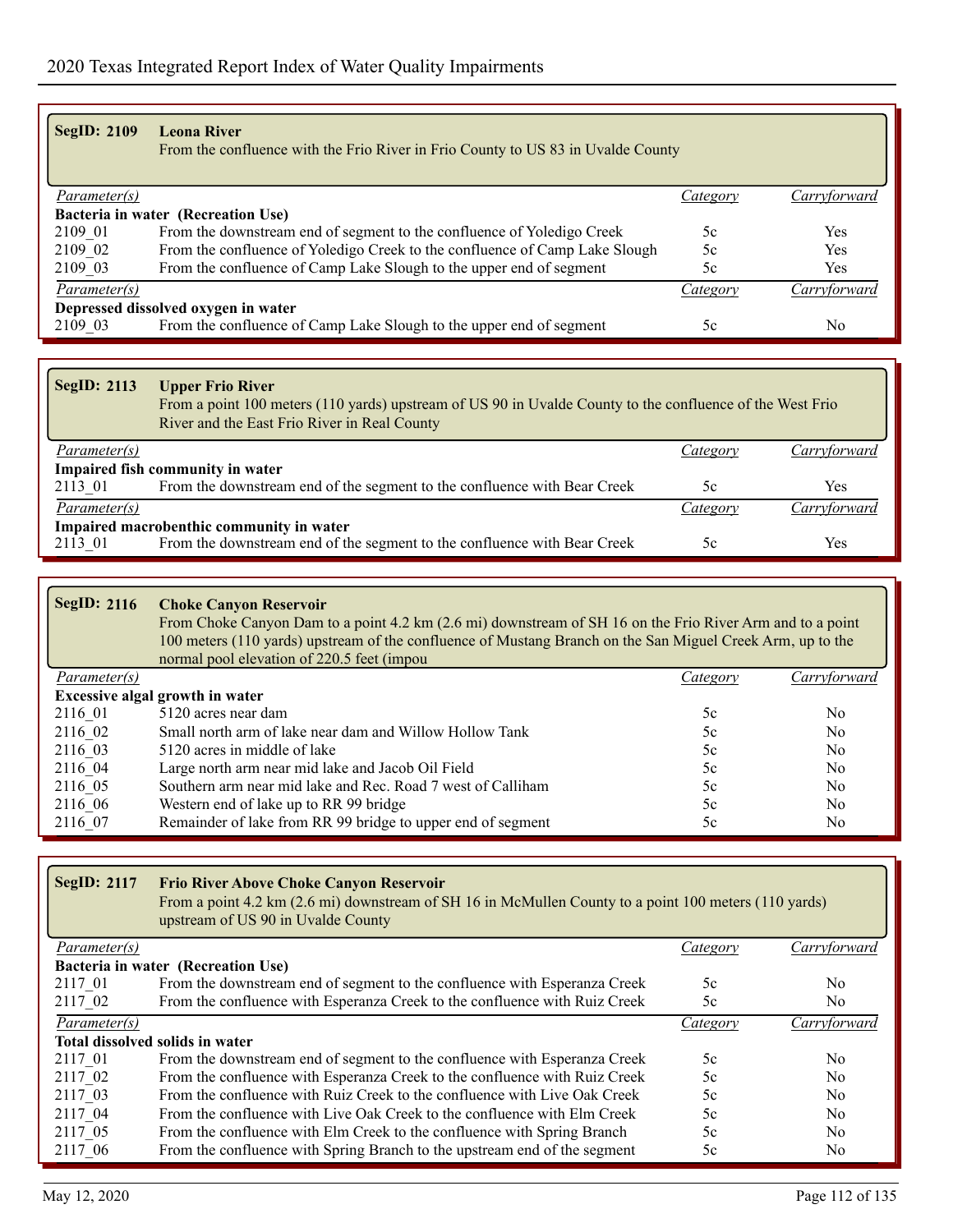| <b>SegID: 2201</b>           | <b>Arroyo Colorado Tidal</b><br>From confluence with Laguna Madre in Cameron/Willacy County to a point 100 meters (110 yards) downstream<br>of Cemetery Road south of Port Harlingen in Cameron County |                 |                |
|------------------------------|--------------------------------------------------------------------------------------------------------------------------------------------------------------------------------------------------------|-----------------|----------------|
| Parameter(s)                 |                                                                                                                                                                                                        | <i>Category</i> | Carryforward   |
|                              | Bacteria in water (Recreation Use)                                                                                                                                                                     |                 |                |
| 2201_01                      | From the downstream end of the segment to the confluence with San Vincente<br>Drainage Ditch                                                                                                           | 5c              | Yes            |
| 2201_02                      | From the confluence with San Vincente Drainage Ditch to the confluence with an<br>unnamed drainage ditch with NHD RC 12110108005353 at point N-97.53, W<br>26.31                                       | 5c              | Yes            |
| 2201 03                      | From the confluence with an unnamed drainage ditch with NHD RC<br>12110108005353 at point N-97.53, W 26.31 to the confluence with Harding<br>Ranch Ditch tributary                                     | 5c              | Yes            |
| 2201_04                      | From the confluence with Harding Ranch Ditch tributary to just upstream of the<br>City of Hondo Wastewater Discharge at point N-97.58359, W26.247186                                                   | 5c              | Yes            |
| 2201 05                      | From just upstream of the City Rio of Hondo Wastewater Discharge at point<br>N-97.58359, W26.247186 to the upstream end of the segment                                                                 | 5c              | Yes            |
| $\overline{Parameter(s)}$    |                                                                                                                                                                                                        | Category        | Carryforward   |
|                              | Depressed dissolved oxygen in water                                                                                                                                                                    |                 |                |
| 2201 04                      | From the confluence with Harding Ranch Ditch tributary to just upstream of the<br>City of Hondo Wastewater Discharge at point N-97.58359, W26.247186                                                   | 5c              | Yes            |
| 2201 05                      | From just upstream of the City Rio of Hondo Wastewater Discharge at point<br>N-97.58359, W26.247186 to the upstream end of the segment                                                                 | 5c              | Yes            |
| $\overline{Parameter(s)}$    |                                                                                                                                                                                                        | Category        | Carryforward   |
| Mercury in edible tissue     |                                                                                                                                                                                                        |                 |                |
| 2201_05                      | From just upstream of the City Rio of Hondo Wastewater Discharge at point<br>N-97.58359, W26.247186 to the upstream end of the segment                                                                 | 5c              | N <sub>0</sub> |
| Parameter(s)                 |                                                                                                                                                                                                        | <b>Category</b> | Carryforward   |
| <b>PCBs in edible tissue</b> |                                                                                                                                                                                                        |                 |                |
| 2201 05                      | From just upstream of the City Rio of Hondo Wastewater Discharge at point<br>N-97.58359, W26.247186 to the upstream end of the segment                                                                 | 5a              | No             |

| SegID: 2201B Unnamed Drainage Ditch Tributary (B) in Cameron County Drainage District #3<br>From the confluence with the Arroyo Colorado in Cameron County in the Rio Hondo turning basin at -97.6,<br>26.196 decimal degrees to a point 17.6 km upstream at the FM 510 crossing. |                                                                           |          |              |
|-----------------------------------------------------------------------------------------------------------------------------------------------------------------------------------------------------------------------------------------------------------------------------------|---------------------------------------------------------------------------|----------|--------------|
| <i>Parameter(s)</i>                                                                                                                                                                                                                                                               |                                                                           | Category | Carryforward |
|                                                                                                                                                                                                                                                                                   | Bacteria in water (Recreation Use)                                        |          |              |
| 2201B 01                                                                                                                                                                                                                                                                          | From the confluence with the Arroyo Colorado in Cameron County in the Rio | .5b      | Yes.         |
|                                                                                                                                                                                                                                                                                   | Hondo turning basin at -97.6, 26.196 decimal degrees to a point 17.6 km   |          |              |
|                                                                                                                                                                                                                                                                                   | upstream at the FM 510 crossing.                                          |          |              |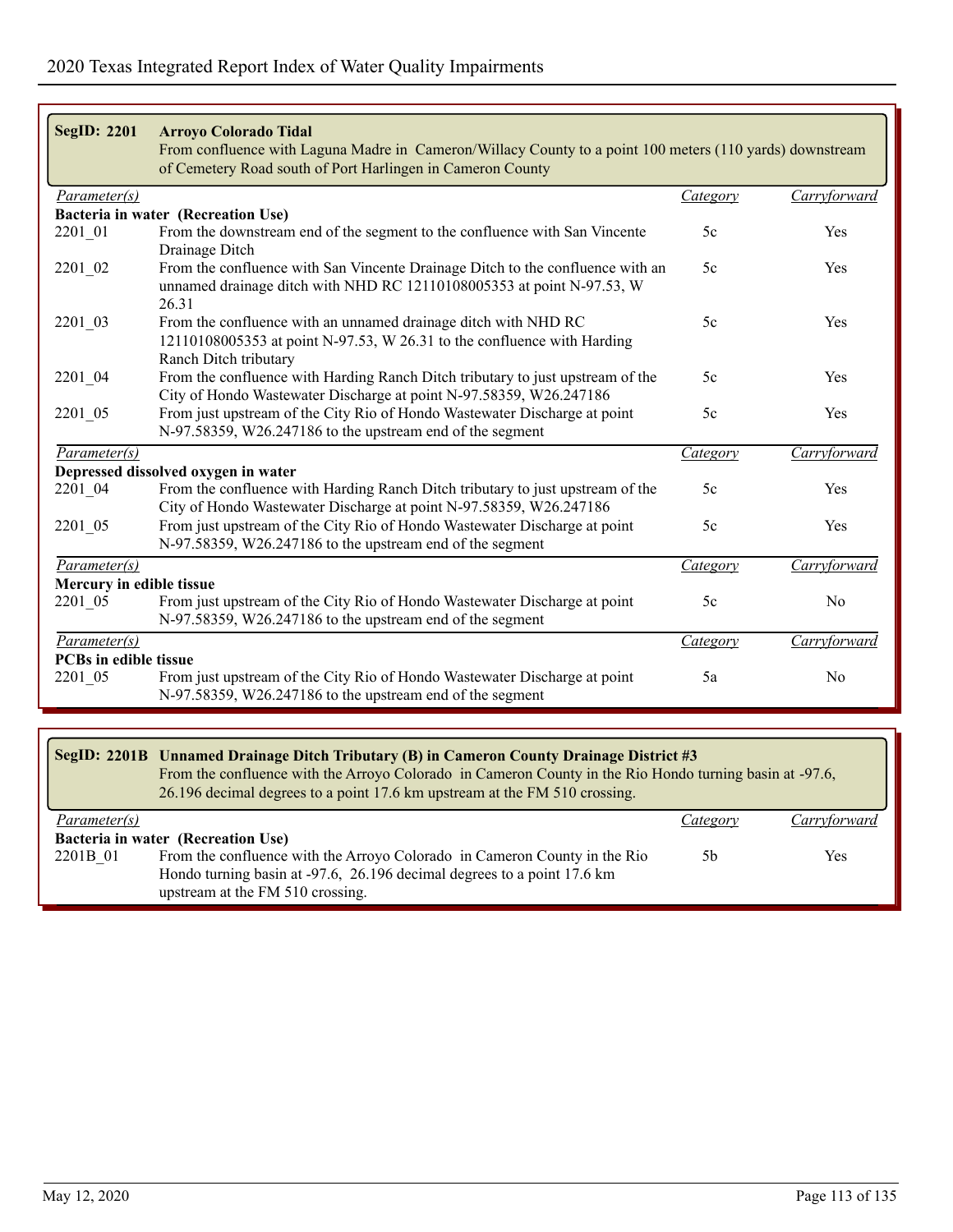| <b>SegID: 2202</b>           | <b>Arroyo Colorado Above Tidal</b><br>From a point 100 meters (110 yards) downstream of Cemetery Road south of Port Harlingen in Cameron County<br>to FM 2062 in Hidalgo County |                 |                |
|------------------------------|---------------------------------------------------------------------------------------------------------------------------------------------------------------------------------|-----------------|----------------|
| Parameter(s)                 |                                                                                                                                                                                 | <i>Category</i> | Carryforward   |
|                              | Bacteria in water (Recreation Use)                                                                                                                                              |                 |                |
| 2202 01                      | From the downstream end of segment to the confluence with Little Creek just<br>upstream of State Loop 499                                                                       | 5c              | Yes            |
| 2202_02                      | From the confluence with Little Creek to the confluence with La Feria Main<br>Canal just upstream of Dukes Highway                                                              | 5c              | N <sub>0</sub> |
| 2202_03                      | From the confluence with La Feria Main Canal just upstream of Dukes Highway<br>to the confluence with La Cruz Resaca just downstream of FM 907                                  | 5c              | No             |
| 2202 04                      | From the confluence with La Cruz Resaca to the upper end of segment at FM<br>2062                                                                                               | 5c              | No             |
| Parameter(s)                 |                                                                                                                                                                                 | <i>Category</i> | Carryforward   |
| Mercury in edible tissue     |                                                                                                                                                                                 |                 |                |
| 2202_01                      | From the downstream end of segment to the confluence with Little Creek just<br>upstream of State Loop 499                                                                       | 5c              | No             |
| 2202 02                      | From the confluence with Little Creek to the confluence with La Feria Main<br>Canal just upstream of Dukes Highway                                                              | 5c              | N <sub>0</sub> |
| 2202_03                      | From the confluence with La Feria Main Canal just upstream of Dukes Highway<br>to the confluence with La Cruz Resaca just downstream of FM 907                                  | 5c              | N <sub>0</sub> |
| 2202_04                      | From the confluence with La Cruz Resaca to the upper end of segment at FM<br>2062                                                                                               | 5c              | N <sub>0</sub> |
| $\overline{Parameter(s)}$    |                                                                                                                                                                                 | Category        | Carryforward   |
| <b>PCBs</b> in edible tissue |                                                                                                                                                                                 |                 |                |
| 2202_01                      | From the downstream end of segment to the confluence with Little Creek just<br>upstream of State Loop 499                                                                       | 5a              | No             |
| 2202 02                      | From the confluence with Little Creek to the confluence with La Feria Main<br>Canal just upstream of Dukes Highway                                                              | 5a              | N <sub>0</sub> |
| 2202 03                      | From the confluence with La Feria Main Canal just upstream of Dukes Highway<br>to the confluence with La Cruz Resaca just downstream of FM 907                                  | 5a              | N <sub>0</sub> |
| 2202_04                      | From the confluence with La Cruz Resaca to the upper end of segment at FM<br>2062                                                                                               | 5a              | N <sub>0</sub> |

|                              | SegID: 2202A Donna Reservoir<br>Off-channel irrigation reservoir pumped from Rio Grande near the City of Donna in Hidalgo County |          |              |
|------------------------------|----------------------------------------------------------------------------------------------------------------------------------|----------|--------------|
| <i>Parameter(s)</i>          |                                                                                                                                  | Category | Carryforward |
| <b>PCBs in edible tissue</b> |                                                                                                                                  |          |              |
| 2202A 01                     | Off-channel irrigation reservoir pumped from Rio Grande near the City of Donna<br>in Hidalgo County                              | 4a       | No.          |

| <b>SegID: 2203</b> | <b>Petronila Creek Tidal</b><br>From the confluence of Chiltipin Creek in Kleberg County to a point 1 km (0.6 mi) upstream of private road<br>crossing near Laureles Ranch in Kleberg County |          |              |  |  |
|--------------------|----------------------------------------------------------------------------------------------------------------------------------------------------------------------------------------------|----------|--------------|--|--|
| Parameter(s)       |                                                                                                                                                                                              | Category | Carryforward |  |  |
|                    | Bacteria in water (Recreation Use)                                                                                                                                                           |          |              |  |  |
| 2203 01            | From the confluence with Tunas Creek and Alazan Bay to a point 11 mi upstream                                                                                                                | 5c       | No.          |  |  |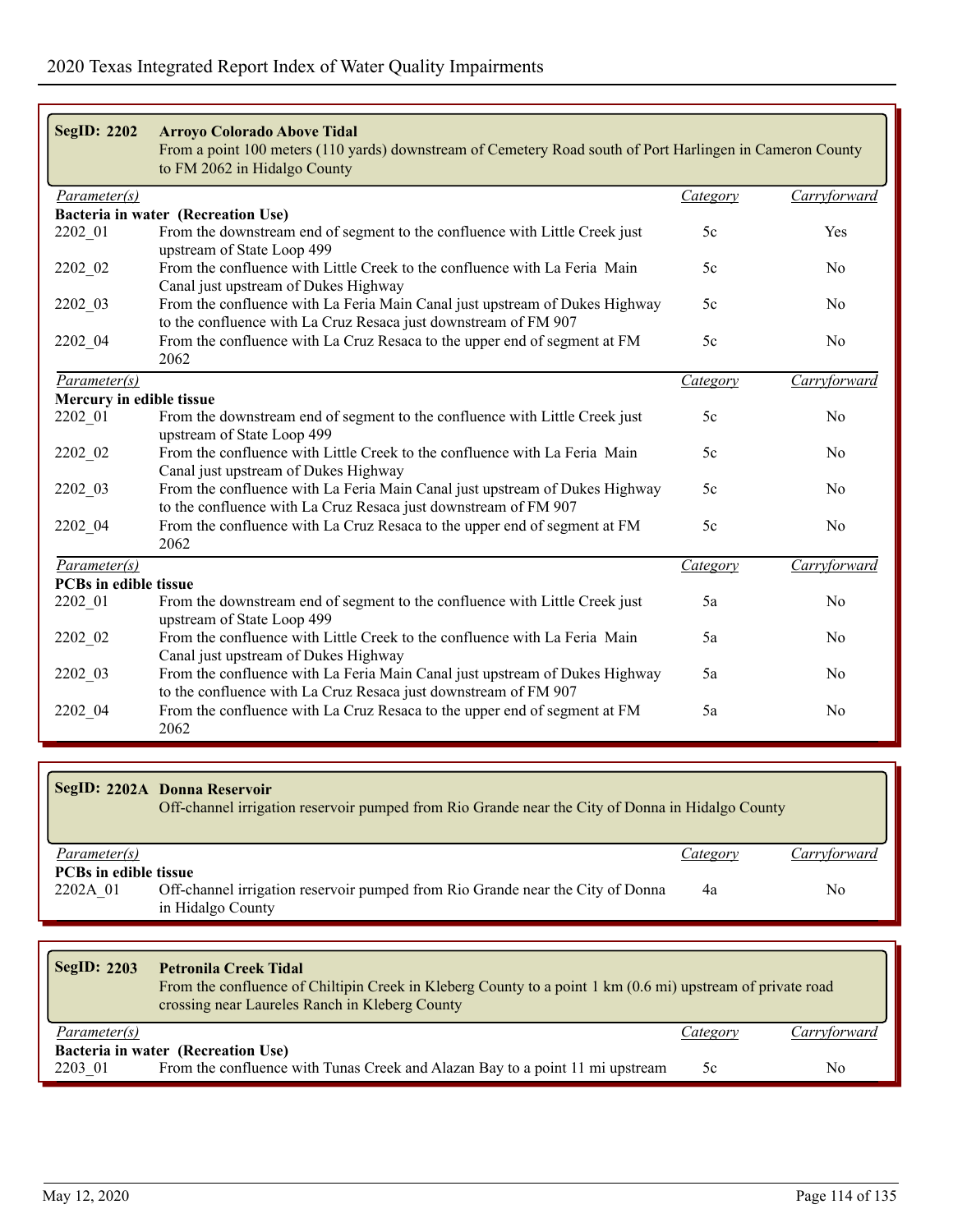| <b>SegID: 2204</b>        | <b>Petronila Creek Above Tidal</b><br>From a point 1 km (0.6 mi) upstream of private road crossing near Laureles Ranch in Kleberg County to the<br>confluence of Agua Dulce and Banquete Creeks in Nueces County                          |                 |                |
|---------------------------|-------------------------------------------------------------------------------------------------------------------------------------------------------------------------------------------------------------------------------------------|-----------------|----------------|
| Parameter(s)              |                                                                                                                                                                                                                                           | Category        | Carryforward   |
|                           | Bacteria in water (Recreation Use)                                                                                                                                                                                                        |                 |                |
| 2204 01                   | From downstream end of segment to the confluence with 2204A, unnamed<br>drainage ditch tributary to Petronila Creek at N-97.7, W27.65 approximately 32.5<br>$km(20.2 mi)$ upstream                                                        | 5 <sub>b</sub>  | N <sub>0</sub> |
| 2204 02                   | From the confluence with 2204A, unnamed drainage ditch tributary of Petronila                                                                                                                                                             | 5 <sub>b</sub>  | N <sub>0</sub> |
|                           | Creek at N-97.7, W27.65 to the upstream end of segment at the confluence with<br>Agua Dulce and Banquete Creeks approximately 31.6 km (19.6 mi) upstream                                                                                  |                 |                |
| $\overline{Parameter(s)}$ |                                                                                                                                                                                                                                           | <b>Category</b> | Carryforward   |
| <b>Chloride in water</b>  |                                                                                                                                                                                                                                           |                 |                |
| 2204_01                   | From downstream end of segment to the confluence with 2204A, unnamed                                                                                                                                                                      | 4a              | No             |
|                           | drainage ditch tributary to Petronila Creek at N-97.7, W27.65 approximately 32.5<br>$km(20.2 mi)$ upstream                                                                                                                                |                 |                |
| 2204 02                   | From the confluence with 2204A, unnamed drainage ditch tributary of Petronila                                                                                                                                                             | 4a              | No             |
|                           | Creek at N-97.7, W27.65 to the upstream end of segment at the confluence with<br>Agua Dulce and Banquete Creeks approximately 31.6 km (19.6 mi) upstream                                                                                  |                 |                |
| $\overline{Parameter(s)}$ |                                                                                                                                                                                                                                           | <i>Category</i> | Carryforward   |
| Sulfate in water          |                                                                                                                                                                                                                                           |                 |                |
| 2204_01                   | From downstream end of segment to the confluence with 2204A, unnamed<br>drainage ditch tributary to Petronila Creek at N-97.7, W27.65 approximately 32.5<br>km (20.2 mi) upstream                                                         | 4a              | No             |
| 2204 02                   | From the confluence with 2204A, unnamed drainage ditch tributary of Petronila                                                                                                                                                             | 4a              | No             |
|                           | Creek at N-97.7, W27.65 to the upstream end of segment at the confluence with                                                                                                                                                             |                 |                |
|                           | Agua Dulce and Banquete Creeks approximately 31.6 km (19.6 mi) upstream                                                                                                                                                                   |                 |                |
| $\overline{Parameter(s)}$ |                                                                                                                                                                                                                                           | Category        | Carryforward   |
|                           | Total dissolved solids in water                                                                                                                                                                                                           |                 |                |
| 2204 01                   | From downstream end of segment to the confluence with 2204A, unnamed<br>drainage ditch tributary to Petronila Creek at N-97.7, W27.65 approximately 32.5                                                                                  | 4a              | No             |
|                           | km (20.2 mi) upstream                                                                                                                                                                                                                     |                 |                |
| 2204 02                   | From the confluence with 2204A, unnamed drainage ditch tributary of Petronila<br>Creek at N-97.7, W27.65 to the upstream end of segment at the confluence with<br>Agua Dulce and Banquete Creeks approximately 31.6 km (19.6 mi) upstream | 4a              | No             |

| SegID: $2302$       | <b>Rio Grande Below Falcon Reservoir</b><br>From a point 10.8 km (6.7 mi) downstream of the International Bridge in Cameron County to Falcon Dam in<br><b>Starr County</b> |          |              |
|---------------------|----------------------------------------------------------------------------------------------------------------------------------------------------------------------------|----------|--------------|
| <i>Parameter(s)</i> |                                                                                                                                                                            | Category | Carryforward |
|                     | Bacteria in water (Recreation Use)                                                                                                                                         |          |              |
| 2302 03             | From the Progresso International Bridge (FM 1015) upstream to the McAllen                                                                                                  | 5c       | No.          |
|                     | International Bridge (US Hwy 281)                                                                                                                                          |          |              |

|                     | SegID: 2302A Arroyo Los Olmos<br>From Rio Grande confluence at Rio Grande City to El Sauz in Starr County                                        |          |              |
|---------------------|--------------------------------------------------------------------------------------------------------------------------------------------------|----------|--------------|
| <i>Parameter(s)</i> |                                                                                                                                                  | Category | Carryforward |
| 2302A 01            | Bacteria in water (Recreation Use)<br>From the Rio Grande confluence near Rio Grande City upstream to a point 39.4<br>$km(24.5 mi)$ near El Sauz | .5b      | Yes          |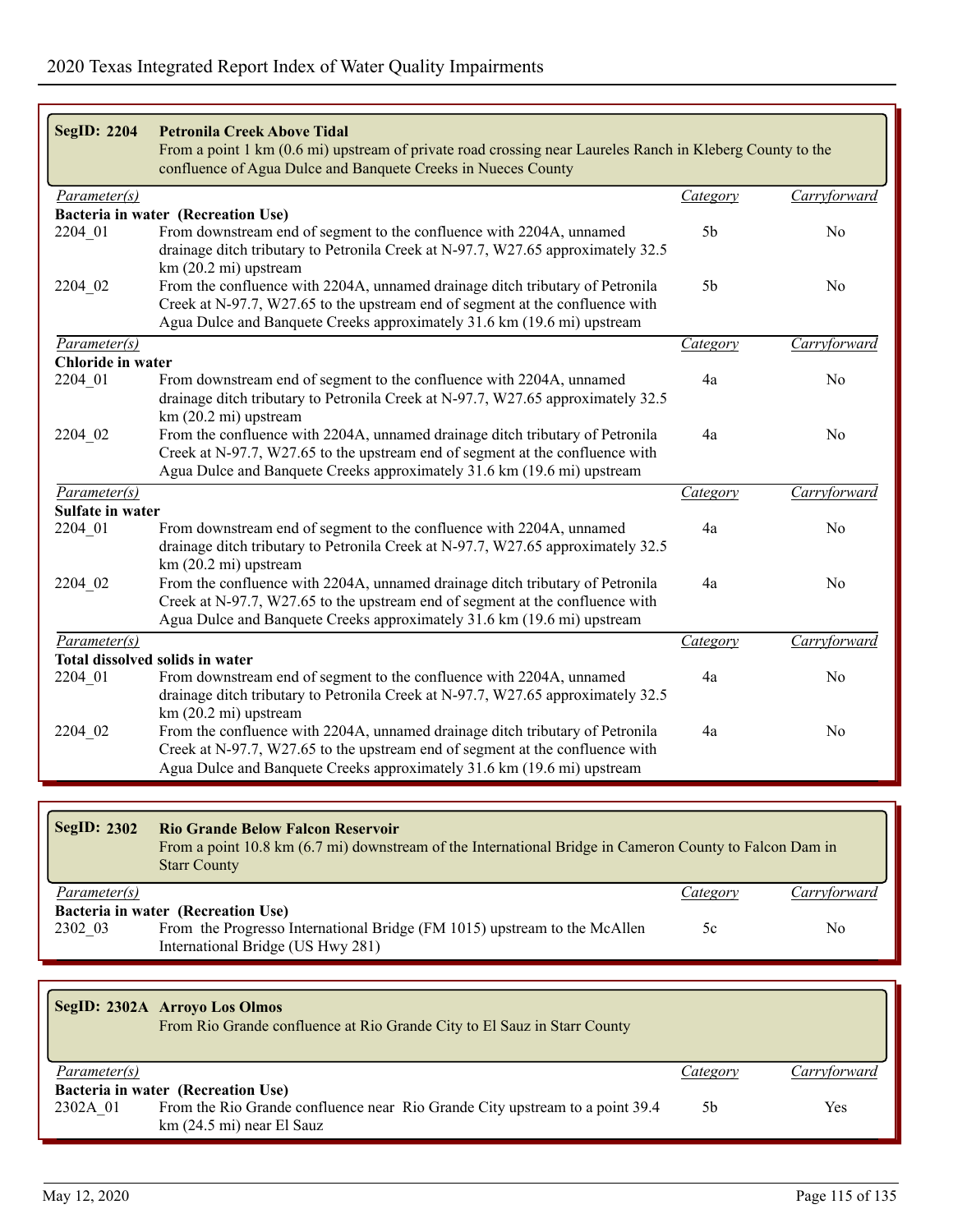| <b>SegID: 2304</b> | <b>Rio Grande Below Amistad Reservoir</b><br>From a point 0.66 km (0.41 mi) upstream of the confluence of the Arroyo El Lobo (Mexico) in Webb County to<br>Amistad Dam in Val Verde County |          |                |
|--------------------|--------------------------------------------------------------------------------------------------------------------------------------------------------------------------------------------|----------|----------------|
| Parameter(s)       |                                                                                                                                                                                            | Category | Carryforward   |
|                    | Bacteria in water (Recreation Use)                                                                                                                                                         |          |                |
| 2304 01            | From a point 0.66 km (0.41 mi) upstream of the confluence of the Arroyo El                                                                                                                 | 5c       | N <sub>0</sub> |
|                    | Lobo (Mexico) in Webb County upstream to the San Idelfonso Creek confluence                                                                                                                |          |                |
| 2304 02            | From the San Idelfonso Creek confluence upstream to International Bridge #2                                                                                                                | 5c       | No             |
| 2304 03            | From the International Bridge #2 upstream to the City of Laredo water treatment                                                                                                            | 5c       | No.            |
|                    | plant intake                                                                                                                                                                               |          |                |
| 2304 07            | From El Indio upstream to downstream of US Hwy 277 (Eagle Pass)                                                                                                                            | 5c       | No             |
| 2304 09            | From the Las Moras Creek confluence upstream to the San Felipe Creek<br>confluence                                                                                                         | 5c       | No             |

| <b>SegID: 2306</b> | <b>Rio Grande Above Amistad Reservoir</b><br>From a point 1.8 km (1.1 mi) downstream of the confluence of Ramsey Canyon in Val Verde County to the<br>confluence of the Rio Conchos (Mexico) in Presidio County |                |                |
|--------------------|-----------------------------------------------------------------------------------------------------------------------------------------------------------------------------------------------------------------|----------------|----------------|
| Parameter(s)       |                                                                                                                                                                                                                 | Category       | Carryforward   |
| Sulfate in water   |                                                                                                                                                                                                                 |                |                |
| 2306 01            | From the lower segment boundary at Ramsey Canyon upstream to the confluence<br>of Panther Gulch                                                                                                                 | 5 <sub>b</sub> | No.            |
| 2306 02            | From the confluence of Panther Gulch upstream to FM 2627                                                                                                                                                        | 5h             | N <sub>0</sub> |
| 2306 03            | From FM 2627 upstream to Boquillas Canyon                                                                                                                                                                       | 5b             | N <sub>0</sub> |
| 2306 04            | From Boquillas Canyon upstream to Mariscal Canyon                                                                                                                                                               | 5b             | N <sub>0</sub> |
| 2306 05            | From Mariscal Canyon to a point upstream of the IBWC gage at Johnson Ranch                                                                                                                                      | 5b             | N <sub>0</sub> |
| 2306 06            | From a point upstream of the IBWC gage at Johnson Ranch to the mouth of Santa<br>Elena Canyon at the Terlingua Creek confluence                                                                                 | 5 <sub>b</sub> | N <sub>0</sub> |
| 2306 07            | From the mouth of Santa Elena Canyon at the Terlingua Creek confluence<br>upstream to the Alamito Creek confluence                                                                                              | 5b             | N <sub>0</sub> |
| 2306 08            | From Alamito Creek confluence upstream to the Rio Conchos confluence                                                                                                                                            | 5 <sub>b</sub> | N <sub>0</sub> |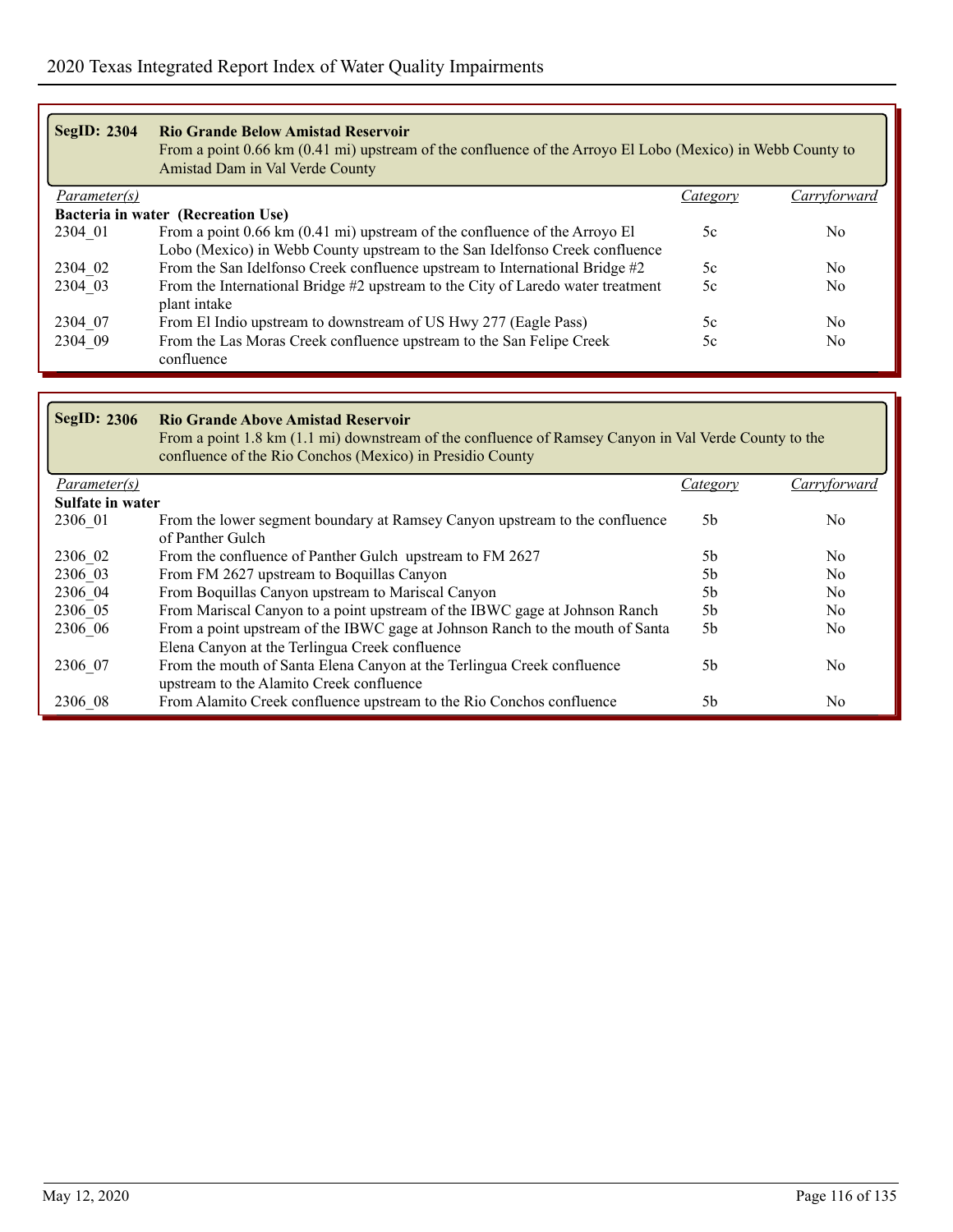| <b>SegID: 2307</b>        | <b>Rio Grande Below Riverside Diversion Dam</b>                                                          |                 |                |
|---------------------------|----------------------------------------------------------------------------------------------------------|-----------------|----------------|
|                           | From the confluence of the Rio Conchos (Mexico) in Presidio County to Riverside Diversion Dam in El Paso |                 |                |
|                           | County                                                                                                   |                 |                |
| Parameter(s)              |                                                                                                          | Category        | Carryforward   |
|                           | Bacteria in water (Recreation Use)                                                                       |                 |                |
| 2307 03                   | From Little Box Canyon upstream to the Alamo Grade Structure                                             | 5c              | Yes            |
| 2307 04                   | From the Alamo Grade Structure upstream to the Guadalupe Bridge                                          | 5c              | N <sub>0</sub> |
| 2307_05                   | From the Guadalupe Bridge to downstream of the Riverside Diversion Dam                                   | 5c              | N <sub>0</sub> |
| Parameter(s)              |                                                                                                          | <i>Category</i> | Carryforward   |
| Chloride in water         |                                                                                                          |                 |                |
| 2307 01                   | From immediately upstream of the Rio Conchos confluence to a point 40.2 km                               | 5 <sub>b</sub>  | N <sub>0</sub> |
|                           | (25 mi) upstream                                                                                         |                 |                |
| 2307_02                   | From a point 40.2 km (25 mi) upstream of the Rio Conchos confluence to Little                            | 5 <sub>b</sub>  | No             |
|                           | Box Canyon                                                                                               |                 |                |
| 2307 03                   | From Little Box Canyon upstream to the Alamo Grade Structure                                             | 5 <sub>b</sub>  | N <sub>0</sub> |
| 2307 04                   | From the Alamo Grade Structure upstream to the Guadalupe Bridge                                          | 5 <sub>b</sub>  | No             |
| 2307 05                   | From the Guadalupe Bridge to downstream of the Riverside Diversion Dam                                   | 5 <sub>b</sub>  | No             |
| $\overline{Parameter(s)}$ |                                                                                                          | <i>Category</i> | Carryforward   |
|                           | Total dissolved solids in water                                                                          |                 |                |
| 2307_01                   | From immediately upstream of the Rio Conchos confluence to a point 40.2 km                               | 5 <sub>b</sub>  | N <sub>0</sub> |
|                           | $(25 \text{ mi})$ upstream                                                                               |                 |                |
| 2307_02                   | From a point 40.2 km (25 mi) upstream of the Rio Conchos confluence to Little                            | 5 <sub>b</sub>  | No             |
|                           | Box Canyon                                                                                               |                 |                |
| 2307 03                   | From Little Box Canyon upstream to the Alamo Grade Structure                                             | 5 <sub>b</sub>  | No             |
| 2307 04                   | From the Alamo Grade Structure upstream to the Guadalupe Bridge                                          | 5 <sub>b</sub>  | N <sub>0</sub> |
| 2307_05                   | From the Guadalupe Bridge to downstream of the Riverside Diversion Dam                                   | 5 <sub>b</sub>  | N <sub>0</sub> |

| <b>SegID: 2308</b> | <b>Rio Grande Below International Dam</b><br>From the Riverside Diversion Dam in El Paso County to International Dam in El Paso County |          |              |
|--------------------|----------------------------------------------------------------------------------------------------------------------------------------|----------|--------------|
| Parameter(s)       |                                                                                                                                        | Category | Carryforward |
|                    | Bacteria in water (Recreation Use)                                                                                                     |          |              |
| 2308 01            | From the Riverside Diversion Dam to the International Dam in El Paso County                                                            | 5c       | Yes          |
|                    |                                                                                                                                        |          |              |

| <b>SegID: 2310</b> | <b>Lower Pecos River</b><br>From a point 0.7 km (0.4 mi) downstream of the confluence of Painted Canyon in Val Verde County to a point<br>immediately upstream of the confluence of Independence Creek in Crockett/Terrell County |          |              |
|--------------------|-----------------------------------------------------------------------------------------------------------------------------------------------------------------------------------------------------------------------------------|----------|--------------|
| Parameter(s)       |                                                                                                                                                                                                                                   | Category | Carryforward |
|                    | Total dissolved solids in water                                                                                                                                                                                                   |          |              |
| 2310 01            | From the Devils River Arm of Amistad Reservoir confluence upstream to FM                                                                                                                                                          | 5c       | No.          |
|                    | 2083 near Pan Dale                                                                                                                                                                                                                |          |              |
| 2310 02            | From FM 2083 near Pan Dale upstream to just upstream of the Independence                                                                                                                                                          | 5c       | No.          |
|                    | Creek confluence                                                                                                                                                                                                                  |          |              |

| <b>SegID: 2311</b>                  | <b>Upper Pecos River</b><br>From a point immediately upstream of the confluence of Independence Creek in Crockett/Terrell County to Red<br>Bluff Dam in Loving/Reeves County |          |              |  |
|-------------------------------------|------------------------------------------------------------------------------------------------------------------------------------------------------------------------------|----------|--------------|--|
| Parameter(s)                        |                                                                                                                                                                              | Category | Carryforward |  |
| Depressed dissolved oxygen in water |                                                                                                                                                                              |          |              |  |
| 2311 03                             | From US Hwy 67 upstream to the Ward Two Irrigation Turnout                                                                                                                   | 5b       | Nο           |  |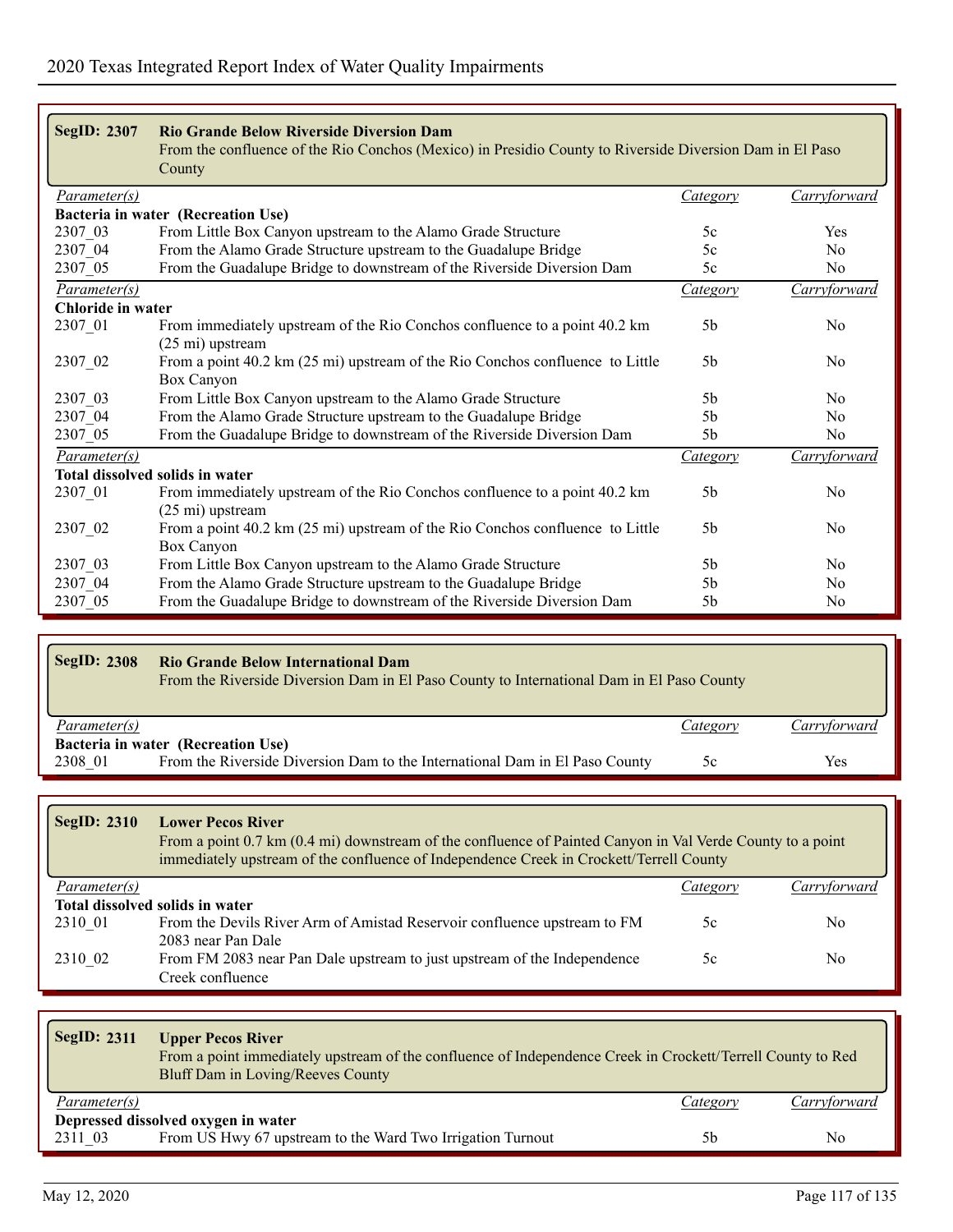| <b>SegID: 2313</b><br><b>San Felipe Creek</b><br>From the confluence with the Rio Grande in Val Verde County to a point 4.0 km (2.5 mi) upstream of US 90 in<br>Val Verde County |                                                                                                                                      |                 |                      |
|----------------------------------------------------------------------------------------------------------------------------------------------------------------------------------|--------------------------------------------------------------------------------------------------------------------------------------|-----------------|----------------------|
| Parameter(s)                                                                                                                                                                     |                                                                                                                                      | <b>Category</b> | Carryforward         |
| 2313_01                                                                                                                                                                          | Bacteria in water (Recreation Use)<br>From the Rio Grande confluence to the San Felipe Springs upstream of US Hwy<br>90              | 5c              | N <sub>0</sub>       |
|                                                                                                                                                                                  |                                                                                                                                      |                 |                      |
| <b>SegID: 2314</b>                                                                                                                                                               | <b>Rio Grande Above International Dam</b><br>From International Dam in El Paso County to the New Mexico State Line in El Paso County |                 |                      |
| Parameter(s)                                                                                                                                                                     |                                                                                                                                      | <b>Category</b> | Carryforward         |
| 2314 01                                                                                                                                                                          | Bacteria in water (Recreation Use)<br>From the International Dam upstream to the Anthony Drain confluence                            | 5c              | No                   |
|                                                                                                                                                                                  |                                                                                                                                      |                 |                      |
| <b>SegID: 2411</b>                                                                                                                                                               | <b>Sabine Pass</b><br>From the end of jetties at the Gulf of Mexico to SH 82                                                         |                 |                      |
| $Parameter(s)$                                                                                                                                                                   |                                                                                                                                      | Category        | Carryforward         |
|                                                                                                                                                                                  | Bacteria in water (Recreation Use)<br>From the end of jetties at the Gulf of Mexico to SH 82                                         | 5c              | Yes                  |
| 2411_01<br>Parameter(s)                                                                                                                                                          |                                                                                                                                      | <i>Category</i> | Carryforward         |
| PCBs in edible tissue                                                                                                                                                            |                                                                                                                                      |                 |                      |
| 2411_01                                                                                                                                                                          | From the end of jetties at the Gulf of Mexico to SH 82                                                                               | 5a              | No                   |
|                                                                                                                                                                                  |                                                                                                                                      |                 |                      |
| <b>SegID: 2412</b>                                                                                                                                                               | <b>Sabine Lake</b><br>Sabine Lake                                                                                                    |                 |                      |
| Parameter(s)                                                                                                                                                                     |                                                                                                                                      | Category        | Carryforward         |
| <b>PCBs</b> in edible tissue<br>2412 01                                                                                                                                          | Sabine Lake                                                                                                                          | 5a              | No                   |
|                                                                                                                                                                                  |                                                                                                                                      |                 |                      |
| <b>SegID: 2421</b>                                                                                                                                                               | <b>Upper Galveston Bay</b><br><b>Upper Galveston Bay</b>                                                                             |                 |                      |
| Parameter(s)                                                                                                                                                                     |                                                                                                                                      | <b>Category</b> | Carryforward         |
| Dioxin in edible tissue<br>2421 01                                                                                                                                               | Red Bluff to Five mi Cut to Houston Point to Morgans Point                                                                           | 5a              | N <sub>0</sub>       |
| 2421 02                                                                                                                                                                          | Western portion of the bay                                                                                                           | 5a              | No                   |
| 2421 03                                                                                                                                                                          | Main portion of the bay                                                                                                              | 5a              | No                   |
| Parameter(s)                                                                                                                                                                     |                                                                                                                                      | <b>Category</b> | Carryforward         |
| <b>PCBs</b> in edible tissue                                                                                                                                                     |                                                                                                                                      |                 |                      |
| 2421 01<br>2421 02                                                                                                                                                               | Red Bluff to Five mi Cut to Houston Point to Morgans Point<br>Western portion of the bay                                             | 5a<br>5a        | No<br>N <sub>0</sub> |
| 2421 03                                                                                                                                                                          | Main portion of the bay                                                                                                              | 5a              | N <sub>0</sub>       |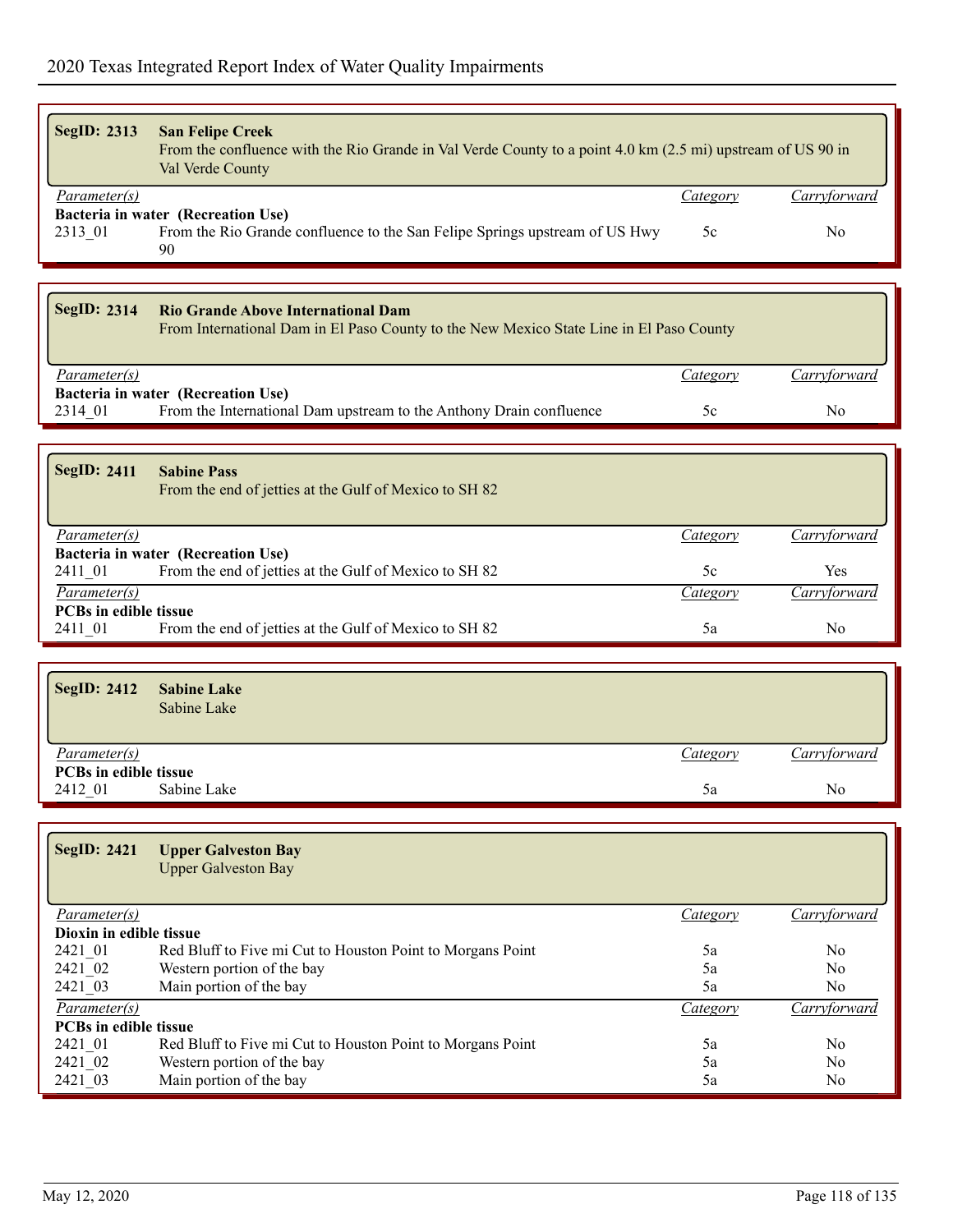|                              | SegID: 2421A Clear Lake Channel<br>From the Lower Galveston Bay confluence to SH 146 |          |              |
|------------------------------|--------------------------------------------------------------------------------------|----------|--------------|
| <i>Parameter(s)</i>          |                                                                                      | Category | Carryforward |
| Dioxin in edible tissue      |                                                                                      |          |              |
| 2421A 01                     | From Lower Galveston Bay confluence to SH 146                                        | 5a       | No           |
| Parameter(s)                 |                                                                                      | Category | Carryforward |
| <b>PCBs in edible tissue</b> |                                                                                      |          |              |
| 2421A 01                     | From Lower Galveston Bay confluence to SH 146                                        | 5a       | No           |

#### **SegID: 2421B Little Cedar Bayou** From the confluence with Upper Galveston Bay to a point immediately upstream of Barbours Cut Blvd in La Porte *Parameter(s) Category Carryforward* **Bacteria in water (Recreation Use)**<br>2421B\_01 From the confluence From the confluence with Galveston Bay to a point immediately upstream of 5c 5c No Barbours Cut Blvd in La Porte

| <b>SegID: 2421OVUpper Galveston Bay (Oyster Waters)</b><br>Upper Galveston Bay (Oyster Waters) |          |              |
|------------------------------------------------------------------------------------------------|----------|--------------|
| Parameter(s)                                                                                   | Category | Carryforward |
| Bacteria in oyster waters                                                                      |          |              |
| 24210W 01 Entire western portion of the bay (Oyster Waters)                                    | 4a       | No           |

| SegID: 2422                  | <b>Trinity Bay</b><br><b>Trinity Bay</b> |                 |                |
|------------------------------|------------------------------------------|-----------------|----------------|
| <i>Parameter(s)</i>          |                                          | Category        | Carryforward   |
| Dioxin in edible tissue      |                                          |                 |                |
| 2422 01                      | Upper half of bay                        | 5a              | N <sub>o</sub> |
| 2422 02                      | Lower half of bay                        | 5a              | N <sub>0</sub> |
| Parameter(s)                 |                                          | <b>Category</b> | Carryforward   |
| <b>PCBs</b> in edible tissue |                                          |                 |                |
| 2422 01                      | Upper half of bay                        | 5a              | No             |
| 2422 02                      | Lower half of bay                        | 5a              | N <sub>0</sub> |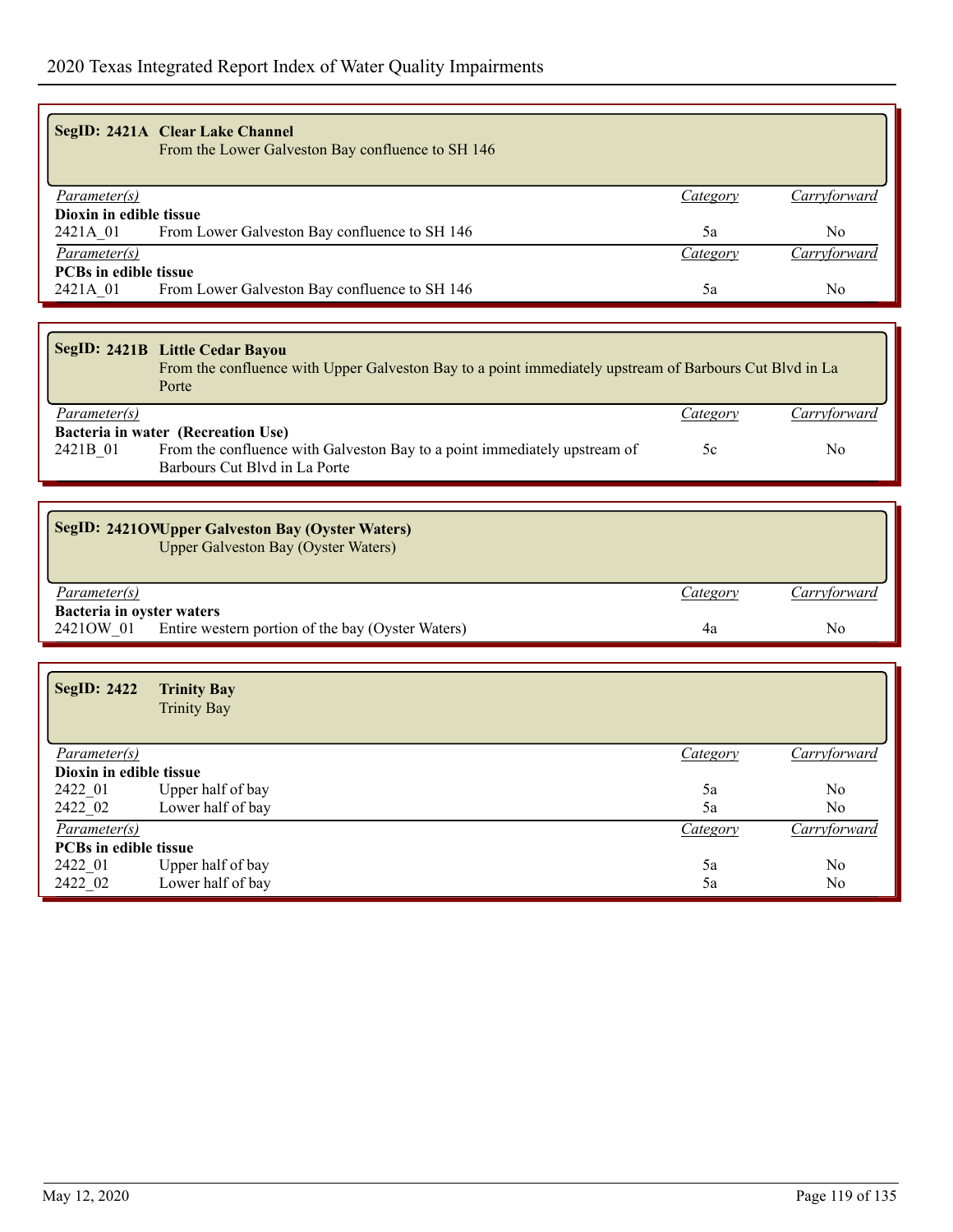|                              | SegID: 2422B Double Bayou West Fork<br>From the Trinity Bay confluence to Belton Road in Chambers County |          |                |
|------------------------------|----------------------------------------------------------------------------------------------------------|----------|----------------|
| <i>Parameter(s)</i>          |                                                                                                          | Category | Carryforward   |
|                              | Bacteria in water (Recreation Use)                                                                       |          |                |
| 2422B 01                     | From the Trinity Bay confluence to Belton Road                                                           | 5c       | N <sub>0</sub> |
| Parameter(s)                 |                                                                                                          | Category | Carryforward   |
|                              | Depressed dissolved oxygen in water                                                                      |          |                |
| 2422B 01                     | From the Trinity Bay confluence to Belton Road                                                           | 5b       | Yes            |
| Parameter(s)                 |                                                                                                          | Category | Carryforward   |
| Dioxin in edible tissue      |                                                                                                          |          |                |
| 2422B 01                     | From the Trinity Bay confluence to Belton Road                                                           | 5a       | N <sub>0</sub> |
| Parameter(s)                 |                                                                                                          | Category | Carryforward   |
| <b>PCBs</b> in edible tissue |                                                                                                          |          |                |
| 2422B 01                     | From the Trinity Bay confluence to Belton Road                                                           | 5a       | N <sub>0</sub> |

|                              | SegID: 2422D Double Bayou East Fork                                          |                 |              |
|------------------------------|------------------------------------------------------------------------------|-----------------|--------------|
|                              | From the Trinity Bay confluence to a point 2.6 km (1.6 mi) upstream of SH 65 |                 |              |
|                              |                                                                              |                 |              |
| Parameter(s)                 |                                                                              | Category        | Carryforward |
|                              | Bacteria in water (Recreation Use)                                           |                 |              |
| 2422D 01                     | From the Trinity Bay confluence to a point 2.6 km (1.6 mi) upstream of SH 65 | 5c              | No.          |
| <i>Parameter(s)</i>          |                                                                              | <i>Category</i> | Carryforward |
| Dioxin in edible tissue      |                                                                              |                 |              |
| 2422D 01                     | From the Trinity Bay confluence to a point 2.6 km (1.6 mi) upstream of SH 65 | 5a              | No.          |
| <i>Parameter(s)</i>          |                                                                              | Category        | Carryforward |
| <b>PCBs in edible tissue</b> |                                                                              |                 |              |
| 2422D 01                     | From the Trinity Bay confluence to a point 2.6 km (1.6 mi) upstream of SH 65 | 5a              | No.          |

| SegID: 2422OVTrinity Bay (Oyster Waters)<br>Trinity Bay (Oyster Waters)            |          |              |
|------------------------------------------------------------------------------------|----------|--------------|
| Parameter(s)                                                                       | Category | Carryforward |
| Bacteria in oyster waters<br>Upper portion of the bay (Oyster Waters)<br>2422OW 01 | 4a       | No           |

| <b>SegID: 2423</b>           | <b>East Bay</b><br>East Bay              |                 |                |
|------------------------------|------------------------------------------|-----------------|----------------|
| <i>Parameter(s)</i>          |                                          | <i>Category</i> | Carryforward   |
| Dioxin in edible tissue      |                                          |                 |                |
| 2423 01                      | Area adjacent to the ICWW (Segment 0702) | 5a              | N <sub>0</sub> |
| 2423 02                      | Remainder of segment                     | 5a              | N <sub>o</sub> |
| Parameter(s)                 |                                          | Category        | Carryforward   |
| <b>PCBs in edible tissue</b> |                                          |                 |                |
| 2423 01                      | Area adjacent to the ICWW (Segment 0702) | 5a              | N <sub>0</sub> |
| 2423 02                      | Remainder of segment                     | 5a              | N <sub>0</sub> |

 $\epsilon$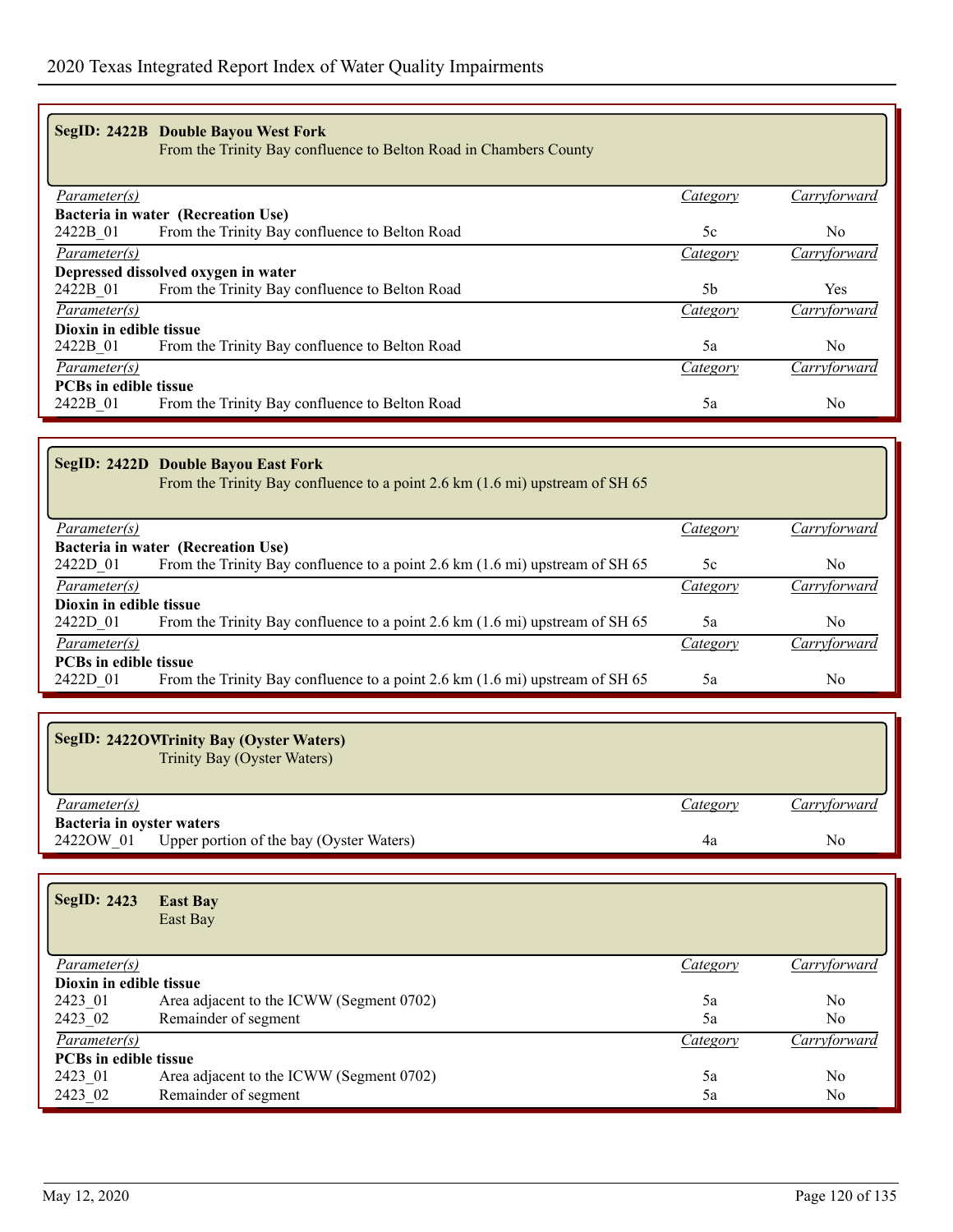### **SegID: 2423A Oyster Bayou** From the East Bay confluence to a point 2.2 km (1.4 mi) upstream from SH 65 in Chambers County *Parameter(s) Category Carryforward* **Dioxin in edible tissue**<br>2423A 01 From the From the East Bay confluence to a point 2.2 km (1.4 mi) upstream from SH 65 5a No *Parameter(s) Category Carryforward* **PCBs in edible tissue** 2423A\_01 From the East Bay confluence to a point 2.2 km (1.4 mi) upstream from SH 65 5a No

| <b>SegID: 2423OVEast Bay (Oyster Waters)</b><br>East Bay (Oyster Waters)             |          |              |
|--------------------------------------------------------------------------------------|----------|--------------|
| <i>Parameter(s)</i>                                                                  | Category | Carryforward |
| Bacteria in oyster waters                                                            |          |              |
| East end of bay adjacent to the ICWW and East Bay Bayou (Oyster Waters)<br>24230W 01 | 4a       | No           |

| <b>SegID: 2424</b>           | <b>West Bay</b><br>West Bay             |                 |                |
|------------------------------|-----------------------------------------|-----------------|----------------|
| Parameter(s)                 |                                         | <i>Category</i> | Carryforward   |
| Dioxin in edible tissue      |                                         |                 |                |
| 2424 01                      | West Bay                                | 5a              | N <sub>o</sub> |
| 2424 02                      | Area adjacent to Lower Galveston Island | 5a              | No.            |
| Parameter(s)                 |                                         | <i>Category</i> | Carryforward   |
| <b>PCBs in edible tissue</b> |                                         |                 |                |
| 2424 01                      | West Bay                                | 5a              | N <sub>o</sub> |
| 2424 02                      | Area adjacent to Lower Galveston Island | 5a              | N <sub>0</sub> |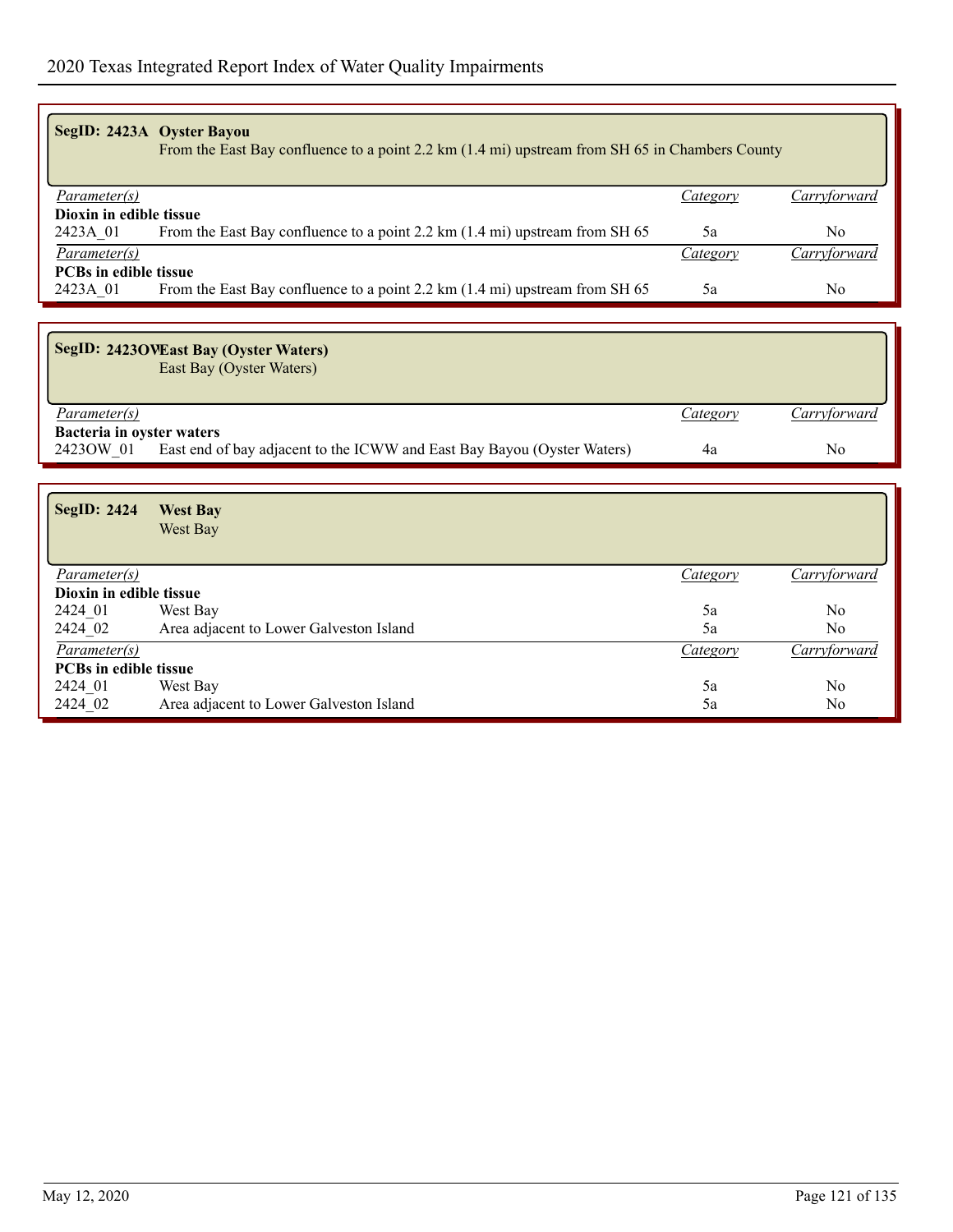|                           | SegID: 2424A Highland Bayou<br>From the confluence of West Bay upstream to the confluence of Highland Bayou Diversion Canal 118 m (388 ft)<br>downstream of Jack Brooks Rd in Galveston County |                 |                |
|---------------------------|------------------------------------------------------------------------------------------------------------------------------------------------------------------------------------------------|-----------------|----------------|
| Parameter(s)              |                                                                                                                                                                                                | <b>Category</b> | Carryforward   |
|                           | Bacteria in water (Recreation Use)                                                                                                                                                             |                 |                |
| 2424A 02                  | From Bayou Lane upstream to Lake Road                                                                                                                                                          | 5c              | Yes            |
| 2424A 03                  | From Lake Road upstream to FM 519                                                                                                                                                              | 5c              | No             |
| 2424A 04                  | From FM 519 upstream to FM 2004                                                                                                                                                                | 5c              | Yes            |
| 2424A 05                  | From FM 2004 upstream to the confluence of Highland Bayou Diversion Canal                                                                                                                      | 5c              | N <sub>0</sub> |
|                           | 118 m (388 ft) downstream of Jack Brooks Rd in Galveston County                                                                                                                                |                 |                |
| Parameter(s)              |                                                                                                                                                                                                | <i>Category</i> | Carryforward   |
|                           | Depressed dissolved oxygen in water                                                                                                                                                            |                 |                |
| 2424A 04                  | From FM 519 upstream to FM 2004                                                                                                                                                                | 5c              | No             |
| 2424A 05                  | From FM 2004 upstream to the confluence of Highland Bayou Diversion Canal                                                                                                                      | 5 <sub>b</sub>  | Yes            |
|                           | 118 m (388 ft) downstream of Jack Brooks Rd in Galveston County                                                                                                                                |                 |                |
| $\overline{Parameter(s)}$ |                                                                                                                                                                                                | <i>Category</i> | Carryforward   |
| Dioxin in edible tissue   |                                                                                                                                                                                                |                 |                |
| 2424A 01                  | From the confluence of West Bay upstream to Bayou Lane                                                                                                                                         | 5a              | No             |
| 2424A 02                  | From Bayou Lane upstream to Lake Road                                                                                                                                                          | 5a              | N <sub>0</sub> |
| 2424A 03                  | From Lake Road upstream to FM 519                                                                                                                                                              | 5a              | N <sub>0</sub> |
| 2424A 04                  | From FM 519 upstream to FM 2004                                                                                                                                                                | 5a              | No             |
| 2424A 05                  | From FM 2004 upstream to the confluence of Highland Bayou Diversion Canal                                                                                                                      | 5a              | N <sub>0</sub> |
|                           | 118 m (388 ft) downstream of Jack Brooks Rd in Galveston County                                                                                                                                |                 |                |
| $\overline{Parameter(s)}$ |                                                                                                                                                                                                | Category        | Carryforward   |
| PCBs in edible tissue     |                                                                                                                                                                                                |                 |                |
| 2424A 01                  | From the confluence of West Bay upstream to Bayou Lane                                                                                                                                         | 5a              | No             |
| 2424A 02                  | From Bayou Lane upstream to Lake Road                                                                                                                                                          | 5a              | No             |
| 2424A 03                  | From Lake Road upstream to FM 519                                                                                                                                                              | 5a              | N <sub>0</sub> |
| 2424A 04                  | From FM 519 upstream to FM 2004                                                                                                                                                                | 5a              | N <sub>0</sub> |
| 2424A 05                  | From FM 2004 upstream to the confluence of Highland Bayou Diversion Canal                                                                                                                      | 5a              | No             |
|                           | 118 m (388 ft) downstream of Jack Brooks Rd in Galveston County                                                                                                                                |                 |                |

# **SegID: 2424B Lake Madeline** Located between Jones Street, Stewart Street and Pine Street, north of the seawall on Galveston Island *Parameter(s) Category Carryforward* **Depressed dissolved oxygen in water**

| 2424B 01 | Between Jones Street, Stewart Street and Pine Street, north of the seawall on | N6 |
|----------|-------------------------------------------------------------------------------|----|
|          | cialveston Island                                                             |    |

|                     | SegID: 2424C Marchand Bayou<br>From Highland Bayou confluence to 0.72 km (0.45 mi) north of IH 45 in Galveston County |          |              |
|---------------------|-----------------------------------------------------------------------------------------------------------------------|----------|--------------|
| <i>Parameter(s)</i> |                                                                                                                       | Category | Carryforward |
|                     | Bacteria in water (Recreation Use)                                                                                    |          |              |
| 2424C 01            | From Highland Bayou confluence 0.72 km (0.45 mi) north of IH-45                                                       | 5c       | No           |
| Parameter(s)        |                                                                                                                       | Category | Carryforward |
|                     | Depressed dissolved oxygen in water                                                                                   |          |              |
| 2424C 01            | From Highland Bayou confluence 0.72 km (0.45 mi) north of IH-45                                                       | 5c       | Yes          |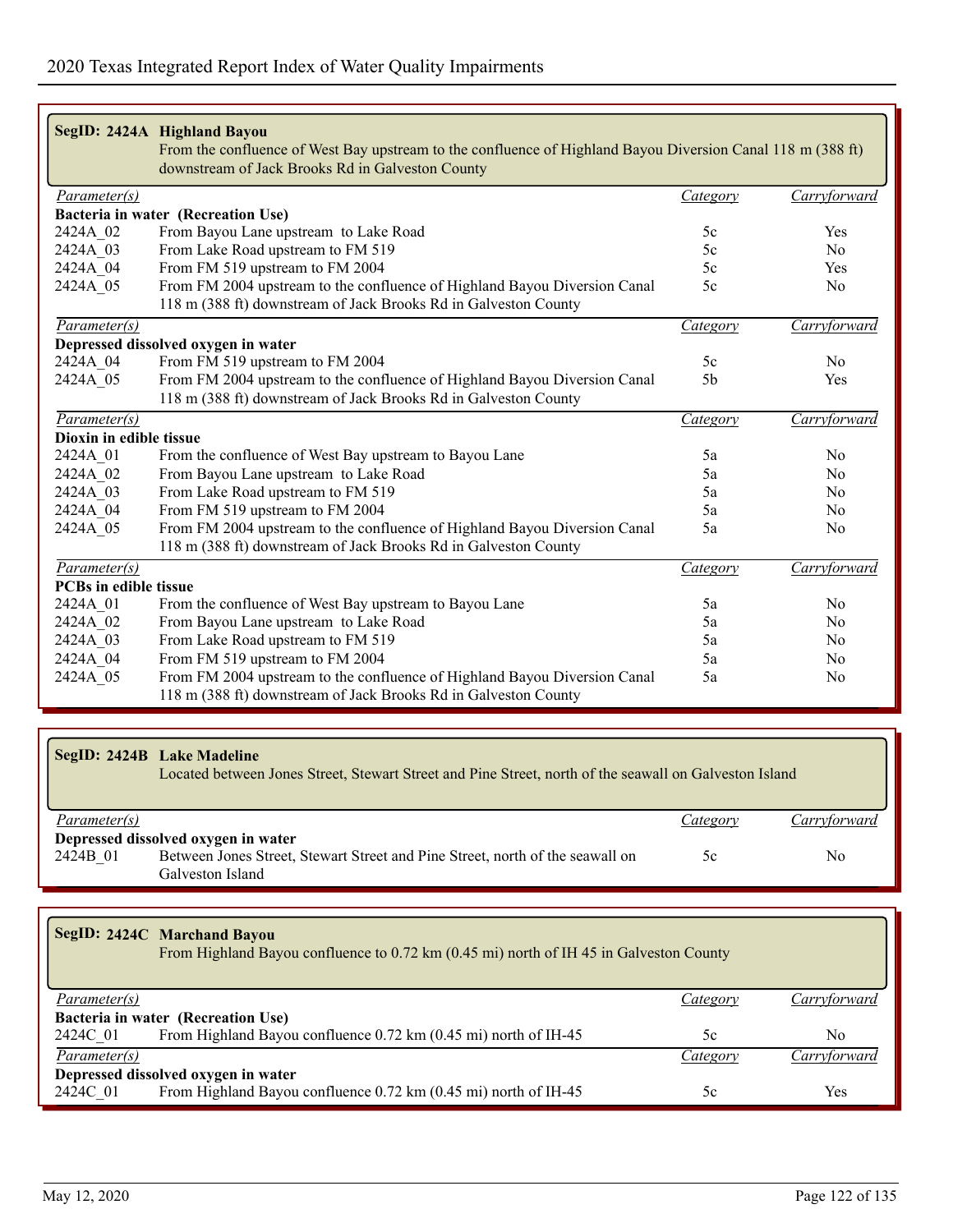|                              | SegID: 2424D Offatts Bayou<br>Located on the east end of Galveston Island, running parallel with the southern terminus of IH 45, and joins West<br>Bay near Teichman Point |          |                |  |
|------------------------------|----------------------------------------------------------------------------------------------------------------------------------------------------------------------------|----------|----------------|--|
| Parameter(s)                 |                                                                                                                                                                            | Category | Carryforward   |  |
| Dioxin in edible tissue      |                                                                                                                                                                            |          |                |  |
| 2424D 01                     | Upper area bordered by SH 342 and 71st Street                                                                                                                              | 5a       | N <sub>0</sub> |  |
| 2424D 02                     | Middle area bordered by 71st Street and Walsh Street                                                                                                                       | 5a       | N <sub>0</sub> |  |
| 2424D 03                     | Lower area bordered by Walsh Street and Techmann Point                                                                                                                     | 5a       | No.            |  |
| Parameter(s)                 |                                                                                                                                                                            | Category | Carryforward   |  |
| <b>PCBs in edible tissue</b> |                                                                                                                                                                            |          |                |  |
| 2424D 01                     | Upper area bordered by SH 342 and 71st Street                                                                                                                              | 5a       | No             |  |
| 2424D 02                     | Middle area bordered by 71st Street and Walsh Street                                                                                                                       | 5a       | No.            |  |
| 2424D 03                     | Lower area bordered by Walsh Street and Techmann Point                                                                                                                     | 5a       | No             |  |

| <b>SegID: 2424G Highland Bayou Diversion Canal</b><br>From the confluence with West Bay upstream to the headwaters near Avenue Q 1/2 upstream of FM 646 in<br><b>Galveston County</b> |                                                                            |          |              |  |
|---------------------------------------------------------------------------------------------------------------------------------------------------------------------------------------|----------------------------------------------------------------------------|----------|--------------|--|
| Parameter(s)                                                                                                                                                                          |                                                                            | Category | Carryforward |  |
|                                                                                                                                                                                       | Bacteria in water (Recreation Use)                                         |          |              |  |
| 2424G 01                                                                                                                                                                              | From the confluence with West Bay upstream to the headwaters near Avenue Q | 5c       | No           |  |
|                                                                                                                                                                                       | 1/2 upstream of FM 646 in Galveston County                                 |          |              |  |

| SegID: 2424OWWest Bay (Oyster Waters)<br>West Bay (Oyster Waters)                      |          |              |
|----------------------------------------------------------------------------------------|----------|--------------|
| <i>Parameter(s)</i>                                                                    | Category | Carryforward |
| Bacteria in oyster waters                                                              |          |              |
| Area adjacent to Lower Galveston Bay and Galveston Island (Oyster Waters)<br>24240W 02 | 4a       | No           |

| SegID: 2425                  | <b>Clear Lake</b><br>Clear Lake |                 |                |
|------------------------------|---------------------------------|-----------------|----------------|
| <i>Parameter(s)</i>          |                                 | <b>Category</b> | Carryforward   |
| Copper in water              |                                 |                 |                |
| 2425 01                      | Clear Lake                      | 5c              | N <sub>o</sub> |
| $\overline{Parameter(s)}$    |                                 | <i>Category</i> | Carryforward   |
| Dioxin in edible tissue      |                                 |                 |                |
| 2425 01                      | Clear Lake                      | 5a              | No.            |
| Parameter(s)                 |                                 | <b>Category</b> | Carryforward   |
| <b>PCBs in edible tissue</b> |                                 |                 |                |
| 2425 01                      | Clear Lake                      | 5a              | No             |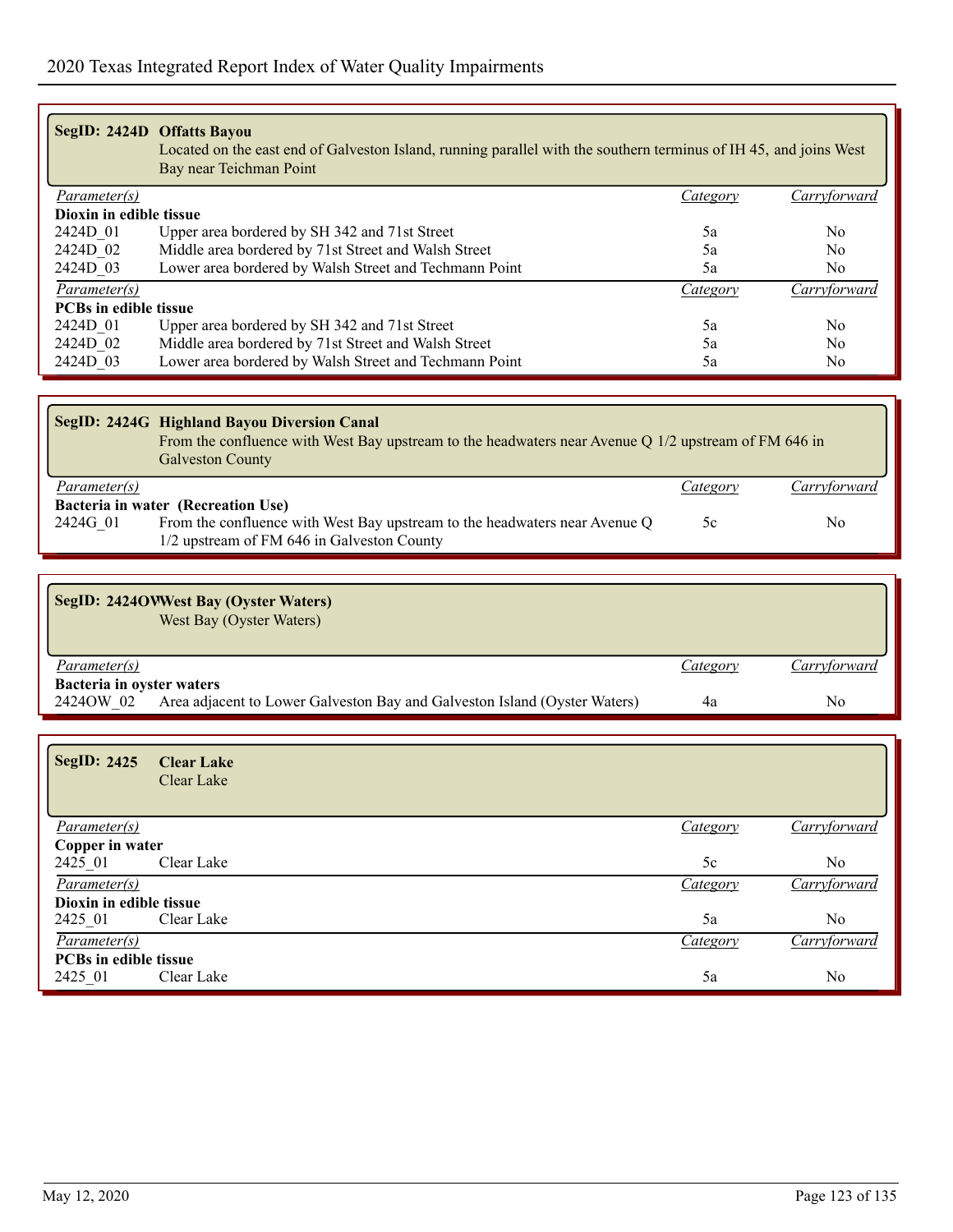| SegID: 2425A Taylor Lake     | Taylor Lake from the confluence with Clear Lake upstream to the terminus of Taylor Bayou south of Bay Forest<br>Golf Club in LaPorte                                       |                 |                |
|------------------------------|----------------------------------------------------------------------------------------------------------------------------------------------------------------------------|-----------------|----------------|
| <i>Parameter(s)</i>          |                                                                                                                                                                            | Category        | Carryforward   |
| Dioxin in edible tissue      |                                                                                                                                                                            |                 |                |
| 2425A 01                     | Taylor Lake from the confluence with Clear Lake to the confluence with Taylor<br>Bayou at Red Bluff Rd in Seabrook                                                         | 5a              | N <sub>0</sub> |
| 2425A 02                     | Taylor Bayou from the confluence with Taylor Lake at Red Bluff Rd in Seabrook<br>upstream to the Southern Pacific railroad bridge parallel with SH 146 in Harris<br>County | 5a              | N <sub>0</sub> |
| 2425A 03                     | Taylor Bayou from the Southern Pacific railroad bridge parallel with SH 146 in<br>Harris County upstream to the terminus south of Bay Forest Golf Club in LaPorte          | 5a              | N <sub>0</sub> |
| <i>Parameter(s)</i>          |                                                                                                                                                                            | <i>Category</i> | Carryforward   |
| <b>PCBs</b> in edible tissue |                                                                                                                                                                            |                 |                |
| 2425A 01                     | Taylor Lake from the confluence with Clear Lake to the confluence with Taylor<br>Bayou at Red Bluff Rd in Seabrook                                                         | 5a              | N <sub>0</sub> |
| 2425A 02                     | Taylor Bayou from the confluence with Taylor Lake at Red Bluff Rd in Seabrook<br>upstream to the Southern Pacific railroad bridge parallel with SH 146 in Harris<br>County | 5a              | N <sub>0</sub> |
| 2425A 03                     | Taylor Bayou from the Southern Pacific railroad bridge parallel with SH 146 in<br>Harris County upstream to the terminus south of Bay Forest Golf Club in LaPorte          | 5a              | N <sub>0</sub> |

| SegID: 2425B Jarbo Bayou     | From Clear Lake confluence with Clear Lake to 1.1 km (0.67 mi) upstream of FM 518 in Galveston County |                 |                |
|------------------------------|-------------------------------------------------------------------------------------------------------|-----------------|----------------|
| Parameter(s)                 |                                                                                                       | <i>Category</i> | Carryforward   |
|                              | Bacteria in water (Recreation Use)                                                                    |                 |                |
| 2425B 01                     | From the Clear Lake confluence upstream to Lawrence Road                                              | 4a              | N <sub>0</sub> |
| Parameter(s)                 |                                                                                                       | <i>Category</i> | Carryforward   |
| Dioxin in edible tissue      |                                                                                                       |                 |                |
| 2425B 01                     | From the Clear Lake confluence upstream to Lawrence Road                                              | 5a              | N <sub>0</sub> |
| 2425B 02                     | From Lawrence Road to the headwaters 1.1 km (0.67 mi) upstream of FM 518                              | 5a              | N <sub>0</sub> |
| Parameter(s)                 |                                                                                                       | <i>Category</i> | Carryforward   |
| <b>PCBs</b> in edible tissue |                                                                                                       |                 |                |
| 2425B 01                     | From the Clear Lake confluence upstream to Lawrence Road                                              | 5a              | N <sub>0</sub> |
| 2425B 02                     | From Lawrence Road to the headwaters 1.1 km (0.67 mi) upstream of FM 518                              | 5a              | N <sub>0</sub> |

| <b>SegID: 2426</b>           | <b>Tabbs Bay</b><br>Tabbs Bay |          |              |
|------------------------------|-------------------------------|----------|--------------|
| Parameter(s)                 |                               | Category | Carryforward |
| Dioxin in edible tissue      |                               |          |              |
| 2426 01                      | Tabbs Bay                     | 5a       | No           |
| Parameter(s)                 |                               | Category | Carryforward |
| <b>PCBs</b> in edible tissue |                               |          |              |
| 2426 01                      | Tabbs Bay                     | 5a       | No           |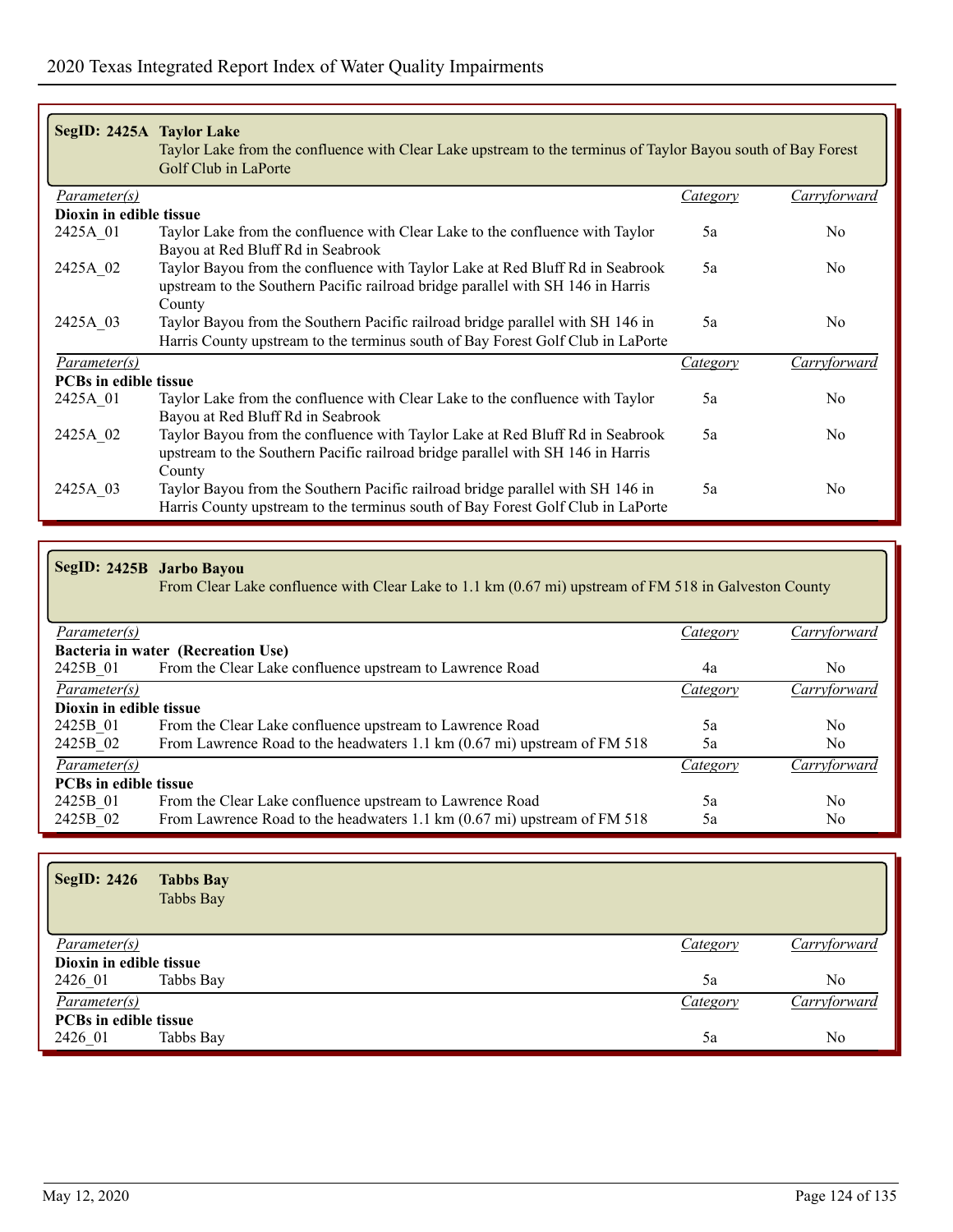|                              | SegID: 2426C Goose Creek Tidal                                                    |                 |                |
|------------------------------|-----------------------------------------------------------------------------------|-----------------|----------------|
|                              | From the Tabbs Bay confluence upstream to the East Fork of Goose Creek confluence |                 |                |
|                              |                                                                                   |                 |                |
|                              |                                                                                   |                 |                |
| Parameter(s)                 |                                                                                   | Category        | Carryforward   |
| Dioxin in edible tissue      |                                                                                   |                 |                |
| 2426C 01                     | From the Tabbs Bay confluence upstream to the East Fork of Goose Creek            | 5a              | N <sub>0</sub> |
|                              | confluence                                                                        |                 |                |
| Parameter(s)                 |                                                                                   | <i>Category</i> | Carryforward   |
| <b>PCBs in edible tissue</b> |                                                                                   |                 |                |
| 2426C 01                     | From the Tabbs Bay confluence upstream to the East Fork of Goose Creek            | 5a              | No.            |
|                              | confluence                                                                        |                 |                |
|                              |                                                                                   |                 |                |
|                              |                                                                                   |                 |                |
|                              |                                                                                   |                 |                |
| <b>SegID: 2427</b>           | <b>San Jacinto Bay</b>                                                            |                 |                |
|                              | San Jacinto Bay                                                                   |                 |                |
|                              |                                                                                   |                 |                |
|                              |                                                                                   |                 |                |
| Parameter(s)                 |                                                                                   | Category        | Carryforward   |

| Dioxin in edible tissue      |                 |              |
|------------------------------|-----------------|--------------|
| San Jacinto Bay<br>2427 01   | эa              | No           |
| <i>Parameter(s)</i>          | <u>Category</u> | Carryforward |
| <b>PCBs in edible tissue</b> |                 |              |
| San Jacinto Bay<br>2427 01   | эa              | No           |

| <b>SegID: 2428</b>           | <b>Black Duck Bay</b><br><b>Black Duck Bay</b> |                 |              |
|------------------------------|------------------------------------------------|-----------------|--------------|
| <i>Parameter(s)</i>          |                                                | Category        | Carryforward |
| Dioxin in edible tissue      |                                                |                 |              |
| 2428 01                      | <b>Black Duck Bay</b>                          | 5a              | No           |
| Parameter(s)                 |                                                | <b>Category</b> | Carryforward |
| <b>PCBs in edible tissue</b> |                                                |                 |              |
| 2428 01                      | <b>Black Duck Bay</b>                          | 5a              | No           |

| <b>SegID: 2429</b>           | <b>Scott Bay</b><br>Scott Bay |                 |                |
|------------------------------|-------------------------------|-----------------|----------------|
| <i>Parameter(s)</i>          |                               | <b>Category</b> | Carryforward   |
| Dioxin in edible tissue      |                               |                 |                |
| 2429 01                      | Scott Bay                     | 5a              | N <sub>0</sub> |
| Parameter(s)                 |                               | Category        | Carryforward   |
| <b>PCBs</b> in edible tissue |                               |                 |                |
| 2429 01                      | Scott Bay                     | 5a              | No             |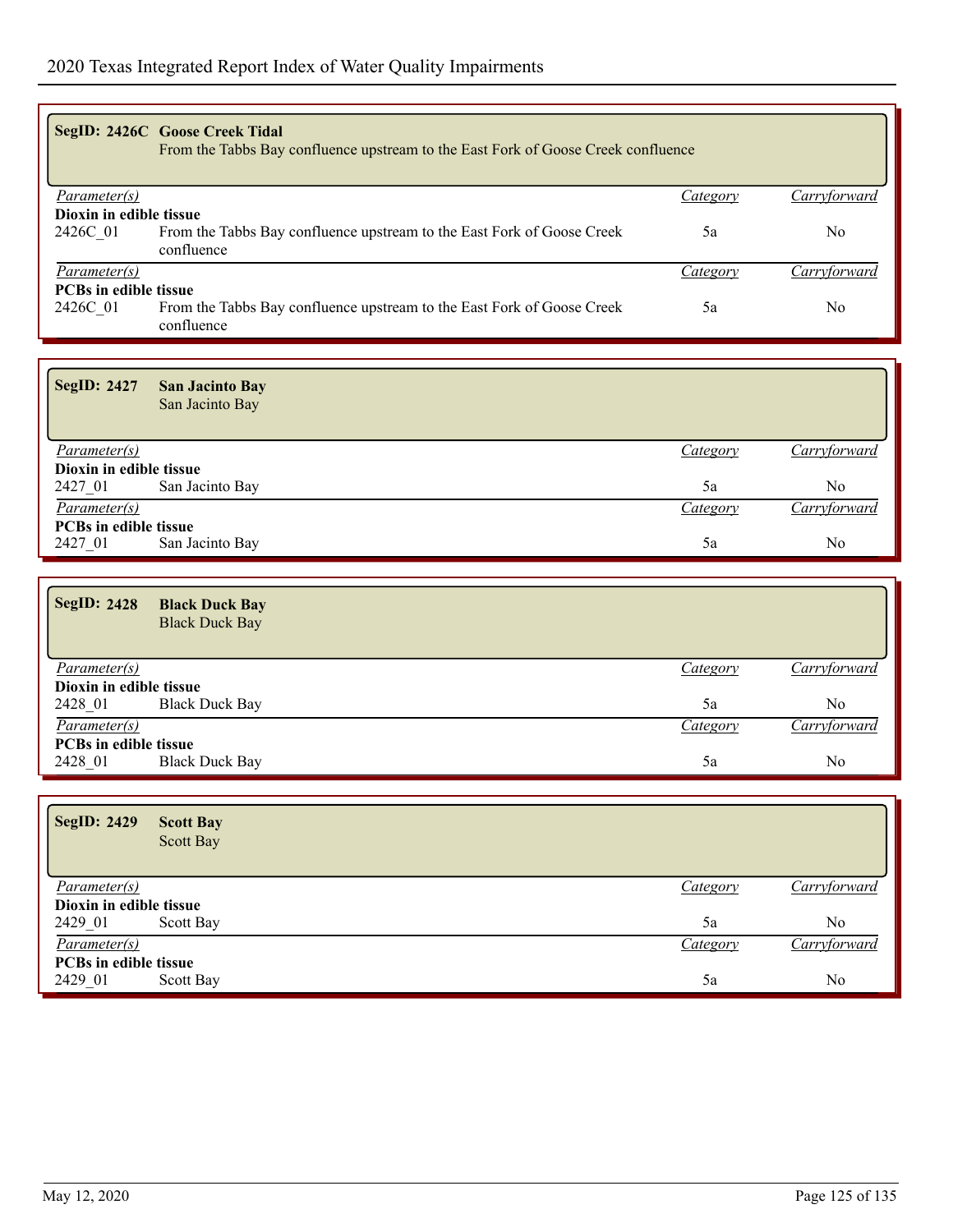| <b>SegID: 2430</b>           | <b>Burnet Bay</b><br><b>Burnet Bay</b> |          |                     |
|------------------------------|----------------------------------------|----------|---------------------|
| Parameter(s)                 |                                        | Category | <b>Carryforward</b> |
| Dioxin in edible tissue      |                                        |          |                     |
| 2430 01                      | <b>Burnet Bay</b>                      | 5a       | No                  |
| $\overline{Parameter(s)}$    |                                        | Category | Carryforward        |
| <b>PCBs in edible tissue</b> |                                        |          |                     |
| 2430 01                      | Burnet Bay                             | 5a       | No                  |

|                              | SegID: 2430A Crystal Bay<br>Crystal Bay, a side bay of Burnet Bay, located between Burnet and Scott (Segment 2429) Bays adjacent to the<br>San Jacinto Monument and Houston Ship Channel (Segment 1005) |          |              |
|------------------------------|---------------------------------------------------------------------------------------------------------------------------------------------------------------------------------------------------------|----------|--------------|
| Parameter(s)                 |                                                                                                                                                                                                         | Category | Carryforward |
| Dioxin in edible tissue      |                                                                                                                                                                                                         |          |              |
| 2430A 01                     | Crystal Bay, a side bay of Burnet Bay, located between Burnet and Scott                                                                                                                                 | 5a       | No.          |
|                              | (Segment 2429) Bays adjacent to the San Jacinto Monument and Houston Ship<br>Channel (Segment 1005)                                                                                                     |          |              |
| <i>Parameter(s)</i>          |                                                                                                                                                                                                         | Category | Carryforward |
| <b>PCBs in edible tissue</b> |                                                                                                                                                                                                         |          |              |
| 2430A 01                     | Crystal Bay, a side bay of Burnet Bay, located between Burnet and Scott                                                                                                                                 | 5a       | No.          |
|                              | (Segment 2429) Bays adjacent to the San Jacinto Monument and Houston Ship                                                                                                                               |          |              |
|                              | Channel (Segment 1005)                                                                                                                                                                                  |          |              |

| <b>SegID: 2431</b>           | <b>Moses Lake</b><br>Moses Lake |          |                |
|------------------------------|---------------------------------|----------|----------------|
| <i>Parameter(s)</i>          |                                 | Category | Carryforward   |
| Dioxin in edible tissue      |                                 |          |                |
| 2431 01                      | Moses Lake                      | 5a       | N <sub>0</sub> |
| $\overline{Parameter(s)}$    |                                 | Category | Carryforward   |
| <b>PCBs in edible tissue</b> |                                 |          |                |
| 2431 01                      | Moses Lake                      | 5a       | N <sub>0</sub> |

**SegID: 2431A Moses Bayou**

From Moses Lake confluence to 2.2 km (1.4 mi) upstream of SH 3 in Galveston County

| <i>Parameter(s)</i>          |                                                                | <i>Category</i> | Carryforward |
|------------------------------|----------------------------------------------------------------|-----------------|--------------|
|                              | Bacteria in water (Recreation Use)                             |                 |              |
| 2431A 01                     | From Moses Lake confluence to 2.2 km (1.4 mi) upstream of SH 3 | 5c              | No           |
| Parameter(s)                 |                                                                | Category        | Carryforward |
| Dioxin in edible tissue      |                                                                |                 |              |
| 2431A 01                     | From Moses Lake confluence to 2.2 km (1.4 mi) upstream of SH 3 | 5a              | No           |
| Parameter(s)                 |                                                                | Category        | Carryforward |
| <b>PCBs in edible tissue</b> |                                                                |                 |              |
| 2431A 01                     | From Moses Lake confluence to 2.2 km (1.4 mi) upstream of SH 3 | 5a              | No.          |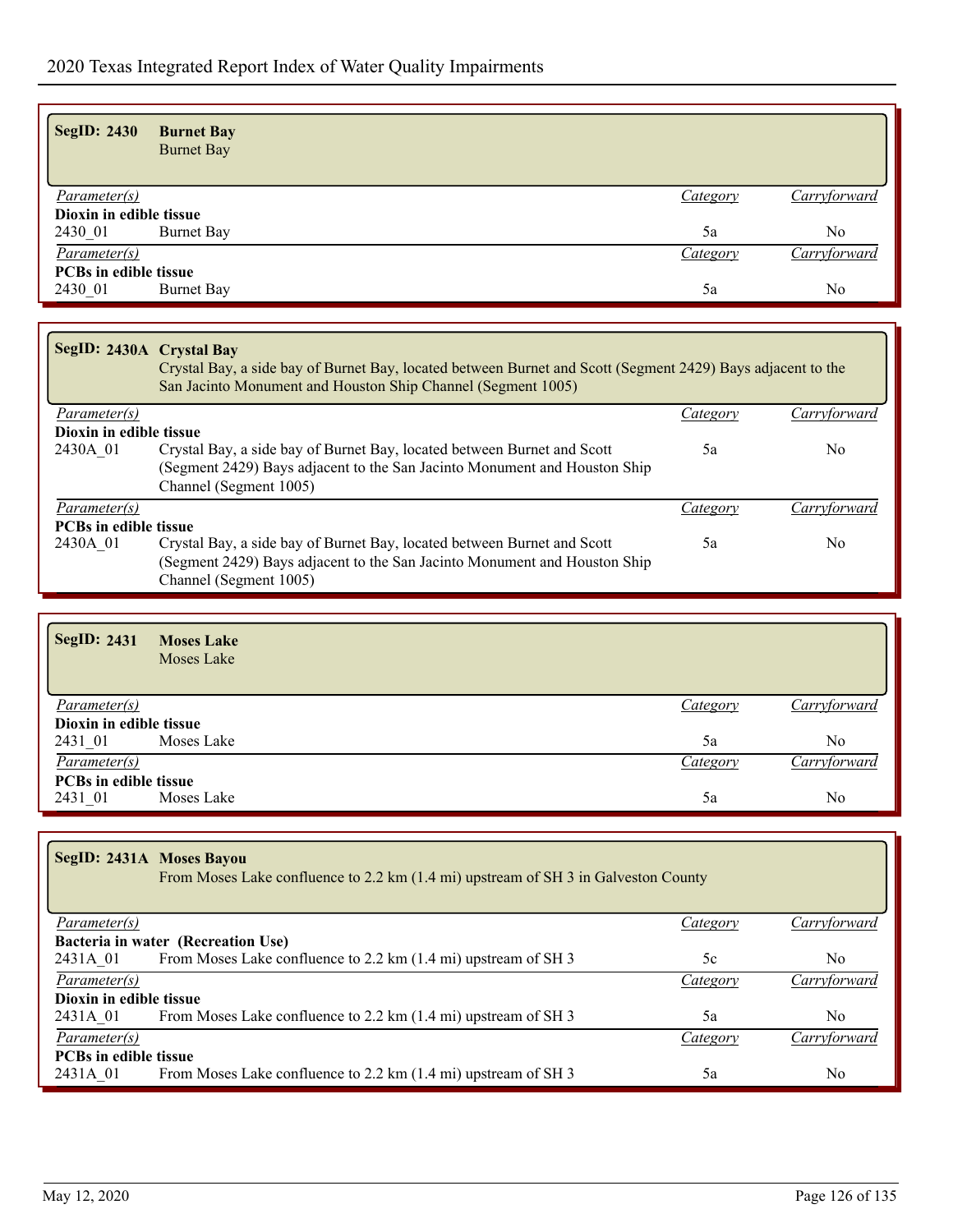|                                                           | SegID: 2431C Unnamed Tributary to the Southern Arm of Moses Lake (West)<br>From the confluence with the southern arm (west) of Moses Lake to a point 0.45 mi upstream of State Highway 3<br>near La Marque |                 |                                  |
|-----------------------------------------------------------|------------------------------------------------------------------------------------------------------------------------------------------------------------------------------------------------------------|-----------------|----------------------------------|
| Parameter(s)                                              |                                                                                                                                                                                                            | <i>Category</i> | Carryforward                     |
| 2431C 01                                                  | Bacteria in water (Recreation Use)<br>From the confluence with the southern arm (west) of Moses Lake to a point 0.45<br>mi upstream of State Highway 3 near La Marque                                      | 5c              | No                               |
|                                                           |                                                                                                                                                                                                            |                 |                                  |
| SegID: 2432                                               | <b>Chocolate Bay</b><br>Chocolate Bay                                                                                                                                                                      |                 |                                  |
| Parameter(s)                                              |                                                                                                                                                                                                            | <i>Category</i> | Carryforward                     |
| Dioxin in edible tissue                                   |                                                                                                                                                                                                            |                 |                                  |
| 2432 01                                                   | Chocolate Bay                                                                                                                                                                                              | 5a              | N <sub>0</sub>                   |
| $\overline{Parameter(s)}$<br><b>PCBs in edible tissue</b> |                                                                                                                                                                                                            | Category        | Carryforward                     |
| 2432 01                                                   | Chocolate Bay                                                                                                                                                                                              | 5a              | N <sub>0</sub>                   |
|                                                           |                                                                                                                                                                                                            |                 |                                  |
|                                                           | SegID: 2432A Mustang Bayou<br>From the New Bayou confluence upstream to an unnamed tributary 0.3 km (0.19 mi) upstream of State Hwy 35<br>to an unnamed tributary downstream of Cartwright Road            |                 |                                  |
| Parameter(s)                                              |                                                                                                                                                                                                            | <i>Category</i> | Carryforward                     |
|                                                           | Bacteria in water (Recreation Use)                                                                                                                                                                         |                 |                                  |
| 2432A 01<br>2432A 02                                      | From the New Bayou confluence upstream to County Road 166<br>From County Road 166 upstream to an unnamed tributary 0.3 km upstream of SH                                                                   | 5a<br>5a        | N <sub>0</sub><br>N <sub>0</sub> |
|                                                           | 35.                                                                                                                                                                                                        |                 |                                  |
|                                                           |                                                                                                                                                                                                            |                 |                                  |
| SegID: 2432B Willow Bayou                                 | From the Halls Bayou confluence to a point 9.7 km (6 mi) upstream.                                                                                                                                         |                 |                                  |

| <i>Parameter(s)</i> |                                                                    | <u>Category</u> | <u>Carryforward</u> |
|---------------------|--------------------------------------------------------------------|-----------------|---------------------|
|                     | Bacteria in water (Recreation Use)                                 |                 |                     |
| 2432B 01            | From the Halls Bayou confluence to a point 9.7 km (6 mi) upstream. | эa              | No.                 |
|                     |                                                                    |                 |                     |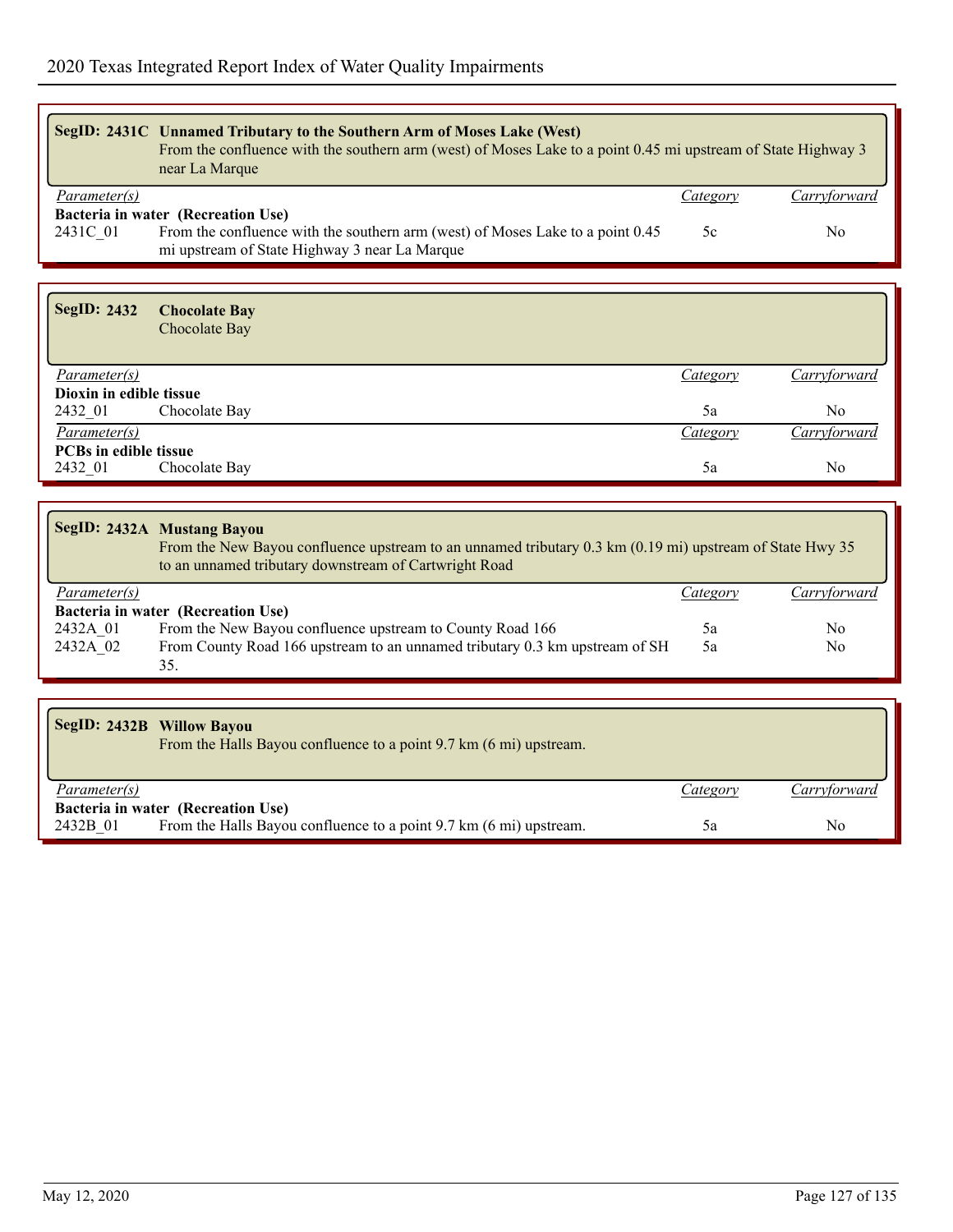|                              | SegID: 2432C Halls Bayou Tidal<br>From the Chocolate Bay confluence upstream to a point 31.5 km (19.6 mi) upstream |                 |                     |
|------------------------------|--------------------------------------------------------------------------------------------------------------------|-----------------|---------------------|
| <i>Parameter(s)</i>          |                                                                                                                    | <b>Category</b> | Carryforward        |
|                              | Bacteria in water (Recreation Use)                                                                                 |                 |                     |
| 2432C 01                     | From the Chocolate Bay confluence upstream to a point 31.5 km (19.6 mi)<br>upstream                                | 5a              | N <sub>0</sub>      |
| Parameter(s)                 |                                                                                                                    | <i>Category</i> | Carryforward        |
| Dioxin in edible tissue      |                                                                                                                    |                 |                     |
| 2432C 01                     | From the Chocolate Bay confluence upstream to a point 31.5 km (19.6 mi)                                            | 5a              | N <sub>0</sub>      |
|                              | upstream                                                                                                           |                 |                     |
| Parameter(s)                 |                                                                                                                    | Category        | Carryforward        |
| <b>PCBs in edible tissue</b> |                                                                                                                    |                 |                     |
| 2432C 01                     | From the Chocolate Bay confluence upstream to a point 31.5 km (19.6 mi)<br>upstream                                | 5a              | N <sub>0</sub>      |
|                              |                                                                                                                    |                 |                     |
|                              | SegID: 2432D Persimmon Bayou<br>From the New Bayou confluence upstream to the Mustang Bayou confluence             |                 |                     |
| Parameter(s)                 |                                                                                                                    | <i>Category</i> | <i>Carryforward</i> |
|                              | Bacteria in water (Recreation Use)                                                                                 |                 |                     |
| 2432D 01                     | From the New Bayou confluence upstream to the confluence with Mustang<br>Bayou                                     | 5c              | N <sub>0</sub>      |

| SegID: 2432E New Bayou | From the Chocolate Bay confluence upstream 25.4 km (15.8 mi) to an unnamed tributary                                          |          |              |
|------------------------|-------------------------------------------------------------------------------------------------------------------------------|----------|--------------|
| <i>Parameter(s)</i>    |                                                                                                                               | Category | Carryforward |
| 2432E 01               | Bacteria in water (Recreation Use)<br>From the Chocolate Bay confluence upstream 25.4 km (15.8 mi) to an unnamed<br>tributary | 5c       | No.          |

| SegID: 2432OVChocolate Bay (Oyster Waters)<br>Chocolate Bay (Oyster Waters) |          |              |
|-----------------------------------------------------------------------------|----------|--------------|
| Parameter(s)                                                                | Category | Carryforward |
| Bacteria in oyster waters                                                   |          |              |
| Chocolate Bay (Oyster Waters)<br>24320W 01                                  | 4a       | No           |

# **SegID: 2433OWBastrop Bay/Oyster Lake (Oyster Waters)**

Bastrop Bay/Oyster Lake (Oyster Waters)

| <i>Parameter(s)</i>       |                                       | Category | Carryforward |
|---------------------------|---------------------------------------|----------|--------------|
| Bacteria in oyster waters |                                       |          |              |
|                           | 24330W 01 Bastrop Bay (Oyster Waters) | 4a       | No           |
|                           | 24330W 02 Oyster Lake (Oyster Waters) | 4a       | No           |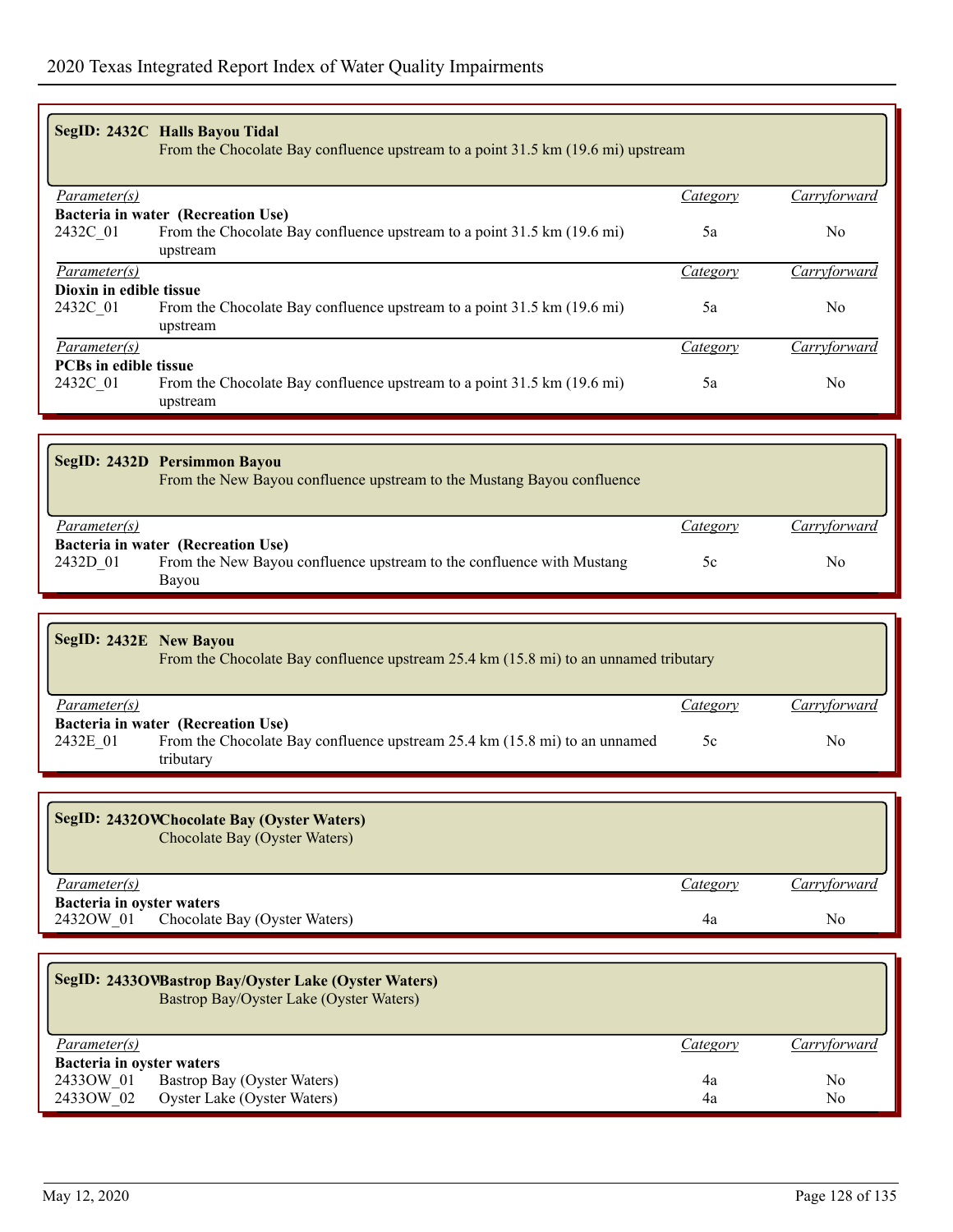| SegID: 2434OVChristmas Bay (Oyster Waters)<br>Christmas Bay (Oyster Waters)              |                 |                |
|------------------------------------------------------------------------------------------|-----------------|----------------|
|                                                                                          |                 |                |
| Parameter(s)                                                                             | Category        | Carryforward   |
| Bacteria in oyster waters                                                                |                 |                |
| 2434OW 01<br>Area adjacent to West Bay (Oyster Waters)                                   | 4a              | N <sub>0</sub> |
|                                                                                          |                 |                |
| SegID: 2435OVDrum Bay (Oyster Waters)                                                    |                 |                |
| Drum Bay (Oyster Waters)                                                                 |                 |                |
|                                                                                          |                 |                |
| Parameter(s)                                                                             | Category        | Carryforward   |
| Bacteria in oyster waters<br>2435OW_01<br>Area adjacent to Christmas Bay (Oyster Waters) | 4a              | N <sub>0</sub> |
| 2435OW 02<br>Remainder of Drum Bay (Oyster Waters)                                       | 4a              | No             |
|                                                                                          |                 |                |
|                                                                                          |                 |                |
| <b>SegID: 2436</b><br><b>Barbours Cut</b>                                                |                 |                |
| <b>Barbours Cut</b>                                                                      |                 |                |
| Parameter(s)                                                                             |                 | Carryforward   |
| Dioxin in edible tissue                                                                  | Category        |                |
| <b>Barbours Cut</b><br>2436 01                                                           | 5a              | No             |
| Parameter(s)                                                                             | Category        | Carryforward   |
| PCBs in edible tissue                                                                    |                 |                |
| <b>Barbours Cut</b><br>2436_01                                                           | 5a              | No             |
|                                                                                          |                 |                |
| SegID: 2437<br><b>Texas City Ship Channel</b>                                            |                 |                |
| Texas City Ship Channel                                                                  |                 |                |
|                                                                                          |                 |                |
| Parameter(s)<br>Dioxin in edible tissue                                                  | <b>Category</b> | Carryforward   |
| 2437 01<br>Texas City Ship Channel                                                       | 5a              | N <sub>0</sub> |
| Parameter(s)                                                                             | Category        | Carryforward   |
| <b>PCBs</b> in edible tissue                                                             |                 |                |
| 2437 01<br>Texas City Ship Channel                                                       | 5a              | No             |
|                                                                                          |                 |                |
| <b>SegID: 2438</b><br><b>Bayport Channel</b>                                             |                 |                |
| <b>Bayport Channel</b>                                                                   |                 |                |
|                                                                                          |                 |                |
| Parameter(s)                                                                             | Category        | Carryforward   |
| Copper in water                                                                          |                 |                |
| 2438_01<br><b>Bayport Channel</b>                                                        | 5c              | Yes            |
| $\overline{Parameter(s)}$<br>Dioxin in edible tissue                                     | Category        | Carryforward   |
| 2438_01<br><b>Bayport Channel</b>                                                        | 5a              | N <sub>o</sub> |
| $\overline{Parameter(s)}$                                                                | Category        | Carryforward   |
| PCBs in edible tissue                                                                    |                 |                |
| 2438_01<br><b>Bayport Channel</b>                                                        | 5a              | N <sub>o</sub> |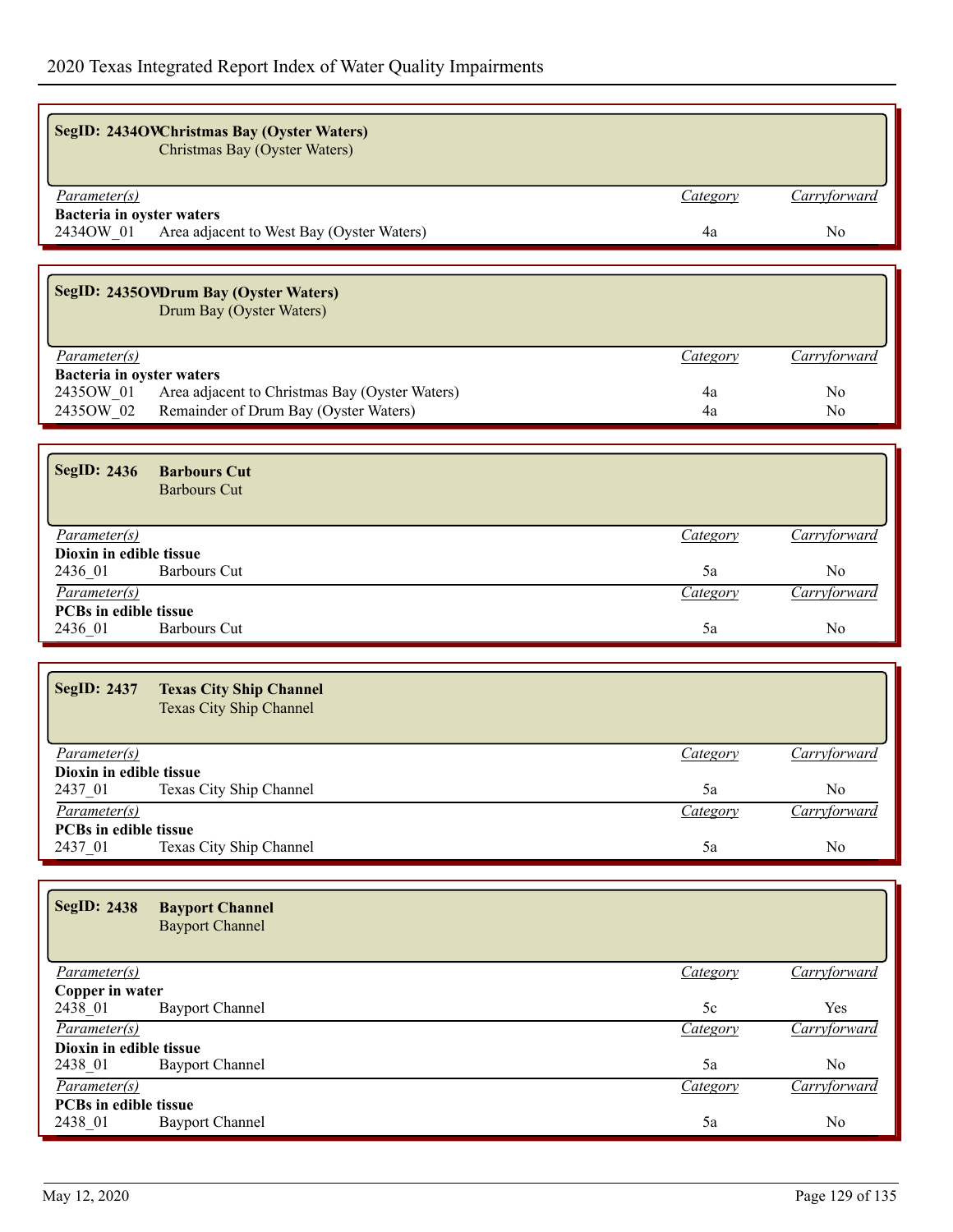| <b>SegID: 2439</b>                                                                                        | <b>Lower Galveston Bay</b>                                                              |                 |                |
|-----------------------------------------------------------------------------------------------------------|-----------------------------------------------------------------------------------------|-----------------|----------------|
|                                                                                                           | Lower Galveston Bay                                                                     |                 |                |
|                                                                                                           |                                                                                         |                 |                |
| Parameter(s)                                                                                              |                                                                                         | <i>Category</i> | Carryforward   |
| Dioxin in edible tissue                                                                                   |                                                                                         |                 |                |
| 2439 01                                                                                                   | Area adjacent to the Texas City Ship Channel and Moses Lake                             | 5a              | N <sub>0</sub> |
| 2439_02                                                                                                   | Eastern portion of the bay                                                              | 5a              | N <sub>o</sub> |
| Parameter(s)<br><b>PCBs</b> in edible tissue                                                              |                                                                                         | Category        | Carryforward   |
| 2439 01                                                                                                   | Area adjacent to the Texas City Ship Channel and Moses Lake                             | 5a              | N <sub>o</sub> |
| 2439 02                                                                                                   | Eastern portion of the bay                                                              | 5a              | No             |
|                                                                                                           |                                                                                         |                 |                |
|                                                                                                           |                                                                                         |                 |                |
|                                                                                                           | SegID: 2439OVLower Galveston Bay (Oyster Waters)<br>Lower Galveston Bay (Oyster Waters) |                 |                |
|                                                                                                           |                                                                                         |                 |                |
| Parameter(s)                                                                                              |                                                                                         |                 | Carryforward   |
| Bacteria in oyster waters                                                                                 |                                                                                         | Category        |                |
| 2439OW 01                                                                                                 | Area adjacent to the Texas City Ship Channel and Moses Lake (Oyster Waters)             | 4a              | N <sub>o</sub> |
|                                                                                                           |                                                                                         |                 |                |
|                                                                                                           |                                                                                         |                 |                |
|                                                                                                           | SegID: 2441OVEast Matagorda Bay (Oyster Waters)                                         |                 |                |
|                                                                                                           | East Matagorda Bay (Oyster Waters)                                                      |                 |                |
|                                                                                                           |                                                                                         |                 |                |
| Parameter(s)<br><b>Bacteria in oyster waters</b>                                                          |                                                                                         | <i>Category</i> | Carryforward   |
| 2441OW 01                                                                                                 | Caney Creek arm and western shoreline area (Oyster Waters)                              | 5a              | N <sub>0</sub> |
|                                                                                                           |                                                                                         |                 |                |
|                                                                                                           |                                                                                         |                 |                |
|                                                                                                           | SegID: 2452OVTres Palacios Bay/Turtle Bay (Oyster Waters)                               |                 |                |
|                                                                                                           | Tres Palacios Bay/Turtle Bay (Oyster Waters)                                            |                 |                |
|                                                                                                           |                                                                                         |                 |                |
| Parameter(s)                                                                                              |                                                                                         | Category        | Carryforward   |
| <b>Bacteria in oyster waters</b><br>2452OW 01                                                             | Turtle Bay and Tres Palacios Creek Arm (Oyster Waters)                                  | 5a              | No             |
|                                                                                                           |                                                                                         |                 |                |
|                                                                                                           |                                                                                         |                 |                |
|                                                                                                           | <b>SegID: 2452TP Tres Palacios Bay (Recreational Beaches)</b>                           |                 |                |
|                                                                                                           | Tres Palacios Bay (Recreational Beaches)                                                |                 |                |
|                                                                                                           |                                                                                         |                 |                |
| Parameter(s)                                                                                              |                                                                                         | Category        | Carryforward   |
|                                                                                                           | <b>Bacteria in water (Recreational Beaches)</b><br>Palacios (Beach ID TX 784742)        |                 |                |
| 2452TP 01                                                                                                 |                                                                                         | 5a              | No             |
|                                                                                                           |                                                                                         |                 |                |
|                                                                                                           | <b>SegID: 2453A Garcitas Creek Tidal</b>                                                |                 |                |
| From the confluence with Lavaca Bay upstream to the confluence with Arenosa Creek at the Jackson/Victoria |                                                                                         |                 |                |
|                                                                                                           | County line                                                                             |                 |                |
| Parameter(s)                                                                                              |                                                                                         | Category        | Carryforward   |

#### **Depressed dissolved oxygen in water**

2453A 01 From the confluence with Lavaca Bay upstream to the confluence with Arenosa 5b Yes Creek at the Jackson/Victoria County line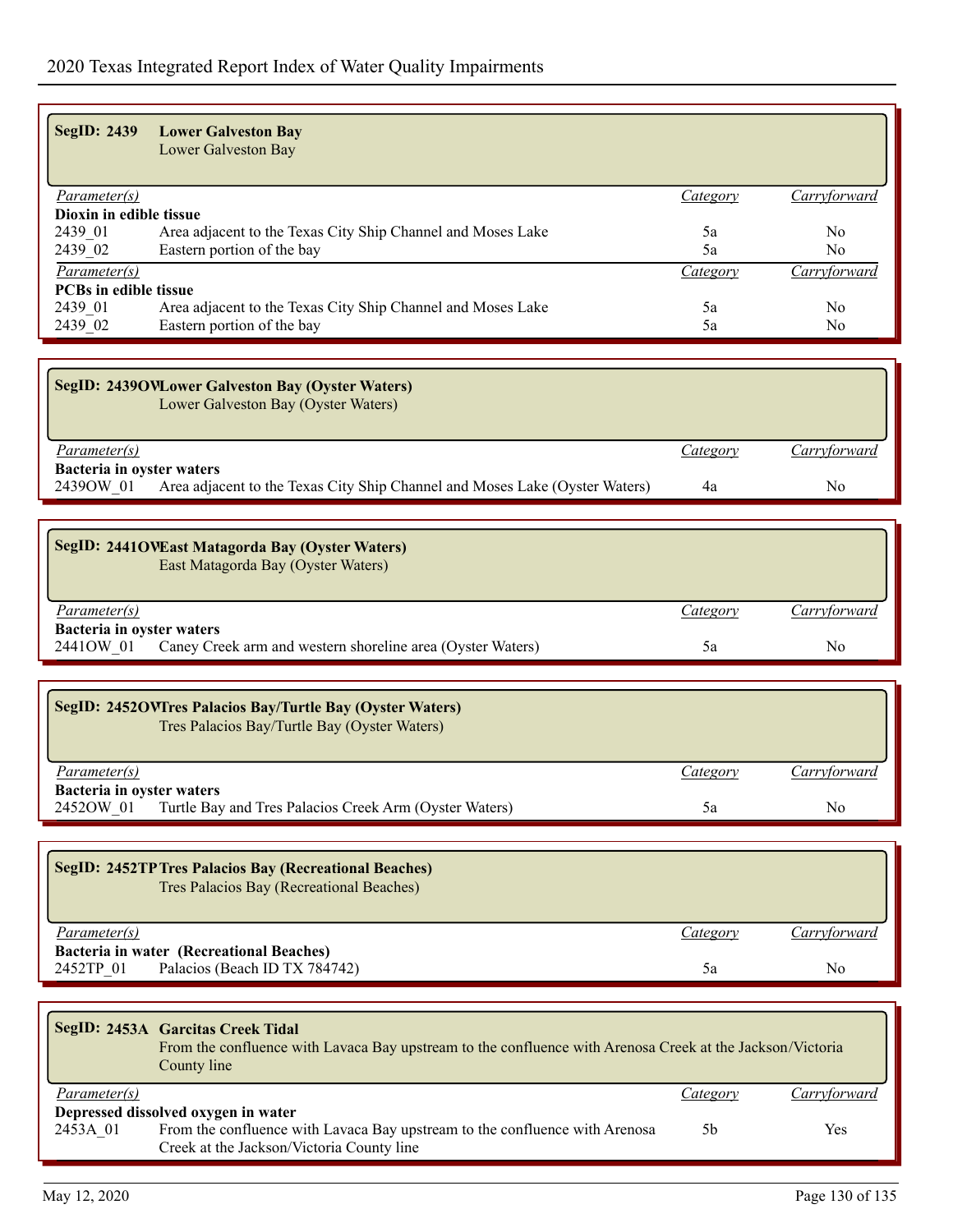| Parameter(s)<br>Carryforward<br><i>Category</i>                                                                                                      |  |
|------------------------------------------------------------------------------------------------------------------------------------------------------|--|
| Bacteria in water (Recreation Use)                                                                                                                   |  |
| From Garcitas Creek confluence upstream to J-2 Ranch Road<br>2453C 01<br>5a<br>Yes                                                                   |  |
|                                                                                                                                                      |  |
| SegID: 2453D Lavaca Bay Ship Channel Area<br>Lavaca Bay Ship Channel Area                                                                            |  |
| Parameter(s)<br>Carryforward<br><b>Category</b>                                                                                                      |  |
| Copper in water                                                                                                                                      |  |
| 2453D_01<br>5c<br>Lavaca Bay Ship Channel Area<br>No<br>Parameter(s)<br>Category<br>Carryforward                                                     |  |
| Depressed dissolved oxygen in water                                                                                                                  |  |
| Lavaca Bay Ship Channel Area<br>5c<br>2453D <sub>01</sub><br><b>Yes</b>                                                                              |  |
| Carryforward<br>$\overline{Parameter(s)}$<br>Category                                                                                                |  |
| Mercury in edible tissue<br>Lavaca Bay Ship Channel Area<br>2453D 01<br>4b<br>No                                                                     |  |
|                                                                                                                                                      |  |
| SegID: 24530VLavaca Bay/Chocolate Bay (Oyster Waters)<br>Lavaca Bay/Chocolate Bay (Oyster Waters)                                                    |  |
| Parameter(s)<br>Carryforward<br><i>Category</i>                                                                                                      |  |
| Bacteria in oyster waters<br>5a<br>No                                                                                                                |  |
| 2453OW 02<br>North-northeastern portion of the bay near Point Comfort (Oyster Waters)<br>2453OW 03<br>Chocolate Bay area (Oyster Waters)<br>5a<br>No |  |
|                                                                                                                                                      |  |
| <b>SegID: 2454</b><br><b>Cox Bay</b><br>Cox Bay                                                                                                      |  |
| Parameter(s)<br>Carryforward<br><b>Category</b>                                                                                                      |  |
| Copper in water<br>2454 02<br>Remainder of Cox Bay<br>$5c$<br>No                                                                                     |  |
|                                                                                                                                                      |  |
| SegID: 2455OVKeller Bay (Oyster Waters)<br>Keller Bay (Oyster Waters)                                                                                |  |
| Parameter(s)<br>Carryforward<br><b>Category</b>                                                                                                      |  |
| Bacteria in oyster waters<br>5a<br>2455OW 01<br>Upper arm (Oyster Waters)<br>No                                                                      |  |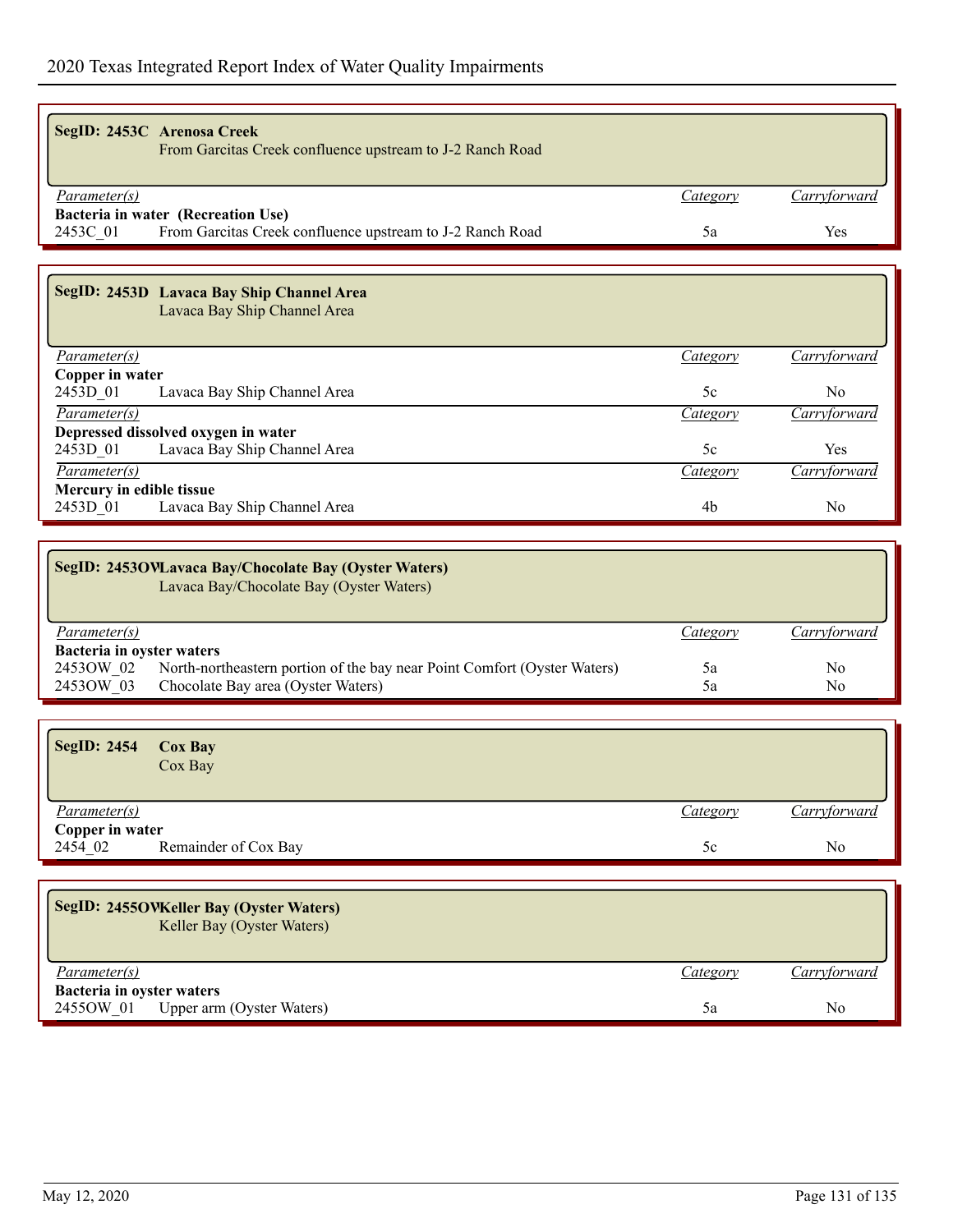| <b>SegID: 2456</b>                     |                                                                                                                                                            |                 |                |
|----------------------------------------|------------------------------------------------------------------------------------------------------------------------------------------------------------|-----------------|----------------|
|                                        | Carancahua Bay<br>Carancahua Bay                                                                                                                           |                 |                |
| Parameter(s)                           |                                                                                                                                                            | <b>Category</b> | Carryforward   |
| 2456_02                                | Bacteria in water (Recreation Use)<br>Upper half of bay                                                                                                    | 5a              | N <sub>o</sub> |
|                                        |                                                                                                                                                            |                 |                |
|                                        |                                                                                                                                                            |                 |                |
|                                        | SegID: 2456A West Carancahua Creek Tidal<br>From the Carancahua Bay confluence to Jackson CR 440, 10.1 km (6.3 mi) upstream of FM 616 in Jackson<br>County |                 |                |
| Parameter(s)                           |                                                                                                                                                            | Category        | Carryforward   |
| 2456A 01                               | Depressed dissolved oxygen in water<br>From the Carancahua Bay confluence to Jackson CR 440, 10.1 km (6.3 mi)<br>upstream of FM 616 in Jackson County      | 5c              | Yes            |
|                                        |                                                                                                                                                            |                 |                |
|                                        | SegID: 2456OVCarancahua Bay (Oyster Waters)<br>Carancahua Bay (Oyster Waters)                                                                              |                 |                |
| Parameter(s)                           |                                                                                                                                                            | Category        | Carryforward   |
| Bacteria in oyster waters<br>2456OW 02 | Upper portion of bay and shoreline area (Oyster Waters)                                                                                                    | 5a              | No             |
|                                        |                                                                                                                                                            |                 |                |
|                                        |                                                                                                                                                            |                 |                |
|                                        | SegID: 2462OVSan Antonio Bay/Hynes Bay/Guadalupe Bay/Mission Lake (Oyster Waters)                                                                          |                 |                |
|                                        | San Antonio Bay/Hynes Bay/Guadalupe Bay/Mission Lake (Oyster Waters)                                                                                       |                 |                |
| Parameter(s)                           |                                                                                                                                                            | <i>Category</i> | Carryforward   |
| Bacteria in oyster waters              |                                                                                                                                                            | 5a              | No             |
| 2462OW 01                              | Guadalupe Bay (Oyster Waters)                                                                                                                              |                 |                |
|                                        | SegID: 2472OVCopano Bay/Port Bay/Mission Bay (Oyster Waters)<br>Copano Bay/Port Bay/Mission Bay (Oyster Waters)                                            |                 |                |
| Parameter(s)                           |                                                                                                                                                            | Category        | Carryforward   |
| Bacteria in oyster waters<br>2472OW 01 | Mission Bay, Aransas River arm, and eastern shoreline (Oyster Waters)                                                                                      | 5c              | No             |
|                                        |                                                                                                                                                            |                 |                |
|                                        | <b>SegID: 2481CBCorpus Christi Bay (Recreational Beaches)</b><br>Corpus Christi Bay (Recreational Beaches)                                                 |                 |                |
| Parameter(s)                           |                                                                                                                                                            | Category        | Carryforward   |
|                                        | Bacteria in water (Recreational Beaches)                                                                                                                   |                 |                |
| 2481CB 03<br>2481CB 04                 | Cole Park (Beach ID TX259473)<br>Ropes Park (Beach ID TX821303)<br>Poenisch Park (Beach ID TX682648)                                                       | 5a<br>5a        | No<br>No       |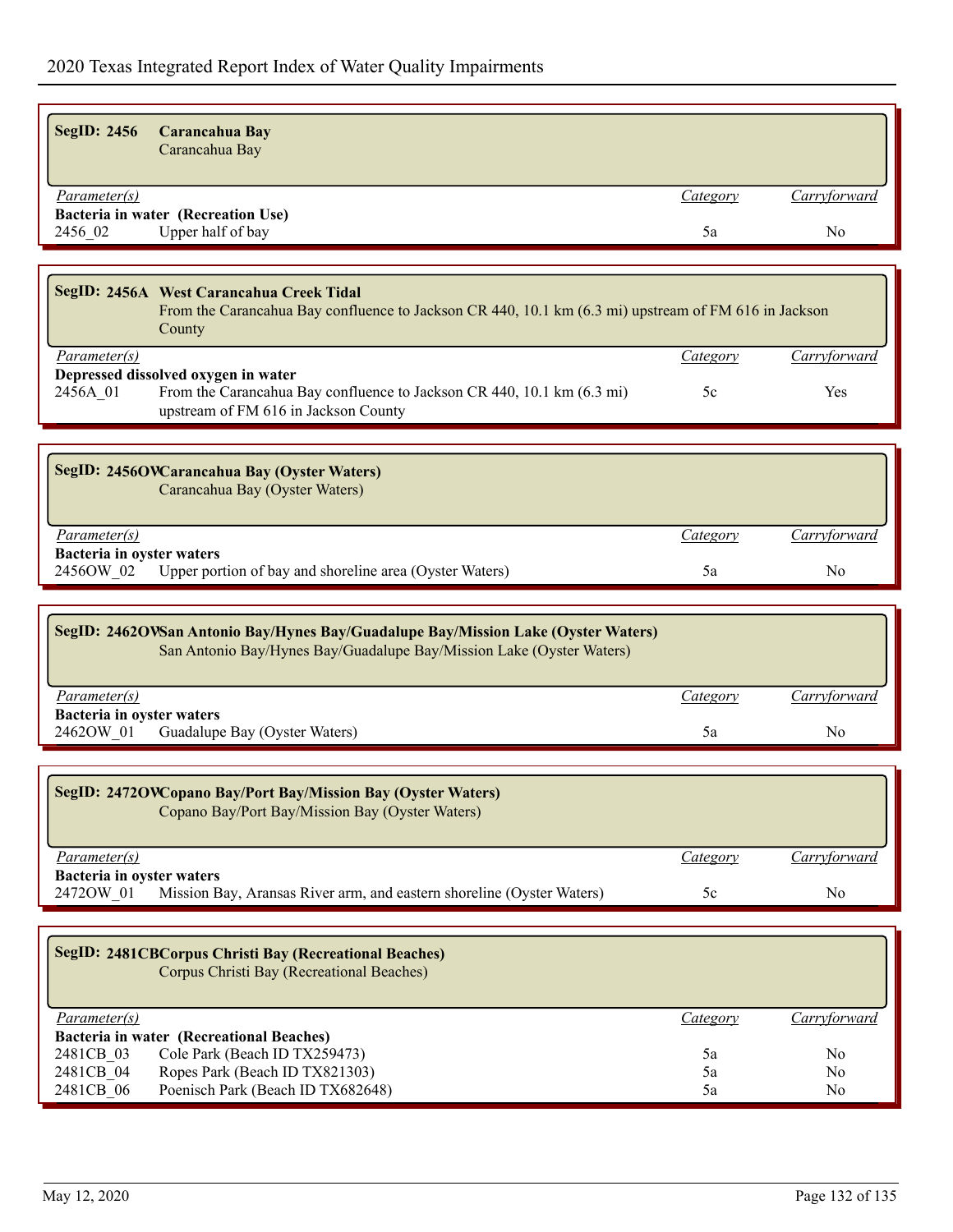| <b>SegID: 2482</b><br><b>Nueces Bay</b><br>Nueces Bay |                 |                |
|-------------------------------------------------------|-----------------|----------------|
| <i>Parameter(s)</i>                                   | <i>Category</i> | Carryforward   |
| Copper in water                                       |                 |                |
| 2482 01<br>Nueces Bay                                 | 5c              | N <sub>o</sub> |
|                                                       |                 |                |
| SegID: 2482OVNueces Bay (Oyster Waters)               |                 |                |
| Nueces Bay (Oyster Waters)                            |                 |                |
| Parameter(s)                                          | Category        | Carryforward   |
| Zinc in edible tissue                                 |                 |                |
| 2482OW 01<br>Nueces Bay (Oyster Waters)               |                 |                |

| $\beta$ SegID: 2484 | <b>Corpus Christi Inner Harbor</b><br>Corpus Christi Inner Harbor - from US 181 to Viola Turning Basin |          |              |  |
|---------------------|--------------------------------------------------------------------------------------------------------|----------|--------------|--|
| Parameter(s)        |                                                                                                        | Category | Carryforward |  |
| Copper in water     |                                                                                                        |          |              |  |
| 2484 01             | Corpus Christi Inner Harbor - from US 181 to Viola Turning Basin                                       | 5c       | No           |  |

| SegID: 2485                         | <b>Oso Bay</b><br>Oso Bay                                |          |                     |  |
|-------------------------------------|----------------------------------------------------------|----------|---------------------|--|
| <i>Parameter(s)</i>                 |                                                          | Category | <i>Carryforward</i> |  |
|                                     | Bacteria in water (Recreation Use)                       |          |                     |  |
| 2485 03                             | Lower portion of bay (Ocean Drive to State Park Road 22) | 4a       | Yes                 |  |
| Parameter(s)                        |                                                          | Category | Carryforward        |  |
| Depressed dissolved oxygen in water |                                                          |          |                     |  |
| 2485 02                             | Middle bay (State Park Road 22 to Holly Road)            | 5b       | Yes                 |  |

| SegID: 2485A Oso Creek<br>From the Oso Bay confluence in southern Corpus Christi to a point 4.8 km (3 mi) upstream of SH 44, west of<br>Corpus Christi in Nueces County        |          |                      |  |  |
|--------------------------------------------------------------------------------------------------------------------------------------------------------------------------------|----------|----------------------|--|--|
| Parameter(s)                                                                                                                                                                   | Category | <u>'arryforw</u> ard |  |  |
| Bacteria in water (Recreation Use)<br>From the Oso Bay confluence in southern Corpus Christi to a point 4.8 km (3 mi)<br>2485A 01<br>upstream of SH 44, west of Corpus Christi | 5a       | No                   |  |  |

| SegID: 2485OVOso Bay (Oyster Waters)<br>Oso Bay (Oyster Waters) |          |              |
|-----------------------------------------------------------------|----------|--------------|
| Parameter(s)                                                    | Category | Carryforward |
| Bacteria in oyster waters                                       |          |              |
| Oso Bay (Oyster Waters)<br>2485OW 01                            | 5a       | No           |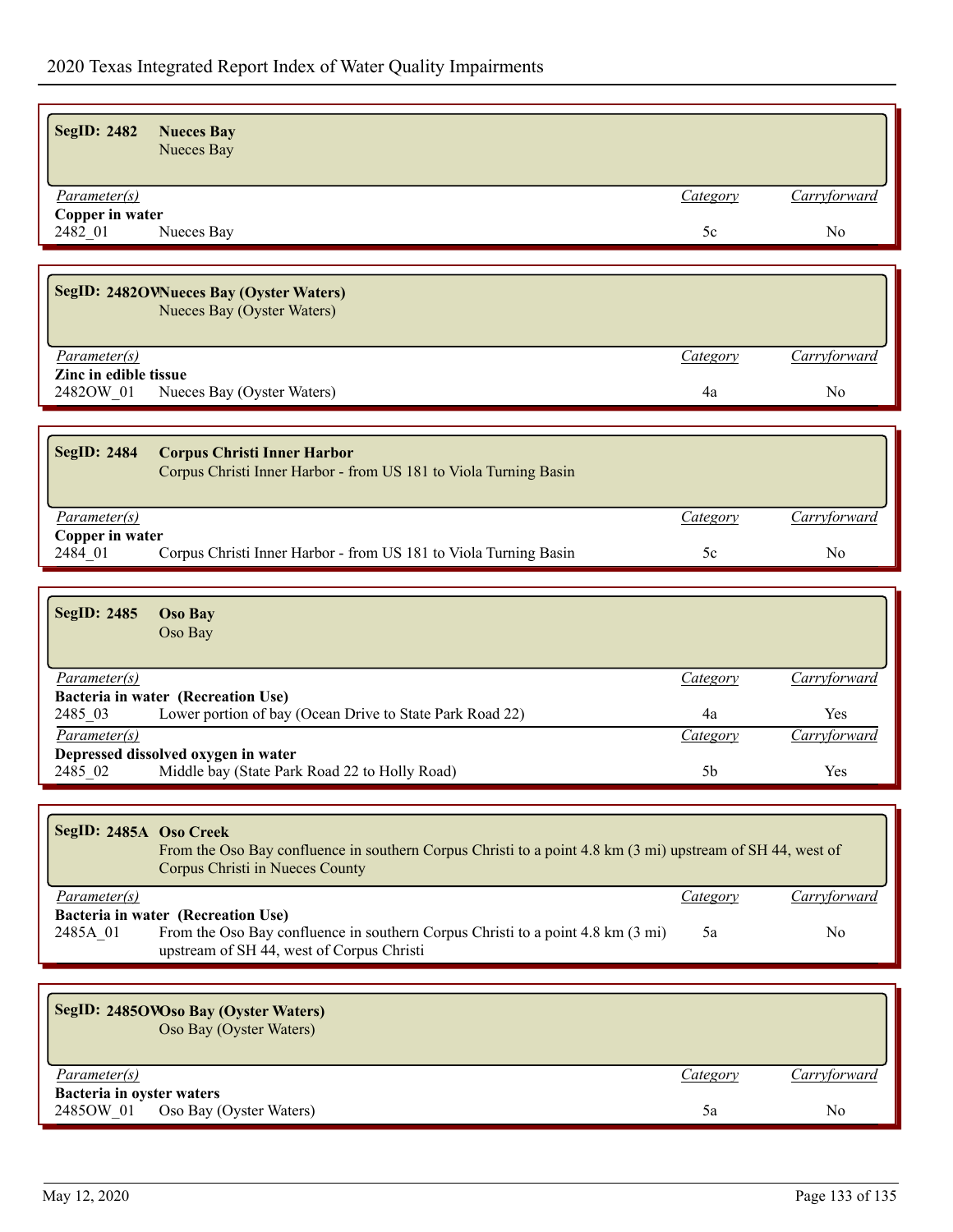| <b>SegID: 2491</b><br><b>Laguna Madre</b><br>Laguna Madre               |                |                     |
|-------------------------------------------------------------------------|----------------|---------------------|
| <i>Parameter(s)</i>                                                     | Category       | <u>Carryforward</u> |
| Bacteria in water (Recreation Use)                                      |                |                     |
| Area adjacent to the Arroyo Colorado confluence<br>2491 02              | 5c             | Yes                 |
| Parameter(s)                                                            | Category       | Carryforward        |
| Depressed dissolved oxygen in water                                     |                |                     |
| Upper portion of bay north of the Arroyo Colorado confluence<br>2491 01 | 5b             | Yes                 |
| Area adjacent to the Arroyo Colorado confluence<br>2491 02              | 5 <sub>b</sub> | Yes                 |

| SegID: 24910VLaguna Madre (Oyster Waters)<br>Laguna Madre (Oyster Waters)    |          |              |
|------------------------------------------------------------------------------|----------|--------------|
| Parameter(s)                                                                 | Category | Carryforward |
| Bacteria in oyster waters                                                    |          |              |
| Area adjacent to the Arroyo Colorado confluence (Oyster Waters)<br>24910W 02 | эc       | No           |

| SegID: 2492A San Fernando Creek<br>From the Cayo Del Grullo confluence in Kleberg County upstream to the confluence with Chiltipin Creek and<br>San Diego Creek in Jim Wells County |                                                                                                                                                  |          |              |  |  |
|-------------------------------------------------------------------------------------------------------------------------------------------------------------------------------------|--------------------------------------------------------------------------------------------------------------------------------------------------|----------|--------------|--|--|
| <i>Parameter(s)</i>                                                                                                                                                                 |                                                                                                                                                  | Category | Carryforward |  |  |
|                                                                                                                                                                                     | Bacteria in water (Recreation Use)                                                                                                               |          |              |  |  |
| 2492A 01                                                                                                                                                                            | From the Cayo Del Grullo confluence in Kleberg County upstream to the<br>confluence with Chiltipin Creek and San Diego Creek in Jim Wells County | 5c       | No           |  |  |

| SegID: 2494A Port Isabel Fishing Harbor<br>From the Laguna Madre confluence to 0.4 km (0.25 mi) south of SH 100 in Port Isabel in Cameron County |                                                                                                                              |          |              |  |
|--------------------------------------------------------------------------------------------------------------------------------------------------|------------------------------------------------------------------------------------------------------------------------------|----------|--------------|--|
| <i>Parameter(s)</i>                                                                                                                              |                                                                                                                              | Category | Carryforward |  |
| 2494A 01                                                                                                                                         | Bacteria in water (Recreation Use)<br>From the Laguna Madre confluence to 0.4 km (0.25 mi) south of SH 100 in Port<br>Isabel | 5c       | Yes          |  |